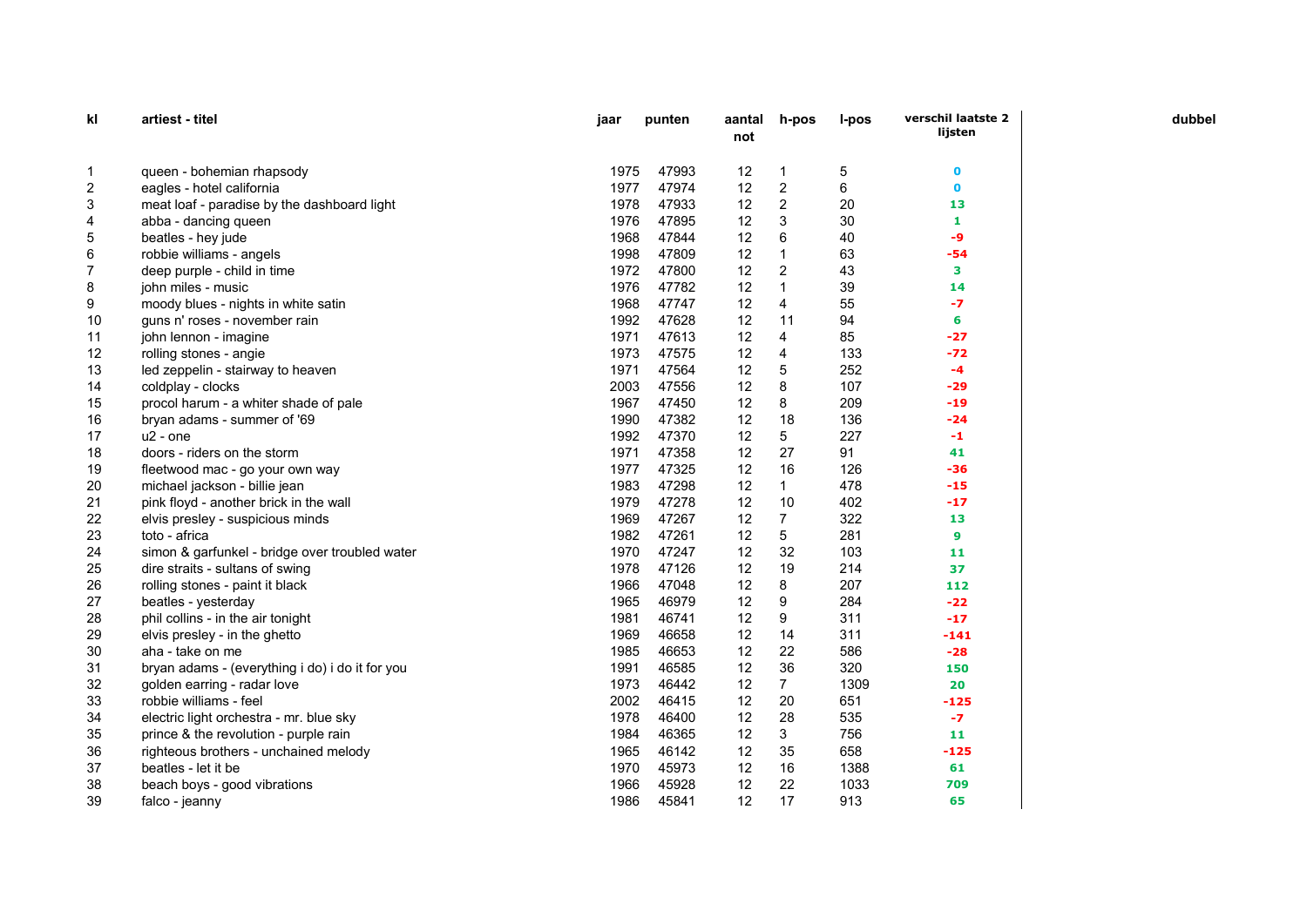| 40 | van dik hout - stil in mij                              | 1994 | 45684 | 12 | 17             | 962  | $-187$ |
|----|---------------------------------------------------------|------|-------|----|----------------|------|--------|
| 41 | golden earring - when the lady smiles                   | 1984 | 45666 | 12 | 51             | 734  | -9     |
| 42 | animals - the house of the rising sun                   | 1964 | 45629 | 12 | 11             | 1064 | 42     |
| 43 | elton john - candle in the wind '97                     | 1997 | 45506 | 12 | 38             | 877  | 545    |
| 44 | metallica - nothing else matters                        | 1992 | 45466 | 12 | 14             | 1965 | 20     |
| 45 | neil diamond - i am i said                              | 1971 | 45175 | 12 | 57             | 1007 | 173    |
| 46 | bob marley & the wailers - no woman no cry              | 1975 | 45150 | 12 | 40             | 1670 | $-136$ |
| 47 | tina turner - the best                                  | 1989 | 45089 | 12 | 32             | 970  | $-32$  |
| 48 | bløf & counting crows - holiday in spain                | 2004 | 44937 | 12 | 82             | 519  | -227   |
| 49 | u2 - with or without you                                | 1987 | 44898 | 12 | 23             | 1474 | 395    |
| 50 | sting - fragile                                         | 1988 | 44871 | 12 | 67             | 673  | 120    |
| 51 | rolling stones - (i can't get no) satisfaction          | 1965 | 44749 | 12 | 18             | 1746 | 12     |
| 52 | art garfunkel - bright eyes                             | 1979 | 44689 | 12 | 24             | 2102 | 160    |
| 53 | dire straits - brothers in arms                         | 1985 | 44659 | 12 | 12             | 2614 | 12     |
| 54 | 10cc - dreadlock holiday                                | 1978 | 44646 | 12 | 16             | 1956 | $-24$  |
| 55 | dan hartman - relight my fire                           | 1980 | 44495 | 12 | 66             | 998  | $-120$ |
| 56 | ub40 - red red wine                                     | 1983 | 44422 | 12 | 19             | 910  | 146    |
| 57 | dire straits - private investigations                   | 1982 | 44336 | 12 | 14             | 3013 | 18     |
| 58 | elton john - nikita                                     | 1985 | 44267 | 12 | 56             | 1461 | 216    |
| 59 | tavares - heaven must be missing an angel               | 1976 | 43940 | 12 | 37             | 2133 | 52     |
| 60 | u2 - i still haven't found what i'm looking for         | 1987 | 43731 | 12 | 58             | 1110 | $-553$ |
| 61 | wham - last christmas                                   | 1984 | 43656 | 12 | 25             | 2306 | $-28$  |
| 62 | barry white - you're the first, the last, my everything | 1974 | 43641 | 12 | 8              | 1558 | 923    |
| 63 | michael jackson - thriller                              | 1983 | 43516 | 12 | $\overline{4}$ | 2856 | 61     |
| 64 | bangles - eternal flame                                 | 1989 | 43407 | 12 | 105            | 1162 | $-91$  |
| 65 | abba - the winner takes it all                          | 1980 | 43370 | 12 | 17             | 2705 | 95     |
| 66 | orchestral manoeuvres in the dark - maid of orleans     | 1982 | 43215 | 12 | 47             | 3425 | 8      |
| 67 | andré hazes - de vlieger                                | 1977 | 43211 | 12 | 18             | 3481 | 3235   |
| 68 | klein orkest - over de muur                             | 1984 | 43194 | 12 | 73             | 1365 | 11     |
| 69 | al stewart - year of the cat                            | 1977 | 43027 | 12 | 53             | 2293 | 38     |
| 70 | george michael - careless whisper                       | 1984 | 43006 | 12 | 35             | 3644 | $-77$  |
| 71 | duran duran - the reflex                                | 1984 | 42976 | 12 | 76             | 964  | $-606$ |
| 72 | supertramp - school                                     | 1974 | 42932 | 12 | 29             | 2545 | 154    |
| 73 | whitney houston - i will always love you                | 1992 | 42920 | 12 | 29             | 2880 | $-155$ |
| 74 | simple minds - don't you (forget about me)              | 1985 | 42793 | 12 | 46             | 1925 | 8      |
| 75 | rolling stones - sympathy for the devil                 | 1973 | 42756 | 12 | 60             | 2577 | 388    |
| 76 | scorpions - wind of change                              | 1991 | 42665 | 12 | 64             | 3069 | 32     |
| 77 | bruce springsteen - dancing in the dark                 | 1984 | 42610 | 12 | 27             | 2711 | 226    |
| 78 | anita meyer - why tell me why                           | 1981 | 42509 | 12 | 135            | 1678 | $-23$  |
| 79 | cat stevens - morning has broken                        | 1972 | 42349 | 12 | 45             | 1949 | 244    |
| 80 | lionel richie - hello                                   | 1984 | 42324 | 12 | 45             | 3401 | $-68$  |
| 81 | ac/dc - whole lotta rosie                               | 1978 | 42266 | 12 | 13             | 2891 | $-7$   |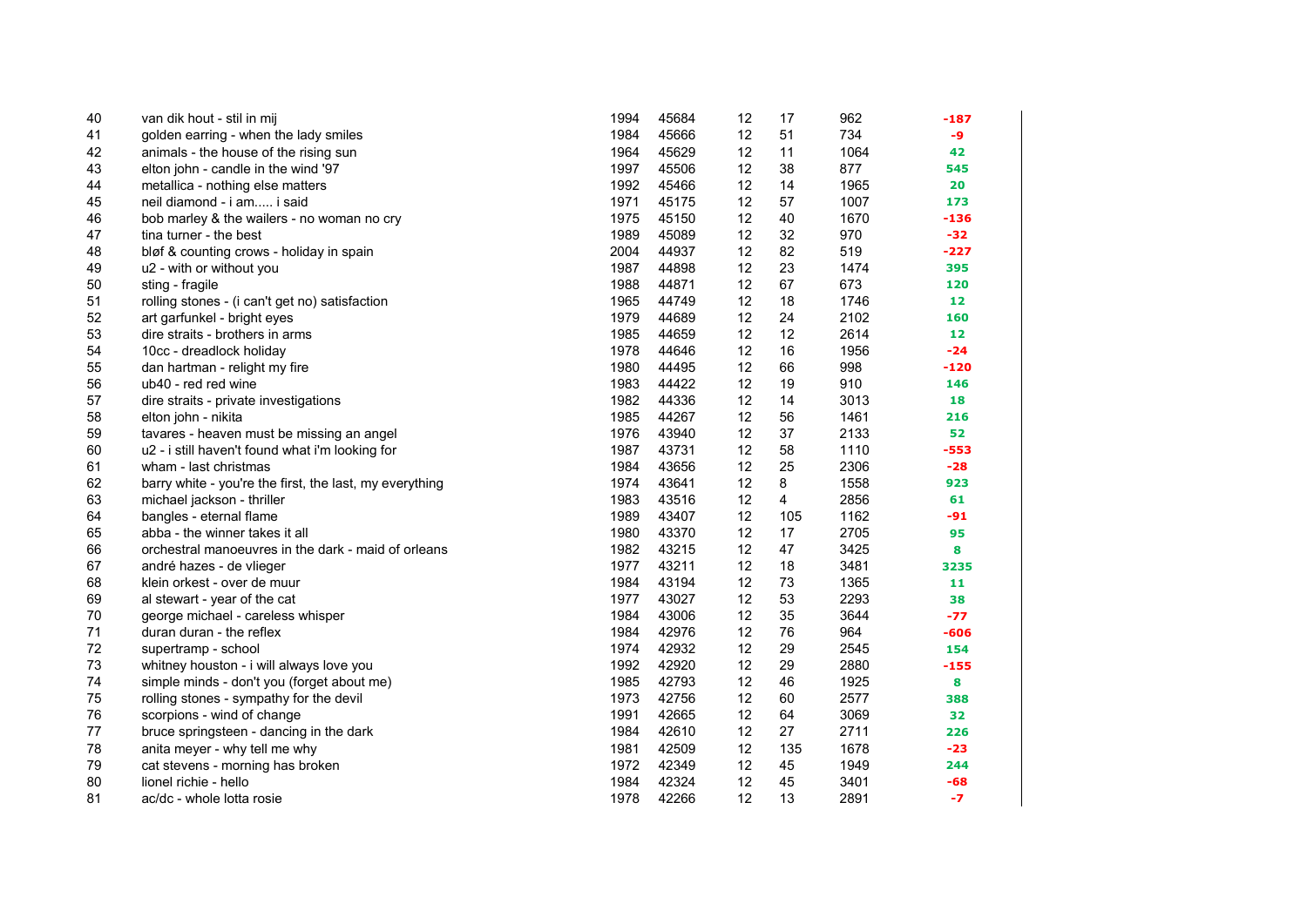| 82  | david bowie & tina turner - tonight (live)                     | 1988 | 42211 | 12 | 89  | 1633 | $-95$  |
|-----|----------------------------------------------------------------|------|-------|----|-----|------|--------|
| 83  | culture club - karma chameleon                                 | 1983 | 42176 | 12 | 97  | 1410 | -302   |
| 84  | abba - the day before you came                                 | 1982 | 42170 | 12 | 27  | 1891 | 10     |
| 85  | andré hazes - zij gelooft in mij                               | 1981 | 42159 | 12 | 12  | 3186 | $-72$  |
| 86  | van morrison - have i told you lately                          | 1989 | 42132 | 12 | 89  | 2329 | -128   |
| 87  | alan parsons project - old and wise                            | 1982 | 41974 | 12 | 9   | 3233 | $-26$  |
| 88  | america - a horse with no name                                 | 1972 | 41938 | 12 | 53  | 2330 | 289    |
| 89  | bruce springsteen - the river                                  | 1981 | 41934 | 12 | 33  | 3290 | 3      |
| 90  | bon jovi - bed of roses                                        | 1993 | 41881 | 12 | 23  | 3440 | 12     |
| 91  | michael jackson - ben                                          | 1972 | 41858 | 12 | 19  | 2576 | 496    |
| 92  | bee gees - staying alive                                       | 1978 | 41856 | 12 | 52  | 3274 | $-14$  |
| 93  | ultravox - vienna                                              | 1981 | 41847 | 12 | 72  | 3453 | $-24$  |
| 94  | bee gees - how deep is your love                               | 1977 | 41819 | 12 | 26  | 1746 | 1490   |
| 95  | survivor - eye of the tiger                                    | 1982 | 41814 | 12 | 70  | 1254 | $-134$ |
| 96  | police - every little thing she does is magic                  | 1981 | 41805 | 12 | 91  | 1015 | $-560$ |
| 97  | george michael - faith                                         | 1987 | 41664 | 12 | 151 | 1444 | -1190  |
| 98  | alice cooper - how you gonna see me now                        | 1979 | 41643 | 12 | 43  | 1887 | $-48$  |
| 99  | jacksons - can you feel it                                     | 1981 | 41620 | 12 | 65  | 3419 | -237   |
| 100 | bzn - mon amour                                                | 1976 | 41561 | 12 | 57  | 2002 | -94    |
| 101 | donna summer - state of independence                           | 1982 | 41452 | 12 | 164 | 1296 | -415   |
| 102 | chris de burgh - the lady in red                               | 1986 | 41427 | 12 | 22  | 1936 | $-22$  |
| 103 | celine dion - my heart will go on                              | 1998 | 41407 | 12 | 74  | 1982 | $-947$ |
| 104 | bill medley & jennifer warnes - (i've had) the time of my life | 1987 | 41078 | 12 | 54  | 3578 | -49    |
| 105 | r.e.m. - losing my religion                                    | 1991 | 41055 | 12 | 43  | 2495 | $-158$ |
| 106 | eric clapton - tears in heaven                                 | 1992 | 41006 | 12 | 37  | 2385 | $-217$ |
| 107 | chic - le freak                                                | 1978 | 40993 | 12 | 47  | 1998 | $-459$ |
| 108 | abba - eagle                                                   | 1978 | 40970 | 12 | 73  | 2901 | 261    |
| 109 | hollies - the air that i breathe                               | 1974 | 40888 | 12 | 45  | 1885 | $-255$ |
| 110 | billy joel - goodnight saigon                                  | 1983 | 40881 | 12 | 41  | 3269 | 95     |
| 111 | nena - 99 luftballons                                          | 1983 | 40858 | 12 | 54  | 2716 | -108   |
| 112 | queen - i want to break free                                   | 1984 | 40792 | 12 | 13  | 3216 | -493   |
| 113 | earth wind & fire - fantasy                                    | 1978 | 40788 | 12 | 46  | 2801 | $-7$   |
| 114 | beach boys - sloop john b                                      | 1966 | 40783 | 12 | 28  | 2579 | -308   |
| 115 | kiss - i was made for loving you                               | 1979 | 40760 | 12 | 60  | 2910 | 41     |
| 116 | peter maffay - du                                              | 1971 | 40748 | 12 | 18  | 3520 | 2775   |
| 117 | nazareth - love hurts                                          | 1974 | 40663 | 12 | 85  | 2938 | 4      |
| 118 | marillion - kayleigh                                           | 1985 | 40552 | 12 | 46  | 3070 | -3     |
| 119 | dire straits - walk of life                                    | 1985 | 40524 | 12 | 80  | 1967 | 601    |
| 120 | acda & de munnik - niet of nooit geweest                       | 1998 | 40475 | 12 | 69  | 3830 | -125   |
| 121 | clouseau - daar gaat ze                                        | 1990 | 40440 | 12 | 165 | 2216 | $-169$ |

in lijst 2006 2x klassering 1998 en geen klassering 1995, keuze gemaakt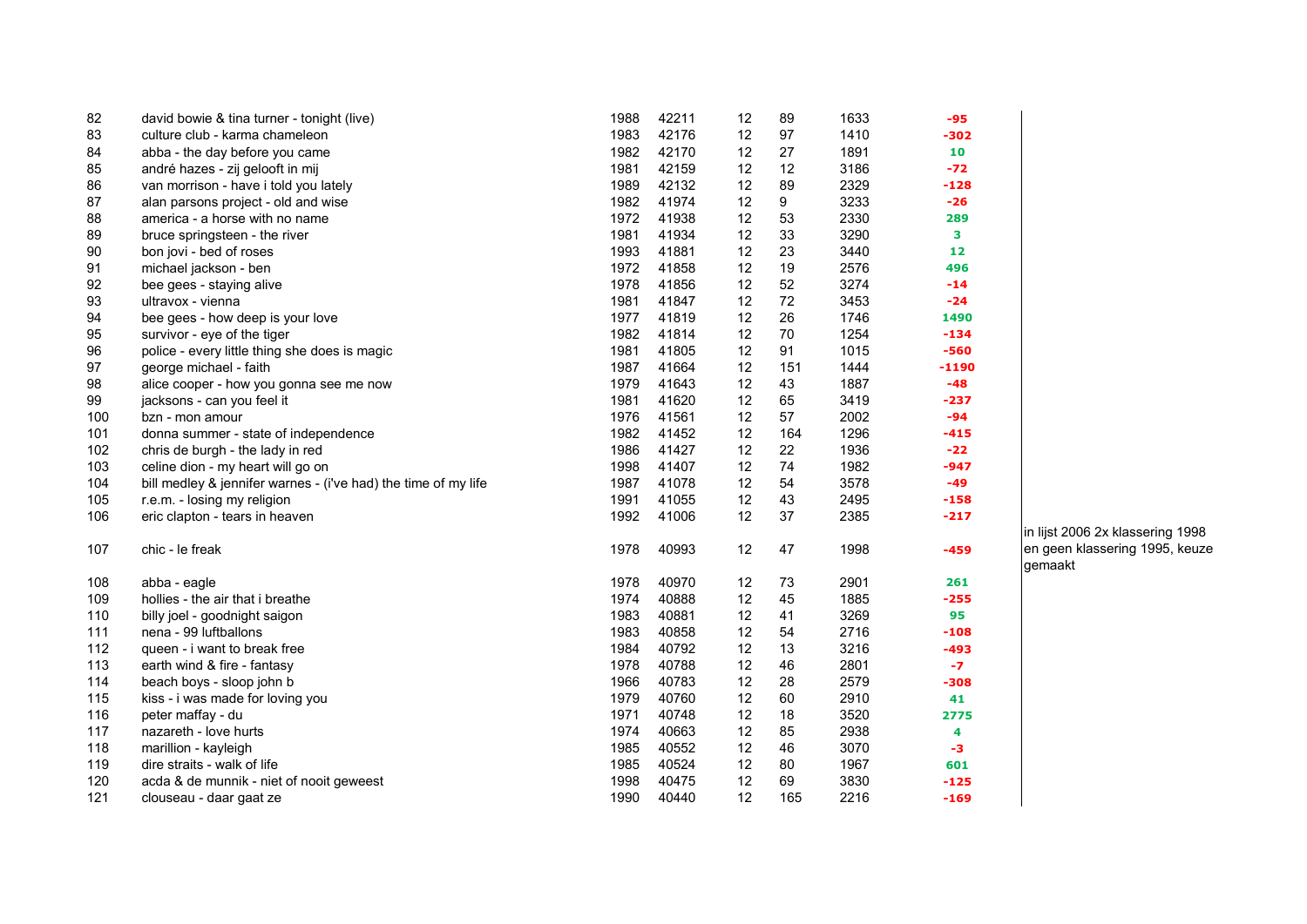| 122 | babys - everytime i think of you                                | 1979 | 40413 | 12 | 58  | 2820 | -77     |
|-----|-----------------------------------------------------------------|------|-------|----|-----|------|---------|
| 123 | beach boys - god only knows                                     | 1966 | 40369 | 12 | 14  | 2672 | $-45$   |
| 124 | john travolta & olivia newton john - you're the one that i want | 1978 | 40365 | 12 | 120 | 1947 | $-748$  |
| 125 | queen - somebody to love                                        | 1976 | 40306 | 12 | 44  | 2267 | $-233$  |
| 126 | paul mccartney & wings - mull of kintyre                        | 1977 | 40288 | 12 | 50  | 2400 | $-299$  |
| 127 | prince & the revolution - kiss                                  | 1986 | 40259 | 12 | 123 | 2629 | $-402$  |
| 128 | supertramp - give a little bit                                  | 1977 | 40221 | 12 | 50  | 2152 | 1453    |
| 129 | queen - radio ga ga                                             | 1984 | 40161 | 12 | 44  | 2584 | 511     |
| 130 | bruce hornsby & the range - the way it is                       | 1986 | 40102 | 12 | 87  | 2667 | $-475$  |
| 131 | kc & the sunshine band - that's the way (i like it)             | 1975 | 40075 | 12 | 81  | 1720 | $-1296$ |
| 132 | kylie minogue - can't get you out of my head                    | 2001 | 40062 | 12 | 190 | 3817 | 203     |
| 133 | rod stewart - sailing                                           | 1975 | 40008 | 12 | 25  | 3427 | -89     |
| 134 | 10cc - i'm not in love                                          | 1975 | 40005 | 12 | 77  | 2882 | 55      |
| 135 | ramses shaffy - laat me                                         | 1978 | 39997 | 12 | 53  | 2426 | -40     |
| 136 | chicago - if you leave me now                                   | 1976 | 39984 | 12 | 81  | 3373 | 166     |
| 137 | bachman turner overdrive - you ain't seen nothing yet           | 1974 | 39895 | 12 | 34  | 2602 | $-165$  |
| 138 | lionel richie - all night long (all night)                      | 1983 | 39889 | 12 | 210 | 2433 | $-778$  |
| 139 | goede doel - belgië                                             | 1982 | 39887 | 12 | 211 | 2853 | $-851$  |
| 140 | wham - wake me up before you go go                              | 1984 | 39822 | 12 | 32  | 3031 | $-119$  |
| 141 | paul young - love of the common people                          | 1984 | 39733 | 12 | 192 | 2575 | $-617$  |
| 142 | rob de nijs - banger hart                                       | 1996 | 39732 | 12 | 117 | 2656 | $-470$  |
| 143 | r.e.m. - everybody hurts                                        | 1993 | 39729 | 12 | 37  | 3262 | 146     |
| 144 | foreigner - i want to know what love is                         | 1984 | 39729 | 12 | 94  | 2823 | 5       |
| 145 | europe - the final countdown                                    | 1986 | 39689 | 12 | 145 | 3056 | $-42$   |
| 146 | ten sharp - you                                                 | 1991 | 39675 | 12 | 132 | 2943 | 373     |
| 147 | earth wind & fire - boogie wonderland                           | 1979 | 39651 | 12 | 99  | 3233 | $-490$  |
| 148 | barry ryan - eloise                                             | 1968 | 39627 | 12 | 11  | 2780 | 126     |
| 149 | alphaville - forever young                                      | 1984 | 39626 | 12 | 89  | 2488 | 2399    |
| 150 | madonna - like a virgin                                         | 1984 | 39604 | 12 | 23  | 3171 | $-311$  |
| 151 | red hot chili peppers - under the bridge                        | 1992 | 39581 | 12 | 63  | 3749 | 67      |
| 152 | abba - waterloo                                                 | 1974 | 39473 | 12 | 14  | 2675 | 1735    |
| 153 | marco borsato - dromen zijn bedrog                              | 1994 | 39463 | 12 | 17  | 2194 | $-723$  |
| 154 | depeche mode - enjoy the silence                                | 1990 | 39359 | 12 | 110 | 2905 | 24      |
| 155 | gerry rafferty - baker street                                   | 1978 | 39357 | 12 | 75  | 3591 | 247     |
| 156 | andré hazes - bloed, zweet en tranen                            | 2002 | 39195 | 12 | 14  | 3336 | $-1141$ |
| 157 | marco borsato - afscheid nemen bestaat niet                     | 2003 | 39157 | 11 | 43  | 1822 | 341     |
| 158 | gary moore - still got the blues                                | 1990 | 39106 | 12 | 39  | 3807 | 25      |
| 159 | beatles - all you need is love                                  | 1967 | 39042 | 12 | 44  | 2780 | $-230$  |
| 160 | men at work - down under                                        | 1982 | 39004 | 12 | 118 | 3343 | $-205$  |
| 161 | fleetwood mac - don't stop                                      | 1977 | 39003 | 12 | 14  | 2217 | $-1641$ |
| 162 | bee gees - night fever                                          | 1978 | 38966 | 12 | 24  | 2813 | $-1971$ |
| 163 | meat loaf - i'd do anything for love (but i won't do that)      | 1993 | 38959 | 11 | 107 | 2250 | $-35$   |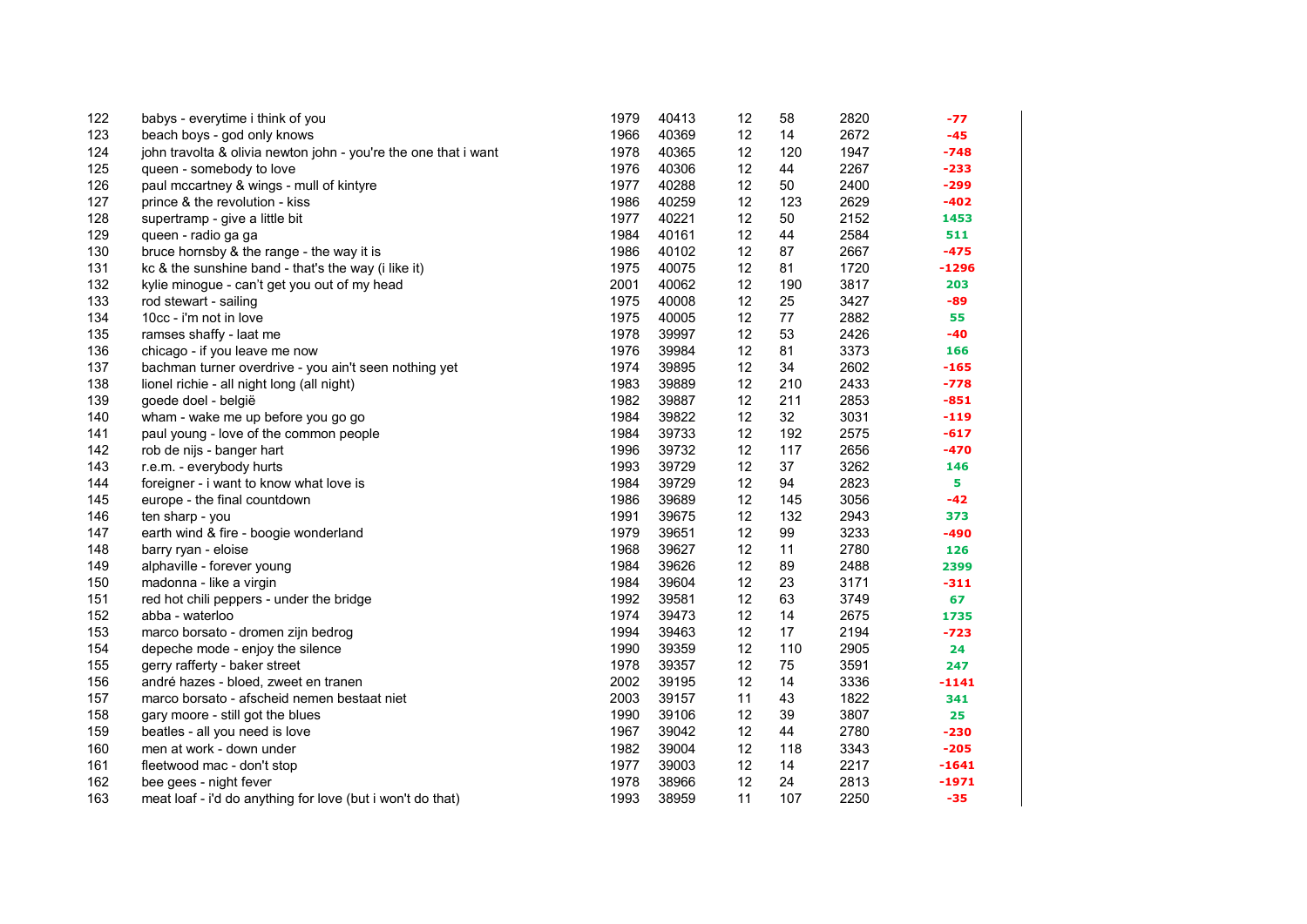| 164 | joe cocker - with a little help from my friends             | 1968 | 38906 | 12 | 69  | 2119 | 273     |
|-----|-------------------------------------------------------------|------|-------|----|-----|------|---------|
| 165 | michael jackson - beat it                                   | 1983 | 38864 | 12 | 56  | 2063 | 904     |
| 166 | u2 - sunday bloody sunday                                   | 1985 | 38856 | 12 | 100 | 1945 | 1066    |
| 167 | boston - more than a feeling                                | 1977 | 38836 | 12 | 60  | 3840 | 64      |
| 168 | gloria gaynor - i will survive                              | 1979 | 38831 | 12 | 152 | 1879 | $-657$  |
| 169 | bee gees - you win again                                    | 1987 | 38821 | 12 | 165 | 2041 | 190     |
| 170 | yes - owner of a lonely heart                               | 1983 | 38726 | 12 | 111 | 2093 | 353     |
| 171 | 4 non blondes - what's up                                   | 1993 | 38722 | 11 | 25  | 1722 | $-178$  |
| 172 | barbra streisand - woman in love                            | 1980 | 38712 | 12 | 62  | 2620 | 723     |
| 173 | marco borsato - rood                                        | 2006 | 38682 | 11 | 10  | 3302 | 22      |
| 174 | fleetwood mac - everywhere                                  | 1988 | 38667 | 12 | 74  | 3142 | $-304$  |
| 175 | cats - be my day                                            | 1974 | 38622 | 12 | 48  | 1651 | $-862$  |
| 176 | john denver - calypso                                       | 1975 | 38580 | 12 | 214 | 1404 | $-283$  |
| 177 | cock robin - the promise you made                           | 1986 | 38539 | 12 | 67  | 3693 | 254     |
| 178 | human league - don't you want me                            | 1982 | 38538 | 12 | 143 | 1756 | $-1083$ |
| 179 | tina turner - private dancer                                | 1984 | 38473 | 12 | 9   | 3095 | $-456$  |
| 180 | randy crawford - one day i'll fly away                      | 1980 | 38458 | 12 | 49  | 2774 | $-378$  |
| 181 | band aid - do they know it's christmas                      | 1984 | 38403 | 12 | 86  | 3564 | 57      |
| 182 | clarence clemons & jackson browne - you're a friend of mine | 1986 | 38385 | 12 | 174 | 1979 | $-1805$ |
| 183 | whitney houston - i wanna dance with somebody               | 1987 | 38367 | 12 | 154 | 3063 | $-377$  |
| 184 | david bowie - space oddity                                  | 1969 | 38283 | 12 | 73  | 1908 | 1809    |
| 185 | andrew gold - never let her slip away                       | 1978 | 38281 | 12 | 270 | 1680 | $-283$  |
| 186 | albert hammond - the free electric band                     | 1973 | 38276 | 12 | 67  | 2891 | $-682$  |
| 187 | guus meeuwis - geef mij je angst                            | 2004 | 38252 | 12 | 12  | 2750 | 1359    |
| 188 | prince - 1999                                               | 1982 | 38233 | 12 | 104 | 2432 | $-764$  |
| 189 | alan parsons project - don't answer me                      | 1984 | 38206 | 12 | 75  | 3224 | -900    |
| 190 | creedence clearwater revival - who'll stop the rain         | 1970 | 38202 | 12 | 42  | 2563 | $-580$  |
| 191 | simon & garfunkel - mrs. robinson                           | 1968 | 38155 | 12 | 34  | 1557 | 986     |
| 192 | richard marx - right here waiting                           | 1989 | 38147 | 12 | 201 | 2338 | $-407$  |
| 193 | michael jackson - black or white                            | 1991 | 38142 | 12 | 149 | 2099 | 758     |
| 194 | bruce springsteen - born in the usa                         | 1985 | 38105 | 12 | 130 | 1858 | 606     |
| 195 | george baker selection - little green bag                   | 1969 | 38043 | 12 | 92  | 2700 | $-149$  |
| 196 | bløf - liefs uit londen                                     | 1998 | 38039 | 12 | 13  | 3619 | 134     |
| 197 | phil collins - against all odds (take a look at me now)     | 1984 | 38039 | 12 | 42  | 3364 | $-291$  |
| 198 | chris rea - josephine                                       | 1985 | 38027 | 12 | 125 | 2723 | 287     |
| 199 | toto - stop loving you                                      | 1988 | 37990 | 12 | 178 | 2665 | 87      |
| 200 | pat benatar - love is a battlefield                         | 1984 | 37981 | 12 | 172 | 3489 | $-25$   |
| 201 | bonnie tyler - total eclipse of the heart                   | 1983 | 37895 | 12 | 109 | 3048 | 9       |
| 202 | george michael - a different corner                         | 1986 | 37875 | 12 | 54  | 3468 | 545     |
| 203 | sinead o'connor - nothing compares 2u                       | 1990 | 37845 | 12 | 51  | 3198 | -89     |
| 204 | queen - who wants to live forever                           | 1986 | 37776 | 12 | 44  | 3635 | 1570    |
| 205 | madonna - who's that girl                                   | 1987 | 37725 | 12 | 6   | 3044 | $-1469$ |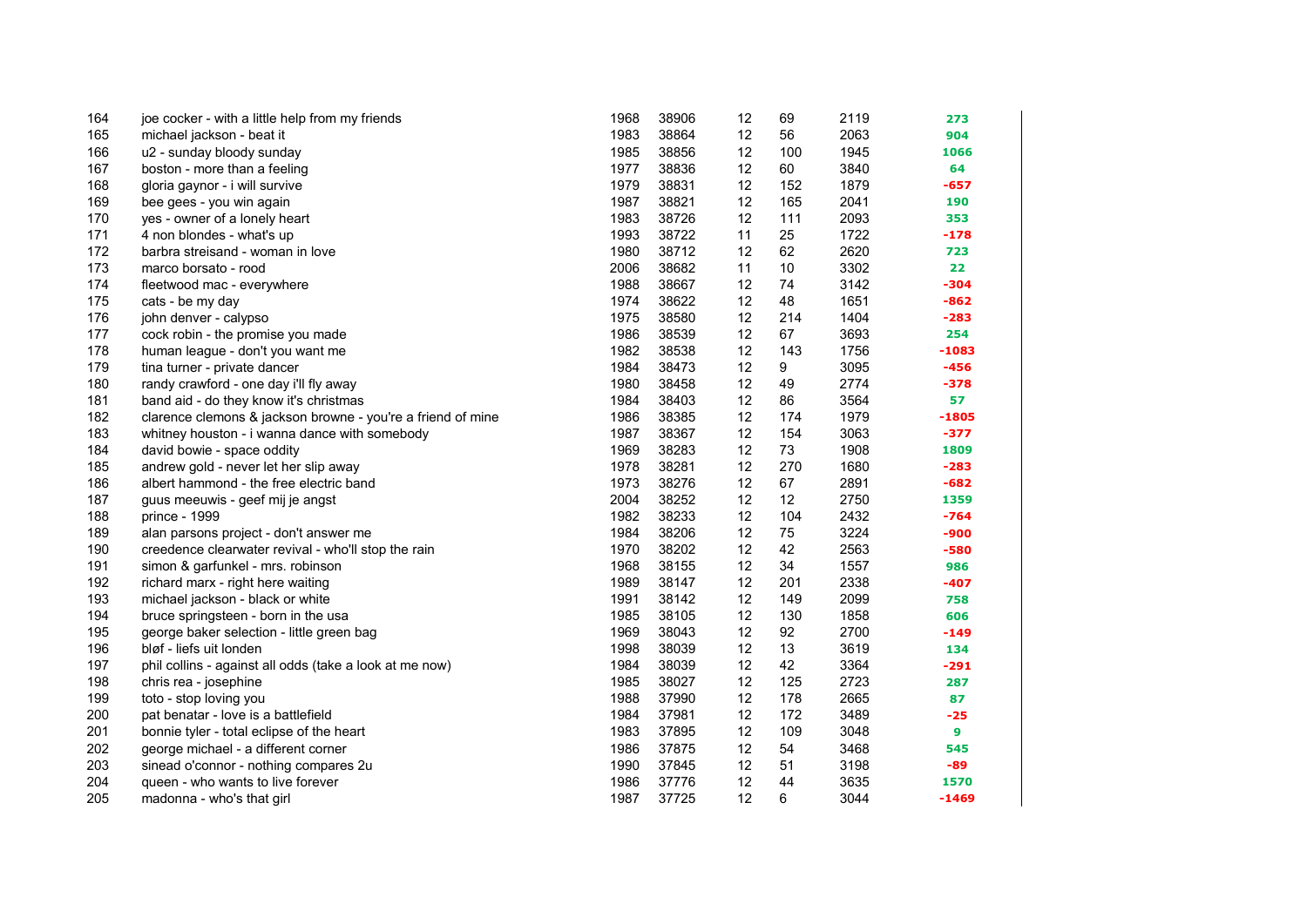| 206 | tracy chapman - fast car                                    | 1988 | 37718 | 12 | 241            | 2891 | $-10$   |
|-----|-------------------------------------------------------------|------|-------|----|----------------|------|---------|
| 207 | blondie - heart of glass                                    | 1979 | 37700 | 12 | 307            | 1504 | 511     |
| 208 | simon & garfunkel - the boxer                               | 1969 | 37694 | 12 | 165            | 1959 | 105     |
| 209 | eurythmics - sweet dreams (are made of this)                | 1983 | 37649 | 12 | 190            | 2702 | -46     |
| 210 | michael jackson - bad                                       | 1987 | 37648 | 12 | 77             | 2286 | $-1041$ |
| 211 | pet shop boys - west end girls                              | 1986 | 37623 | 12 | 237            | 2661 | $-475$  |
| 212 | kinks - Iola                                                | 1970 | 37620 | 12 | 69             | 3033 | $-196$  |
| 213 | gilbert o'sullivan - nothing rhymed                         | 1971 | 37602 | 12 | 156            | 2008 | $-131$  |
| 214 | john hiatt - have a little faith in me                      | 1989 | 37562 | 12 | 90             | 2765 | $-1485$ |
| 215 | james blunt - you're beautiful                              | 2005 | 37512 | 12 | 52             | 3196 | $-483$  |
| 216 | lenny kravitz - it ain't over 'till it's over               | 1991 | 37504 | 12 | 31             | 2683 | $-1545$ |
| 217 | jacksons - shake your body                                  | 1979 | 37436 | 12 | 142            | 2242 | $-755$  |
| 218 | status quo - whatever you want                              | 1979 | 37395 | 12 | 154            | 3661 | 689     |
| 219 | police - every breath you take                              | 1983 | 37395 | 12 | 193            | 2710 | 73      |
| 220 | jacksons - blame it on the boogie                           | 1979 | 37386 | 12 | 153            | 2883 | $-448$  |
| 221 | gino vannelli - wild horses                                 | 1987 | 37382 | 12 | 157            | 2563 | 501     |
| 222 | aretha franklin - respect                                   | 1967 | 37362 | 12 | 33             | 3158 | $-1149$ |
| 223 | eric clapton - wonderful tonight                            | 1988 | 37298 | 12 | 116            | 2566 | 131     |
| 224 | racoon - love you more                                      | 2005 | 37288 | 11 | 88             | 1899 | 115     |
| 225 | carly simon - you're so vain                                | 1973 | 37269 | 12 | 214            | 3613 | 107     |
| 226 | prince - sign o'the times                                   | 1987 | 37264 | 12 | 223            | 2379 | 526     |
| 227 | anouk - michel                                              | 2000 | 37202 | 12 | 66             | 3716 | 122     |
| 228 | eagles - one of these nights                                | 1975 | 37169 | 12 | 99             | 2116 | $-1407$ |
| 229 | billy joel - piano man                                      | 1974 | 37156 | 12 | 5 <sup>5</sup> | 3793 | 25      |
| 230 | de poema's - zij maakt het verschil                         | 2001 | 37149 | 12 | 197            | 2892 | $-674$  |
| 231 | ub40 - kingston town                                        | 1990 | 37123 | 12 | 54             | 2765 | $-126$  |
| 232 | john farnham - you're the voice                             | 1987 | 37056 | 12 | 173            | 3159 | 633     |
| 233 | guns n' roses - knocking on heaven's door                   | 1992 | 37011 | 12 | 97             | 3869 | 512     |
| 234 | sniff 'n the tears - driver's seat                          | 1980 | 36944 | 12 | 226            | 3233 | 35      |
| 235 | babys - isn't it time                                       | 1977 | 36932 | 12 | 216            | 3338 | $-348$  |
| 236 | cliff richard & the young ones - living doll                | 1986 | 36856 | 12 | 64             | 3620 | $-377$  |
| 237 | doe maar - pa                                               | 1983 | 36842 | 12 | 115            | 2651 | $-1873$ |
| 238 | doobie brothers - listen to the music                       | 1972 | 36841 | 12 | 111            | 3724 | $-201$  |
| 239 | eurythmics - there must be an angel (playing with my heart) | 1985 | 36819 | 12 | 161            | 3295 | $-1706$ |
| 240 | kayak - ruthless queen                                      | 1979 | 36806 | 12 | 70             | 2570 | 65      |
| 241 | patti labelle & michael mcdonald - on my own                | 1986 | 36773 | 12 | 229            | 3650 | $-736$  |
| 242 | roxy music - avalon                                         | 1982 | 36762 | 12 | 168            | 2895 | $-599$  |
| 243 | aerosmith - i don't want to miss a thing                    | 1998 | 36727 | 11 | 82             | 2420 | $-743$  |

in 2007 en 2008 stond ook de live versie in de lijst. De live versie had de hog score die anders de normale versie had. Erg vreemd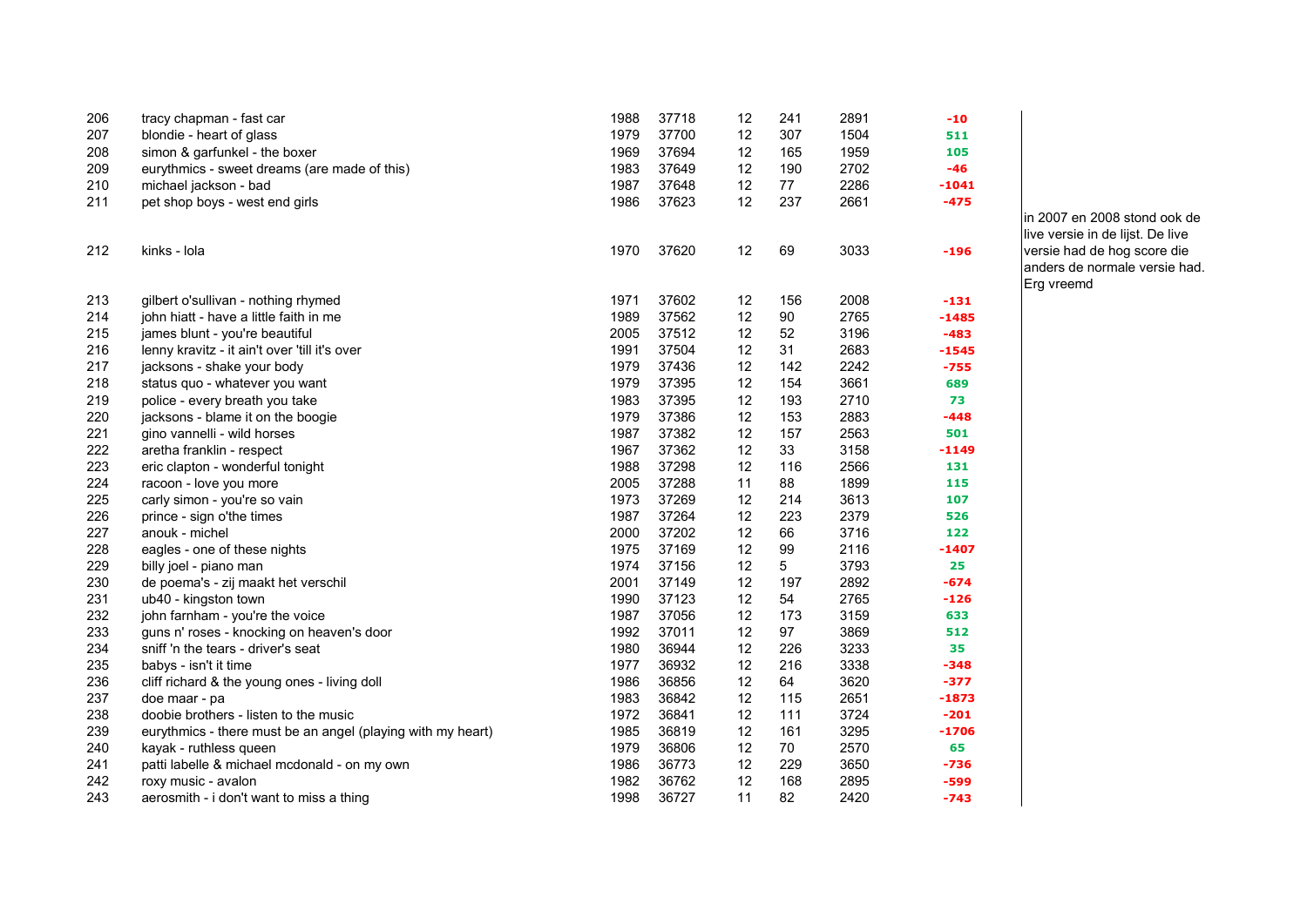| 244 | chris isaak - wicked game                                  | 1991 | 36672 | 12 | 209 | 1959 | 191     |
|-----|------------------------------------------------------------|------|-------|----|-----|------|---------|
| 245 | nena & kim wilde - anyplace anywhere anytime               | 2004 | 36651 | 12 | 173 | 3063 | $-223$  |
| 246 | percy sledge - when a man loves a woman                    | 1966 | 36619 | 12 | 70  | 2339 | -290    |
| 247 | queen - crazy little thing called love                     | 1979 | 36613 | 12 | 71  | 2398 | $-375$  |
| 248 | london beat - i've been thinking about you                 | 1990 | 36571 | 12 | 285 | 3348 | $-1356$ |
| 249 | zz top - gimme all your lovin'                             | 1984 | 36475 | 12 | 46  | 3552 | 881     |
| 250 | creedence clearwater revival - have you ever seen the rain | 1971 | 36475 | 12 | 82  | 3708 | 3570    |
| 251 | tears for fears - everybody wants to rule the world        | 1985 | 36439 | 12 | 130 | 3407 | 335     |
| 252 | queen - a kind of magic                                    | 1986 | 36404 | 12 | 48  | 2736 | $-943$  |
| 253 | boudewijn de groot - testament                             | 1967 | 36387 | 12 | 59  | 2782 | 2366    |
| 254 | janet jackson - together again                             | 1998 | 36342 | 12 | 168 | 2927 | -66     |
| 255 | henk westbroek - zelfs je naam is mooi                     | 1998 | 36305 | 12 | 134 | 2175 | 292     |
| 256 | maroon 5 - this love                                       | 2004 | 36265 | 12 | 312 | 2209 | -644    |
| 257 | barry white - never, never gonna give you up               | 1974 | 36145 | 12 | 59  | 3160 | $-2353$ |
| 258 | rick astley - never gonna give you up                      | 1987 | 36144 | 12 | 88  | 2741 | $-374$  |
| 259 | shakira - whenever wherever                                | 2002 | 36090 | 12 | 175 | 1917 | $-932$  |
| 260 | bob marley & the wailers - could you be loved              | 1980 | 36078 | 12 | 60  | 2749 | $-1708$ |
| 261 | melissa etheridge - like the way i do                      | 1989 | 36071 | 12 | 133 | 3805 | 345     |
| 262 | blondie - denis                                            | 1978 | 36069 | 12 | 148 | 3648 | $-540$  |
| 263 | bruce springsteen - i'm on fire                            | 1985 | 36067 | 12 | 22  | 3013 | 198     |
| 264 | depeche mode - just can't get enough                       | 1985 | 36066 | 12 | 206 | 3597 | 505     |
| 265 | britney spears - baby one more time                        | 1999 | 36065 | 12 | 132 | 1968 | $-1513$ |
| 266 | village people - ymca                                      | 1978 | 36060 | 12 | 414 | 2686 | $-919$  |
| 267 | ub40 & chrissie hynde - i got you babe                     | 1985 | 35997 | 12 | 39  | 3526 | 617     |
| 268 | david bowie - let's dance                                  | 1983 | 35992 | 12 | 8   | 3748 | 41      |
| 269 | elton john & kiki dee - don't go breaking my heart         | 1976 | 35980 | 12 | 174 | 3394 | $-2$    |
| 270 | rose royce - car wash                                      | 1977 | 35972 | 12 | 126 | 2484 | $-1746$ |
| 271 | jeff wayne & justin hayward - the eve of the war           | 1978 | 35953 | 12 | 97  | 2857 | $-312$  |
| 272 | guus meeuwis & vagant - het is een nacht (levensecht)      | 1995 | 35940 | 12 | 101 | 3154 | $-745$  |
| 273 | bob dylan - like a rollin' stone                           | 1965 | 35934 | 12 | 163 | 2687 | 37      |
| 274 | cher - believe                                             | 1998 | 35927 | 12 | 176 | 1885 | -660    |
| 275 | golden earring - twilight zone                             | 1982 | 35906 | 12 | 175 | 3967 | 994     |
| 276 | mavericks - dance the night away                           | 1998 | 35883 | 12 | 40  | 3561 | 2774    |
| 277 | simply red - if you don't know me by now                   | 1989 | 35867 | 12 | 198 | 2699 | $-451$  |
| 278 | neil diamond - beautiful noise                             | 1976 | 35799 | 12 | 62  | 2821 | 898     |
| 279 | wiz stars - a brand new day                                | 1979 | 35707 | 12 | 109 | 3387 | $-38$   |
| 280 | george benson - give me the night                          | 1980 | 35690 | 12 | 499 | 2833 | $-314$  |
| 281 | abc - when smokey sings                                    | 1987 | 35687 | 12 | 210 | 2898 | -634    |
| 282 | simply red - holding back the years                        | 1985 | 35657 | 12 | 216 | 3898 | 52      |
| 283 | lou reed - walk on the wild side                           | 1973 | 35632 | 12 | 25  | 2454 | $-1057$ |
| 284 | phil collins - another day in paradise                     | 1989 | 35589 | 12 | 67  | 3763 | 509     |

in 2013 2 x in de lijst op plaats 3686 en 3857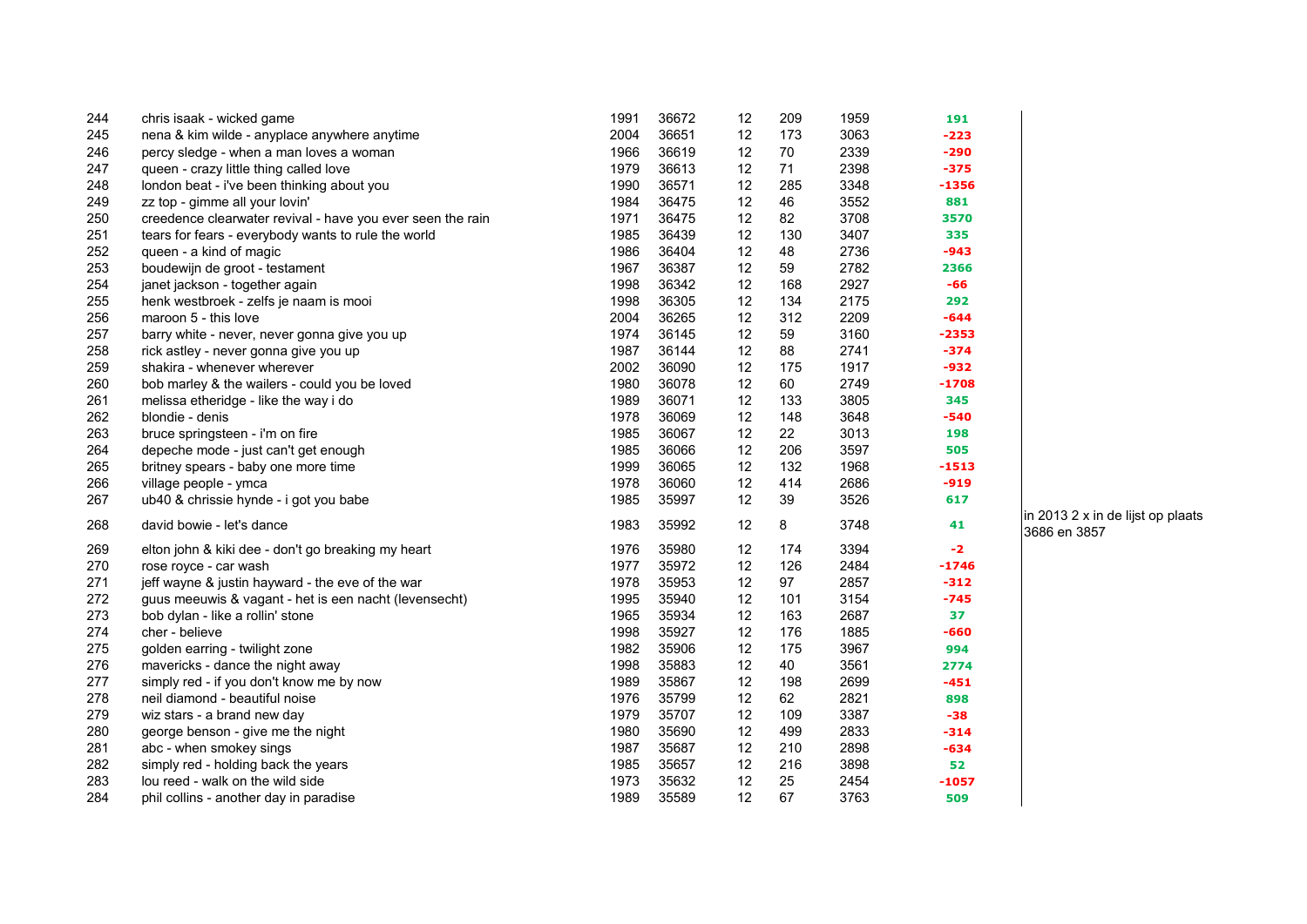| 285 | chaka khan - i'm every woman                               | 1979 | 35569 | 12 | 74  | 2366 | 87      |
|-----|------------------------------------------------------------|------|-------|----|-----|------|---------|
| 286 | paul simon - you can call me al                            | 1986 | 35551 | 12 | 79  | 3322 | -309    |
| 287 | bon jovi - always                                          | 1994 | 35534 | 12 | 116 | 3711 | 929     |
| 288 | ike & tina turner - proud mary                             | 1971 | 35524 | 12 | 156 | 3451 | 736     |
| 289 | marvin gaye - sexual healing                               | 1982 | 35500 | 12 | 115 | 3739 | 35      |
| 290 | ace of base - the sign                                     | 1993 | 35485 | 12 | 219 | 2257 | $-954$  |
| 291 | juan luis guerra - burbujas de amor                        | 1991 | 35472 | 12 | 104 | 3071 | 911     |
| 292 | exile - kiss you all over                                  | 1978 | 35471 | 12 | 130 | 3865 | $-488$  |
| 293 | spandau ballet - gold                                      | 1983 | 35456 | 12 | 91  | 2844 | -144    |
| 294 | shocking blue - venus                                      | 1969 | 35449 | 12 | 54  | 2748 | $-82$   |
| 295 | paul mccartney & wings - band on the run                   | 1974 | 35385 | 12 | 136 | 3206 | 968     |
| 296 | billy ocean - get outta my dreams (get into my car)        | 1988 | 35373 | 12 | 105 | 3015 | $-252$  |
| 297 | bananarama - venus                                         | 1986 | 35331 | 12 | 146 | 2531 | $-2010$ |
| 298 | cyndi lauper - time after time                             | 1984 | 35311 | 12 | 68  | 3776 | 598     |
| 299 | level 42 - love games                                      | 1981 | 35291 | 12 | 155 | 2753 | 1311    |
| 300 | de kast - in nije dei                                      | 1997 | 35272 | 12 | 147 | 2015 | 1601    |
| 301 | jimmy cliff - reggae night                                 | 1983 | 35250 | 12 | 113 | 2996 | -2330   |
| 302 | heart - alone                                              | 1987 | 35249 | 12 | 72  | 2780 | 2569    |
| 303 | doobie brothers - what a fool believes                     | 1978 | 35225 | 12 | 64  | 2712 | 1723    |
| 304 | sam brown - stop                                           | 1988 | 35220 | 12 | 222 | 3763 | 172     |
| 305 | mama's & papa's - monday monday                            | 1966 | 35200 | 12 | 81  | 3007 | $-306$  |
| 306 | marco borsato - zij                                        | 2002 | 35155 | 12 | 164 | 2709 | 2332    |
| 307 | katrina & waves - walking on sunshine                      | 1985 | 35151 | 12 | 319 | 3286 | $-357$  |
| 308 | kate bush - wuthering heights                              | 1978 | 35138 | 12 | 120 | 3631 | 381     |
| 309 | guus meeuwis - brabant                                     | 2004 | 35131 | 9  | 25  | 299  | $-41$   |
| 310 | eagles - new kid in town                                   | 1977 | 35127 | 12 | 138 | 2616 | 94      |
| 311 | city to city - the road ahead (miles of the unknown)       | 1999 | 35120 | 12 | 135 | 2547 | 445     |
| 312 | george michael & aretha franklin - i knew you were waiting | 1987 | 35086 | 12 | 121 | 3927 | -1380   |
| 313 | james brown - sex machine                                  | 1970 | 35082 | 12 | 160 | 3239 | -491    |
| 314 | michael bolton - how am i supposed to live without you     | 1990 | 35076 | 12 | 458 | 3073 | $-933$  |
| 315 | jackie wilson - reet petite                                | 1957 | 35058 | 12 | 157 | 3697 | $-1521$ |
| 316 | cyndi lauper - true colors                                 | 1986 | 35055 | 12 | 68  | 2098 | 413     |
| 317 | benny neyman - waarom fluister ik je naam nog              | 1985 | 35050 | 12 | 115 | 3881 | -367    |
| 318 | kaoma - lambada                                            | 1989 | 35022 | 12 | 209 | 3551 | $-578$  |
| 319 | janet jackson - when i think of you                        | 1986 | 34993 | 12 | 122 | 3267 | $-10$   |
| 320 | robbie williams - rock dj                                  | 2000 | 34936 | 11 | 209 | 3549 | -545    |
| 321 | marco borsato - binnen                                     | 1999 | 34934 | 12 | 47  | 2915 | 331     |
| 322 | cyndi lauper - girls just want to have fun                 | 1984 | 34925 | 12 | 153 | 3224 | $-2088$ |
| 323 | de dijk - als ze er niet is                                | 1994 | 34916 | 12 | 112 | 3317 | $-105$  |
| 324 | stef bos - papa                                            | 1991 | 34912 | 12 | 96  | 2878 | 568     |
| 325 | andré hazes - een beetje verliefd                          | 1981 | 34890 | 12 | 240 | 2432 | $-1286$ |
| 326 | byrds - mr. tambourine man                                 | 1965 | 34853 | 12 | 171 | 3060 | $-334$  |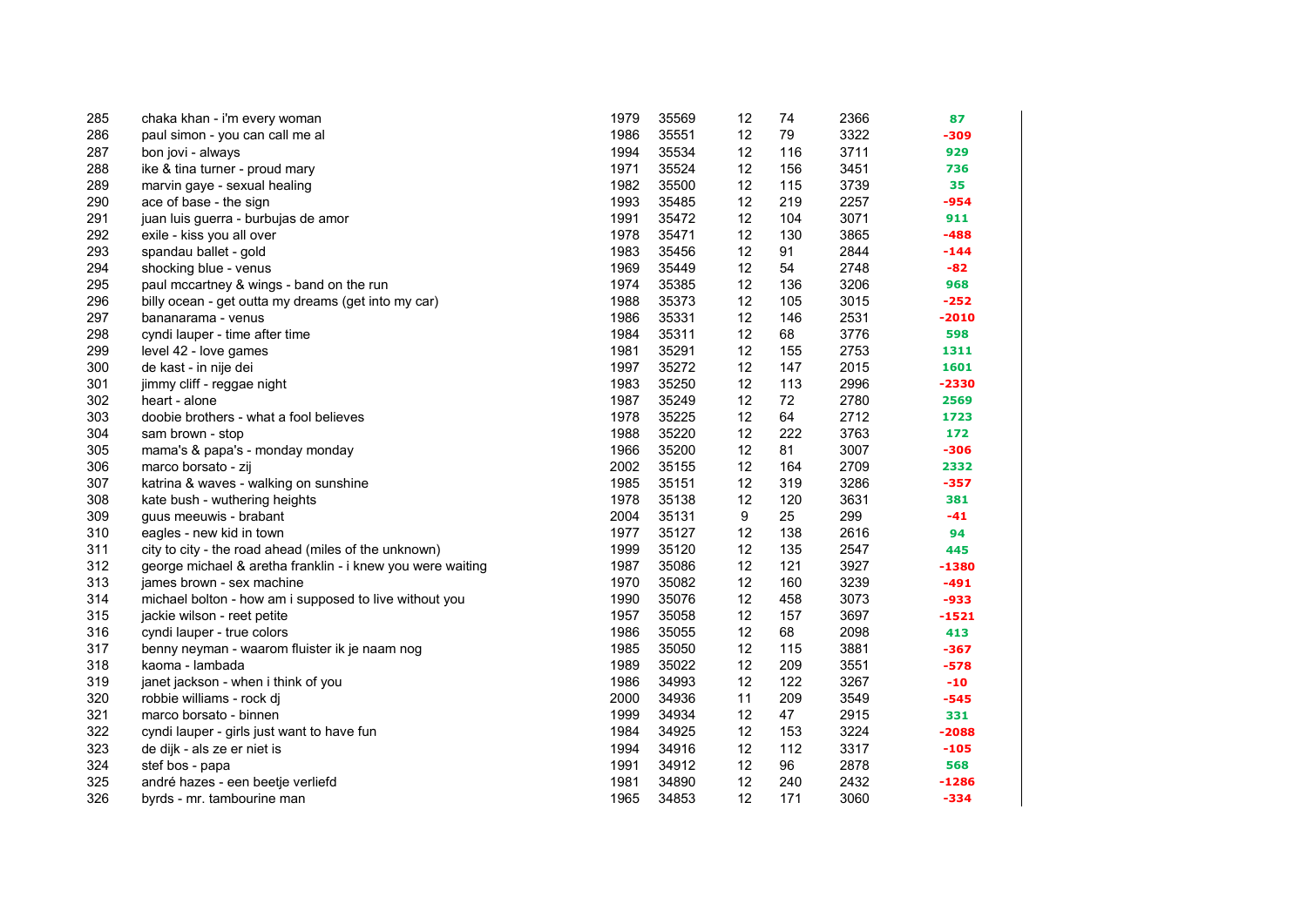| 327 | alicia keys - fallin'                                         | 2001 | 34852 | 12 | 119 | 2831 | 172     |
|-----|---------------------------------------------------------------|------|-------|----|-----|------|---------|
| 328 | counting crows - accidentally in love                         | 2004 | 34833 | 11 | 65  | 1377 | $-477$  |
| 329 | kate bush & peter gabriel - don't give up                     | 1986 | 34808 | 12 | 226 | 3511 | $-7$    |
| 330 | extreme - more than words                                     | 1991 | 34783 | 12 | 179 | 3169 | $-470$  |
| 331 | michael jackson - don't stop 'til you get enough              | 1979 | 34772 | 12 | 92  | 2944 | -775    |
| 332 | diana ross - why do fools fall in love                        | 1981 | 34767 | 12 | 103 | 3624 | $-2106$ |
| 333 | frank boeijen groep - kronenburg park (ga die wereld uit)     | 1985 | 34761 | 12 | 109 | 2720 | 2500    |
| 334 | thelma houston - don't leave me this way                      | 1977 | 34738 | 12 | 199 | 2950 | $-2307$ |
| 335 | ramses shaffy & liesbeth list - pastorale                     | 1969 | 34735 | 12 | 127 | 3613 | $-10$   |
| 336 | belinda carlisle - heaven is a place on earth                 | 1988 | 34723 | 12 | 181 | 3933 | $-275$  |
| 337 | abba - chiquitita                                             | 1979 | 34722 | 12 | 79  | 3661 | $-439$  |
| 338 | ben e. king - stand by me                                     | 1987 | 34699 | 12 | 197 | 3824 | 102     |
| 339 | vaya con dios - what's a woman                                | 1990 | 34689 | 12 | 141 | 2353 | $-836$  |
| 340 | kool & the gang - celebration                                 | 1980 | 34664 | 12 | 151 | 2736 | $-1002$ |
| 341 | joshua kadison - jessie                                       | 1994 | 34661 | 12 | 150 | 3618 | $-770$  |
| 342 | lois lane - it's the first time                               | 1989 | 34646 | 12 | 306 | 3056 | $-206$  |
| 343 | phd - i won't let you down                                    | 1981 | 34645 | 12 | 398 | 2792 | 649     |
| 344 | rolling stones - fool to cry                                  | 1976 | 34641 | 12 | 228 | 3514 | 2963    |
| 345 | johnny guitar watson - a real mother for ya                   | 1977 | 34638 | 12 | 271 | 3703 | $-1024$ |
| 346 | andré hazes - kleine jongen                                   | 1990 | 34622 | 12 | 47  | 3625 | $-376$  |
| 347 | level 42 - lessons in love                                    | 1986 | 34602 | 12 | 86  | 3635 | -900    |
| 348 | jimmy 'bo' horne - dance across the floor                     | 1978 | 34597 | 12 | 147 | 3095 | $-2308$ |
| 349 | elvis presley - jailhouse rock                                | 1957 | 34591 | 12 | 164 | 3468 | 246     |
| 350 | smokie - living next door to alice                            | 1977 | 34590 | 12 | 202 | 2942 | $-1341$ |
| 351 | madonna - like a prayer                                       | 1989 | 34589 | 12 | 11  | 3769 | $-17$   |
| 352 | eros ramazzotti - se bastasse una canzone                     | 1990 | 34546 | 12 | 189 | 3061 | $-45$   |
| 353 | trammps - disco inferno                                       | 1977 | 34544 | 12 | 150 | 2651 | 1463    |
| 354 | peter tosh & mick jagger - (you gotta walk) don't look back   | 1979 | 34537 | 12 | 138 | 3075 | $-1453$ |
| 355 | dusty springfield - son of a preacher man                     | 1968 | 34528 | 12 | 235 | 3785 | 682     |
| 356 | brian may - too much love will kill you                       | 1992 | 34525 | 12 | 242 | 3823 | 69      |
| 357 | crowded house - weather with you                              | 1992 | 34522 | 12 | 269 | 2134 | $-1000$ |
| 358 | paul young - come back and stay                               | 1983 | 34521 | 12 | 242 | 2733 | -966    |
| 359 | george michael & elton john - don't let the sun go down on me | 1991 | 34514 | 12 | 21  | 3235 | 486     |
| 360 | marvin gaye - i heard it through the grapevine                | 1969 | 34505 | 12 | 402 | 3622 | $-45$   |
| 361 | hans de booij - annabel                                       | 1983 | 34480 | 12 | 256 | 3712 | 4       |
| 362 | cher - if i could turn back time                              | 1989 | 34469 | 12 | 55  | 3627 | 1012    |
| 363 | elvis presley - always on my mind                             | 1972 | 34457 | 12 | 40  | 3736 | 454     |
| 364 | simple minds - belfast child                                  | 1989 | 34456 | 12 | 41  | 3929 | 225     |
| 365 | olivia newton john & e.l.o. - xanadu                          | 1980 | 34443 | 12 | 193 | 2387 | $-398$  |
| 366 | culture club - do you really want to hurt me                  | 1982 | 34442 | 12 | 171 | 3556 | 94      |
| 367 | earth wind & fire - september                                 | 1979 | 34441 | 12 | 50  | 3078 | 402     |
| 368 | krezip - i would stay                                         | 2000 | 34422 | 12 | 243 | 3642 | $-1246$ |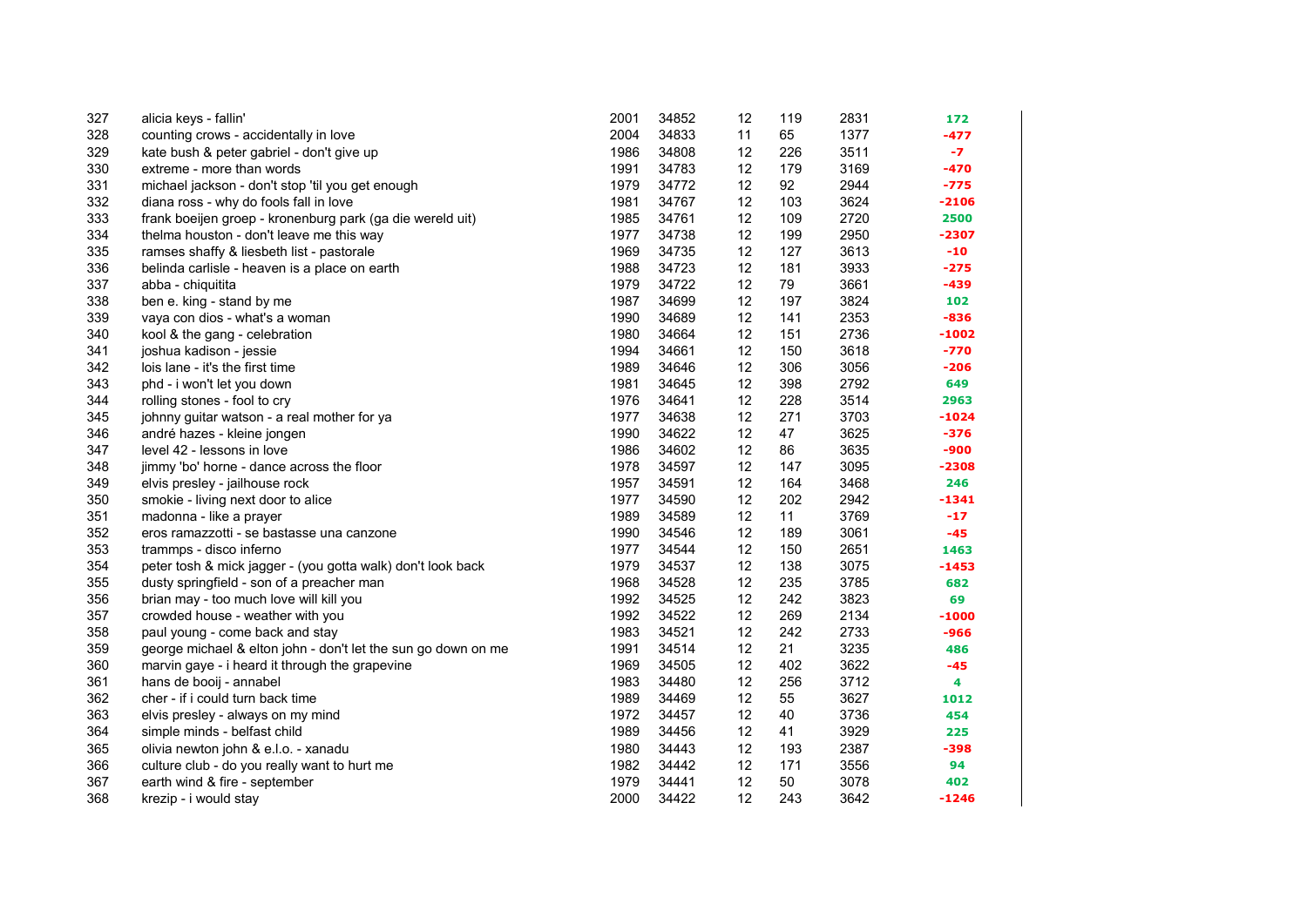| 369 | johnny hates jazz - turn back the clock                             | 1988 | 34407 | 12 | 301 | 3052 | $-571$  |
|-----|---------------------------------------------------------------------|------|-------|----|-----|------|---------|
| 370 | herman brood & his wild romance - saturday night                    | 1978 | 34396 | 12 | 99  | 2878 | 1644    |
| 371 | beach boys - i can hear music                                       | 1969 | 34362 | 12 | 128 | 3757 | 805     |
| 372 | stevie wonder - i just called to say i love you                     | 1984 | 34355 | 12 | 126 | 3514 | 330     |
| 373 | womack & womack - teardrops                                         | 1988 | 34280 | 12 | 163 | 3247 | $-844$  |
| 374 | michael jackson - man in the mirror                                 | 1988 | 34280 | 11 | 20  | 3231 | 1675    |
| 375 | dolly dots - love me just a little bit more                         | 1983 | 34233 | 12 | 111 | 3047 | $-499$  |
| 376 | crowded house - don't dream it's over                               | 1987 | 34233 | 12 | 278 | 3361 | $-156$  |
| 377 | marco borsato - de waarheid                                         | 1996 | 34196 | 12 | 108 | 3443 | 911     |
| 378 | steve miller band - the joker                                       | 1973 | 34167 | 12 | 202 | 3440 | $-871$  |
| 379 | enrique iglesias & whitney houston - could i have this kiss forever | 2000 | 34165 | 12 | 84  | 3362 | -2392   |
| 380 | zucchero fornaciari - senza una donna                               | 1988 | 34153 | 12 | 96  | 2926 | $-853$  |
| 381 | seal - crazy                                                        | 1991 | 34144 | 12 | 76  | 3267 | $-283$  |
| 382 | normaal - oerend hard                                               | 1977 | 34140 | 12 | 103 | 3069 | 142     |
| 383 | pasadenas - tribute (right on)                                      | 1988 | 34132 | 12 | 182 | 3479 | $-1154$ |
| 384 | 10cc - the wall street shuffle                                      | 1974 | 34123 | 12 | 101 | 3227 | $-402$  |
| 385 | eric clapton - layla                                                | 1992 | 34108 | 12 | 241 | 3155 | 378     |
| 386 | four tops - if i were a carpenter                                   | 1968 | 34086 | 12 | 393 | 3789 | $-3087$ |
| 387 | laura pausini - la solitudine                                       | 1993 | 34080 | 12 | 272 | 1924 | 10      |
| 388 | christopher cross - sailing                                         | 1981 | 34079 | 12 | 143 | 2786 | 582     |
| 389 | bløf - aan de kust                                                  | 1998 | 34061 | 12 | 59  | 3337 | $-21$   |
| 390 | bruce springsteen - streets of philadelphia                         | 1994 | 34056 | 12 | 158 | 2995 | $-271$  |
| 391 | rubettes - sugar baby love                                          | 1974 | 33993 | 12 | 220 | 2601 | 636     |
| 392 | david bowie - china girl                                            | 1983 | 33990 | 12 | 94  | 3148 | 827     |
| 393 | irene cara - fame                                                   | 1983 | 33987 | 12 | 63  | 2716 | $-975$  |
| 394 | champaign - how 'bout us                                            | 1981 | 33982 | 12 | 174 | 3286 | 514     |
| 395 | abba - fernando                                                     | 1976 | 33965 | 12 | 117 | 3125 | -1231   |
| 396 | jam - a town called malice                                          | 1982 | 33935 | 12 | 357 | 2558 | $-849$  |
| 397 | no doubt - don't speak                                              | 1996 | 33932 | 12 | 305 | 2263 | $-1243$ |
| 398 | reo speedwagon - keep on loving you                                 | 1981 | 33929 | 12 | 195 | 3903 | $-150$  |
| 399 | mr. mister - kyrie                                                  | 1986 | 33916 | 12 | 184 | 3356 | 320     |
| 400 | elvis presley - can't help falling in love with you                 | 1961 | 33898 | 12 | 404 | 2915 | 1290    |
| 401 | lou rawls - you'll never find another love                          | 1976 | 33855 | 12 | 48  | 2423 | 450     |
| 402 | gloria estefan & miami sound machine - can't stay away from you     | 1988 | 33851 | 12 | 160 | 3930 | $-465$  |
| 403 | barbra streisand & barry gibb - guilty                              | 1980 | 33814 | 12 | 255 | 3050 | 1214    |
| 404 | marco borsato - waarom nou jij                                      | 1994 | 33801 | 12 | 255 | 2828 | $-445$  |
| 405 | ub40 - can't help falling in love                                   | 1993 | 33768 | 12 | 129 | 3071 | 724     |
| 406 | hollies - he ain't heavy, he's my brother                           | 1969 | 33742 | 12 | 159 | 2766 | 79      |
| 407 | simple minds - alive and kicking                                    | 1985 | 33735 | 12 | 80  | 3755 | 365     |
| 408 | david bowie & pat metheny group - this is not america               | 1985 | 33728 | 12 | 151 | 3519 | 80      |
| 409 | rupert holmes - escape (the pina colada song)                       | 1980 | 33726 | 12 | 231 | 2927 | $-651$  |
| 410 | aswad - don't turn around                                           | 1988 | 33724 | 12 | 242 | 2776 | $-2040$ |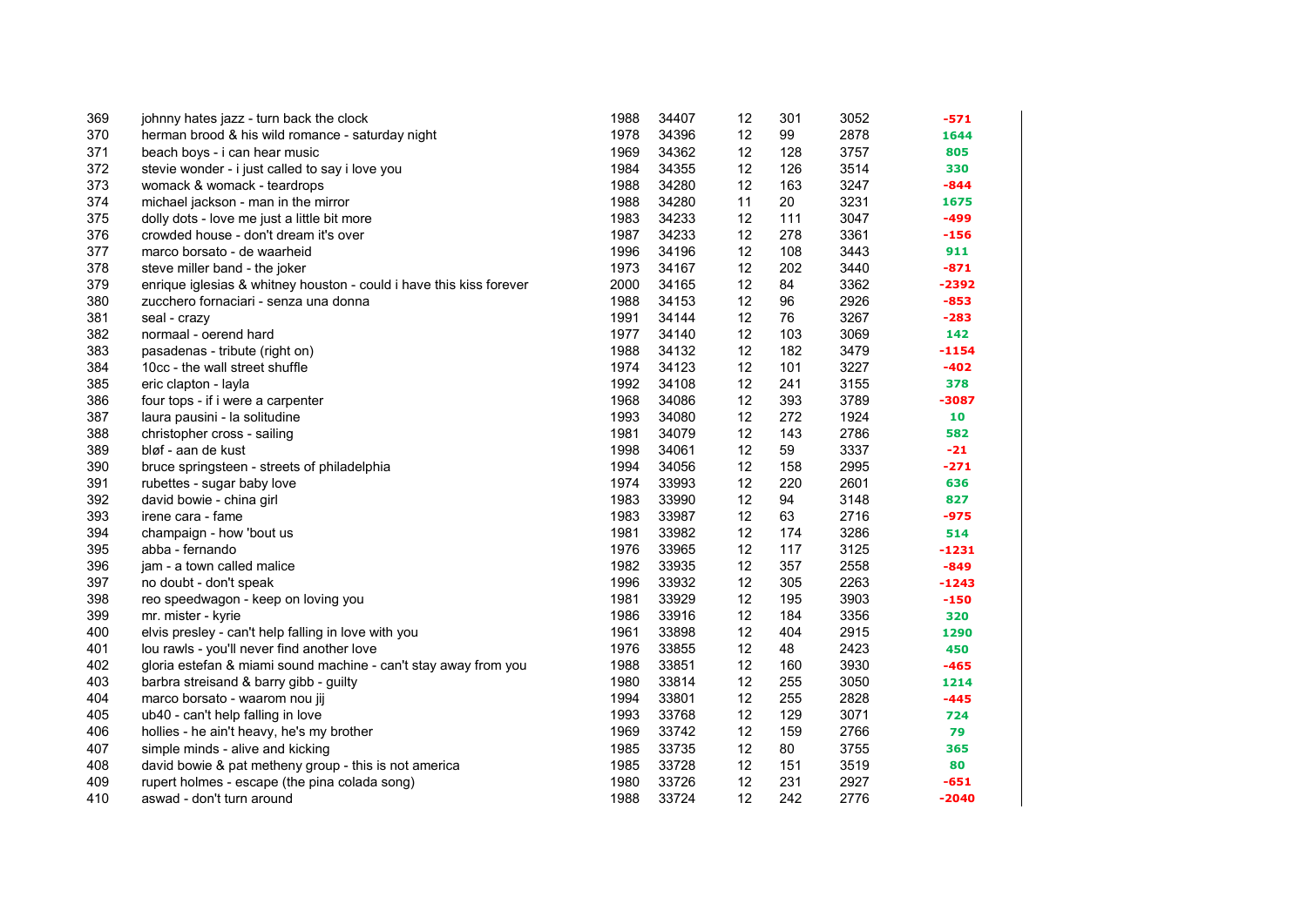| 411 | juanes - la camisa negra                                    | 2005 | 33722 | 11 | 91  | 2741 | -2218   |
|-----|-------------------------------------------------------------|------|-------|----|-----|------|---------|
| 412 | billy ocean - when the going gets tough the tough get going | 1986 | 33720 | 12 | 178 | 3669 | $-427$  |
| 413 | robert palmer - best of both worlds                         | 1978 | 33702 | 12 | 203 | 3088 | $-1811$ |
| 414 | cats - lea                                                  | 1968 | 33683 | 12 | 31  | 3853 | 90      |
| 415 | boyzone - no matter what                                    | 1998 | 33680 | 12 | 26  | 3677 | $-186$  |
| 416 | chic - i want your love                                     | 1979 | 33660 | 12 | 114 | 2319 | 1173    |
| 417 | creedence clearwater revival - bad moon rising              | 1969 | 33645 | 12 | 68  | 3214 | 1439    |
| 418 | pointer sisters - fire                                      | 1979 | 33638 | 12 | 140 | 3023 | $-493$  |
| 419 | haddaway - what is love                                     | 1993 | 33620 | 12 | 208 | 2970 | $-161$  |
| 420 | phil collins - sussudio                                     | 1985 | 33618 | 12 | 439 | 2611 | $-912$  |
| 421 | madonna - into the groove                                   | 1985 | 33611 | 12 | 195 | 3663 | $-845$  |
| 422 | robbie williams & nicole kidman - somethin' stupid          | 2001 | 33604 | 12 | 154 | 3249 | $-798$  |
| 423 | u2 - beautiful day                                          | 2000 | 33590 | 12 | 335 | 3203 | 350     |
| 424 | james taylor - you've got a friend                          | 1971 | 33563 | 12 | 101 | 3473 | $-798$  |
| 425 | beatles - get back                                          | 1969 | 33548 | 12 | 252 | 3409 | 623     |
| 426 | toto - rosanna                                              | 1982 | 33545 | 12 | 23  | 3430 | 478     |
| 427 | michael mcdonald - sweet freedom                            | 1986 | 33542 | 12 | 261 | 3157 | $-1502$ |
| 428 | enya - orinoco flow (sail away)                             | 1988 | 33472 | 12 | 294 | 2811 | 715     |
| 429 | commodores - three times a lady                             | 1978 | 33458 | 12 | 129 | 3456 | 1162    |
| 430 | roy orbison - you got it                                    | 1989 | 33440 | 12 | 249 | 2693 | 1       |
| 431 | kate bush - running up that hill                            | 1985 | 33430 | 12 | 204 | 2658 | 601     |
| 432 | annie lennox - why                                          | 1992 | 33427 | 12 | 142 | 3309 | $-680$  |
| 433 | rolling stones - start me up                                | 1981 | 33423 | 12 | 77  | 2509 | 1070    |
| 434 | ramses shaffy - sammy                                       | 1966 | 33422 | 12 | 487 | 3316 | 579     |
| 435 | ike & tina turner - river deep mountain high                | 1966 | 33389 | 12 | 62  | 3095 | $-363$  |
| 436 | lisa stansfield - all around the world                      | 1989 | 33366 | 12 | 203 | 3466 | $-2478$ |
| 437 | alannah myles - black velvet                                | 1990 | 33363 | 12 | 215 | 3086 | $-471$  |
| 438 | volumia! - afscheid                                         | 1998 | 33312 | 12 | 48  | 3523 | $-47$   |
| 439 | police - message in a bottle                                | 1979 | 33282 | 12 | 264 | 2824 | $-761$  |
| 440 | george harrison - got my mind set on you                    | 1987 | 33271 | 12 | 269 | 3698 | $-457$  |
| 441 | fleetwood mac - dreams                                      | 1977 | 33250 | 12 | 157 | 3134 | $-122$  |
| 442 | berlin - take my breath away                                | 1986 | 33247 | 12 | 158 | 2798 | $-177$  |
| 443 | peter frampton - show me the way                            | 1976 | 33204 | 12 | 123 | 3443 | $-2587$ |
| 444 | freddie mercury & montserrat caballé - barcelona            | 1987 | 33175 | 12 | 90  | 3303 | 1942    |
| 445 | daryl hall & john oates - i can't go for that               | 1982 | 33170 | 12 | 287 | 3590 | $-663$  |
| 446 | electric light orchestra - livin' thing                     | 1976 | 33167 | 12 | 259 | 3435 | $-31$   |
| 447 | earth & fire - weekend                                      | 1979 | 33159 | 12 | 180 | 2832 | $-1431$ |
| 448 | mink deville - spanish stroll                               | 1977 | 33148 | 12 | 212 | 3493 | $-694$  |
| 449 | backstreet boys - i want it that way                        | 1999 | 33147 | 12 | 262 | 3712 | $-124$  |
| 450 | charles aznavour - she                                      | 1974 | 33143 | 12 | 389 | 3326 | 222     |
| 451 | mama's & papa's - california dreamin'                       | 1966 | 33141 | 12 | 59  | 3505 | 673     |
| 452 | gilbert o'sullivan - matrimony                              | 1972 | 33140 | 12 | 365 | 3148 | 917     |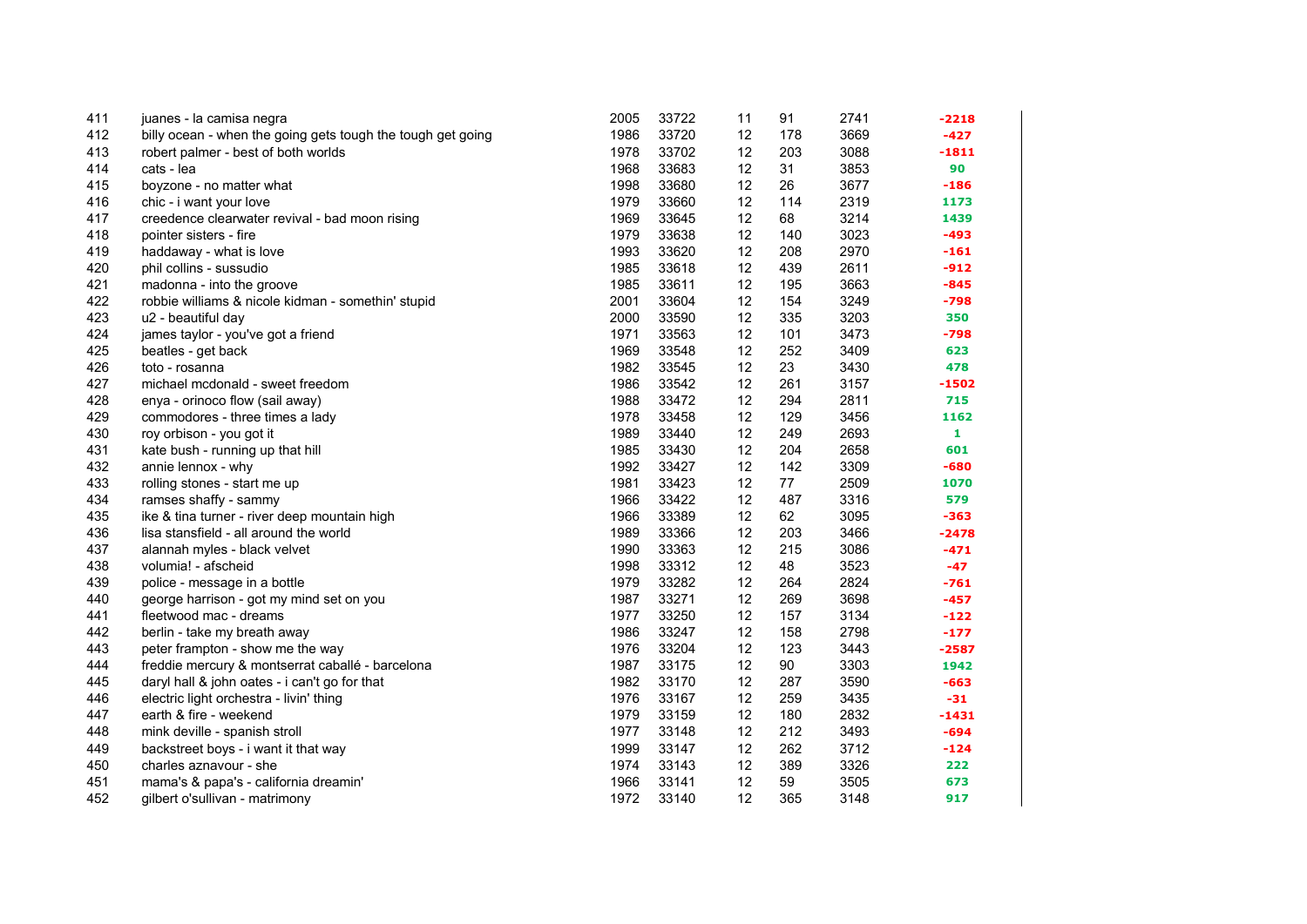| 453 | john legend - ordinary people                       | 2005 | 33137 | 11 | 29  | 2808 | $-787$  |
|-----|-----------------------------------------------------|------|-------|----|-----|------|---------|
| 454 | rolling stones - brown sugar                        | 1971 | 33104 | 12 | 257 | 3439 | $-146$  |
| 455 | do - heaven                                         | 2002 | 33103 | 12 | 322 | 3194 | $-1433$ |
| 456 | seal - kiss from a rose                             | 1994 | 33100 | 12 | 272 | 2661 | 780     |
| 457 | bob marley & the wailers - stir it up               | 1979 | 33098 | 12 | 119 | 3253 | $-634$  |
| 458 | eternal & bebe winans - i wanna be the only one     | 1975 | 33096 | 12 | 356 | 2657 | $-1683$ |
| 459 | little river band - it's a long way there           | 1976 | 33083 | 12 | 275 | 3689 | 353     |
| 460 | total touch - somebody else's lover                 | 1996 | 33061 | 12 | 258 | 2519 | $-1615$ |
| 461 | julien clerc - this melody                          | 1976 | 33055 | 12 | 292 | 3473 | $-1280$ |
| 462 | bryan ferry - let's stick together                  | 1976 | 33054 | 12 | 274 | 3037 | $-831$  |
| 463 | roy orbison - oh, pretty woman                      | 1964 | 33017 | 12 | 69  | 3490 | 396     |
| 464 | rené klijn - mister blue                            | 1993 | 32996 | 12 | 87  | 3386 | 555     |
| 465 | incognito - always there                            | 1991 | 32989 | 12 | 195 | 2547 | $-1106$ |
| 466 | elvis presley - wooden heart                        | 1961 | 32987 | 12 | 112 | 3592 | $-3194$ |
| 467 | simply red - sunrise                                | 2003 | 32979 | 12 | 62  | 2695 | 1712    |
| 468 | robbie williams - eternity                          | 2001 | 32913 | 12 | 221 | 2511 | -753    |
| 469 | spargo - you and me                                 | 1980 | 32855 | 12 | 277 | 2804 | $-417$  |
| 470 | dolly parton & kenny rogers - islands in the stream | 1983 | 32847 | 12 | 212 | 3665 | 3378    |
| 471 | alison moyet - that ole devil called love           | 1985 | 32847 | 12 | 232 | 3632 | $-911$  |
| 472 | michael jackson - the way you make me feel          | 1987 | 32844 | 12 | 234 | 3100 | 1956    |
| 473 | david bowie - sound and vision                      | 1977 | 32833 | 12 | 377 | 3431 | 1258    |
| 474 | peaches & herb - reunited                           | 1979 | 32825 | 12 | 211 | 2112 | $-1252$ |
| 475 | aretha franklin - think                             | 1968 | 32815 | 12 | 15  | 3352 | 2695    |
| 476 | frankie valli - grease                              | 1978 | 32812 | 12 | 162 | 3059 | $-1308$ |
| 477 | taylor dayne - tell it to my heart                  | 1988 | 32799 | 12 | 235 | 2827 | $-1697$ |
| 478 | jennifer rush - the power of love                   | 1985 | 32791 | 12 | 155 | 3607 | 1765    |
| 479 | olivia newton john - hopelessly devoted to you      | 1978 | 32759 | 12 | 195 | 3873 | $-1894$ |
| 480 | police - roxanne                                    | 1979 | 32750 | 12 | 167 | 2824 | 1580    |
| 481 | acda & de munnik - ren lenny ren                    | 2002 | 32740 | 12 | 212 | 2490 | 1841    |
| 482 | wham - club tropicana                               | 1983 | 32735 | 12 | 108 | 3140 | 746     |
| 483 | santa esmeralda - don't let me be misunderstood     | 1977 | 32734 | 12 | 369 | 3390 | 2001    |
| 484 | total touch - touch me there                        | 1996 | 32728 | 12 | 258 | 2849 | 257     |
| 485 | hot chocolate - emma                                | 1974 | 32725 | 12 | 249 | 3264 | 313     |
| 486 | mike & the mechanics - the living years             | 1989 | 32711 | 12 | 86  | 2966 | 1069    |
| 487 | volumia! - hou me vast                              | 1998 | 32704 | 12 | 289 | 2744 | $-1983$ |
| 488 | robert cray band - right next door (because of me)  | 1987 | 32696 | 12 | 70  | 3251 | $-1277$ |
| 489 | electric light orchestra - don't bring me down      | 1979 | 32693 | 12 | 286 | 3775 | 34      |
| 490 | nilsson - without you                               | 1972 | 32655 | 12 | 166 | 2733 | 615     |
| 491 | eric clapton - i shot the sheriff                   | 1974 | 32637 | 12 | 184 | 2855 | $-639$  |
| 492 | beach boys - kokomo                                 | 1989 | 32630 | 12 | 166 | 3042 | 2243    |
| 493 | luv' - you're the greatest lover                    | 1978 | 32627 | 12 | 193 | 3910 | $-7$    |
| 494 | barry manilow - copacabana (at the copa)            | 1978 | 32626 | 12 | 419 | 2999 | 269     |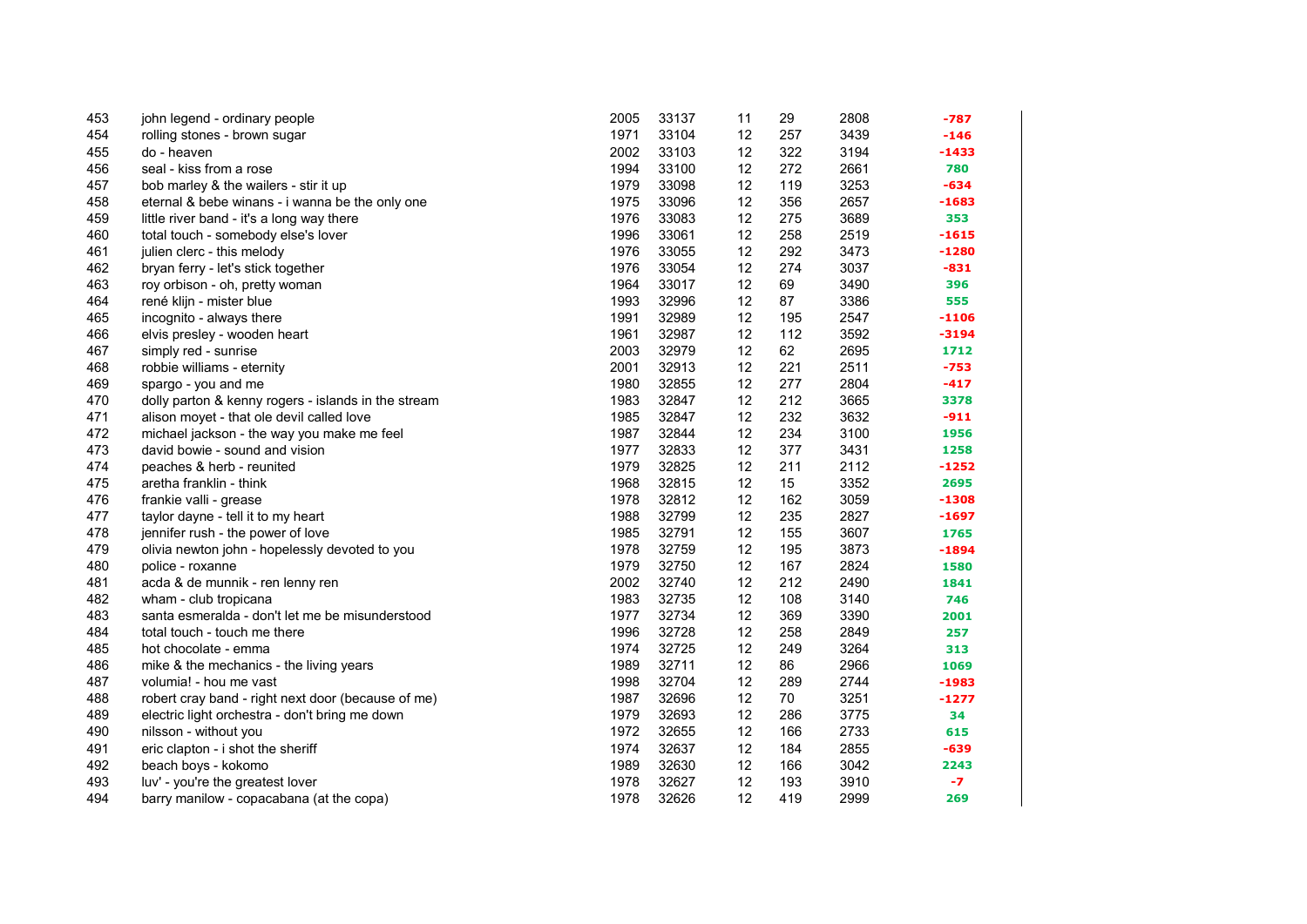| 495 | santana - samba pa ti                                    | 1973 | 32618 | 12 | 101 | 3548 | 3100    |
|-----|----------------------------------------------------------|------|-------|----|-----|------|---------|
| 496 | whitney houston - love will save the day                 | 1988 | 32614 | 12 | 192 | 3743 | $-1538$ |
| 497 | rod stewart - da ya think i'm sexy                       | 1978 | 32607 | 12 | 113 | 3739 | 77      |
| 498 | billy joel - my life                                     | 1979 | 32576 | 12 | 243 | 3405 | $-1444$ |
| 499 | jeroen van der boom - jij bent zo                        | 2007 | 32567 | 10 | 230 | 1741 | $-679$  |
| 500 | china crisis - wishful thinking                          | 1984 | 32554 | 12 | 281 | 2670 | 332     |
| 501 | boney m - ma baker                                       | 1977 | 32553 | 12 | 139 | 3122 | $-539$  |
| 502 | eddy grant - gimme hope joanna                           | 1988 | 32550 | 12 | 129 | 3432 | $-2891$ |
| 503 | hot chocolate - girl crazy                               | 1982 | 32546 | 12 | 135 | 3294 | $-2843$ |
| 504 | free - all right now                                     | 1970 | 32536 | 12 | 287 | 2494 | $-819$  |
| 505 | manfred mann's earth band - blinded by the light         | 1976 | 32521 | 12 | 209 | 2772 | 1552    |
| 506 | don henley - the boys of summer                          | 1985 | 32519 | 12 | 219 | 3048 | 2586    |
| 507 | anouk - lost                                             | 2005 | 32504 | 11 | 77  | 3097 | 2409    |
| 508 | donna summer - i feel love                               | 1977 | 32468 | 12 | 355 | 3068 | $-978$  |
| 509 | bryan adams - have you ever really loved a woman         | 1995 | 32449 | 12 | 209 | 3137 | 2011    |
| 510 | david soul - don't give up on us                         | 1977 | 32439 | 12 | 306 | 3260 | $-383$  |
| 511 | trammps - shout                                          | 1975 | 32409 | 12 | 134 | 3738 | $-188$  |
| 512 | queen - we are the champions                             | 1977 | 32396 | 12 | 86  | 2823 | -483    |
| 513 | abba - money money money                                 | 1976 | 32381 | 12 | 210 | 3777 | 1248    |
| 514 | communards & sarah jane morris - don't leave me this way | 1986 | 32340 | 11 | 152 | 3118 | 59      |
| 515 | neil diamond - song sung blue                            | 1972 | 32279 | 12 | 217 | 3744 | $-1152$ |
| 516 | rod stewart - maggie mae                                 | 1971 | 32242 | 12 | 267 | 3751 | 3       |
| 517 | soul ii soul - back to life                              | 1989 | 32232 | 12 | 208 | 3126 | $-2129$ |
| 518 | dusty springfield - in private                           | 1990 | 32215 | 11 | 282 | 2844 | $-1902$ |
| 519 | abba - i have a dream                                    | 1979 | 32213 | 11 | 192 | 3488 | her     |
| 520 | three degrees - dirty ol' man                            | 1973 | 32196 | 12 | 234 | 3859 | $-2734$ |
| 521 | elvis presley - i just can't help believin'              | 1972 | 32162 | 12 | 121 | 2989 | 1764    |
| 522 | madonna - frozen                                         | 1998 | 32141 | 12 | 186 | 2430 | $-88$   |
| 523 | dr. hook - when you're in love with a beautiful woman    | 1979 | 32111 | 12 | 209 | 3021 | $-1799$ |
| 524 | modern talking - you're my heart, you're my soul         | 1985 | 32110 | 12 | 332 | 2789 | 274     |
| 525 | sweet - funny funny                                      | 1971 | 32082 | 12 | 149 | 3709 | $-1775$ |
| 526 | climie fisher - rise to the occasion                     | 1988 | 32035 | 12 | 326 | 3290 | $-2653$ |
| 527 | sweet - poppa joe                                        | 1972 | 31982 | 12 | 354 | 2686 | $-1741$ |
| 528 | billy joel - she's always a woman                        | 1978 | 31978 | 12 | 189 | 3264 | 2597    |
| 529 | sophie ellis-bextor - murder on the dancefloor           | 2002 | 31977 | 12 | 387 | 3088 | $-2546$ |
| 530 | stevie wonder - i wish                                   | 1977 | 31971 | 12 | 425 | 3244 | $-533$  |
| 531 | marco borsato - margherita                               | 1996 | 31952 | 12 | 52  | 3541 | 1681    |
| 532 | goede doel - vriendschap                                 | 1983 | 31948 | 12 | 426 | 3498 | 336     |
| 533 | bette midler - to deserve you                            | 1996 | 31944 | 12 | 339 | 2997 | $-2204$ |
| 534 | cure - a forest                                          | 1980 | 31942 | 12 | 80  | 3531 | 13      |
| 535 | norah jones - don't know why                             | 2002 | 31942 | 12 | 189 | 2371 | $-206$  |
| 536 | simply red - something got me started                    | 1991 | 31942 | 12 | 573 | 2592 | $-1202$ |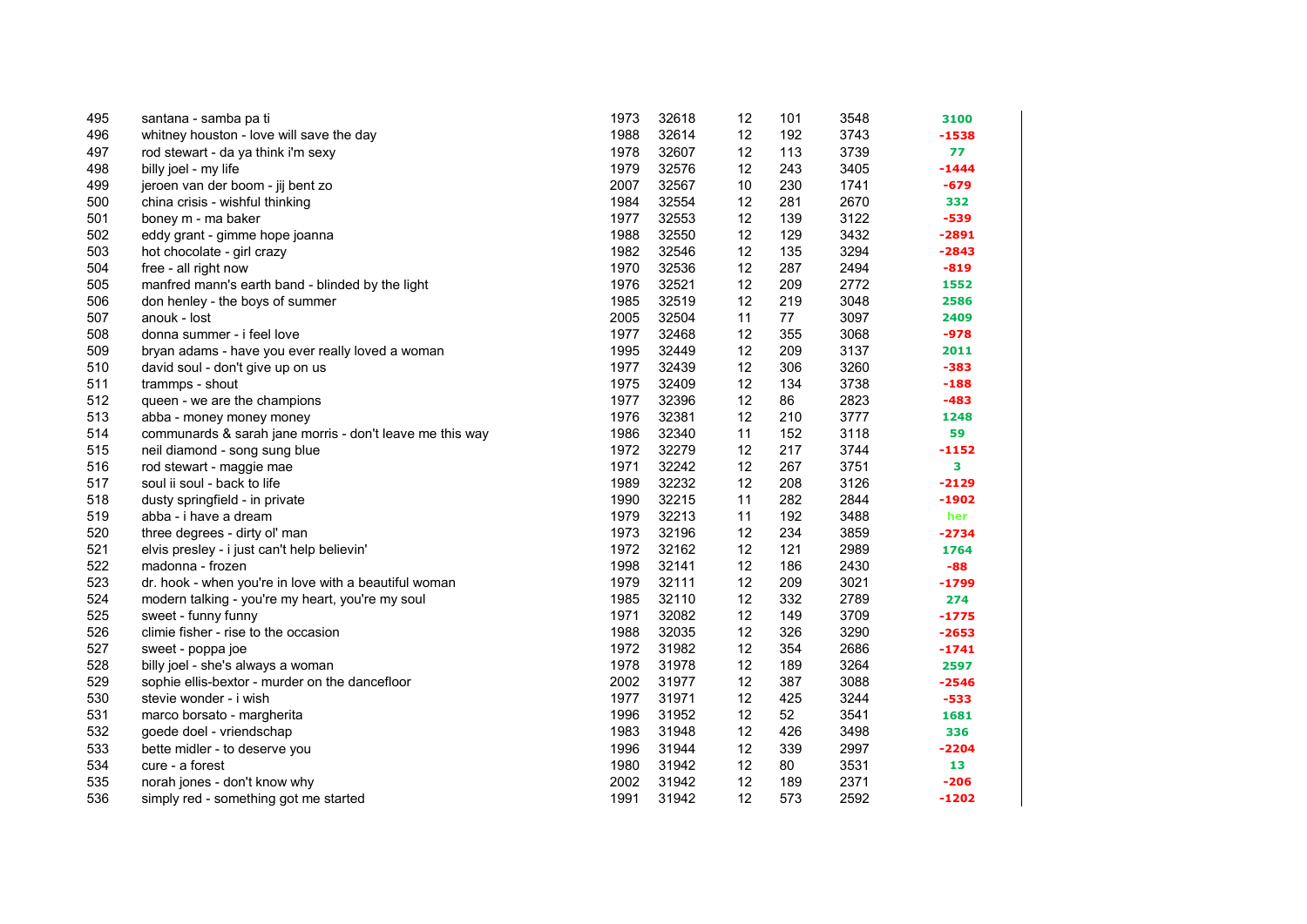| 537 | jon secada - just another day                     | 1992 | 31938 | 12 | 344 | 2617 | -567    |
|-----|---------------------------------------------------|------|-------|----|-----|------|---------|
| 538 | whitney houston - one moment in time              | 1988 | 31938 | 12 | 344 | 3427 | 209     |
| 539 | owen paul - my favourite waste of time            | 1986 | 31933 | 12 | 390 | 3056 | $-2177$ |
| 540 | paul hardcastle - nineteen                        | 1985 | 31892 | 12 | 227 | 3053 | $-492$  |
| 541 | el debarge - who's johnny                         | 1986 | 31877 | 12 | 272 | 3441 | 478     |
| 542 | diana ross & supremes - stop in the name of love  | 1965 | 31875 | 12 | 88  | 3509 | $-2328$ |
| 543 | gloria gaynor - never can say goodbye             | 1975 | 31857 | 12 | 191 | 3134 | 174     |
| 544 | verve - bitter sweet symphony                     | 1997 | 31855 | 12 | 128 | 3203 | 220     |
| 545 | vangelis - conquest of paradise                   | 1995 | 31844 | 12 | 109 | 3698 | 823     |
| 546 | level 42 - running in the family                  | 1987 | 31844 | 12 | 506 | 3964 | $-706$  |
| 547 | sam & dave - soul man                             | 1967 | 31843 | 12 | 336 | 3858 | $-1535$ |
| 548 | johnny logan - hold me now                        | 1987 | 31843 | 12 | 386 | 3276 | 891     |
| 549 | cheap trick - i want you to want me               | 1979 | 31839 | 12 | 162 | 3713 | 165     |
| 550 | inxs - suicide blonde                             | 1990 | 31839 | 12 | 481 | 2561 | $-508$  |
| 551 | dire straits - money for nothing                  | 1985 | 31826 | 11 | 97  | 3322 | 487     |
| 552 | david bowie & mick jagger - dancing in the street | 1985 | 31819 | 12 | 247 | 3453 | 499     |
| 553 | freddie mercury - living on my own                | 1993 | 31817 | 12 | 229 | 3739 | 42      |
| 554 | third world - now that we found love              | 1979 | 31795 | 12 | 243 | 3002 | -1511   |
| 555 | chi coltrane - go like elijah                     | 1973 | 31793 | 12 | 383 | 3771 | 94      |
| 556 | roxy music - dance away                           | 1979 | 31777 | 12 | 229 | 2862 | $-545$  |
| 557 | marco borsato - dochters                          | 2008 | 31774 | 8  | 8   | 47   | $-22$   |
| 558 | boudewijn de groot - jimmy                        | 1973 | 31769 | 12 | 313 | 3679 | $-493$  |
| 559 | everly brothers - on the wings of a nightingale   | 1984 | 31759 | 12 | 164 | 3465 | 1645    |
| 560 | roger glover & guests - love is all               | 1975 | 31758 | 12 | 215 | 3868 | $-662$  |
| 561 | chicago - baby what a big surprise                | 1977 | 31739 | 12 | 112 | 3352 | $-1675$ |
| 562 | ace of base - all that she wants                  | 1993 | 31709 | 12 | 83  | 3895 | 1692    |
| 563 | miami sound machine - conga                       | 1986 | 31707 | 12 | 232 | 3661 | $-266$  |
| 564 | janet jackson - what have you done for me lately  | 1986 | 31699 | 12 | 204 | 3388 | $-972$  |
| 565 | mariah carey - all i want for christmas is you    | 1994 | 31671 | 12 | 90  | 3697 | 72      |
| 566 | george mccrae - rock your baby                    | 1974 | 31656 | 12 | 176 | 3763 | 20      |
| 567 | grace jones - i've seen that face before          | 1981 | 31654 | 12 | 279 | 3017 | $-1175$ |
| 568 | abba - happy new year                             | 1980 | 31640 | 12 | 117 | 3186 | $-667$  |
| 569 | rené froger - just say hello                      | 1990 | 31639 | 12 | 270 | 2955 | $-978$  |
| 570 | genesis - mama                                    | 1983 | 31637 | 12 | 59  | 3840 | $-55$   |
| 571 | coldplay - trouble                                | 2002 | 31631 | 11 | 140 | 2433 | -997    |
| 572 | terence trent d'arby - wishing well               | 1987 | 31609 | 12 | 276 | 3168 | $-787$  |
| 573 | boz scaggs - what can i say                       | 1977 | 31606 | 12 | 480 | 3585 | 54      |
| 574 | madonna - borderline                              | 1986 | 31605 | 12 | 72  | 3231 | 354     |
| 575 | fine young cannibals - she drives me crazy        | 1989 | 31589 | 12 | 346 | 3768 | $-132$  |
| 576 | marvin gaye - what's going on                     | 1971 | 31589 | 11 | 33  | 3550 | -43     |
| 577 | paul de leeuw - ik wil niet dat je liegt          | 1993 | 31582 | 12 | 173 | 3471 | $-1339$ |
| 578 | eros ramazzotti - piu bella cosa                  | 1996 | 31576 | 12 | 220 | 3104 | $-384$  |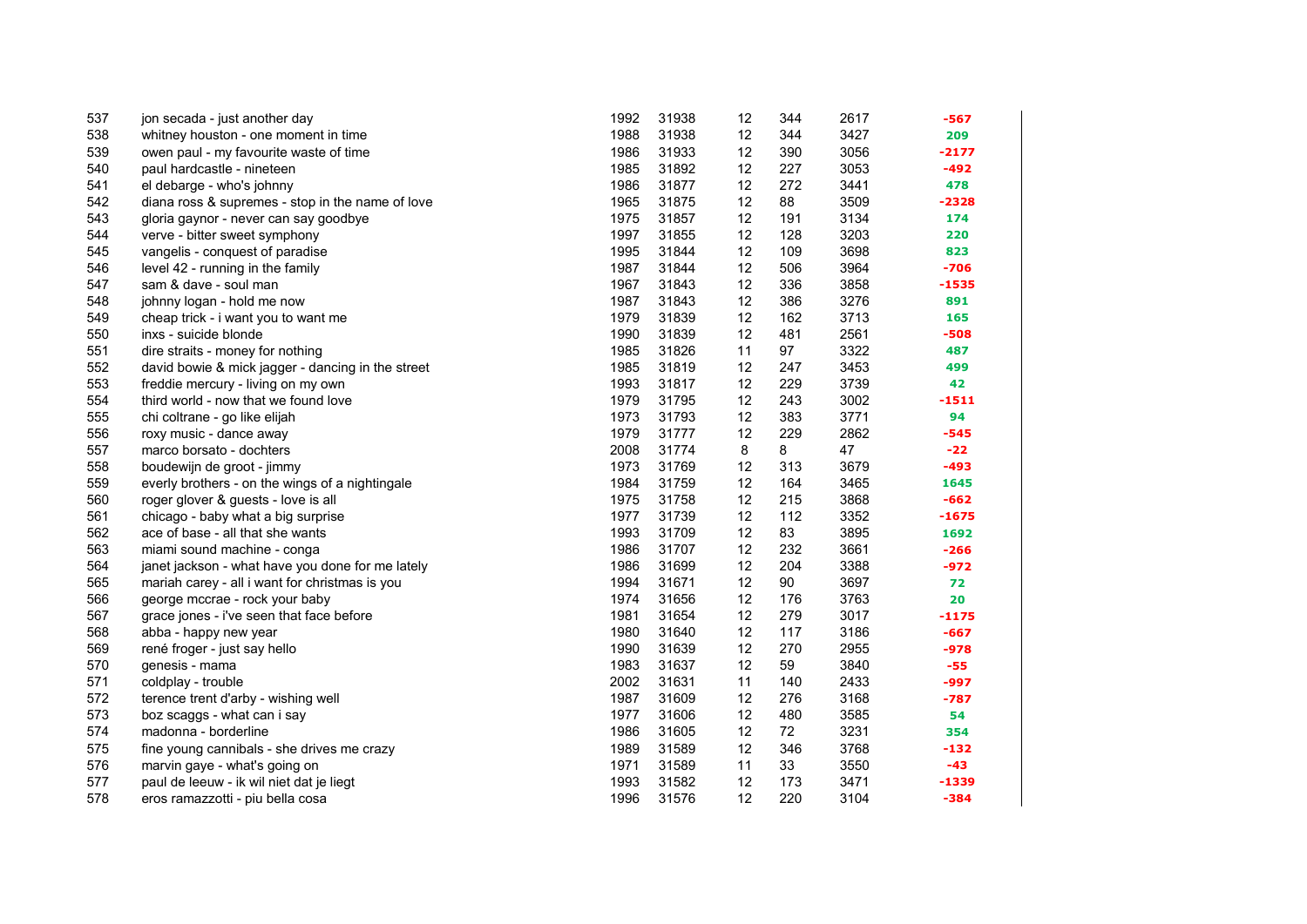| 579 | elton john - i'm still standing                      | 1983 | 31570 | 12 | 663 | 2457 | 162         |
|-----|------------------------------------------------------|------|-------|----|-----|------|-------------|
| 580 | styx - babe                                          | 1980 | 31569 | 12 | 233 | 2683 | $-27$       |
| 581 | u2 - where the streets have no name                  | 1987 | 31556 | 11 | 77  | 3226 | $-798$      |
| 582 | charles & eddie - would i lie to you                 | 1992 | 31551 | 12 | 165 | 3108 | $-777$      |
| 583 | meat loaf - you took the words right out of my mouth | 1979 | 31544 | 12 | 181 | 3039 | 694         |
| 584 | oleta adams - window of hope                         | 1993 | 31542 | 12 | 250 | 2955 | $-342$      |
| 585 | madonna - papa don't preach                          | 1986 | 31528 | 12 | 35  | 3113 | 1994        |
| 586 | andré hazes - geef mij je angst                      | 1984 | 31521 | 12 | 58  | 3129 | 2542        |
| 587 | dolly dots - radio                                   | 1979 | 31493 | 12 | 386 | 2642 | 887         |
| 588 | jimi hendrix experience - all along the watchtower   | 1968 | 31491 | 12 | 230 | 2692 | 1430        |
| 589 | mr. mister - broken wings                            | 1986 | 31445 | 12 | 185 | 3317 | $-238$      |
| 590 | kid creole & the coconuts - annie i'm not your daddy | 1982 | 31445 | 12 | 277 | 3795 | $-2469$     |
| 591 | mark & clark band - worn down piano                  | 1977 | 31441 | 12 | 92  | 3701 | 358         |
| 592 | rené froger - alles kan een mens gelukkig maken      | 1989 | 31434 | 12 | 231 | 3782 | 1144        |
| 593 | neil diamond - sweet caroline                        | 1969 | 31426 | 12 | 95  | 3531 | 1731        |
| 594 | nina simone - my baby just cares for me              | 1959 | 31414 | 12 | 308 | 2673 | $-1144$     |
| 595 | al stewart - on the border                           | 1977 | 31402 | 12 | 83  | 3206 | 1044        |
| 596 | kim wilde - cambodia                                 | 1981 | 31400 | 12 | 151 | 3556 | 133         |
| 597 | michael jackson - wanna be startin' something        | 1983 | 31387 | 12 | 328 | 3887 | $-1297$     |
| 598 | donna summer - could it be magic                     | 1976 | 31378 | 12 | 179 | 2548 | $-231$      |
| 599 | feargal sharkey - a good heart                       | 1985 | 31376 | 12 | 191 | 3754 | -59         |
| 600 | real thing - you to me are everything                | 1976 | 31366 | 12 | 160 | 3182 | $-726$      |
| 601 | gilbert o'sullivan - clair                           | 1972 | 31334 | 12 | 440 | 2326 | $-1034$     |
| 602 | enrique iglesias - bailamos                          | 1999 | 31327 | 12 | 157 | 3053 | $-865$      |
| 603 | tears for fears - sowing the seeds of love           | 1989 | 31327 | 12 | 400 | 2544 | 869         |
| 604 | joan jett & the blackhearts - i love rock 'n roll    | 1982 | 31323 | 12 | 414 | 3295 | $-723$      |
| 605 | simply red - fairground                              | 1995 | 31315 | 12 | 319 | 2765 | $\mathbf 0$ |
| 606 | david bowie & queen - under pressure                 | 1981 | 31284 | 12 | 57  | 3432 | 28          |
| 607 | dr. hook - baby makes her blue jeans talk            | 1982 | 31280 | 12 | 332 | 3266 | $-611$      |
| 608 | alanis morissette - ironic                           | 1995 | 31218 | 12 | 116 | 3917 | $-275$      |
| 609 | cliff richard - some people                          | 1987 | 31192 | 12 | 68  | 3535 | 2208        |
| 610 | maxi priest - close to you                           | 1990 | 31192 | 12 | 289 | 2885 | $-2160$     |
| 611 | frank sinatra - new york new york                    | 1980 | 31175 | 12 | 342 | 2935 | 1957        |
| 612 | van halen - runnin' with the devil                   | 1980 | 31169 | 10 | 197 | 2785 | 25          |
| 613 | aretha franklin - i say a little prayer              | 1968 | 31168 | 12 | 57  | 2697 | 1889        |
| 614 | manhattans - kiss and say goodbye                    | 1976 | 31164 | 12 | 114 | 3851 | 2991        |
| 615 | kim wilde - you came                                 | 1988 | 31160 | 12 | 270 | 3262 | 500         |
| 616 | elton john - can you feel the love tonight           | 1994 | 31097 | 12 | 278 | 2669 | 784         |
| 617 | billy joel - uptown girl                             | 1983 | 31070 | 12 | 251 | 2372 | $-1596$     |
| 618 | linda ronstadt - it's so easy                        | 1977 | 31052 | 12 | 481 | 3600 | $-1328$     |
| 619 | kansas - dust in the wind                            | 1978 | 31046 | 12 | 82  | 3322 | 2690        |
| 620 | counting crows & vanessa carlton - big yellow taxi   | 2002 | 31044 | 12 | 236 | 3692 | $-1437$     |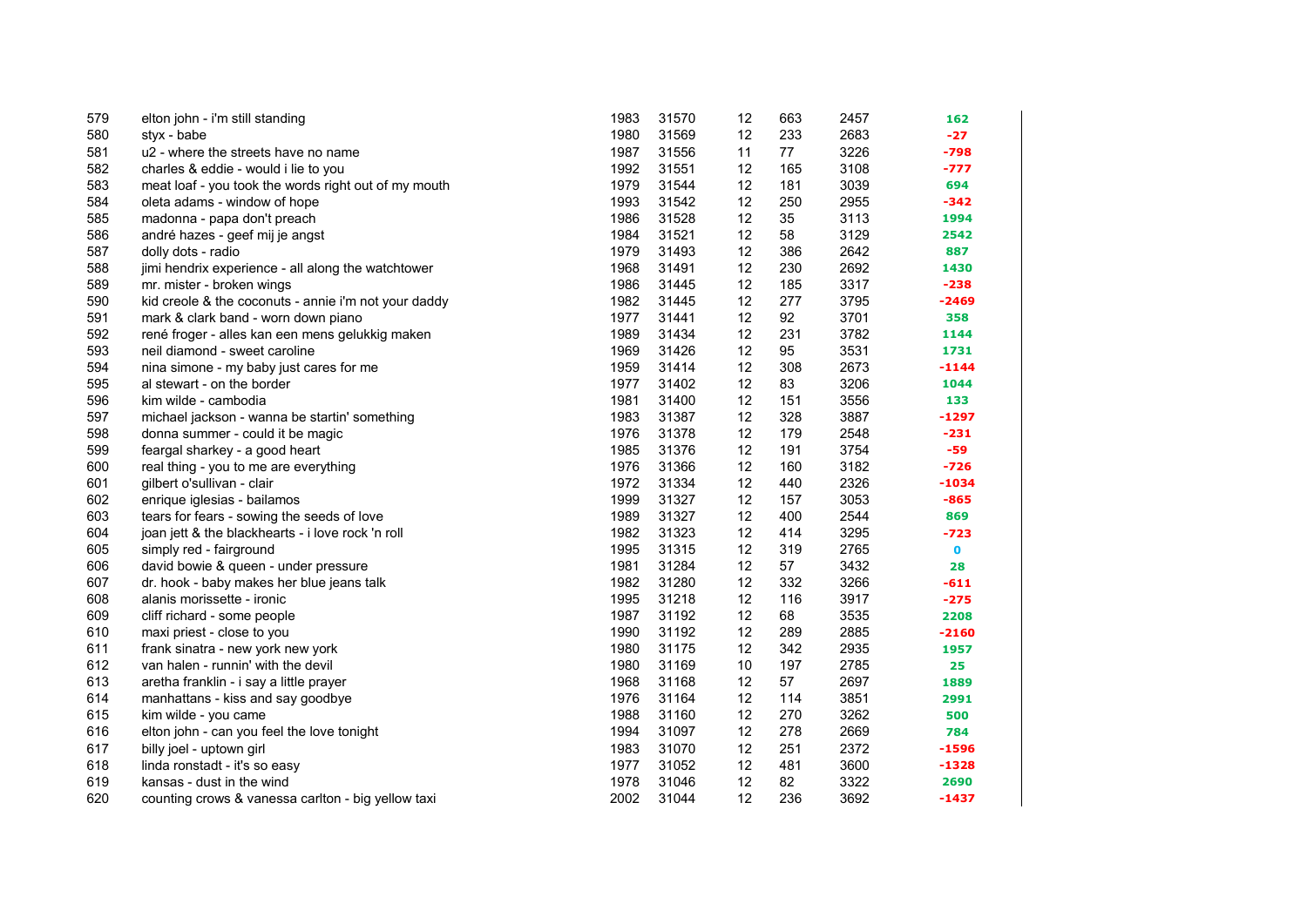| 621 | split enz - message to my girl                           | 1984 | 31036 | 12 | 160 | 3124 | 109     |
|-----|----------------------------------------------------------|------|-------|----|-----|------|---------|
| 622 | rick astley - whenever you need somebody                 | 1987 | 31035 | 12 | 482 | 3560 | $-772$  |
| 623 | pointer sisters - jump (for my love)                     | 1984 | 31034 | 12 | 298 | 2136 | $-613$  |
| 624 | smokie - lay back in the arms of someone                 | 1977 | 31033 | 12 | 142 | 3695 | $-389$  |
| 625 | toontje lager - stiekem gedanst                          | 1983 | 31029 | 12 | 184 | 3686 | $-531$  |
| 626 | phil collins & philip bailey - easy lover                | 1985 | 31027 | 12 | 118 | 3123 | $-203$  |
| 627 | bee gees - words                                         | 1968 | 31025 | 12 | 146 | 3418 | 2782    |
| 628 | weather girls - it's raining men                         | 1983 | 31012 | 12 | 181 | 3367 | 26      |
| 629 | stranglers - golden brown                                | 1982 | 31006 | 12 | 248 | 3809 | 959     |
| 630 | bon jovi - living on a prayer                            | 1986 | 31005 | 12 | 151 | 3567 | $-208$  |
| 631 | fiction factory - (feels like) heaven                    | 1984 | 30973 | 12 | 441 | 2709 | 411     |
| 632 | hot chocolate - everyone's a winner                      | 1978 | 30965 | 12 | 144 | 3282 | 1838    |
| 633 | bangles - walk like an egyptian                          | 1986 | 30962 | 12 | 573 | 2875 | 242     |
| 634 | john paul young - love is in the air                     | 1977 | 30958 | 12 | 236 | 3006 | $-1841$ |
| 635 | barry manilow - mandy                                    | 1974 | 30956 | 12 | 99  | 3416 | 2768    |
| 636 | nick kamen - each time you break my heart                | 1986 | 30935 | 12 | 130 | 3338 | $-1410$ |
| 637 | army of lovers - crucified                               | 1991 | 30909 | 12 | 386 | 3187 | $-2654$ |
| 638 | roger daltrey - giving it all away                       | 1973 | 30906 | 12 | 310 | 3076 | $-39$   |
| 639 | shania twain - that don't impress me much                | 1999 | 30896 | 12 | 366 | 3436 | $-2641$ |
| 640 | alphaville - big in japan                                | 1984 | 30876 | 12 | 102 | 3563 | $-196$  |
| 641 | take that - everything changes                           | 1994 | 30870 | 12 | 332 | 2660 | $-351$  |
| 642 | deep purple - smoke on the water                         | 1973 | 30869 | 12 | 113 | 3903 | 864     |
| 643 | david a. stewart & candy dulfer - lily was here          | 1989 | 30860 | 12 | 366 | 3864 | 951     |
| 644 | robin s - show me love                                   | 1993 | 30837 | 12 | 409 | 3913 | 2663    |
| 645 | celine dion - pour que tu m'aimes encore                 | 1995 | 30826 | 12 | 225 | 2934 | $-1295$ |
| 646 | tom jones - it's not unusual                             | 1965 | 30825 | 12 | 191 | 3873 | $-1113$ |
| 647 | michael jackson - smooth criminal                        | 1988 | 30815 | 11 | 29  | 3834 | $-152$  |
| 648 | jamie cullum - everlasting love                          | 2004 | 30810 | 12 | 197 | 3756 | $-456$  |
| 649 | love unlimited - walking in the rain with the one i love | 1972 | 30808 | 12 | 37  | 3938 | $-519$  |
| 650 | bløf - dansen aan zee                                    | 2000 | 30804 | 12 | 93  | 3314 | 559     |
| 651 | wang chung - dance hall days                             | 1984 | 30789 | 12 | 309 | 3334 | $-1224$ |
| 652 | rembrandts - i'll be there for you                       | 1997 | 30778 | 11 | 367 | 2527 | $-639$  |
| 653 | queen - killer queen                                     | 1974 | 30772 | 12 | 161 | 2722 | $-140$  |
| 654 | paul carrack - don't shed a tear                         | 1987 | 30756 | 12 | 327 | 3534 | 261     |
| 655 | gipsy kings - baila me                                   | 1991 | 30755 | 12 | 267 | 3451 | $-2544$ |
| 656 | massive attack - unfinished sympathy                     | 1991 | 30735 | 12 | 271 | 3875 | $-120$  |
| 657 | supremes - the happening                                 | 1967 | 30722 | 12 | 230 | 3683 | $-2186$ |
| 658 | bløf - harder dan ik hebben kan                          | 1999 | 30719 | 12 | 41  | 3769 | 2634    |
| 659 | donna summer - bad girls                                 | 1979 | 30712 | 12 | 307 | 2709 | $-453$  |
| 660 | phil collins - i wish it would rain down                 | 1990 | 30710 | 12 | 697 | 2910 | 450     |
| 661 | duran duran - a view to a kill                           | 1985 | 30677 | 12 | 57  | 3768 | $-591$  |
| 662 | shirley & company - shame shame shame                    | 1975 | 30676 | 12 | 452 | 3506 | $-2196$ |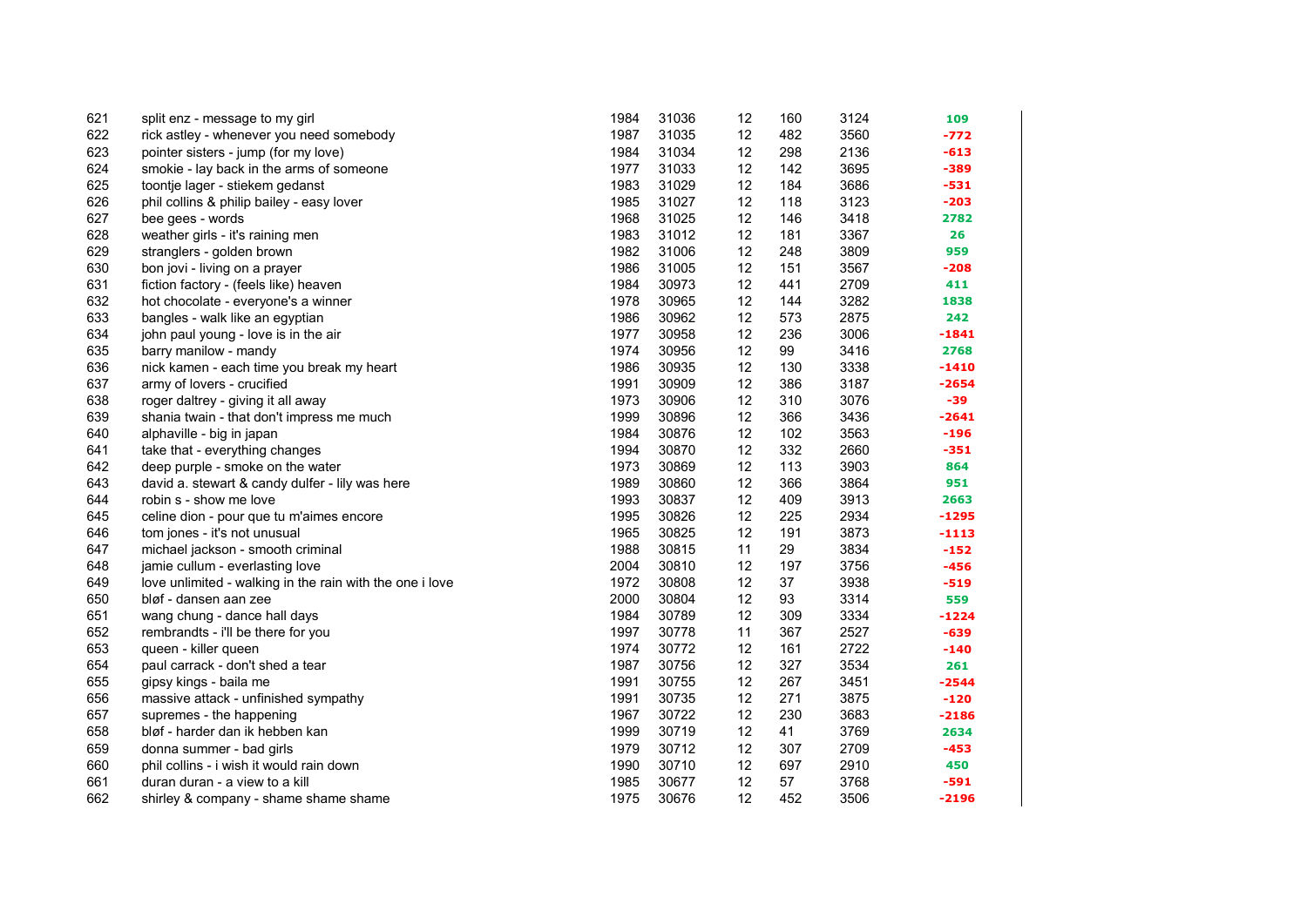| 663 | tina turner - let's stay together                            | 1983 | 30666 | 12 | 78  | 3921 | -2213   |
|-----|--------------------------------------------------------------|------|-------|----|-----|------|---------|
| 664 | gipsy kings - bamboleo                                       | 1988 | 30643 | 12 | 625 | 3643 | $-291$  |
| 665 | ram jam - black betty                                        | 1978 | 30642 | 12 | 179 | 3877 | $-1088$ |
| 666 | little river band - home on a monday                         | 1977 | 30631 | 12 | 475 | 3484 | $-2005$ |
| 667 | genesis - i can't dance                                      | 1992 | 30627 | 12 | 419 | 3194 | 164     |
| 668 | elton john - your song                                       | 1971 | 30617 | 12 | 97  | 3053 | 2545    |
| 669 | maywood - late at night                                      | 1980 | 30601 | 12 | 240 | 2694 | -708    |
| 670 | temptations - my girl                                        | 1964 | 30587 | 12 | 255 | 3649 | 13      |
| 671 | odyssey - going back to my roots                             | 1981 | 30587 | 12 | 475 | 2639 | 105     |
| 672 | santana & product g&b - maria maria                          | 2000 | 30568 | 12 | 186 | 3106 | $-774$  |
| 673 | lighthouse family - high                                     | 1998 | 30567 | 12 | 349 | 3164 | $-1340$ |
| 674 | beatles - lady madonna                                       | 1968 | 30561 | 12 | 300 | 3155 | 864     |
| 675 | fay lovski - christmas was a friend of mine                  | 1982 | 30557 | 12 | 143 | 2992 | 1204    |
| 676 | byrds - turn turn turn (to everything there is a season)     | 1965 | 30556 | 12 | 260 | 2989 | 291     |
| 677 | kc & the sunshine band - give it up                          | 1983 | 30515 | 12 | 310 | 3881 | 2782    |
| 678 | adele - make you feel my love                                | 2008 | 30507 | 8  | 6   | 995  | 812     |
| 679 | everything but the girl - missing                            | 1995 | 30500 | 12 | 382 | 3717 | $-868$  |
| 680 | rené froger - this is the moment                             | 1992 | 30499 | 12 | 339 | 3004 | 1527    |
| 681 | carl douglas - kung fu fighting                              | 1974 | 30485 | 12 | 397 | 2981 | 952     |
| 682 | paul de leeuw - ik heb je lief                               | 1997 | 30481 | 12 | 51  | 3213 | 2647    |
| 683 | abba - $s.o.s.$                                              | 1975 | 30479 | 12 | 262 | 3115 | $-1544$ |
| 684 | jermaine jackson & pia zadora - when the rain begins to fall | 1984 | 30478 | 12 | 215 | 3607 | $-584$  |
| 685 | detroit spinners - working my way back to you                | 1980 | 30477 | 12 | 428 | 2685 | $-2233$ |
| 686 | diana ross - i'm coming out                                  | 1981 | 30471 | 12 | 441 | 3928 | $-1208$ |
| 687 | piet veerman - sailing home                                  | 1987 | 30454 | 12 | 129 | 3448 | 155     |
| 688 | eagles - lyin' eyes                                          | 1975 | 30451 | 12 | 186 | 3974 | 977     |
| 689 | bob marley & the wailers - one love - people get ready       | 1984 | 30441 | 12 | 265 | 2832 | 395     |
| 690 | van halen - jump                                             | 1984 | 30441 | 11 | 178 | 3522 | $-56$   |
| 691 | kool & the gang - ooh la la la (let's go dancin')            | 1982 | 30410 | 12 | 605 | 3404 | $-1901$ |
| 692 | crosby & stills & nash & young - our house                   | 1970 | 30402 | 12 | 199 | 2872 | $-911$  |
| 693 | doe maar - de bom                                            | 1982 | 30401 | 12 | 190 | 3785 | 2184    |
| 694 | michael jackson - earth song                                 | 1995 | 30386 | 12 | 77  | 3532 | 489     |
| 695 | three degrees - when will i see you again                    | 1974 | 30385 | 12 | 526 | 2326 | $-690$  |
| 696 | prince - the most beautiful girl in the world                | 1994 | 30380 | 12 | 348 | 3362 | $-2046$ |
| 697 | robbie williams - supreme                                    | 2001 | 30358 | 12 | 136 | 3519 | 1381    |
| 698 | doors - light my fire                                        | 1967 | 30353 | 12 | 184 | 3837 | 1618    |
| 699 | dido - white flag                                            | 2003 | 30327 | 12 | 66  | 3592 | $-364$  |
| 700 | talk talk - such a shame                                     | 1984 | 30313 | 12 | 47  | 3814 | 41      |
| 701 | black - wonderful life                                       | 1987 | 30273 | 12 | 276 | 3430 | 2526    |
| 702 | bread - guitar man                                           | 1972 | 30271 | 12 | 122 | 3443 | $-928$  |
| 703 | tiffany - i think we're alone now                            | 1988 | 30265 | 12 | 358 | 3906 | $-1427$ |
| 704 | opus - live is life                                          | 1985 | 30260 | 12 | 203 | 3421 | 2482    |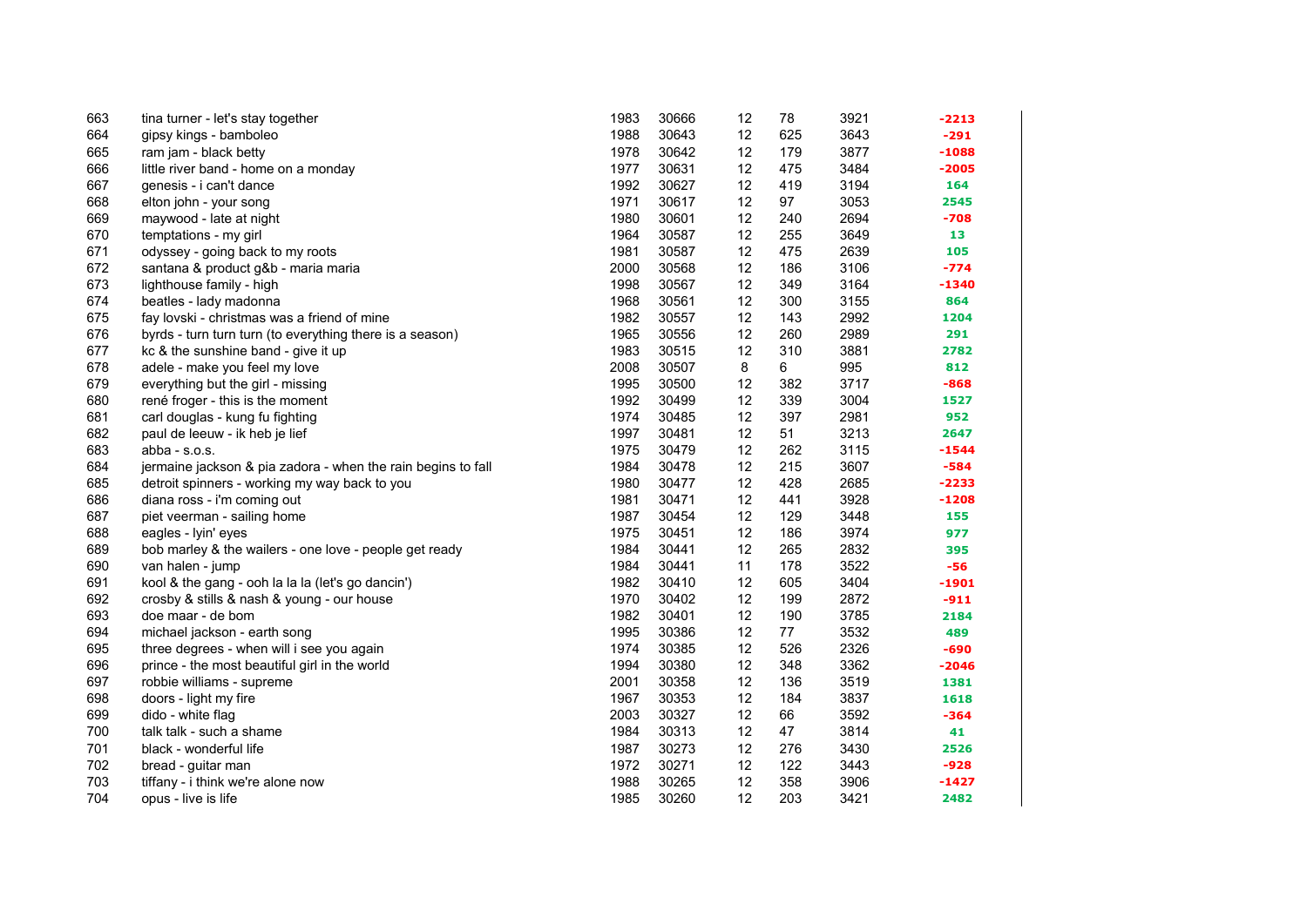| 705 | michael jackson - one day in your life                  | 1981 | 30253 | 12 | 220 | 2903 | 382     |
|-----|---------------------------------------------------------|------|-------|----|-----|------|---------|
| 706 | marco borsato & trijntje oosterhuis - wereld zonder jou | 1997 | 30242 | 12 | 345 | 3442 | 1273    |
| 707 | michael jackson - remember the time                     | 1992 | 30241 | 12 | 331 | 2743 | $-1100$ |
| 708 | beatles - can't buy me love                             | 1964 | 30237 | 12 | 196 | 3404 | -1990   |
| 709 | abba - mamma mia                                        | 1975 | 30235 | 12 | 45  | 3870 | 2591    |
| 710 | hot chocolate - you sexy thing                          | 1975 | 30229 | 12 | 180 | 2578 | $-750$  |
| 711 | blues brothers - everybody needs somebody to love       | 1989 | 30216 | 12 | 199 | 3272 | 2964    |
| 712 | simon & garfunkel - the sound of silence                | 1966 | 30215 | 12 | 71  | 3993 | 727     |
| 713 | fleetwood mac - little lies                             | 1987 | 30215 | 12 | 132 | 3546 | 818     |
| 714 | richard harris - macarthur park                         | 1968 | 30204 | 12 | 92  | 3388 | 1527    |
| 715 | rolling stones - under my thumb                         | 1966 | 30197 | 12 | 392 | 3649 | 2343    |
| 716 | alain clark - father & friend                           | 2008 | 30194 | 9  | 21  | 3561 | $-314$  |
| 717 | stevie wonder - sir duke                                | 1977 | 30179 | 12 | 431 | 3274 | $-953$  |
| 718 | boney m - rivers of babylon                             | 1978 | 30151 | 12 | 187 | 3750 | 1569    |
| 719 | miami sound machine - dr. beat                          | 1984 | 30145 | 12 | 149 | 3187 | 440     |
| 720 | otis redding - the dock of the bay                      | 1968 | 30127 | 12 | 150 | 3326 | 1214    |
| 721 | garland jeffreys - matador                              | 1980 | 30110 | 12 | 322 | 2984 | $-798$  |
| 722 | cliff richard - dreamin'                                | 1980 | 30099 | 12 | 192 | 3307 | $-1002$ |
| 723 | matia bazar - ti sento                                  | 1986 | 30097 | 12 | 238 | 3604 | 133     |
| 724 | village people - in the navy                            | 1979 | 30085 | 12 | 642 | 3198 | $-1502$ |
| 725 | rolling stones - the last time                          | 1965 | 30083 | 12 | 239 | 3759 | 1303    |
| 726 | foreigner - waiting for a girl like you                 | 1982 | 30058 | 12 | 236 | 3242 | 1773    |
| 727 | sailor - girls girls girls                              | 1975 | 30055 | 12 | 270 | 3109 | $-143$  |
| 728 | robbie williams - she's the one                         | 1999 | 30053 | 12 | 46  | 2887 | 875     |
| 729 | anouk - nobody's wife                                   | 1997 | 30049 | 11 | 44  | 3224 | -36     |
| 730 | wes - alane                                             | 1997 | 30048 | 12 | 294 | 3284 | $-1280$ |
| 731 | fleetwood mac - rhiannon (will you ever win)            | 1976 | 30048 | 12 | 376 | 2736 | 801     |
| 732 | starship - nothing's gonna stop us now                  | 1987 | 30046 | 12 | 233 | 3417 | $-813$  |
| 733 | bobby mcferrin - don't worry be happy                   | 1988 | 30039 | 12 | 243 | 3946 | $-978$  |
| 734 | kylie minogue - i should be so lucky                    | 1988 | 30033 | 12 | 622 | 3118 | $-1168$ |
| 735 | gloria estefan - bad boy                                | 1986 | 29993 | 12 | 550 | 3441 | $-594$  |
| 736 | joe cocker - unchain my heart                           | 1987 | 29989 | 12 | 133 | 3938 | 2610    |
| 737 | r. kelly - i believe i can fly                          | 1997 | 29976 | 12 | 464 | 2670 | $-189$  |
| 738 | paul mccartney & wings - mrs. vandebilt                 | 1974 | 29969 | 12 | 224 | 2803 | 577     |
| 739 | clouseau - passie                                       | 1995 | 29964 | 12 | 244 | 2868 | 1194    |
| 740 | shirley bassey - this is my life                        | 1979 | 29950 | 12 | 387 | 3379 | $-568$  |
| 741 | rob de nijs - malle babbe                               | 1975 | 29943 | 12 | 505 | 3320 | $-226$  |
| 742 | commodores - nightshift                                 | 1985 | 29942 | 12 | 66  | 3157 | $-1355$ |
| 743 | aphrodite's child - rain and tears                      | 1968 | 29923 | 12 | 5   | 3800 | 955     |
| 744 | paul de leeuw & andré hazes - droomland                 | 1993 | 29921 | 12 | 82  | 3860 | 2537    |
| 745 | steve miller band - fly like an eagle                   | 1976 | 29919 | 12 | 156 | 3190 | $-375$  |
| 746 | boyzone - love me for a reason                          | 1995 | 29903 | 12 | 238 | 3619 | 1508    |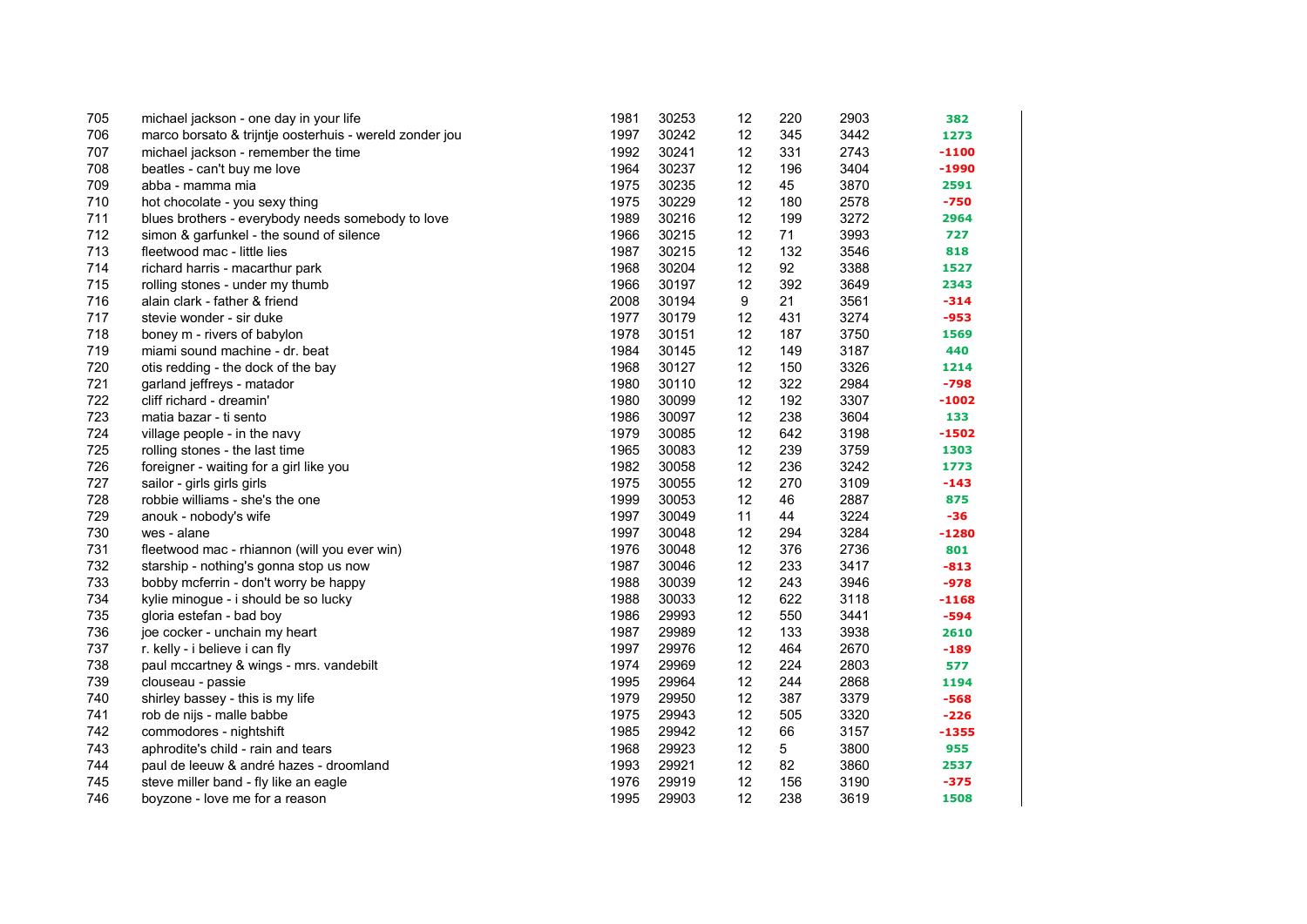| 747 | mr. big - to be with you                                          | 1992 | 29902 | 12              | 208 | 3292 | $-1862$ |
|-----|-------------------------------------------------------------------|------|-------|-----------------|-----|------|---------|
| 748 | milli vanilli - girl i'm gonna miss you                           | 1989 | 29894 | 12              | 401 | 3141 | $-2460$ |
| 749 | genesis - land of confusion                                       | 1986 | 29851 | 12              | 336 | 2706 | 711     |
| 750 | dolly dots - tell it all about boys                               | 1979 | 29840 | 12              | 753 | 2727 | $-1485$ |
| 751 | queen - don't stop me now                                         | 1979 | 29839 | 12              | 198 | 3555 | 1080    |
| 752 | ronan keating - if tomorrow never comes                           | 2002 | 29837 | 12              | 137 | 3536 | $-1074$ |
| 753 | commodores - sail on                                              | 1979 | 29829 | 12              | 566 | 2916 | 1449    |
| 754 | buoys - give up your guns                                         | 1972 | 29819 | 12              | 221 | 3729 | 63      |
| 755 | supertramp - take the long way home                               | 1979 | 29798 | 11              | 283 | 2736 | 1984    |
| 756 | dinah washington - mad about the boy                              | 1992 | 29794 | 12              | 335 | 3664 | $-2330$ |
| 757 | simply red - stars                                                | 1991 | 29793 | 12              | 105 | 3634 | 386     |
| 758 | snap - rhythm is a dancer                                         | 1992 | 29787 | 11              | 432 | 2318 | $-442$  |
| 759 | boudewijn de groot - land van maas en waal                        | 1967 | 29784 | 12              | 206 | 3299 | $-1859$ |
| 760 | wham - the edge of heaven                                         | 1986 | 29782 | 12              | 389 | 2597 | $-1561$ |
| 761 | wax - bridge to your heart                                        | 1987 | 29766 | 12              | 308 | 3281 | $-1411$ |
| 762 | genesis - follow you follow me                                    | 1978 | 29748 | 12              | 213 | 3379 | 2792    |
| 763 | sister sledge - lost in music                                     | 1979 | 29748 | 12              | 266 | 3614 | $-924$  |
| 764 | ronan keating - when you say nothing at all                       | 1999 | 29743 | 12              | 411 | 2829 | 329     |
| 765 | bill withers - lovely day                                         | 1978 | 29739 | 12              | 312 | 3128 | 1830    |
| 766 | wet wet wet - love is all around                                  | 1994 | 29725 | 12              | 277 | 3517 | $-1069$ |
| 767 | billy joel - honesty                                              | 1979 | 29719 | 12              | 495 | 3394 | 1070    |
| 768 | enrique iglesias - hero                                           | 2001 | 29717 | 12              | 101 | 3588 | 1592    |
| 769 | labi siffre - it must be love                                     | 1971 | 29700 | 12              | 318 | 3584 | $-2077$ |
| 770 | alanis morissette - thank u                                       | 1998 | 29691 | 12              | 670 | 3311 | $-2293$ |
| 771 | five star - all fall down                                         | 1985 | 29684 | 12              | 695 | 3368 | $-1108$ |
| 772 | toontje lager - zoveel te doen                                    | 1983 | 29639 | 12              | 278 | 2808 | $-1482$ |
| 773 | 10cc - donna                                                      | 1973 | 29624 | 12              | 330 | 3727 | $-568$  |
| 774 | don mclean - american pie                                         | 1972 | 29606 | 12              | 51  | 3816 | 1448    |
| 775 | terence trent d'arby - dance little sister                        | 1987 | 29598 | 12              | 326 | 2342 | $-1019$ |
| 776 | three degrees - year of decision                                  | 1974 | 29591 | 12              | 205 | 3823 | $-2075$ |
| 777 | frankie goes to hollywood - relax                                 | 1984 | 29544 | 11              | 166 | 3923 | $-1385$ |
| 778 | fun boy three - it ain't what you do, it's the way that you do it | 1982 | 29531 | 12              | 346 | 3819 | $-3353$ |
| 779 | paul de leeuw - vlieg met me mee                                  | 1992 | 29528 | 12              | 321 | 3659 | 262     |
| 780 | donna summer - last dance                                         | 1978 | 29523 | 12              | 355 | 3596 | 1314    |
| 781 | supertramp - dreamer                                              | 1974 | 29502 | 12              | 95  | 3819 | 3333    |
| 782 | george baker selection - paloma blanca                            | 1975 | 29498 | 11              | 104 | 3438 | 1225    |
| 783 | kool & the gang - get down on it                                  | 1982 | 29489 | 12              | 386 | 3873 | $-1502$ |
| 784 | eagles - the last resort                                          | 1976 | 29482 | 10 <sup>°</sup> | 192 | 3017 | her     |
| 785 | love unlimited - i'm so glad to be a woman                        | 1981 | 29478 | 12              | 257 | 3276 | $-1836$ |
| 786 | rod stewart - i don't wanna talk about it                         | 1977 | 29474 | 12              | 198 | 3987 | 40      |
| 787 | cliff richard - miss you nights                                   | 1976 | 29474 | 11              | 43  | 3962 | her     |
| 788 | diana ross - upside down                                          | 1980 | 29464 | 12              | 233 | 3191 | $-165$  |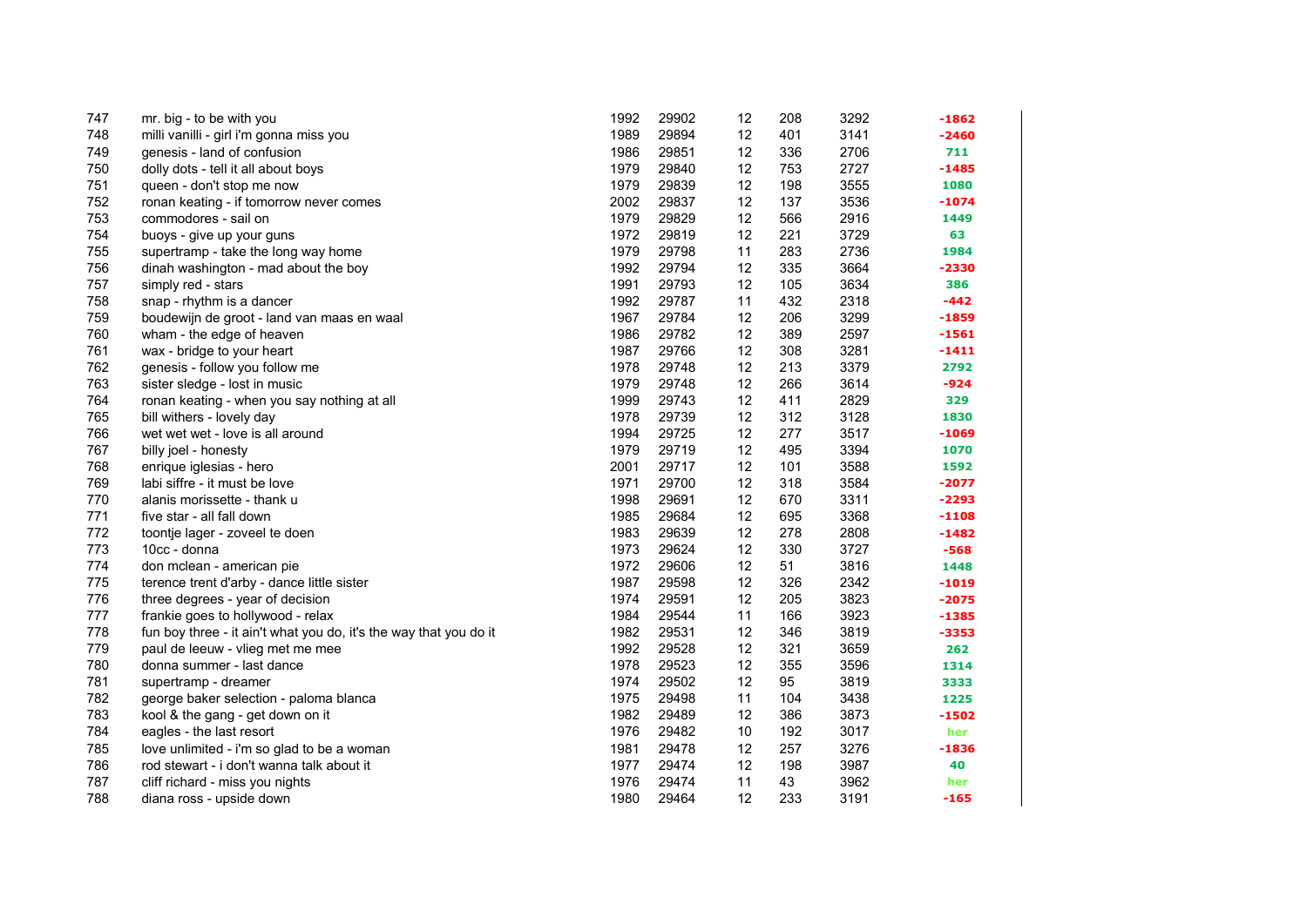| 789 | paul mccartney & stevie wonder - ebony & ivory        | 1982 | 29463 | 12 | 238 | 3748 | $-3504$ |
|-----|-------------------------------------------------------|------|-------|----|-----|------|---------|
| 790 | mariah carey - i'll be there                          | 1992 | 29436 | 12 | 305 | 3913 | $-3209$ |
| 791 | steppenwolf - born to be wild                         | 1968 | 29433 | 12 | 114 | 3925 | $-122$  |
| 792 | spandau ballet - true                                 | 1983 | 29429 | 11 | 262 | 3415 | $-467$  |
| 793 | diana ross & lionel richie - endless love             | 1981 | 29420 | 12 | 518 | 3841 | 1310    |
| 794 | radio's - she goes nana                               | 1993 | 29419 | 12 | 114 | 3390 | $-2259$ |
| 795 | paul mccartney - hope of deliverance                  | 1993 | 29409 | 12 | 412 | 3847 | 2569    |
| 796 | rick james - superfreak                               | 1981 | 29396 | 12 | 376 | 3089 | $-2157$ |
| 797 | godley & creme - cry                                  | 1985 | 29388 | 12 | 194 | 3410 | 750     |
| 798 | van velzen - baby get higher                          | 2007 | 29383 | 10 | 135 | 3897 | $-3572$ |
| 799 | minnie riperton - lovin' you                          | 1975 | 29380 | 12 | 250 | 3938 | 47      |
| 800 | u2 - pride (in the name of love)                      | 1984 | 29376 | 12 | 191 | 3890 | $-274$  |
| 801 | suzanne vega - tom's diner                            | 1990 | 29363 | 12 | 316 | 3871 | $-2116$ |
| 802 | simply red - money's too tight (to mention)           | 1985 | 29363 | 11 | 433 | 2269 | 193     |
| 803 | john denver - annie's song                            | 1976 | 29356 | 12 | 88  | 3908 | 673     |
| 804 | kelly family - i can't help myself                    | 1997 | 29351 | 11 | 259 | 3495 | 275     |
| 805 | shania twain - you're still the one                   | 1998 | 29345 | 12 | 117 | 3609 | 792     |
| 806 | shalamar - i can make you feel good                   | 1982 | 29322 | 12 | 412 | 3209 | $-745$  |
| 807 | leo sayer - when i need you                           | 1977 | 29319 | 12 | 373 | 3063 | 327     |
| 808 | gordon - kon ik maar even bij je zijn                 | 1991 | 29316 | 12 | 220 | 3880 | 1147    |
| 809 | boys town gang - can't take my eyes off of you        | 1982 | 29316 | 12 | 301 | 3614 | $-1362$ |
| 810 | tears for fears - woman in chains                     | 1989 | 29306 | 12 | 202 | 3814 | 1665    |
| 811 | anouk - one word                                      | 2005 | 29300 | 11 | 190 | 3270 | 33      |
| 812 | lionel richie - my destiny                            | 1992 | 29298 | 12 | 191 | 3702 | 780     |
| 813 | easybeats - friday on my mind                         | 1966 | 29293 | 12 | 321 | 3369 | 1280    |
| 814 | fleetwood mac - you make loving fun                   | 1978 | 29291 | 12 | 256 | 2804 | $-1741$ |
| 815 | carly simon - it's hard to be tender                  | 1989 | 29288 | 12 | 247 | 3699 | -370    |
| 816 | toto - hold the line                                  | 1979 | 29272 | 12 | 432 | 3020 | 1954    |
| 817 | roger daltrey - without your love                     | 1981 | 29270 | 12 | 216 | 3533 | $-1254$ |
| 818 | jim diamond - i should have known better              | 1984 | 29265 | 12 | 254 | 3014 | 161     |
| 819 | mud - dynamite                                        | 1974 | 29260 | 10 | 151 | 3674 | -34     |
| 820 | acda & de munnik - het regent zonnestralen            | 1998 | 29259 | 12 | 100 | 3817 | 227     |
| 821 | elton john - crocodile rock                           | 1972 | 29255 | 12 | 251 | 3950 | $-2254$ |
| 822 | toni braxton - unbreak my heart                       | 1996 | 29254 | 12 | 297 | 2938 | $-1528$ |
| 823 | police - de do do do de da da da                      | 1980 | 29237 | 12 | 250 | 3121 | $-1403$ |
| 824 | elvis presley - are you lonesome tonight-(lachversie) | 1961 | 29234 | 12 | 9   | 3106 | $-972$  |
| 825 | abel - onderweg                                       | 2000 | 29232 | 12 | 275 | 3990 | 228     |
| 826 | abc - all of my heart                                 | 1982 | 29204 | 12 | 362 | 3382 | 1692    |
| 827 | snowy white - bird of paradise                        | 1984 | 29198 | 12 | 238 | 3434 | 272     |
| 828 | frank boeijen groep - zwart-wit                       | 1984 | 29190 | 12 | 268 | 3204 | $-2627$ |
| 829 | dr. hook - sylvia's mother                            | 1972 | 29179 | 12 | 425 | 2807 | 1242    |
| 830 | wings - silly love songs                              | 1976 | 29162 | 12 | 514 | 3211 | $-839$  |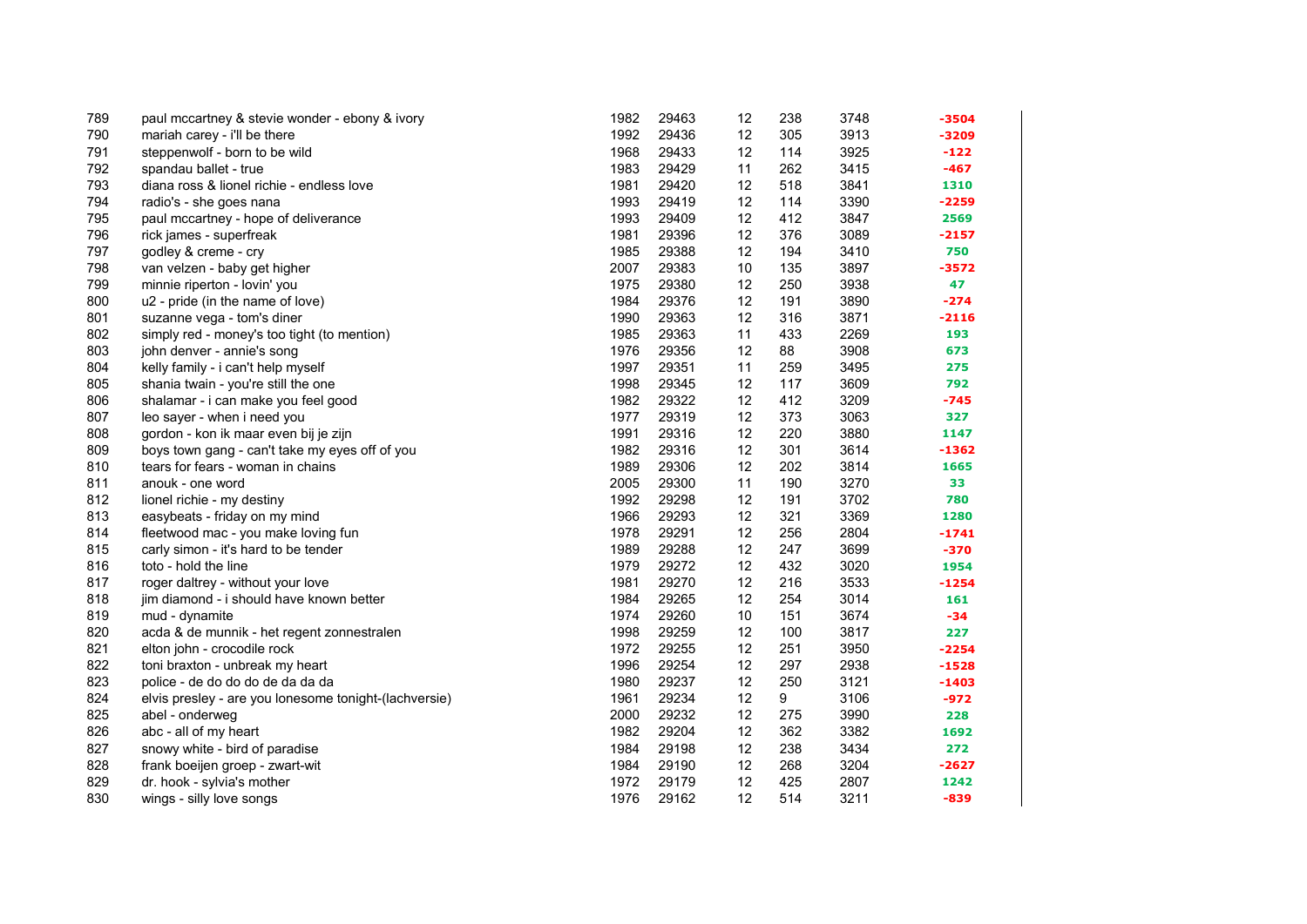| 831 | dolly parton - 9 to 5                                             | 1981 | 29122 | 12 | 288 | 3705 | $-754$                |
|-----|-------------------------------------------------------------------|------|-------|----|-----|------|-----------------------|
| 832 | kajagoogoo - too shy                                              | 1983 | 29116 | 12 | 256 | 3673 | 516                   |
| 833 | temptations - papa was a rolling stone                            | 1972 | 29112 | 12 | 115 | 3189 | $-132$                |
| 834 | james brown - it's a man's man's man's world                      | 1966 | 29102 | 12 | 260 | 3340 | 1839                  |
| 835 | maroon 5 - she will be loved                                      | 2004 | 29098 | 12 | 50  | 3719 | $-53$                 |
| 836 | t'pau - china in your hand                                        | 1987 | 29083 | 12 | 235 | 3756 | 1014                  |
| 837 | won ton ton - i lie and i cheat                                   | 1988 | 29081 | 12 | 221 | 3772 | -1300                 |
| 838 | spinners - rubberband man                                         | 1977 | 29073 | 12 | 361 | 2725 | 352                   |
| 839 | roberta flack - killing me softly with his song                   | 1973 | 29070 | 12 | 380 | 3142 | $-419$                |
| 840 | racoon - brother                                                  | 2006 | 29069 | 11 | 221 | 2698 | $-1761$               |
| 841 | fischer z - so long                                               | 1980 | 29063 | 12 | 382 | 3941 | 599                   |
| 842 | imagination - just an illusion                                    | 1982 | 29056 | 12 | 539 | 3096 | $-924$                |
| 843 | celine dion - think twice                                         | 1995 | 29055 | 9  | 236 | 1485 | <b>Itst not. 2013</b> |
| 844 | nick kamen - i promised myself                                    | 1990 | 29035 | 12 | 424 | 2852 | 323                   |
| 845 | grace jones - slave to the rhythm                                 | 1985 | 29021 | 11 | 562 | 3531 | 1255                  |
| 846 | sting - love is the seventh wave                                  | 1985 | 29004 | 12 | 265 | 3679 | $-893$                |
| 847 | kc & the sunshine band - please don't go                          | 1979 | 28999 | 12 | 308 | 3524 | 316                   |
| 848 | don mclean - crying                                               | 1980 | 28994 | 12 | 282 | 2935 | $-2081$               |
| 849 | spice girls - spice up your life                                  | 1997 | 28979 | 12 | 462 | 2934 | $-1609$               |
| 850 | eric carmen - all by myself                                       | 1976 | 28977 | 12 | 65  | 3808 | 1920                  |
| 851 | de dijk - bloedend hart                                           | 1982 | 28947 | 12 | 331 | 3665 | 878                   |
| 852 | roxy music - jealous guy                                          | 1981 | 28934 | 12 | 362 | 3300 | 780                   |
| 853 | bee gees - more than a woman                                      | 1977 | 28922 | 12 | 104 | 3518 | 1499                  |
| 854 | stevie wonder - isn't she lovely                                  | 1976 | 28922 | 12 | 180 | 3910 | 2951                  |
| 855 | sam cooke - wonderful world                                       | 1960 | 28919 | 12 | 443 | 3979 | $-416$                |
| 856 | take that - back for good                                         | 1995 | 28910 | 12 | 271 | 3128 | $-171$                |
| 857 | sting - fields of gold                                            | 1993 | 28904 | 12 | 199 | 3334 | 3067                  |
| 858 | freddie mercury - the great pretender                             | 1987 | 28893 | 12 | 399 | 3879 | 553                   |
| 859 | elvis presley - one night with you                                | 1959 | 28888 | 12 | 155 | 3784 | $-554$                |
| 860 | kim wilde - kids in america                                       | 1981 | 28886 | 12 | 583 | 3015 | 364                   |
| 861 | boy meets girl - waiting for a star to fall                       | 1988 | 28882 | 11 | 360 | 2776 | $-493$                |
| 862 | jimmy cliff - sunshine in the music                               | 1984 | 28870 | 12 | 361 | 2982 | $-740$                |
| 863 | steve harley & cockney rebel - make me smile (come up and see me) | 1975 | 28862 | 12 | 298 | 3860 | 2543                  |
| 864 | beach boys - wouldn't it be nice                                  | 1966 | 28859 | 12 | 378 | 3218 | $-1023$               |
| 865 | marc anthony - you sang to me                                     | 2000 | 28854 | 12 | 633 | 3752 | $-2322$               |
| 866 | deniece williams - let's hear it for the boy                      | 1984 | 28846 | 12 | 295 | 3506 | $-703$                |
| 867 | fleetwood mac - as long as you follow                             | 1988 | 28835 | 12 | 211 | 3814 | $-485$                |
| 868 | beatles - no reply                                                | 1965 | 28835 | 12 | 250 | 3457 | $-2745$               |
| 869 | rick astley - together forever                                    | 1988 | 28823 | 12 | 428 | 3845 | 197                   |
| 870 | daryl hall & john oates - maneater                                | 1982 | 28812 | 12 | 445 | 3723 | 1174                  |
| 871 | gerry rafferty - city to city                                     | 1978 | 28795 | 12 | 676 | 3021 | 2283                  |
| 872 | leann rimes - how do i live                                       | 1998 | 28786 | 12 | 451 | 3469 | 1063                  |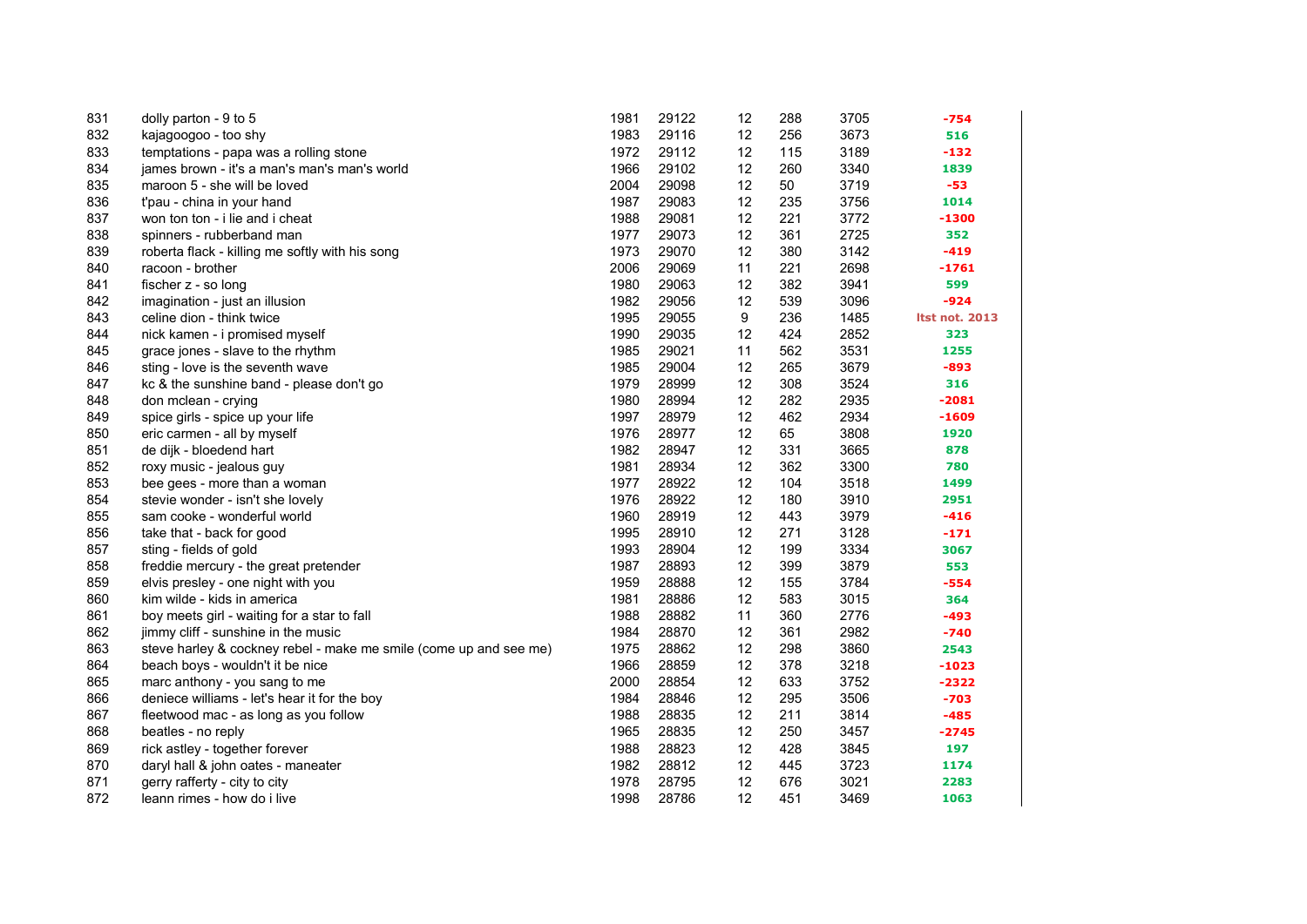| 873 | eagles - desperado                                 | 1973 | 28785 | 12 | 38  | 3608 | 2694    |
|-----|----------------------------------------------------|------|-------|----|-----|------|---------|
| 874 | katie melua - nine million bicycles                | 2005 | 28785 | 11 | 13  | 3611 | 2274    |
| 875 | supremes - where did our love go                   | 1964 | 28782 | 12 | 93  | 3927 | $-385$  |
| 876 | neil young - heart of gold                         | 1972 | 28763 | 12 | 237 | 3327 | 2386    |
| 877 | matthias reim - verdammt ich lieb' dich            | 1990 | 28760 | 12 | 112 | 3943 | -299    |
| 878 | madness - baggy trousers                           | 1980 | 28759 | 12 | 718 | 3131 | 349     |
| 879 | george michael - father figure                     | 1988 | 28748 | 12 | 413 | 3369 | $-705$  |
| 880 | frankie goes to hollywood - the power of love      | 1984 | 28746 | 12 | 286 | 3385 | $-128$  |
| 881 | enrique iglesias - escape                          | 2002 | 28710 | 12 | 408 | 3394 | $-2389$ |
| 882 | frankie goes to hollywood - two tribes             | 1984 | 28701 | 12 | 243 | 3613 | 2423    |
| 883 | roxette - the look                                 | 1989 | 28698 | 12 | 218 | 3322 | $-1042$ |
| 884 | joe cocker - you are so beautiful                  | 1975 | 28698 | 12 | 294 | 3944 | 604     |
| 885 | nelly furtado - i'm like a bird                    | 2001 | 28687 | 12 | 452 | 3532 | $-1611$ |
| 886 | color me badd - i wanna sex you up                 | 1991 | 28686 | 12 | 363 | 3312 | $-1628$ |
| 887 | mariah carey - without you                         | 1994 | 28683 | 12 | 166 | 3030 | $-868$  |
| 888 | inner circle - sweat (la la la)                    | 1992 | 28683 | 12 | 376 | 3808 | $-3423$ |
| 889 | freiheit - play it cool                            | 1988 | 28680 | 12 | 409 | 3933 | $-2393$ |
| 890 | phil collins - you can't hurry love                | 1982 | 28672 | 12 | 129 | 3769 | 180     |
| 891 | heart - all i wanna do is make love to you         | 1990 | 28643 | 12 | 385 | 3449 | 326     |
| 892 | lenny kravitz - let love rule                      | 1989 | 28639 | 11 | 389 | 2734 | $-42$   |
| 893 | bee gees - tragedy                                 | 1979 | 28638 | 12 | 741 | 3279 | $-362$  |
| 894 | chubby checker - let's twist again                 | 1962 | 28635 | 12 | 314 | 3123 | $-117$  |
| 895 | steve winwood - while you see a chance             | 1981 | 28635 | 12 | 315 | 3990 | $-1202$ |
| 896 | dire straits - romeo and juliet                    | 1980 | 28620 | 11 | 107 | 3333 | 906     |
| 897 | spice girls - wannabe                              | 1996 | 28612 | 11 | 336 | 3755 | $-176$  |
| 898 | gavin degraw - chariot                             | 2006 | 28610 | 11 | 145 | 3421 | $-1560$ |
| 899 | backstreet boys - as long as you love me           | 1997 | 28600 | 12 | 64  | 3647 | 1366    |
| 900 | tim finn - fraction too much friction              | 1984 | 28582 | 12 | 330 | 3584 | $-1198$ |
| 901 | icehouse - crazy                                   | 1987 | 28578 | 12 | 139 | 3862 | 481     |
| 902 | style council - shout to the top                   | 1984 | 28577 | 12 | 580 | 3629 | $-1050$ |
| 903 | beatles - help                                     | 1965 | 28576 | 12 | 279 | 3397 | 331     |
| 904 | eddy grant - i don't wanna dance                   | 1982 | 28571 | 12 | 721 | 3245 | -99     |
| 905 | odyssey - use it up wear it out                    | 1980 | 28564 | 12 | 500 | 3795 | $-3012$ |
| 906 | rod stewart - every beat of my heart               | 1986 | 28562 | 12 | 183 | 3598 | 210     |
| 907 | ilse delange - the great escape                    | 2007 | 28559 | 11 | 118 | 3847 | $-319$  |
| 908 | middle of the road - sacramento (a wonderful town) | 1972 | 28558 | 12 | 532 | 3720 | 461     |
| 909 | tina turner - typical male                         | 1986 | 28557 | 12 | 370 | 2631 | $-1380$ |
| 910 | mike oldfield & maggie reilly - moonlight shadow   | 1983 | 28548 | 12 | 414 | 3239 | 23      |
| 911 | dirt band - an american dream                      | 1980 | 28542 | 12 | 678 | 3856 | $-2283$ |
| 912 | fleetwood mac - albatross                          | 1969 | 28538 | 10 | 53  | 3428 | her     |
| 913 | stylistics - can't give you anything (but my love) | 1975 | 28532 | 12 | 116 | 3751 | $-2426$ |
| 914 | tee set - she likes weeds                          | 1970 | 28514 | 12 | 337 | 3557 | $-37$   |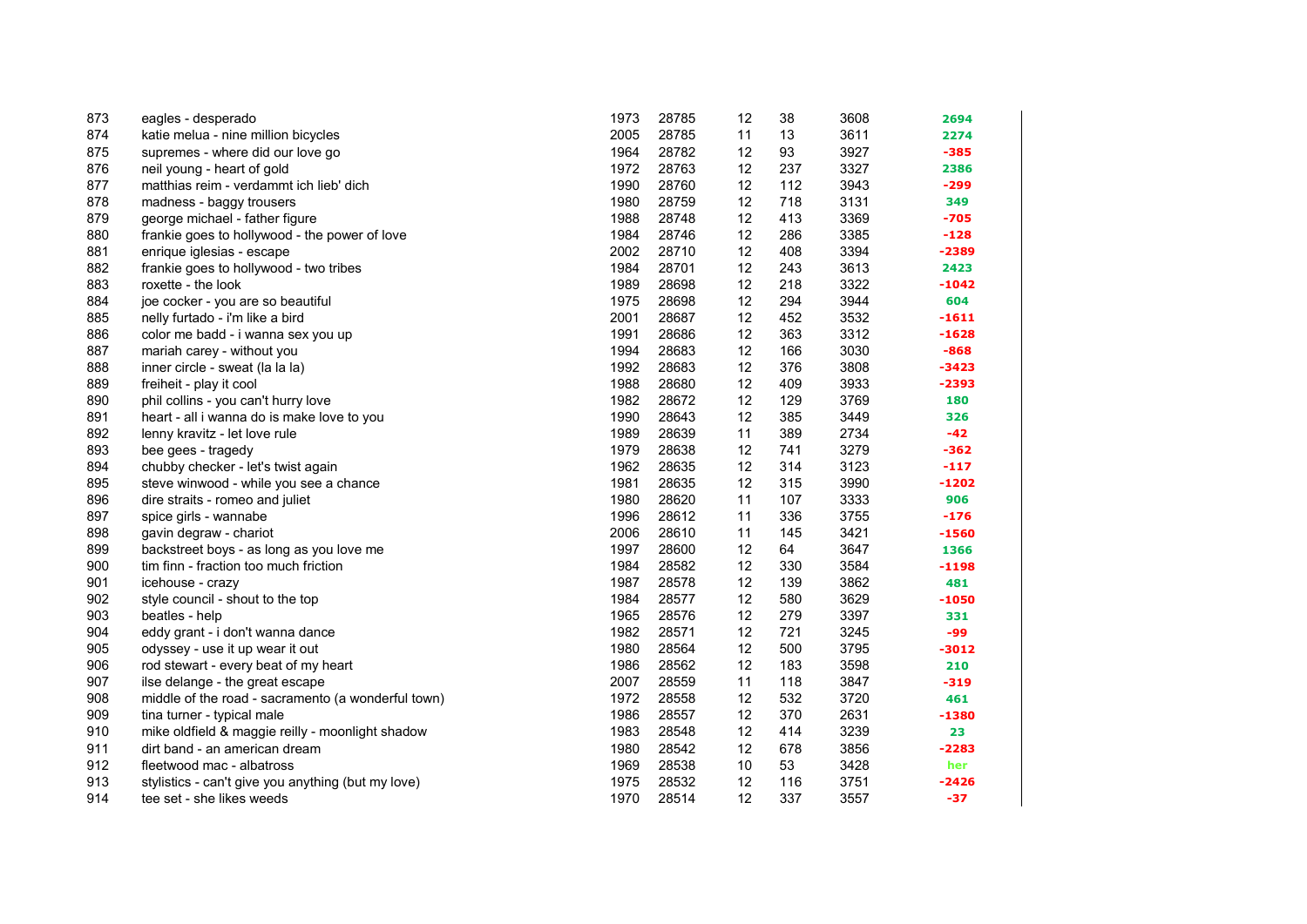| 915 | spice girls - stop                                                   | 1998 | 28496 | 12 | 385 | 2959 | -1700   |
|-----|----------------------------------------------------------------------|------|-------|----|-----|------|---------|
| 916 | abba - take a chance on me                                           | 1977 | 28495 | 12 | 35  | 2631 | $-23$   |
| 917 | lovin' spoonful - summer in the city                                 | 1966 | 28464 | 12 | 438 | 3489 | $-1735$ |
| 918 | earth wind & fire - star                                             | 1979 | 28464 | 12 | 693 | 3384 | 283     |
| 919 | poco - call it love                                                  | 1979 | 28455 | 12 | 664 | 3876 | 1103    |
| 920 | david grant - could it be i'm falling in love                        | 1985 | 28449 | 12 | 311 | 2896 | $-2562$ |
| 921 | lionel richie - angel                                                | 2000 | 28422 | 12 | 467 | 3474 | $-2271$ |
| 922 | huey lewis & the news - stuck with you                               | 1986 | 28421 | 12 | 298 | 3408 | $-1203$ |
| 923 | eros ramazzotti - musica e                                           | 1989 | 28419 | 12 | 60  | 2848 | $-250$  |
| 924 | gloria estefan - 1, 2, 3                                             | 1989 | 28418 | 12 | 120 | 3078 | 704     |
| 925 | sister sledge - we are family                                        | 1979 | 28415 | 12 | 602 | 2702 | $-621$  |
| 926 | savage garden - truly madly deeply                                   | 1998 | 28393 | 12 | 196 | 3821 | $-1173$ |
| 927 | elvis presley - it's now or never                                    | 1960 | 28385 | 12 | 106 | 3796 | 1066    |
| 928 | bryan adams - please forgive me                                      | 1993 | 28373 | 12 | 460 | 3861 | 1779    |
| 929 | pet shop boys & dusty springfield - what have i done to deserve this | 1987 | 28371 | 12 | 198 | 3799 | $-2253$ |
| 930 | janet jackson - let's wait awhile                                    | 1987 | 28362 | 12 | 206 | 3928 | $-896$  |
| 931 | bellamy brothers - if i said you had a beautiful body                | 1979 | 28346 | 12 | 94  | 3636 | $-572$  |
| 932 | mud - tigerfeet                                                      | 1974 | 28336 | 12 | 343 | 3235 | 1205    |
| 933 | player - baby come back                                              | 1978 | 28335 | 12 | 327 | 3123 | $-1415$ |
| 934 | propaganda - duel eye to eye                                         | 1985 | 28322 | 12 | 651 | 3787 | 337     |
| 935 | maxine nightingale - right back where we started from                | 1976 | 28313 | 12 | 225 | 3561 | -33     |
| 936 | o'jays - used to be my girl                                          | 1978 | 28312 | 12 | 281 | 3504 | $-802$  |
| 937 | beach boys - barbara ann                                             | 1966 | 28293 | 12 | 161 | 3920 | $-1241$ |
| 938 | boyz ii men - end of the road                                        | 1992 | 28292 | 12 | 258 | 3844 | $-781$  |
| 939 | gloria estefan & miami sound machine - anything for you              | 1989 | 28269 | 12 | 201 | 3769 | $-2174$ |
| 940 | mud - lonely this christmas                                          | 1974 | 28269 | 12 | 583 | 2928 | $-543$  |
| 941 | circus custers - monica                                              | 1987 | 28268 | 12 | 246 | 3117 | 814     |
| 942 | alice cooper - school's out                                          | 1972 | 28250 | 9  | 97  | 2904 | her     |
| 943 | madonna - american pie                                               | 2000 | 28244 | 12 | 115 | 3487 | $-2650$ |
| 944 | jim gilstrap - swing your daddy                                      | 1975 | 28237 | 12 | 221 | 3441 | $-2015$ |
| 945 | inxs - never tear us apart                                           | 1988 | 28229 | 12 | 365 | 3741 | 973     |
| 946 | beatles - hello goodbye                                              | 1967 | 28224 | 12 | 252 | 3934 | $-144$  |
| 947 | bonnie tyler - it's a heartache                                      | 1978 | 28222 | 12 | 258 | 3817 | 792     |
| 948 | colin blunstone - i want some more                                   | 1973 | 28221 | 12 | 315 | 3998 | $-2103$ |
| 949 | slade - merry christmas everybody                                    | 1973 | 28178 | 12 | 295 | 3730 | 2342    |
| 950 | pointer sisters - slowhand                                           | 1981 | 28173 | 12 | 571 | 3857 | $-705$  |
| 951 | aha - the sun always shines on tv                                    | 1986 | 28155 | 12 | 638 | 3863 | 1860    |
| 952 | christians - words                                                   | 1990 | 28154 | 12 | 344 | 3725 | $-1422$ |
| 953 | june lodge & prince mohammed - someone loves you honey               | 1982 | 28152 | 12 | 413 | 3522 | $-2433$ |
| 954 | gerard joling - ticket to the tropics                                | 1985 | 28118 | 12 | 438 | 3066 | $-514$  |
| 955 | sydney youngblood - if only i could                                  | 1989 | 28114 | 12 | 458 | 3437 | $-1386$ |
| 956 | wilson phillips - hold on                                            | 1990 | 28095 | 12 | 445 | 3947 | 981     |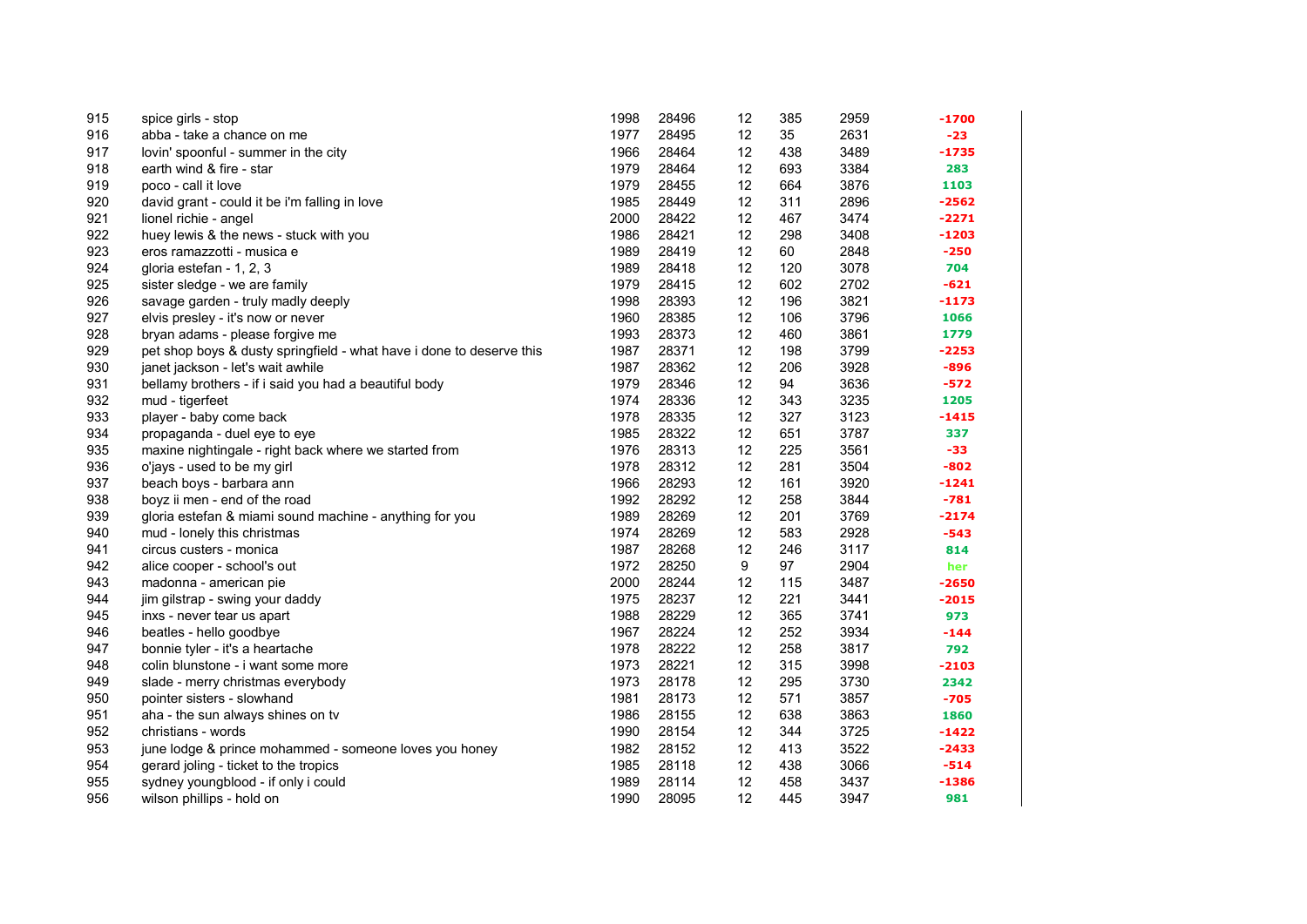| 957 | spandau ballet - through the barricades                   | 1986 | 28092 | 12 | 284 | 3570 | 306     |
|-----|-----------------------------------------------------------|------|-------|----|-----|------|---------|
| 958 | chaka khan & rufus - ain't nobody                         | 1984 | 28091 | 12 | 324 | 3667 | 829     |
| 959 | rené froger - calling out your name                       | 1993 | 28088 | 12 | 437 | 3763 | 766     |
| 960 | don henley - new york minute                              | 1989 | 28082 | 11 | 366 | 2362 | 966     |
| 961 | boomtown rats - i don't like mondays                      | 1979 | 28064 | 12 | 220 | 3919 | 2314    |
| 962 | vof de kunst - suzanne                                    | 1983 | 28047 | 12 | 413 | 3247 | $-496$  |
| 963 | michael jackson & paul mccartney - say say say            | 1983 | 28038 | 12 | 475 | 3809 | -1301   |
| 964 | texas - say what you want                                 | 1997 | 28036 | 11 | 402 | 3696 | -565    |
| 965 | earth wind & fire - after the love has gone               | 1979 | 28018 | 12 | 318 | 3336 | 2077    |
| 966 | paolo conte - max                                         | 1988 | 28003 | 12 | 276 | 3841 | 1716    |
| 967 | labi siffre - (something inside) so strong                | 1987 | 28003 | 12 | 512 | 3774 | 2036    |
| 968 | aretha franklin - (you make me feel like a) natural woman | 1967 | 27973 | 12 | 127 | 3611 | $-118$  |
| 969 | karen young - hot shot                                    | 1978 | 27965 | 12 | 373 | 3195 | 578     |
| 970 | falco - rock me amadeus                                   | 1986 | 27959 | 12 | 448 | 3966 | 31      |
| 971 | rod stewart - you're in my heart                          | 1977 | 27952 | 12 | 341 | 3810 | 50      |
| 972 | ilse delange - i'm not so tough                           | 1998 | 27952 | 11 | 327 | 3237 | $-147$  |
| 973 | tom browne - funkin' for jamaica                          | 1981 | 27948 | 12 | 99  | 3612 | 687     |
| 974 | mel & kim - respectable                                   | 1987 | 27946 | 12 | 286 | 3810 | $-1117$ |
| 975 | moments & whatnauts - girls                               | 1975 | 27941 | 12 | 561 | 3304 | 565     |
| 976 | kc & the sunshine band - keep it coming love              | 1977 | 27935 | 12 | 483 | 3214 | -1907   |
| 977 | chicago - you're the inspiration                          | 1985 | 27921 | 12 | 157 | 3344 | 1774    |
| 978 | bill withers - ain't no sunshine                          | 1971 | 27914 | 12 | 430 | 3633 | 1543    |
| 979 | boney m - sunny                                           | 1977 | 27909 | 12 | 307 | 3069 | $-1610$ |
| 980 | bloem - even aan mijn moeder vragen                       | 1980 | 27888 | 12 | 243 | 3995 | 1080    |
| 981 | herbert grönemeyer - halt mich                            | 1988 | 27887 | 12 | 188 | 3764 | 217     |
| 982 | crosby & stills & nash & young - teach your children      | 1970 | 27869 | 12 | 532 | 3868 | 2547    |
| 983 | beatles - michelle                                        | 1966 | 27867 | 12 | 63  | 3934 | 3051    |
| 984 | jan smit - als de morgen is gekomen                       | 2006 | 27861 | 11 | 11  | 3931 | 808     |
| 985 | tom jones - green green grass of home                     | 1966 | 27852 | 10 | 256 | 2676 | 1369    |
| 986 | joe jackson - is she really going out with him            | 1979 | 27849 | 12 | 306 | 3961 | $-17$   |
| 987 | guns n' roses - patience                                  | 1989 | 27843 | 11 | 248 | 3396 | 1689    |
| 988 | stealers wheel - stuck in the middle with you             | 1973 | 27829 | 12 | 536 | 2882 | 760     |
| 989 | phil collins - a groovy kind of love                      | 1988 | 27824 | 12 | 329 | 3497 | $-961$  |
| 990 | sherbet - howzat                                          | 1976 | 27820 | 12 | 319 | 3546 | $-817$  |
| 991 | jennifer lopez - let's get loud                           | 2000 | 27819 | 12 | 289 | 3980 | 308     |
| 992 | mel & kim - showing out                                   | 1986 | 27817 | 12 | 317 | 3730 | -557    |
| 993 | bob carlisle - butterfly kisses                           | 1997 | 27802 | 12 | 507 | 3801 | 210     |
| 994 | tears for fears - shout                                   | 1985 | 27799 | 12 | 183 | 3854 | $-774$  |
| 995 | tracey ullman - breakaway                                 | 1983 | 27788 | 12 | 338 | 3630 | $-1703$ |
| 996 | peter koelewijn & zijn rockets - kom van dat dak af       | 1960 | 27763 | 12 | 577 | 3663 | -546    |
| 997 | kenny loggins & stevie nicks - whenever i call you friend | 1978 | 27760 | 12 | 272 | 3606 | 1035    |
| 998 | status quo - what you're proposing                        | 1980 | 27759 | 12 | 417 | 3899 | 488     |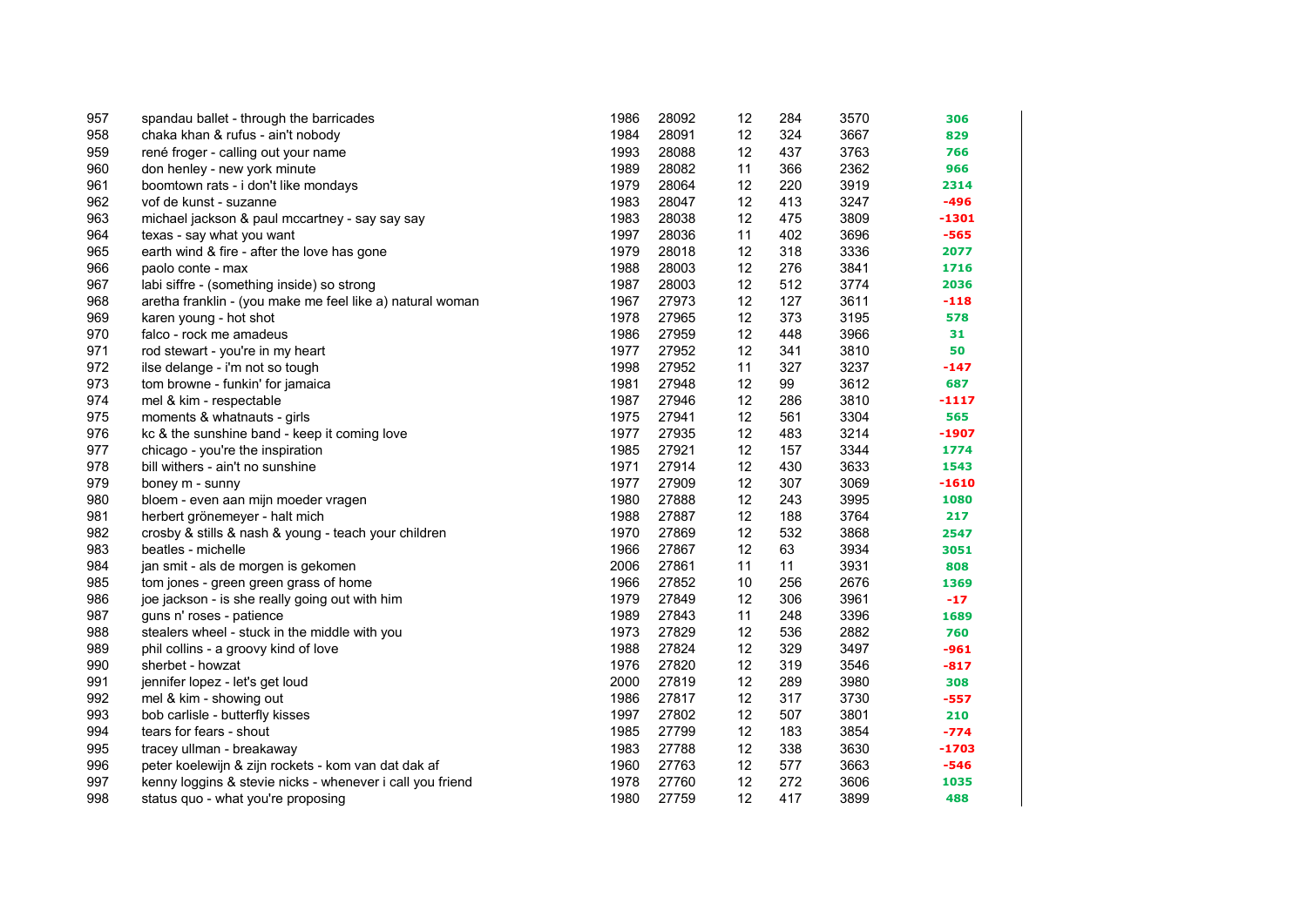| 999  | john lennon & yoko ono & plastic ono band - happy x-mas (war is over) | 1972 | 27757 | 12             | 305 | 2861 | -1247   |
|------|-----------------------------------------------------------------------|------|-------|----------------|-----|------|---------|
| 1000 | los lobos - la bamba                                                  | 1987 | 27747 | 12             | 210 | 3438 | -430    |
| 1001 | gladys knight & the pips - midnight train to georgia                  | 1973 | 27746 | 12             | 578 | 2835 | $-171$  |
| 1002 | mariah carey - one sweet day                                          | 1996 | 27728 | 12             | 389 | 3888 | $-314$  |
| 1003 | housemartins - caravan of love                                        | 1987 | 27725 | 12             | 347 | 3676 | $-1551$ |
| 1004 | alison moyet - is this love?                                          | 1987 | 27717 | 12             | 315 | 3814 | -3      |
| 1005 | golden earring - weekend love                                         | 1979 | 27692 | 12             | 412 | 3498 | 1478    |
| 1006 | queen - innuendo                                                      | 1991 | 27685 | 10             | 24  | 3820 | 168     |
| 1007 | rolling stones - honky tonk women                                     | 1969 | 27676 | 12             | 805 | 2906 | $-918$  |
| 1008 | elvin bishop - fooled around and fell in love                         | 1976 | 27673 | 12             | 87  | 3726 | 588     |
| 1009 | marianne rosenberg - ich bin wie du                                   | 1976 | 27670 | 12             | 444 | 3825 | 1374    |
| 1010 | robbie williams - millennium                                          | 1998 | 27654 | 12             | 123 | 3629 | $-1366$ |
| 1011 | cher - shoop shoop song                                               | 1991 | 27650 | 11             | 505 | 3746 | $-1888$ |
| 1012 | dionne warwick - heartbreaker                                         | 1982 | 27640 | 12             | 397 | 3912 | $-803$  |
| 1013 | fleetwood mac - sara                                                  | 1980 | 27636 | 12             | 131 | 3147 | 2956    |
| 1014 | four tops - don't walk away                                           | 1982 | 27626 | 12             | 163 | 3815 | 308     |
| 1015 | faith no more - easy                                                  | 1993 | 27625 | 11             | 375 | 2870 | $-2174$ |
| 1016 | aha - cry wolf                                                        | 1987 | 27611 | 11             | 695 | 2584 | 281     |
| 1017 | erma franklin - piece of my heart                                     | 1969 | 27605 | 12             | 547 | 3579 | $-2713$ |
| 1018 | david bowie - golden years                                            | 1976 | 27595 | 12             | 254 | 3962 | 10      |
| 1019 | abba - does your mother know                                          | 1979 | 27588 | 12             | 295 | 3393 | 200     |
| 1020 | van mccoy - the hustle                                                | 1975 | 27579 | 12             | 394 | 3897 | $-492$  |
| 1021 | rolling stones - time is on my side                                   | 1965 | 27570 | 12             | 784 | 3906 | 479     |
| 1022 | toto - pamela                                                         | 1988 | 27569 | 12             | 499 | 3375 | $-549$  |
| 1023 | blondie - the tide is high                                            | 1980 | 27567 | 11             | 204 | 3714 | $-644$  |
| 1024 | gloria estefan - get on your feet                                     | 1990 | 27554 | 12             | 241 | 3657 | $-304$  |
| 1025 | u2 - stuck in a moment you can't get out of                           | 2000 | 27554 | 12             | 310 | 3874 | 1577    |
| 1026 | peter gabriel - solsbury hill                                         | 1977 | 27534 | 12             | 179 | 3200 | 1782    |
| 1027 | michael jackson - heal the world                                      | 1992 | 27532 | 12             | 104 | 3960 | 2933    |
| 1028 | police - don't stand so close to me                                   | 1980 | 27531 | 12             | 556 | 3607 | 923     |
| 1029 | amy winehouse & mark ronson - valerie                                 | 2007 | 27531 | 7              | 14  | 241  | $-214$  |
| 1030 | doe maar - doris day                                                  | 1982 | 27529 | 12             | 130 | 3506 | $-2006$ |
| 1031 | third world - try jah love                                            | 1982 | 27528 | 12             | 291 | 3093 | 1976    |
| 1032 | wham - young guns                                                     | 1982 | 27524 | 12             | 195 | 3547 | 889     |
| 1033 | julio iglesias - quiero                                               | 1976 | 27523 | 12             | 730 | 3835 | 1246    |
| 1034 | coldplay - viva la vida                                               | 2008 | 27516 | $\overline{7}$ | 36  | 141  | $-84$   |
| 1035 | james brown - woman                                                   | 1974 | 27513 | 12             | 264 | 3813 | 168     |
| 1036 | george michael - i want your sex                                      | 1987 | 27499 | 12             | 178 | 3801 | $-1447$ |
| 1037 | london beat - you bring on the sun                                    | 1992 | 27496 | 12             | 290 | 3161 | $-1451$ |
| 1038 | marco borsato - de bestemming                                         | 1998 | 27494 | 12             | 314 | 3883 | $-425$  |
| 1039 | james blunt - goodbye my lover                                        | 2005 | 27493 | 10             | 246 | 2909 | her     |
| 1040 | julie covington - don't cry for me argentina                          | 1977 | 27486 | 12             | 225 | 3688 | 760     |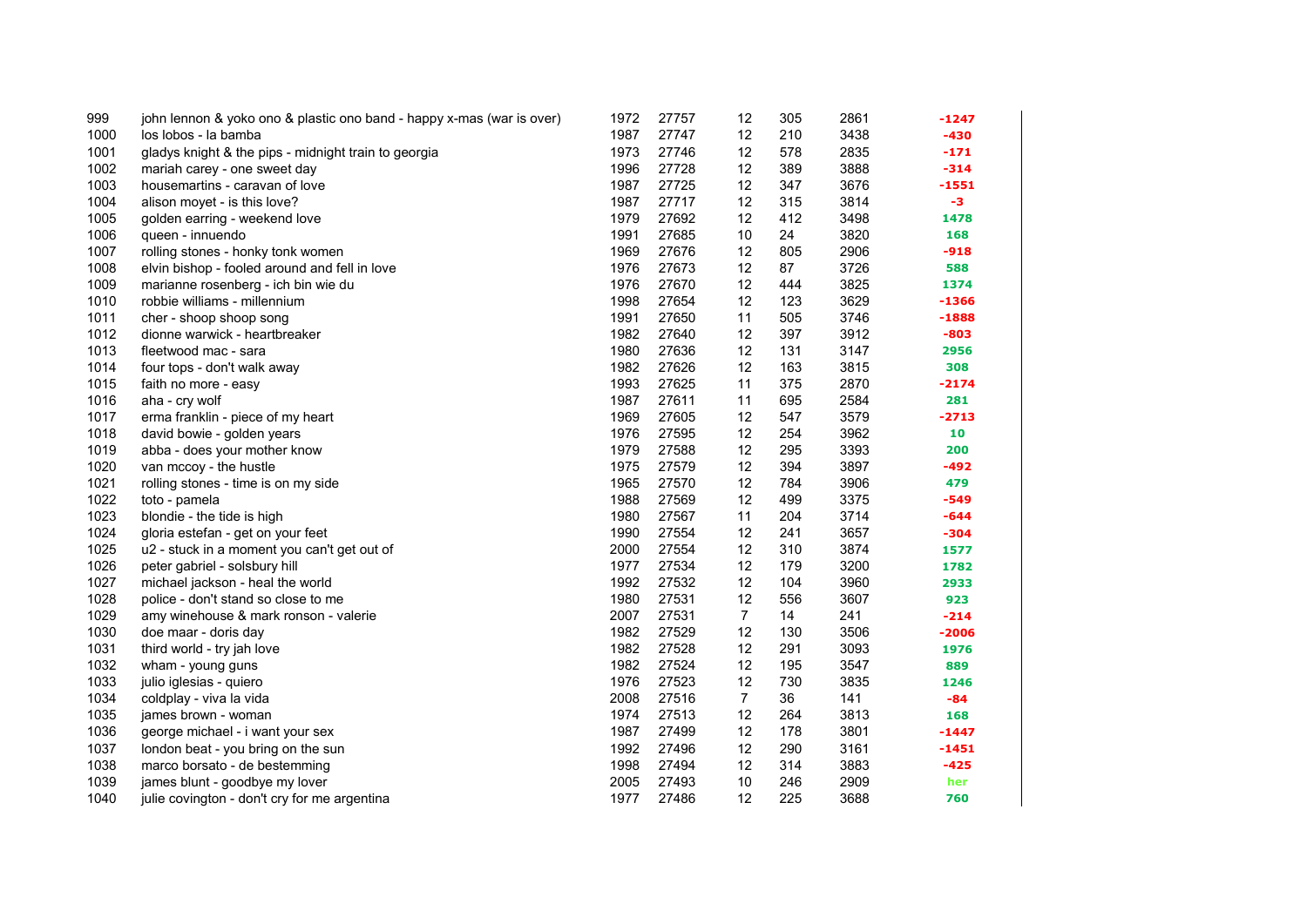| 1041 | albert hammond - i'm a train                    | 1974 | 27471 | 12             | 482  | 2896 | -967    |
|------|-------------------------------------------------|------|-------|----------------|------|------|---------|
| 1042 | vengaboys - we're going to ibiza                | 1999 | 27468 | 12             | 368  | 3956 | -872    |
| 1043 | love affair - everlasting love                  | 1968 | 27451 | 12             | 266  | 3459 | 1866    |
| 1044 | etta james - i just wanna make love to you      | 1996 | 27450 | 12             | 777  | 3221 | 296     |
| 1045 | kc & the sunshine band - get down tonight       | 1975 | 27449 | 12             | 326  | 3538 | $-1788$ |
| 1046 | bette midler - the rose                         | 1980 | 27449 | 9              | 33   | 3188 | 3097    |
| 1047 | supertramp - breakfast in america               | 1979 | 27443 | 12             | 490  | 3452 | 598     |
| 1048 | bee gees - massachusetts                        | 1967 | 27441 | 12             | 16   | 3584 | 245     |
| 1049 | linda & roos & jessica - ademnood               | 1995 | 27420 | 12             | 294  | 3704 | -708    |
| 1050 | paul simon - graceland                          | 1987 | 27414 | 11             | 112  | 3911 | 3004    |
| 1051 | james morrison - you give me something          | 2007 | 27405 | 11             | 276  | 3590 | $-883$  |
| 1052 | jennifer paige - crush                          | 1998 | 27396 | 12             | 292  | 3766 | -700    |
| 1053 | jan hammer - crockett's theme                   | 1987 | 27395 | 12             | 441  | 3869 | 671     |
| 1054 | joan osborne - one of us                        | 1996 | 27383 | 12             | 246  | 3942 | $-880$  |
| 1055 | level 42 - it's over                            | 1987 | 27378 | 12             | 605  | 3438 | 1927    |
| 1056 | tom jones - delilah                             | 1968 | 27372 | 12             | 432  | 3502 | -80     |
| 1057 | nik kershaw - i won't let the sun go down on me | 1984 | 27359 | 12             | 499  | 3865 | $-725$  |
| 1058 | louis armstrong - what a wonderful world        | 1968 | 27349 | 12             | 327  | 3820 | 1650    |
| 1059 | shakatak - down on the street                   | 1984 | 27338 | 12             | 598  | 3633 | $-1718$ |
| 1060 | doe maar - 32 jaar (sinds een dag of twee)      | 1981 | 27321 | 12             | 214  | 3302 | $-307$  |
| 1061 | caro emerald - a night like this                | 2009 | 27321 | $\overline{7}$ | 17   | 239  | $-126$  |
| 1062 | romantics - what i like about you               | 1980 | 27320 | 12             | 310  | 3331 | $-1235$ |
| 1063 | Itd - back in love again                        | 1977 | 27319 | 12             | 542  | 2908 | 1794    |
| 1064 | police - walking on the moon                    | 1979 | 27313 | 12             | 213  | 3305 | $-1086$ |
| 1065 | billy paul - me and mrs. jones                  | 1973 | 27308 | 12             | 398  | 3993 | 3083    |
| 1066 | donna summer - macarthur park                   | 1978 | 27291 | 12             | 448  | 3202 | 2551    |
| 1067 | james taylor - fire and rain                    | 1970 | 27289 | 12             | 159  | 3201 | 1203    |
| 1068 | u2 - the unforgettable fire                     | 1985 | 27284 | 12             | 143  | 3272 | 644     |
| 1069 | nick & simon - rosanne                          | 2008 | 27274 | 9              | 57   | 3757 | 135     |
| 1070 | janis ian - at seventeen                        | 1975 | 27258 | 12             | 571  | 3685 | 670     |
| 1071 | elvis presley - my boy                          | 1975 | 27254 | 9              | 86   | 2600 | her     |
| 1072 | madonna - true blue                             | 1986 | 27252 | 12             | 440  | 3882 | -125    |
| 1073 | rolling stones - waiting on a friend            | 1981 | 27247 | 12             | 125  | 3500 | 1925    |
| 1074 | thunderclap newman - something in the air       | 1969 | 27246 | 12             | 1127 | 2902 | $-220$  |
| 1075 | bløf - wat zou je doen                          | 1998 | 27226 | 12             | 107  | 3376 | $-2439$ |
| 1076 | tom jones & mousse t - sex bomb                 | 1999 | 27224 | 12             | 353  | 3685 | $-100$  |
| 1077 | dionne warwick - all the love in the world      | 1983 | 27216 | 12             | 299  | 3719 | $-2501$ |
| 1078 | corrs - radio                                   | 2000 | 27187 | 12             | 362  | 3213 | $-264$  |
| 1079 | pointer sisters - i'm so excited                | 1984 | 27183 | 12             | 324  | 3017 | 1350    |
| 1080 | rolling stones - it's all over now              | 1964 | 27183 | 12             | 396  | 3987 | 389     |
| 1081 | sandy coast - true love that's a wonder         | 1971 | 27175 | 12             | 692  | 3765 | $-102$  |
| 1082 | billy joel - james                              | 1976 | 27173 | 12             | 50   | 3963 | $-1689$ |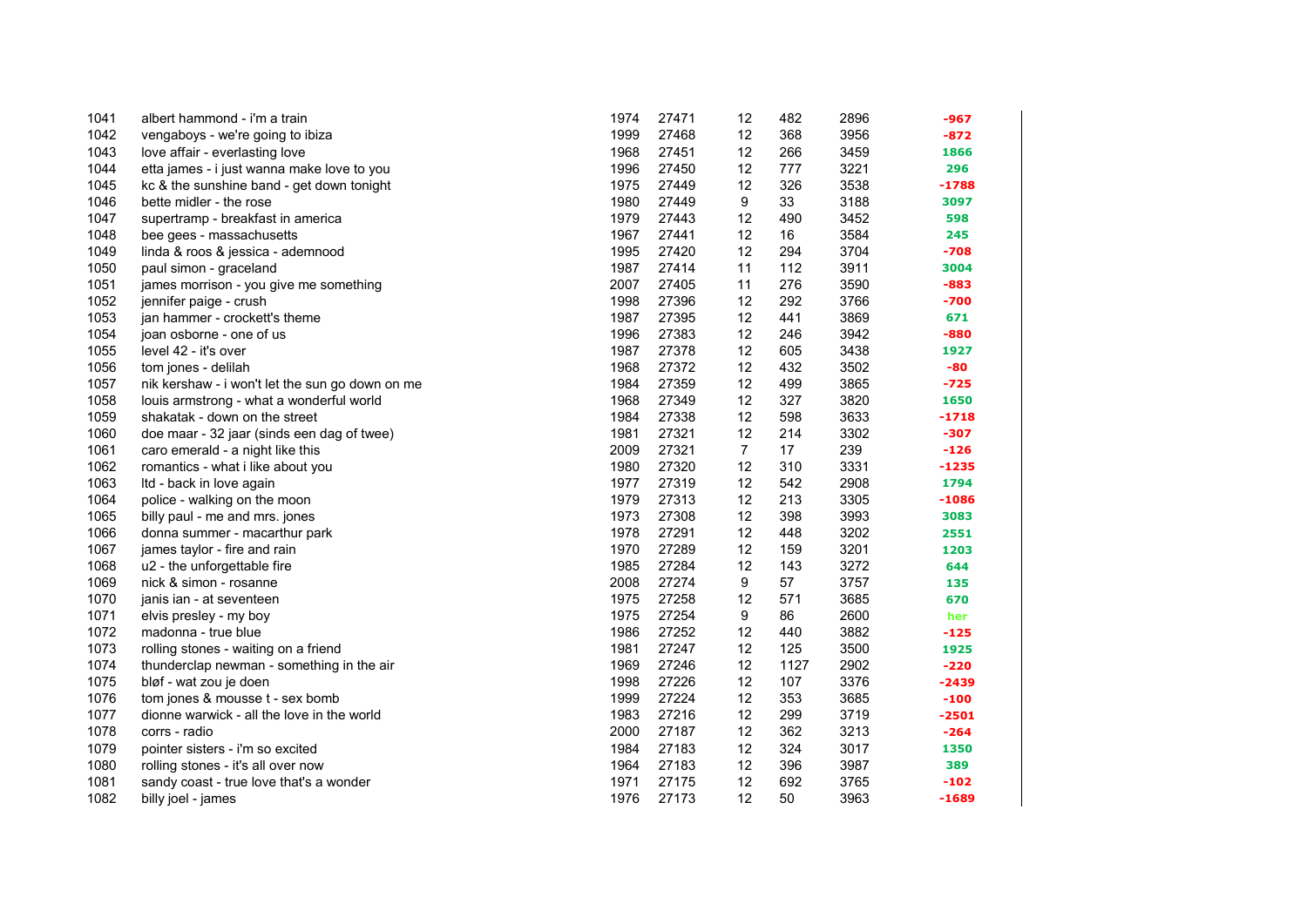| 1083 | pretenders - brass in pocket                               | 1980 | 27172 | 12 | 353 | 3819 | -1742   |
|------|------------------------------------------------------------|------|-------|----|-----|------|---------|
| 1084 | gary brooker - no more fear of flying                      | 1979 | 27172 | 11 | 698 | 2757 | $-1948$ |
| 1085 | spice girls - mama                                         | 1997 | 27169 | 12 | 386 | 3355 | 727     |
| 1086 | orchestral manoeuvres in the dark - talking loud and clear | 1984 | 27161 | 12 | 348 | 3339 | 554     |
| 1087 | tina turner - two people                                   | 1986 | 27151 | 12 | 212 | 3776 | 452     |
| 1088 | elton john - sacrifice                                     | 1990 | 27144 | 12 | 158 | 3537 | 2235    |
| 1089 | ricky martin - (un, dos, tres) maria                       | 1997 | 27124 | 12 | 509 | 3008 | $-468$  |
| 1090 | marco borsato - ik leef niet meer voor jou                 | 1996 | 27100 | 12 | 341 | 3381 | 1793    |
| 1091 | usa for africa - we are the world                          | 1985 | 27095 | 12 | 302 | 3133 | $-891$  |
| 1092 | gregory abbott - shake you down                            | 1987 | 27087 | 12 | 423 | 3607 | $-641$  |
| 1093 | pretenders - i go to sleep                                 | 1981 | 27080 | 12 | 628 | 3335 | 252     |
| 1094 | electric light orchestra - all over the world              | 1980 | 27060 | 12 | 749 | 3325 | 1359    |
| 1095 | beatles - day tripper                                      | 1965 | 27056 | 12 | 364 | 3997 | $-235$  |
| 1096 | boudewijn de groot - avond                                 | 1997 | 27048 | 10 | 22  | 3853 | 44      |
| 1097 | peter cetera - glory of love                               | 1986 | 27047 | 12 | 119 | 3921 | 949     |
| 1098 | madonna - vogue                                            | 1990 | 27037 | 11 | 156 | 3919 | 1727    |
| 1099 | kelly family - david's song                                | 1979 | 27036 | 12 | 602 | 3587 | 1861    |
| 1100 | doug ashdown - winter in america                           | 1978 | 27025 | 12 | 441 | 3817 | 114     |
| 1101 | leo sayer - orchard road                                   | 1983 | 27022 | 12 | 139 | 3696 | 2218    |
| 1102 | kim wilde - chequered love                                 | 1981 | 27005 | 12 | 375 | 3847 | $-3104$ |
| 1103 | sister sledge - frankie                                    | 1985 | 26987 | 12 | 385 | 3551 | $-1738$ |
| 1104 | tina turner - what's love got to do with it                | 1984 | 26980 | 12 | 493 | 3115 | 2057    |
| 1105 | zucchero fornaciari - diamante                             | 1986 | 26968 | 12 | 170 | 3632 | 914     |
| 1106 | abc - the look of love                                     | 1982 | 26963 | 12 | 248 | 3414 | 734     |
| 1107 | rickie lee jones - chuck e's in love                       | 1979 | 26957 | 12 | 467 | 3965 | -1955   |
| 1108 | scorpions - still loving you                               | 1987 | 26936 | 12 | 167 | 3623 | 2859    |
| 1109 | pasadenas - riding on a train                              | 1988 | 26934 | 12 | 237 | 3862 | $-1159$ |
| 1110 | ian dury & blockheads - hit me with your rhythm stick      | 1978 | 26909 | 12 | 834 | 2875 | 828     |
| 1111 | sonny & cher - i got you babe                              | 1965 | 26907 | 12 | 292 | 3360 | $-2164$ |
| 1112 | randy newman - short people                                | 1977 | 26904 | 12 | 796 | 3540 | $-1073$ |
| 1113 | gilbert o'sullivan - get down                              | 1973 | 26893 | 12 | 225 | 3526 | $-733$  |
| 1114 | swing out sister - surrender                               | 1987 | 26888 | 12 | 357 | 3309 | $-1873$ |
| 1115 | carpenters - top of the world                              | 1973 | 26880 | 12 | 200 | 3894 | 3174    |
| 1116 | temptations - treat her like a lady                        | 1985 | 26859 | 12 | 352 | 2604 | $-788$  |
| 1117 | stevie wonder - superstition                               | 1973 | 26844 | 12 | 215 | 3465 | 2434    |
| 1118 | terence trent d'arby - sign your name                      | 1988 | 26822 | 12 | 334 | 3623 | $-740$  |
| 1119 | andrew gold - lonely boy                                   | 1977 | 26820 | 12 | 345 | 3278 | 1905    |
| 1120 | robbie williams - something beautiful                      | 2003 | 26814 | 12 | 344 | 3994 | 1538    |
| 1121 | pretenders - 2000 miles                                    | 1983 | 26810 | 12 | 265 | 3558 | $-1152$ |
| 1122 | abba - thank you for the music                             | 1978 | 26801 | 12 | 64  | 3948 | 3110    |
| 1123 | christina aguilera - hurt                                  | 2006 | 26790 | 10 | 280 | 3765 | 2233    |
| 1124 | patrick swayze - she's like the wind                       | 1988 | 26755 | 12 | 166 | 3436 | 411     |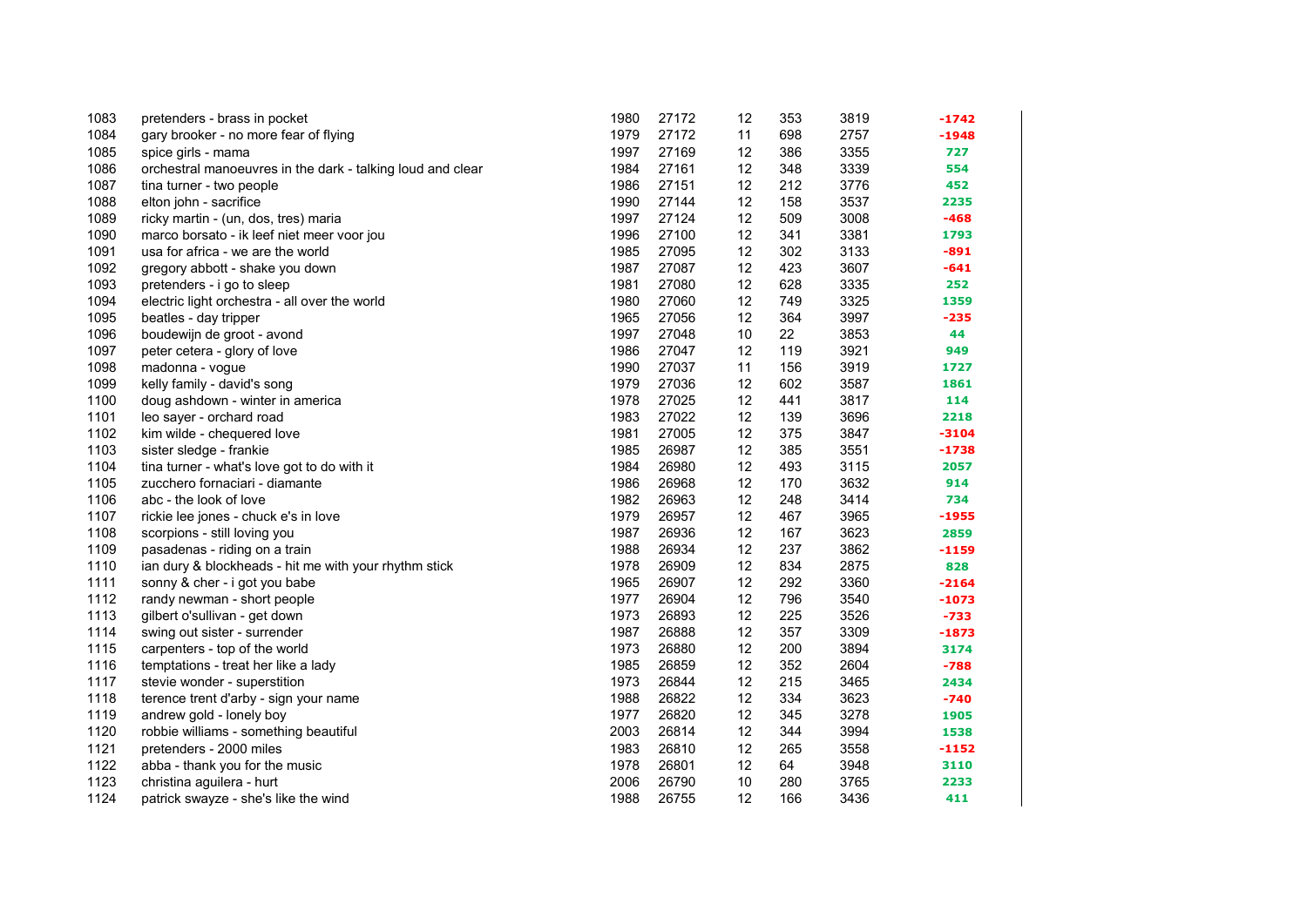| 1125 | christina aguilera - beautiful                           | 2003 | 26738 | 12 | 423 | 3506 | -784                  |
|------|----------------------------------------------------------|------|-------|----|-----|------|-----------------------|
| 1126 | tina turner - we don't need another hero                 | 1985 | 26732 | 12 | 173 | 3476 | 595                   |
| 1127 | jason donovan - too many broken hearts                   | 1989 | 26732 | 12 | 458 | 3062 | 391                   |
| 1128 | stealers wheel - late again                              | 1973 | 26732 | 12 | 480 | 3115 | $-433$                |
| 1129 | godley & creme - an englishman in new york               | 1980 | 26727 | 12 | 436 | 3501 | -1323                 |
| 1130 | billy idol - sweet sixteen                               | 1987 | 26724 | 12 | 426 | 3179 | 40                    |
| 1131 | soft cell - tainted love                                 | 1981 | 26723 | 12 | 596 | 3244 | -286                  |
| 1132 | narada michael walden & patti austin - gimme gimme gimme | 1985 | 26717 | 12 | 307 | 3632 | 546                   |
| 1133 | phil collins - two hearts                                | 1988 | 26712 | 12 | 258 | 3074 | -1036                 |
| 1134 | flash & the pan - hey st. peter                          | 1977 | 26706 | 12 | 504 | 3703 | 1125                  |
| 1135 | nick & simon - pak maar m'n hand                         | 2007 | 26704 | 9  | 45  | 2638 | 4                     |
| 1136 | paul mccartney & frog chorus - we all stand together     | 1985 | 26699 | 12 | 333 | 3819 | $-19$                 |
| 1137 | robbie williams - advertising space                      | 2005 | 26687 | 11 | 265 | 3684 | $-2086$               |
| 1138 | midge ure - if i was                                     | 1985 | 26678 | 12 | 321 | 3677 | $-443$                |
| 1139 | climie fisher - love changes everything                  | 1987 | 26666 | 11 | 359 | 3040 | 734                   |
| 1140 | michael jackson - she's out of my life                   | 1980 | 26661 | 12 | 186 | 3942 | -1131                 |
| 1141 | stevie wonder - happy birthday                           | 1981 | 26645 | 12 | 832 | 3296 | 219                   |
| 1142 | vanessa paradis - be my baby                             | 1982 | 26642 | 12 | 370 | 3860 | $-2438$               |
| 1143 | dido - life for rent                                     | 2003 | 26624 | 12 | 548 | 3815 | 346                   |
| 1144 | talking heads - slippery people                          | 1985 | 26616 | 12 | 338 | 3738 | 812                   |
| 1145 | barry white - you see the trouble with me                | 1976 | 26612 | 12 | 202 | 3961 | 2970                  |
| 1146 | elton john - circle of life                              | 1994 | 26604 | 12 | 459 | 3508 | 1463                  |
| 1147 | ruth jacott - vrede                                      | 1993 | 26599 | 12 | 685 | 3081 | $-1643$               |
| 1148 | linda ronstadt & aaron neville - don't know much         | 1989 | 26597 | 12 | 122 | 3853 | $-1257$               |
| 1149 | byrds - all i really want to do                          | 1965 | 26588 | 10 | 518 | 3271 | <b>Itst not. 2014</b> |
| 1150 | abba - gimme gimme gimme                                 | 1979 | 26583 | 12 | 175 | 3952 | 1525                  |
| 1151 | elton john - goodbye yellow brick road                   | 1973 | 26565 | 12 | 705 | 3028 | $-892$                |
| 1152 | lisa stansfield - change                                 | 1991 | 26559 | 12 | 945 | 3731 | $-658$                |
| 1153 | dusty springfield - nothing has been proved              | 1989 | 26553 | 12 | 570 | 3981 | $-1603$               |
| 1154 | britney spears - sometimes                               | 1999 | 26548 | 12 | 254 | 3987 | $-1150$               |
| 1155 | commodores - still                                       | 1979 | 26540 | 12 | 559 | 3525 | 719                   |
| 1156 | luv' - trojan horse                                      | 1978 | 26522 | 12 | 516 | 3697 | 332                   |
| 1157 | zombies - time of the season                             | 1969 | 26516 | 11 | 402 | 3968 | $-3535$               |
| 1158 | kadanz - in het donker                                   | 1983 | 26511 | 12 | 394 | 3935 | 1383                  |
| 1159 | racey - some girls                                       | 1979 | 26510 | 12 | 274 | 3864 | 345                   |
| 1160 | wham - everything she wants                              | 1984 | 26496 | 12 | 492 | 3938 | 2325                  |
| 1161 | robert plant - big log                                   | 1983 | 26490 | 12 | 355 | 3893 | 414                   |
| 1162 | wham - freedom                                           | 1984 | 26482 | 12 | 533 | 3121 | 2206                  |
| 1163 | paul simon - late in the evening                         | 1980 | 26446 | 12 | 232 | 3793 | $-1023$               |
| 1164 | dexy's midnight runners - come on eileen                 | 1982 | 26439 | 12 | 471 | 3854 | 294                   |
| 1165 | creedence clearwater revival - i put a spell on you      | 1972 | 26436 | 9  | 25  | 3971 | her                   |
| 1166 | enigma - sadeness                                        | 1990 | 26433 | 12 | 345 | 3788 | $-31$                 |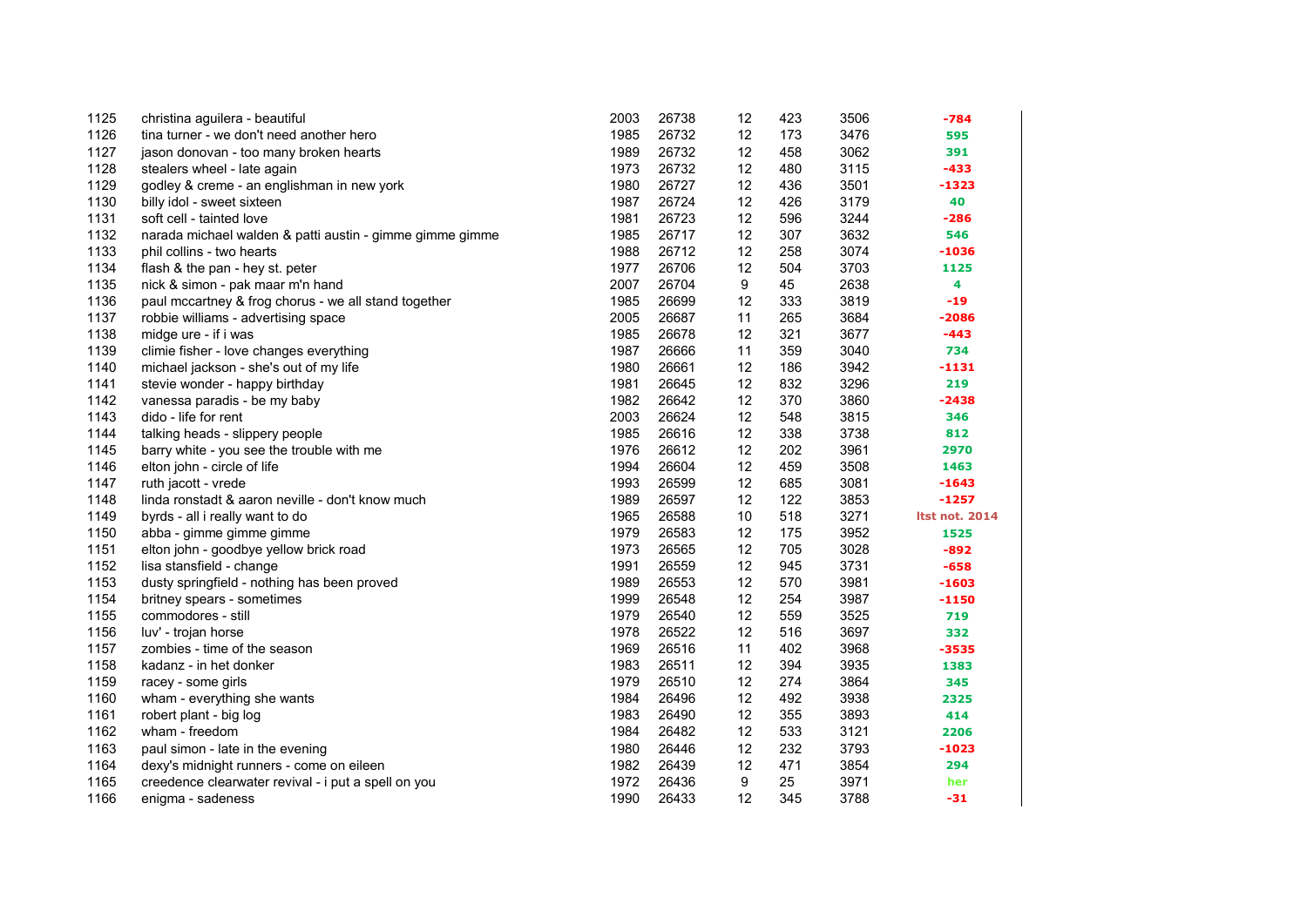| 1167 | sade - when am i going to make a living            | 1984 | 26432 | 12 | 209 | 3782 | $-211$  |
|------|----------------------------------------------------|------|-------|----|-----|------|---------|
| 1168 | spice girls - 2 become 1                           | 1997 | 26429 | 12 | 211 | 3804 | $-1478$ |
| 1169 | lucifer - house for sale                           | 1975 | 26422 | 12 | 662 | 3614 | 1132    |
| 1170 | shirts - tell me your plans                        | 1978 | 26415 | 12 | 282 | 3900 | 461     |
| 1171 | frank boeijen groep - 1 miljoen sterren            | 1984 | 26414 | 12 | 198 | 3531 | $-103$  |
| 1172 | stevie wonder - for once in my life                | 1968 | 26413 | 11 | 53  | 3927 | 539     |
| 1173 | les humphries singers - mexico                     | 1972 | 26405 | 12 | 302 | 3843 | $-2150$ |
| 1174 | stephanie mills - never knew love like this before | 1980 | 26405 | 12 | 410 | 3254 | -1351   |
| 1175 | rob de nijs - het werd zomer                       | 1977 | 26394 | 12 | 326 | 3836 | 759     |
| 1176 | paul de leeuw & ruth jacott - blijf bij mij        | 1993 | 26390 | 12 | 303 | 3786 | $-3476$ |
| 1177 | santana - she's not there                          | 1978 | 26382 | 12 | 226 | 3822 | 892     |
| 1178 | phil collins - can't stop loving you               | 2002 | 26378 | 12 | 95  | 3474 | 617     |
| 1179 | celine dion - it's all coming back to me now       | 1996 | 26363 | 12 | 507 | 3733 | -1139   |
| 1180 | nathalie imbruglia - torn                          | 1997 | 26353 | 12 | 315 | 3646 | -1301   |
| 1181 | murray head - one night in bangkok                 | 1985 | 26340 | 12 | 234 | 3929 | 2690    |
| 1182 | beatles - penny lane                               | 1967 | 26339 | 12 | 350 | 3212 | 2252    |
| 1183 | dire straits - calling elvis                       | 1991 | 26326 | 11 | 353 | 3088 | 149     |
| 1184 | aha - hunting high and low                         | 1986 | 26324 | 12 | 234 | 3864 | 895     |
| 1185 | duran duran - ordinary world                       | 1993 | 26320 | 12 | 307 | 3060 | 2335    |
| 1186 | golden earring - back home                         | 1970 | 26314 | 12 | 415 | 3571 | -772    |
| 1187 | spandau ballet - only when you leave               | 1983 | 26314 | 12 | 677 | 3797 | -1869   |
| 1188 | celine dion - because you loved me                 | 1996 | 26292 | 12 | 127 | 3616 | -1111   |
| 1189 | carpenters - (they long to be) close to you        | 1970 | 26281 | 12 | 377 | 3932 | 907     |
| 1190 | rené froger - your place or mine                   | 1992 | 26264 | 12 | 349 | 3500 | 591     |
| 1191 | ellen foley - we belong to the night               | 1979 | 26263 | 12 | 519 | 3885 | 2891    |
| 1192 | steve miller band - abracadabra                    | 1982 | 26259 | 12 | 273 | 3092 | 198     |
| 1193 | ashford & simpson - solid                          | 1985 | 26252 | 12 | 239 | 3821 | 1858    |
| 1194 | michael jackson - i just can't stop loving you     | 1987 | 26252 | 12 | 423 | 3761 | $-24$   |
| 1195 | vaya con dios - nah neh nah                        | 1990 | 26251 | 12 | 317 | 2880 | $-1235$ |
| 1196 | pointer sisters - happiness                        | 1979 | 26236 | 12 | 315 | 3514 | -1341   |
| 1197 | beatles - eleanor rigby                            | 1966 | 26222 | 12 | 655 | 2917 | 626     |
| 1198 | irene cara - flashdance (what a feeling)           | 1983 | 26220 | 12 | 321 | 3684 | 1379    |
| 1199 | danny de munk - ik voel me zo verdomd alleen       | 1984 | 26220 | 12 | 338 | 3799 | 274     |
| 1200 | madonna - the power of goodbye                     | 1998 | 26219 | 12 | 266 | 3911 | 756     |
| 1201 | guus meeuwis - tranen gelachen                     | 2007 | 26214 | 10 | 85  | 3269 | $-662$  |
| 1202 | bellamy brothers - let your love flow              | 1976 | 26213 | 12 | 305 | 3973 | $-154$  |
| 1203 | lou gramm - midnight blue                          | 1987 | 26209 | 12 | 330 | 3034 | $-425$  |
| 1204 | roxette - listen to your heart                     | 1988 | 26204 | 12 | 172 | 3812 | 1609    |
| 1205 | club nouveau - lean on me                          | 1987 | 26176 | 12 | 219 | 3538 | $-883$  |
| 1206 | andré hazes - zeg maar niets meer                  | 1982 | 26175 | 12 | 811 | 2873 | 493     |
| 1207 | tony esposito - papa chico                         | 1987 | 26170 | 12 | 182 | 3763 | -330    |
| 1208 | twarres - wêr bisto                                | 2000 | 26168 | 12 | 422 | 3431 | 609     |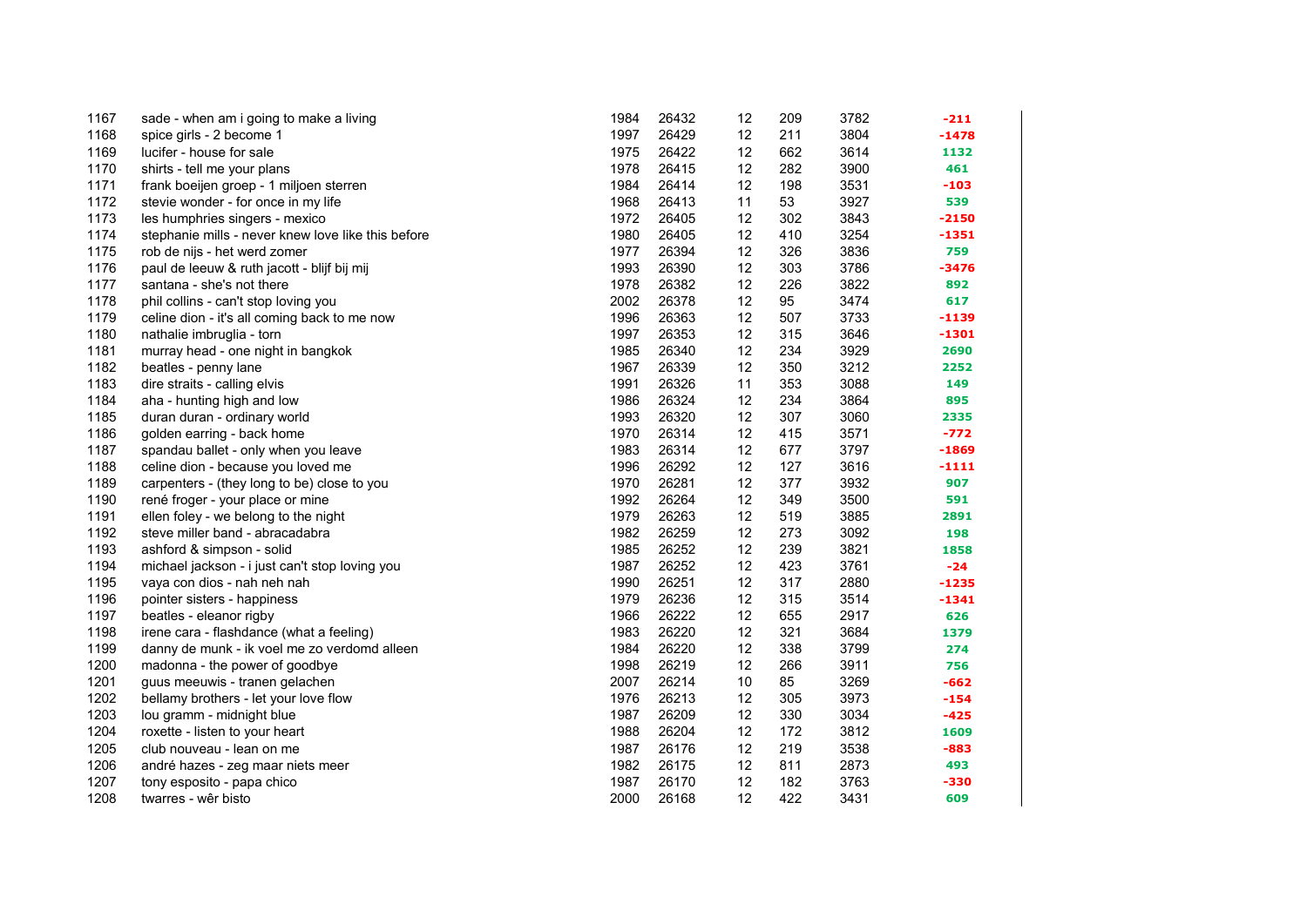| 1209 | swing out sister - breakout                                   | 1987 | 26160 | 12 | 373  | 3560 | 1807    |
|------|---------------------------------------------------------------|------|-------|----|------|------|---------|
| 1210 | dr hook - a little bit more                                   | 1976 | 26152 | 12 | 1163 | 3873 | 307     |
| 1211 | bløf - mooie dag                                              | 2002 | 26149 | 12 | 153  | 3715 | 2435    |
| 1212 | leo sayer - long tall glasses                                 | 1974 | 26144 | 12 | 283  | 3997 | $-2910$ |
| 1213 | inxs - need you tonight                                       | 1987 | 26125 | 12 | 265  | 3278 | $-460$  |
| 1214 | santana - oye como va                                         | 1971 | 26124 | 12 | 342  | 3176 | 787     |
| 1215 | paul mccartney - once upon a long ago                         | 1987 | 26118 | 12 | 716  | 3802 | -794    |
| 1216 | foreigner - cold as ice                                       | 1977 | 26116 | 12 | 763  | 3508 | 2109    |
| 1217 | gloria estefan - don't wanna lose you                         | 1989 | 26105 | 12 | 383  | 3316 | -939    |
| 1218 | bb & q band - on the beat                                     | 1981 | 26088 | 12 | 699  | 3774 | $-406$  |
| 1219 | trammps - hold back the night                                 | 1976 | 26087 | 12 | 565  | 3377 | 332     |
| 1220 | all saints - never ever                                       | 1997 | 26081 | 12 | 308  | 3979 | $-1184$ |
| 1221 | fairground attraction - perfect                               | 1988 | 26061 | 12 | 297  | 3973 | 2098    |
| 1222 | stars on 45 - (vol 1) stars on 45                             | 1981 | 26060 | 12 | 742  | 3897 | -1487   |
| 1223 | prince & the revolution - i would die 4 u                     | 1984 | 26053 | 12 | 533  | 3784 | 1065    |
| 1224 | neil diamond - cracklin' rosie                                | 1970 | 26047 | 12 | 539  | 3497 | $-1927$ |
| 1225 | julien clerc - si on chantait                                 | 1974 | 26040 | 12 | 455  | 3566 | $-1259$ |
| 1226 | gerard joling & andre hazes - blijf bij mij                   | 2007 | 26028 | 10 | 8    | 3045 | 783     |
| 1227 | beverly craven - promise me                                   | 1990 | 26023 | 12 | 41   | 3495 | 505     |
| 1228 | madonna - don't cry for me argentina                          | 1997 | 26018 | 12 | 508  | 3322 | $-1388$ |
| 1229 | cher - love and understanding                                 | 1989 | 26009 | 12 | 227  | 3106 | 1267    |
| 1230 | rolling stones - miss you                                     | 1978 | 26007 | 12 | 213  | 3115 | 1645    |
| 1231 | george michael - fast love                                    | 1996 | 25989 | 12 | 296  | 3689 | 937     |
| 1232 | michael bublé - everything                                    | 2007 | 25981 | 10 | 78   | 3341 | 1699    |
| 1233 | sailor - sailor                                               | 1975 | 25979 | 10 | 691  | 1916 | her     |
| 1234 | lipps inc - funky town                                        | 1980 | 25969 | 12 | 541  | 3124 | 46      |
| 1235 | michael jackson - off the wall                                | 1979 | 25966 | 12 | 56   | 3724 | 2352    |
| 1236 | spice girls - too much                                        | 1998 | 25965 | 12 | 632  | 3913 | 422     |
| 1237 | tina turner - i don't wanna fight                             | 1993 | 25962 | 12 | 192  | 3791 | 3021    |
| 1238 | ricky martin & christina aguilera - nobody wants to be lonely | 2001 | 25962 | 12 | 490  | 3399 | -2800   |
| 1239 | marco borsato - je hoeft niet naar huis vannacht              | 1995 | 25944 | 12 | 91   | 3536 | $-67$   |
| 1240 | ziggy marley - tomorrow people                                | 1988 | 25939 | 12 | 182  | 3388 | $-3206$ |
| 1241 | bryan adams - can't stop this thing we started                | 1991 | 25939 | 11 | 354  | 3880 | 1869    |
| 1242 | marc almond - tears run rings                                 | 1988 | 25934 | 12 | 679  | 2990 | $-204$  |
| 1243 | petula clark - this is my song                                | 1967 | 25924 | 12 | 765  | 3586 | $-1355$ |
| 1244 | diana ross - you are everything                               | 1974 | 25921 | 12 | 470  | 3426 | 427     |
| 1245 | paul carrack - i need you                                     | 1983 | 25915 | 12 | 357  | 3457 | $-672$  |
| 1246 | veldhuis & kemper - ik wou dat ik jou was                     | 2003 | 25913 | 12 | 259  | 3918 | 708     |
| 1247 | dire straits - twisting by the pool                           | 1983 | 25909 | 12 | 433  | 3979 | 396     |
| 1248 | abba - voulez vous                                            | 1979 | 25905 | 12 | 237  | 3495 | $-759$  |
| 1249 | leann rimes - can't fight the moonlight                       | 2001 | 25900 | 12 | 523  | 3620 | $-2165$ |
| 1250 | jerry lee lewis - great balls of fire                         | 1957 | 25897 | 12 | 1062 | 3288 | 344     |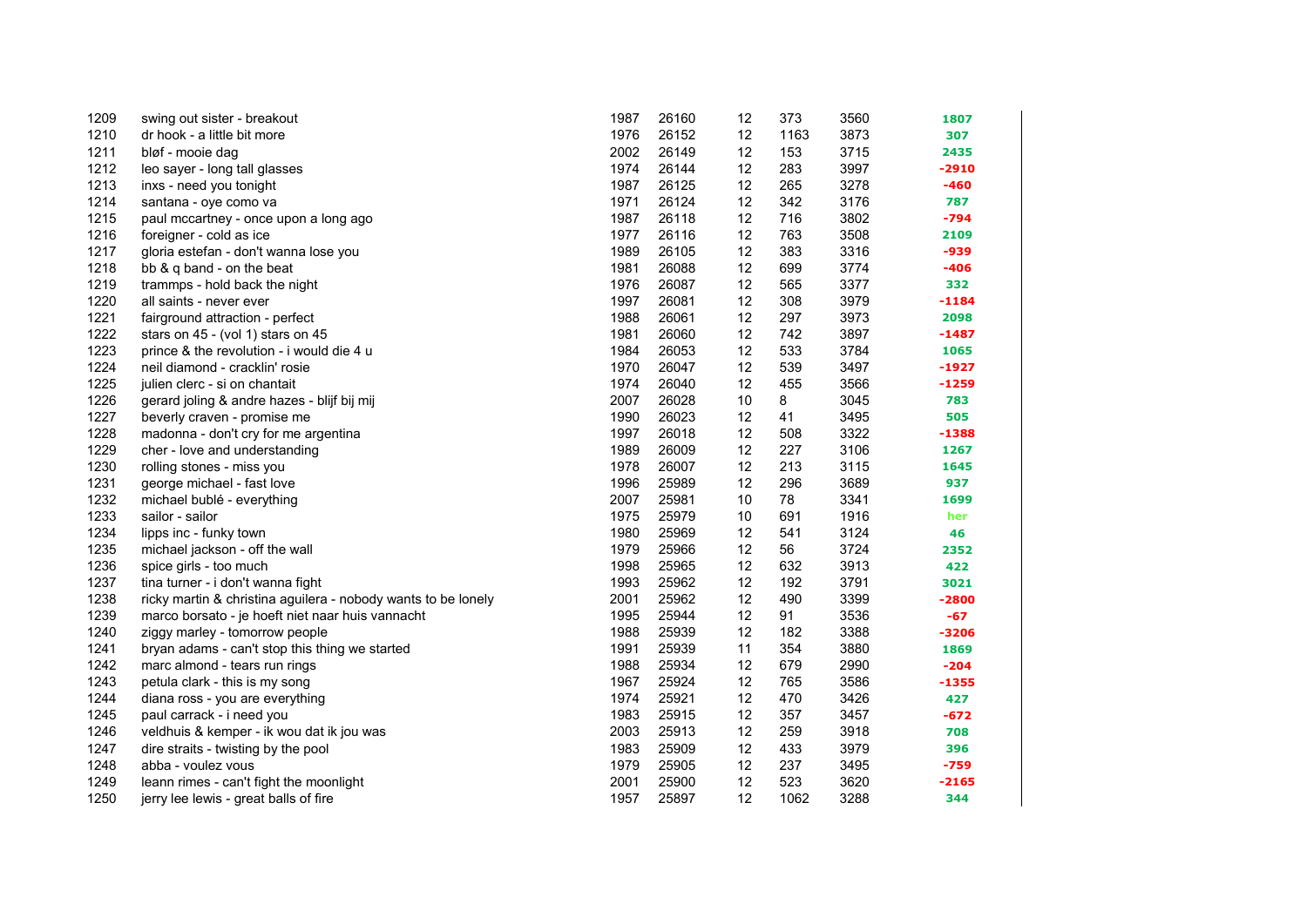| 1251 | candi staton - young hearts run free                      | 1976 | 25894 | 12 | 328 | 3823 | 1540           |
|------|-----------------------------------------------------------|------|-------|----|-----|------|----------------|
| 1252 | u2 - angel of harlem                                      | 1988 | 25887 | 11 | 913 | 2634 | 29             |
| 1253 | toontje lager - net als in de film                        | 1982 | 25884 | 12 | 462 | 3196 | 141            |
| 1254 | al jarreau - roof garden                                  | 1982 | 25878 | 12 | 541 | 3856 | 339            |
| 1255 | wet wet wet - sweet surrender                             | 1989 | 25863 | 12 | 328 | 3318 | $-740$         |
| 1256 | terence trent d'arby - if you let me stay                 | 1987 | 25856 | 11 | 384 | 3375 | -1502          |
| 1257 | bryan adams - heaven                                      | 1985 | 25851 | 10 | 498 | 2647 | 1563           |
| 1258 | billy joel - the river of dreams                          | 1993 | 25825 | 12 | 348 | 3634 | 996            |
| 1259 | des'ree - life                                            | 1998 | 25816 | 12 | 264 | 3500 | $-1638$        |
| 1260 | doors - hello, i love you                                 | 1968 | 25813 | 12 | 284 | 3406 | $-1333$        |
| 1261 | eros ramazzotti - ma che bello questo amore               | 1988 | 25803 | 12 | 453 | 3735 | -1134          |
| 1262 | kool & the gang - fresh                                   | 1985 | 25795 | 12 | 261 | 3361 | $-400$         |
| 1263 | wet wet wet - angel eyes                                  | 1988 | 25795 | 12 | 376 | 3887 | 55             |
| 1264 | amy winehouse - rehab                                     | 2007 | 25788 | 9  | 39  | 2559 | $-1503$        |
| 1265 | guys 'n dolls - you're my world                           | 1977 | 25782 | 12 | 213 | 3860 | 341            |
| 1266 | train - drops of jupiter (tell me)                        | 2001 | 25768 | 12 | 391 | 3407 | $-204$         |
| 1267 | contours - do you love me                                 | 1963 | 25767 | 12 | 575 | 3235 | $-1642$        |
| 1268 | queen - these are the days of our lives                   | 1991 | 25749 | 11 | 107 | 3807 | 3439           |
| 1269 | wilson phillips - release me                              | 1990 | 25743 | 12 | 350 | 2862 | $-149$         |
| 1270 | pretenders - don't get me wrong                           | 1986 | 25738 | 12 | 326 | 2684 | $-1393$        |
| 1271 | aretha franklin - spanish harlem                          | 1971 | 25731 | 12 | 523 | 3650 | $-1465$        |
| 1272 | hanson - mmmbop                                           | 1997 | 25729 | 12 | 375 | 3585 | $-1074$        |
| 1273 | jan smit - laura                                          | 2005 | 25720 | 9  | 26  | 3391 | Itst not. 2014 |
| 1274 | jimi hendrix experience - the wind cries mary             | 1967 | 25716 | 9  | 592 | 1935 | her            |
| 1275 | sutherland brothers & quiver - arms of mary               | 1976 | 25713 | 12 | 226 | 3479 | $-1620$        |
| 1276 | agnetha faltskog - wrap your arms around me               | 1983 | 25698 | 12 | 536 | 3407 | $-163$         |
| 1277 | doe maar - 1 nacht alleen                                 | 1983 | 25696 | 12 | 417 | 3456 | 201            |
| 1278 | earth wind & fire - in the stone                          | 1975 | 25695 | 12 | 378 | 3986 | 1715           |
| 1279 | hot chocolate - it started with a kiss                    | 1982 | 25694 | 12 | 158 | 3040 | 1227           |
| 1280 | a flock of seagulls - the more you live the more you love | 1984 | 25690 | 12 | 124 | 3659 | 2988           |
| 1281 | mick jagger - let's work                                  | 1987 | 25681 | 11 | 802 | 2976 | $-751$         |
| 1282 | anastacia - sick and tired                                | 2004 | 25669 | 12 | 532 | 3599 | -1327          |
| 1283 | frank sinatra - love and marriage                         | 1955 | 25651 | 12 | 400 | 3733 | $-1813$        |
| 1284 | tony christie - amarillo                                  | 1971 | 25629 | 12 | 417 | 3544 | 434            |
| 1285 | roxette - joyride                                         | 1991 | 25626 | 11 | 149 | 3436 | $-2925$        |
| 1286 | milli vanilli - girl you know it's true                   | 1988 | 25625 | 12 | 362 | 3418 | $-256$         |
| 1287 | shakin' stevens - this ole house                          | 1981 | 25608 | 12 | 423 | 2644 | $-500$         |
| 1288 | beatles - ob la di ob la da                               | 1969 | 25603 | 12 | 433 | 3178 | $-1374$        |
| 1289 | duran duran - save a prayer                               | 1985 | 25602 | 12 | 152 | 3773 | 1595           |
| 1290 | michael jackson - rock with you                           | 1979 | 25595 | 12 | 71  | 3682 | 514            |
| 1291 | whitney houston - didn't we almost have it all            | 1987 | 25594 | 12 | 162 | 3715 | $-337$         |
| 1292 | rory block - lovin' whiskey                               | 1988 | 25592 | 12 | 673 | 3657 | $-126$         |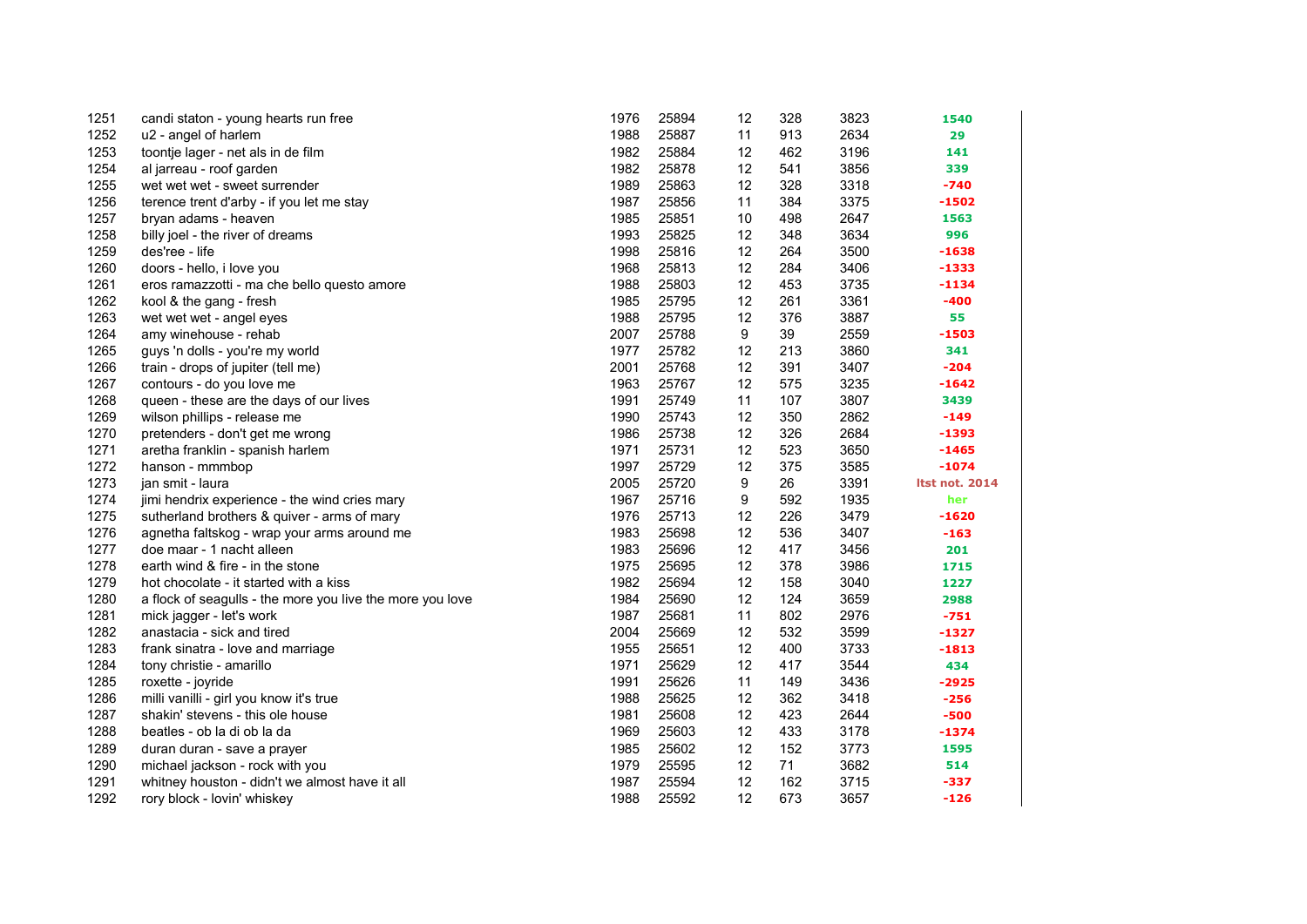| 1293 | eagles - please come home for christmas                      | 1978 | 25586 | 12 | 871  | 3364 | $-1566$               |
|------|--------------------------------------------------------------|------|-------|----|------|------|-----------------------|
| 1294 | daryl hall & john oates - out of touch                       | 1984 | 25585 | 11 | 543  | 3649 | 1908                  |
| 1295 | earth & fire - maybe tomorrow maybe tonight                  | 1973 | 25578 | 12 | 230  | 3791 | $-20$                 |
| 1296 | marc cohn - walking in memphis                               | 1991 | 25565 | 11 | 393  | 3633 | 661                   |
| 1297 | stylistics - you make me feel brand new                      | 1974 | 25562 | 10 | 205  | 3200 | <b>Itst not. 2014</b> |
| 1298 | michael jackson - human nature                               | 1983 | 25557 | 12 | 274  | 3239 | $-229$                |
| 1299 | john waite - missing you                                     | 1984 | 25552 | 12 | 249  | 3536 | 1360                  |
| 1300 | doe maar - is dit alles                                      | 1982 | 25549 | 12 | 452  | 3240 | 2078                  |
| 1301 | gene pitney - something's gotten hold of my heart            | 1968 | 25526 | 12 | 692  | 3610 | 729                   |
| 1302 | brothers johnson - strawberry letter 23                      | 1977 | 25525 | 12 | 379  | 3710 | 3271                  |
| 1303 | jon & vangelis - i'll find my way home                       | 1982 | 25524 | 12 | 266  | 3650 | $-219$                |
| 1304 | orchestral manoeuvres in the dark - (forever) live and die   | 1986 | 25519 | 12 | 571  | 3436 | 782                   |
| 1305 | keane - everybody's changing                                 | 2004 | 25512 | 11 | 771  | 3271 | 195                   |
| 1306 | anastacia - i'm outta love                                   | 2000 | 25501 | 12 | 184  | 3350 | 351                   |
| 1307 | peter gabriel - sledgehammer                                 | 1986 | 25499 | 12 | 722  | 3526 | 404                   |
| 1308 | madonna - express yourself                                   | 1989 | 25492 | 12 | 517  | 3920 | 567                   |
| 1309 | foreigner - i don't wanna live without you                   | 1988 | 25484 | 11 | 269  | 3496 | 2143                  |
| 1310 | nik kershaw - wouldn't it be good                            | 1984 | 25482 | 12 | 1011 | 3029 | -716                  |
| 1311 | lionel richie - dancing on the ceiling                       | 1986 | 25466 | 12 | 85   | 3269 | 988                   |
| 1312 | mary jane girls - in my house                                | 1985 | 25453 | 12 | 463  | 3850 | $-362$                |
| 1313 | vanessa williams - save the best for last                    | 1992 | 25436 | 12 | 701  | 2589 | -499                  |
| 1314 | rod stewart - waltzing mathilda                              | 1992 | 25431 | 12 | 111  | 3450 | $-320$                |
| 1315 | vanessa carlton - a thousand miles                           | 2002 | 25426 | 12 | 393  | 3548 | -1069                 |
| 1316 | kenny loggins - this is it                                   | 1980 | 25424 | 12 | 396  | 3528 | $-1524$               |
| 1317 | rolling stones - almost hear you sigh                        | 1988 | 25416 | 11 | 409  | 3022 | $-306$                |
| 1318 | kim wilde - you keep me hangin' on                           | 1987 | 25412 | 12 | 380  | 3953 | 1475                  |
| 1319 | joe cocker - delta lady                                      | 1969 | 25406 | 12 | 1027 | 3533 | 2343                  |
| 1320 | fleetwood mac - need your love so bad                        | 1968 | 25402 | 12 | 90   | 3724 | 435                   |
| 1321 | frans bauer - heb je even voor mij                           | 2004 | 25393 | 12 | 19   | 3471 | 331                   |
| 1322 | walker brothers - the sun ain't gonna shine anymore          | 1966 | 25387 | 12 | 340  | 3710 | 1050                  |
| 1323 | harold melvin & the blue notes - if you don't know me by now | 1973 | 25382 | 12 | 376  | 3384 | $-2815$               |
| 1324 | golden earring - another 45 miles                            | 1969 | 25374 | 9  | 136  | 2847 | her                   |
| 1325 | glen campbell - rhinestone cowboy                            | 1975 | 25364 | 12 | 727  | 3604 | $-1424$               |
| 1326 | eric carmen - hungry eyes                                    | 1988 | 25363 | 12 | 744  | 3929 | $-139$                |
| 1327 | elvis presley - viva las vegas                               | 1964 | 25347 | 12 | 514  | 3831 | $-448$                |
| 1328 | queen - another one bites the dust                           | 1980 | 25343 | 12 | 288  | 3754 | $-46$                 |
| 1329 | four tops - it's the same old song                           | 1966 | 25339 | 12 | 642  | 3995 | 1296                  |
| 1330 | righeira - vamos a la playa                                  | 1983 | 25338 | 12 | 677  | 3830 | $-326$                |
| 1331 | debarge - rhythm of the night                                | 1985 | 25336 | 12 | 290  | 3567 | $-2907$               |
| 1332 | michael jackson - ain't no sunshine                          | 1972 | 25333 | 12 | 599  | 3426 | $-441$                |
| 1333 | kadanz - dagen dat ik je vergeet                             | 1989 | 25330 | 10 | 351  | 3031 | her                   |
| 1334 | mariah carey - dream lover                                   | 1993 | 25329 | 12 | 253  | 3148 | $-1576$               |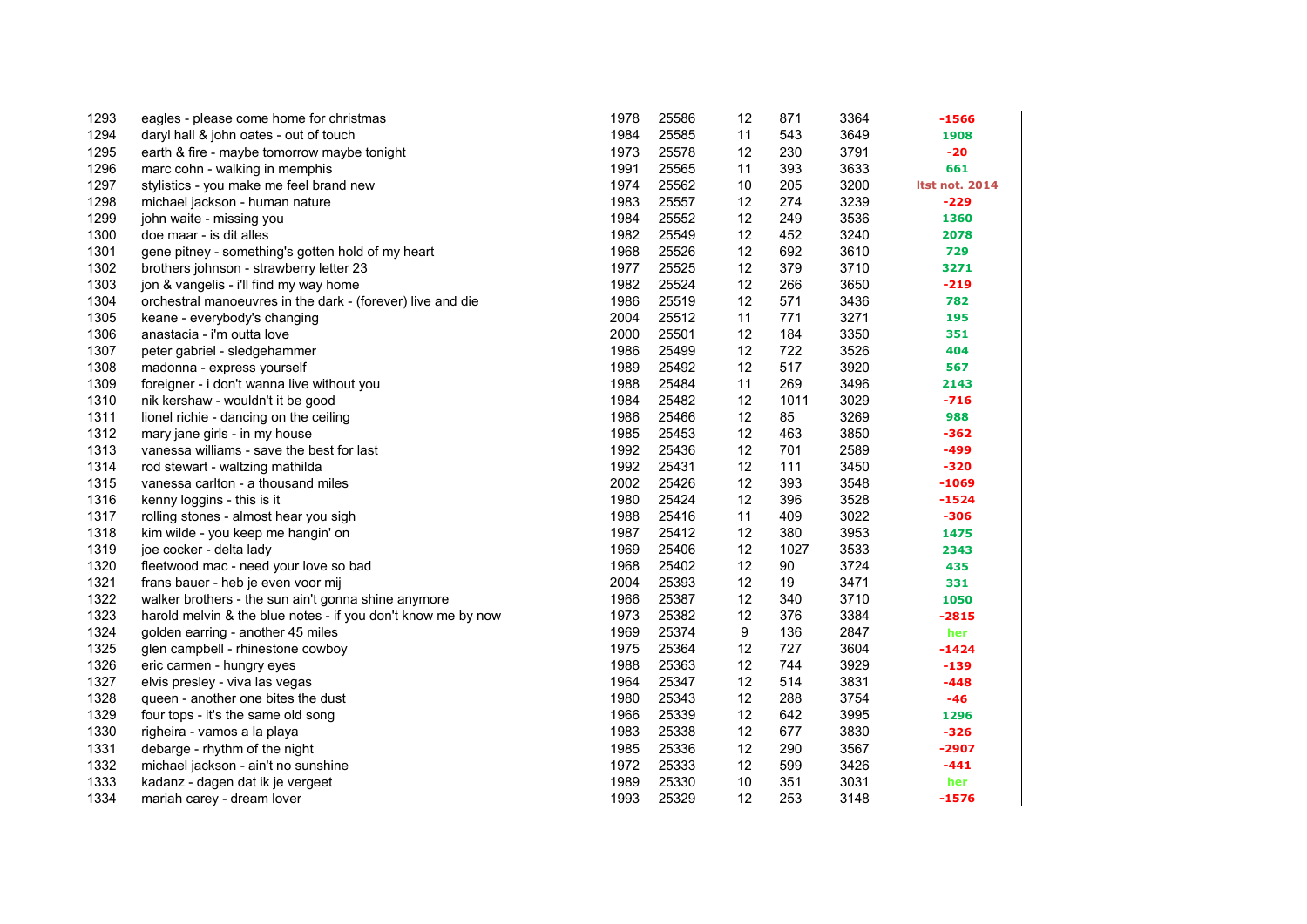| 1335 | gino vannelli - hurts to be in love                               | 1985 | 25323 | 12 | 303 | 3951 | -2794   |
|------|-------------------------------------------------------------------|------|-------|----|-----|------|---------|
| 1336 | genesis - hold on my heart                                        | 1992 | 25314 | 12 | 175 | 3708 | 1557    |
| 1337 | ub40 - the way you do the things you do                           | 1990 | 25313 | 12 | 711 | 3469 | 217     |
| 1338 | golden earrings - just a little bit of peace in my heart          | 1968 | 25303 | 12 | 431 | 3549 | 1008    |
| 1339 | carpenters - yesterday once more                                  | 1973 | 25292 | 12 | 361 | 3811 | $-455$  |
| 1340 | jason donovan - especially for you                                | 1989 | 25288 | 12 | 338 | 3653 | $-1724$ |
| 1341 | monkees - i'm a believer                                          | 1966 | 25286 | 12 | 388 | 3788 | $-905$  |
| 1342 | cure - lullaby                                                    | 1989 | 25281 | 12 | 603 | 3952 | $-395$  |
| 1343 | stevie wonder - master blaster (jammin')                          | 1980 | 25280 | 12 | 604 | 3552 | $-875$  |
| 1344 | lou rawls - see you when i get there                              | 1977 | 25266 | 12 | 208 | 3902 | 848     |
| 1345 | earth wind & fire - let's groove                                  | 1981 | 25263 | 12 | 162 | 3462 | -894    |
| 1346 | jeff wayne & justin hayward - forever autumn                      | 1978 | 25256 | 10 | 56  | 2815 | her     |
| 1347 | johnny mathis & deniece williams - too much, too little, too late | 1978 | 25248 | 12 | 459 | 3668 | 701     |
| 1348 | laura branigan - self control                                     | 1984 | 25248 | 12 | 481 | 3098 | 885     |
| 1349 | goede doel - alles geprobeerd                                     | 1986 | 25247 | 12 | 359 | 3964 | 2607    |
| 1350 | cars - drive                                                      | 1984 | 25226 | 12 | 340 | 3381 | -1931   |
| 1351 | prince & the revolution - when doves cry                          | 1984 | 25223 | 12 | 135 | 3883 | 2261    |
| 1352 | connells - '74-'75                                                | 1995 | 25221 | 12 | 342 | 3905 | $-1129$ |
| 1353 | doobie brothers - long train running                              | 1973 | 25211 | 12 | 526 | 3447 | $-1044$ |
| 1354 | huey lewis & the news - the power of love                         | 1985 | 25207 | 12 | 859 | 3573 | 258     |
| 1355 | status quo - rockin' all over the world                           | 1977 | 25205 | 12 | 752 | 3956 | 858     |
| 1356 | gladys knight - licence to kill                                   | 1989 | 25200 | 12 | 515 | 3247 | 725     |
| 1357 | herman van veen - opzij                                           | 1979 | 25187 | 12 | 740 | 2924 | $-812$  |
| 1358 | van morrison - brown eyed girl                                    | 1967 | 25186 | 12 | 360 | 3751 | 1509    |
| 1359 | janis ian - fly too high                                          | 1979 | 25174 | 12 | 392 | 3431 | $-1004$ |
| 1360 | jimmy cliff - wild world                                          | 1970 | 25169 | 12 | 622 | 3658 | $-1643$ |
| 1361 | cher - strong enough                                              | 1999 | 25165 | 12 | 404 | 3910 | 781     |
| 1362 | john denver - thank god i'm a country boy                         | 1975 | 25154 | 12 | 601 | 3075 | 857     |
| 1363 | nils lofgren - shine silently                                     | 1979 | 25148 | 12 | 228 | 3717 | 282     |
| 1364 | lionel richie - say you, say me                                   | 1985 | 25142 | 12 | 155 | 3804 | $-385$  |
| 1365 | tight fit - the lion sleeps tonight                               | 1982 | 25137 | 12 | 245 | 3676 | $-1635$ |
| 1366 | ub40 - sing our own song                                          | 1986 | 25136 | 12 | 407 | 3938 | 1842    |
| 1367 | diesel - sausolito summernight                                    | 1980 | 25135 | 12 | 306 | 3734 | 3428    |
| 1368 | richenel - dance around the world                                 | 1987 | 25125 | 12 | 663 | 3687 | $-1539$ |
| 1369 | bob marley & the wailers - iron lion zion                         | 1992 | 25123 | 12 | 262 | 3860 | 236     |
| 1370 | anouk - sacrifice                                                 | 1998 | 25123 | 12 | 658 | 3673 | 2009    |
| 1371 | beatles - strawberry fields forever                               | 1967 | 25113 | 12 | 88  | 3804 | $-187$  |
| 1372 | melanie c - i turn to you                                         | 2000 | 25110 | 12 | 543 | 3956 | $-1834$ |
| 1373 | scene - iedereen is van de wereld                                 | 1991 | 25110 | 11 | 107 | 3528 | $-496$  |
| 1374 | yvonne elliman - if i can't have you                              | 1978 | 25108 | 12 | 316 | 3679 | 2108    |
| 1375 | johnny logan - what's another year                                | 1980 | 25105 | 12 | 357 | 3637 | $-2267$ |
| 1376 | beach boys - tears in the morning                                 | 1970 | 25100 | 12 | 266 | 3784 | 1364    |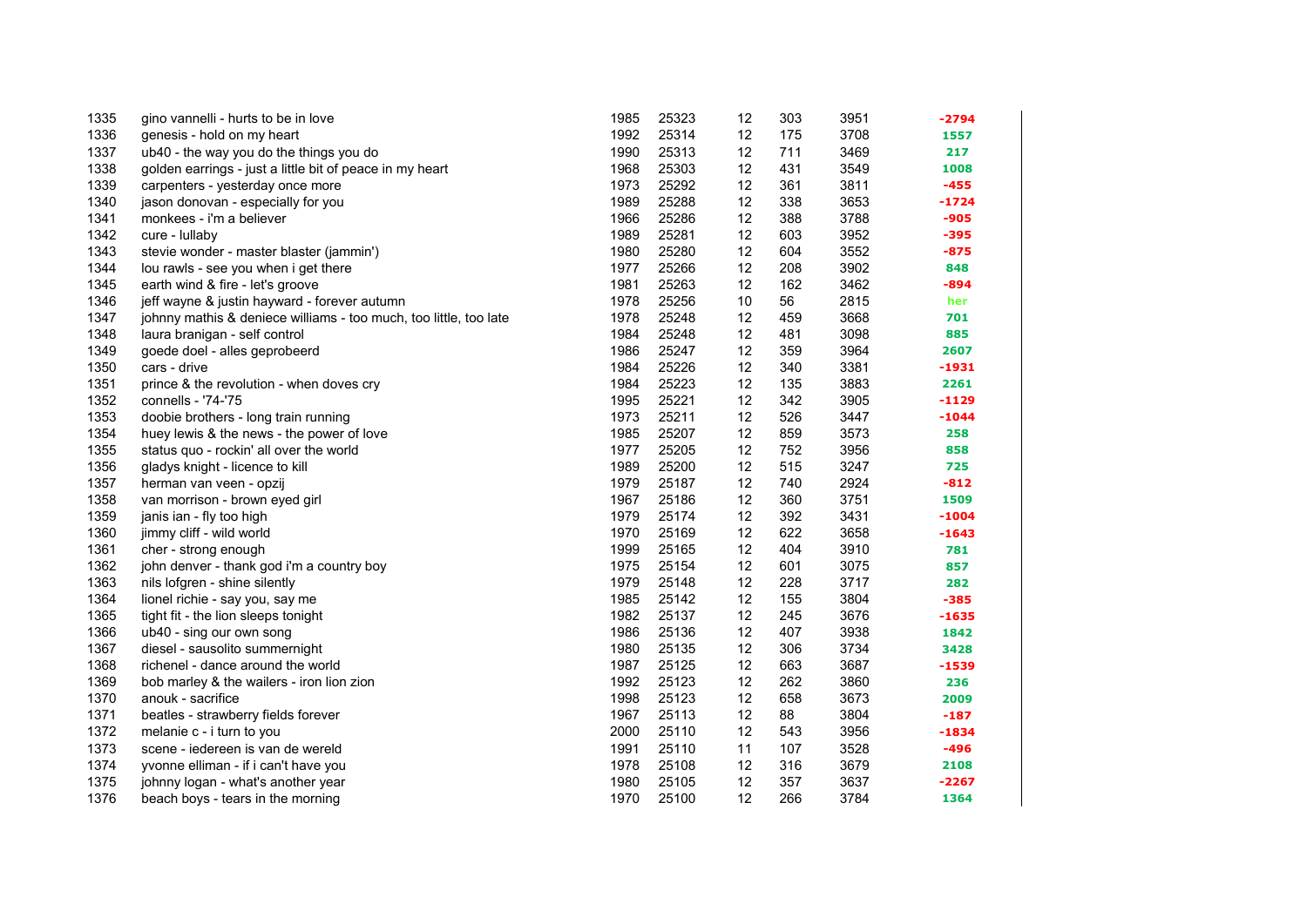| 1377 | david bowie - absolute beginners                    | 1986 | 25095 | 12 | 446 | 3920 | 2739                  |
|------|-----------------------------------------------------|------|-------|----|-----|------|-----------------------|
| 1378 | michael jackson - will you be there                 | 1993 | 25083 | 12 | 168 | 3784 | 765                   |
| 1379 | walker brothers - no regrets                        | 1976 | 25080 | 8  | 23  | 2375 | <b>Itst not. 2012</b> |
| 1380 | celine dion & barbra streisand - tell him           | 1997 | 25077 | 11 | 183 | 3492 | <b>Itst not. 2015</b> |
| 1381 | rah band - clouds across the moon                   | 1985 | 25076 | 12 | 375 | 3372 | 1742                  |
| 1382 | kool & the gang - cherish                           | 1985 | 25069 | 12 | 387 | 3691 | $-273$                |
| 1383 | four tops - reach out i'll be there                 | 1966 | 25060 | 12 | 565 | 3947 | 390                   |
| 1384 | tammy wynette - stand by your man                   | 1975 | 25050 | 12 | 202 | 3985 | 2921                  |
| 1385 | rolling stones - you can't always get what you want | 1969 | 25035 | 12 | 238 | 3884 | 3646                  |
| 1386 | stan ridgway - camouflage                           | 1986 | 25029 | 12 | 863 | 3744 | $-2685$               |
| 1387 | paula abdul - rush rush                             | 1991 | 25028 | 12 | 621 | 3946 | 917                   |
| 1388 | jackson 5 - i want you back                         | 1970 | 25025 | 12 | 499 | 2946 | -594                  |
| 1389 | phil collins - you'll be in my heart                | 1999 | 25022 | 11 | 174 | 3685 | 2878                  |
| 1390 | bløf - alles is liefde                              | 2007 | 25019 | 10 | 322 | 3515 | $-851$                |
| 1391 | soulsister - the way to your heart                  | 1988 | 25017 | 12 | 271 | 3764 | $-3439$               |
| 1392 | scene - blauw                                       | 1991 | 25004 | 12 | 454 | 3473 | 1425                  |
| 1393 | carly simon - coming around again                   | 1987 | 24999 | 12 | 173 | 3499 | 3326                  |
| 1394 | eurythmics - when tomorrow comes                    | 1986 | 24997 | 11 | 737 | 3578 | 493                   |
| 1395 | elvis costello - good year for the roses            | 1981 | 24995 | 10 | 540 | 2740 | <b>Itst not. 2014</b> |
| 1396 | prince & new power generation - diamonds and pearls | 1981 | 24993 | 12 | 414 | 3253 | $-888$                |
| 1397 | nancy sinatra - these boots are made for walking    | 1966 | 24980 | 12 | 391 | 3256 | -130                  |
| 1398 | anita meyer - they don't play our lovesong anymore  | 1981 | 24970 | 12 | 531 | 3960 | 1469                  |
| 1399 | alcazar - crying at the discoteque                  | 2001 | 24968 | 11 | 524 | 3253 | -1397                 |
| 1400 | pink floyd - money                                  | 1973 | 24966 | 9  | 144 | 3256 | 672                   |
| 1401 | motors - airport                                    | 1978 | 24964 | 12 | 494 | 3991 | -47                   |
| 1402 | ruth jacott - ik kan echt zonder jou                | 1994 | 24959 | 12 | 544 | 3423 | -492                  |
| 1403 | dennis edwards - don't look any further             | 1987 | 24943 | 12 | 500 | 3581 | $-2816$               |
| 1404 | vaya con dios - heading for a fall                  | 1992 | 24927 | 12 | 532 | 3936 | 1319                  |
| 1405 | america - sister golden hair                        | 1975 | 24913 | 12 | 817 | 3319 | 1224                  |
| 1406 | musical youth - pass the dutchie                    | 1982 | 24907 | 12 | 290 | 3702 | -795                  |
| 1407 | huey lewis & the news - hip to be square            | 1986 | 24904 | 11 | 654 | 3400 | $-559$                |
| 1408 | paul mccartney - with a little luck                 | 1978 | 24896 | 12 | 324 | 3621 | -1470                 |
| 1409 | meat loaf - i'd lie for you                         | 1993 | 24889 | 11 | 244 | 3105 | 1496                  |
| 1410 | earth & fire - memories                             | 1972 | 24876 | 8  | 204 | 2473 | 1043                  |
| 1411 | whitney houston - how will i know                   | 1986 | 24866 | 12 | 556 | 3731 | $-117$                |
| 1412 | t.rex - get it on                                   | 1971 | 24865 | 12 | 363 | 3319 | $-710$                |
| 1413 | adventures of stevie v - dirty cash                 | 1990 | 24858 | 12 | 741 | 3890 | $-1554$               |
| 1414 | paul de leeuw - voorbij                             | 1994 | 24844 | 12 | 516 | 3808 | 1070                  |
| 1415 | oasis - wonderwall                                  | 1995 | 24825 | 12 | 205 | 3806 | 1873                  |
| 1416 | traveling wilburys - handle with care               | 1988 | 24822 | 12 | 272 | 3563 | $-815$                |
| 1417 | simply red - jericho                                | 1986 | 24812 | 12 | 350 | 3767 | $-1723$               |
| 1418 | smokey robinson & the miracles - tears of a clown   | 1970 | 24808 | 12 | 418 | 3892 | $-313$                |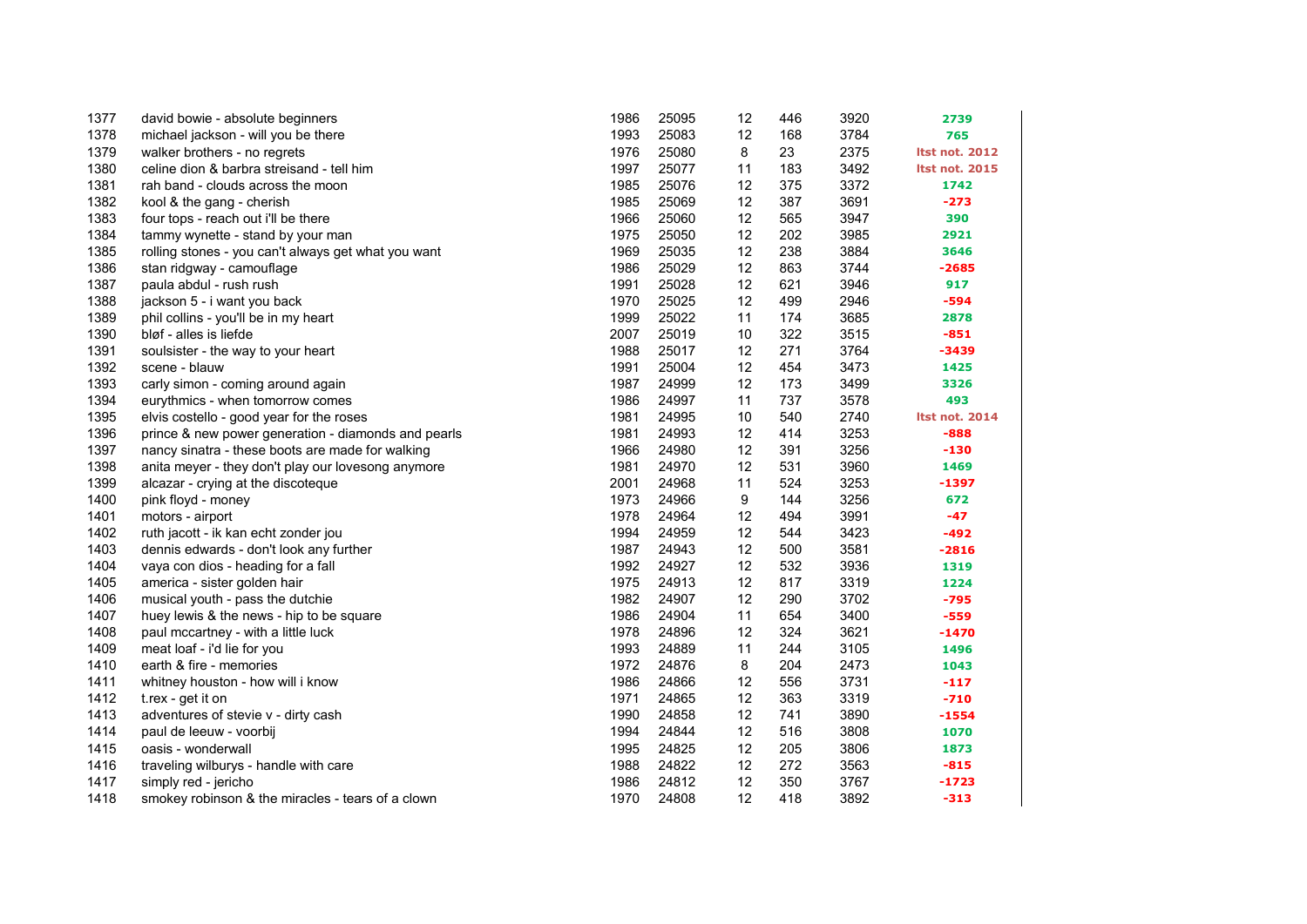| 1419 | spargo - just for you                                | 1981 | 24802 | 12 | 990 | 3400 | 782                   |
|------|------------------------------------------------------|------|-------|----|-----|------|-----------------------|
| 1420 | arthur conley - sweet soul music                     | 1967 | 24795 | 12 | 77  | 3666 | $-1016$               |
| 1421 | beatles - love me do                                 | 1963 | 24793 | 12 | 616 | 3658 | 573                   |
| 1422 | de poema's - mijn houten hart                        | 1999 | 24788 | 12 | 550 | 3770 | 2822                  |
| 1423 | clannad - theme from 'harry's game'                  | 1983 | 24787 | 12 | 441 | 3760 | 914                   |
| 1424 | elvis presley - hound dog                            | 1956 | 24778 | 12 | 289 | 3744 | 1351                  |
| 1425 | aerosmith - cryin'                                   | 1993 | 24774 | 11 | 271 | 3601 | 1703                  |
| 1426 | snap - the power                                     | 1990 | 24773 | 12 | 363 | 3380 | $-503$                |
| 1427 | monkees - daydream believer                          | 1967 | 24765 | 12 | 544 | 3381 | 767                   |
| 1428 | harold faltermeyer - axel f                          | 1985 | 24730 | 12 | 965 | 3282 | $-1170$               |
| 1429 | kate bush - cloudbusting                             | 1985 | 24729 | 12 | 435 | 3936 | 1735                  |
| 1430 | anita meyer - the alternative way                    | 1976 | 24724 | 12 | 291 | 3585 | $-818$                |
| 1431 | suzi quatro - if you can't give me love              | 1978 | 24714 | 12 | 884 | 2988 | $-61$                 |
| 1432 | robin beck - first time                              | 1988 | 24713 | 12 | 139 | 3713 | 729                   |
| 1433 | police - can't stand losing you                      | 1979 | 24713 | 12 | 968 | 3276 | $-640$                |
| 1434 | queen - breakthru'                                   | 1989 | 24706 | 11 | 409 | 3239 | 610                   |
| 1435 | o'jays - love train                                  | 1973 | 24704 | 12 | 298 | 3878 | $-1665$               |
| 1436 | rolling stones - jumpin' jack flash                  | 1968 | 24699 | 12 | 876 | 3741 | $-919$                |
| 1437 | cece peniston - finally                              | 1992 | 24696 | 12 | 331 | 3962 | 426                   |
| 1438 | diana ross - ain't no mountain high enough           | 1970 | 24674 | 12 | 379 | 3909 | 1340                  |
| 1439 | stevie b - because i love you                        | 1991 | 24654 | 11 | 387 | 3981 | <b>Itst not. 2015</b> |
| 1440 | whitney houston - greatest love of all               | 1986 | 24645 | 12 | 481 | 3454 | 865                   |
| 1441 | gloria gaynor - reach out i'll be there              | 1975 | 24638 | 12 | 810 | 3276 | $-2275$               |
| 1442 | en vogue - don't let go (love)                       | 1997 | 24628 | 12 | 432 | 3662 | $-2715$               |
| 1443 | robbie williams - misunderstood                      | 2005 | 24625 | 11 | 256 | 3270 | 1066                  |
| 1444 | talking heads - road to nowhere                      | 1985 | 24621 | 12 | 354 | 3887 | 1560                  |
| 1445 | aerosmith - amazing                                  | 1994 | 24621 | 11 | 120 | 3851 | 946                   |
| 1446 | paul de leeuw & simone kleinsma - zonder jou         | 1995 | 24607 | 12 | 437 | 3161 | $-304$                |
| 1447 | diana ross & supremes - reflections                  | 1967 | 24599 | 12 | 327 | 3568 | $-7$                  |
| 1448 | dan fogelberg - longer                               | 1980 | 24593 | 12 | 176 | 3421 | 846                   |
| 1449 | tom jones & art of noise - kiss                      | 1988 | 24583 | 12 | 622 | 3767 | $-1040$               |
| 1450 | patrick bruel - casser la voix (live)                | 1992 | 24580 | 11 | 273 | 3292 | 1131                  |
| 1451 | bruce willis - under the boardwalk                   | 1987 | 24570 | 12 | 300 | 3869 | $-84$                 |
| 1452 | atomic kitten - whole again                          | 2001 | 24566 | 12 | 508 | 3986 | $-2658$               |
| 1453 | jackson five - i'll be there                         | 1970 | 24563 | 12 | 246 | 3946 | $-2564$               |
| 1454 | harry chapin - w.o.l.d. (the morning dj)             | 1974 | 24545 | 12 | 476 | 3957 | $-1188$               |
| 1455 | nina simone - ain't got no (i got life)              | 1968 | 24535 | 12 | 650 | 3997 | 445                   |
| 1456 | mariah carey - emotions                              | 1991 | 24523 | 12 | 374 | 3688 | 1215                  |
| 1457 | betty wright - tonight is the night                  | 1993 | 24523 | 12 | 432 | 3754 | 2341                  |
| 1458 | carly simon - nobody does it better                  | 1977 | 24522 | 12 | 565 | 3507 | 268                   |
| 1459 | bob seger & the silver bullet band - still the same  | 1978 | 24516 | 12 | 346 | 3826 | 1230                  |
| 1460 | righteous brothers - you've lost that loving feeling | 1965 | 24513 | 12 | 256 | 3258 | 112                   |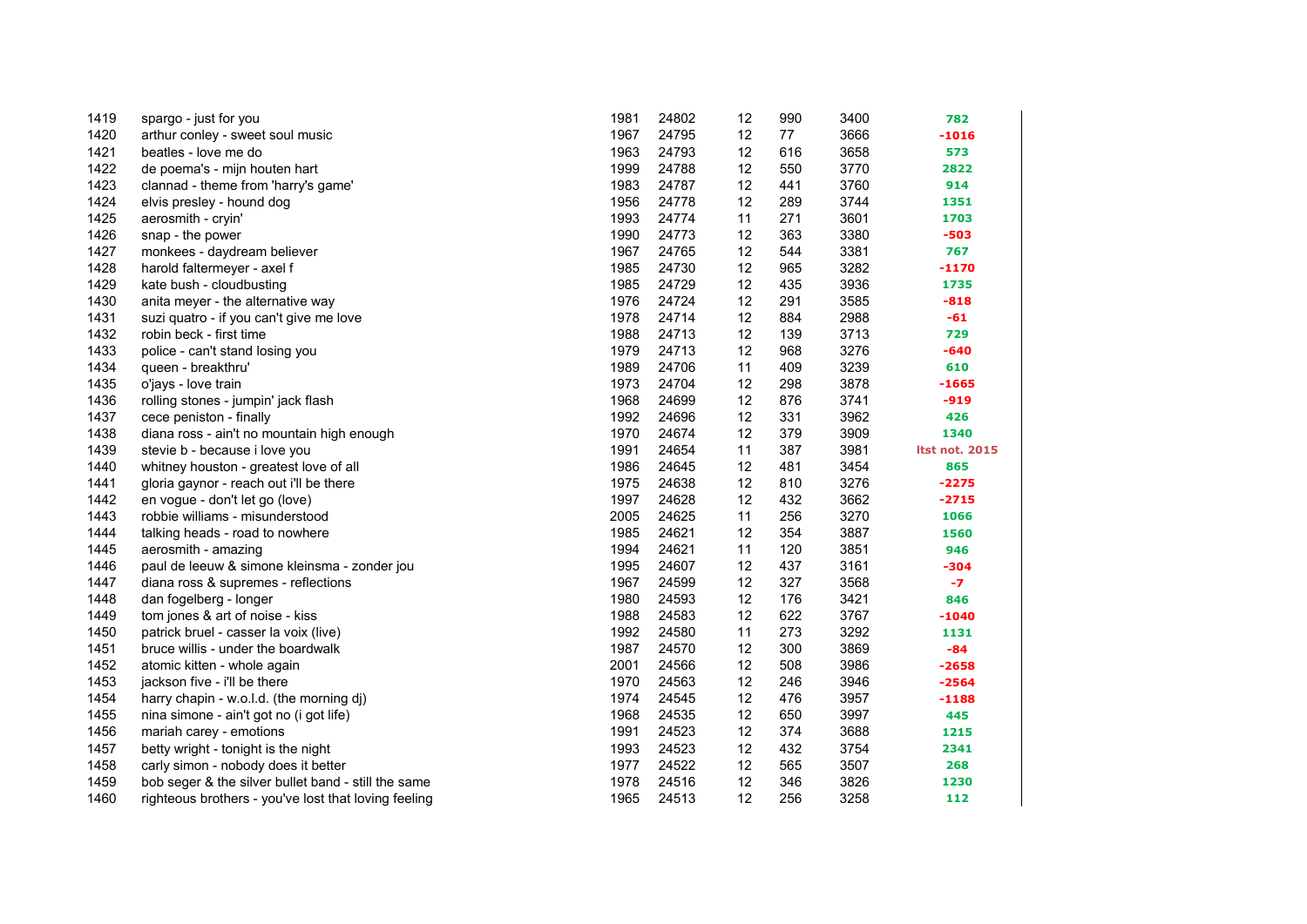| 1461 | prince - u got the look                                | 1987 | 24508 | 11 | 526  | 3624 | $-320$  |
|------|--------------------------------------------------------|------|-------|----|------|------|---------|
| 1462 | beatles - twist and shout                              | 1963 | 24498 | 11 | 410  | 3109 | $-679$  |
| 1463 | breakfast club - right on track                        | 1987 | 24496 | 11 | 555  | 2967 | 380     |
| 1464 | abba - summer night city                               | 1978 | 24492 | 12 | 381  | 3763 | $-940$  |
| 1465 | donna summer - hot stuff                               | 1979 | 24487 | 12 | 438  | 3897 | $-1288$ |
| 1466 | kane - damn those eyes                                 | 1999 | 24471 | 11 | 538  | 3652 | 2274    |
| 1467 | nick & simon - kijk omhoog                             | 2007 | 24471 | 10 | 177  | 3965 | $-1728$ |
| 1468 | grand funk rail road - some kind of wonderful          | 1975 | 24456 | 12 | 442  | 3762 | 1275    |
| 1469 | tol hansse - big city                                  | 1978 | 24450 | 12 | 283  | 3503 | $-1846$ |
| 1470 | daryl hall & john oates - adult education              | 1984 | 24435 | 12 | 347  | 3893 | $-1180$ |
| 1471 | cats - rock 'n roll                                    | 1974 | 24435 | 12 | 468  | 3110 | 685     |
| 1472 | elvis presley - (you're) the devil in disguise         | 1963 | 24427 | 12 | 103  | 3531 | 317     |
| 1473 | miquel brown - close to perfection                     | 1986 | 24424 | 12 | 680  | 3830 | $-820$  |
| 1474 | right said fred - don't talk just kiss                 | 1992 | 24423 | 12 | 1001 | 2852 | $-879$  |
| 1475 | billy joel - leningrad                                 | 1989 | 24412 | 12 | 136  | 3951 | 1213    |
| 1476 | crowded house - into temptation                        | 1989 | 24403 | 12 | 642  | 3572 | 178     |
| 1477 | pet shop boys - it's a sin                             | 1987 | 24392 | 12 | 423  | 3847 | 1180    |
| 1478 | bread - lost without your love                         | 1977 | 24392 | 12 | 725  | 3380 | 466     |
| 1479 | frank sinatra - strangers in the night                 | 1966 | 24387 | 12 | 269  | 3582 | 2069    |
| 1480 | sheila e - a love bizarre                              | 1986 | 24383 | 12 | 668  | 3653 | 1493    |
| 1481 | jona lewie - stop the cavalry                          | 1980 | 24376 | 12 | 432  | 2894 | 109     |
| 1482 | madonna - live to tell                                 | 1986 | 24373 | 12 | 768  | 3788 | 2176    |
| 1483 | mika - relax, take it easy                             | 2007 | 24352 | 10 | 430  | 3937 | $-2208$ |
| 1484 | jimmy helms - gonna make you an offer you can't refuse | 1973 | 24346 | 12 | 689  | 3790 | $-1856$ |
| 1485 | was not was - walk the dinosaur                        | 1987 | 24342 | 11 | 930  | 3874 | -2794   |
| 1486 | gloria estefan - oye mi canto                          | 1989 | 24340 | 12 | 766  | 3488 | $-84$   |
| 1487 | youssou n'dour & neneh cherry - 7 seconds              | 1994 | 24327 | 12 | 601  | 3555 | $-1359$ |
| 1488 | paul carrack - dedicated                               | 2005 | 24326 | 11 | 365  | 3322 | 1583    |
| 1489 | roberto jacketti & the scooters - i save the day       | 1984 | 24325 | 12 | 646  | 3647 | $-609$  |
| 1490 | viola wills - gonna get along without you now          | 1979 | 24320 | 12 | 634  | 3645 | $-1340$ |
| 1491 | soul asylum - runaway train                            | 1993 | 24310 | 11 | 476  | 3770 | $-1166$ |
| 1492 | roxy music - more than this                            | 1982 | 24302 | 12 | 930  | 3315 | $-25$   |
| 1493 | electric light orchestra - evil woman                  | 1975 | 24298 | 12 | 302  | 3648 | $-653$  |
| 1494 | electric light orchestra - shine a little love         | 1979 | 24297 | 12 | 296  | 3669 | 226     |
| 1495 | ub40 - where did i go wrong                            | 1988 | 24295 | 12 | 314  | 3771 | $-1371$ |
| 1496 | westlife - uptown girl                                 | 2001 | 24295 | 11 | 484  | 3210 | $-2726$ |
| 1497 | yazoo - don't go                                       | 1982 | 24284 | 12 | 457  | 3685 | 902     |
| 1498 | tavares - don't take away the music                    | 1976 | 24261 | 12 | 231  | 4000 | $-238$  |
| 1499 | salt-n-pepa - push it                                  | 1986 | 24244 | 12 | 418  | 3719 | $-411$  |
| 1500 | sheena easton - morning train                          | 1981 | 24232 | 12 | 319  | 3975 | $-1648$ |
| 1501 | stevie wonder - higher ground                          | 1973 | 24230 | 12 | 500  | 3641 | 1323    |
| 1502 | billy ocean - love really hurts without you            | 1976 | 24225 | 12 | 698  | 3667 | 749     |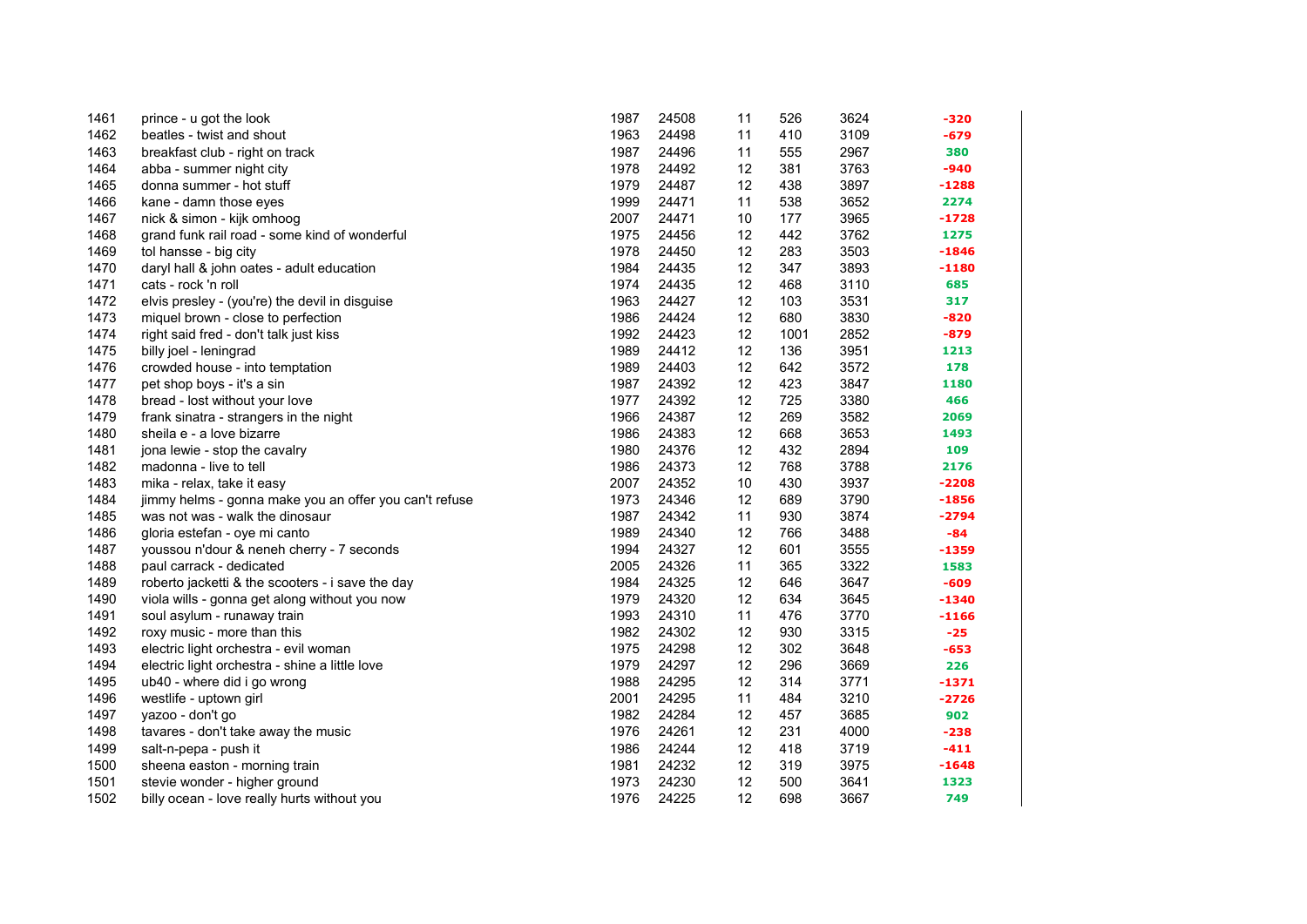| 1503         | los del rio - macarena                                             | 1996         | 24221          | 12       | 630        | 3989         | -2295                 |
|--------------|--------------------------------------------------------------------|--------------|----------------|----------|------------|--------------|-----------------------|
| 1504         | duran duran - the wild boys                                        | 1984         | 24221          | 12       | 689        | 3717         | $-321$                |
| 1505<br>1506 | de dijk - nergens goed voor                                        | 1989<br>1971 | 24216<br>24215 | 12<br>12 | 228<br>976 | 3660<br>3270 | -872                  |
|              | gordon lightfoot - if you could read my mind                       | 1985         | 24201          | 11       | 300        |              | 616                   |
| 1507         | sade - hang on to your love                                        |              |                |          |            | 3220         | 1042                  |
| 1508         | ellen foley - what's a matter baby                                 | 1979         | 24197          | 12       | 310        | 3455         | $-967$                |
| 1509         | donna summer - the hostage                                         | 1974         | 24186          | 12       | 288        | 3770         | 2386                  |
| 1510         | marvin gaye - mercy mercy me                                       | 1971         | 24169          | 11       | 508        | 2970         | 1279                  |
| 1511         | abba - one of us                                                   | 1981         | 24168          | 12       | 494        | 3978         | 864                   |
| 1512         | luther vandross & mariah carey - endless love                      | 1994         | 24163          | 11       | 205        | 3645         | <b>Itst not. 2015</b> |
| 1513         | backstreet boys - quit playing games (with my heart)               | 1996         | 24158          | 12       | 283        | 3825         | 1087                  |
| 1514         | barry white - let the music play                                   | 1976         | 24155          | 12       | 409        | 4000         | 2289                  |
| 1515         | whitesnake - here i go again                                       | 1987         | 24154          | 11       | 167        | 3869         | 588                   |
| 1516         | isley brothers - that lady                                         | 1973         | 24139          | 9        | 288        | 2668         | $-1309$               |
| 1517         | robert palmer - every kinda people                                 | 1978         | 24128          | 12       | 216        | 3945         | $-304$                |
| 1518         | ub40 - food for thought                                            | 1980         | 24119          | 12       | 193        | 3999         | $-623$                |
| 1519         | madonna - la isla bonita                                           | 1987         | 24115          | 12       | 535        | 3668         | 2742                  |
| 1520         | billy ocean - european queen                                       | 1984         | 24114          | 12       | 761        | 3461         | $-1870$               |
| 1521         | cliff richard - we don't talk anymore                              | 1979         | 24109          | 12       | 300        | 3899         | $-35$                 |
| 1522         | shania twain - man i feel like a woman                             | 1999         | 24105          | 12       | 586        | 3461         | 832                   |
| 1523         | dan hartman - i can dream about you                                | 1984         | 24104          | 12       | 642        | 3786         | 1946                  |
| 1524         | michael jackson - dirty diana                                      | 1988         | 24098          | 11       | 127        | 3432         | 451                   |
| 1525         | red box - for america                                              | 1987         | 24086          | 12       | 526        | 3926         | $-108$                |
| 1526         | toto - i'll be over you                                            | 1986         | 24078          | 12       | 208        | 3575         | $-506$                |
| 1527         | creedence clearwater revival - long as i can see the light         | 1970         | 24067          | 12       | 988        | 3833         | $-712$                |
| 1528         | o'jays - back stabbers                                             | 1972         | 24066          | 12       | 595        | 3957         | 1545                  |
| 1529         | eagles - best of my love                                           | 1974         | 24064          | 12       | 105        | 3996         | $-1711$               |
| 1530         | melanie c. - never be the same again                               | 2000         | 24064          | 12       | 358        | 3467         | $-1607$               |
| 1531         | cats - let's dance                                                 | 1972         | 24055          | 12       | 809        | 3105         | 2228                  |
| 1532         | tom jones - she's a lady                                           | 1971         | 24050          | 12       | 706        | 3703         | 1477                  |
| 1533         | ub40 - breakfast in bed                                            | 1988         | 24046          | 12       | 177        | 3478         | $-458$                |
| 1534         | oleta adams - get here                                             | 1990         | 24045          | 12       | 90         | 3568         | 1090                  |
| 1535         | michel delpech - pour un flirt                                     | 1971         | 24041          | 12       | 768        | 3850         | $-319$                |
| 1536         | matt bianco - more than i can bear                                 | 1984         | 24031          | 12       | 707        | 3619         | $-175$                |
| 1537         | patrick hernandez - born to be alive                               | 1979         | 24020          | 12       | 321        | 3495         | 3056                  |
| 1538         | elton john - daniel                                                | 1973         | 24014          | 12       | 473        | 3948         | 1856                  |
| 1539         | jacksons - show you the way to go                                  | 1977         | 24014          | 12       | 588        | 3628         | $-1972$               |
| 1540         | robert palmer - can we still be friends                            | 1979         | 24010          | 12       | 307        | 3668         | $-413$                |
| 1541         | time bandits - i'm specialized in you                              | 1983         | 24002          | 12       | 585        | 3988         | $-2389$               |
| 1542         | communards - never can say goodbye                                 | 1987         | 23999          | 12       | 572        | 3087         | $-722$                |
| 1543         | england dan & john ford coley - i'd really love to see you tonight | 1976         | 23996          | 12       | 78         | 3980         | $-1529$               |
| 1544         | george benson - on broadway                                        | 1982         | 23985          | 12       | 557        | 3452         | $-1613$               |
|              |                                                                    |              |                |          |            |              |                       |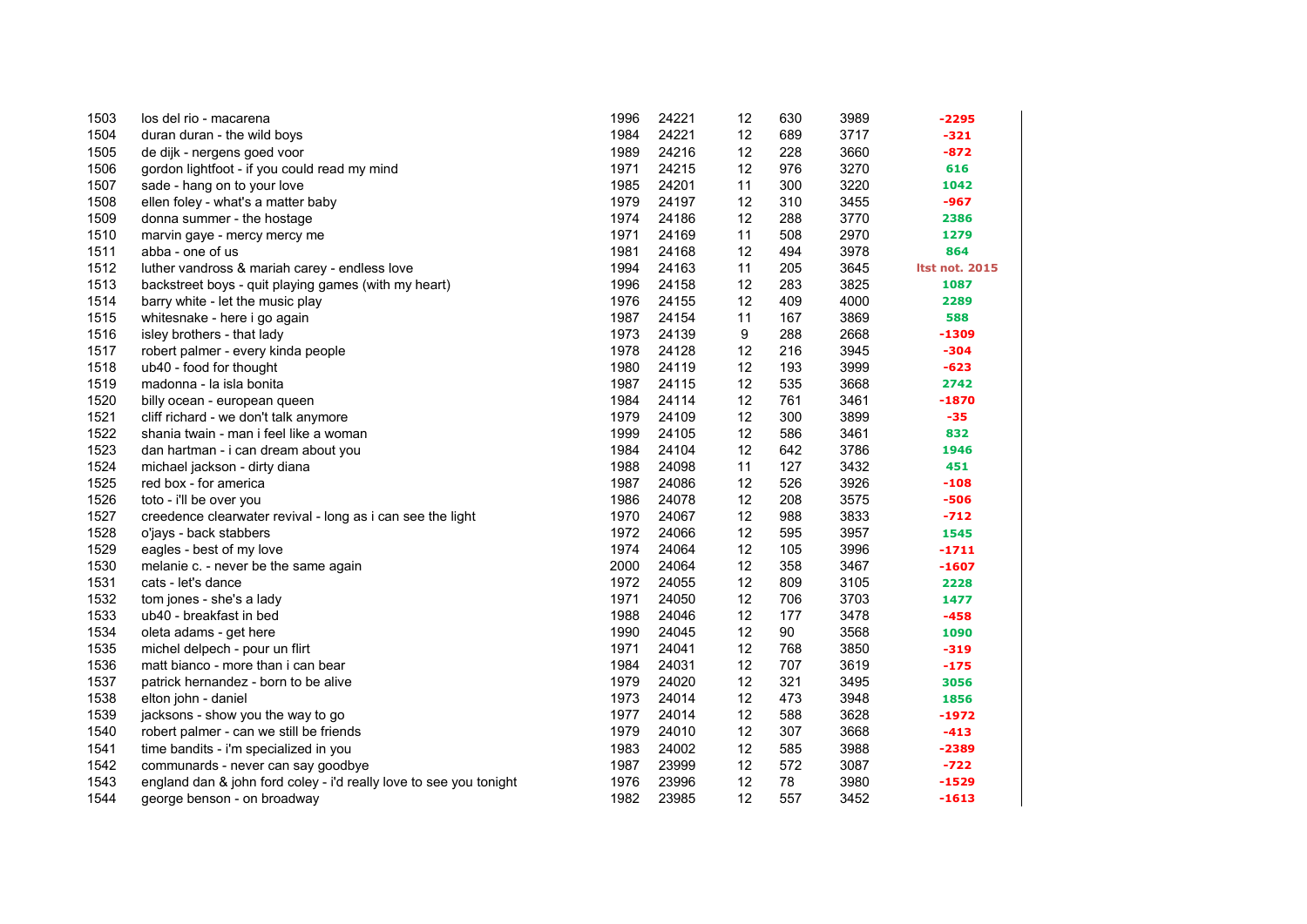| 1545 | mother's finest - piece of the rock                  | 1978 | 23979 | 12 | 309  | 3482 | -1                    |
|------|------------------------------------------------------|------|-------|----|------|------|-----------------------|
| 1546 | robert palmer - addicted to love                     | 1986 | 23976 | 12 | 608  | 3803 | 773                   |
| 1547 | queen - we will rock you                             | 1977 | 23974 | 12 | 552  | 3914 | 2943                  |
| 1548 | sade - never as good as the first time               | 1986 | 23972 | 11 | 576  | 3822 | $-1601$               |
| 1549 | commodores - easy                                    | 1978 | 23965 | 12 | 463  | 3692 | $-2211$               |
| 1550 | m - popmuzik                                         | 1979 | 23963 | 12 | 329  | 3842 | $-196$                |
| 1551 | ub40 - please don't make me cry                      | 1983 | 23959 | 12 | 902  | 3654 | 685                   |
| 1552 | sandy coast - the eyes of jenny                      | 1981 | 23958 | 12 | 429  | 3361 | 2383                  |
| 1553 | deniece williams - it's your conscience              | 1981 | 23956 | 12 | 380  | 3631 | $-799$                |
| 1554 | king - love and pride                                | 1985 | 23947 | 12 | 450  | 3617 | $-1140$               |
| 1555 | benny neyman - ik weet niet hoe                      | 1980 | 23941 | 12 | 304  | 3995 | $-917$                |
| 1556 | rod stewart - young turks                            | 1982 | 23934 | 12 | 522  | 3963 | 2205                  |
| 1557 | maywood - rio                                        | 1981 | 23929 | 12 | 665  | 3488 | 1442                  |
| 1558 | tasmin archer - sleeping satellite                   | 1992 | 23908 | 12 | 632  | 3608 | $-173$                |
| 1559 | live - overcome                                      | 2001 | 23890 | 12 | 146  | 3713 | $-346$                |
| 1560 | stevie wonder & babyface - how come how long         | 1997 | 23887 | 12 | 354  | 3840 | $-230$                |
| 1561 | sade - the sweetest taboo                            | 1985 | 23861 | 12 | 477  | 3692 | $-26$                 |
| 1562 | guus meeuwis - ik tel tot 3                          | 1997 | 23854 | 12 | 729  | 3547 | -582                  |
| 1563 | madonna - holiday                                    | 1984 | 23853 | 12 | 239  | 3980 | $-411$                |
| 1564 | u2 - the sweetest thing                              | 1998 | 23852 | 12 | 385  | 3885 | $-1445$               |
| 1565 | dolly dots - do wah diddy diddy                      | 1982 | 23848 | 12 | 341  | 3576 | 240                   |
| 1566 | abba - i do i do i do                                | 1975 | 23848 | 10 | 389  | 3367 | <b>Itst not. 2014</b> |
| 1567 | nelly furtado - te busque                            | 2003 | 23845 | 10 | 645  | 3312 | $-1852$               |
| 1568 | sister sledge - all american girls                   | 1981 | 23825 | 12 | 359  | 3733 | -3362                 |
| 1569 | technotronic - pump up the jam                       | 1989 | 23816 | 11 | 710  | 2811 | $-470$                |
| 1570 | cutting crew - (i just) died in your arms tonight    | 1986 | 23812 | 12 | 368  | 3856 | 690                   |
| 1571 | robin gibb - juliet                                  | 1983 | 23810 | 12 | 1174 | 3509 | $-964$                |
| 1572 | laid back - bakerman                                 | 1990 | 23809 | 12 | 375  | 3623 | $-2018$               |
| 1573 | chi-lites - have you seen her                        | 1972 | 23800 | 12 | 967  | 3525 | 538                   |
| 1574 | yvonne elliman - love me                             | 1977 | 23792 | 12 | 233  | 3790 | $-1724$               |
| 1575 | elkie brooks - pearl's a singer                      | 1977 | 23788 | 12 | 546  | 3972 | $-1486$               |
| 1576 | marcia hines - your love still brings me to my knees | 1981 | 23782 | 12 | 605  | 3707 | $-1398$               |
| 1577 | shakespears sister - hello                           | 1992 | 23779 | 11 | 568  | 3409 | $-1034$               |
| 1578 | simon webbe - no worries                             | 2006 | 23768 | 11 | 514  | 2977 | $-1400$               |
| 1579 | four seasons - oh what a night (december1963)        | 1976 | 23768 | 10 | 52   | 3079 | 927                   |
| 1580 | bee gees - nights on broadway                        | 1975 | 23763 | 12 | 364  | 3768 | 212                   |
| 1581 | kokomo - a little bit further away                   | 1982 | 23762 | 12 | 257  | 3829 | $-1532$               |
| 1582 | supremes - you can't hurry love                      | 1966 | 23731 | 12 | 246  | 3435 | $-30$                 |
| 1583 | animals - bring it on home to me                     | 1965 | 23730 | 9  | 55   | 3348 | her                   |
| 1584 | keane - somewhere only we know                       | 2004 | 23723 | 11 | 639  | 3632 | 1395                  |
| 1585 | jackson 5 - abc                                      | 1970 | 23721 | 12 | 1038 | 3700 | 1894                  |
| 1586 | rené froger - are you ready for loving me?           | 1990 | 23719 | 12 | 467  | 3842 | $-294$                |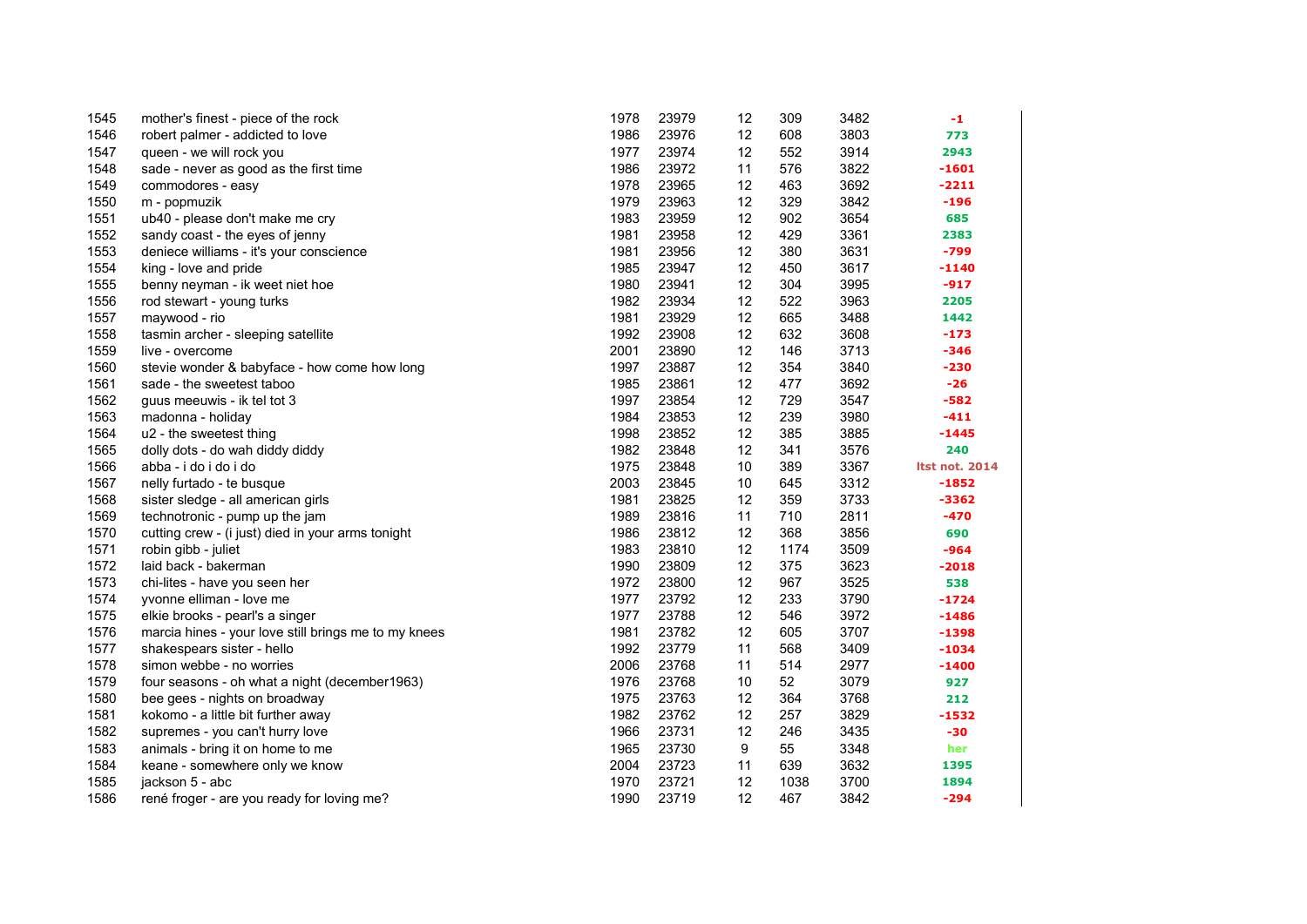| 1587 | john parr - st. elmo's fire                                      | 1985 | 23718 | 11 | 405  | 3866 | 1148                  |
|------|------------------------------------------------------------------|------|-------|----|------|------|-----------------------|
| 1588 | lenny kravitz - are you gonna go my way                          | 1993 | 23715 | 11 | 706  | 3171 | 1115                  |
| 1589 | dave berry - this strange effect                                 | 1965 | 23712 | 11 | 88   | 3755 | 2779                  |
| 1590 | diana ross - theme from 'mahogany'                               | 1976 | 23709 | 12 | 698  | 3752 | 1896                  |
| 1591 | whitney houston - saving all my love for you                     | 1985 | 23708 | 12 | 415  | 3961 | 897                   |
| 1592 | hollies - bus stop                                               | 1966 | 23706 | 12 | 339  | 3772 | 160                   |
| 1593 | talk talk - life's what you make it                              | 1985 | 23702 | 12 | 510  | 3905 | 478                   |
| 1594 | alex harvey - to make my life beautiful                          | 1972 | 23700 | 12 | 157  | 3884 | 2063                  |
| 1595 | david grant - mated                                              | 1985 | 23697 | 12 | 892  | 3923 | $-788$                |
| 1596 | fools garden - lemon tree                                        | 1996 | 23695 | 12 | 475  | 3474 | 201                   |
| 1597 | beach boys - i get around                                        | 1964 | 23693 | 12 | 769  | 3778 | 2169                  |
| 1598 | narada michael walden - divine emotions                          | 1988 | 23692 | 11 | 291  | 3584 | $-1174$               |
| 1599 | whitesnake - is this love                                        | 1988 | 23682 | 11 | 504  | 3453 | 1503                  |
| 1600 | grover washington jr. - just the two of us                       | 1981 | 23681 | 12 | 277  | 3773 | 8                     |
| 1601 | marco borsato & lucie silvas - everytime i think of you          | 2007 | 23669 | 11 | 501  | 3678 | $-916$                |
| 1602 | small faces - lazy sunday                                        | 1968 | 23665 | 12 | 869  | 3661 | $-1029$               |
| 1603 | beatles - the long and winding road                              | 1970 | 23653 | 12 | 73   | 3889 | 2700                  |
| 1604 | romeo - coming home                                              | 1998 | 23646 | 11 | 1033 | 3220 | <b>Itst not. 2015</b> |
| 1605 | olivia newton john - magic                                       | 1980 | 23645 | 12 | 403  | 3863 | 1742                  |
| 1606 | bon jovi - it's my life                                          | 2000 | 23644 | 10 | 147  | 3787 | $-882$                |
| 1607 | racoon - laugh about it                                          | 2005 | 23640 | 11 | 148  | 3271 | $-137$                |
| 1608 | mariah carey - vision of love                                    | 1990 | 23630 | 12 | 500  | 3538 | 161                   |
| 1609 | nick lowe - half a boy and half a man                            | 1984 | 23628 | 12 | 631  | 3777 | $-1010$               |
| 1610 | kiki dee - i've got the music in me                              | 1974 | 23610 | 12 | 296  | 3823 | $-371$                |
| 1611 | phil collins - one more night                                    | 1985 | 23609 | 12 | 207  | 3565 | 1812                  |
| 1612 | tozzi & raf - gente di mare                                      | 1987 | 23605 | 12 | 559  | 3762 | 1517                  |
| 1613 | sting - englishman in new york                                   | 1988 | 23602 | 12 | 226  | 3473 | 673                   |
| 1614 | madness - embarrassment                                          | 1981 | 23595 | 12 | 529  | 3590 | $-1931$               |
| 1615 | tom jones - help yourself                                        | 1968 | 23593 | 12 | 490  | 3909 | $-1737$               |
| 1616 | isley brothers - behind a painted smile                          | 1969 | 23578 | 12 | 885  | 3976 | $-2158$               |
| 1617 | chic - good times                                                | 1979 | 23569 | 12 | 620  | 3623 | 659                   |
| 1618 | sly fox - let's go all the way                                   | 1986 | 23568 | 12 | 601  | 4000 | 2842                  |
| 1619 | guus meeuwis & vagant - per spoor (kedeng kedeng)                | 1996 | 23559 | 12 | 640  | 3959 | 1712                  |
| 1620 | melanie & edwin hawkins singers - lay down (candles in the rain) | 1969 | 23546 | 12 | 634  | 3996 | 832                   |
| 1621 | r.e.m. - shiny happy people                                      | 1991 | 23545 | 11 | 461  | 3502 | $-783$                |
| 1622 | spice girls - goodbye                                            | 1999 | 23537 | 12 | 597  | 3377 | 704                   |
| 1623 | slade - coz' i luv you                                           | 1971 | 23534 | 12 | 444  | 3826 | 743                   |
| 1624 | duncan browne - wild places                                      | 1979 | 23532 | 12 | 635  | 3809 | 2309                  |
| 1625 | gibson brothers - non stop dance                                 | 1977 | 23508 | 12 | 560  | 3319 | $-2133$               |
| 1626 | anita ward - ring my bell                                        | 1979 | 23503 | 12 | 441  | 3439 | 1054                  |
| 1627 | air supply - all out of love                                     | 1980 | 23493 | 12 | 310  | 3861 | 3034                  |
| 1628 | beatles - all my loving                                          | 1964 | 23489 | 12 | 760  | 3702 | $-487$                |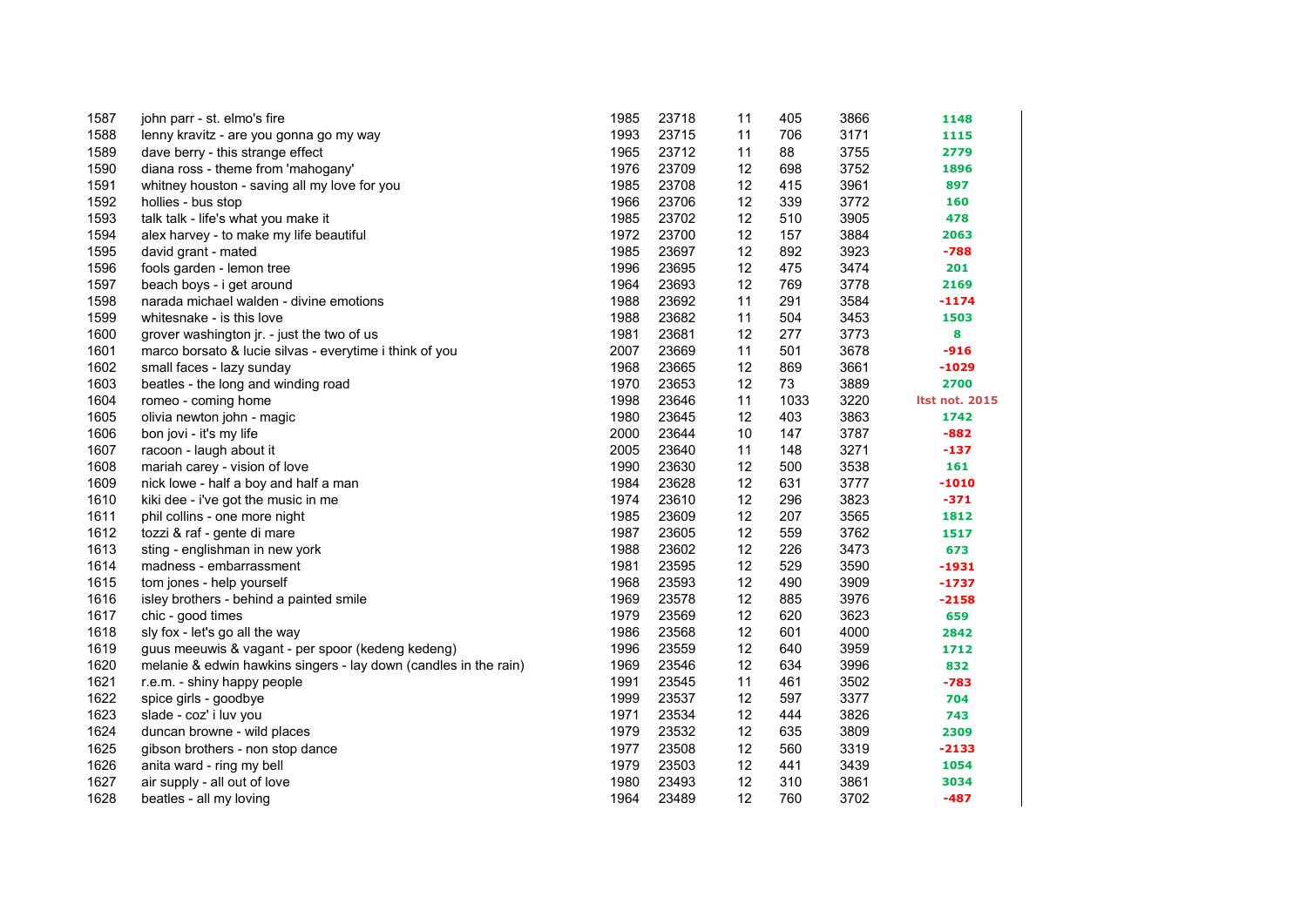| 1629 | deniece williams - free                           | 1977 | 23484 | 12   | 339  | 3964 | 548                   |
|------|---------------------------------------------------|------|-------|------|------|------|-----------------------|
| 1630 | bread - if                                        | 1971 | 23483 | 12   | 190  | 3523 | 2723                  |
| 1631 | bette midler - beast of burden                    | 1984 | 23478 | 12   | 201  | 3804 | 1725                  |
| 1632 | rolling stones - undercover of the night          | 1983 | 23478 | 12   | 586  | 3607 | -1462                 |
| 1633 | supremes - love child                             | 1968 | 23454 | 12   | 280  | 3989 | -1350                 |
| 1634 | lutricia mcneal - ain't that just the way         | 1997 | 23450 | 12   | 873  | 3815 | $-2345$               |
| 1635 | jesse green - nice and slow                       | 1976 | 23441 | 12   | 279  | 3845 | 1728                  |
| 1636 | abba - knowing me knowing you                     | 1977 | 23440 | 12   | 89   | 3719 | 162                   |
| 1637 | de dijk - mag het licht uit                       | 1987 | 23436 | 12   | 480  | 3475 | 940                   |
| 1638 | sheryl crow - all i wanna do                      | 1994 | 23425 | 12   | 393  | 3737 | $-2787$               |
| 1639 | kiss - sure know something                        | 1979 | 23422 | 12   | 580  | 3566 | 1446                  |
| 1640 | labelle - lady marmalade (voulez vous)            | 1975 | 23415 | 12   | 621  | 3955 | $-1856$               |
| 1641 | rick astley - when i fall in love                 | 1987 | 23410 | 12   | 283  | 3896 | $-391$                |
| 1642 | belinda carlisle - circle in the sand             | 1988 | 23408 | 12   | 1072 | 3136 | $-650$                |
| 1643 | olivia newton john - physical                     | 1981 | 23407 | 12   | 263  | 3650 | -1393                 |
| 1644 | 3 doors down - here without you                   | 2003 | 23405 | 12   | 400  | 3455 | 744                   |
| 1645 | gnarls barkley - crazy                            | 2006 | 23402 | 11   | 318  | 3174 | 206                   |
| 1646 | swing out sister - you on my mind                 | 1989 | 23394 | 12   | 296  | 3852 | $-918$                |
| 1647 | john travolta - greased lightning                 | 1978 | 23387 | 11   | 372  | 3870 | 473                   |
| 1648 | whitney houston - all at once                     | 1985 | 23383 | 12   | 661  | 3755 | 1813                  |
| 1649 | margriet eshuijs band - black pearl               | 1982 | 23382 | 12   | 221  | 3813 | 1777                  |
| 1650 | zen - hair                                        | 1968 | 23375 | 11   | 202  | 3932 | 2291                  |
| 1651 | moody blues - hard to fall in love                | 1978 | 23375 | 9    | 136  | 3737 | her                   |
| 1652 | rené froger - nobody else                         | 1991 | 23366 | 12   | 239  | 3635 | -1504                 |
| 1653 | ace - how long                                    | 1974 | 23361 | 12   | 179  | 3801 | $-1450$               |
| 1654 | craig david - rise and fall                       | 2003 | 23358 | 12   | 1075 | 3828 | $-1164$               |
| 1655 | creedence clearwater revival - down on the corner | 1969 | 23338 | 10   | 224  | 3519 | <b>Itst not. 2014</b> |
| 1656 | marc almond - something gotta hold on my heart    | 1989 | 23331 | 11   | 321  | 3075 | $-1730$               |
| 1657 | beatles - i feel fine                             | 1965 | 23329 | 12   | 241  | 3657 | 1326                  |
| 1658 | shakira - underneath your clothes                 | 2002 | 23329 | 12   | 456  | 3751 | $-2264$               |
| 1659 | wild cherry - play that funky music               | 1976 | 23328 | 12   | 327  | 4000 | 1051                  |
| 1660 | duke - so in love with you                        | 1995 | 23326 | 12   | 457  | 3896 | -1390                 |
| 1661 | prince - i wanna be your lover                    | 1979 | 23309 | 11   | 256  | 3955 | -1251                 |
| 1662 | zucchero fornaciari - il volo                     | 1996 | 23306 | 12   | 434  | 3438 | 1064                  |
| 1663 | diana ross & supremes - baby love                 | 1964 | 23305 | 12   | 383  | 3836 | 1873                  |
| 1664 | sandra - maria magdalena                          | 1985 | 23297 | 12   | 429  | 3986 | 1511                  |
| 1665 | eros ramazzotti - cose della vita                 | 1993 | 23297 | $10$ | 119  | 3942 | 2435                  |
| 1666 | drukwerk - je loog tegen mij                      | 1981 | 23296 | 12   | 499  | 3753 | $-394$                |
| 1667 | james brown - living in america                   | 1986 | 23295 | 12   | 547  | 3981 | 1370                  |
| 1668 | sting & eric clapton - it's probably me           | 1992 | 23292 | 12   | 1040 | 3439 | $-745$                |
| 1669 | elton john - song for guy                         | 1979 | 23277 | 12   | 328  | 3318 | 433                   |
| 1670 | captain & tennille - do that to me one more time  | 1980 | 23277 | 12   | 461  | 3714 | 660                   |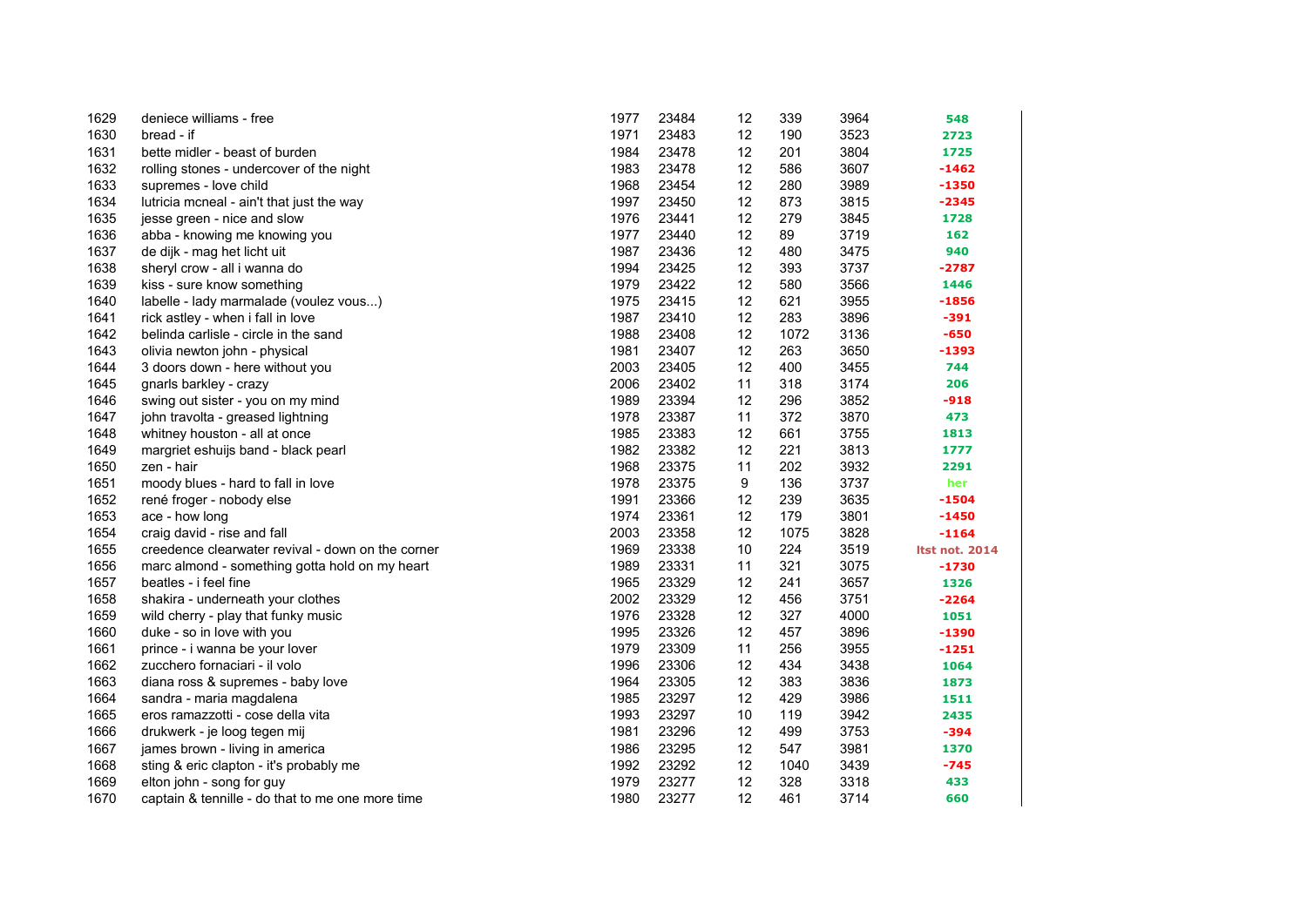| 1671 | pointer sisters - he's so shy                           | 1980 | 23274 | 12 | 258  | 3268 | -1329   |
|------|---------------------------------------------------------|------|-------|----|------|------|---------|
| 1672 | ray parker jr - ghostbusters                            | 1984 | 23272 | 12 | 563  | 3941 | -2522   |
| 1673 | all 4 one - i swear                                     | 1994 | 23269 | 12 | 595  | 3709 | $-2841$ |
| 1674 | cat stevens - father and son                            | 1971 | 23267 | 12 | 590  | 3916 | 1356    |
| 1675 | roxette - it must have been love                        | 1990 | 23263 | 12 | 253  | 3774 | 423     |
| 1676 | dinand woesthoff - dreamer (gussie's song)              | 2004 | 23254 | 12 | 457  | 3930 | $-248$  |
| 1677 | madness - one step beyond                               | 1979 | 23243 | 10 | 321  | 3475 | 1265    |
| 1678 | chris rea - driving home for christmas                  | 1986 | 23242 | 9  | 147  | 2517 | -549    |
| 1679 | harpo - moviestar                                       | 1975 | 23240 | 12 | 831  | 3941 | 1965    |
| 1680 | baltimora - tarzan boy                                  | 1985 | 23227 | 12 | 1060 | 3650 | $-1185$ |
| 1681 | time bandits - listen to the man with the golden voice  | 1983 | 23210 | 12 | 315  | 4000 | $-136$  |
| 1682 | sheena easton & kenny rogers - we've got tonight        | 1983 | 23191 | 12 | 360  | 3749 | 29      |
| 1683 | tom petty - a face in the crowd                         | 1990 | 23191 | 11 | 803  | 3958 | $-619$  |
| 1684 | madonna - crazy for you                                 | 1985 | 23189 | 11 | 146  | 3840 | 2068    |
| 1685 | elvis presley - return to sender                        | 1962 | 23185 | 12 | 276  | 3333 | 182     |
| 1686 | gladys knight - baby don't change your mind             | 1977 | 23181 | 12 | 598  | 3824 | -2996   |
| 1687 | gino vannelli - people gotta move                       | 1974 | 23170 | 12 | 80   | 3292 | 1146    |
| 1688 | serge gainsbourg & jane birkin - je t'aime moi non plus | 1969 | 23147 | 12 | 600  | 3517 | $-2085$ |
| 1689 | total touch - i'll say goodbye                          | 1998 | 23145 | 12 | 917  | 3782 | $-257$  |
| 1690 | pointer sisters - automatic                             | 1984 | 23140 | 12 | 384  | 3681 | 1155    |
| 1691 | icehouse - hey little girl                              | 1982 | 23138 | 12 | 784  | 3371 | 231     |
| 1692 | ub40 - maybe tomorrow                                   | 1987 | 23126 | 12 | 185  | 3982 | $-731$  |
| 1693 | chris rea - i can hear your heartbeat                   | 1983 | 23126 | 12 | 347  | 3604 | 1337    |
| 1694 | kaoma - dancando lambada                                | 1989 | 23102 | 12 | 527  | 3010 | $-1680$ |
| 1695 | gary moore - pretty woman                               | 1990 | 23083 | 11 | 355  | 3816 | 951     |
| 1696 | herman brood & his wild romance - never be clever       | 1979 | 23082 | 12 | 523  | 3478 | 2937    |
| 1697 | reamonn - supergirl                                     | 2001 | 23081 | 12 | 361  | 3706 | 224     |
| 1698 | alizée - moi lolita                                     | 2001 | 23081 | 12 | 502  | 3850 | $-333$  |
| 1699 | hot chocolate - so you win again                        | 1977 | 23076 | 12 | 436  | 3978 | 1639    |
| 1700 | scritti politti - absolute                              | 1984 | 23064 | 12 | 614  | 3866 | $-2965$ |
| 1701 | little river band - forever blue                        | 1995 | 23063 | 12 | 362  | 3962 | 1743    |
| 1702 | yvonne elliman - hello stranger                         | 1977 | 23063 | 12 | 436  | 3479 | $-1743$ |
| 1703 | foreigner - that was yesterday                          | 1985 | 23055 | 11 | 453  | 3957 | 3504    |
| 1704 | petula clark - down town                                | 1964 | 23051 | 12 | 128  | 3585 | 807     |
| 1705 | kim wilde - four letter word                            | 1989 | 23033 | 12 | 601  | 3284 | 42      |
| 1706 | kim carnes - bette davis' eyes                          | 1981 | 23031 | 12 | 257  | 3984 | $-85$   |
| 1707 | umberto tozzi - ti amo                                  | 1978 | 23030 | 12 | 355  | 3954 | 2006    |
| 1708 | billy vera & the beaters - at this moment               | 1987 | 23028 | 12 | 651  | 3842 | $-1479$ |
| 1709 | joe jackson - real men                                  | 1982 | 23026 | 12 | 726  | 3773 | $-202$  |
| 1710 | wham - i'm your man                                     | 1985 | 23026 | 11 | 671  | 3555 | $-1224$ |
| 1711 | iron horse - sweet lu-louise                            | 1979 | 23021 | 12 | 390  | 3528 | 427     |
| 1712 | martha reeves & vandella's - nowhere to run             | 1965 | 23019 | 11 | 413  | 3943 | 1215    |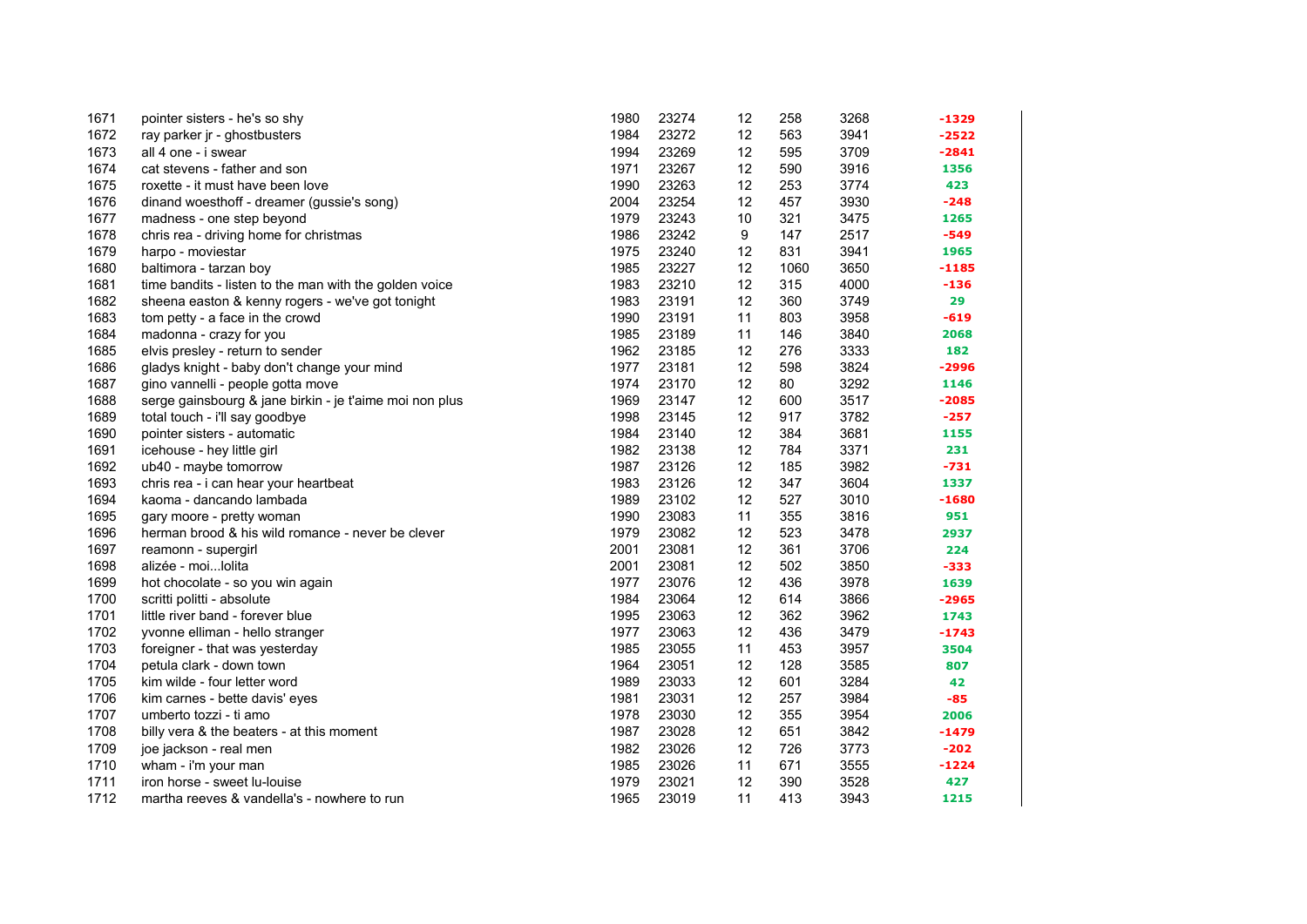| 1713 | maggie macneal - terug naar de kust            | 1976 | 23016 | 9  | 358 | 2983 | her     |
|------|------------------------------------------------|------|-------|----|-----|------|---------|
| 1714 | leo sayer - more than i can say                | 1980 | 23012 | 12 | 548 | 3853 | $-165$  |
| 1715 | kelly family - fell in love with an alien      | 1997 | 23008 | 12 | 744 | 3697 | 438     |
| 1716 | bow wow wow - do you wanna hold me             | 1983 | 23003 | 12 | 367 | 3735 | -1344   |
| 1717 | hues corporation - rock the boat               | 1974 | 22994 | 12 | 427 | 3772 | $-315$  |
| 1718 | passengers - miss sarajevo                     | 1996 | 22993 | 11 | 497 | 3753 | $-865$  |
| 1719 | des'ree - feel so high                         | 1992 | 22992 | 11 | 760 | 3835 | -2057   |
| 1720 | queen - you're my best friend                  | 1976 | 22991 | 12 | 530 | 3071 | 2077    |
| 1721 | andré hazes - ik meen 't                       | 1985 | 22985 | 12 | 594 | 3203 | $-1623$ |
| 1722 | sheila & b devotion - spacer                   | 1979 | 22979 | 12 | 343 | 3585 | $-1568$ |
| 1723 | linda ronstadt - you're no good                | 1975 | 22978 | 12 | 426 | 3893 | $-785$  |
| 1724 | marco borsato - het water                      | 1998 | 22976 | 12 | 466 | 3578 | 1664    |
| 1725 | bronski beat - smalltown boy                   | 1984 | 22975 | 12 | 313 | 3965 | $-605$  |
| 1726 | doors - love her madly                         | 1971 | 22972 | 12 | 565 | 3649 | 1522    |
| 1727 | level 42 - children say                        | 1987 | 22971 | 12 | 445 | 3953 | $-2156$ |
| 1728 | daniel bedingfield - if you're not the one     | 2003 | 22966 | 12 | 649 | 3988 | $-38$   |
| 1729 | ub40 - homely girl                             | 1989 | 22964 | 12 | 565 | 3977 | -579    |
| 1730 | lynn anderson - rosegarden                     | 1971 | 22964 | 12 | 648 | 3961 | $-1350$ |
| 1731 | frank boeijen groep - linda                    | 1983 | 22962 | 12 | 834 | 3914 | $-2031$ |
| 1732 | sugababes - stronger                           | 2002 | 22952 | 12 | 347 | 3704 | $-188$  |
| 1733 | hi-gloss - you'll never know                   | 1981 | 22951 | 12 | 629 | 3711 | $-879$  |
| 1734 | elvis costello - i want you                    | 1986 | 22947 | 12 | 905 | 3463 | $-166$  |
| 1735 | four tops - loco in acapulco                   | 1989 | 22940 | 12 | 513 | 3450 | -1134   |
| 1736 | heart - crazy on you                           | 1977 | 22935 | 12 | 729 | 3765 | 517     |
| 1737 | georgie fame & alan price - rosetta            | 1971 | 22931 | 12 | 596 | 3598 | $-713$  |
| 1738 | prince & the revolution - raspberry beret      | 1985 | 22923 | 12 | 988 | 3436 | 225     |
| 1739 | detroit emeralds - feel the need in me         | 1973 | 22914 | 12 | 821 | 3160 | 479     |
| 1740 | bee gees - jive talking                        | 1975 | 22910 | 12 | 751 | 3521 | -880    |
| 1741 | chicago - wishing you were here                | 1974 | 22902 | 11 | 52  | 3680 | 716     |
| 1742 | juanes - adios le pido                         | 2003 | 22901 | 12 | 297 | 3498 | 473     |
| 1743 | hollies - blowin' in the wind                  | 1969 | 22901 | 12 | 356 | 3769 | 150     |
| 1744 | Itd - shine on                                 | 1981 | 22895 | 12 | 611 | 3672 | $-256$  |
| 1745 | skipper wise - standing outside in the rain    | 1990 | 22891 | 12 | 525 | 3850 | $-1044$ |
| 1746 | bryan adams & mel c - when you're gone         | 1998 | 22882 | 12 | 442 | 3814 | $-3152$ |
| 1747 | bread - baby i'm a want you                    | 1971 | 22878 | 12 | 919 | 2999 | 253     |
| 1748 | orchestral manoeuvres in the dark - so in love | 1985 | 22877 | 11 | 720 | 3478 | 1354    |
| 1749 | ray goodman & brown - special lady             | 1980 | 22873 | 12 | 514 | 3924 | $-2244$ |
| 1750 | bananarama - shy boy                           | 1982 | 22866 | 12 | 633 | 3999 | $-729$  |
| 1751 | vitesse - rosalyn                              | 1982 | 22866 | 12 | 960 | 3798 | 251     |
| 1752 | circus custers - verliefd                      | 1983 | 22858 | 12 | 609 | 3853 | $-1113$ |
| 1753 | spider murphy gang - skandal im sperrbezirk    | 1982 | 22856 | 12 | 383 | 3552 | $-401$  |
| 1754 | cats - sure he's a cat                         | 1967 | 22838 | 12 | 595 | 3559 | 58      |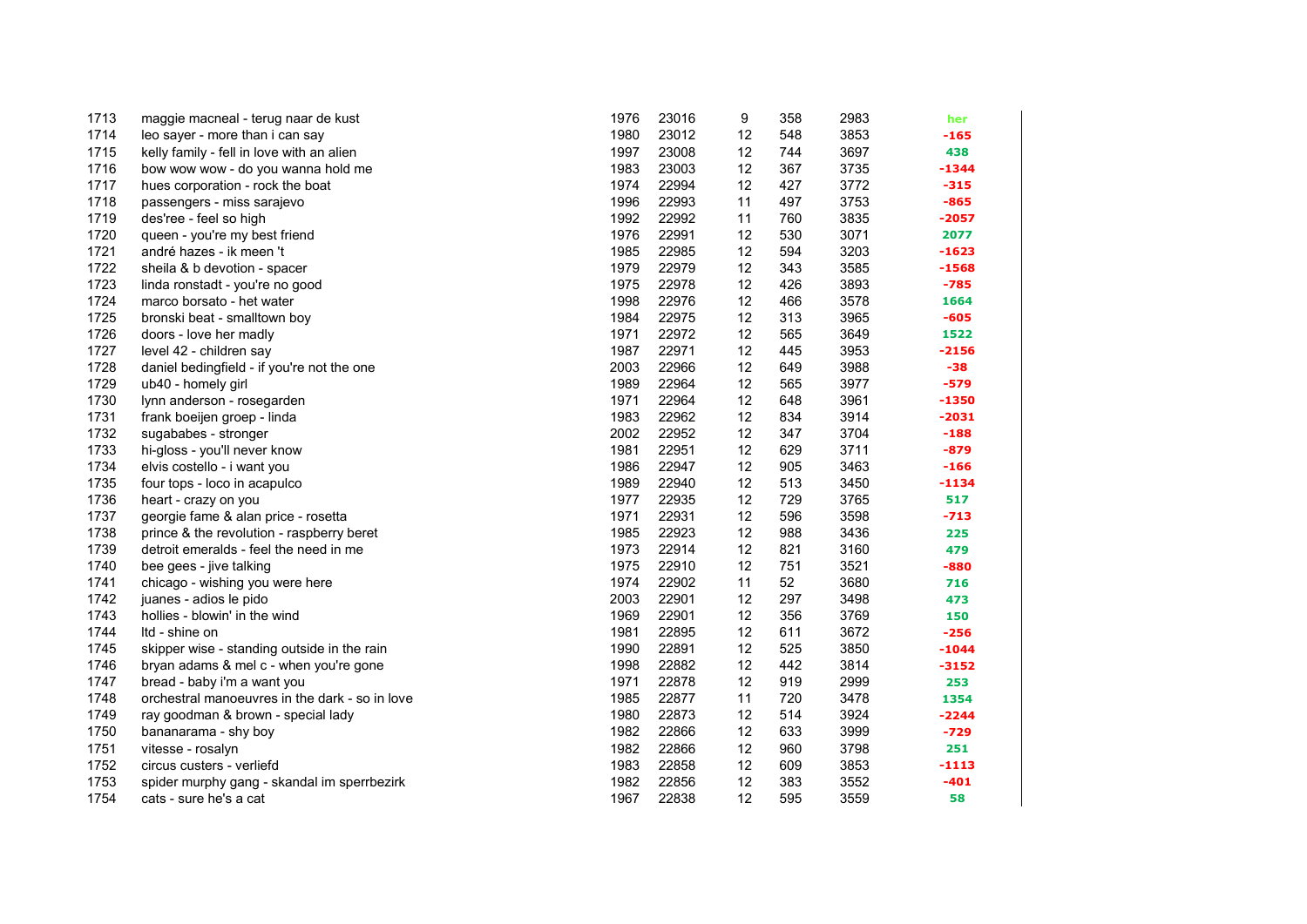| 1755 | knack - my sharona                                                | 1979 | 22824 | 12             | 490 | 3610 | $-1345$               |
|------|-------------------------------------------------------------------|------|-------|----------------|-----|------|-----------------------|
| 1756 | robbie robertson - somewhere down the crazy river                 | 1988 | 22821 | 12             | 340 | 3801 | 1821                  |
| 1757 | blondie - call me                                                 | 1980 | 22821 | 12             | 665 | 3790 | 2018                  |
| 1758 | boney m - daddy cool                                              | 1976 | 22811 | 12             | 822 | 3321 | 1646                  |
| 1759 | andrew gold - thank you for being a friend                        | 1978 | 22808 | 12             | 854 | 3472 | $-1213$               |
| 1760 | anastacia - not that kind                                         | 2001 | 22808 | 11             | 344 | 3951 | 2314                  |
| 1761 | f.r. david - words                                                | 1982 | 22800 | 12             | 163 | 3805 | 1230                  |
| 1762 | tina turner & rod stewart - it takes two                          | 1990 | 22796 | 11             | 370 | 3754 | 499                   |
| 1763 | bonnie tyler - lost in france                                     | 1977 | 22792 | 12             | 421 | 3695 | 937                   |
| 1764 | marco borsato & sita - lopen op het water                         | 2001 | 22787 | 12             | 457 | 3859 | $-638$                |
| 1765 | simply red - it's only love                                       | 1989 | 22782 | 11             | 263 | 3630 | $-629$                |
| 1766 | sheena easton - for your eyes only                                | 1981 | 22778 | 12             | 220 | 3944 | $-2459$               |
| 1767 | roots syndicate - mockin' bird hill                               | 1993 | 22764 | 12             | 797 | 3446 | $-1600$               |
| 1768 | abba - ring ring                                                  | 1973 | 22759 | 12             | 190 | 3981 | $-1016$               |
| 1769 | eagles - i can't tell you why                                     | 1980 | 22757 | 11             | 797 | 3654 | 36                    |
| 1770 | kate bush - babooshka                                             | 1980 | 22750 | 12             | 374 | 3705 | 693                   |
| 1771 | no mercy - when i die                                             | 1996 | 22746 | 12             | 203 | 3870 | $-1028$               |
| 1772 | sade - your love is king                                          | 1984 | 22737 | 12             | 234 | 3972 | 2287                  |
| 1773 | imagination - body talk                                           | 1981 | 22727 | 12             | 336 | 3845 | $-652$                |
| 1774 | gordon - never nooit meer                                         | 1999 | 22725 | 11             | 736 | 3892 | <b>Itst not. 2015</b> |
| 1775 | new radicals - you get what you give                              | 1999 | 22718 | 11             | 919 | 3246 | $-592$                |
| 1776 | kenny rogers & first edition - ruby, don't take your love to town | 1969 | 22700 | 11             | 489 | 3635 | $-1122$               |
| 1777 | chicago - hard to say i'm sorry                                   | 1982 | 22688 | 12             | 211 | 3994 | 3352                  |
| 1778 | mary mary - shackles (praise you)                                 | 2000 | 22662 | 12             | 672 | 3655 | $-1750$               |
| 1779 | diana ross - i'm still waiting                                    | 1971 | 22653 | 12             | 658 | 3918 | $-283$                |
| 1780 | cliff richard - the young ones                                    | 1962 | 22647 | 8              | 67  | 3856 | <b>Itst not. 2012</b> |
| 1781 | billy joel - tell her about it                                    | 1983 | 22645 | 12             | 461 | 3779 | 220                   |
| 1782 | big mountain - baby, i love your way                              | 1994 | 22641 | 12             | 320 | 3529 | $-1294$               |
| 1783 | valensia - gaia                                                   | 1993 | 22637 | 11             | 351 | 3940 | 341                   |
| 1784 | ilse delange - so incredible                                      | 2008 | 22637 | 9              | 87  | 3685 | 61                    |
| 1785 | whispers - it's a love thing                                      | 1981 | 22628 | 12             | 378 | 3980 | $-2110$               |
| 1786 | james ingram & patti austin - baby come to me                     | 1983 | 22624 | 12             | 430 | 3776 | $-2986$               |
| 1787 | alicia keys - empire state of mind, part 2                        | 2009 | 22620 | $\overline{7}$ | 49  | 3137 | 436                   |
| 1788 | duran duran - notorious                                           | 1986 | 22618 | 12             | 590 | 3445 | $-1325$               |
| 1789 | peabo bryson & roberta flack - tonight i celebrate my love        | 1983 | 22606 | 12             | 237 | 3919 | $-2494$               |
| 1790 | first choice - doctor love                                        | 1977 | 22597 | 12             | 367 | 3681 | 328                   |
| 1791 | dof - codo                                                        | 1983 | 22587 | 12             | 812 | 3504 | 1425                  |
| 1792 | beatles - come together                                           | 1969 | 22582 | 12             | 187 | 3977 | 2308                  |
| 1793 | foreigner - say you will                                          | 1987 | 22575 | 11             | 252 | 3741 | $-1346$               |
| 1794 | 5th dimension - aquarius let the sunshine in                      | 1969 | 22571 | 12             | 925 | 3731 | $-1445$               |
| 1795 | olivia newton john - a little more love                           | 1978 | 22568 | 12             | 871 | 3573 | $-1949$               |
| 1796 | glenn frey - the heat is on                                       | 1985 | 22557 | 12             | 292 | 3646 | 122                   |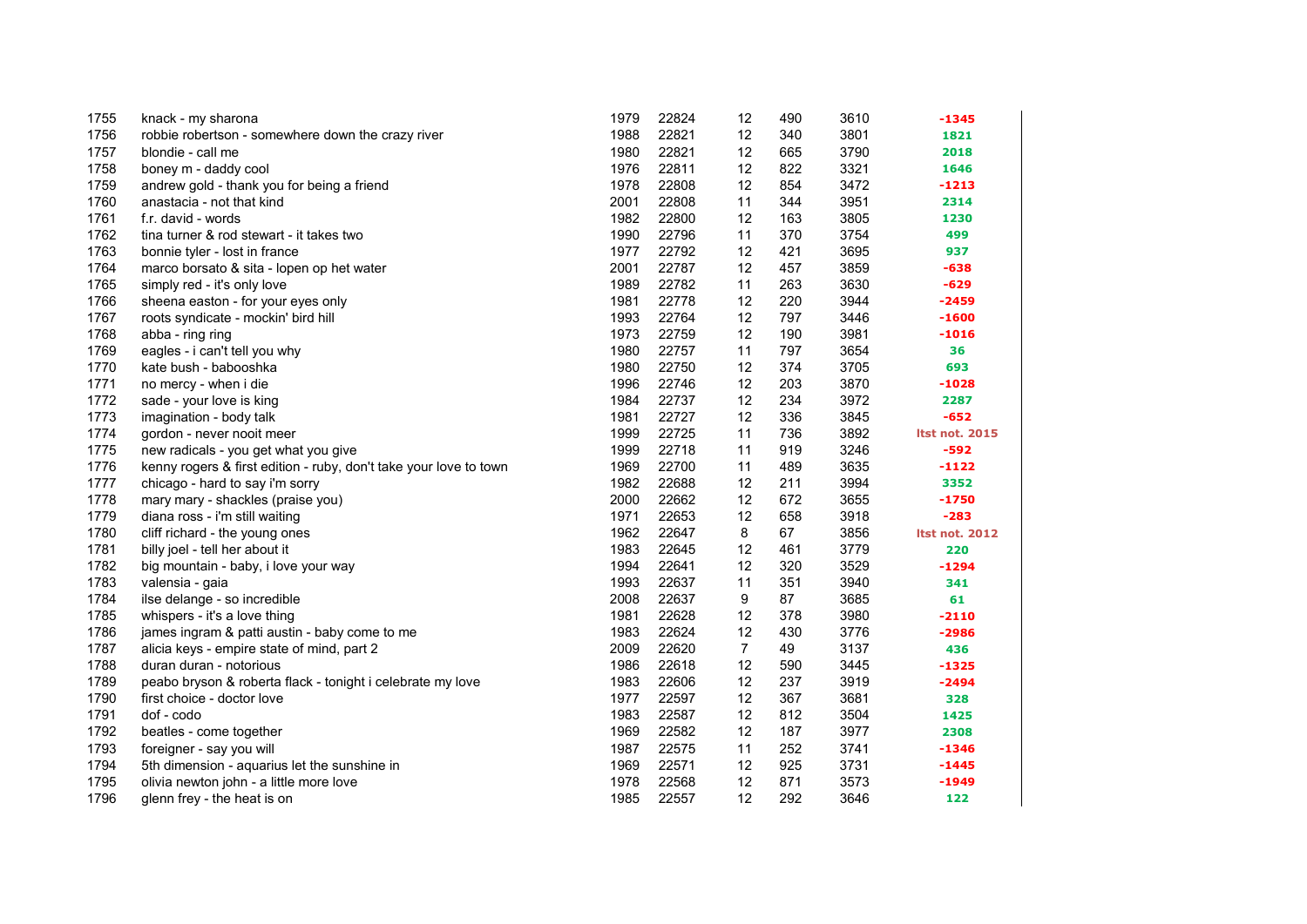| 1797 | double - the captain of her heart               | 1985 | 22557 | 12 | 401  | 3683 | 153                   |
|------|-------------------------------------------------|------|-------|----|------|------|-----------------------|
| 1798 | madonna - material girl                         | 1985 | 22529 | 12 | 216  | 3865 | 1452                  |
| 1799 | jennifer lopez - if you had my love             | 1999 | 22521 | 12 | 261  | 3767 | $-2626$               |
| 1800 | eruption - i can't stand the rain               | 1978 | 22518 | 12 | 409  | 3495 | 669                   |
| 1801 | status quo - in the army now                    | 1986 | 22509 | 12 | 596  | 3941 | 2363                  |
| 1802 | evanescence - my immortal                       | 2003 | 22503 | 11 | 258  | 3520 | 2131                  |
| 1803 | gabrielle - dreams                              | 1993 | 22495 | 12 | 647  | 3605 | $-1376$               |
| 1804 | u2 - sometimes you can't make it on your own    | 2004 | 22494 | 11 | 387  | 3613 | 965                   |
| 1805 | living in a box - living in a box               | 1987 | 22489 | 11 | 434  | 3774 | $-2364$               |
| 1806 | wet wet wet - sweet little mystery              | 1988 | 22482 | 10 | 260  | 2992 | 869                   |
| 1807 | acda & de munnik - de kapitein deel ii          | 2000 | 22469 | 12 | 210  | 3871 | 303                   |
| 1808 | foxy - get off                                  | 1978 | 22468 | 12 | 453  | 3520 | 261                   |
| 1809 | mariah carey - fantasy                          | 1995 | 22458 | 12 | 346  | 3954 | $-1361$               |
| 1810 | vicky sue robinson - turn the beat around       | 1976 | 22457 | 12 | 1264 | 3777 | $-33$                 |
| 1811 | who - see me, feel me                           | 1970 | 22446 | 8  | 185  | 1860 | <b>Itst not. 2012</b> |
| 1812 | jimi hendrix experience - hey joe               | 1967 | 22441 | 12 | 662  | 3664 | 2764                  |
| 1813 | mariah carey - hero                             | 1993 | 22431 | 12 | 902  | 3756 | 2854                  |
| 1814 | alan parsons project - eye in the sky           | 1982 | 22422 | 11 | 372  | 2956 | 1423                  |
| 1815 | bob marley & the wailers - is this love         | 1979 | 22422 | 11 | 1006 | 3117 | $-461$                |
| 1816 | darts - come back my love                       | 1978 | 22420 | 12 | 776  | 3940 | 1858                  |
| 1817 | daryl hall & john oates - rich girl             | 1977 | 22415 | 12 | 250  | 3478 | $-1765$               |
| 1818 | pussycat - mississippi                          | 1975 | 22408 | 8  | 94   | 2501 | $-522$                |
| 1819 | lionel richie - do it to me                     | 1992 | 22396 | 12 | 201  | 3933 | $-876$                |
| 1820 | doe maar - belle helene                         | 1982 | 22396 | 12 | 667  | 3484 | $-1646$               |
| 1821 | aswad - shine                                   | 1994 | 22393 | 12 | 1343 | 3518 | 116                   |
| 1822 | shanice - i love your smile                     | 1991 | 22388 | 12 | 402  | 3999 | $-1955$               |
| 1823 | tina turner - steamy windows                    | 1989 | 22384 | 11 | 1051 | 3451 | 393                   |
| 1824 | muddy waters - mannish boy                      | 1988 | 22383 | 12 | 478  | 3660 | 771                   |
| 1825 | marvin gaye - ain't nothing like the real thing | 1968 | 22377 | 12 | 400  | 3513 | $-233$                |
| 1826 | crusaders & randy crawford - street life        | 1979 | 22377 | 11 | 228  | 3925 | $-1560$               |
| 1827 | arthur baker & al green - the message is love   | 1989 | 22375 | 12 | 324  | 3589 | $-606$                |
| 1828 | beatles - ticket to ride                        | 1965 | 22367 | 12 | 252  | 3938 | 701                   |
| 1829 | splitsing - recht uit het hart                  | 1987 | 22366 | 11 | 497  | 3799 | 834                   |
| 1830 | michael jackson - you are not alone             | 1995 | 22356 | 12 | 303  | 3966 | 1166                  |
| 1831 | ricky martin - livin' la vida loca              | 1999 | 22346 | 12 | 893  | 3894 | $-266$                |
| 1832 | cure - boys don't cry                           | 1986 | 22345 | 11 | 506  | 3038 | 1390                  |
| 1833 | daniel powter - bad day                         | 2005 | 22343 | 11 | 629  | 3499 | $-1597$               |
| 1834 | bløf - dichterbij dan ooit                      | 2001 | 22342 | 12 | 669  | 3948 | $-544$                |
| 1835 | imagination - music and lights                  | 1982 | 22336 | 10 | 479  | 3662 | <b>Itst not. 2014</b> |
| 1836 | sade - smooth operator                          | 1984 | 22334 | 12 | 206  | 3832 | $-1350$               |
| 1837 | boy george - everything i own                   | 1987 | 22333 | 12 | 306  | 3819 | $-247$                |
| 1838 | mika - grace kelly                              | 2007 | 22327 | 10 | 384  | 3915 | 371                   |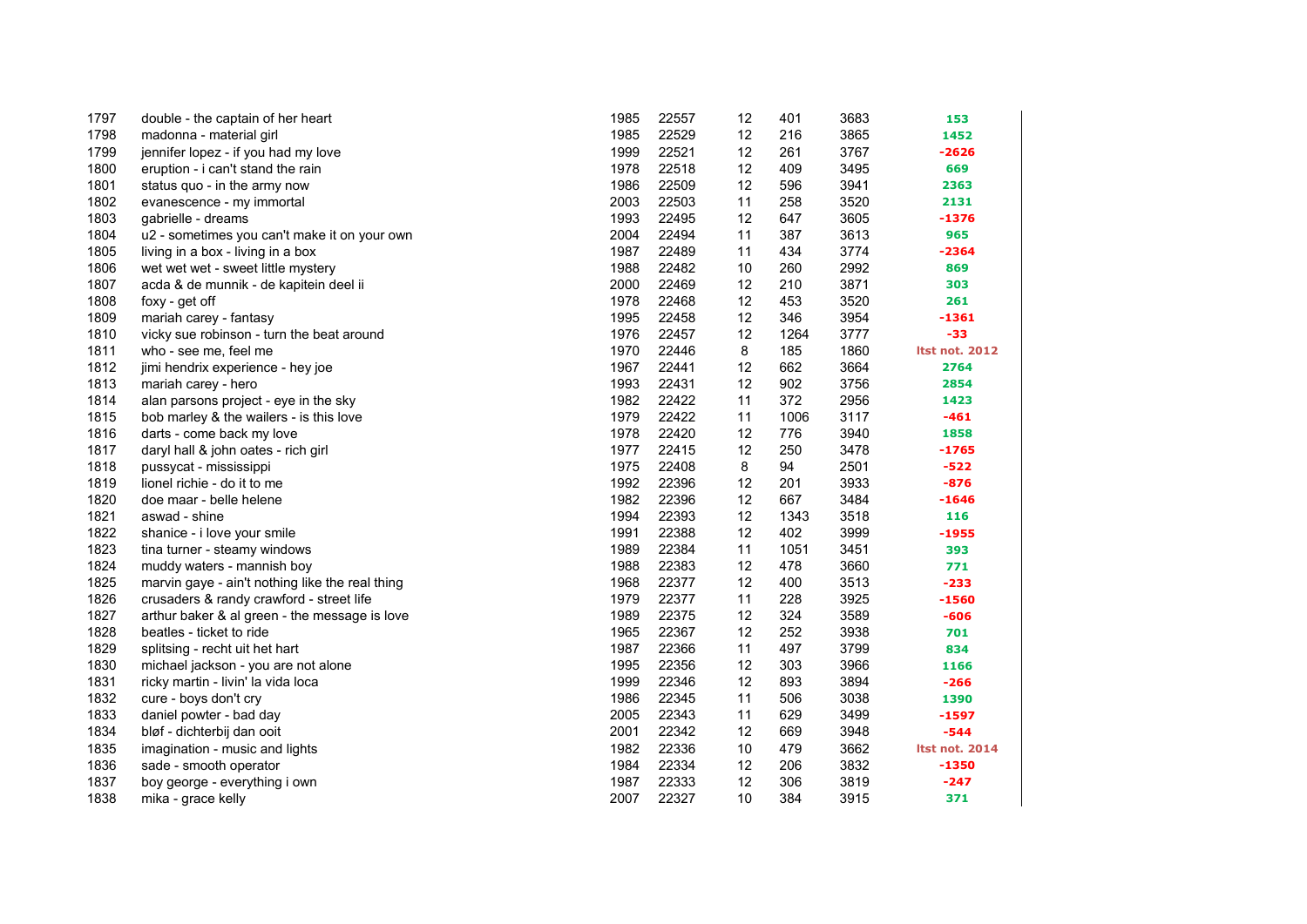| 1839 | yazz - the only way is up                               | 1988 | 22324 | 12 | 1106 | 2986 | -775                  |
|------|---------------------------------------------------------|------|-------|----|------|------|-----------------------|
| 1840 | rolling stones - emotional rescue                       | 1980 | 22317 | 12 | 416  | 3720 | 8                     |
| 1841 | abc - poison arrow                                      | 1982 | 22315 | 12 | 541  | 3939 | 2399                  |
| 1842 | rod stewart - baby jane                                 | 1983 | 22312 | 12 | 717  | 3606 | -6                    |
| 1843 | backstreet boys - shape of my heart                     | 2000 | 22308 | 10 | 611  | 3667 | <b>Itst not. 2014</b> |
| 1844 | natasha bedingfield - these words                       | 2004 | 22297 | 12 | 1409 | 2766 | $-1267$               |
| 1845 | supremes - you keep me hangin' on                       | 1966 | 22291 | 12 | 378  | 3417 | $-1493$               |
| 1846 | bread - make it with you                                | 1970 | 22287 | 11 | 712  | 3746 | $-1548$               |
| 1847 | elton john - sorry seems to be the hardest word         | 1976 | 22278 | 12 | 252  | 3693 | 160                   |
| 1848 | ronan keating - life is a rollercoaster                 | 2000 | 22265 | 12 | 592  | 3226 | $-193$                |
| 1849 | van dik hout - alles of niets                           | 1994 | 22265 | 11 | 358  | 3855 | 983                   |
| 1850 | steve winwood - higher love                             | 1986 | 22264 | 12 | 560  | 3715 | $-1504$               |
| 1851 | crowded house - it's only natural                       | 1992 | 22258 | 11 | 696  | 3958 | 1194                  |
| 1852 | who - substitute                                        | 1966 | 22257 | 11 | 474  | 3709 | $-778$                |
| 1853 | sting - russians                                        | 1985 | 22254 | 12 | 526  | 3867 | $-220$                |
| 1854 | peter schilling - major tom                             | 1969 | 22244 | 12 | 633  | 3706 | 1222                  |
| 1855 | gabrielle - out of reach                                | 2001 | 22243 | 12 | 512  | 3752 | 149                   |
| 1856 | billy idol - eyes without a face                        | 1984 | 22235 | 11 | 977  | 3621 | 1800                  |
| 1857 | glenn medeiros - nothing's gonna change my love for you | 1988 | 22231 | 12 | 852  | 3573 | $-1067$               |
| 1858 | guus meeuwis - dat komt door jou                        | 2009 | 22227 | 8  | 38   | 3933 | 3519                  |
| 1859 | sheila e - the glamorous life                           | 1984 | 22219 | 12 | 971  | 3725 | $-2159$               |
| 1860 | marvin gaye - ain't no mountain high enough             | 1970 | 22211 | 8  | 322  | 2187 | $-502$                |
| 1861 | kc & the sunshine band - come to my island              | 1979 | 22207 | 12 | 548  | 3817 | $-887$                |
| 1862 | spargo - one night affair                               | 1981 | 22205 | 12 | 803  | 3674 | -2707                 |
| 1863 | ultravox - dancing with tears in my eyes                | 1984 | 22195 | 12 | 444  | 3520 | 2083                  |
| 1864 | bee gees - don't forget to remember                     | 1969 | 22194 | 11 | 180  | 3839 | her                   |
| 1865 | amii stewart - knock on wood                            | 1979 | 22190 | 12 | 447  | 3983 | $-911$                |
| 1866 | bread - everything i own                                | 1972 | 22181 | 12 | 340  | 3935 | 1018                  |
| 1867 | matt bianco - whose side are you on                     | 1984 | 22179 | 11 | 824  | 3326 | -304                  |
| 1868 | maisonettes - heartache avenue                          | 1983 | 22174 | 12 | 420  | 3647 | 837                   |
| 1869 | corrs - breathless                                      | 2000 | 22172 | 11 | 638  | 3974 | 94                    |
| 1870 | europe - carrie                                         | 1987 | 22156 | 11 | 274  | 3594 | 1223                  |
| 1871 | trammps - ( lights went out) new york city              | 1978 | 22146 | 12 | 653  | 3250 | $-1499$               |
| 1872 | christopher cross - all right                           | 1983 | 22137 | 12 | 814  | 3810 | $-1741$               |
| 1873 | four tops - bernadette                                  | 1967 | 22132 | 12 | 652  | 3752 | 278                   |
| 1874 | tee set - ma belle amie                                 | 1969 | 22125 | 12 | 373  | 3662 | 1464                  |
| 1875 | michael zager band - let's all chant                    | 1978 | 22119 | 12 | 287  | 3842 | $-2527$               |
| 1876 | elvis presley - don't be cruel                          | 1956 | 22114 | 12 | 416  | 3594 | -86                   |
| 1877 | charles aznavour - the old fashioned way                | 1973 | 22113 | 11 | 416  | 3916 | 908                   |
| 1878 | george harrison - what is life                          | 1971 | 22103 | 12 | 783  | 3720 | -246                  |
| 1879 | santana - black magic woman                             | 1970 | 22102 | 9  | 160  | 3405 | her                   |
| 1880 | dire straits - so far away                              | 1985 | 22086 | 12 | 280  | 3777 | 1202                  |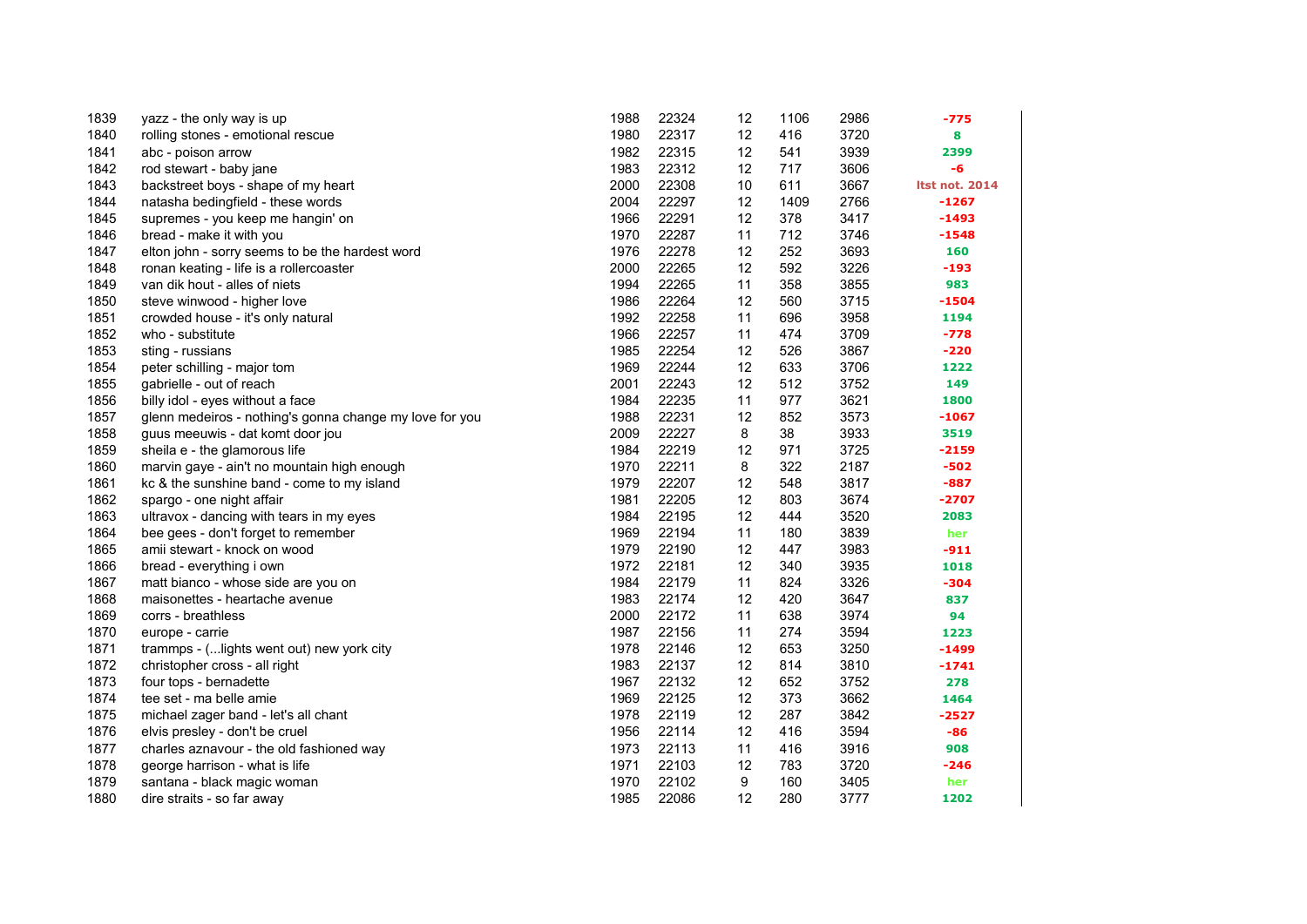| 1881 | iggy pop - lust for life                                              | 1977 | 22083 | 11 | 478  | 3430 | 1790                  |
|------|-----------------------------------------------------------------------|------|-------|----|------|------|-----------------------|
| 1882 | charlene - i've never been to me                                      | 1982 | 22076 | 12 | 491  | 3675 | 1210                  |
| 1883 | time bandits - endless road                                           | 1985 | 22076 | 12 | 500  | 3587 | 3087                  |
| 1884 | rose royce - wishing on a star                                        | 1978 | 22068 | 12 | 698  | 3902 | $-585$                |
| 1885 | michel fugain - une belle histoire                                    | 1972 | 22060 | 12 | 173  | 3794 | 2396                  |
| 1886 | john mayer - daughters                                                | 2005 | 22058 | 11 | 319  | 3454 | 1327                  |
| 1887 | blood, sweat & tears - you've made me so very happy                   | 1969 | 22054 | 8  | 369  | 2569 | $-1570$               |
| 1888 | dionne warwick - do you know the way to san jose                      | 1968 | 22043 | 12 | 296  | 3511 | $-1064$               |
| 1889 | barbra streisand & bryan adams - i finally found someone              | 1997 | 22037 | 12 | 264  | 3509 | 587                   |
| 1890 | rita coolidge - all time high                                         | 1983 | 22030 | 12 | 740  | 3660 | $-657$                |
| 1891 | doobie brothers - china groove                                        | 1973 | 22025 | 12 | 328  | 3754 | 1388                  |
| 1892 | keane - bend and break                                                | 2005 | 22025 | 11 | 465  | 3813 | 114                   |
| 1893 | santana & michelle branch - the game of love                          | 2002 | 22022 | 12 | 453  | 3961 | $-530$                |
| 1894 | elton john - blue eyes                                                | 1982 | 22020 | 12 | 388  | 3835 | $-2153$               |
| 1895 | isley jasper isley - caravan of love                                  | 1986 | 22014 | 12 | 1168 | 3972 | $-1836$               |
| 1896 | queen - love of my life                                               | 1975 | 21999 | 8  | 148  | 2421 | 1863                  |
| 1897 | middle of the road - soley, soley                                     | 1971 | 21993 | 8  | 372  | 2021 | <b>Itst not. 2012</b> |
| 1898 | scott mckenzie - san francisco (be sure to wear flowers in your hair) | 1967 | 21992 | 10 | 94   | 3085 | 1491                  |
| 1899 | rob de nijs - zondag                                                  | 1980 | 21991 | 12 | 1045 | 3614 | $-1033$               |
| 1900 | johnny bristol - hang on in there baby                                | 1974 | 21990 | 12 | 66   | 3729 | $-1429$               |
| 1901 | sweet - block buster                                                  | 1973 | 21982 | 9  | 349  | 2979 | her                   |
| 1902 | lakeside - fantastic voyage                                           | 1981 | 21976 | 12 | 1077 | 3716 | 456                   |
| 1903 | culture club - time (clock of the heart)                              | 1982 | 21975 | 12 | 411  | 3537 | $-674$                |
| 1904 | janet jackson - that's the way love goes                              | 1993 | 21974 | 12 | 514  | 3660 | 2045                  |
| 1905 | survivor - burning heart                                              | 1986 | 21971 | 11 | 407  | 3457 | 116                   |
| 1906 | right said fred - i'm too sexy                                        | 1991 | 21969 | 11 | 765  | 3661 | $-427$                |
| 1907 | bzn - pearlydumm                                                      | 1980 | 21967 | 11 | 235  | 3681 | $-789$                |
| 1908 | paul young - wherever i lay my hat                                    | 1983 | 21963 | 12 | 891  | 3490 | $-288$                |
| 1909 | chi coltrane - you were my friend                                     | 1973 | 21960 | 12 | 832  | 3799 | 651                   |
| 1910 | michael jackson - another part of me                                  | 1988 | 21939 | 12 | 351  | 3802 | 728                   |
| 1911 | scritti politti - the word girl                                       | 1985 | 21937 | 11 | 959  | 3697 | $-1197$               |
| 1912 | ray parker jr. & raydio - a woman needs love (just like you do)       | 1981 | 21935 | 12 | 559  | 3796 | $-2011$               |
| 1913 | john denver - take me home, country roads                             | 1971 | 21932 | 12 | 132  | 3769 | 2774                  |
| 1914 | krezip - all my life                                                  | 2008 | 21924 | 9  | 792  | 3084 | $-2204$               |
| 1915 | hall & oates - she's gone                                             | 1973 | 21911 | 11 | 142  | 3805 | 1331                  |
| 1916 | elvis presley - burning love                                          | 1972 | 21910 | 9  | 296  | 3680 | her                   |
| 1917 | rubettes - you're the reason why                                      | 1976 | 21896 | 12 | 203  | 3919 | 313                   |
| 1918 | robbie williams - sexed up                                            | 2003 | 21895 | 10 | 696  | 3170 | 1346                  |
| 1919 | billy ocean - there'll be sad songs                                   | 1986 | 21888 | 12 | 1141 | 3196 | $-722$                |
| 1920 | laid back - sunshine reggae                                           | 1983 | 21884 | 12 | 809  | 3934 | $-1777$               |
| 1921 | diana ross - my old piano                                             | 1980 | 21881 | 12 | 344  | 3778 | $-432$                |
| 1922 | mr. big - romeo                                                       | 1977 | 21864 | 12 | 530  | 3950 | $-587$                |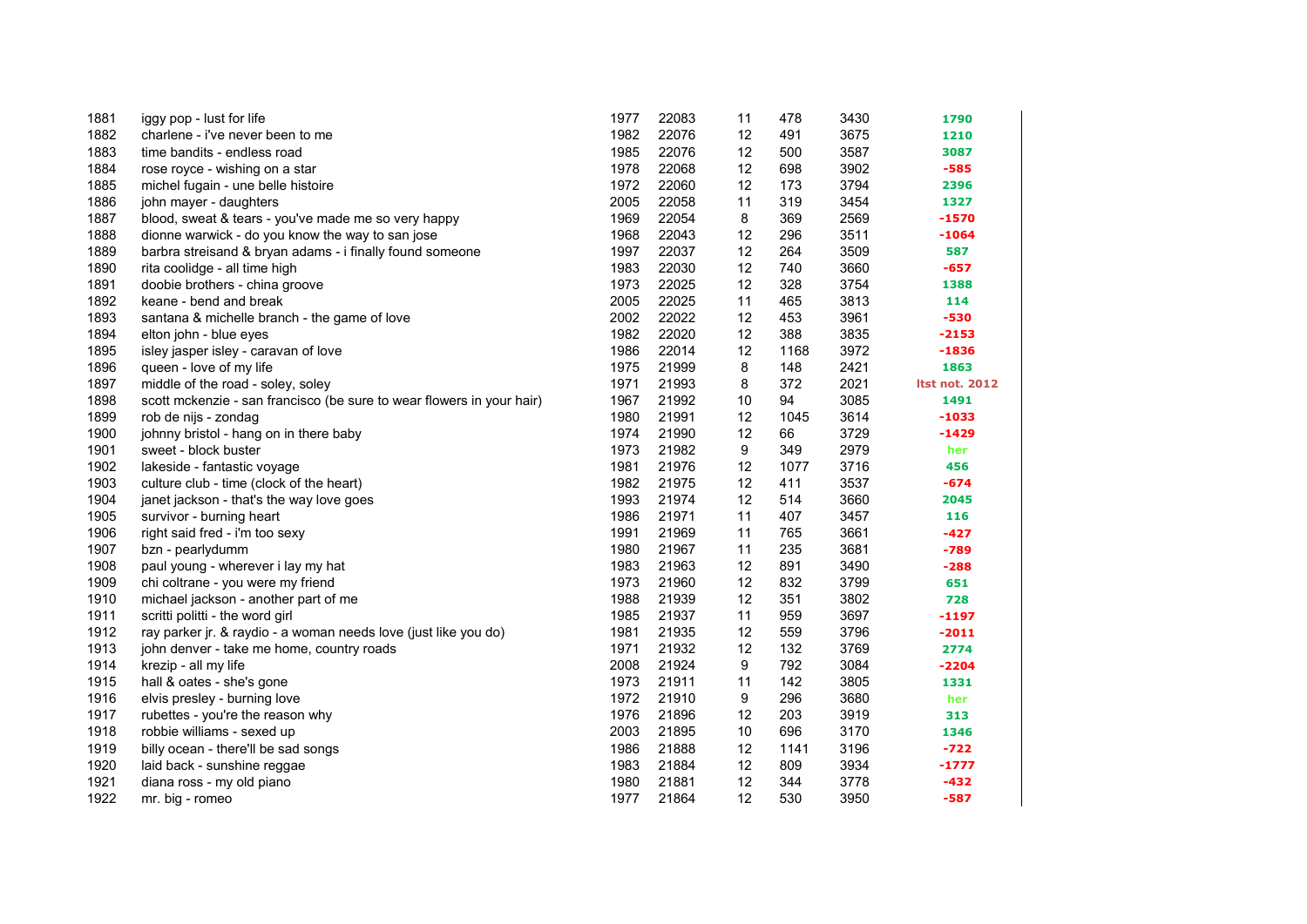| 1923 | tim hardin - how can we hang on to a dream                      | 1967 | 21864 | 12 | 818  | 3630 | $-1548$               |
|------|-----------------------------------------------------------------|------|-------|----|------|------|-----------------------|
| 1924 | ritchie family - the best disco in town                         | 1976 | 21859 | 12 | 267  | 3501 | -96                   |
| 1925 | lois lane - fortune fairytales                                  | 1990 | 21859 | 12 | 727  | 3298 | $-2156$               |
| 1926 | bon jovi - you give love a bad name                             | 1986 | 21851 | 11 | 412  | 3339 | 1279                  |
| 1927 | de dijk - binnen zonder kloppen                                 | 1985 | 21843 | 12 | 452  | 3310 | 1873                  |
| 1928 | pet shop boys - suburbia                                        | 1986 | 21836 | 12 | 845  | 3855 | $-175$                |
| 1929 | mike batt - lady of the dawn                                    | 1979 | 21828 | 12 | 193  | 3653 | 1309                  |
| 1930 | katrina & waves - love shine a light                            | 1997 | 21825 | 12 | 228  | 3863 | 177                   |
| 1931 | cock robin - thought you were on my side                        | 1986 | 21819 | 12 | 807  | 3691 | $-436$                |
| 1932 | 10cc - the things we do for love                                | 1976 | 21817 | 12 | 370  | 3917 | 1126                  |
| 1933 | michael jackson - stranger in moscow                            | 1996 | 21816 | 11 | 894  | 3896 | 2992                  |
| 1934 | bee gees - you should be dancing                                | 1976 | 21815 | 12 | 248  | 3881 | 862                   |
| 1935 | creedence clearwater revival - i heard it through the grapevine | 1973 | 21796 | 12 | 328  | 3369 | 1346                  |
| 1936 | bucks fizz - making your mind up                                | 1981 | 21786 | 12 | 473  | 3615 | $-555$                |
| 1937 | rolling stones - lady jane                                      | 1966 | 21773 | 12 | 259  | 3360 | 594                   |
| 1938 | kool & the gang - ladies night                                  | 1980 | 21763 | 12 | 523  | 3947 | $-588$                |
| 1939 | blue & elton john - sorry seems to be the hardest word          | 2003 | 21758 | 11 | 504  | 3355 | $-508$                |
| 1940 | emotions - best of my love                                      | 1977 | 21752 | 12 | 126  | 3604 | $-752$                |
| 1941 | sister sledge - he's the greatest dancer                        | 1979 | 21738 | 12 | 261  | 3718 | $-425$                |
| 1942 | donna summer - this time i know it's for real                   | 1989 | 21733 | 12 | 851  | 3699 | 791                   |
| 1943 | pato banton - baby come back                                    | 1994 | 21732 | 12 | 656  | 3978 | $-655$                |
| 1944 | barclay james harvest - titles                                  | 1976 | 21730 | 12 | 1059 | 3957 | $-45$                 |
| 1945 | eddie money - take me home tonight                              | 1987 | 21727 | 11 | 453  | 3671 | $-1258$               |
| 1946 | nickelback - how you remind me                                  | 2001 | 21724 | 11 | 285  | 3458 | 1958                  |
| 1947 | deee-lite - groove is in the heart                              | 1990 | 21724 | 11 | 362  | 3686 | $-2382$               |
| 1948 | bruce springsteen - my hometown                                 | 1986 | 21722 | 12 | 507  | 3931 | 1715                  |
| 1949 | racey - lay your love on me                                     | 1979 | 21716 | 12 | 400  | 3766 | $-1575$               |
| 1950 | clout - substitute                                              | 1978 | 21712 | 11 | 315  | 3572 | 1032                  |
| 1951 | queen - i want it all                                           | 1989 | 21700 | 11 | 290  | 3887 | $-1008$               |
| 1952 | spencer davis group - keep on running                           | 1966 | 21696 | 12 | 784  | 3962 | $-468$                |
| 1953 | anastacia - one day in your life                                | 2002 | 21694 | 12 | 279  | 3917 | -2267                 |
| 1954 | motels - suddenly last summer                                   | 1983 | 21686 | 12 | 725  | 3774 | $-1393$               |
| 1955 | george michael & mary j blige - as                              | 1999 | 21678 | 12 | 817  | 3846 | $-524$                |
| 1956 | hans de booy - thuis ben                                        | 1984 | 21674 | 12 | 939  | 3962 | $-671$                |
| 1957 | deep blue something - breakfast at tiffany's                    | 1996 | 21670 | 11 | 435  | 3636 | -1937                 |
| 1958 | emilia - big big world                                          | 1998 | 21670 | 11 | 1101 | 3270 | <b>Itst not. 2015</b> |
| 1959 | beatles - we can work it out                                    | 1965 | 21668 | 12 | 476  | 3947 | 1900                  |
| 1960 | john lennon - woman                                             | 1981 | 21665 | 11 | 728  | 3853 | 1557                  |
| 1961 | robby valentine - over and over again                           | 1991 | 21660 | 12 | 452  | 3803 | 380                   |
| 1962 | james blunt - wiseman                                           | 2005 | 21652 | 11 | 718  | 3798 | 1014                  |
| 1963 | beatles - yellow submarine                                      | 1966 | 21643 | 12 | 78   | 3877 | 1754                  |
| 1964 | bee gees - i started a joke                                     | 1969 | 21626 | 9  | 141  | 3916 | her                   |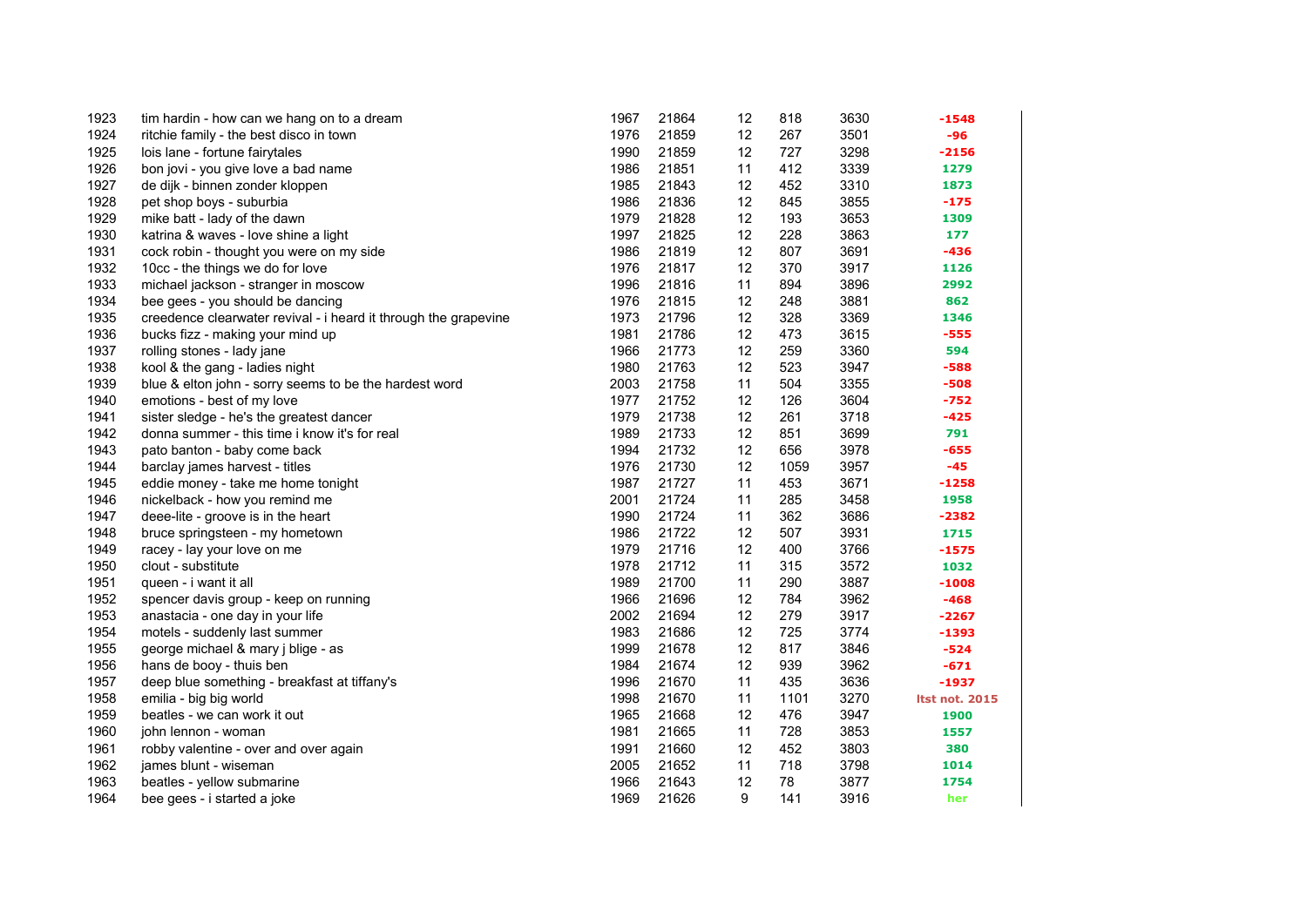| 1965 | 10cc - feel the love                                          | 1983 | 21624 | 12 | 346  | 3759 | 285                   |
|------|---------------------------------------------------------------|------|-------|----|------|------|-----------------------|
| 1966 | pet shop boys - always on my mind                             | 1987 | 21594 | 12 | 418  | 3627 | 1121                  |
| 1967 | bee gees - to love somebody                                   | 1967 | 21593 | 12 | 700  | 3852 | 1992                  |
| 1968 | michael jackson - liberian girl                               | 1989 | 21587 | 12 | 462  | 3884 | $-81$                 |
| 1969 | genesis - no son of mine                                      | 1991 | 21581 | 11 | 652  | 3821 | 788                   |
| 1970 | status quo - the wanderer                                     | 1984 | 21575 | 12 | 496  | 3988 | 461                   |
| 1971 | joyce sims - come into my life                                | 1988 | 21574 | 12 | 296  | 3365 | $-2628$               |
| 1972 | beatles - blackbird                                           | 1968 | 21573 | 9  | 75   | 3787 | 3361                  |
| 1973 | jan smit - vrienden voor het leven                            | 2005 | 21567 | 9  | 229  | 3533 | <b>Itst not. 2014</b> |
| 1974 | pretenders - i'll stand by you                                | 1994 | 21559 | 11 | 702  | 3828 | 700                   |
| 1975 | roxy music - love is the drug                                 | 1976 | 21551 | 12 | 629  | 3776 | 878                   |
| 1976 | dido - don't leave home                                       | 2004 | 21547 | 11 | 390  | 3576 | $-220$                |
| 1977 | lou bega - mambo no.5                                         | 1999 | 21541 | 12 | 548  | 3208 | $-2537$               |
| 1978 | grace jones - la vie en rose                                  | 1977 | 21537 | 12 | 550  | 3903 | 816                   |
| 1979 | viola wills - if you could read my mind                       | 1981 | 21533 | 12 | 328  | 3693 | $-2750$               |
| 1980 | kate bush - the man with the child in his eyes                | 1978 | 21532 | 12 | 233  | 3329 | 1455                  |
| 1981 | rené froger - winter in america                               | 1988 | 21527 | 12 | 522  | 3457 | 1846                  |
| 1982 | trijntje oosterhuis - de zee                                  | 1996 | 21522 | 11 | 463  | 3686 | $-650$                |
| 1983 | milli vanilli - blame it on the rain                          | 1989 | 21517 | 11 | 729  | 3488 | $-463$                |
| 1984 | britney spears - oops! i did it again                         | 2000 | 21516 | 12 | 686  | 3812 | $-1354$               |
| 1985 | boz scaggs - lido shuffle                                     | 1977 | 21513 | 12 | 624  | 3153 | 325                   |
| 1986 | mcguinn & clark & hillman - don't you write her off like that | 1979 | 21498 | 12 | 467  | 3746 | $-2107$               |
| 1987 | nelly furtado - powerless                                     | 2003 | 21493 | 11 | 353  | 3341 | 490                   |
| 1988 | s.o.s. band - the finest                                      | 1986 | 21492 | 11 | 317  | 3703 | 2080                  |
| 1989 | diana king - shy guy                                          | 1995 | 21487 | 12 | 501  | 3987 | $-2192$               |
| 1990 | agnetha faltskog - the heat is on                             | 1983 | 21475 | 12 | 550  | 3914 | $-479$                |
| 1991 | blue nile - tinseltown in the rain                            | 1984 | 21475 | 12 | 995  | 3799 | 1632                  |
| 1992 | lloyd cole & commotions - rattlesnake                         | 1985 | 21470 | 11 | 1017 | 3988 | $-1889$               |
| 1993 | julien clerc - venise (elle voulait qu'on l'appelle)          | 1976 | 21468 | 12 | 413  | 3923 | 863                   |
| 1994 | john legend - p.d.a. (we just don't care)                     | 2007 | 21450 | 10 | 632  | 3641 | $-2035$               |
| 1995 | marilyn martin - move closer                                  | 1989 | 21448 | 12 | 325  | 3945 | $-2108$               |
| 1996 | earth wind & fire - shining star                              | 1975 | 21445 | 12 | 904  | 3697 | $-1992$               |
| 1997 | america - the border                                          | 1983 | 21439 | 12 | 667  | 3921 | $-422$                |
| 1998 | heatwave - boogie nights                                      | 1977 | 21428 | 12 | 628  | 3994 | $-2080$               |
| 1999 | average white band - pick up the pieces                       | 1975 | 21409 | 12 | 244  | 3558 | $-325$                |
| 2000 | o'jays - i love music                                         | 1976 | 21399 | 11 | 778  | 4000 | $-1544$               |
| 2001 | anita baker - sweet love                                      | 1986 | 21391 | 10 | 253  | 3430 | <b>Itst not. 2014</b> |
| 2002 | janet jackson - runaway                                       | 1995 | 21387 | 11 | 913  | 3445 | 291                   |
| 2003 | bryan adams & rod stewart & sting - all for love              | 1994 | 21379 | 12 | 608  | 3352 | -2032                 |
| 2004 | avril lavigne - complicated                                   | 2002 | 21347 | 12 | 235  | 3908 | $-272$                |
| 2005 | modern talking - you can win if you want                      | 1985 | 21346 | 12 | 986  | 3886 | 429                   |
| 2006 | jackie wilson - i get the sweetest feeling                    | 1987 | 21339 | 12 | 220  | 3950 | $-1661$               |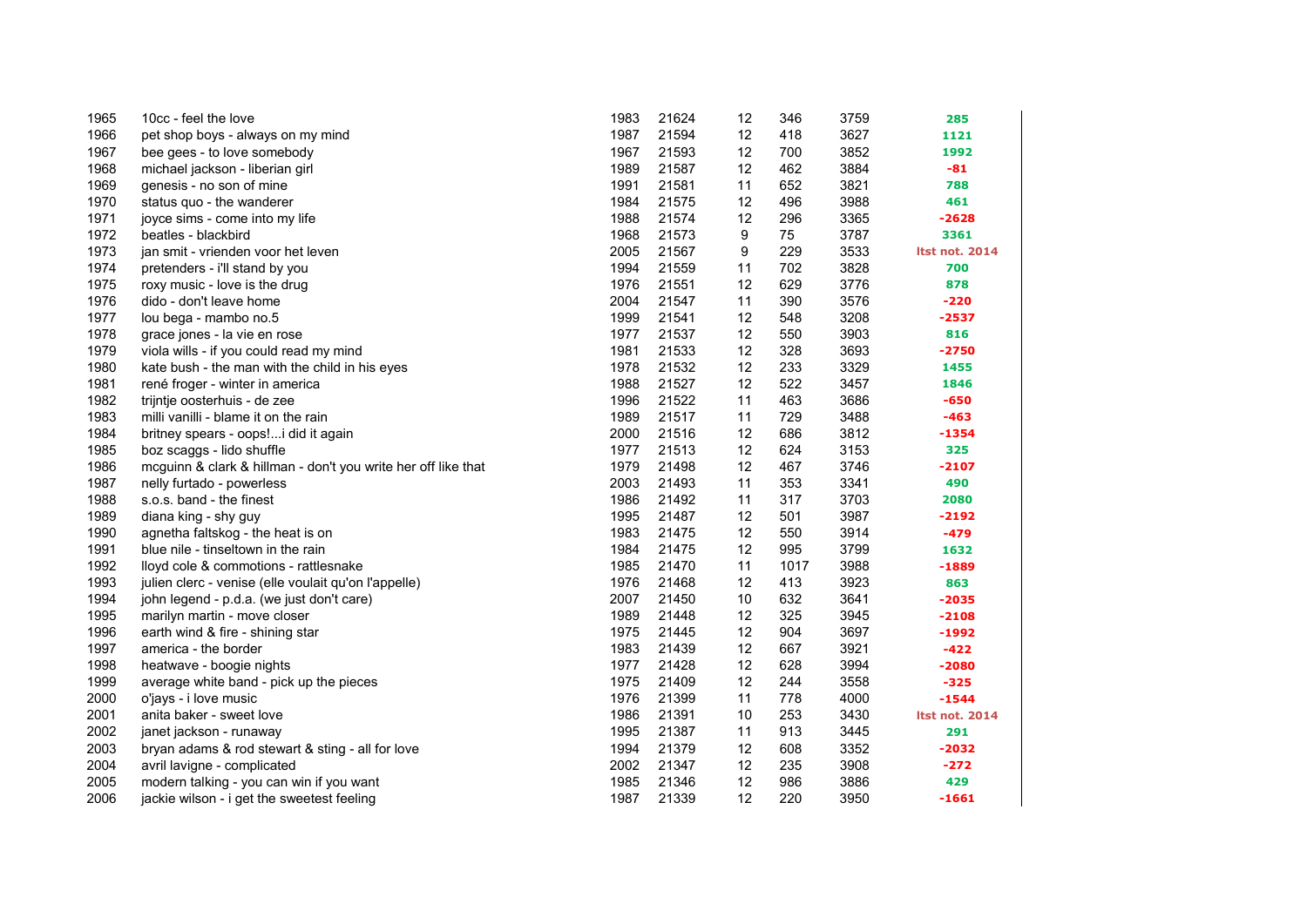| 2007 | diana ross - chain reaction                                  | 1985 | 21337 | 12 | 384  | 3878 | $-2001$               |
|------|--------------------------------------------------------------|------|-------|----|------|------|-----------------------|
| 2008 | sneaker - more than just the two of us                       | 1982 | 21330 | 12 | 249  | 3645 | 459                   |
| 2009 | guus meeuwis - zo ver weg                                    | 1996 | 21323 | 12 | 786  | 3482 | $-272$                |
| 2010 | dave - dansez maintenant                                     | 1975 | 21312 | 12 | 405  | 3815 | 631                   |
| 2011 | neil diamond - september morn'                               | 1979 | 21308 | 11 | 915  | 3990 | 1623                  |
| 2012 | rose royce - rr express                                      | 1981 | 21298 | 12 | 1000 | 3606 | $-1090$               |
| 2013 | frans bauer & marianne weber - de regenboog                  | 1997 | 21292 | 8  | 182  | 3907 | <b>Itst not. 2012</b> |
| 2014 | bob sinclar - love generation                                | 2006 | 21291 | 11 | 601  | 3067 | $-1151$               |
| 2015 | greg kihn - jeopardy                                         | 1983 | 21253 | 11 | 668  | 3995 | $-2316$               |
| 2016 | jon anderson - surrender                                     | 1982 | 21247 | 12 | 261  | 3534 | 264                   |
| 2017 | kc & the sunshine band - i'm your boogie man                 | 1977 | 21243 | 12 | 833  | 3952 | 1091                  |
| 2018 | peter allen - i go to rio                                    | 1978 | 21213 | 12 | 268  | 3410 | 82                    |
| 2019 | george michael - jesus to a child                            | 1996 | 21212 | 12 | 520  | 3781 | $-1496$               |
| 2020 | neil diamond - hello again                                   | 1981 | 21211 | 10 | 316  | 3969 | her                   |
| 2021 | u2 - desire                                                  | 1988 | 21188 | 11 | 827  | 3414 | -1909                 |
| 2022 | otis redding - i've got dreams to remember                   | 1968 | 21185 | 9  | 307  | 2997 | <b>Itst not. 2015</b> |
| 2023 | sheila e - the belle of st. mark                             | 1984 | 21180 | 12 | 749  | 3073 | $-785$                |
| 2024 | george michael - kissing a fool                              | 1988 | 21174 | 12 | 501  | 3997 | 1921                  |
| 2025 | stars on 45 - (vol 6) proudly presents the star sisters      | 1983 | 21169 | 12 | 348  | 3839 | $-1378$               |
| 2026 | blood, sweat & tears - spinning wheel                        | 1969 | 21150 | 12 | 367  | 3992 | $-211$                |
| 2027 | ringo starr - photograph                                     | 1973 | 21146 | 12 | 656  | 3975 | $-391$                |
| 2028 | turtles - happy together                                     | 1967 | 21116 | 12 | 655  | 3948 | 1500                  |
| 2029 | madonna - open your heart                                    | 1986 | 21114 | 12 | 283  | 3890 | 317                   |
| 2030 | robin s - luv 4 luv                                          | 1993 | 21110 | 12 | 722  | 3571 | 141                   |
| 2031 | james & bobby purify - i'm your puppet                       | 1976 | 21108 | 10 | 110  | 3541 | <b>Itst not. 2014</b> |
| 2032 | go west - we close our eyes                                  | 1985 | 21106 | 11 | 531  | 3948 | $-2747$               |
| 2033 | willy deville - hey joe                                      | 1992 | 21105 | 11 | 494  | 3355 | $-676$                |
| 2034 | neil diamond & barbra streisand - you don't bring me flowers | 1978 | 21099 | 12 | 257  | 3371 | 1573                  |
| 2035 | golden earring - going to the run                            | 1991 | 21086 | 10 | 435  | 3759 | 3051                  |
| 2036 | mike oldfield & maggie reilly - to france                    | 1984 | 21084 | 12 | 265  | 3783 | $-161$                |
| 2037 | jazzpolitie - liefdesliedjes                                 | 1993 | 21075 | 12 | 1274 | 3707 | $-654$                |
| 2038 | vader abraham - het kleine café aan de haven                 | 1976 | 21073 | 12 | 375  | 3910 | $-43$                 |
| 2039 | simon & garfunkel - cecilia                                  | 1970 | 21066 | 12 | 361  | 3582 | 2273                  |
| 2040 | u2 - all i want is you                                       | 1989 | 21063 | 11 | 861  | 3694 | 2690                  |
| 2041 | matt bianco - don't blame it on that girl                    | 1988 | 21039 | 11 | 518  | 3574 | $-266$                |
| 2042 | queen - the show must go on                                  | 1991 | 21030 | 8  | 206  | 3178 | 2064                  |
| 2043 | madonna - cherish                                            | 1989 | 21029 | 12 | 499  | 3577 | $-2118$               |
| 2044 | christopher cross - arthur's theme                           | 1981 | 21024 | 12 | 1264 | 3713 | 623                   |
| 2045 | level 42 - hot water                                         | 1984 | 21016 | 12 | 572  | 3701 | 279                   |
| 2046 | dillinger - cokane in my brain                               | 1977 | 21012 | 12 | 1198 | 3763 | $-894$                |
| 2047 | paul mccartney & wings - my love                             | 1973 | 21011 | 12 | 1005 | 3888 | $-424$                |
| 2048 | kadanz - intimiteit                                          | 1984 | 21007 | 12 | 1024 | 3895 | 2871                  |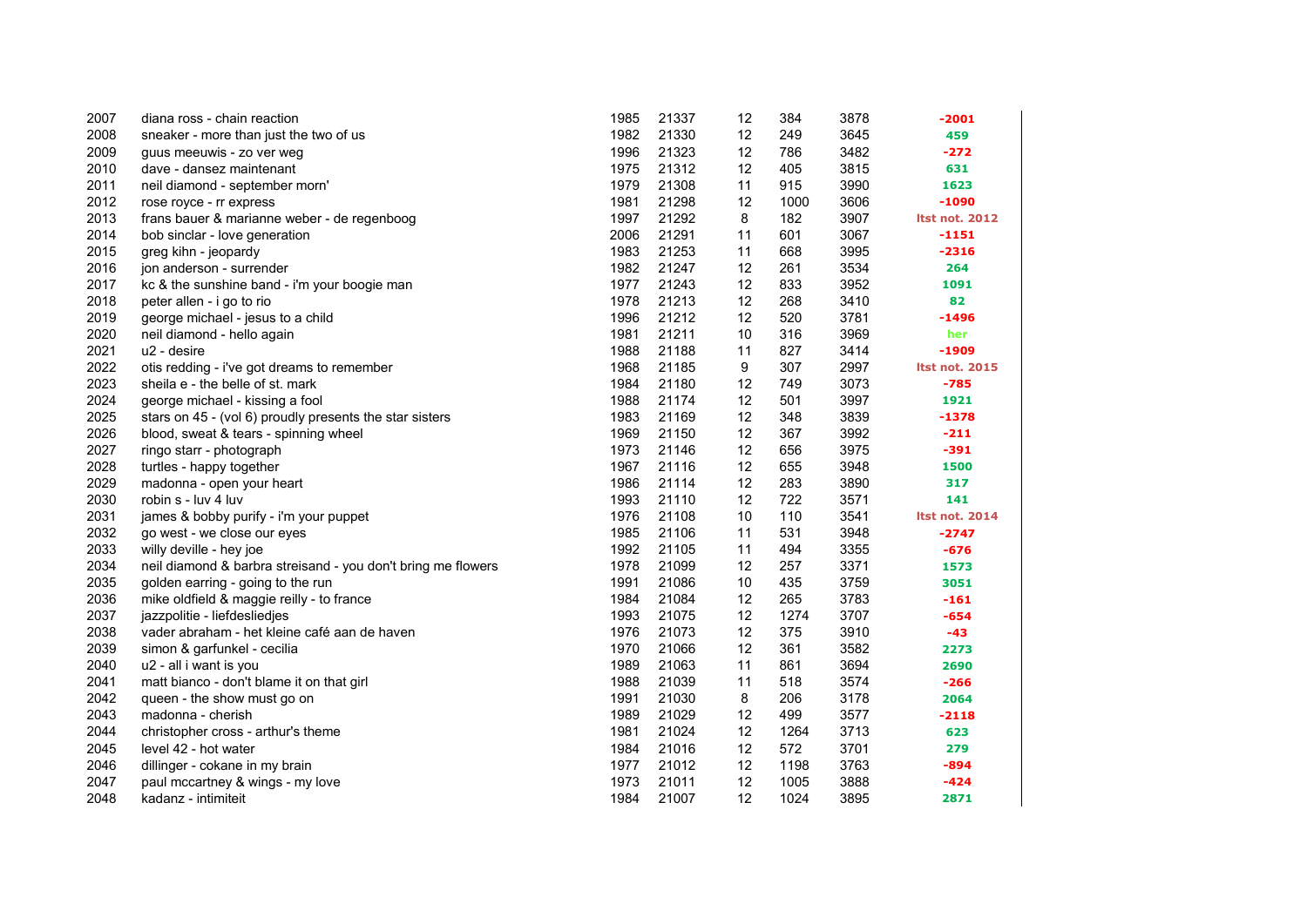| 2049 | electric light orchestra - can't get it out of my head | 1975 | 21005 | 12                | 67   | 3842 | 2776                  |
|------|--------------------------------------------------------|------|-------|-------------------|------|------|-----------------------|
| 2050 | john paul young - standing in the rain                 | 1977 | 20998 | 11                | 881  | 3342 | <b>Itst not. 2015</b> |
| 2051 | hollies - magic woman touch                            | 1972 | 20997 | 8                 | 417  | 3879 | <b>Itst not. 2012</b> |
| 2052 | bryan ferry - don't stop the dance                     | 1985 | 20990 | 12                | 301  | 3782 | $-812$                |
| 2053 | pet shop boys - domino dancing                         | 1988 | 20981 | 12                | 1052 | 3402 | $-385$                |
| 2054 | concrete blond - joey                                  | 1990 | 20980 | 11                | 225  | 3838 | 1909                  |
| 2055 | beatles - i want to hold your hand                     | 1964 | 20977 | 12                | 395  | 3838 | 532                   |
| 2056 | boudewijn de groot - meester prikkebeen                | 1968 | 20963 | 8                 | 155  | 2750 | <b>Itst not. 2012</b> |
| 2057 | poppys - non non rien n'a changé                       | 1971 | 20960 | 12                | 637  | 3927 | 1861                  |
| 2058 | barry white - secret garden                            | 1990 | 20957 | $12 \overline{ }$ | 905  | 3556 | $-1669$               |
| 2059 | rowwen hèze - bestel mar                               | 1992 | 20957 | 11                | 702  | 3573 | $-1610$               |
| 2060 | john lee hooker & santana - the healer                 | 1990 | 20947 | 12                | 784  | 3913 | $-1425$               |
| 2061 | alexander o'neal - criticize                           | 1987 | 20944 | 11                | 962  | 3445 | 710                   |
| 2062 | de dijk - dansen op de vulkaan                         | 1987 | 20939 | 11                | 978  | 3723 | 2439                  |
| 2063 | swing out sister - am i the same girl                  | 1992 | 20927 | 12                | 659  | 3982 | $-2428$               |
| 2064 | puff daddy & faith evans - i'll be missing you         | 1997 | 20922 | 11                | 894  | 3565 | 1279                  |
| 2065 | matt bianco - yeh yeh                                  | 1985 | 20908 | 10                | 443  | 3547 | <b>Itst not. 2015</b> |
| 2066 | lynyrd skynyrd - sweet home alabama                    | 1974 | 20905 | 12                | 222  | 3813 | 1626                  |
| 2067 | richard marx - angelia                                 | 1989 | 20903 | 11                | 1308 | 3749 | 2441                  |
| 2068 | armand - ben ik te min                                 | 1967 | 20900 | 12                | 36   | 3937 | 1497                  |
| 2069 | freiheit - keeping the dream alive                     | 1989 | 20897 | 12                | 640  | 3853 | $-1940$               |
| 2070 | david bowie - heroes                                   | 1977 | 20887 | 11                | 51   | 3602 | 1279                  |
| 2071 | bananarama - love in the first degree                  | 1987 | 20883 | 12                | 1149 | 3463 | 885                   |
| 2072 | mecano - hijo de la luna                               | 1990 | 20874 | 12                | 148  | 3747 | 882                   |
| 2073 | redbone - we were all wounded at wounded knee          | 1973 | 20871 | 12                | 458  | 3692 | 1809                  |
| 2074 | en vogue - my lovin'                                   | 1992 | 20870 | 12                | 798  | 3678 | $-1281$               |
| 2075 | christina aguilera - genie in a bottle                 | 1999 | 20866 | 12                | 308  | 3817 | $-857$                |
| 2076 | martika - toy soldiers                                 | 1989 | 20861 | 12                | 653  | 3872 | $-2296$               |
| 2077 | typically tropical - barbados                          | 1975 | 20857 | 12                | 535  | 3685 | $-1406$               |
| 2078 | khaled - aicha                                         | 1996 | 20856 | 11                | 421  | 3650 | <b>Itst not. 2015</b> |
| 2079 | anouk - girl                                           | 2004 | 20855 | 9                 | 245  | 3113 | $-904$                |
| 2080 | tavares - whodunit                                     | 1977 | 20838 | 12                | 1026 | 3782 | $-511$                |
| 2081 | american breed - bend me shape me                      | 1968 | 20836 | 12                | 520  | 3649 | $-1238$               |
| 2082 | supertramp - the logical song                          | 1979 | 20835 | 12                | 235  | 3938 | 634                   |
| 2083 | stacy lattisaw - jump to the beat                      | 1980 | 20835 | 12                | 786  | 3799 | $-2069$               |
| 2084 | kelly clarkson - because of you                        | 2006 | 20830 | 11                | 634  | 3729 | $-730$                |
| 2085 | oleta adams - never knew love                          | 1995 | 20813 | 11                | 176  | 3374 | <b>Itst not. 2015</b> |
| 2086 | beckie bell - steppin' out tonight                     | 1992 | 20806 | 11                | 706  | 3794 | 1279                  |
| 2087 | alessi brothers - oh lori                              | 1977 | 20798 | 12                | 595  | 3567 | 475                   |
| 2088 | gordon lightfoot - sundown                             | 1974 | 20792 | 9                 | 245  | 3653 | <b>Itst not. 2013</b> |
| 2089 | shalamar - the second time around                      | 1980 | 20781 | 12                | 422  | 3939 | 1125                  |
| 2090 | kool & the gang - straight ahead                       | 1984 | 20780 | 11                | 572  | 3480 | $-888$                |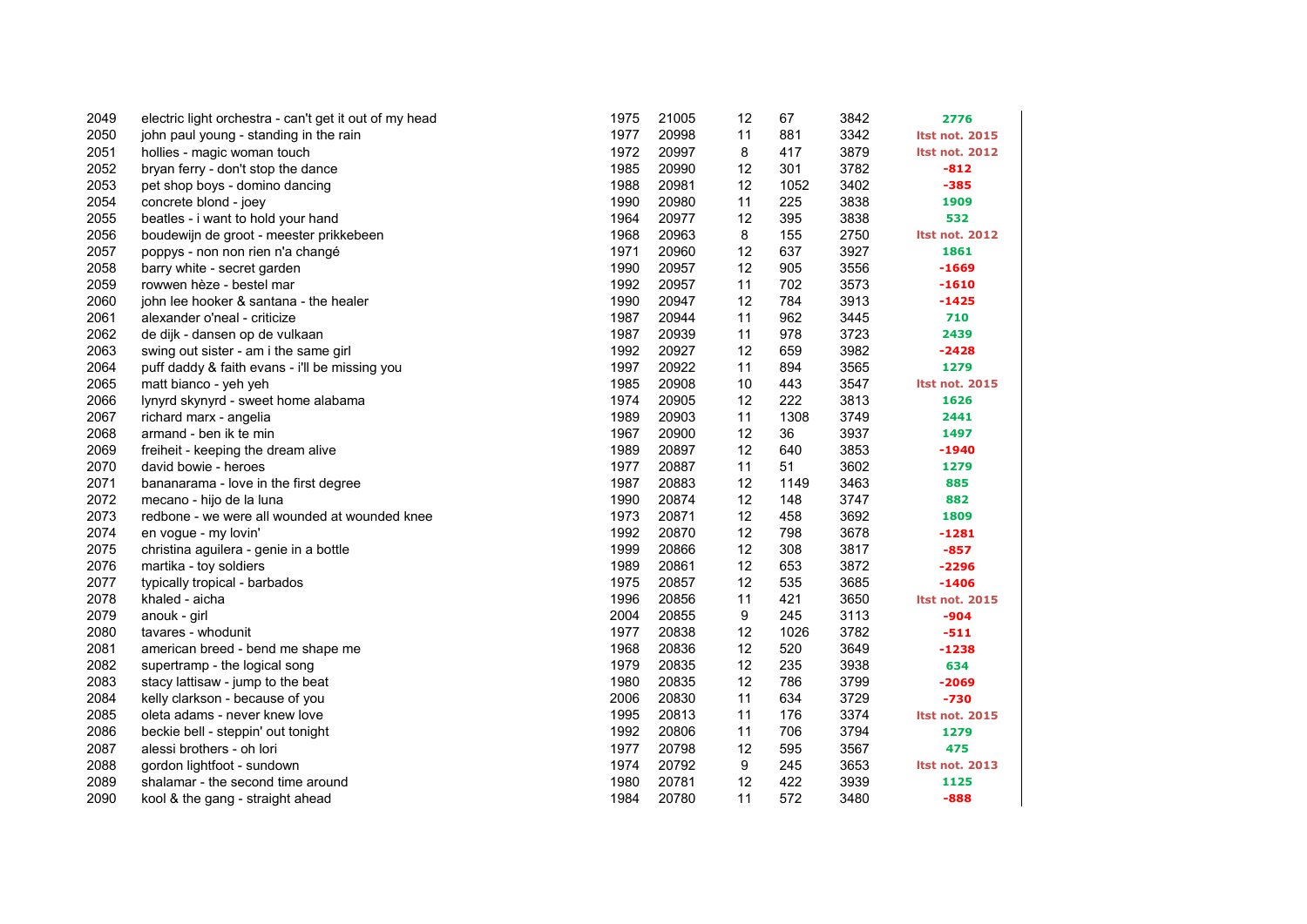| 2091 | paul simon - kodachrome                                | 1973 | 20777 | 12 | 1120 | 3750 | 590                   |
|------|--------------------------------------------------------|------|-------|----|------|------|-----------------------|
| 2092 | beach boys - help me rhonda                            | 1965 | 20772 | 12 | 379  | 3530 | $-1579$               |
| 2093 | cranberries - ode to my family                         | 1995 | 20771 | 12 | 638  | 3759 | 1695                  |
| 2094 | gary puckett & union gap - young girl                  | 1968 | 20769 | 12 | 179  | 3981 | 540                   |
| 2095 | michael jackson & paul mccartney - the girl is mine    | 1982 | 20762 | 12 | 302  | 3615 | 1766                  |
| 2096 | elton john - don't let the sun go down on me           | 1974 | 20758 | 12 | 399  | 3635 | $-1730$               |
| 2097 | marco borsato - kom maar bij mij                       | 1995 | 20748 | 12 | 273  | 3924 | 1130                  |
| 2098 | johnny cash - ring of fire                             | 1963 | 20746 | 12 | 174  | 3529 | 1520                  |
| 2099 | police - spirits in a material world                   | 1981 | 20745 | 11 | 1185 | 3736 | -90                   |
| 2100 | vanilla ice - ice ice baby                             | 1990 | 20736 | 11 | 1237 | 3257 | $-248$                |
| 2101 | rené froger - crazy way about her                      | 1999 | 20732 | 12 | 522  | 3858 | 1517                  |
| 2102 | heaven 17 - temptation                                 | 1983 | 20725 | 12 | 304  | 3970 | 989                   |
| 2103 | sophie b hawkins - right beside you                    | 1995 | 20715 | 11 | 989  | 3667 | $-1218$               |
| 2104 | edison lighthouse - love grows                         | 1970 | 20707 | 12 | 457  | 3985 | $-1007$               |
| 2105 | in-grid - tu es foutu                                  | 2002 | 20706 | 12 | 268  | 3711 | 570                   |
| 2106 | eagle eye cherry - save tonight                        | 1998 | 20699 | 11 | 489  | 3499 | $-1670$               |
| 2107 | simple minds - promised you a miracle                  | 1982 | 20693 | 11 | 941  | 3915 | 2817                  |
| 2108 | julien clerc - helene                                  | 1987 | 20690 | 12 | 649  | 3925 | $-2889$               |
| 2109 | kenny g - songbird                                     | 1987 | 20690 | 11 | 369  | 3651 | $-479$                |
| 2110 | phil collins - something happened on the way to heaven | 1990 | 20689 | 12 | 861  | 3776 | 782                   |
| 2111 | bee gees - spicks and specks                           | 1967 | 20687 | 12 | 566  | 3872 | $-864$                |
| 2112 | wax - right between the eyes                           | 1986 | 20684 | 11 | 1036 | 3537 | 1390                  |
| 2113 | james brown - i feel good (i got you)                  | 1966 | 20682 | 12 | 815  | 3334 | $-1283$               |
| 2114 | maria mckee - show me heaven                           | 1990 | 20673 | 12 | 441  | 3523 | $-483$                |
| 2115 | pointer sisters - should i do it                       | 1981 | 20668 | 10 | 885  | 3444 | <b>Itst not. 2014</b> |
| 2116 | supremes - come see about me                           | 1965 | 20667 | 12 | 343  | 3732 | 962                   |
| 2117 | lily allen - smile                                     | 2006 | 20667 | 10 | 636  | 3924 | $-2742$               |
| 2118 | steely dan - do it again                               | 1972 | 20657 | 12 | 760  | 3546 | 1165                  |
| 2119 | princess - say i'm your number one                     | 1985 | 20657 | 12 | 823  | 3964 | $-1465$               |
| 2120 | living in a box - room in your heart                   | 1989 | 20648 | 12 | 874  | 3972 | $-1451$               |
| 2121 | bruce springsteen - born to run                        | 1975 | 20644 | 12 | 561  | 3918 | 1255                  |
| 2122 | chris rea - on the beach                               | 1986 | 20638 | 12 | 844  | 3610 | 682                   |
| 2123 | christina aguilera - come on over baby                 | 2000 | 20638 | 12 | 1050 | 3989 | $-494$                |
| 2124 | andré hazes - het is koud zonder jou                   | 1980 | 20637 | 12 | 783  | 3840 | $-1676$               |
| 2125 | celine dion - that's the way it is                     | 2000 | 20637 | 11 | 648  | 3496 | <b>Itst not. 2015</b> |
| 2126 | soul ii soul - keep on moving                          | 1989 | 20626 | 12 | 834  | 3855 | $-2375$               |
| 2127 | jan smit - cupido                                      | 2006 | 20623 | 10 | 217  | 3846 | $-2853$               |
| 2128 | gap band - oops upside your head                       | 1980 | 20617 | 12 | 773  | 3366 | $-1698$               |
| 2129 | dionne warwick - that's what friends are for           | 1985 | 20604 | 12 | 512  | 3745 | 1003                  |
| 2130 | elvis costello - she                                   | 1999 | 20601 | 9  | 687  | 3186 | 2437                  |
| 2131 | nathalie cole - this will be                           | 1975 | 20600 | 12 | 1023 | 3780 | $-2503$               |
| 2132 | little river band - reminiscing                        | 1978 | 20595 | 12 | 416  | 3962 | 1663                  |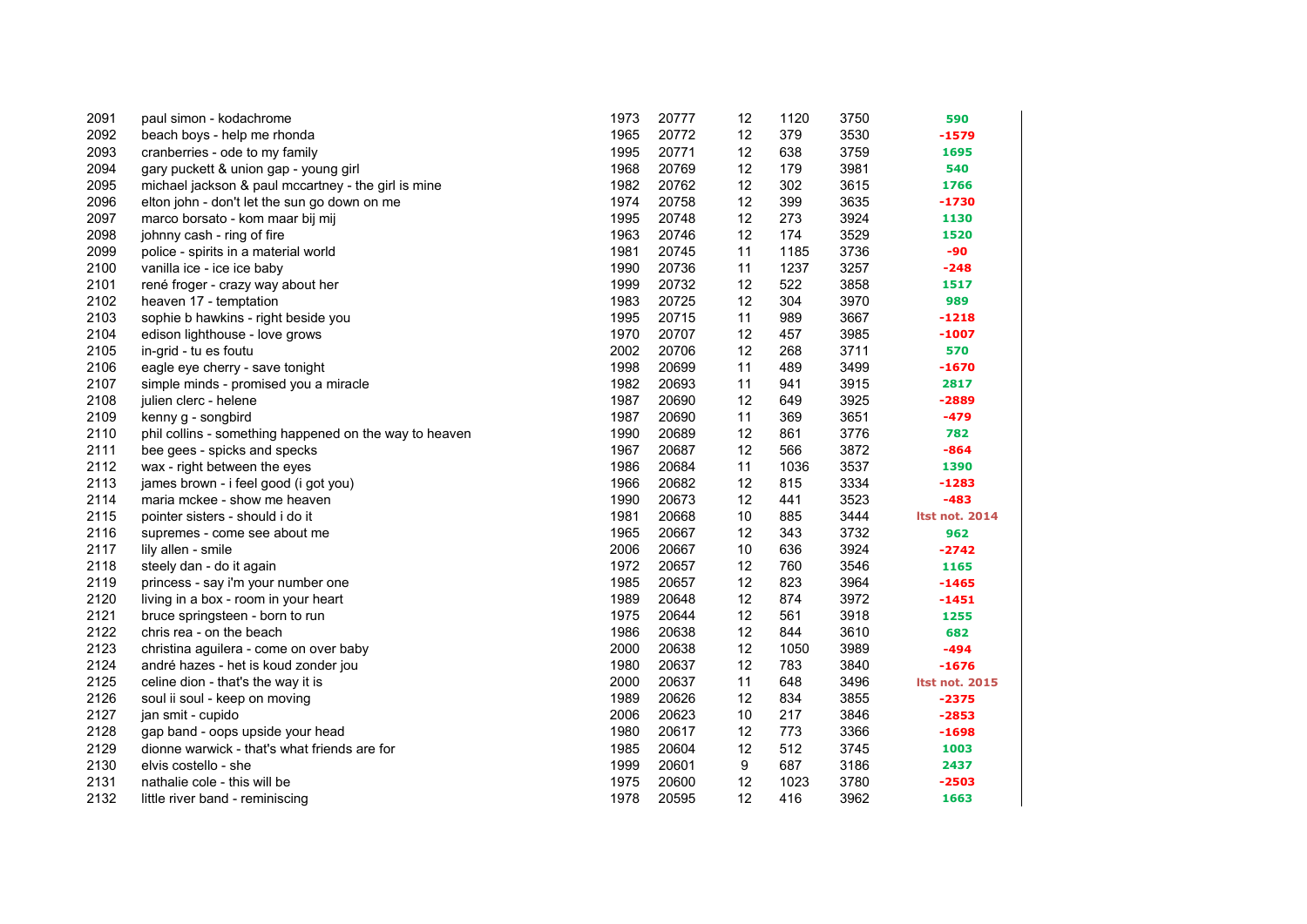| 2133 | oleta adams - i just had to hear your voice           | 1993 | 20591 | 12 | 424  | 3806 | -409                  |
|------|-------------------------------------------------------|------|-------|----|------|------|-----------------------|
| 2134 | laura pausini - strani amori                          | 1994 | 20579 | 12 | 194  | 3963 | 418                   |
| 2135 | john legend - save room                               | 2007 | 20577 | 11 | 270  | 3876 | 779                   |
| 2136 | scott fitzgerald & yvonne keely - if i had words      | 1977 | 20576 | 12 | 271  | 3972 | $-461$                |
| 2137 | annie lennox - no more i love you's                   | 1995 | 20574 | 12 | 299  | 3910 | 1665                  |
| 2138 | mary macgregor - torn between two lovers              | 1977 | 20572 | 12 | 819  | 3479 | $-147$                |
| 2139 | ub40 - don't break my heart                           | 1985 | 20571 | 11 | 298  | 3699 | 575                   |
| 2140 | jimmy cliff - hakuna matata                           | 1995 | 20565 | 12 | 970  | 3865 | $-583$                |
| 2141 | o-zone - dragostea din tei                            | 2004 | 20550 | 12 | 984  | 3862 | $-459$                |
| 2142 | babys - piece of the action                           | 1978 | 20548 | 12 | 632  | 3959 | 1398                  |
| 2143 | queen - bicycle race                                  | 1978 | 20547 | 11 | 497  | 3805 | $-653$                |
| 2144 | roachford - cuddly toy                                | 1989 | 20547 | 10 | 866  | 3469 | $-756$                |
| 2145 | erik mesie - zonder jou                               | 1986 | 20546 | 12 | 334  | 3813 | $-491$                |
| 2146 | bob marley & the wailers - waiting in vain            | 1984 | 20546 | 12 | 401  | 3519 | 532                   |
| 2147 | stevie wonder - i was made to love her                | 1967 | 20542 | 12 | 1115 | 3622 | $-1041$               |
| 2148 | golden earrings - sound of the screaming day          | 1967 | 20533 | 12 | 301  | 3744 | $-848$                |
| 2149 | ryan paris - dolce vita                               | 1983 | 20527 | 12 | 835  | 3787 | 1636                  |
| 2150 | sugababes - round round                               | 2002 | 20521 | 11 | 612  | 3515 | $-2903$               |
| 2151 | sugar hill gang - rappers delight                     | 1979 | 20513 | 12 | 714  | 3883 | 987                   |
| 2152 | human league - human                                  | 1986 | 20505 | 12 | 621  | 3450 | $-1217$               |
| 2153 | vof de kunst - een kopje koffie                       | 1987 | 20493 | 12 | 510  | 3921 | $-820$                |
| 2154 | john lennon & plastic ono band - give peace a chance  | 1969 | 20492 | 12 | 1116 | 3925 | 2590                  |
| 2155 | supertramp - it's raining again                       | 1982 | 20491 | 12 | 1159 | 3611 | $-485$                |
| 2156 | peter de koning - het is altijd lente in de ogen      | 1996 | 20477 | 12 | 392  | 3751 | 1555                  |
| 2157 | suzi quatro & chris norman - stumblin' in             | 1978 | 20465 | 12 | 1125 | 3969 | 1250                  |
| 2158 | buckshot lefonque - another day                       | 1997 | 20464 | 12 | 185  | 3591 | 2323                  |
| 2159 | starship - we built this city                         | 1985 | 20459 | 12 | 261  | 3621 | $-626$                |
| 2160 | luv' - u.o. me                                        | 1978 | 20459 | 12 | 478  | 3587 | 1846                  |
| 2161 | supremes - back in my arms again                      | 1965 | 20453 | 11 | 757  | 3487 | <b>Itst not. 2015</b> |
| 2162 | bronski beat - why                                    | 1984 | 20451 | 11 | 803  | 3773 | 1074                  |
| 2163 | queen - heaven for everyone                           | 1995 | 20442 | 12 | 579  | 3985 | $-1290$               |
| 2164 | spice girls - viva forever                            | 1998 | 20439 | 12 | 645  | 3390 | 2439                  |
| 2165 | billy preston & syreeta - with you i am born again    | 1980 | 20433 | 12 | 242  | 3732 | $-1517$               |
| 2166 | john denver & placido domingo - perhaps love          | 1981 | 20424 | 12 | 788  | 3718 | $-613$                |
| 2167 | het goede doel - gijzelaar                            | 1982 | 20418 | 11 | 284  | 3410 | $-1724$               |
| 2168 | paul mccartney & wings - jet                          | 1974 | 20395 | 10 | 872  | 3489 | her                   |
| 2169 | loose ends - hangin' on a string                      | 1985 | 20392 | 11 | 606  | 3292 | $-318$                |
| 2170 | lyn collins - think about it                          | 1988 | 20391 | 12 | 1233 | 3922 | $-84$                 |
| 2171 | ian dury & blockheads - sex and drugs and rock'n roll | 1978 | 20389 | 12 | 720  | 3812 | $-929$                |
| 2172 | cher - bang bang                                      | 1966 | 20387 | 12 | 1126 | 3513 | $-685$                |
| 2173 | time bandits - i'm only shooting love                 | 1983 | 20375 | 12 | 1215 | 3775 | -1009                 |
| 2174 | spencer davis group - gimme some lovin'               | 1966 | 20374 | 12 | 899  | 3912 | $-2147$               |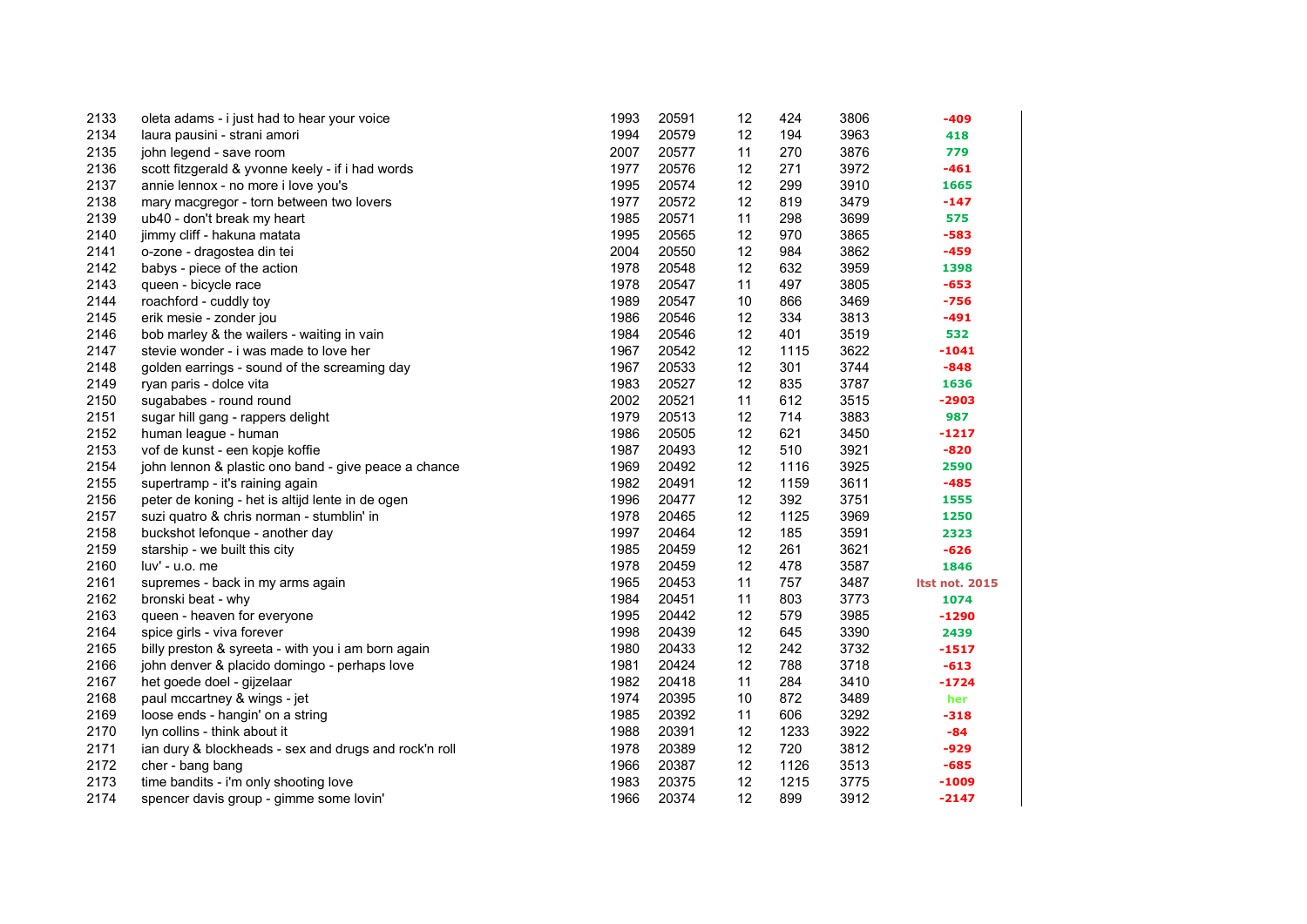| 2175 | splitsing - wind en zeilen                               | 1985 | 20373 | 11             | 566  | 3486 | 791                   |
|------|----------------------------------------------------------|------|-------|----------------|------|------|-----------------------|
| 2176 | emerson & lake & palmer - lucky man                      | 1971 | 20368 | 12             | 574  | 3681 | 1282                  |
| 2177 | evelyn thomas - high energy                              | 1984 | 20365 | 12             | 606  | 3967 | $-1502$               |
| 2178 | mungo jerry - in the summertime                          | 1970 | 20364 | 12             | 285  | 3933 | 2639                  |
| 2179 | archies - sugar sugar                                    | 1969 | 20360 | 12             | 297  | 3762 | 1921                  |
| 2180 | eurythmics - the miracle of love                         | 1986 | 20360 | 11             | 334  | 3537 | 528                   |
| 2181 | cock robin - when your heart is weak                     | 1986 | 20359 | 12             | 385  | 3651 | 2735                  |
| 2182 | clash - should i stay or should i go                     | 1982 | 20356 | 12             | 531  | 3802 | -1491                 |
| 2183 | carole king - (you make me feel like) a natural woman    | 1970 | 20351 | 12             | 294  | 3361 | 25                    |
| 2184 | stevie wonder - you are the sunshine of my life          | 1973 | 20347 | 12             | 438  | 3693 | $-1424$               |
| 2185 | martha reeves & vandella's - love is like a heatwave     | 1963 | 20347 | 10             | 344  | 3925 | <b>Itst not. 2015</b> |
| 2186 | destiny's child - no no no                               | 1998 | 20340 | 10             | 795  | 3998 | <b>Itst not. 2015</b> |
| 2187 | lionel richie - stuck on you                             | 1984 | 20338 | 12             | 364  | 3902 | 2914                  |
| 2188 | gareth gates - anyone of us                              | 2003 | 20333 | 12             | 852  | 3420 | 374                   |
| 2189 | ub40 - rat in mi kitchen                                 | 1987 | 20330 | 12             | 207  | 3998 | 585                   |
| 2190 | cunningham - norma jean                                  | 1975 | 20310 | 12             | 453  | 3915 | $-912$                |
| 2191 | david bowie - fame                                       | 1975 | 20310 | 12             | 708  | 3850 | 1219                  |
| 2192 | culture club - the war song                              | 1984 | 20309 | 12             | 376  | 3992 | $-518$                |
| 2193 | santana & rob thomas - smooth                            | 1999 | 20308 | 12             | 1021 | 3939 | 500                   |
| 2194 | salt-n-pepa - let's talk about sex                       | 1991 | 20308 | 11             | 827  | 3992 | -397                  |
| 2195 | adele - chasing pavements                                | 2008 | 20304 | $\overline{7}$ | 117  | 2726 | $-202$                |
| 2196 | bananarama - robert de niro's waiting                    | 1984 | 20303 | 12             | 329  | 3705 | 1934                  |
| 2197 | poison - every rose has its torn                         | 1989 | 20294 | 12             | 286  | 3906 | $-136$                |
| 2198 | george michael - outside                                 | 1998 | 20293 | 12             | 755  | 3735 | $-1516$               |
| 2199 | raydio - you can't change that                           | 1979 | 20292 | 12             | 868  | 3758 | 599                   |
| 2200 | lou rawls & diana reeves - fine brown frame              | 1989 | 20284 | 12             | 628  | 3598 | $-1976$               |
| 2201 | janet jackson - all for you                              | 2001 | 20281 | 12             | 647  | 3788 | $-603$                |
| 2202 | dido - thank you                                         | 2001 | 20281 | 11             | 804  | 3967 | $-1083$               |
| 2203 | sweet - fox on the run                                   | 1975 | 20281 | 9              | 281  | 3812 | her                   |
| 2204 | bryan ferry - the price of love                          | 1976 | 20265 | 12             | 825  | 3719 | 114                   |
| 2205 | nathalie cole - miss you like crazy                      | 1989 | 20259 | 12             | 260  | 3762 | $-428$                |
| 2206 | pat benatar - we belong                                  | 1984 | 20250 | 11             | 1174 | 3590 | 1586                  |
| 2207 | dr. hook - sharing the night together                    | 1979 | 20249 | 12             | 252  | 3990 | $-1017$               |
| 2208 | fischer z - the worker                                   | 1979 | 20249 | 12             | 1379 | 3849 | 1220                  |
| 2209 | rod stewart - hot legs                                   | 1978 | 20239 | 12             | 339  | 3874 | 419                   |
| 2210 | barry biggs - love come down                             | 1983 | 20237 | 12             | 631  | 3946 | 700                   |
| 2211 | inxs - new sensation                                     | 1988 | 20230 | 12             | 536  | 3995 | 1156                  |
| 2212 | take that - how deep is your love                        | 1996 | 20226 | 12             | 497  | 3700 | 128                   |
| 2213 | eurythmics - it's alright                                | 1986 | 20218 | 12             | 492  | 3979 | $-1887$               |
| 2214 | pepsi & shirley - heartache                              | 1987 | 20209 | 12             | 511  | 3903 | $-2658$               |
| 2215 | harold melvin & the blue notes - satisfaction quaranteed | 1974 | 20208 | 12             | 990  | 3891 | $-1392$               |
| 2216 | sweet - love is like oxygen                              | 1978 | 20207 | 12             | 859  | 3598 | 213                   |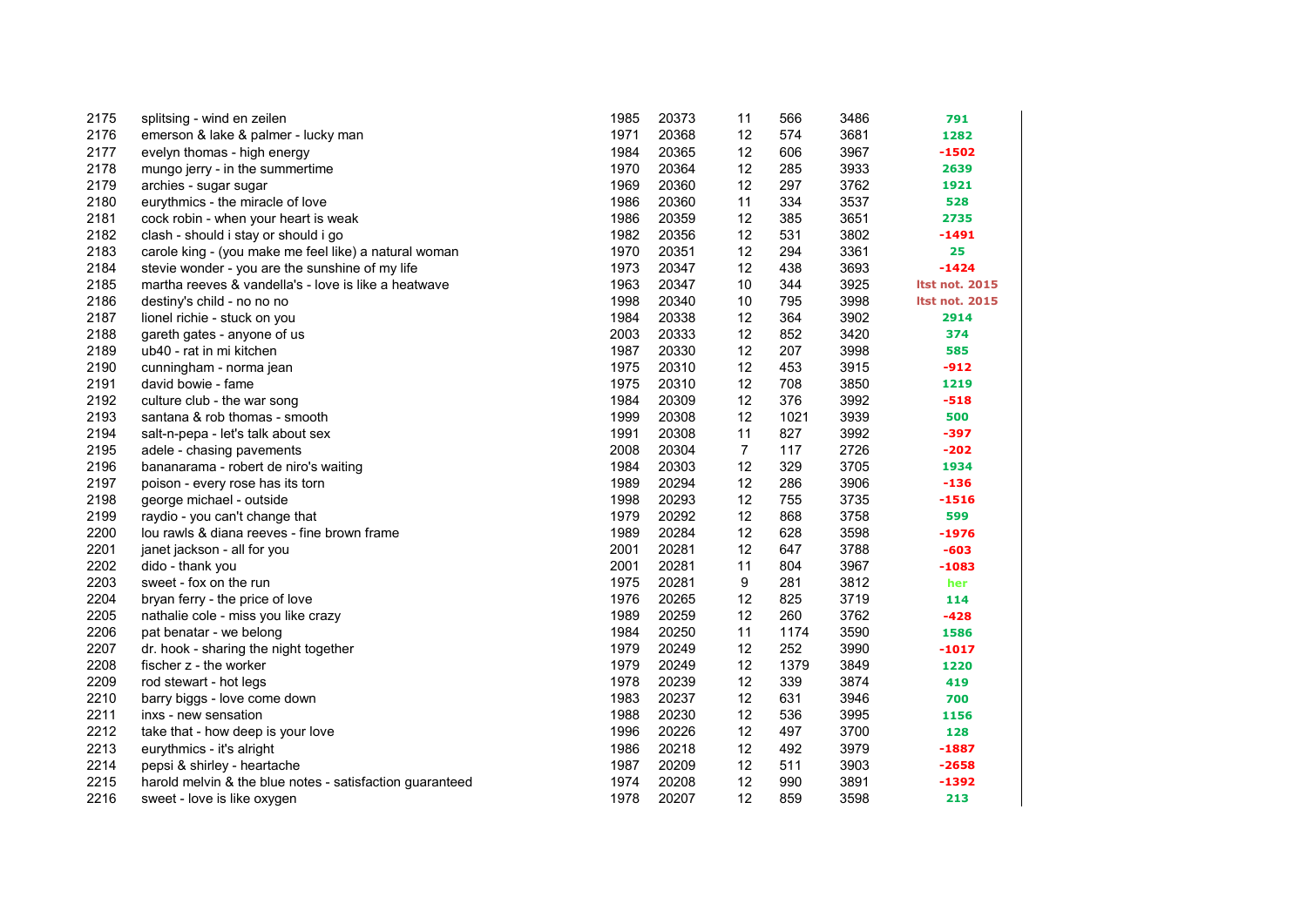| 2217 | cat stevens - lady d'arbanville                                     | 1970 | 20198 | 8  | 137  | 2762 | <b>Itst not. 2012</b> |
|------|---------------------------------------------------------------------|------|-------|----|------|------|-----------------------|
| 2218 | ub40 - if it happens again                                          | 1984 | 20184 | 12 | 743  | 3801 | $-218$                |
| 2219 | atomic kitten - eternal flame                                       | 2001 | 20178 | 12 | 473  | 3922 | $-513$                |
| 2220 | clouseau - zie me graag                                             | 1995 | 20178 | 12 | 1076 | 3581 | -1860                 |
| 2221 | rod stewart - passion                                               | 1980 | 20174 | 12 | 875  | 3923 | $-113$                |
| 2222 | ilse delange - miracle                                              | 2008 | 20154 | 8  | 127  | 3969 | $-685$                |
| 2223 | searchers - sweets for my sweets                                    | 1963 | 20150 | 12 | 857  | 3838 | 256                   |
| 2224 | marvin gaye - got to give it up (pt 1)                              | 1977 | 20139 | 12 | 296  | 3676 | 328                   |
| 2225 | no doubt - it's my life                                             | 2004 | 20135 | 10 | 528  | 3879 | $-1165$               |
| 2226 | commodores - brick house                                            | 1978 | 20125 | 12 | 1040 | 3774 | $-1275$               |
| 2227 | carole king - you've got a friend                                   | 1971 | 20122 | 9  | 605  | 3120 | 342                   |
| 2228 | moody blues - i'm just a singer (in a rock and roll band)           | 1973 | 20120 | 9  | 815  | 3487 | her                   |
| 2229 | vandenberg - burning heart                                          | 1983 | 20119 | 11 | 455  | 3739 | 2945                  |
| 2230 | gladys knight & the pips - help me make it through the night        | 1971 | 20116 | 12 | 313  | 3867 | 1714                  |
| 2231 | abba - head over heels                                              | 1982 | 20099 | 12 | 212  | 3980 | 301                   |
| 2232 | gloria estefan - falling in love                                    | 1986 | 20099 | 11 | 780  | 3899 | <b>Itst not. 2015</b> |
| 2233 | julio iglesias & willie nelson - to all the girls i've loved before | 1984 | 20092 | 12 | 712  | 3826 | $-1610$               |
| 2234 | timex social club - rumors                                          | 2009 | 20092 | 11 | 470  | 3772 | $-1563$               |
| 2235 | william pitt - city lights                                          | 1987 | 20086 | 12 | 1057 | 3657 | $-1177$               |
| 2236 | goede doel - zwijgen                                                | 1986 | 20077 | 12 | 193  | 3493 | -426                  |
| 2237 | toni braxton - breathe again                                        | 1994 | 20059 | 12 | 422  | 3930 | 542                   |
| 2238 | mai tai - history                                                   | 1985 | 20045 | 12 | 920  | 3967 | 1868                  |
| 2239 | beatles - a hard day's night                                        | 1964 | 20043 | 12 | 710  | 3741 | $-1861$               |
| 2240 | starbuck - moonlight feels right                                    | 1976 | 20040 | 9  | 644  | 3279 | <b>Itst not. 2013</b> |
| 2241 | bee gees - love you inside out                                      | 1979 | 20035 | 12 | 744  | 3856 | 89                    |
| 2242 | elton john - rocket man                                             | 1972 | 20009 | 12 | 496  | 3856 | 2306                  |
| 2243 | vanessa paradis - joe le taxi                                       | 1987 | 20005 | 12 | 1242 | 3894 | -894                  |
| 2244 | skunk anansie - hedonism                                            | 1997 | 20001 | 11 | 610  | 3728 | -109                  |
| 2245 | paul anka - having my baby                                          | 1974 | 19998 | 10 | 443  | 3780 | her                   |
| 2246 | fugees - killing me softly                                          | 1996 | 19994 | 12 | 1032 | 3874 | 1083                  |
| 2247 | steve winwood - valeri                                              | 1986 | 19989 | 11 | 287  | 3518 | -379                  |
| 2248 | alicia keys - you don't know my name                                | 2003 | 19987 | 11 | 878  | 3871 | 329                   |
| 2249 | queen - it's a beautiful day                                        | 1980 | 19985 | 11 | 940  | 3982 | 1173                  |
| 2250 | nicole - don't you want my love                                     | 1986 | 19979 | 11 | 464  | 3815 | $-1548$               |
| 2251 | rupert holmes - him                                                 | 1980 | 19976 | 12 | 1248 | 3895 | 977                   |
| 2252 | honeybus - i can't let maggie go                                    | 1968 | 19973 | 12 | 762  | 3984 | -112                  |
| 2253 | suzanne vega - luka                                                 | 1987 | 19962 | 11 | 1441 | 3528 | 112                   |
| 2254 | paul young - every time you go away                                 | 1985 | 19958 | 12 | 444  | 3682 | 1186                  |
| 2255 | john farnham - age of reason                                        | 1988 | 19947 | 12 | 1212 | 3800 | 199                   |
| 2256 | mai tai - am i losing you forever                                   | 1985 | 19927 | 12 | 230  | 3874 | 249                   |
| 2257 | abba - super trouper                                                | 1980 | 19924 | 12 | 263  | 3800 | 979                   |
| 2258 | phil collins - that's just the way it is                            | 1990 | 19911 | 11 | 682  | 3303 | 207                   |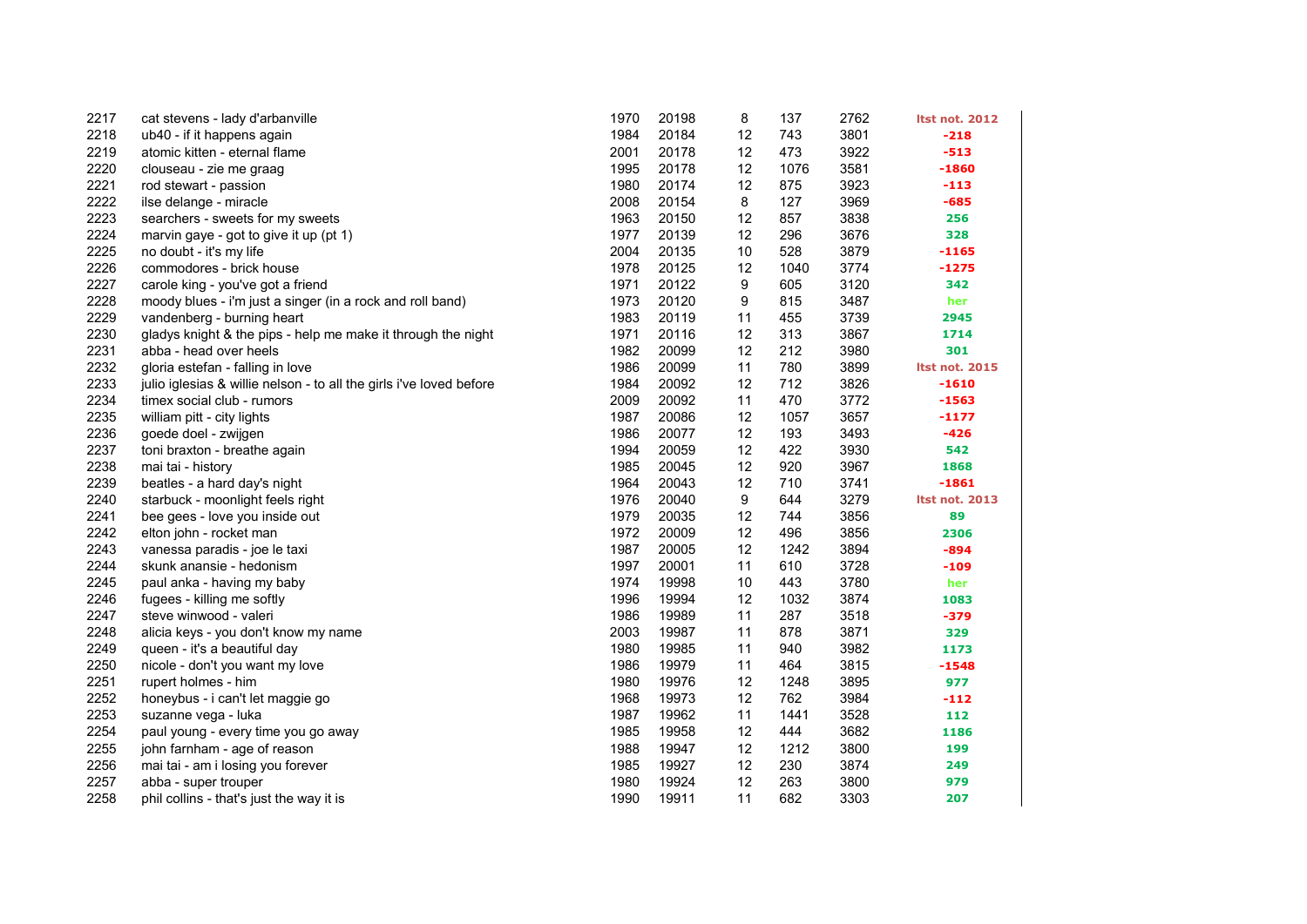| 2259 | genesis - jesus he knows me                               | 1992 | 19909 | 11             | 827  | 3932 | 2902                  |
|------|-----------------------------------------------------------|------|-------|----------------|------|------|-----------------------|
| 2260 | chicago - saturday in the park                            | 1972 | 19905 | 11             | 711  | 3718 | her                   |
| 2261 | kurt nilsen - she's so high                               | 2004 | 19892 | 12             | 292  | 3734 | $-163$                |
| 2262 | small faces - itchycoo park                               | 1967 | 19890 | 12             | 482  | 3967 | $-1280$               |
| 2263 | lucie silvas - breathe in                                 | 2005 | 19890 | 11             | 697  | 3941 | $-113$                |
| 2264 | roberta flack - where is the love                         | 1972 | 19889 | 11             | 362  | 3771 | $-780$                |
| 2265 | tremeloes - i like it that way                            | 1972 | 19885 | 12             | 911  | 3512 | $-2291$               |
| 2266 | paul mccartney - pipes of peace                           | 1984 | 19873 | 11             | 404  | 3850 | $-205$                |
| 2267 | mocedades - eres tu                                       | 1973 | 19870 | 12             | 767  | 3519 | 2261                  |
| 2268 | dave edmunds - girls talk                                 | 1979 | 19865 | 11             | 240  | 3740 | $-1263$               |
| 2269 | joe cocker & jennifer warnes - up where we belong         | 1982 | 19864 | 9              | 309  | 3502 | 822                   |
| 2270 | abc - the night you murdered love                         | 1987 | 19858 | 11             | 571  | 3994 | 2044                  |
| 2271 | miriam makeba - pata pata                                 | 1967 | 19854 | 12             | 867  | 3927 | -1942                 |
| 2272 | az yet - last night                                       | 1996 | 19848 | 12             | 1043 | 3708 | $-2448$               |
| 2273 | bryan adams - run to you                                  | 1985 | 19844 | 11             | 400  | 3980 | 617                   |
| 2274 | sweet sensation - sad sweet dreamer                       | 1974 | 19837 | 12             | 608  | 3682 | -1603                 |
| 2275 | fat larry's band - zoom                                   | 1982 | 19823 | 12             | 1010 | 3973 | 484                   |
| 2276 | ub40 - higher ground                                      | 1993 | 19822 | 12             | 319  | 3884 | -1370                 |
| 2277 | who - my generation                                       | 1965 | 19821 | 12             | 848  | 3944 | $-1452$               |
| 2278 | gerard joling - love is in your eyes                      | 1985 | 19820 | 12             | 794  | 3886 | 178                   |
| 2279 | ruth jacott - ik hou zoveel van jou                       | 1994 | 19819 | 12             | 548  | 3990 | 107                   |
| 2280 | christopher cross & michael mcdonald - ride like the wind | 1980 | 19815 | 12             | 517  | 3786 | $-20$                 |
| 2281 | fluitsma & van tijn - 15 miljoen mensen                   | 1996 | 19815 | 12             | 698  | 3570 | 753                   |
| 2282 | anne murray - you needed me                               | 1978 | 19809 | 12             | 350  | 3858 | 1674                  |
| 2283 | thin lizzy - whiskey in the jar                           | 1973 | 19808 | 9              | 192  | 3911 | her                   |
| 2284 | beatles - free as a bird                                  | 1995 | 19807 | 12             | 858  | 3415 | -2347                 |
| 2285 | eagles - heartache tonight                                | 1979 | 19803 | 11             | 763  | 3909 | $-1644$               |
| 2286 | moody blues - question                                    | 1970 | 19796 | 8              | 54   | 3367 | <b>Itst not. 2012</b> |
| 2287 | train - hey soul sister                                   | 2010 | 19792 | $\overline{7}$ | 165  | 2754 | $-2574$               |
| 2288 | daryl hall & john oates - kiss on my list                 | 1981 | 19787 | 12             | 219  | 3802 | $-826$                |
| 2289 | stevie wonder - true to your heart                        | 1998 | 19771 | 11             | 574  | 3998 | 1019                  |
| 2290 | robert palmer & ub40 - i'll be your baby tonight          | 1990 | 19769 | 12             | 647  | 3923 | 1456                  |
| 2291 | spagna - call me                                          | 1987 | 19768 | 12             | 356  | 3901 | 336                   |
| 2292 | aqua - barbie girl                                        | 1997 | 19761 | 11             | 1157 | 3798 | -1073                 |
| 2293 | chris rea - fool (if you think it's over)                 | 1978 | 19753 | 12             | 1114 | 3840 | -1537                 |
| 2294 | isley brothers - summer breeze                            | 1973 | 19749 | 11             | 614  | 3581 | 46                    |
| 2295 | boyzone - picture of you                                  | 1997 | 19744 | 10             | 254  | 3576 | $-416$                |
| 2296 | sonny & cher - the beat goes on                           | 1967 | 19740 | 12             | 985  | 3647 | 219                   |
| 2297 | goo goo dolls! - iris                                     | 1999 | 19731 | 11             | 290  | 3920 | 1839                  |
| 2298 | matthew wilder - break my stride                          | 1984 | 19724 | 12             | 533  | 3794 | $-1726$               |
| 2299 | iggy pop & kate pierson - candy                           | 1990 | 19721 | 11             | 803  | 3943 | -389                  |
| 2300 | frank sinatra - my way                                    | 1969 | 19721 | $\overline{7}$ | 249  | 2916 | 130                   |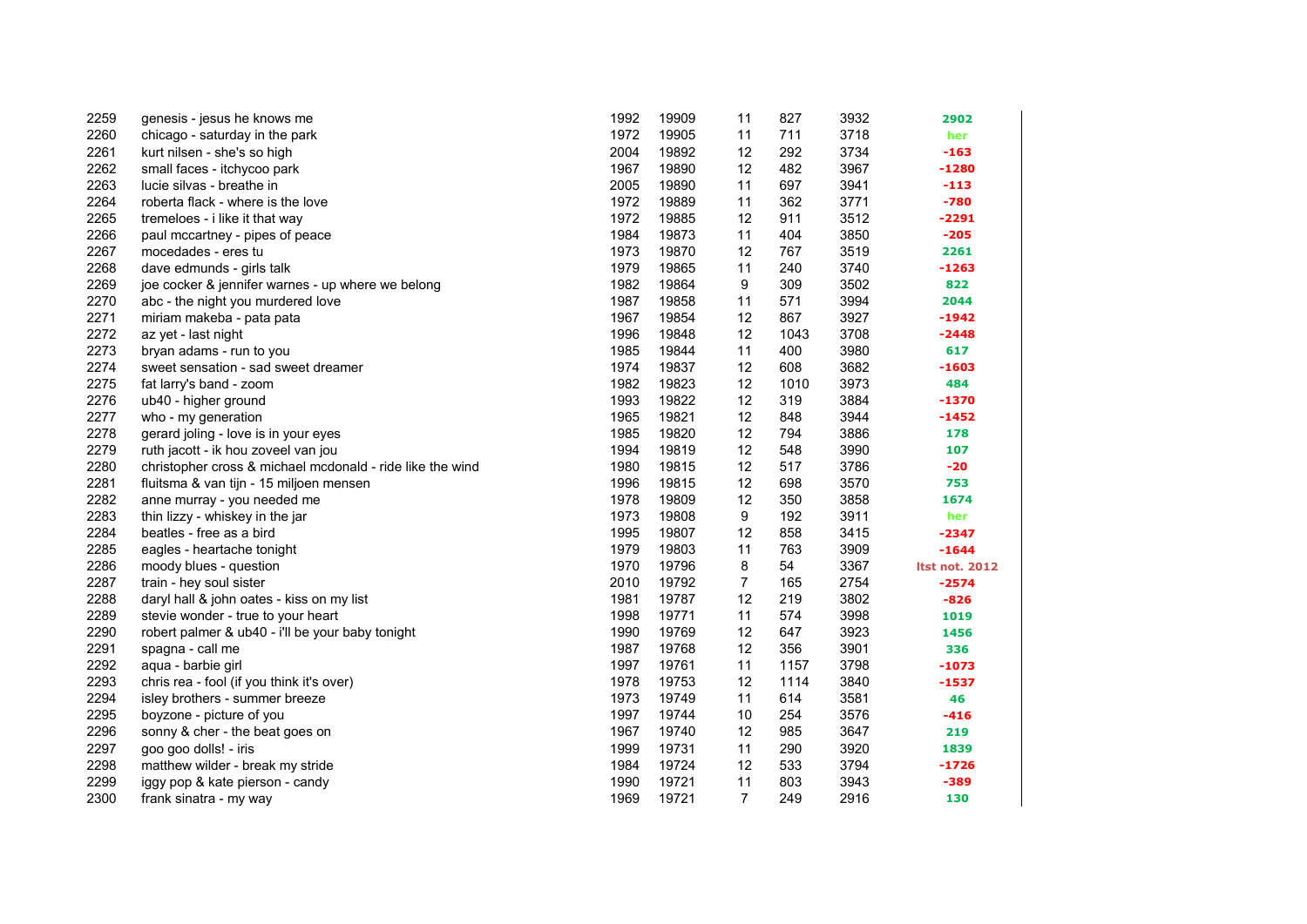| 2301 | don mclean - vincent                        | 1972 | 19720 | 12 | 259  | 3535 | 2092                       |
|------|---------------------------------------------|------|-------|----|------|------|----------------------------|
| 2302 | ike & tina turner - nutbush city limits     | 1974 | 19707 | 12 | 356  | 3923 | 2727                       |
| 2303 | joni mitchell - big yellow taxi             | 1970 | 19704 | 12 | 351  | 3983 | $-2288$                    |
| 2304 | leo sayer - thunder in my heart             | 1977 | 19703 | 12 | 306  | 3690 | $-270$                     |
| 2305 | isley brothers - this old heart of mine     | 1968 | 19703 | 12 | 577  | 3633 | $-377$                     |
| 2306 | billy joel - we didn't start the fire       | 1989 | 19700 | 11 | 612  | 3137 | 2042                       |
| 2307 | elvis presley - such a night                | 1964 | 19696 | 8  | 516  | 3395 | <b>Itst not. 2012</b>      |
| 2308 | desireless - voyage voyage                  | 1982 | 19693 | 12 | 1117 | 3874 | 313                        |
| 2309 | bolland & bolland - wait for the sun        | 1972 | 19684 | 8  | 700  | 3378 | <b>Itst not. 2012</b>      |
| 2310 | whitney houston - my love is your love      | 1999 | 19681 | 12 | 449  | 3949 | 502                        |
| 2311 | bruce springsteen - better days             | 1992 | 19679 | 12 | 1026 | 3728 | $-1928$                    |
| 2312 | supertramp - goodbye stranger               | 1979 | 19676 | 12 | 762  | 3645 | 1183                       |
| 2313 | billy ray cyrus - achy breaky heart         | 1992 | 19676 | 11 | 734  | 3043 | 943                        |
| 2314 | cock robin - just around the corner         | 1987 | 19676 | 11 | 771  | 3852 | 1828                       |
| 2315 | trammps - zing went the strings of my heart | 1975 | 19671 | 12 | 958  | 3577 | $-2571$                    |
| 2316 | black eyed peas - where is the love         | 2003 | 19667 | 12 | 608  | 3942 | 1624                       |
| 2317 | farm - all together now                     | 1991 | 19666 | 11 | 602  | 3683 | $-2823$                    |
| 2318 | diana ross - love hangover                  | 1976 | 19654 | 12 | 518  | 3917 | -63                        |
| 2319 | simply red - the right thing                | 1987 | 19652 | 11 | 825  | 3788 | $-2963$                    |
| 2320 | three degrees - giving up giving in         | 1978 | 19621 | 12 | 378  | 3598 | 1100                       |
| 2321 | rolling stones - ruby tuesday               | 1967 | 19608 | 11 | 491  | 3976 | 909                        |
| 2322 | spinners - could it be i'm falling in love  | 1973 | 19607 | 11 | 279  | 3617 | 551                        |
| 2323 | peter andre - mysterious girl               | 1996 | 19606 | 12 | 1035 | 3608 | -1989                      |
| 2324 | tlc - waterfalls                            | 1995 | 19581 | 11 | 501  | 3824 | -1565                      |
| 2325 | adele - rolling in the deep                 | 2010 | 19576 | 5  | 8    | 305  | -30                        |
| 2326 | wendy & lisa - are you my baby              | 1989 | 19574 | 11 | 791  | 3983 | -1957                      |
| 2327 | bruce springsteen - glory days              | 1985 | 19571 | 11 | 548  | 3976 | 1279                       |
| 2328 | fox the fox - precious little diamond       | 1984 | 19571 | 11 | 843  | 3872 | 1481                       |
| 2329 | alicia bridges - i love the nightlife       | 1979 | 19568 | 12 | 293  | 3908 | 14                         |
|      |                                             |      |       |    |      |      | ın                         |
| 2330 | moloko - sing it back                       | 1999 | 19563 | 11 | 1077 | 3957 | -2093<br>er                |
| 2331 | rolling stones - as tears go by             | 1966 | 19554 | 9  | 881  | 2886 | g<br><b>Itst not. 2013</b> |
| 2332 | todd rundgren - i saw the light             | 1972 | 19552 | 11 | 1019 | 3485 | $-556$                     |
| 2333 | starship - sara                             | 1985 | 19550 | 12 | 784  | 3873 | $-1463$                    |
| 2334 | shocking blue - never marry a railroad man  | 1970 | 19542 | 9  | 495  | 3909 | <b>Itst not. 2013</b>      |
| 2335 | marco borsato - wat is mijn hart            | 2000 | 19537 | 12 | 592  | 3742 | 901                        |
| 2336 | sharon brown - i specialize in love         | 1982 | 19537 | 12 | 912  | 3994 | $-1525$                    |
| 2337 | j. geils band - centerfold                  | 1982 | 19531 | 12 | 649  | 3996 | $-1688$                    |
| 2338 | cure - in between days                      | 1985 | 19526 | 12 | 1323 | 3900 | 491                        |
| 2339 | maria mena - just hold me                   | 2007 | 19523 | 10 | 316  | 3785 | 945                        |
| 2340 | mc miker g & dj sven - holiday rap          | 1986 | 19522 | 12 | 1114 | 3934 | 230                        |

in lijst 2006 2x klassering 1998 en geen klassering 1995, keuze gemaakt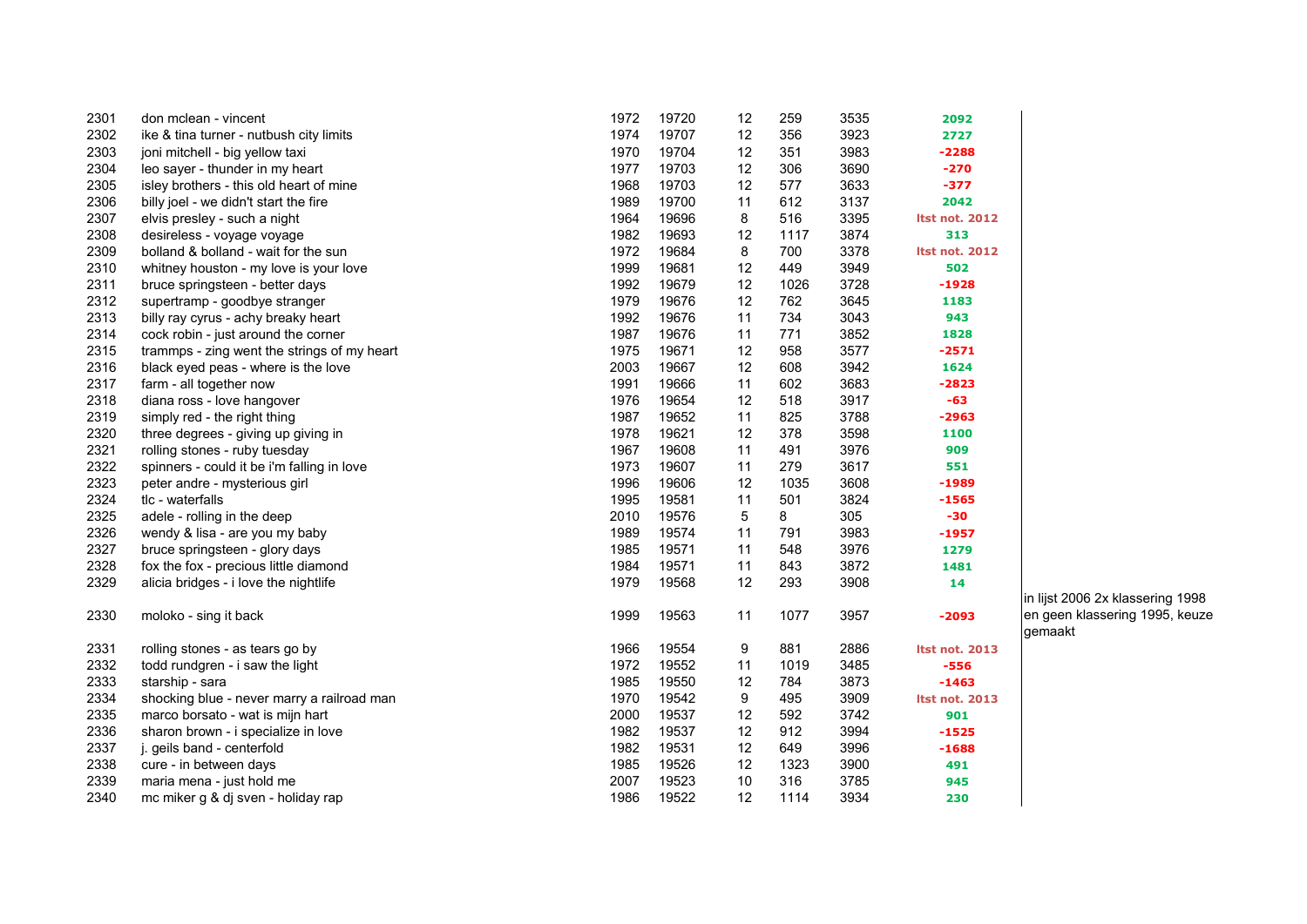| 2341 | black eyed peas & sergio mendes - mas que nada           | 2006 | 19521 | 11             | 774  | 3587 | -1969                 |
|------|----------------------------------------------------------|------|-------|----------------|------|------|-----------------------|
| 2342 | leo sayer - you make me feel like dancing                | 1976 | 19520 | 12             | 200  | 3991 | 547                   |
| 2343 | jermaine stewart - we don't have to take our clothes off | 1986 | 19517 | 11             | 372  | 3724 | $-167$                |
| 2344 | lou rawls - lady love                                    | 1977 | 19517 | 11             | 479  | 3987 | 483                   |
| 2345 | volumia! - blijf bij mij                                 | 1999 | 19517 | 11             | 1001 | 3935 | $-874$                |
| 2346 | crosby & stills & nash - marrakesh express               | 1969 | 19513 | 12             | 1154 | 3566 | $-1294$               |
| 2347 | boudewijn de groot - een meisje van 16                   | 1965 | 19504 | 12             | 676  | 3936 | 2743                  |
| 2348 | prince - controversy                                     | 1981 | 19503 | 11             | 1121 | 3597 | 671                   |
| 2349 | melanie - beautiful people                               | 1969 | 19494 | 12             | 325  | 3789 | $-635$                |
| 2350 | quick - the rhythm of the jungle                         | 1982 | 19484 | 12             | 1101 | 3912 | $-2562$               |
| 2351 | savage garden - to the moon and back                     | 1998 | 19480 | 10             | 791  | 3040 | 593                   |
| 2352 | rick james - glow                                        | 1985 | 19478 | 11             | 396  | 3991 | 994                   |
| 2353 | earth wind & fire - sing a song                          | 1976 | 19474 | 12             | 571  | 3555 | $-2407$               |
| 2354 | phil collins - do you remember                           | 1990 | 19471 | 12             | 391  | 3944 | 1076                  |
| 2355 | neil diamond - longfellow serenade                       | 1974 | 19467 | 10             | 269  | 3461 | her                   |
| 2356 | nancy & frank sinatra - something stupid                 | 1967 | 19466 | 12             | 948  | 3765 | 2377                  |
| 2357 | billy ocean - are you ready                              | 1980 | 19461 | 11             | 703  | 3806 | $-368$                |
| 2358 | status quo - down down                                   | 1975 | 19459 | 9              | 210  | 3856 | her                   |
| 2359 | bangles - manic monday                                   | 1986 | 19451 | 12             | 1026 | 3768 | 1355                  |
| 2360 | reunion - life is a rock (but the radio rolled me)       | 1974 | 19442 | 12             | 1162 | 3850 | $-633$                |
| 2361 | cece peniston - we got a love thang                      | 1992 | 19433 | 12             | 523  | 3825 | $-2112$               |
| 2362 | gotye - somebody that i used to know                     | 2011 | 19425 | 5              | 5    | 379  | $-285$                |
| 2363 | doobie brothers - the doctor                             | 1989 | 19424 | 11             | 758  | 3656 | $-1516$               |
| 2364 | lionel richie - penny lover                              | 1984 | 19415 | 11             | 668  | 3864 | 1695                  |
| 2365 | beatles - the ballad of john and yoko                    | 1969 | 19407 | 12             | 857  | 3815 | $-313$                |
| 2366 | sheena easton - follow my rainbow                        | 1976 | 19398 | 9              | 630  | 3503 | <b>Itst not. 2015</b> |
| 2367 | indeep - last night a dj saved my life                   | 1983 | 19388 | 12             | 1270 | 3768 | $-77$                 |
| 2368 | people's choice - do it anyway you wanna                 | 1975 | 19387 | 12             | 302  | 3981 | $-1590$               |
| 2369 | coldplay - the scientist                                 | 2002 | 19387 | $\overline{7}$ | 61   | 3825 | 195                   |
| 2370 | osmonds - crazy horses                                   | 1972 | 19375 | 9              | 115  | 3735 | her                   |
| 2371 | celine dion - i'm alive                                  | 2002 | 19359 | 12             | 451  | 3449 | 218                   |
| 2372 | beach boys - california girls                            | 1965 | 19354 | 12             | 818  | 3875 | 2172                  |
| 2373 | fleetwood mac - gypsy                                    | 1982 | 19352 | 11             | 550  | 3880 | $-830$                |
| 2374 | dusty springfield - you don't have to say you love me    | 1966 | 19350 | 12             | 1100 | 3879 | 95                    |
| 2375 | paul mccartney & wings - listen to what the man said     | 1973 | 19345 | 12             | 743  | 3804 | 1481                  |
| 2376 | nik kershaw - the riddle                                 | 1984 | 19341 | 12             | 616  | 3871 | 1466                  |
| 2377 | cure - close to me                                       | 1985 | 19338 | 12             | 901  | 3626 | 870                   |
| 2378 | loggins & messina - your mama don't dance                | 1973 | 19338 | 12             | 968  | 3933 | 613                   |
| 2379 | neil diamond - love on the rocks                         | 1980 | 19336 | 12             | 388  | 3731 | 1450                  |
| 2380 | kim wilde - view from a bridge                           | 1982 | 19336 | 12             | 852  | 3731 | $-2585$               |
| 2381 | amy macdonald - this is the life                         | 2008 | 19336 | 9              | 195  | 3852 | $-38$                 |
| 2382 | sade - no ordinary love                                  | 1992 | 19333 | 12             | 724  | 3983 | 1088                  |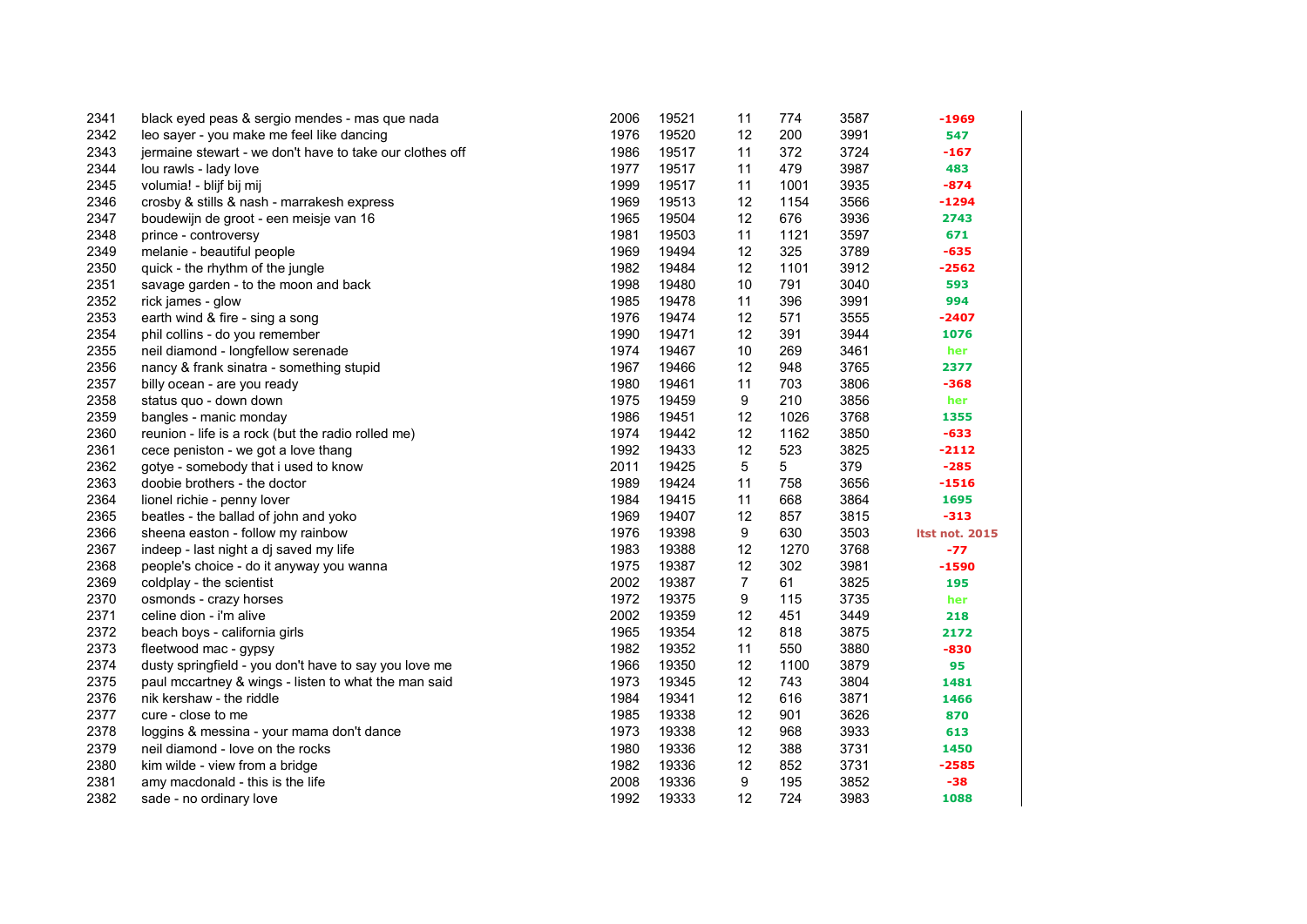| 2383 | tavares - a penny for your thoughts                      | 1982 | 19332 | 12             | 841  | 3887 | $-1565$               |
|------|----------------------------------------------------------|------|-------|----------------|------|------|-----------------------|
| 2384 | eddy grant - electric avenue                             | 1983 | 19323 | 12             | 1241 | 3377 | 12                    |
| 2385 | crystal waters - gypsy woman                             | 1991 | 19322 | 12             | 693  | 3808 | $-2306$               |
| 2386 | fortunes - here it comes again                           | 1965 | 19318 | 9              | 667  | 3192 | <b>Itst not. 2013</b> |
| 2387 | earth wind & fire - and love goes on                     | 1981 | 19314 | 11             | 390  | 3983 | $-532$                |
| 2388 | barry white - i'm gonna love you just a little more      | 1973 | 19312 | 12             | 532  | 3853 | $-230$                |
| 2389 | rolling stones - let's spend the night together          | 1967 | 19311 | 12             | 872  | 3966 | 1799                  |
| 2390 | aha - stay on these roads                                | 1988 | 19290 | 12             | 339  | 3806 | 860                   |
| 2391 | barry white - can't get enough of your love babe         | 1974 | 19278 | 12             | 764  | 3710 | 1362                  |
| 2392 | supremes - someday we'll be together                     | 1970 | 19278 | 11             | 665  | 3971 | $-212$                |
| 2393 | rockwell - somebody's watching me                        | 1984 | 19272 | 12             | 504  | 3760 | 295                   |
| 2394 | billy joel - new york state of mind                      | 1976 | 19261 | 11             | 843  | 3792 | 1026                  |
| 2395 | abba - honey honey                                       | 1974 | 19259 | 12             | 166  | 3897 | $-2035$               |
| 2396 | police - so lonely                                       | 1979 | 19257 | 11             | 484  | 3900 | 1662                  |
| 2397 | michael mcdonald - i keep forgettin'                     | 1982 | 19247 | 11             | 244  | 3811 | $-741$                |
| 2398 | booker t & the mg's - time is tight                      | 1969 | 19244 | 12             | 1017 | 3838 | 1848                  |
| 2399 | army of lovers - give my life                            | 1995 | 19244 | 10             | 1248 | 3654 | -1235                 |
| 2400 | janet jackson - diamonds                                 | 1987 | 19239 | 10             | 545  | 3966 | her                   |
| 2401 | lionel richie - you are                                  | 1983 | 19231 | 12             | 448  | 3753 | 2031                  |
| 2402 | paul mccartney & wings - live and let die                | 1973 | 19231 | 12             | 568  | 3706 | 2872                  |
| 2403 | creedence clearwater revival - proud mary                | 1969 | 19227 | 12             | 1299 | 3732 | 1387                  |
| 2404 | ralph mctell - streets of london                         | 1972 | 19220 | 12             | 494  | 3855 | 2884                  |
| 2405 | joan armatrading - rosie                                 | 1980 | 19212 | 12             | 1153 | 3615 | $-1132$               |
| 2406 | gwen mccrae - keep the fire burning                      | 1983 | 19207 | 12             | 925  | 3974 | $-2304$               |
| 2407 | zager & evans - in the year 2525 (exordium and terminal) | 1969 | 19203 | 8              | 92   | 3009 | <b>Itst not. 2012</b> |
| 2408 | rené froger - you've got a friend                        | 1995 | 19196 | 8              | 672  | 2942 | <b>Itst not. 2012</b> |
| 2409 | miss montreal - just a flirt                             | 2008 | 19196 | $\overline{7}$ | 384  | 2769 | $-782$                |
| 2410 | chic - you are beautiful                                 | 1984 | 19192 | 11             | 876  | 3965 | <b>Itst not. 2015</b> |
| 2411 | trammps - love epidemic                                  | 1974 | 19188 | 12             | 512  | 3862 | $-407$                |
| 2412 | flowerpot men - let's go to san francisco                | 1967 | 19178 | 11             | 1172 | 3845 | $-951$                |
| 2413 | marco borsato - vrij zijn                                | 1996 | 19172 | 11             | 487  | 3593 | 165                   |
| 2414 | simon & garfunkel - homeward bound                       | 1966 | 19170 | 12             | 538  | 3902 | 4                     |
| 2415 | joss stone - right to be wrong                           | 2005 | 19163 | 11             | 1146 | 3579 | 968                   |
| 2416 | candlewick green - who do you think you are              | 1974 | 19161 | 12             | 780  | 3987 | $-381$                |
| 2417 | rolling stones - anybody seen my baby                    | 1990 | 19148 | 11             | 713  | 3689 | 371                   |
| 2418 | taco - puttin' on the ritz                               | 1983 | 19145 | 12             | 872  | 3731 | 947                   |
| 2419 | power station - some like it hot                         | 1985 | 19139 | 12             | 847  | 4000 | $-3153$               |
| 2420 | time bandits - live it up                                | 1981 | 19138 | 12             | 1177 | 3533 | 296                   |
| 2421 | lenny kravitz - believe in me                            | 2002 | 19118 | 11             | 387  | 3697 | 1089                  |
| 2422 | chris isaak - lie to me                                  | 1987 | 19117 | 11             | 929  | 3291 | $-654$                |
| 2423 | beatles - she loves you                                  | 1963 | 19112 | 12             | 1190 | 3571 | $-452$                |
| 2424 | janet jackson - control                                  | 1986 | 19099 | 11             | 1143 | 3379 | 432                   |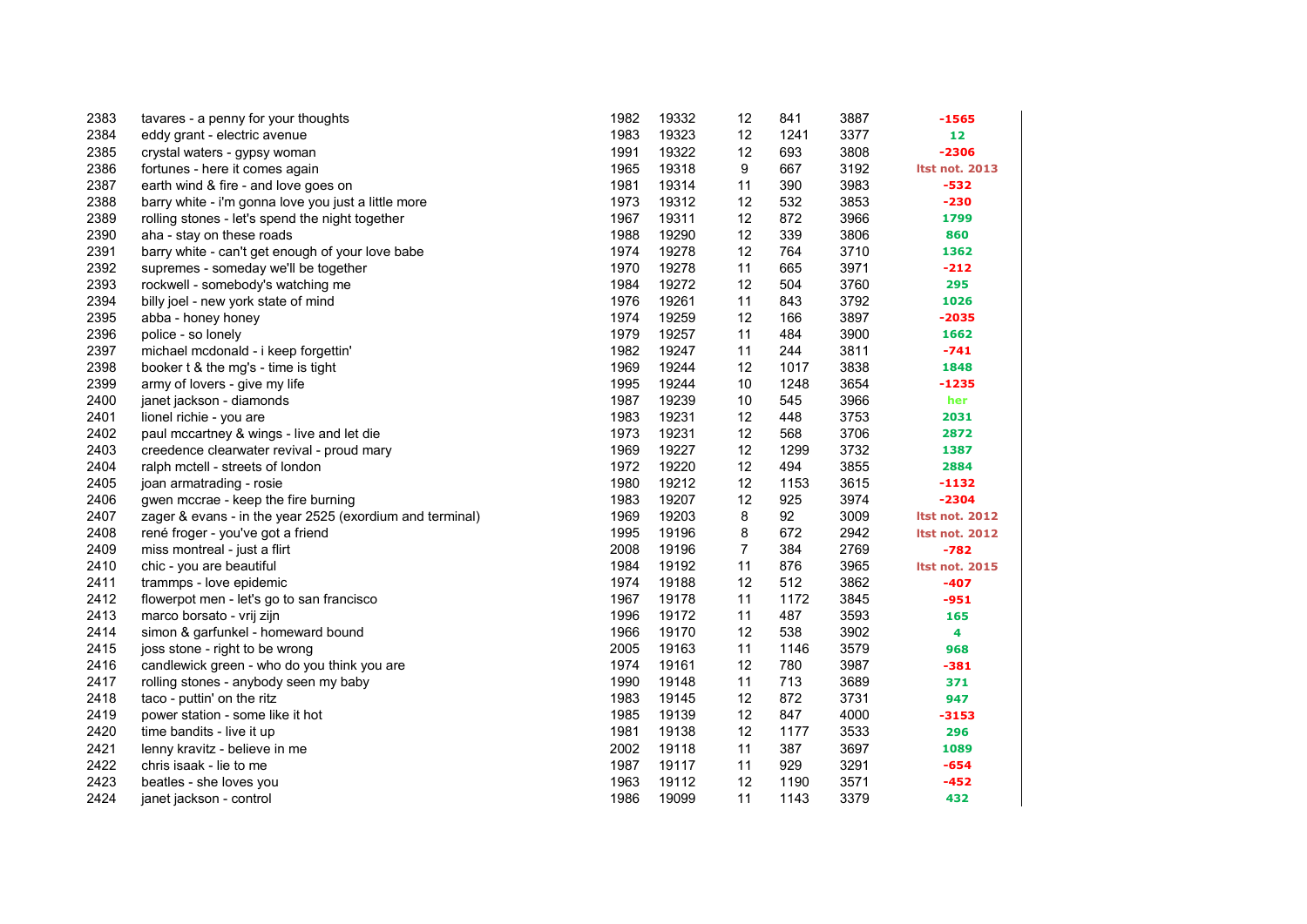| 2425 | rose royce - best love                              | 1982 | 19098 | 12             | 1052 | 3509 | -38                   |
|------|-----------------------------------------------------|------|-------|----------------|------|------|-----------------------|
| 2426 | troggs - wild thing                                 | 1966 | 19090 | 12             | 1380 | 3886 | $-2493$               |
| 2427 | krezip - sweet goodbyes                             | 2009 | 19070 | 8              | 169  | 2784 | $-452$                |
| 2428 | robert cray band - don't be afraid of the dark      | 1988 | 19051 | 12             | 302  | 3982 | -1512                 |
| 2429 | m.a.s.h. - suicide is painless                      | 1970 | 19039 | 12             | 478  | 3953 | 2436                  |
| 2430 | eric clapton - after midnight                       | 1970 | 19038 | 11             | 705  | 3256 | 1999                  |
| 2431 | duffy - mercy                                       | 2008 | 19037 | $\overline{7}$ | 110  | 3832 | $-3133$               |
| 2432 | sweet - the ballroom blitz                          | 1973 | 19035 | 12             | 606  | 3772 | 2332                  |
| 2433 | bee gees - too much heaven                          | 1978 | 19032 | 12             | 767  | 3930 | 1285                  |
| 2434 | beautiful south - song for whoever                  | 1989 | 19032 | 11             | 1185 | 3503 | $-335$                |
| 2435 | james taylor - how sweet it is to be loved by you   | 1975 | 19024 | 12             | 736  | 3960 | $-2490$               |
| 2436 | jaki graham - set me free                           | 1986 | 19024 | 11             | 1075 | 3920 | $-818$                |
| 2437 | enrique iglesias - do you know (the ping pong song) | 2007 | 19024 | 10             | 287  | 3966 | 1526                  |
| 2438 | kc & the sunshine band - shake shake shake          | 1976 | 19023 | 12             | 1086 | 3894 | 879                   |
| 2439 | herman's hermits - no milk today                    | 1966 | 19022 | 12             | 1241 | 3943 | 1343                  |
| 2440 | lynsey de paul - sugar me                           | 1972 | 19016 | 12             | 1216 | 3625 | -939                  |
| 2441 | bruce springsteen - human touch                     | 1992 | 19012 | 12             | 429  | 3793 | 92                    |
| 2442 | rolling stones - heart of stone                     | 1965 | 19009 | 9              | 442  | 3346 | <b>Itst not. 2013</b> |
| 2443 | shalamar - a night to remember                      | 1982 | 18999 | 11             | 480  | 3127 | $-397$                |
| 2444 | hero - toen ik je zag                               | 1997 | 18996 | 8              | 161  | 3452 | 2120                  |
| 2445 | g'race - manhattan                                  | 1983 | 18995 | 12             | 700  | 3993 | 2080                  |
| 2446 | stephen stills - love the one you're with           | 1971 | 18989 | 12             | 678  | 3800 | $-1492$               |
| 2447 | rufus - once you get started                        | 1975 | 18986 | 9              | 283  | 3917 | <b>Itst not. 2013</b> |
| 2448 | floaters - float on                                 | 1977 | 18979 | 9              | 231  | 3282 | her                   |
| 2449 | van morrison - bright side of the road              | 1979 | 18975 | 11             | 350  | 3839 | 1876                  |
| 2450 | ricky martin - she's all i ever had                 | 1999 | 18972 | 12             | 619  | 3644 | $-223$                |
| 2451 | raymond van 't groenewoud - liefde voor muziek      | 1991 | 18971 | 12             | 860  | 3950 | $-794$                |
| 2452 | gerard lenorman - voici les cles                    | 1977 | 18966 | 12             | 1112 | 3469 | 1073                  |
| 2453 | barry manilow - can't smile without you             | 1978 | 18963 | 12             | 490  | 3991 | -989                  |
| 2454 | paul weller - you do something to me                | 1995 | 18963 | 11             | 711  | 3865 | 317                   |
| 2455 | stealers wheel - star                               | 1973 | 18962 | 12             | 242  | 3916 | $-583$                |
| 2456 | keane - this is the last time                       | 2005 | 18957 | 11             | 81   | 3823 | -2222                 |
| 2457 | hollies - stop stop stop                            | 1966 | 18955 | 8              | 789  | 3630 | <b>Itst not. 2012</b> |
| 2458 | eagles - tequila sunrise                            | 1973 | 18945 | 11             | 917  | 3596 | 2039                  |
| 2459 | edwin starr - war                                   | 1970 | 18936 | 12             | 510  | 3920 | $-752$                |
| 2460 | nils lofgren - valentine                            | 1991 | 18935 | 11             | 604  | 3638 | $-2001$               |
| 2461 | long john baldry - (walk me out in the) morning dew | 1981 | 18926 | 8              | 613  | 2972 | <b>Itst not. 2012</b> |
| 2462 | julian lennon - too late for goodbyes               | 1984 | 18925 | 12             | 320  | 3973 | $-1286$               |
| 2463 | kim wilde - never trust a stranger                  | 1988 | 18924 | 11             | 754  | 3981 | 575                   |
| 2464 | anastacia - paid my dues                            | 2001 | 18923 | 12             | 780  | 3873 | 714                   |
| 2465 | randy crawford - rainy night in georgia             | 1981 | 18911 | 12             | 755  | 3810 | $-1310$               |
| 2466 | sailor - traffic jam                                | 1974 | 18902 | 9              | 455  | 3955 | her                   |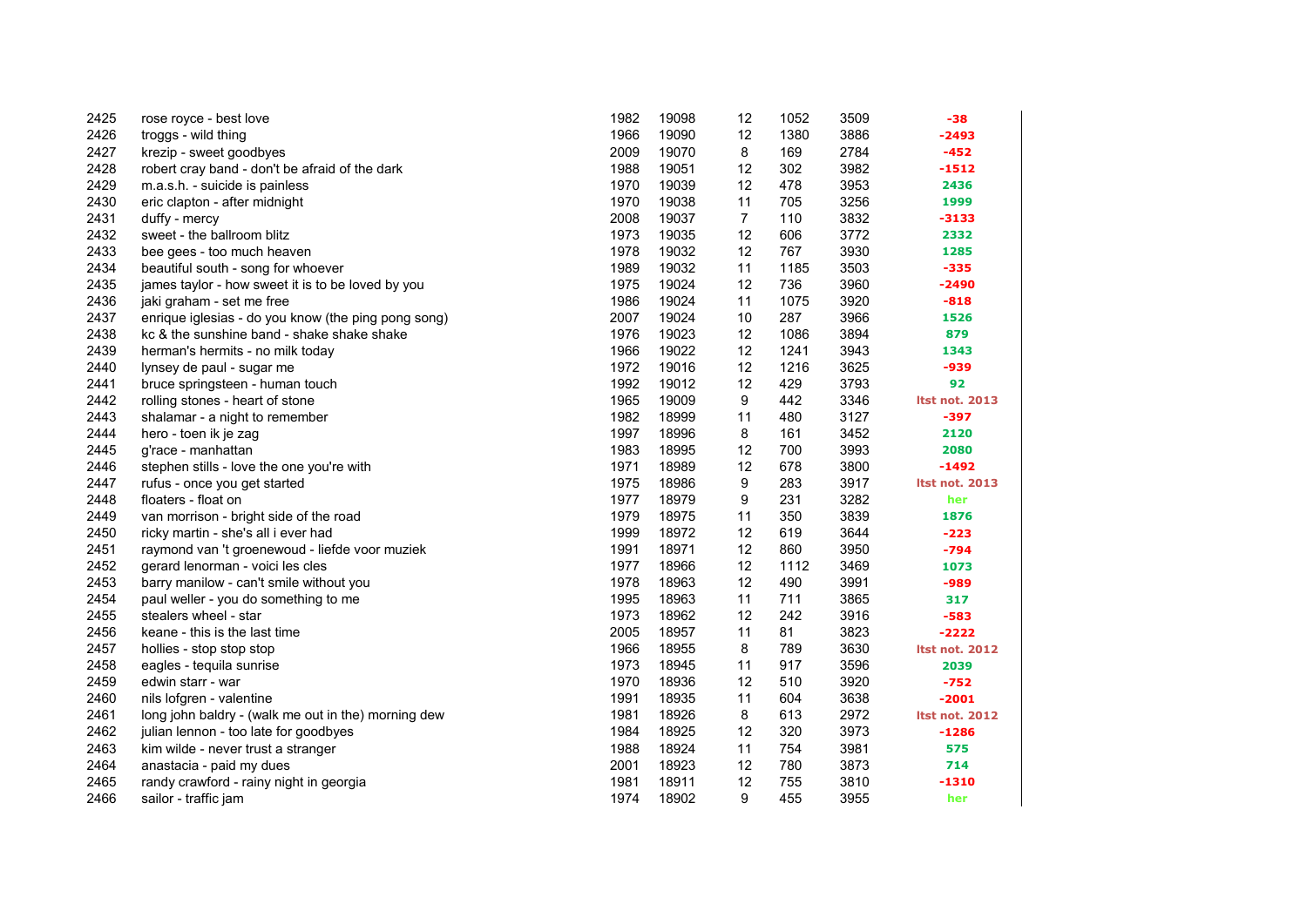| 2467 | prince & new power generation - money don't matter 2 night    | 1992 | 18901 | 11             | 676  | 3498 | $-1731$               |
|------|---------------------------------------------------------------|------|-------|----------------|------|------|-----------------------|
| 2468 | tom robinson - listen to the radio                            | 1984 | 18899 | 12             | 678  | 3930 | 1673                  |
| 2469 | george michael - praying for time                             | 1990 | 18899 | 11             | 694  | 3563 | 1140                  |
| 2470 | stevie wonder - signed, sealed, delivered i'm yours           | 1970 | 18894 | 11             | 666  | 3827 | $-2178$               |
| 2471 | lena marlin - sitting down here                               | 2000 | 18893 | 12             | 1116 | 3944 | $-2182$               |
| 2472 | jimmy cliff - wonderful world, beautiful people               | 1969 | 18890 | 12             | 459  | 3862 | $-161$                |
| 2473 | jewel - foolish games                                         | 1997 | 18887 | 12             | 201  | 3789 | 3068                  |
| 2474 | partridge family - i think i love you                         | 1970 | 18886 | 12             | 535  | 3509 | 1000                  |
| 2475 | alain clark - this ain't gonna work                           | 2007 | 18883 | 8              | 286  | 3533 | <b>Itst not. 2015</b> |
| 2476 | kylie minogue - love at first sight                           | 2002 | 18875 | 11             | 156  | 3388 | 366                   |
| 2477 | michael murphey - wildfire                                    | 1975 | 18870 | 11             | 550  | 3394 | $-196$                |
| 2478 | curiosity killed the cat - down to earth                      | 1968 | 18868 | 11             | 821  | 3572 | $-2055$               |
| 2479 | three degrees - the runner                                    | 1979 | 18864 | 12             | 1308 | 3989 | 1205                  |
| 2480 | mcfadden & whitehead - ain't no stopping us now               | 1979 | 18863 | 12             | 399  | 3916 | $-796$                |
| 2481 | patrice rushen - forget me nots                               | 1982 | 18853 | 11             | 818  | 3887 | 2182                  |
| 2482 | guess who - american woman                                    | 1970 | 18850 | 12             | 989  | 3902 | $-1219$               |
| 2483 | venga boys - boom boom boom                                   | 1998 | 18841 | 11             | 964  | 3957 | $-192$                |
| 2484 | abba - the name of the game                                   | 1977 | 18839 | 12             | 325  | 3862 | 417                   |
| 2485 | tina charles - i love to love                                 | 1976 | 18812 | 12             | 848  | 3644 | 432                   |
| 2486 | queen - friends will be friends                               | 1986 | 18805 | 11             | 199  | 3864 | 946                   |
| 2487 | randy vanwarmer - just when i needed you most                 | 1979 | 18804 | 12             | 289  | 3728 | 339                   |
| 2488 | level 42 - something about you                                | 1985 | 18797 | 12             | 331  | 3955 | 2462                  |
| 2489 | triggerfinger - i follow rivers                               | 2012 | 18787 | 5              | 68   | 701  | $-225$                |
| 2490 | bryan ferry - slave to love                                   | 1985 | 18780 | 12             | 1006 | 3860 | $-1111$               |
| 2491 | smokey robinson & miracles - tracks of my tears               | 1967 | 18776 | 12             | 717  | 3721 | $-2224$               |
| 2492 | wallace collection - daydream                                 | 1969 | 18775 | 12             | 575  | 3984 | 1428                  |
| 2493 | love unlimited orchestra - love's theme                       | 1974 | 18774 | 12             | 608  | 3741 | $-2284$               |
| 2494 | cream - white room                                            | 1968 | 18771 | 12             | 1165 | 3710 | 145                   |
| 2495 | hooters - satellite                                           | 1988 | 18766 | 12             | 753  | 3975 | 848                   |
| 2496 | bill haley & the comets - (we're gonna) rock around the clock | 1955 | 18766 | 12             | 995  | 3849 | 1167                  |
| 2497 | maria mena - all this time                                    | 2008 | 18757 | $\overline{7}$ | 363  | 2896 | $-1350$               |
| 2498 | jody bernal - que si, que no                                  | 2000 | 18748 | 12             | 457  | 3596 | 408                   |
| 2499 | yarbrough & peoples - don't stop the music                    | 1981 | 18748 | 12             | 1171 | 3699 | 1772                  |
| 2500 | rolling stones - mixed emotions                               | 1989 | 18741 | 11             | 541  | 3672 | 195                   |
| 2501 | marvin & welch & farrar - faithfull                           | 1971 | 18739 | 8              | 122  | 3709 | <b>Itst not. 2012</b> |
| 2502 | lindisfarne - run for home                                    | 1978 | 18732 | 12             | 168  | 3174 | $-340$                |
| 2503 | rod stewart - tonight's the night                             | 1976 | 18730 | 12             | 343  | 3920 | 331                   |
| 2504 | orchestral manoeuvres in the dark - locomotion                | 1984 | 18726 | 12             | 944  | 3822 | $-932$                |
| 2505 | cat stevens - banapple gas                                    | 1976 | 18722 | 10             | 707  | 3346 | <b>Itst not. 2014</b> |
| 2506 | spin doctors - two princes                                    | 1993 | 18718 | 12             | 412  | 3970 | $-1545$               |
| 2507 | elvis presley - suspicion                                     | 1964 | 18711 | 11             | 15   | 3831 | $-44$                 |
| 2508 | pretenders - back on the chain gang                           | 1982 | 18684 | 10             | 913  | 3833 | 513                   |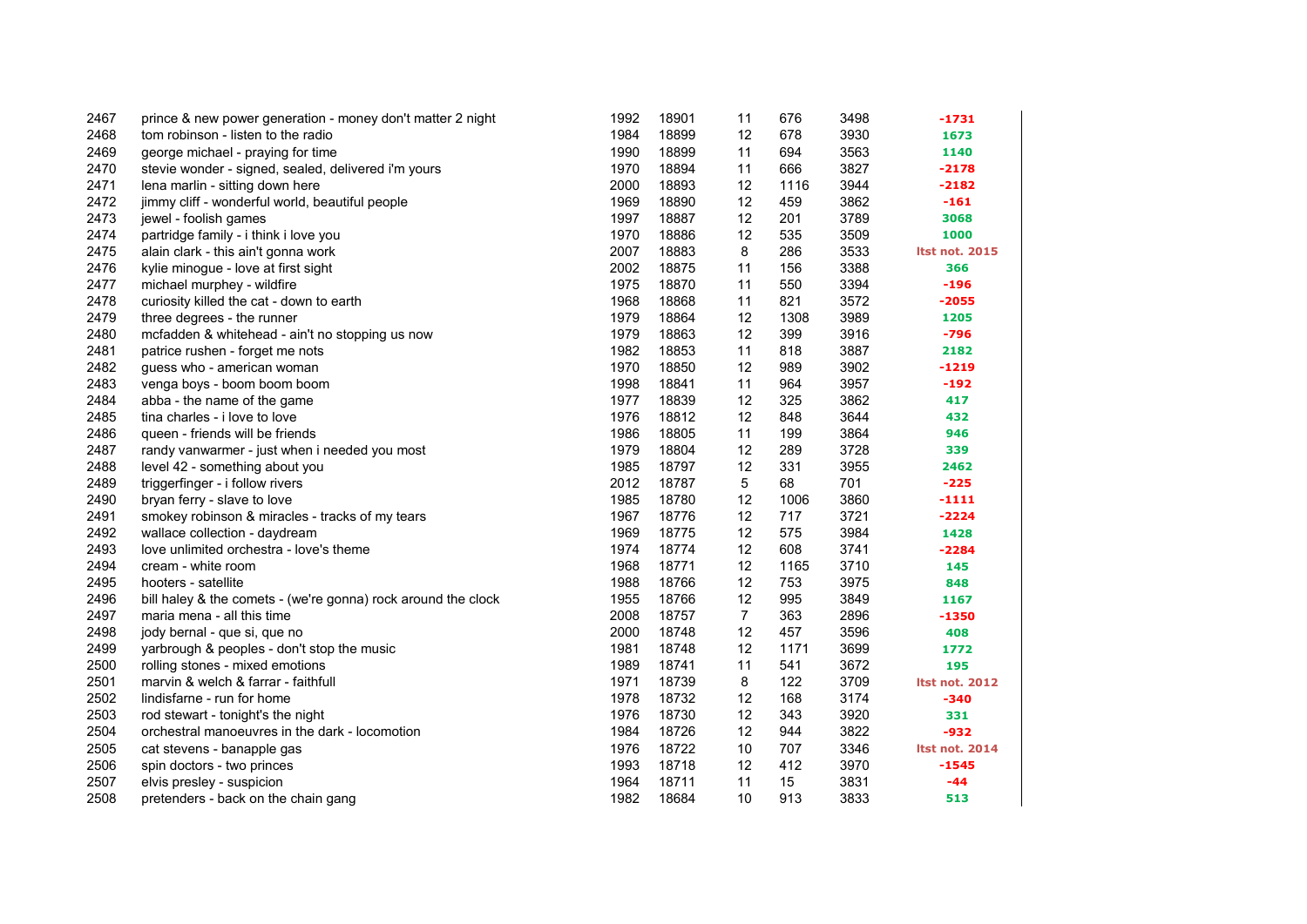| 2509 | leaf - wonderwoman                                    | 2007 | 18675 | 9  | 394  | 3184 | $-1758$               |
|------|-------------------------------------------------------|------|-------|----|------|------|-----------------------|
| 2510 | status quo - roll over lay down                       | 1975 | 18674 | 8  | 427  | 3822 | <b>Itst not. 2012</b> |
| 2511 | la's - there she goes                                 | 1991 | 18672 | 11 | 1250 | 3875 | 1632                  |
| 2512 | patti labelle - release                               | 1980 | 18670 | 12 | 588  | 3956 | 835                   |
| 2513 | eurythmics - sexcrime (1984)                          | 1984 | 18670 | 8  | 607  | 2722 | 259                   |
| 2514 | jon secada - angel                                    | 1993 | 18663 | 11 | 688  | 3792 | <b>Itst not. 2015</b> |
| 2515 | nolans - i'm in the mood for dancing                  | 1980 | 18655 | 12 | 1245 | 3584 | 292                   |
| 2516 | jermaine jackson - do what you do                     | 1985 | 18650 | 12 | 596  | 3698 | $-250$                |
| 2517 | mama's & papa's - i saw her again                     | 1966 | 18650 | 12 | 606  | 3851 | 243                   |
| 2518 | black slate - amigo                                   | 1980 | 18648 | 12 | 506  | 3932 | $-400$                |
| 2519 | simon webbe - coming around again                     | 2006 | 18648 | 10 | 728  | 3853 | $-2096$               |
| 2520 | bad english - time stood still                        | 1991 | 18647 | 11 | 112  | 3889 | 3504                  |
| 2521 | brother beyond - the harder i try                     | 1988 | 18643 | 10 | 1424 | 3492 | <b>Itst not. 2015</b> |
| 2522 | marvin gaye & kim weston - it takes two               | 1967 | 18641 | 12 | 881  | 3906 | $-2504$               |
| 2523 | barbra streisand & don johnson - 'till i loved you    | 1988 | 18631 | 12 | 361  | 3882 | 440                   |
| 2524 | marvin gaye - let's get it on                         | 1973 | 18631 | 11 | 796  | 3972 | 320                   |
| 2525 | john cougar mellenkamp - jack & diane                 | 1982 | 18625 | 12 | 503  | 3842 | $-660$                |
| 2526 | pretenders - thin line between love and hate          | 1984 | 18620 | 11 | 1307 | 3669 | $-773$                |
| 2527 | nicole - ein bisschen frieden                         | 1982 | 18618 | 12 | 933  | 3718 | 951                   |
| 2528 | quincy jones - ai no corrida                          | 1981 | 18618 | 10 | 560  | 3647 | $-1940$               |
| 2529 | shakatak - easier said than done                      | 1982 | 18613 | 11 | 954  | 3369 | $-1031$               |
| 2530 | alison moyet - love resurrection                      | 1984 | 18610 | 11 | 1220 | 3689 | 4                     |
| 2531 | edgar winter group - free ride                        | 1972 | 18609 | 11 | 947  | 3964 | $-1051$               |
| 2532 | oleta adams - rhythm of life                          | 1990 | 18609 | 10 | 280  | 3782 | 637                   |
| 2533 | rolling stones - like a rolling stone                 | 1970 | 18608 | 12 | 835  | 3805 | $-1064$               |
| 2534 | stray cats - runaway boys                             | 1980 | 18606 | 11 | 1068 | 3560 | $-1546$               |
| 2535 | kenny loggins - footloose                             | 1984 | 18602 | 11 | 699  | 3416 | 2483                  |
| 2536 | backstreet boys - show me the meaning of being lonely | 2000 | 18593 | 12 | 646  | 3906 | $-788$                |
| 2537 | mory kante - yeke yeke                                | 1988 | 18588 | 12 | 812  | 3902 | $-1938$               |
| 2538 | eros ramazzotti & anastacia - i belong to you         | 2005 | 18586 | 11 | 697  | 3831 | $-2380$               |
| 2539 | supremes - my world is empty without you              | 1966 | 18586 | 11 | 734  | 3822 | <b>Itst not. 2015</b> |
| 2540 | b-52's - love shack                                   | 1989 | 18577 | 12 | 779  | 3816 | 127                   |
| 2541 | bob dylan - i want you                                | 1966 | 18566 | 9  | 446  | 3901 | her                   |
| 2542 | sabrina - boys                                        | 1987 | 18562 | 12 | 396  | 3873 | $-626$                |
| 2543 | goede doel - hou van mij                              | 1983 | 18550 | 11 | 740  | 3375 | 1366                  |
| 2544 | level 42 - leaving me now                             | 1986 | 18546 | 12 | 682  | 3826 | 1796                  |
| 2545 | boris gardiner - i want to wake up with you           | 1986 | 18540 | 12 | 946  | 3855 | $-2548$               |
| 2546 | norman greenbaum - spirit in the sky                  | 1970 | 18531 | 12 | 704  | 3991 | 2825                  |
| 2547 | mica paris - my one temptation                        | 1988 | 18524 | 9  | 1021 | 2562 | <b>Itst not. 2014</b> |
| 2548 | tiziano ferro - perdono                               | 2002 | 18510 | 12 | 1493 | 3709 | -99                   |

in 2008 2 x in de lijst met verschillende schrijfwijze op plaats 992 en 3030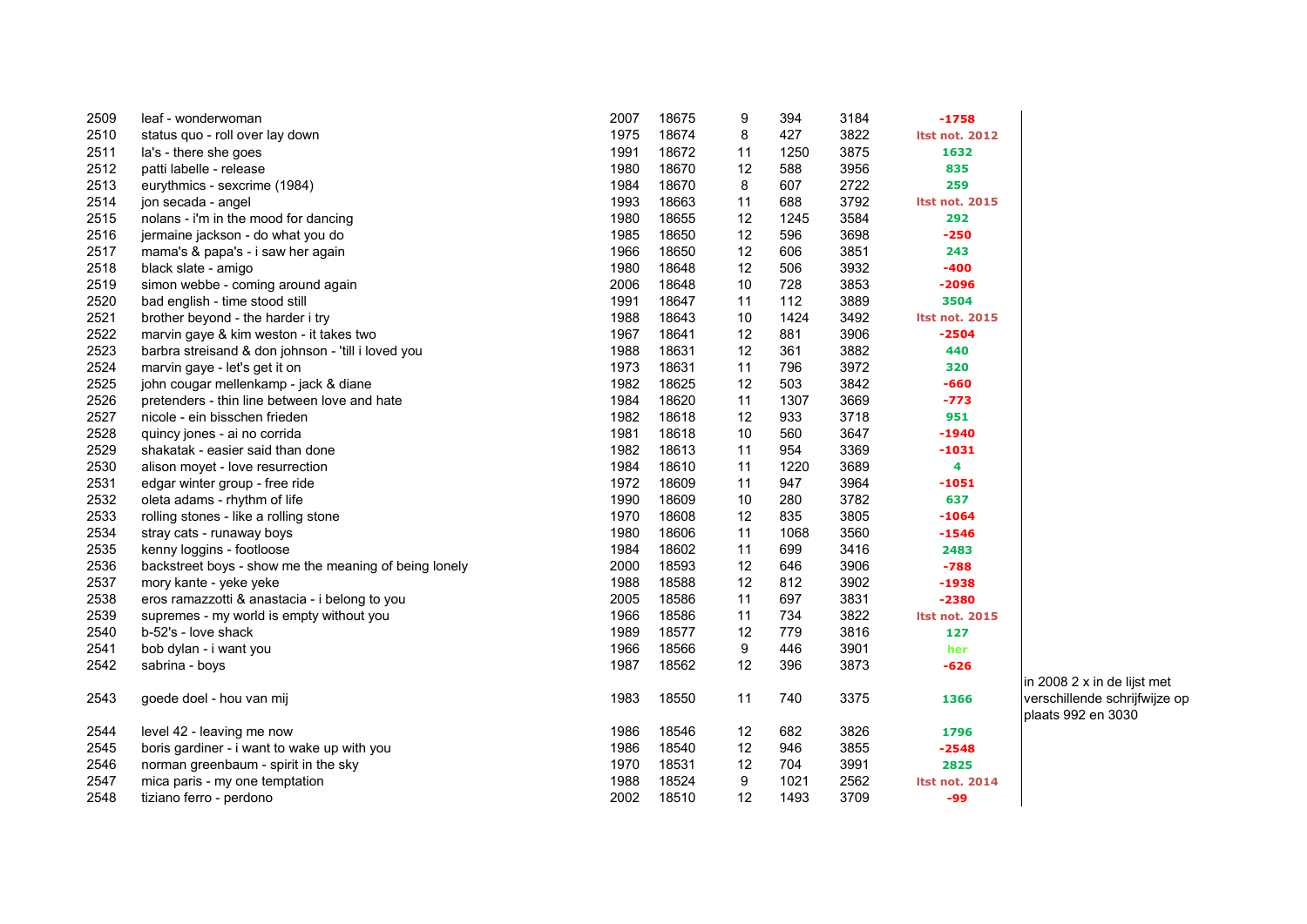| 2549 | kelly marie - feels like i'm in love                      | 1980 | 18505 | 11             | 793  | 3540 | -2320                 |
|------|-----------------------------------------------------------|------|-------|----------------|------|------|-----------------------|
| 2550 | r. kelly - if i could turn back the hands of time         | 1999 | 18487 | 10             | 812  | 3280 | her                   |
| 2551 | mariah carey - when you believe                           | 1998 | 18486 | 12             | 945  | 3420 | 167                   |
| 2552 | madonna - music                                           | 2000 | 18486 | 9              | 444  | 3968 | $-1359$               |
| 2553 | steely dan - rikki don't lose that number                 | 1974 | 18485 | 12             | 1310 | 3806 | 1003                  |
| 2554 | plastic bertrand - ca plane pour moi                      | 1978 | 18479 | 12             | 717  | 3994 | 400                   |
| 2555 | s.o.s. band - borrowed love                               | 1986 | 18471 | 11             | 710  | 3680 | $-2305$               |
| 2556 | genesis - throwing it all away                            | 1987 | 18468 | 8              | 952  | 3486 | 561                   |
| 2557 | five star - rain or shine                                 | 1986 | 18466 | 12             | 1697 | 3999 | -339                  |
| 2558 | toni braxton - you're making me high                      | 1996 | 18466 | 11             | 444  | 3851 | $-2247$               |
| 2559 | mezzoforte - garden party                                 | 1983 | 18455 | 12             | 550  | 3794 | 2099                  |
| 2560 | alvin stardust - pretend                                  | 1981 | 18451 | 12             | 1171 | 3922 | 1970                  |
| 2561 | la bionda - one for you, one for me                       | 1978 | 18436 | 12             | 812  | 3831 | $-217$                |
| 2562 | julio iglesias - un canto a galicia                       | 1972 | 18429 | 8              | 210  | 3745 | <b>Itst not. 2012</b> |
| 2563 | marco borsato & do - voorbij                              | 2004 | 18420 | 10             | 615  | 3805 | 521                   |
| 2564 | fortunes - here comes that rainy day feeling again        | 1971 | 18419 | 12             | 1308 | 3760 | 482                   |
| 2565 | evelyn champagne king - shame                             | 1978 | 18403 | 12             | 345  | 3943 | $-667$                |
| 2566 | charlie rich - the most beautiful girl                    | 1974 | 18398 | 12             | 1492 | 3513 | 1769                  |
| 2567 | bob seger & the silver bullet band - mainstreet           | 1977 | 18398 | 9              | 229  | 3133 | her                   |
| 2568 | paul hardcastle - don't waste my time                     | 1986 | 18388 | 10             | 1111 | 3835 | <b>Itst not. 2015</b> |
| 2569 | clannad & bono - in a lifetime                            | 1986 | 18385 | 12             | 418  | 3867 | 3360                  |
| 2570 | andré hazes - eenzame kerst                               | 1976 | 18365 | 8              | 1087 | 2592 | <b>Itst not. 2012</b> |
| 2571 | leann rimes - life goes on                                | 2002 | 18359 | 11             | 657  | 3930 | <b>Itst not. 2015</b> |
| 2572 | rolling stones - harlem shuffle                           | 1986 | 18350 | 11             | 445  | 3625 | 155                   |
| 2573 | vitesse - good lookin'                                    | 1982 | 18346 | 12             | 1109 | 3838 | 41                    |
| 2574 | sly & the family stone - family affair                    | 1971 | 18340 | 12             | 355  | 3930 | $-1303$               |
| 2575 | donna summer - she works hard for the money               | 1983 | 18339 | 11             | 1380 | 3508 | $-1977$               |
| 2576 | new order - blue monday                                   | 1983 | 18338 | 11             | 328  | 3919 | 939                   |
| 2577 | andrea bocelli & sarah brightman - con te partiro         | 1996 | 18337 | $\overline{7}$ | 164  | 3604 | her                   |
| 2578 | annie lennox & al green - put a little love in your heart | 1988 | 18326 | 12             | 419  | 3910 | $-2482$               |
| 2579 | sixpence none the richer - kiss me                        | 1999 | 18323 | 12             | 355  | 3601 | $-2106$               |
| 2580 | korgis - everybody's got to learn sometime                | 1980 | 18316 | 12             | 1063 | 3948 | 564                   |
| 2581 | milow - you don't know                                    | 2009 | 18316 | 8              | 489  | 3107 | $-1287$               |
| 2582 | diana ross - when you tell me that you love me            | 1992 | 18294 | 12             | 918  | 3869 | $-520$                |
| 2583 | whigfield - think of you                                  | 1995 | 18285 | 12             | 452  | 3935 | $-2600$               |
| 2584 | four tops - i can't help myself                           | 1965 | 18283 | 11             | 1003 | 3876 | 354                   |
| 2585 | dan hartman - we are the young                            | 1985 | 18281 | 11             | 842  | 3960 | $-553$                |
| 2586 | supremes - i hear a symphony                              | 1965 | 18279 | 12             | 389  | 3945 | $-454$                |
| 2587 | lionel richie & trijntje oosterhuis - face in the crowd   | 2008 | 18278 | 8              | 278  | 3959 | $-3155$               |
| 2588 | albert hammond - it never rains in southern california    | 1972 | 18277 | 12             | 940  | 3882 | 2370                  |
| 2589 | johnny cash - a thing called love                         | 1972 | 18270 | 9              | 1236 | 3850 | her                   |
| 2590 | belle stars - sign of the times                           | 1983 | 18261 | 12             | 409  | 3990 | 1245                  |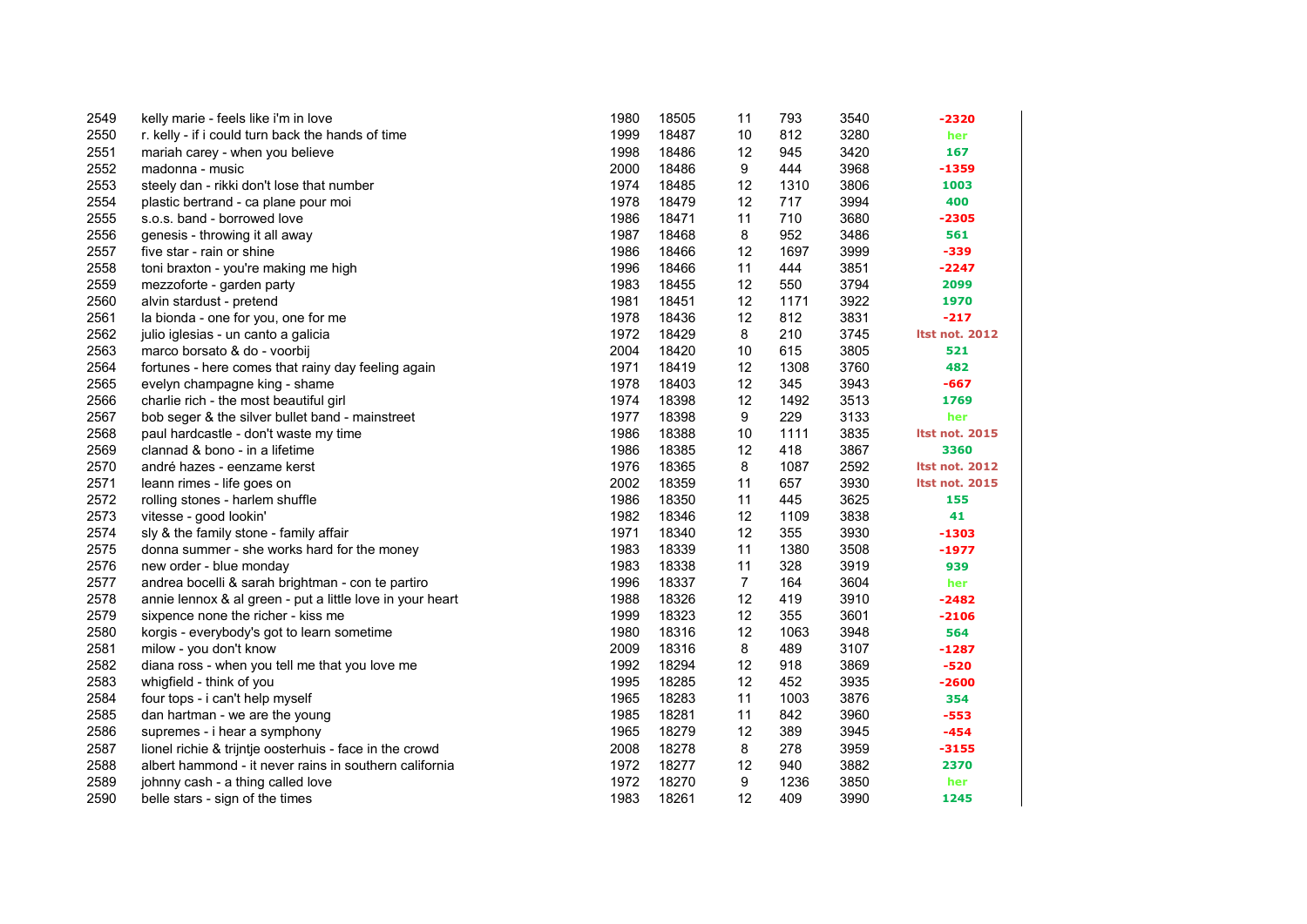| 2591 | culture club - it's a miracle                                | 1984 | 18242 | 11 | 577  | 3655 | 1560                  |
|------|--------------------------------------------------------------|------|-------|----|------|------|-----------------------|
| 2592 | darts - it's raining                                         | 1978 | 18215 | 9  | 252  | 3967 | <b>Itst not. 2013</b> |
| 2593 | paul mccartney - wonderful christmas time                    | 1979 | 18210 | 12 | 290  | 3646 | 718                   |
| 2594 | tiffany - could've been                                      | 1988 | 18201 | 12 | 888  | 3789 | 332                   |
| 2595 | nick & simon - de soldaat                                    | 2006 | 18200 | 9  | 704  | 3975 | 1389                  |
| 2596 | holly johnson - americanos                                   | 1982 | 18191 | 11 | 253  | 3579 | 2194                  |
| 2597 | beatles - paperback writer                                   | 1966 | 18188 | 12 | 583  | 3917 | $-1944$               |
| 2598 | lionel richie - se la                                        | 1987 | 18183 | 12 | 646  | 3443 | $-781$                |
| 2599 | bruce springsteen - tougher than the rest                    | 1988 | 18182 | 11 | 1434 | 3594 | 2107                  |
| 2600 | rick astley - cry for help                                   | 1991 | 18179 | 11 | 1008 | 3329 | 1029                  |
| 2601 | de dijk - ik kan het niet alleen                             | 1989 | 18174 | 11 | 797  | 3768 | 1291                  |
| 2602 | madonna - this used to be my playground                      | 1992 | 18138 | 11 | 1191 | 3944 | $-1256$               |
| 2603 | billy joel - the longest time                                | 1984 | 18137 | 12 | 226  | 3668 | 1669                  |
| 2604 | garland jeffreys - hail hail rock & roll                     | 1991 | 18133 | 12 | 1038 | 3806 | $-1622$               |
| 2605 | hans de booij - een vrouw zoals jij                          | 1983 | 18115 | 12 | 485  | 3663 | 1392                  |
| 2606 | david bowie - ashes to ashes                                 | 1980 | 18114 | 12 | 1269 | 3786 | 81                    |
| 2607 | joe cocker - you can leave your hat on                       | 1986 | 18105 | 12 | 780  | 3955 | 1486                  |
| 2608 | styx - sing for the day                                      | 1978 | 18105 | 12 | 944  | 3761 | $-727$                |
| 2609 | cliff richard - power to all our friends                     | 1973 | 18104 | 8  | 573  | 2952 | $-1247$               |
| 2610 | who - you better you bet                                     | 1981 | 18100 | 8  | 509  | 3753 | <b>Itst not. 2012</b> |
| 2611 | something happens - parachute                                | 1991 | 18094 | 11 | 814  | 3560 | 818                   |
| 2612 | teach in - ding a dong                                       | 1975 | 18093 | 12 | 593  | 3412 | 568                   |
| 2613 | dusty springfield - i just don't know what to do with myself | 1964 | 18092 | 11 | 331  | 3477 | 1240                  |
| 2614 | underdog project - summerjam 2003                            | 2003 | 18090 | 9  | 393  | 3275 | 1027                  |
| 2615 | talk talk - it's my life                                     | 1984 | 18088 | 12 | 586  | 3965 | $-111$                |
| 2616 | lois lane - my best friend                                   | 1989 | 18086 | 11 | 682  | 3806 | $-1571$               |
| 2617 | electric light orchestra - hold on tight                     | 1981 | 18077 | 11 | 1077 | 3710 | 363                   |
| 2618 | wee papa girl rappers - wee rule                             | 1988 | 18066 | 12 | 1301 | 3858 | $-941$                |
| 2619 | dire straits - your latest trick                             | 1986 | 18066 | 9  | 660  | 3106 | 538                   |
| 2620 | elvis presley - all shook up                                 | 1957 | 18064 | 12 | 304  | 3705 | $-1774$               |
| 2621 | kylie minogue - locomotion                                   | 1988 | 18061 | 12 | 871  | 3954 | $-2679$               |
| 2622 | boz scaggs - lowdown                                         | 1977 | 18058 | 12 | 168  | 3827 | 867                   |
| 2623 | golden earring - buddy joe                                   | 1972 | 18058 | 12 | 525  | 3824 | $-252$                |
| 2624 | bitty mclean - it keeps rainin'                              | 1993 | 18050 | 12 | 700  | 3660 | $-487$                |
| 2625 | shakin' stevens - oh julie                                   | 1982 | 18039 | 8  | 437  | 3591 | $-2737$               |
| 2626 | roger daltrey - say it ain't so joe                          | 1977 | 18033 | 11 | 747  | 3781 | 196                   |
| 2627 | tears for fears - change                                     | 1983 | 18021 | 11 | 522  | 3885 | 1940                  |
| 2628 | stephen bishop - on and on                                   | 1977 | 18011 | 12 | 508  | 3939 | $-1188$               |
| 2629 | eurythmics - love is a stranger                              | 1983 | 18011 | 11 | 750  | 3791 | her                   |
| 2630 | wet wet wet - goodnight girl                                 | 1992 | 18007 | 9  | 792  | 2887 | $-1816$               |
| 2631 | midnight oil - beds are burning                              | 1988 | 17989 | 11 | 515  | 3765 | 3033                  |
| 2632 | di-rect - inside my head                                     | 2002 | 17984 | 11 | 825  | 3828 | $-329$                |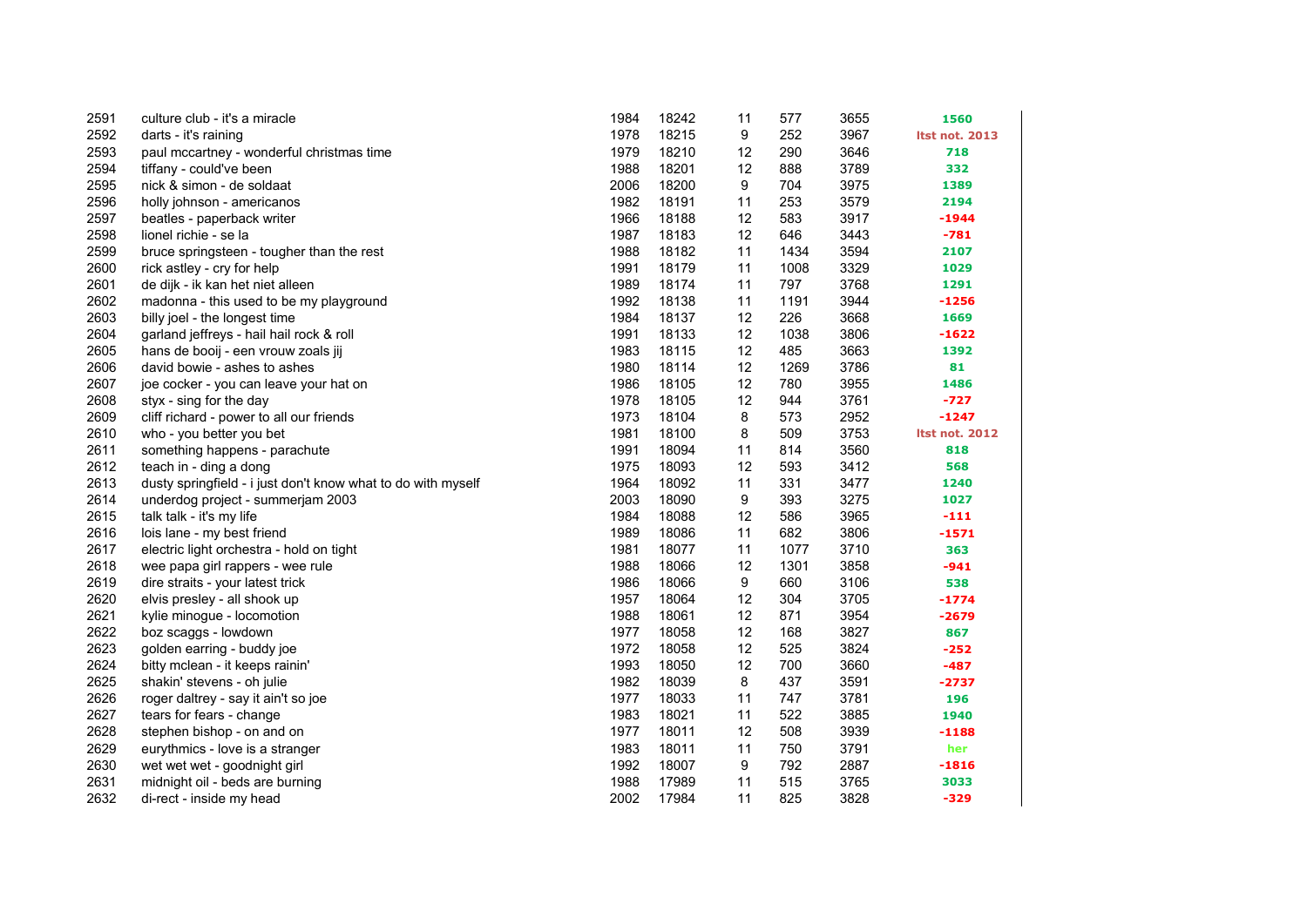| 2633 | eurythmics - would i lie to you                         | 1985 | 17979 | 11             | 827  | 3965 | $-289$                |
|------|---------------------------------------------------------|------|-------|----------------|------|------|-----------------------|
| 2634 | wendy & lisa - waterfall                                | 1987 | 17978 | 11             | 247  | 3735 | 1093                  |
| 2635 | ronan keating - lovin' each day                         | 2001 | 17977 | 10             | 567  | 3902 | 2269                  |
| 2636 | madonna - take a bow                                    | 1995 | 17976 | 11             | 282  | 3960 | $-435$                |
| 2637 | paul mccartney - another day                            | 1971 | 17973 | 12             | 666  | 3977 | $-2355$               |
| 2638 | manfred mann - ha ha, said the clown                    | 1967 | 17961 | 12             | 623  | 3780 | $-1057$               |
| 2639 | natasha bedingfield - unwritten                         | 2005 | 17961 | 11             | 404  | 3827 | $-2416$               |
| 2640 | mfsb & three degrees - tsop (the sound of philadelphia) | 1974 | 17959 | 10             | 1044 | 3331 | her                   |
| 2641 | toto - $99$                                             | 1980 | 17957 | 11             | 585  | 3738 | $-118$                |
| 2642 | simple minds - let there be love                        | 1991 | 17952 | 11             | 851  | 3930 | $-868$                |
| 2643 | chris isaak - blue hotel                                | 1987 | 17947 | 12             | 570  | 3942 | 2813                  |
| 2644 | animals - we gotta get out of this place                | 1965 | 17944 | 8              | 78   | 3846 | <b>Itst not. 2012</b> |
| 2645 | move - blackberry way                                   | 1968 | 17933 | 12             | 916  | 3878 | $-1082$               |
| 2646 | fish - a gentleman's excuse me                          | 1990 | 17933 | 11             | 271  | 3980 | 2584                  |
| 2647 | jimmy nail - ain't no doubt                             | 1992 | 17921 | 12             | 1619 | 3818 | 510                   |
| 2648 | harry klorkestein - o, o, den haag                      | 1982 | 17920 | 12             | 1277 | 3766 | 289                   |
| 2649 | janet jackson - escapade                                | 1990 | 17919 | 11             | 766  | 3974 | $-1291$               |
| 2650 | george benson - lady love me                            | 1983 | 17913 | 10             | 906  | 3816 | <b>Itst not. 2015</b> |
| 2651 | level 42 - to be with you again                         | 1987 | 17911 | 11             | 669  | 3966 | 1133                  |
| 2652 | dr alban - it's my life                                 | 1992 | 17911 | $\overline{7}$ | 591  | 2763 | 1013                  |
| 2653 | george michael - amazing                                | 2004 | 17903 | 11             | 1465 | 3816 | $-1216$               |
| 2654 | limahl - never ending story                             | 1984 | 17902 | 12             | 794  | 3969 | 859                   |
| 2655 | kim appleby - don't worry                               | 1990 | 17899 | 11             | 609  | 3824 | $-1213$               |
| 2656 | plain white t's - hey there dellah                      | 2007 | 17895 | 10             | 942  | 3523 | 298                   |
| 2657 | b.b. king - ain't nobody home                           | 1971 | 17887 | 12             | 384  | 3781 | 3167                  |
| 2658 | mick jagger - just another night                        | 1985 | 17886 | 11             | 858  | 3538 | $-2300$               |
| 2659 | wet wet wet - wishing i was lucky                       | 1988 | 17874 | 11             | 584  | 3960 | $-690$                |
| 2660 | shola ama - you might need somebody                     | 1997 | 17873 | 12             | 630  | 3554 | $-104$                |
| 2661 | donna summer - love is in control (finger on )          | 1982 | 17872 | 12             | 1403 | 3956 | 430                   |
| 2662 | them - gloria                                           | 1967 | 17868 | 12             | 748  | 3984 | 1113                  |
| 2663 | billy swan - i can help                                 | 1974 | 17853 | 12             | 398  | 3932 | 675                   |
| 2664 | lucie silvas - nothing else matters                     | 2006 | 17850 | 11             | 1000 | 3845 | $-1165$               |
| 2665 | rod stewart - tonight i'm yours                         | 1981 | 17847 | 11             | 598  | 3754 | $-1814$               |
| 2666 | james morrison - undiscovered                           | 2007 | 17844 | 10             | 443  | 3905 | 377                   |
| 2667 | boyzone - father and son                                | 1996 | 17833 | 12             | 767  | 3910 | $-1361$               |
| 2668 | monty python - always look on the bright side of life   | 1981 | 17811 | 12             | 389  | 3954 | 1827                  |
| 2669 | christina aguilera - what a girl wants                  | 2000 | 17811 | 12             | 1213 | 3974 | 535                   |
| 2670 | whitney houston - step by step                          | 1997 | 17808 | 11             | 696  | 3605 | $-1267$               |
| 2671 | baccara - yes sir, i can boogie                         | 1977 | 17807 | 12             | 698  | 3963 | 2615                  |
| 2672 | mariah carey - make it happen                           | 1992 | 17807 | 10             | 524  | 3564 | $-592$                |
| 2673 | grace jones - pull up to the bumper                     | 1981 | 17805 | 11             | 1195 | 3811 | 911                   |
| 2674 | living in a box - blow the house down                   | 1989 | 17792 | 11             | 1066 | 3815 | $-2032$               |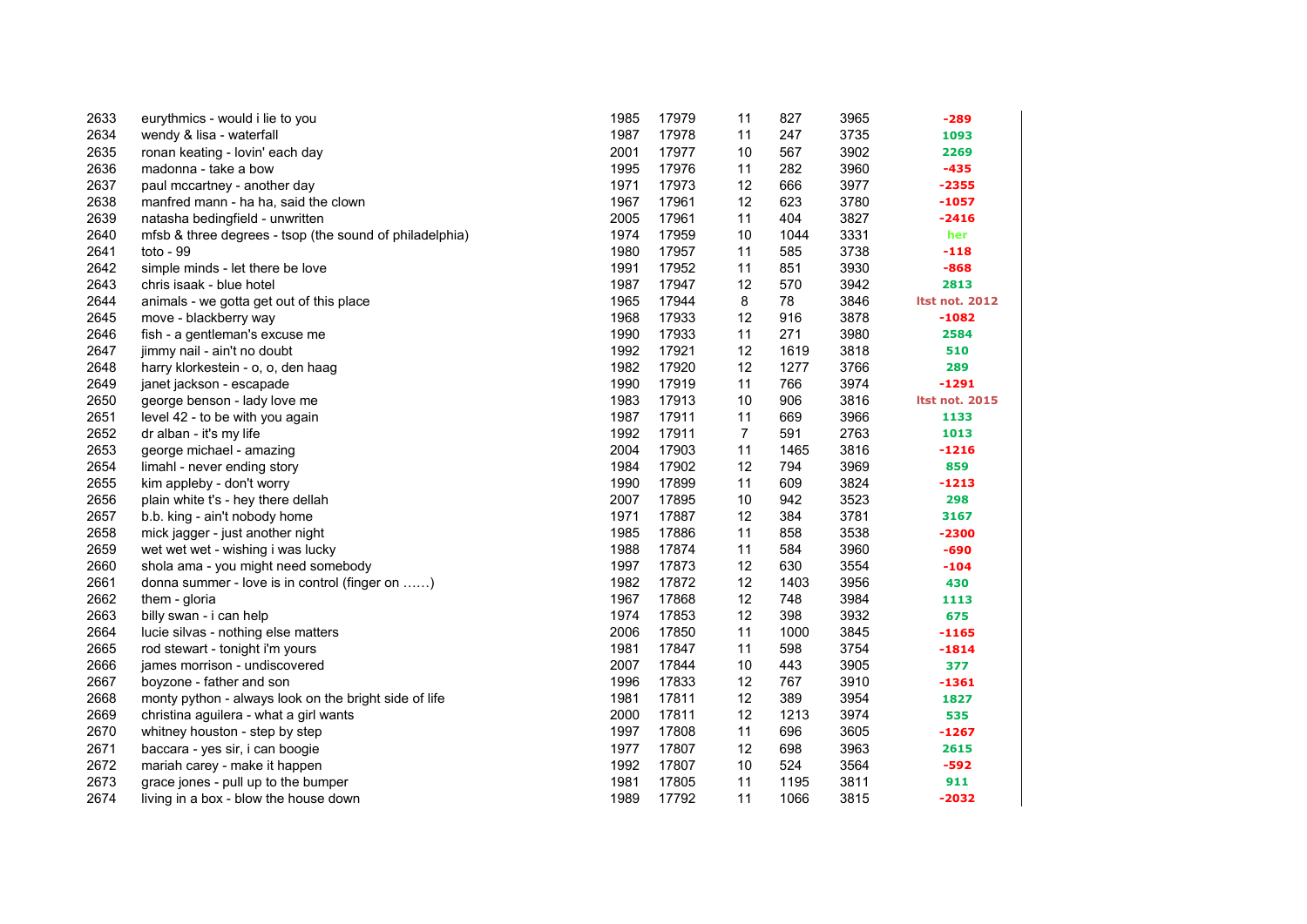| 2675 | sylvester - you make me feel                                 | 1978 | 17790 | 12             | 1072 | 3771 | $-1121$               |
|------|--------------------------------------------------------------|------|-------|----------------|------|------|-----------------------|
| 2676 | razorlight - america                                         | 2006 | 17786 | 10             | 536  | 3480 | $-2600$               |
| 2677 | maroon 5 - sunday morning                                    | 2004 | 17781 | 11             | 390  | 3877 | 1743                  |
| 2678 | riccardo cocciante - sincerita                               | 1984 | 17780 | 12             | 1116 | 3988 | 717                   |
| 2679 | paul mccartney - let 'em in                                  | 1976 | 17775 | 12             | 498  | 3899 | $-187$                |
| 2680 | blondie - rapture                                            | 1981 | 17774 | 12             | 1584 | 3788 | 2204                  |
| 2681 | avril lavigne - i'm with you                                 | 2003 | 17773 | 12             | 955  | 3947 | 1407                  |
| 2682 | jeroen van der boom - een wereld                             | 2007 | 17765 | 9              | 1048 | 3504 | $-1450$               |
| 2683 | andy williams - music to watch girls by                      | 1967 | 17754 | 12             | 1405 | 3807 | $-385$                |
| 2684 | tears for fears - advice for the young at heart              | 1990 | 17752 | 12             | 418  | 3967 | 1197                  |
| 2685 | cockney rebel - sebastian                                    | 1973 | 17743 | $\overline{7}$ | 181  | 2906 | <b>Itst not. 2011</b> |
| 2686 | earth & fire - love of life                                  | 1974 | 17739 | 8              | 324  | 3328 | <b>Itst not. 2012</b> |
| 2687 | george michael - cowboys and angels                          | 1991 | 17737 | 12             | 962  | 3844 | 2362                  |
| 2688 | derek & the dominoes - layla                                 | 1971 | 17736 | 11             | 920  | 3035 | 1142                  |
| 2689 | stock aitken waterman - roadblock                            | 1987 | 17720 | 11             | 901  | 3636 | $-78$                 |
| 2690 | dr hook & the medicine show - the cover of the rolling stone | 1972 | 17695 | 12             | 565  | 3951 | 115                   |
| 2691 | little river band - help is on it's way                      | 1977 | 17692 | 12             | 832  | 3892 | -61                   |
| 2692 | commodores - lady                                            | 1981 | 17683 | 12             | 606  | 3883 | $-79$                 |
| 2693 | shakin' stevens - you drive me crazy                         | 1981 | 17683 | 12             | 969  | 3589 | 757                   |
| 2694 | buggles - video killed the radio stars                       | 1979 | 17683 | 12             | 991  | 3977 | 439                   |
| 2695 | scissor sisters - i don't feel like dancin'                  | 2007 | 17659 | 11             | 1235 | 3921 | $-917$                |
| 2696 | james taylor - her town too                                  | 1981 | 17649 | 11             | 994  | 3922 | $-1047$               |
| 2697 | janet jackson - nasty                                        | 1986 | 17640 | 12             | 688  | 3543 | $-1442$               |
| 2698 | abba - under attack                                          | 1980 | 17639 | 9              | 170  | 3925 | <b>Itst not. 2013</b> |
| 2699 | spinners - i'll be around                                    | 1972 | 17638 | 12             | 748  | 3921 | -997                  |
| 2700 | thin lizzy - the boys are back in town                       | 1976 | 17634 | 11             | 941  | 3835 | 490                   |
| 2701 | billy ocean - suddenly                                       | 1985 | 17633 | 12             | 1218 | 3747 | 1916                  |
| 2702 | shake - you know i love you                                  | 1978 | 17627 | 12             | 1197 | 3820 | $-144$                |
| 2703 | bananarama - i heard a rumour                                | 1987 | 17625 | 11             | 1127 | 3530 | 586                   |
| 2704 | colonel abrams - trapped                                     | 1985 | 17620 | 11             | 1111 | 3316 | 1385                  |
| 2705 | fortunes - you've got your troubles                          | 1965 | 17619 | 8              | 438  | 3934 | <b>Itst not. 2012</b> |
| 2706 | little steven - forever                                      | 1983 | 17600 | 11             | 1309 | 3876 | $-118$                |
| 2707 | julie cruise - fallin                                        | 1991 | 17599 | 10             | 532  | 3899 | <b>Itst not. 2015</b> |
| 2708 | keith marshall - only crying                                 | 1981 | 17598 | 8              | 324  | 3112 | <b>Itst not. 2012</b> |
| 2709 | rose royce - love don't live here anymore                    | 1978 | 17591 | 12             | 1196 | 3961 | $-586$                |
| 2710 | matt bianco - half a minute                                  | 1984 | 17585 | 12             | 734  | 3823 | 1223                  |
| 2711 | jimmy cliff - treat the youths right                         | 1983 | 17580 | 12             | 1193 | 3795 | 1478                  |
| 2712 | eurythmics - sisters are doin' it for themselves             | 1985 | 17577 | 11             | 368  | 3958 | $-341$                |
| 2713 | k-ci & jojo - all my life                                    | 1998 | 17574 | 12             | 1211 | 3949 | 1168                  |
| 2714 | mink deville - demasiado corazon                             | 1984 | 17568 | 12             | 533  | 3680 | -945                  |
| 2715 | brothers johnson - stomp                                     | 1980 | 17567 | 12             | 1070 | 3417 | -1034                 |
| 2716 | steve arrington - feel so real                               | 1985 | 17564 | 11             | 869  | 3627 | $-1295$               |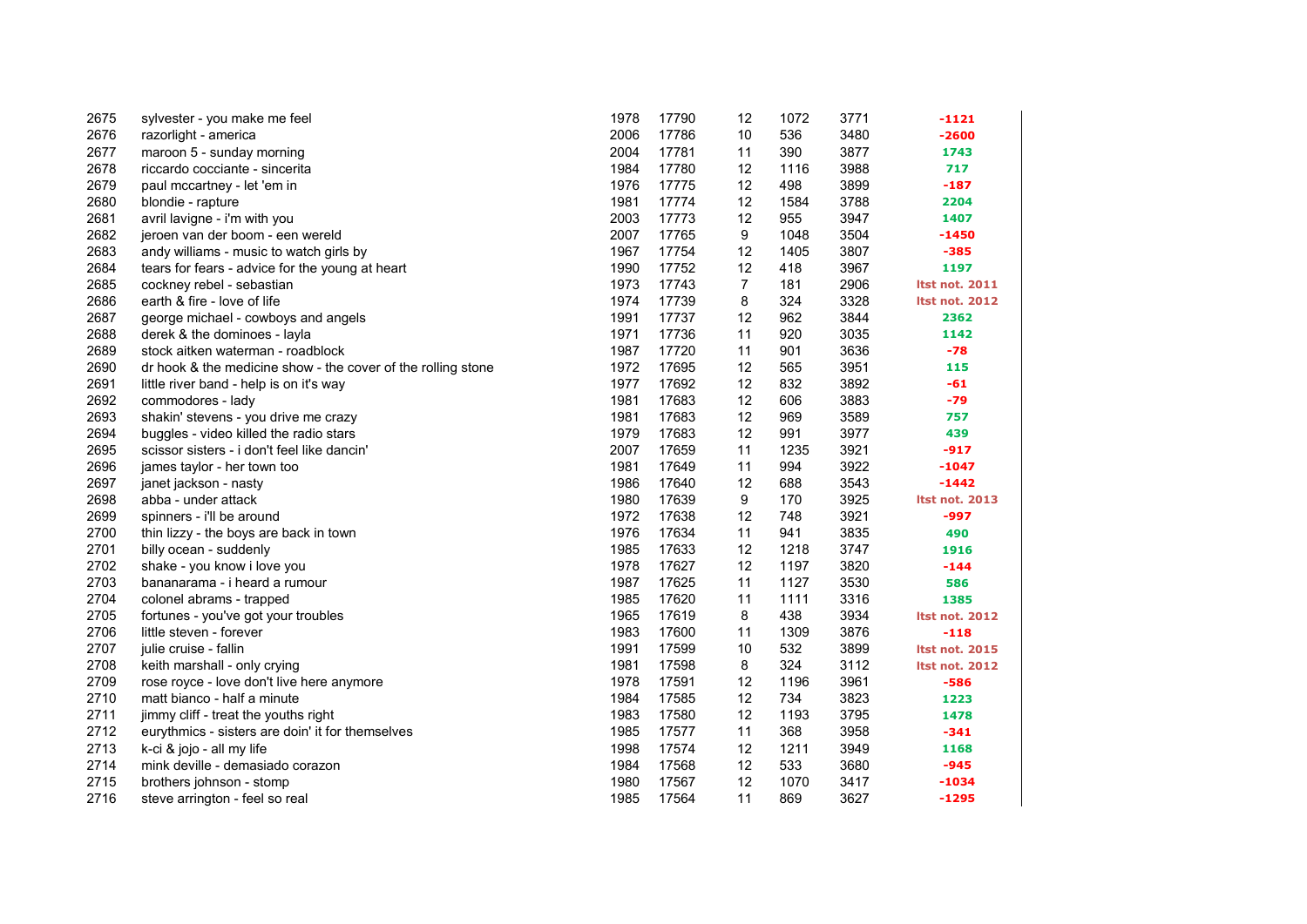| 2717 | mike & the mechanics - silent running                  | 1986 | 17564 | 8              | 881  | 3368 | -772                  |
|------|--------------------------------------------------------|------|-------|----------------|------|------|-----------------------|
| 2718 | boys town gang - ain't no mountain high enough         | 1981 | 17557 | 12             | 569  | 3987 | $-937$                |
| 2719 | lionel richie - ballerina girl                         | 1987 | 17553 | 12             | 627  | 3837 | 1153                  |
| 2720 | tom jones - what's new pussycat                        | 1965 | 17547 | 12             | 709  | 3749 | $-586$                |
| 2721 | paul simon - mother and child reunion                  | 1972 | 17546 | 12             | 809  | 3912 | $-1232$               |
| 2722 | roberta flack - feel like makin' love                  | 1974 | 17546 | 11             | 578  | 3675 | 1365                  |
| 2723 | kylie minogue - in your eyes                           | 2002 | 17534 | 12             | 620  | 3790 | 793                   |
| 2724 | johnny kemp - just got paid                            | 1988 | 17532 | 11             | 649  | 3942 | $-1755$               |
| 2725 | klein orkest - laat mij maar alleen                    | 1982 | 17524 | 11             | 1149 | 3987 | $-1759$               |
| 2726 | nelly furtado - forca                                  | 2004 | 17524 | 11             | 1162 | 3743 | 750                   |
| 2727 | janet jackson - whoops now                             | 1995 | 17516 | 10             | 893  | 3627 | <b>Itst not. 2015</b> |
| 2728 | genesis - invisible touch                              | 1986 | 17515 | 11             | 949  | 3988 | 588                   |
| 2729 | hollies - the day that curly billy shot down sam mcgee | 1973 | 17514 | 8              | 371  | 2831 | <b>Itst not. 2012</b> |
| 2730 | roxette - fading like a flower                         | 1991 | 17507 | 12             | 1145 | 3781 | 2325                  |
| 2731 | change - change of heart                               | 1984 | 17505 | 11             | 934  | 3864 | $-2854$               |
| 2732 | tracey ullman - they don't know                        | 1983 | 17497 | 12             | 1265 | 3990 | $-1299$               |
| 2733 | backstreet boys - i'll never break your heart          | 1996 | 17496 | 12             | 695  | 3587 | 392                   |
| 2734 | middle of the road - talk of all the usa               | 1972 | 17490 | 8              | 704  | 3705 | <b>Itst not. 2012</b> |
| 2735 | james ingram - yah mo be there                         | 1984 | 17486 | 12             | 466  | 3981 | 330                   |
| 2736 | sergio mendes - never gonna let you go                 | 1983 | 17480 | 11             | 808  | 3567 | 150                   |
| 2737 | paul mccartney - my brave face                         | 1989 | 17479 | 12             | 661  | 3956 | $-1533$               |
| 2738 | london beat - 9 a.m.                                   | 1988 | 17479 | 12             | 1062 | 3669 | 434                   |
| 2739 | shaggy - angel                                         | 2001 | 17467 | 12             | 1019 | 3861 | $-1490$               |
| 2740 | drifters - save the last dance for me                  | 1961 | 17465 | $\overline{7}$ | 695  | 3349 | <b>Itst not. 2012</b> |
| 2741 | robbie neville - c'est la vie                          | 1986 | 17457 | 12             | 1000 | 3889 | $-2389$               |
| 2742 | freeez - i.o.u.                                        | 1983 | 17432 | 12             | 350  | 3912 | 643                   |
| 2743 | whispers - and the beat goes on                        | 1980 | 17429 | 11             | 253  | 3863 | -572                  |
| 2744 | amanda marshall - beautiful goodbye                    | 1996 | 17428 | 11             | 424  | 3839 | 1995                  |
| 2745 | beatles - i should have known better                   | 1964 | 17426 | 8              | 181  | 3983 | <b>Itst not. 2012</b> |
| 2746 | looking glass - brandy (you're a fine girl)            | 1972 | 17417 | 12             | 459  | 3946 | $-1099$               |
| 2747 | crash test dummies - mmm mmm mmm mmm                   | 1994 | 17417 | 11             | 419  | 3503 | $-1149$               |
| 2748 | jackie wilson - higher and higher                      | 1969 | 17414 | 12             | 1073 | 3858 | 518                   |
| 2749 | paco - amor de mis amores                              | 1989 | 17410 | 12             | 1066 | 3996 | 761                   |
| 2750 | u2 - new years day                                     | 1983 | 17407 | 12             | 1116 | 3537 | 2094                  |
| 2751 | madness - it must be love                              | 1981 | 17406 | 11             | 319  | 3950 | 654                   |
| 2752 | buffalo springfield - for what it's worth              | 1967 | 17400 | 12             | 1290 | 3985 | 1787                  |
| 2753 | blof - ze is er niet                                   | 2001 | 17394 | 11             | 1096 | 3619 | $-2152$               |
| 2754 | beach boys - do it again                               | 1968 | 17380 | 12             | 398  | 3932 | $-205$                |
| 2755 | rob de nijs - zonder jou                               | 1980 | 17366 | 12             | 1270 | 3660 | $-26$                 |
| 2756 | shania twain - i'm gonna getcha good                   | 2002 | 17357 | 12             | 235  | 3992 | 1510                  |
| 2757 | barbara dickson - january february                     | 1980 | 17354 | 12             | 791  | 3596 | 1396                  |
| 2758 | box tops - the letter                                  | 1967 | 17352 | 12             | 725  | 3696 | 1820                  |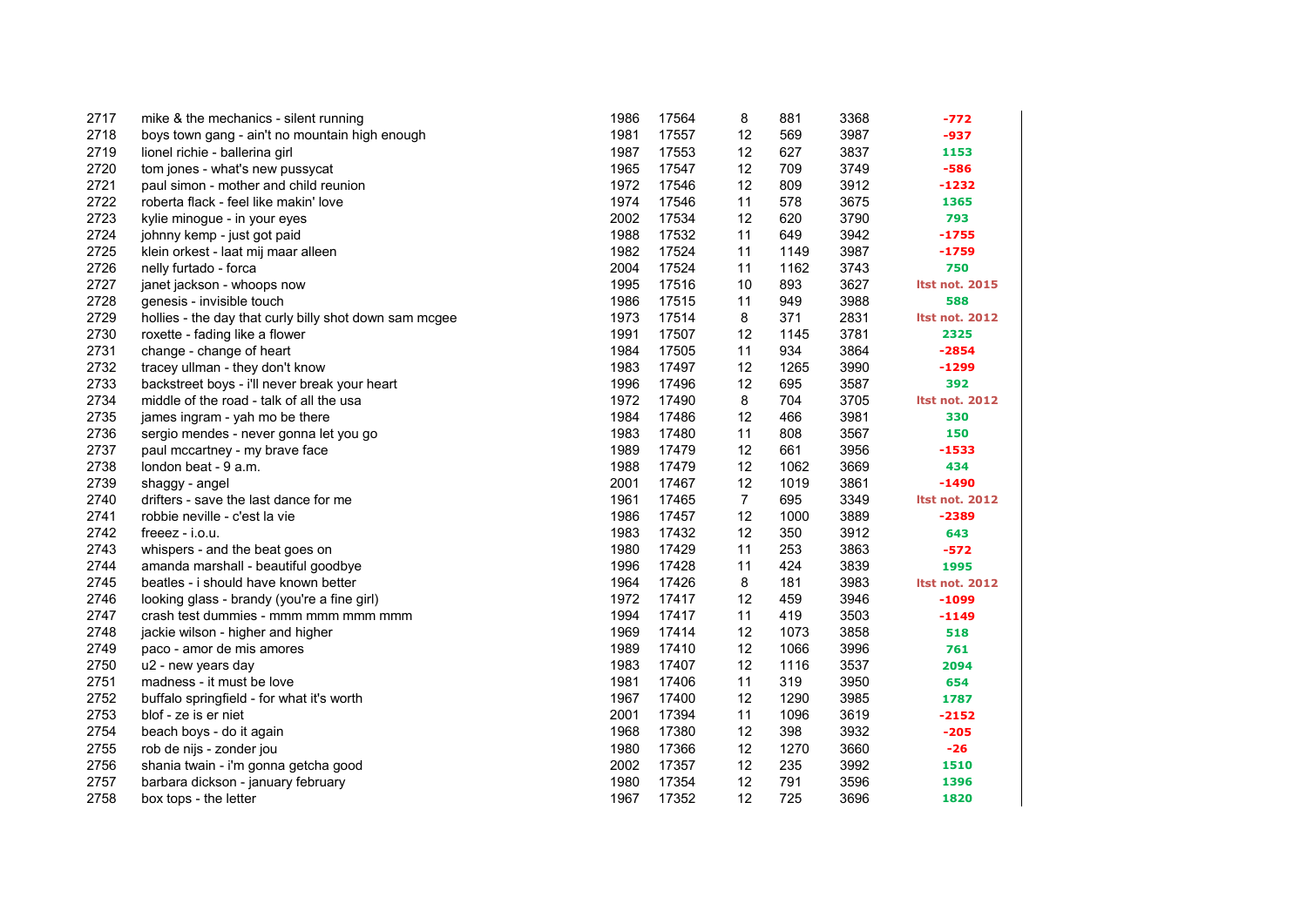| 2759 | hall & oates - sara smile                      | 1975 | 17330 | 8              | 574  | 2832 | -759                  |
|------|------------------------------------------------|------|-------|----------------|------|------|-----------------------|
| 2760 | beatles - eight days a week                    | 1965 | 17327 | 12             | 351  | 3787 | $-14$                 |
| 2761 | queen - body language                          | 1982 | 17325 | 11             | 858  | 3857 | 59                    |
| 2762 | atlantic starr - always                        | 1987 | 17321 | 12             | 443  | 3739 | $-1277$               |
| 2763 | o'jays - for the love of money                 | 1974 | 17313 | 11             | 864  | 3982 | 509                   |
| 2764 | talk talk - living in another world            | 1986 | 17307 | 10             | 1099 | 3765 | $-434$                |
| 2765 | mary wells - my guy                            | 1964 | 17305 | 11             | 651  | 3996 | $-881$                |
| 2766 | michael andrews & gary jules - mad world       | 2002 | 17287 | 11             | 624  | 3940 | 3316                  |
| 2767 | golden earring - bombay                        | 1976 | 17285 | 12             | 307  | 3723 | $-3238$               |
| 2768 | jocelyn brown - somebody else's guy            | 1984 | 17278 | 12             | 1405 | 4000 | 1468                  |
| 2769 | patrick cowley & sylvester - do you wanna funk | 1982 | 17271 | 11             | 1159 | 3769 | 1298                  |
| 2770 | nadieh - windforce 11                          | 1987 | 17267 | 11             | 954  | 3906 | 1852                  |
| 2771 | tracey ullman - move over darling              | 1983 | 17265 | 11             | 815  | 3700 | <b>Itst not. 2015</b> |
| 2772 | wilson pickett - in the midnight hour          | 1965 | 17257 | 11             | 534  | 3841 | 257                   |
| 2773 | drum theatre - eldorado                        | 1986 | 17255 | 11             | 1267 | 3357 | $-406$                |
| 2774 | herb alpert - this guy's in love with you      | 1968 | 17252 | 8              | 1286 | 2699 | <b>Itst not. 2012</b> |
| 2775 | john lennon - just like starting over          | 1980 | 17229 | 12             | 864  | 3714 | $-448$                |
| 2776 | david bowie - blue jean                        | 1984 | 17224 | 11             | 405  | 3793 | -96                   |
| 2777 | beatles - drive my car                         | 1965 | 17208 | 12             | 516  | 3595 | $-1252$               |
| 2778 | j. blackfoot - taxi                            | 1984 | 17206 | 12             | 257  | 3947 | $-1169$               |
| 2779 | jennifer lopez - ain't it funny                | 2001 | 17202 | 12             | 671  | 3638 | 133                   |
| 2780 | david mcwilliams - days of pearly spencer      | 1967 | 17201 | 12             | 678  | 3644 | $-726$                |
| 2781 | toto - georgy porgy                            | 1978 | 17201 | 11             | 674  | 3296 | $-936$                |
| 2782 | modjo - lady                                   | 2000 | 17201 | 11             | 800  | 3961 | $-1614$               |
| 2783 | frank boeijen groep - doe iets                 | 1983 | 17189 | 10             | 674  | 3543 | <b>Itst not. 2014</b> |
| 2784 | robert miles - children                        | 1996 | 17178 | 8              | 332  | 3937 | 2297                  |
| 2785 | elvis & junkie xl - a little less conversation | 2002 | 17175 | 10             | 109  | 3978 | $-29$                 |
| 2786 | positive force - we got the funk               | 1979 | 17158 | 11             | 556  | 3986 | -379                  |
| 2787 | madonna - hung up                              | 2005 | 17156 | 9              | 353  | 3782 | $-2258$               |
| 2788 | phil collins - look through my eyes            | 2003 | 17155 | 11             | 581  | 3937 | $-355$                |
| 2789 | beat - can't get used to losing you            | 1983 | 17146 | 11             | 1186 | 3943 | $-449$                |
| 2790 | johnny mathis - i'm stone in love with you     | 1975 | 17136 | $\overline{7}$ | 199  | 2966 | <b>Itst not. 2012</b> |
| 2791 | frank stallone - far from over                 | 1983 | 17129 | 11             | 961  | 3905 | $-127$                |
| 2792 | whitney houston - exhale                       | 1995 | 17129 | 9              | 481  | 3677 | <b>Itst not. 2014</b> |
| 2793 | white plains - when you are a king             | 1971 | 17126 | 8              | 274  | 3738 | <b>Itst not. 2012</b> |
| 2794 | andrea bocelli - per amore                     | 1996 | 17116 | 10             | 554  | 3699 | <b>Itst not. 2014</b> |
| 2795 | rené froger - in dreams                        | 1996 | 17115 | 8              | 494  | 3097 | <b>Itst not. 2012</b> |
| 2796 | will young - you and i                         | 2003 | 17107 | 12             | 580  | 3778 | 569                   |
| 2797 | soft cell - torch                              | 1982 | 17106 | 12             | 602  | 3917 | 830                   |
| 2798 | rolling stones - going to a go go              | 1982 | 17104 | 9              | 975  | 3784 | <b>Itst not. 2013</b> |
| 2799 | guns n' roses - sweet child o' mine            | 1988 | 17096 | 6              | 32   | 3743 | 140                   |
| 2800 | taylor dayne - prove your love                 | 1988 | 17089 | 10             | 1456 | 3922 | $-1426$               |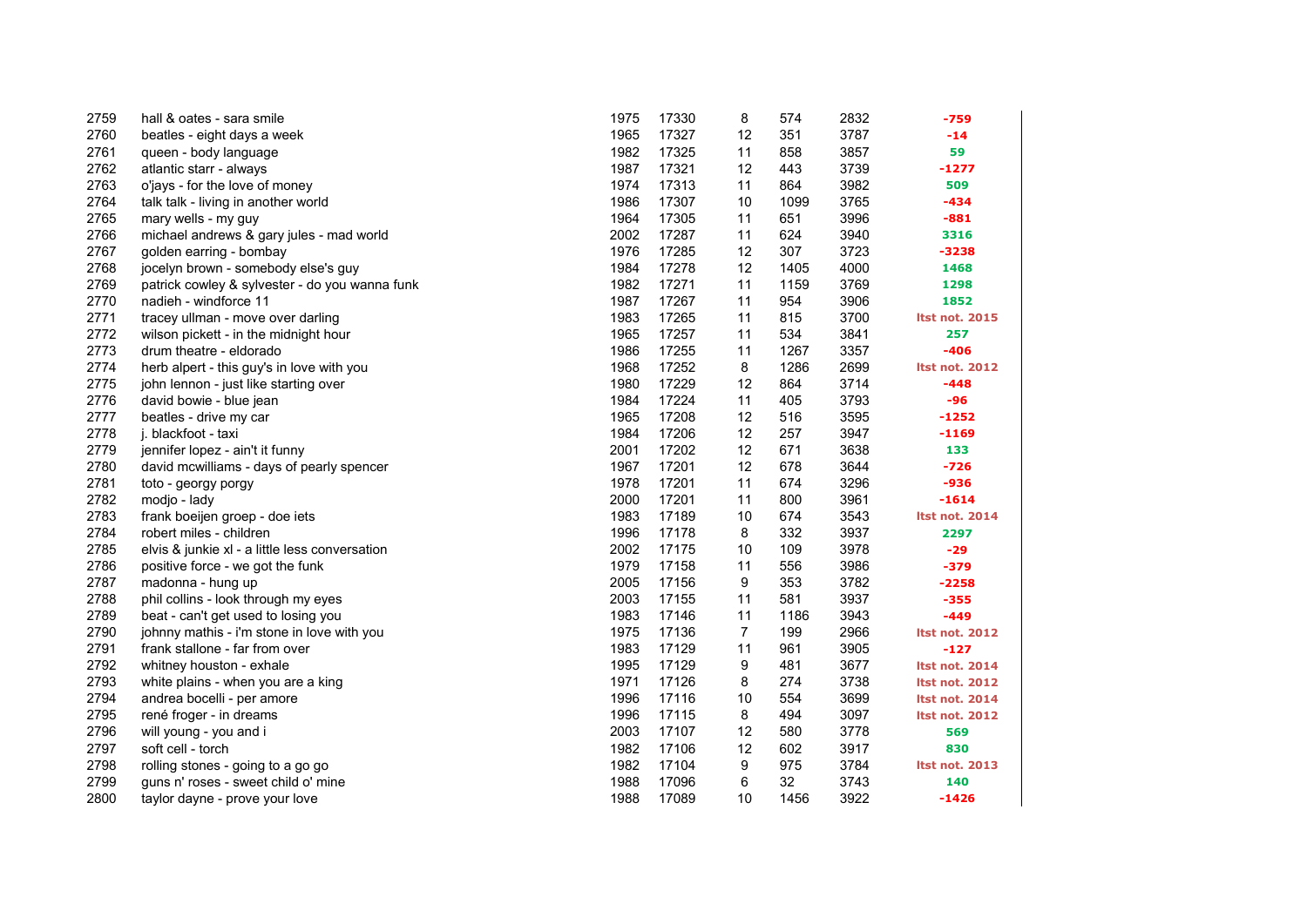| 2801 | roxette - how do you do                                 | 1992 | 17079 | 7  | 728  | 3185 | $-718$                |
|------|---------------------------------------------------------|------|-------|----|------|------|-----------------------|
| 2802 | dolly dots - don't give up                              | 1983 | 17076 | 12 | 778  | 3889 | 1319                  |
| 2803 | simple minds - sanctify yourself                        | 1986 | 17066 | 11 | 468  | 3695 | $-874$                |
| 2804 | france gall - ella, elle l'a                            | 1988 | 17065 | 11 | 536  | 3757 | $-1263$               |
| 2805 | roxy music - angel eyes                                 | 1979 | 17058 | 12 | 705  | 3779 | 608                   |
| 2806 | lovin' spoonful - daydream                              | 1966 | 17055 | 12 | 1195 | 3375 | $-1125$               |
| 2807 | boudewijn de groot - welterusten, mijnheer de president | 1966 | 17046 | 8  | 72   | 3684 | <b>Itst not. 2012</b> |
| 2808 | dusty springfield - summer is over                      | 1965 | 17034 | 12 | 996  | 3938 | 574                   |
| 2809 | air - all i need                                        | 1999 | 17022 | 12 | 1404 | 3742 | 1195                  |
| 2810 | romantics - talking in your sleep                       | 1984 | 17016 | 11 | 1094 | 3892 | $-1864$               |
| 2811 | gazebo - i like chopin                                  | 1983 | 17003 | 12 | 633  | 3874 | 729                   |
| 2812 | rogue - fallen angel                                    | 1976 | 16992 | 8  | 42   | 3909 | <b>Itst not. 2012</b> |
| 2813 | lime - your love                                        | 1981 | 16984 | 12 | 667  | 3957 | 709                   |
| 2814 | gloria estefan - rhythm is gonna get you                | 1987 | 16981 | 11 | 476  | 3896 | 855                   |
| 2815 | john mayer & taylor swift - half of my heart            | 2010 | 16976 | 7  | 333  | 2942 | $-229$                |
| 2816 | michael bublé - home                                    | 2004 | 16973 | 8  | 62   | 3877 | 82                    |
| 2817 | inxs - original sin                                     | 1984 | 16954 | 11 | 255  | 3953 | 2771                  |
| 2818 | spinners - it's a shame                                 | 1970 | 16950 | 11 | 224  | 3963 | $-757$                |
| 2819 | edsilia rombley - hemel en aarde                        | 1998 | 16949 | 12 | 1397 | 3524 | $-1751$               |
| 2820 | robert palmer - mercy mercy me                          | 1991 | 16943 | 11 | 706  | 3812 | $-149$                |
| 2821 | adele - someone like you                                | 2011 | 16934 | 5  | 8    | 1683 | $-444$                |
| 2822 | hall & oates - private eyes                             | 1981 | 16931 | 11 | 889  | 3847 | $-518$                |
| 2823 | barry white - what am i gonna do with you               | 1975 | 16920 | 12 | 820  | 3929 | 325                   |
| 2824 | starland vocal band - afternoon delight                 | 1976 | 16912 | 12 | 511  | 3838 | $-369$                |
| 2825 | andré hazes - diep in mijn hart                         | 1982 | 16909 | 12 | 703  | 3832 | $-732$                |
| 2826 | flying picketts - only you                              | 1984 | 16905 | 12 | 1045 | 3970 | $-2286$               |
| 2827 | blof - zaterdag                                         | 2000 | 16904 | 8  | 437  | 3837 | $-557$                |
| 2828 | nits - in the dutch mountains                           | 1987 | 16897 | 12 | 753  | 3745 | 2992                  |
| 2829 | sophia george - girlie girlie                           | 1986 | 16878 | 12 | 844  | 3631 | -390                  |
| 2830 | joshua kadison - picture postcards from I.a.            | 1994 | 16875 | 10 | 725  | 3593 | <b>Itst not. 2015</b> |
| 2831 | righeira - no tengo dinero                              | 1984 | 16868 | 11 | 1287 | 3566 | $-882$                |
| 2832 | duran duran - is there something i should know          | 1983 | 16868 | 11 | 1511 | 3761 | $-1027$               |
| 2833 | alessandro safina - luna                                | 2000 | 16863 | 6  | 100  | 3280 | <b>Itst not. 2010</b> |
| 2834 | dionne warwick - walk on by                             | 1964 | 16857 | 7  | 416  | 2922 | <b>Itst not. 2012</b> |
| 2835 | maywood - give me back my love                          | 1980 | 16853 | 8  | 858  | 2984 | <b>Itst not. 2012</b> |
| 2836 | abba - lay all your love on me                          | 1981 | 16844 | 12 | 601  | 3973 | $-903$                |
| 2837 | bap - kristallnach                                      | 1983 | 16835 | 12 | 376  | 3875 | 2649                  |
| 2838 | britney spears - born to make you happy                 | 2000 | 16822 | 10 | 765  | 3595 | <b>Itst not. 2014</b> |
| 2839 | zouk machine - maldon                                   | 1990 | 16815 | 12 | 942  | 3848 | $-440$                |
| 2840 | erasure - sometimes                                     | 1987 | 16814 | 11 | 321  | 3925 | 897                   |
| 2841 | sheena easton - you could have been with me             | 1982 | 16801 | 11 | 1224 | 3926 | $-1568$               |
| 2842 | whitney houston - i'm your baby tonight                 | 1990 | 16793 | 12 | 426  | 3978 | $-427$                |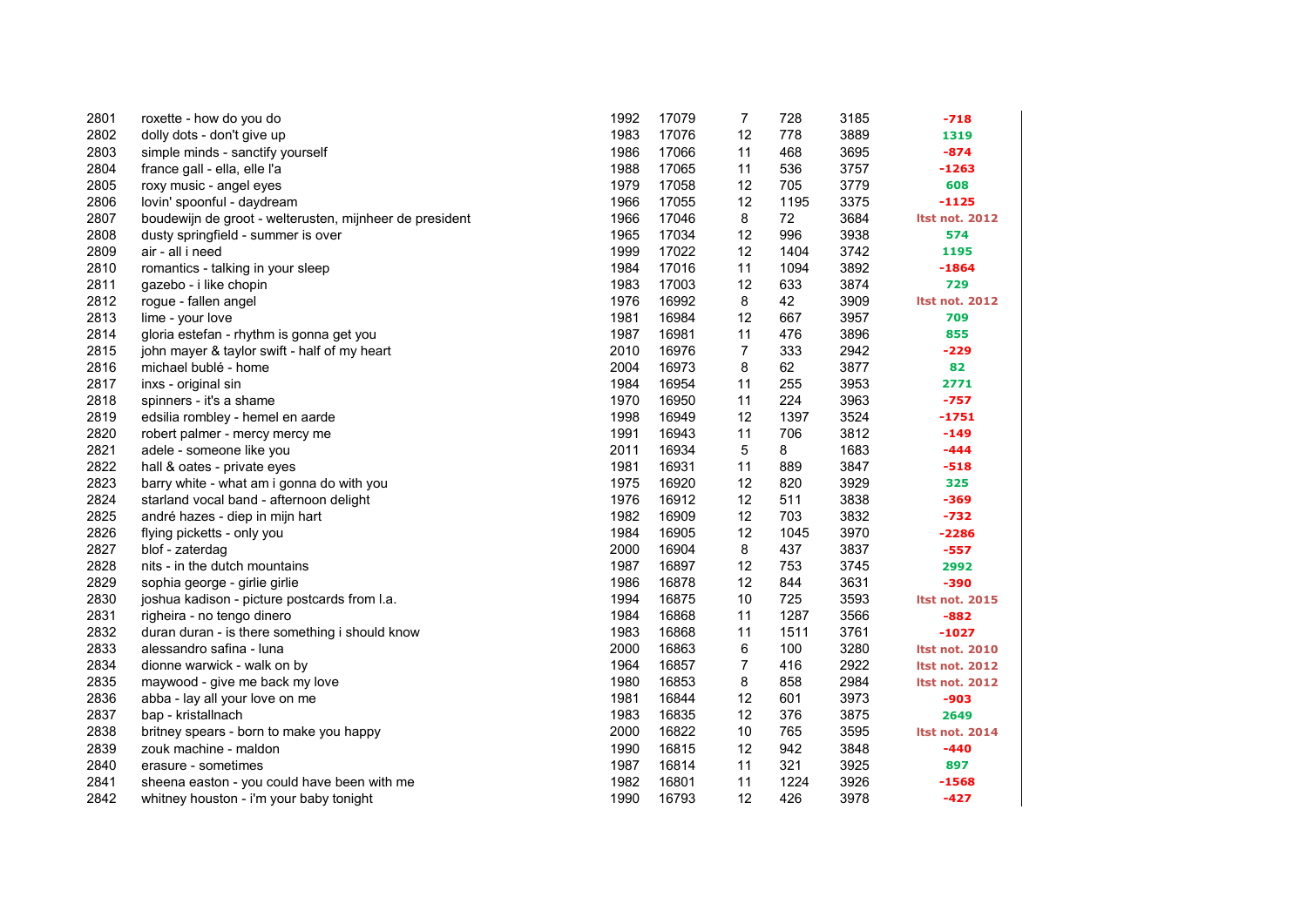| 2843 | taja sevelle - love is contagious                          | 1988 | 16771 | 11 | 775  | 3967 | 395                   |
|------|------------------------------------------------------------|------|-------|----|------|------|-----------------------|
| 2844 | tony wilson - i like your style                            | 1977 | 16770 | 8  | 503  | 3052 | <b>Itst not. 2012</b> |
| 2845 | michael jackson - you rock my world                        | 2001 | 16764 | 11 | 1572 | 3973 | 1533                  |
| 2846 | julien clerc - ce n'est rien                               | 1974 | 16759 | 12 | 949  | 3873 | $-958$                |
| 2847 | ramses shaffy - zing vecht huil bid lach werk en bewonder  | 1971 | 16741 | 7  | 188  | 3656 | 2180                  |
| 2848 | colin blunstone - wonderful                                | 1973 | 16738 | 8  | 57   | 3988 | <b>Itst not. 2012</b> |
| 2849 | liverpool express - you are my love                        | 1976 | 16734 | 9  | 159  | 3836 | <b>Itst not. 2013</b> |
| 2850 | slade - everyday                                           | 1974 | 16732 | 8  | 448  | 2914 | <b>Itst not. 2012</b> |
| 2851 | ringo starr - you're sixteen your beautiful                | 1974 | 16730 | 8  | 447  | 3455 | <b>Itst not. 2012</b> |
| 2852 | chaka khan - i feel for you                                | 1984 | 16729 | 12 | 1210 | 3554 | 2067                  |
| 2853 | madonna - dress you up                                     | 1985 | 16716 | 11 | 862  | 3777 | $-687$                |
| 2854 | henny vrienten & herman brood - als je wint                | 1984 | 16714 | 12 | 1660 | 3945 | 298                   |
| 2855 | billy preston & syreeta - it will come in time             | 1980 | 16709 | 12 | 1007 | 3926 | -1801                 |
| 2856 | tina turner - better be good to me                         | 1985 | 16706 | 11 | 922  | 3657 | 1483                  |
| 2857 | bruce springsteen - hungry heart                           | 1980 | 16703 | 12 | 534  | 3872 | $-1477$               |
| 2858 | pierre groscolas - lady lay                                | 1974 | 16698 | 8  | 664  | 2936 | <b>Itst not. 2012</b> |
| 2859 | smokie - i'll meet you at midnight                         | 1976 | 16694 | 9  | 759  | 3964 | <b>Itst not. 2013</b> |
| 2860 | kate winslet - what if                                     | 2002 | 16692 | 12 | 318  | 3682 | 1147                  |
| 2861 | martha reeves & vandella's - dancing in the street         | 1964 | 16679 | 11 | 428  | 3990 | $-1796$               |
| 2862 | whigfield - saturday night                                 | 1994 | 16679 | 11 | 954  | 3523 | $-1438$               |
| 2863 | billy joel - you're only human                             | 1985 | 16669 | 12 | 232  | 3699 | 294                   |
| 2864 | bee gees - spirits having flown                            | 1979 | 16669 | 11 | 466  | 3708 | her                   |
| 2865 | celine dion - all by myself                                | 1996 | 16656 | 12 | 763  | 3924 | 87                    |
| 2866 | stories - brother louie                                    | 1973 | 16651 | 12 | 1084 | 3996 | 1315                  |
| 2867 | phil oakey & giorgio moroder - together in electric dreams | 1985 | 16642 | 11 | 733  | 3922 | $-1285$               |
| 2868 | lenny kravitz - always on the run                          | 1991 | 16625 | 11 | 217  | 3624 | $-1201$               |
| 2869 | sam the sham & the pharao's - wooly bully                  | 1965 | 16623 | 12 | 1670 | 3386 | $-750$                |
| 2870 | incognito - don't you worry bout a thing                   | 1992 | 16617 | 10 | 707  | 3609 | $-482$                |
| 2871 | ringo starr - it don't come easy                           | 1971 | 16616 | 9  | 675  | 3829 | <b>Itst not. 2013</b> |
| 2872 | madness - our house                                        | 1982 | 16615 | 11 | 446  | 3957 | 965                   |
| 2873 | abba - when i kissed the teacher                           | 1976 | 16611 | 11 | 692  | 3811 | her                   |
| 2874 | donovan - atlantis                                         | 1969 | 16607 | 8  | 598  | 3513 | <b>Itst not. 2012</b> |
| 2875 | re-play - ala day                                          | 1998 | 16600 | 9  | 403  | 3566 | <b>Itst not. 2013</b> |
| 2876 | billy idol - hot in the city                               | 1988 | 16599 | 11 | 1178 | 3855 | 1391                  |
| 2877 | waterboys - the whole of the moon                          | 1986 | 16595 | 12 | 318  | 3944 | 3099                  |
| 2878 | renee - high time he went                                  | 1982 | 16595 | 10 | 789  | 3667 | <b>Itst not. 2015</b> |
| 2879 | aerosmith - crazy                                          | 1994 | 16587 | 11 | 252  | 3808 | 650                   |
| 2880 | dave edmunds - here comes the week-end                     | 1976 | 16586 | 12 | 971  | 3882 | 384                   |
| 2881 | skipworth & turner - thinking about your love              | 1985 | 16584 | 9  | 1313 | 3169 | <b>Itst not. 2015</b> |
| 2882 | timmy t. - one more try                                    | 1991 | 16579 | 12 | 376  | 3841 | $-516$                |
| 2883 | don johnson - tell it like it is                           | 1989 | 16576 | 12 | 1100 | 3936 | $-2791$               |
| 2884 | del amitri - nothing ever happens                          | 1990 | 16570 | 10 | 714  | 3894 | <b>Itst not. 2015</b> |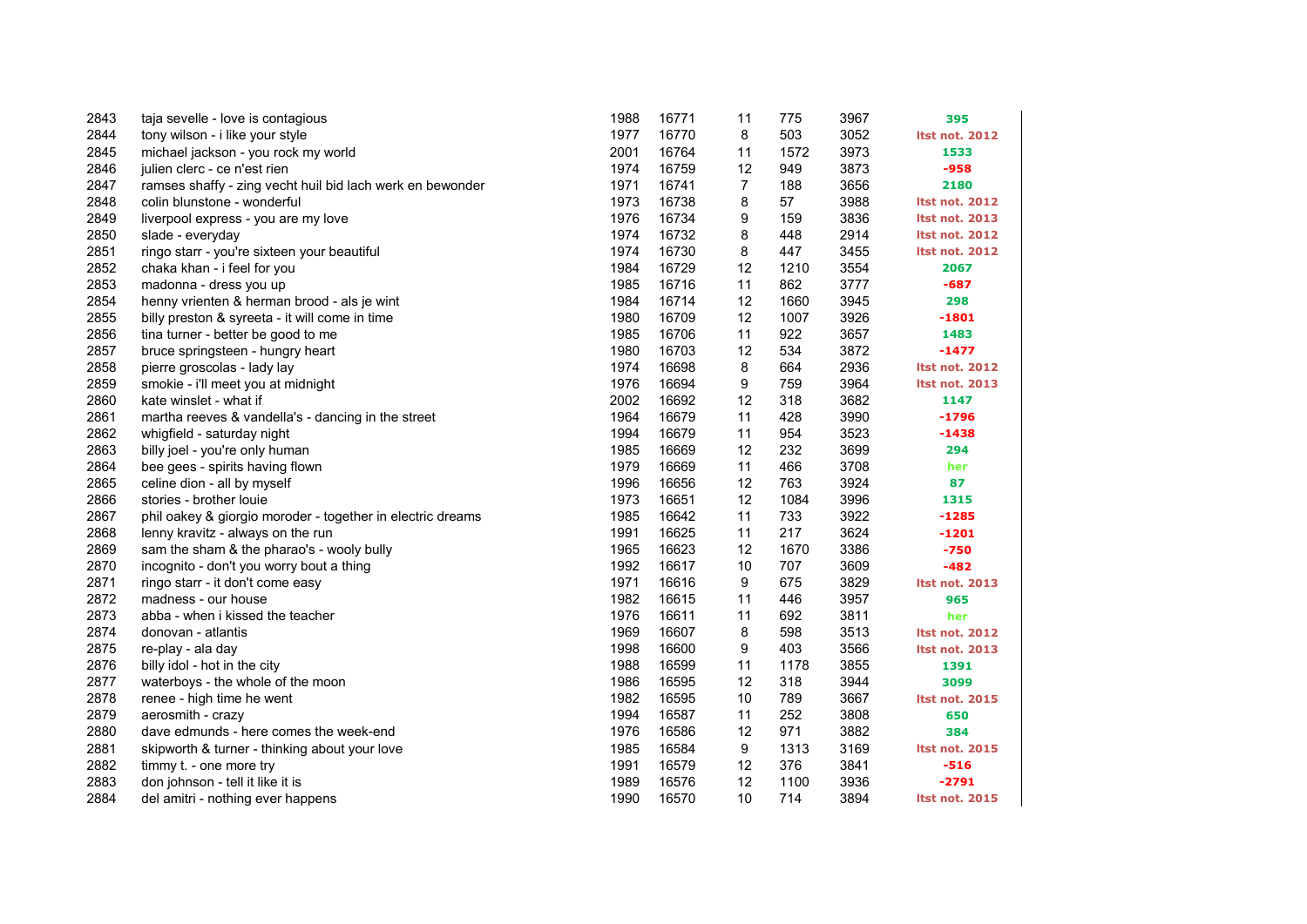| 2885 | whitney houston - do you hear what i hear?       | 1985 | 16565 | 11 | 286  | 3724 | -724                  |
|------|--------------------------------------------------|------|-------|----|------|------|-----------------------|
| 2886 | jamelia - superstar                              | 2004 | 16549 | 11 | 305  | 3665 | -624                  |
| 2887 | beach boys - sail on sailor                      | 1973 | 16539 | 11 | 898  | 3945 | her                   |
| 2888 | madonna - what it feels like for a girl          | 2001 | 16539 | 11 | 983  | 3845 | $-1345$               |
| 2889 | stevie wonder - part time lover                  | 1985 | 16510 | 12 | 825  | 3999 | 1766                  |
| 2890 | vesta williams - once bitten twice shy           | 1987 | 16508 | 11 | 1057 | 3971 | $-1626$               |
| 2891 | jigsaw - sky high                                | 1975 | 16505 | 12 | 973  | 3849 | $-709$                |
| 2892 | rocksteady crew - hey you the rocksteady crew    | 1983 | 16498 | 12 | 819  | 3929 | $-1409$               |
| 2893 | bachman turner overdrive - looking out for nr. 1 | 1976 | 16496 | 12 | 1650 | 3835 | -966                  |
| 2894 | stevie wonder - uptight                          | 1966 | 16472 | 11 | 1592 | 3874 | 136                   |
| 2895 | joss stone - don't you wanna ride                | 2005 | 16465 | 10 | 647  | 3974 | <b>Itst not. 2015</b> |
| 2896 | nick lowe - i love the sound of breaking glass   | 1978 | 16462 | 12 | 696  | 3965 | 131                   |
| 2897 | alexander o'neal - fake                          | 1987 | 16462 | 11 | 728  | 3976 | $-1756$               |
| 2898 | prince - alphabet street                         | 1988 | 16453 | 12 | 503  | 3827 | -83                   |
| 2899 | julio iglesias - quiereme mucho                  | 1979 | 16451 | 8  | 546  | 3903 | <b>Itst not. 2012</b> |
| 2900 | johnny hates jazz - i don't wanna be a hero      | 1987 | 16449 | 10 | 1003 | 3713 | <b>Itst not. 2015</b> |
| 2901 | ricky martin - she bangs                         | 2000 | 16449 | 9  | 222  | 3646 | <b>Itst not. 2013</b> |
| 2902 | stan ridgway - calling out to carol              | 1989 | 16443 | 10 | 364  | 3918 | <b>Itst not. 2015</b> |
| 2903 | rolling stones - little red rooster              | 1965 | 16433 | 8  | 442  | 3792 | <b>Itst not. 2012</b> |
| 2904 | patsy gallant - from new york to la              | 1977 | 16427 | 11 | 1568 | 3655 | 76                    |
| 2905 | rita marley - one draw                           | 1982 | 16426 | 12 | 537  | 3935 | $-1049$               |
| 2906 | cats - the end of the show                       | 1980 | 16426 | 9  | 681  | 3775 | her                   |
| 2907 | shaggy - it wasn't me                            | 1991 | 16410 | 7  | 641  | 2354 | -42                   |
| 2908 | neil diamond - girl you'll be a woman soon       | 1971 | 16400 | 9  | 735  | 3475 | <b>Itst not. 2013</b> |
| 2909 | delegation - put a little love on me             | 1979 | 16370 | 12 | 912  | 3824 | $-715$                |
| 2910 | roch voisine - on the outside                    | 1991 | 16368 | 12 | 629  | 3965 | 565                   |
| 2911 | eddie rabbitt - drivin' my life away             | 1980 | 16361 | 12 | 665  | 3942 | $-2411$               |
| 2912 | heart - these dreams                             | 1986 | 16340 | 11 | 421  | 3661 | 1860                  |
| 2913 | earth & fire - seasons                           | 1970 | 16337 | 8  | 701  | 2917 | <b>Itst not. 2012</b> |
| 2914 | clouseau - altijd heb ik je lief                 | 1992 | 16307 | 12 | 388  | 3787 | 1576                  |
| 2915 | elvis presley - kiss me quick                    | 1963 | 16284 | 8  | 347  | 3462 | <b>Itst not. 2012</b> |
| 2916 | stampeders - hit the road jack                   | 1976 | 16279 | 12 | 309  | 3814 | 653                   |
| 2917 | rozalla - everybody's free                       | 1991 | 16279 | 11 | 1473 | 3492 | $-797$                |
| 2918 | richard marx - satisfied                         | 1989 | 16275 | 11 | 1296 | 3778 | $-102$                |
| 2919 | lovin' spoonful - do you believe in magic        | 1965 | 16250 | 8  | 450  | 3251 | <b>Itst not. 2012</b> |
| 2920 | billy ocean - red lights spells danger           | 1977 | 16249 | 10 | 878  | 3616 | <b>Itst not. 2014</b> |
| 2921 | jennifer lopez - waiting for tonight             | 1999 | 16247 | 11 | 517  | 3389 | 327                   |
| 2922 | windjammer - tossing and turning                 | 1984 | 16238 | 11 | 854  | 3841 | $-734$                |
| 2923 | david bowie - rebel rebel                        | 1974 | 16231 | 11 | 984  | 3998 | 3014                  |
| 2924 | debby harry - french kissing in the usa          | 1987 | 16223 | 11 | 1110 | 3791 | $-380$                |
| 2925 | flash & the pan - waiting for a train            | 1983 | 16211 | 10 | 338  | 3635 | <b>Itst not. 2014</b> |
| 2926 | kool & the gang - joanna                         | 1984 | 16207 | 9  | 326  | 3915 | $-272$                |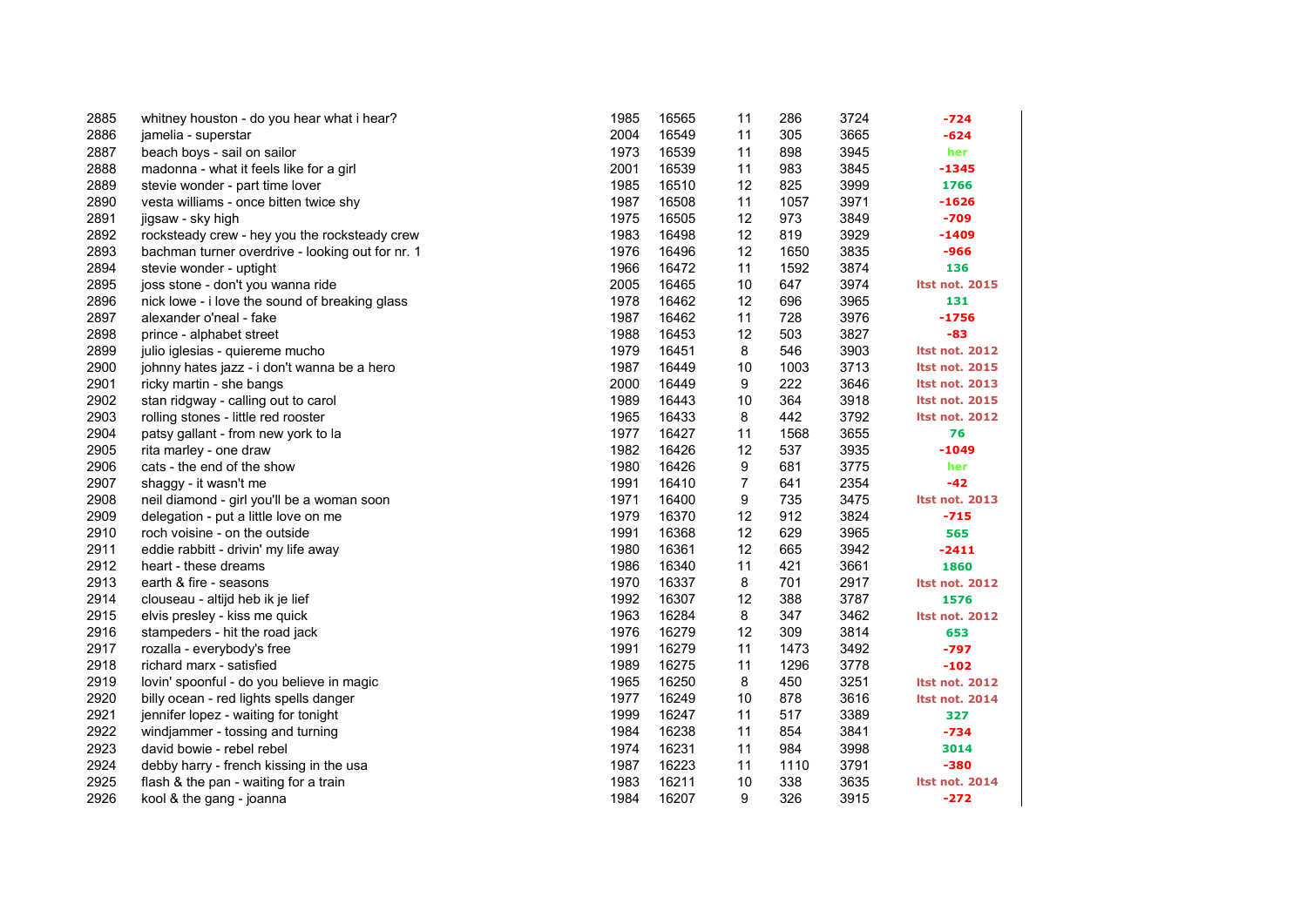| 2927 | sasha - if you believe                                     | 1999 | 16206 | 12             | 1573 | 3722 | $-52$                 |
|------|------------------------------------------------------------|------|-------|----------------|------|------|-----------------------|
| 2928 | goede doel - eenvoud                                       | 1983 | 16202 | 11             | 1041 | 3763 | 1256                  |
| 2929 | paul young - love will tear us apart                       | 1984 | 16198 | 10             | 1239 | 3756 | <b>Itst not. 2015</b> |
| 2930 | selecter - on my radio                                     | 1980 | 16189 | 12             | 1234 | 3946 | $-825$                |
| 2931 | trafassi - wasmasjien                                      | 1985 | 16189 | 12             | 1263 | 3942 | $-1138$               |
| 2932 | david cassidy - how can i be sure                          | 1972 | 16185 | 8              | 1294 | 3137 | <b>Itst not. 2012</b> |
| 2933 | gibson brothers - que sera mi vida                         | 1980 | 16170 | 12             | 500  | 3968 | -306                  |
| 2934 | change - a lover's holiday                                 | 1980 | 16135 | 12             | 1537 | 3516 | 939                   |
| 2935 | angel - winter song                                        | 1978 | 16124 | 11             | 1477 | 3929 | -1363                 |
| 2936 | donna summer - lady of the night                           | 1974 | 16124 | 8              | 509  | 3736 | <b>Itst not. 2012</b> |
| 2937 | david mcwilliams - can i get there by candlelight          | 1968 | 16123 | 8              | 281  | 3828 | $-2487$               |
| 2938 | barry manilow - i write the songs                          | 1975 | 16119 | 9              | 789  | 3441 | <b>Itst not. 2014</b> |
| 2939 | destiny's child - independent women part 1                 | 2000 | 16119 | 7              | 546  | 3133 | $-1883$               |
| 2940 | las ketchup - the ketchup song                             | 2002 | 16110 | 12             | 956  | 3885 | 1400                  |
| 2941 | bonnie raitt - i can't make you love me                    | 1991 | 16109 | 11             | 743  | 3693 | $-1640$               |
| 2942 | s.o.s. band - just be good to me                           | 1984 | 16105 | 11             | 1421 | 3265 | $-165$                |
| 2943 | rose royce - is it love you're after                       | 1979 | 16102 | 11             | 928  | 3676 | 320                   |
| 2944 | dr alban - sing hallelujah                                 | 1992 | 16091 | 10             | 1314 | 3688 | $-1603$               |
| 2945 | aha - crying in the rain                                   | 1990 | 16089 | $\overline{7}$ | 102  | 3790 | 3150                  |
| 2946 | joe cocker - summer in the city                            | 1994 | 16084 | 11             | 758  | 3970 | 1845                  |
| 2947 | robert palmer - bad case of loving you                     | 1979 | 16073 | 11             | 691  | 3837 | 2398                  |
| 2948 | carly simon - why                                          | 1982 | 16070 | 12             | 577  | 3727 | $-395$                |
| 2949 | culture club - church of the poisoned mind                 | 1983 | 16060 | 11             | 1161 | 3920 | 2550                  |
| 2950 | kincade - dreams are ten a penny                           | 1973 | 16059 | 9              | 529  | 3395 | <b>Itst not. 2013</b> |
| 2951 | donna summer - on the radio                                | 1980 | 16053 | 12             | 1651 | 3958 | 1639                  |
| 2952 | henry gross - shannon                                      | 1976 | 16044 | $\overline{7}$ | 191  | 3788 | <b>Itst not. 2012</b> |
| 2953 | equals - baby come back                                    | 1968 | 16043 | $\overline{7}$ | 557  | 2777 | <b>Itst not. 2011</b> |
| 2954 | stranglers - always the sun                                | 1973 | 16040 | 11             | 1255 | 3668 | 82                    |
| 2955 | centerfold - dictator                                      | 1986 | 16035 | 11             | 997  | 3893 | 137                   |
| 2956 | cher - gypsies tramps and thieves                          | 1971 | 16033 | 12             | 568  | 3739 | 426                   |
| 2957 | temptations - power                                        | 1980 | 16030 | 10             | 902  | 3748 | <b>Itst not. 2014</b> |
| 2958 | drifters - you're more than a number in my little red book | 1977 | 15982 | 8              | 977  | 3672 | <b>Itst not. 2012</b> |
| 2959 | will to power - baby i love your way                       | 1989 | 15967 | 12             | 1268 | 3883 | $-1846$               |
| 2960 | eric clapton - forever man                                 | 1985 | 15955 | 12             | 1464 | 3960 | 979                   |
| 2961 | chaka demus - tease me                                     | 1993 | 15949 | 11             | 581  | 3692 | 81                    |
| 2962 | al green - let's stay together                             | 1971 | 15932 | 11             | 1046 | 3761 | $-489$                |
| 2963 | dalida - gigi l'amoroso                                    | 1974 | 15930 | 8              | 590  | 3757 | <b>Itst not. 2012</b> |
| 2964 | howard jones - life in one day                             | 1985 | 15920 | 11             | 1541 | 3742 | -911                  |
| 2965 | james blunt - 1973                                         | 2007 | 15912 | 10             | 98   | 3867 | $-236$                |
| 2966 | hollies - sorry suzanne                                    | 1969 | 15909 | 8              | 339  | 3462 | <b>Itst not. 2012</b> |
| 2967 | jaki graham - breaking away                                | 1986 | 15902 | 11             | 605  | 3999 | $-899$                |
| 2968 | janis joplin - me and bobby mcgee                          | 1971 | 15900 | 9              | 205  | 3979 | her                   |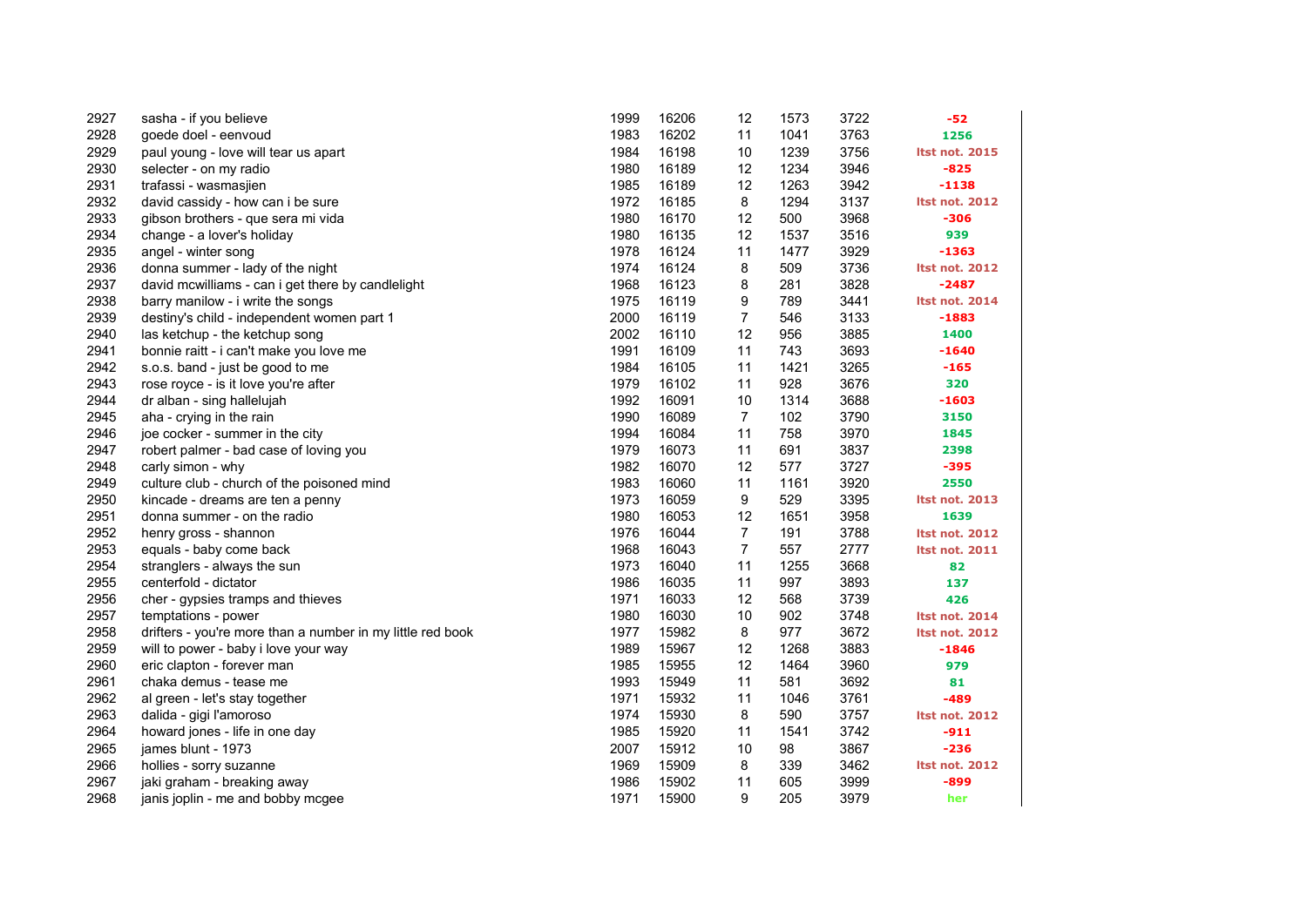| 2969 | raydio - jack and jill                                 | 1978 | 15892 | 12             | 1176 | 3931 | -48                   |
|------|--------------------------------------------------------|------|-------|----------------|------|------|-----------------------|
| 2970 | level 42 - heaven in my hands                          | 1988 | 15879 | 10             | 1145 | 3842 | $-984$                |
| 2971 | whitney houston - where do broken hearts go            | 1988 | 15864 | 11             | 621  | 3871 | 667                   |
| 2972 | paul simon - still crazy after all these years         | 1975 | 15862 | 11             | 380  | 3637 | $-1183$               |
| 2973 | damaru & jan smit - mi rowsu (tuintje in mijn hart)    | 2009 | 15855 | 8              | 466  | 3263 | 258                   |
| 2974 | ottawan - d.i.s.c.o.                                   | 1980 | 15854 | 12             | 890  | 3986 | 960                   |
| 2975 | skylark - wildflower                                   | 1974 | 15842 | 9              | 968  | 3506 | her                   |
| 2976 | band of gold - love songs are back again               | 1984 | 15831 | 8              | 658  | 3464 | <b>Itst not. 2012</b> |
| 2977 | polle eduard - ik wil jou                              | 1979 | 15810 | 10             | 1368 | 3649 | -40                   |
| 2978 | donna lewis - i love you always forever                | 1996 | 15807 | 11             | 1084 | 3858 | $-2257$               |
| 2979 | mc hammer - u can't touch this                         | 1990 | 15803 | 8              | 641  | 3091 | $-879$                |
| 2980 | alisha - baby talk                                     | 1986 | 15798 | 11             | 1292 | 3652 | $-639$                |
| 2981 | craig david - seven days                               | 2000 | 15791 | 10             | 737  | 3722 | <b>Itst not. 2015</b> |
| 2982 | bzn - the old calahan                                  | 1981 | 15784 | 9              | 1101 | 3547 | 953                   |
| 2983 | adamski & seal - killer                                | 1990 | 15769 | 7              | 463  | 3976 | 129                   |
| 2984 | cult - she sells sanctuary                             | 1985 | 15768 | $\overline{7}$ | 164  | 3934 | 2414                  |
| 2985 | silver convention - fly robin fly                      | 1975 | 15764 | 9              | 776  | 3683 | Itst not. 2013        |
| 2986 | nelly furtado - try                                    | 2004 | 15761 | 9              | 627  | 3089 | <b>Itst not. 2015</b> |
| 2987 | paul simon - me and julio down by the schoolyard       | 1972 | 15757 | 12             | 1720 | 3837 | $-271$                |
| 2988 | joey dyser - 100 years                                 | 1975 | 15735 | 8              | 712  | 3215 | <b>Itst not. 2012</b> |
| 2989 | alice & battiato - i treni di tozeur                   | 1984 | 15734 | 8              | 1209 | 3795 | <b>Itst not. 2012</b> |
| 2990 | craig david - walking away                             | 2001 | 15719 | 11             | 1241 | 3414 | 80                    |
| 2991 | bananarama - really saying something                   | 1982 | 15709 | 11             | 1402 | 3991 | $-1311$               |
| 2992 | weeks & company - rock your world                      | 1982 | 15708 | 11             | 846  | 3965 | $-205$                |
| 2993 | santana - hold on                                      | 1976 | 15704 | 10             | 428  | 3673 | 1932                  |
| 2994 | sammy davis jr. - candy man                            | 1972 | 15704 | 10             | 1118 | 3676 | $-1043$               |
| 2995 | raffaela carra - a far l'amore commincia tu            | 1977 | 15693 | 12             | 1469 | 3955 | 433                   |
| 2996 | deodato - happy hour                                   | 1982 | 15693 | 11             | 885  | 3721 | -93                   |
| 2997 | nits - nescio                                          | 1983 | 15684 | 11             | 1024 | 3571 | 1041                  |
| 2998 | cardigans - lovefool                                   | 1997 | 15678 | 11             | 618  | 3852 | 1229                  |
| 2999 | ub40 - cherry oh baby                                  | 1984 | 15673 | 12             | 754  | 3883 | $-1453$               |
| 3000 | dusty springfield - i close my eyes (and count to ten) | 1968 | 15652 | 12             | 838  | 3928 | 2182                  |
| 3001 | joe south - games people play                          | 1969 | 15649 | 9              | 972  | 3410 | Itst not. 2013        |
| 3002 | bob & earl - harlem shuffle                            | 1969 | 15648 | 12             | 1176 | 3686 | 134                   |
| 3003 | bananarama - cruel summer                              | 1983 | 15641 | 8              | 528  | 3624 | 367                   |
| 3004 | fontella bass - rescue me                              | 1965 | 15636 | 11             | 1471 | 3879 | $-1763$               |
| 3005 | hollies - carrie anne                                  | 1967 | 15620 | 8              | 590  | 3524 | <b>Itst not. 2012</b> |
| 3006 | rainbow train - heaven on earth                        | 1978 | 15612 | 8              | 356  | 3715 | <b>Itst not. 2012</b> |
| 3007 | eros ramazzotti & tina turner - cose della vita        | 1998 | 15612 | 6              | 111  | 3292 | $-3000$               |
| 3008 | philadelphia - let's clean up the ghetto               | 1977 | 15602 | 8              | 470  | 3699 | <b>Itst not. 2012</b> |
| 3009 | bee gees - how can you mend a broken heart             | 1971 | 15595 | 9              | 191  | 3851 | her                   |
| 3010 | neil diamond - if you know what i mean                 | 1976 | 15591 | 9              | 323  | 3152 | <b>Itst not. 2013</b> |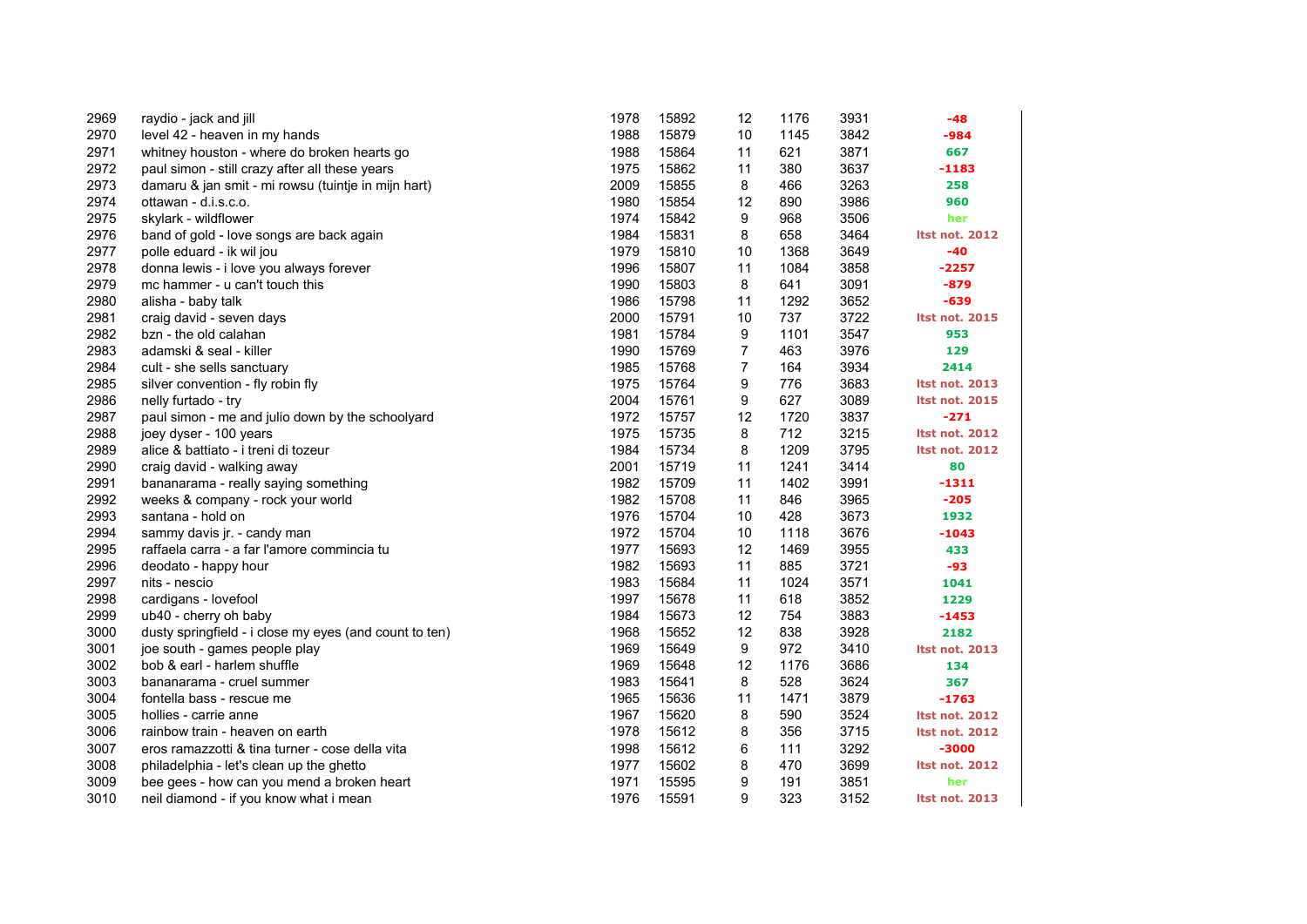| 3011 | ten pole tudor - wunderbar                       | 1981 | 15589 | 11 | 940  | 3953 | $-1298$               |
|------|--------------------------------------------------|------|-------|----|------|------|-----------------------|
| 3012 | stevie wonder - another star                     | 1977 | 15572 | 12 | 1340 | 3790 | $-279$                |
| 3013 | martha reeves & vandella's - jimmy mack          | 1967 | 15572 | 11 | 602  | 3859 | $-305$                |
| 3014 | van mccoy - soul cha cha                         | 1977 | 15564 | 12 | 1443 | 3992 | 541                   |
| 3015 | creedence clearwater revival - born on the bayou | 1972 | 15563 | 8  | 413  | 3451 | <b>Itst not. 2012</b> |
| 3016 | adele - set fire to the rain                     | 2011 | 15558 | 4  | 11   | 373  | $-362$                |
| 3017 | skik - op fietse                                 | 1997 | 15536 | 10 | 594  | 3897 | 2227                  |
| 3018 | specials - a message to you rudy                 | 1980 | 15533 | 11 | 1072 | 3890 | 1786                  |
| 3019 | e.g. daily - say it say it                       | 1986 | 15522 | 11 | 761  | 3873 | $-658$                |
| 3020 | alessi brothers - all for a reason               | 1978 | 15521 | 9  | 755  | 3769 | <b>Itst not. 2013</b> |
| 3021 | is ook schitterend - voltooid verleden tijd      | 1997 | 15507 | 8  | 1016 | 3928 | <b>Itst not. 2012</b> |
| 3022 | osmonds - down by the lazy river                 | 1973 | 15504 | 8  | 1357 | 3218 | <b>Itst not. 2012</b> |
| 3023 | crystal gayle - don't it make my brown eyes blue | 1977 | 15502 | 12 | 395  | 3847 | $-1305$               |
| 3024 | troggs - with a girl like you                    | 1966 | 15493 | 12 | 1373 | 3866 | 389                   |
| 3025 | huey lewis & the news - heart and soul           | 1984 | 15492 | 12 | 1159 | 3997 | $-92$                 |
| 3026 | backstreet boys - anywhere for you               | 1997 | 15490 | 8  | 600  | 3011 | <b>Itst not. 2012</b> |
| 3027 | morris albert - feelings                         | 1975 | 15478 | 8  | 867  | 3940 | <b>Itst not. 2012</b> |
| 3028 | ed sheeran - the a team                          | 2011 | 15477 | 5  | 344  | 1627 | -484                  |
| 3029 | jean knight - mr. big stuff                      | 1975 | 15475 | 11 | 632  | 3983 | $-1124$               |
| 3030 | new kids on the block - tonight                  | 1990 | 15474 | 11 | 1548 | 3725 | $-914$                |
| 3031 | joe cocker - feelin' alright                     | 1972 | 15468 | 9  | 523  | 3860 | <b>Itst not. 2014</b> |
| 3032 | judds - why not me                               | 1989 | 15455 | 12 | 569  | 3995 | $-2575$               |
| 3033 | godley & creme - little piece of heaven          | 1988 | 15452 | 11 | 1257 | 3762 | $-798$                |
| 3034 | klymaxx - i miss you                             | 1987 | 15449 | 12 | 341  | 3977 | $-2385$               |
| 3035 | 10cc - good morning judge                        | 1977 | 15440 | 8  | 912  | 3721 | <b>Itst not. 2013</b> |
| 3036 | anastacia - left outside alone                   | 2004 | 15438 | 8  | 298  | 3696 | 2089                  |
| 3037 | birdy - skinny love                              | 2011 | 15436 | 5  | 181  | 1553 | $-139$                |
| 3038 | tears for fears - break it down again            | 1993 | 15429 | 11 | 919  | 3449 | 806                   |
| 3039 | glen campbell - southern nights                  | 1977 | 15418 | 9  | 1333 | 3642 | <b>Itst not. 2013</b> |
| 3040 | randy crawford - almaz                           | 1986 | 15416 | 11 | 959  | 3893 | 1768                  |
| 3041 | fine young cannibals - johnny come home          | 1985 | 15412 | 12 | 1228 | 3867 | $-1979$               |
| 3042 | midnight star - midas touch                      | 1987 | 15412 | 11 | 1606 | 3814 | -1039                 |
| 3043 | t.rex - hot love                                 | 1971 | 15407 | 12 | 739  | 3872 | 1004                  |
| 3044 | neil sedaka - laughter in the rain               | 1975 | 15406 | 12 | 1424 | 3923 | 821                   |
| 3045 | rené froger - why are you so beautiful           | 1994 | 15384 | 9  | 768  | 3933 | <b>Itst not. 2013</b> |
| 3046 | beach boys - darlin'                             | 1968 | 15381 | 12 | 1337 | 3975 | $-2349$               |
| 3047 | david bowie - modern love                        | 1983 | 15375 | 11 | 1217 | 3928 | 517                   |
| 3048 | westlife - unbreakable                           | 2002 | 15375 | 8  | 211  | 3913 | <b>Itst not. 2012</b> |
| 3049 | tower of power - soul with a capital s           | 1993 | 15369 | 11 | 264  | 3668 | 151                   |
| 3050 | freda payne - band of gold                       | 1970 | 15339 | 12 | 551  | 3897 | 456                   |

in 2006 2 x in de lijst met verschillende schrijfwijze op plaats 3957 en 1498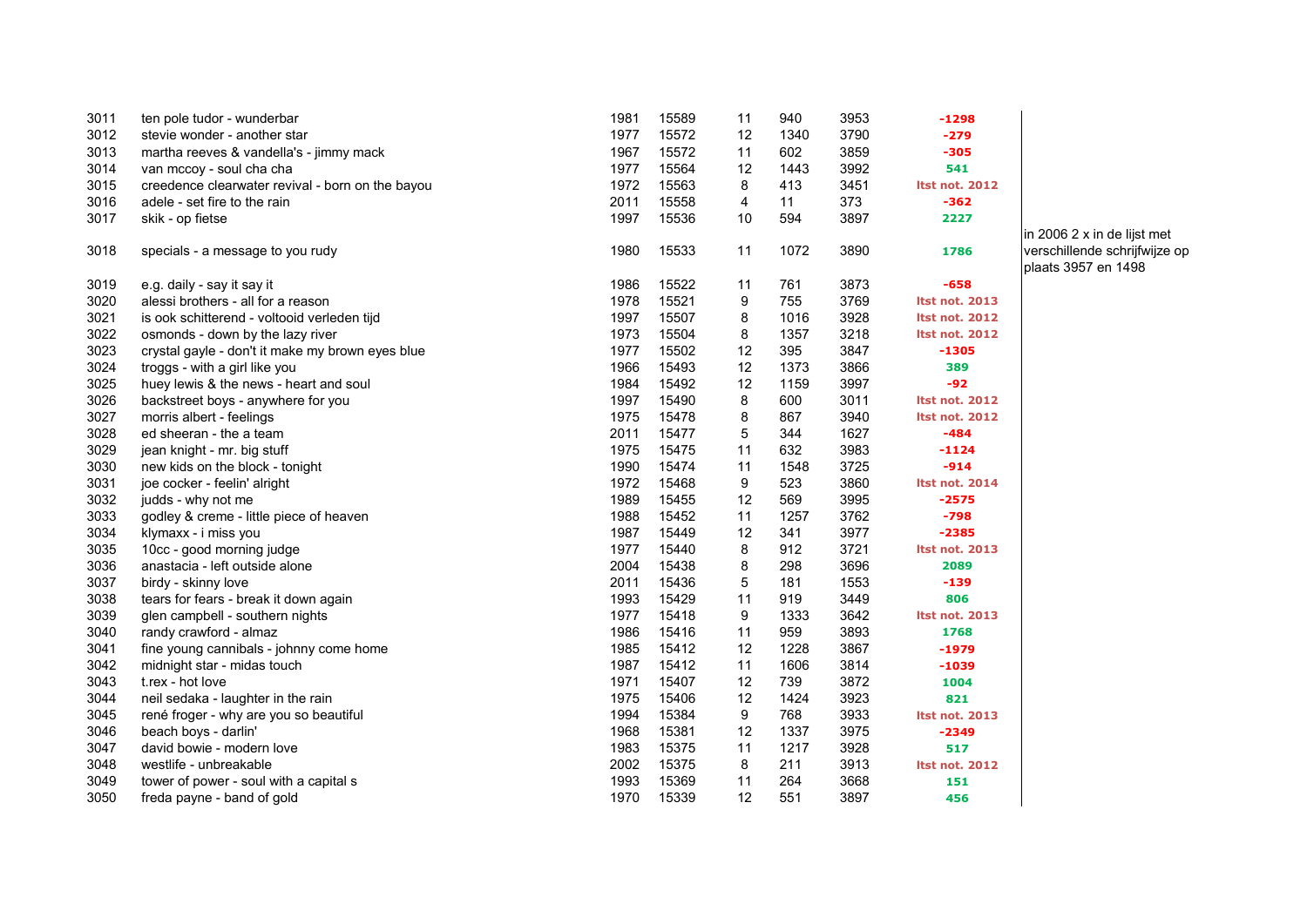| 3051 | david bowie - the jean genie                              | 1973 | 15334 | 9              | 1009 | 3291 | <b>Itst not. 2014</b> |
|------|-----------------------------------------------------------|------|-------|----------------|------|------|-----------------------|
| 3052 | sandie shaw - always something there to remind me         | 1964 | 15329 | 10             | 1030 | 3960 | $-1000$               |
| 3053 | meja - all 'bout the money                                | 1998 | 15327 | 12             | 294  | 3830 | $-1333$               |
| 3054 | queen - the invisible man                                 | 1989 | 15325 | 11             | 1247 | 3964 | 396                   |
| 3055 | racoon - lucky all my life                                | 2008 | 15322 | 9              | 623  | 3597 | $-919$                |
| 3056 | boudewijn de groot - als de rook om je hoofd is verdwenen | 1972 | 15302 | 8              | 834  | 3849 | <b>Itst not. 2012</b> |
| 3057 | sister sledge - thinking of you                           | 1979 | 15297 | 12             | 496  | 3663 | $-403$                |
| 3058 | stevie wonder - blowin' in the wind                       | 1966 | 15287 | 8              | 784  | 3595 | <b>Itst not. 2012</b> |
| 3059 | lovin' spoonful - darling be home soon                    | 1967 | 15281 | 8              | 605  | 3398 | <b>Itst not. 2012</b> |
| 3060 | alison moyet - weak in the presence of beauty             | 1987 | 15262 | 11             | 1306 | 3821 | $-1112$               |
| 3061 | aphrodite's child - i want to live                        | 1969 | 15256 | 8              | 538  | 3911 | <b>Itst not. 2012</b> |
| 3062 | little steven & disciples of soul - bitter fruit          | 1987 | 15253 | 11             | 969  | 3772 | 1427                  |
| 3063 | johnny hates jazz - shattered dreams                      | 1987 | 15253 | 11             | 1078 | 3746 | 419                   |
| 3064 | j. geils band - freeze frame                              | 1982 | 15235 | 12             | 862  | 3970 | $-2955$               |
| 3065 | real thing - can you feel the force                       | 1979 | 15235 | 12             | 1362 | 3978 | $-371$                |
| 3066 | elbow bones & the racketeers - a night in new york        | 1984 | 15228 | 11             | 859  | 3856 | $-131$                |
| 3067 | womack & womack - love wars                               | 1984 | 15225 | 11             | 1327 | 3457 | $-461$                |
| 3068 | gwen guthrie - ain't nothin' goin' on but the rent        | 1986 | 15213 | 11             | 1304 | 3964 | $-717$                |
| 3069 | gilbert o'sullivan - no matter how i try                  | 1971 | 15211 | 8              | 1088 | 3123 | <b>Itst not. 2012</b> |
| 3070 | nirvana - smells like teen spirit                         | 1991 | 15186 | 4              | 55   | 539  | 24                    |
| 3071 | acda & de munnik - laat me slapen                         | 1998 | 15180 | 11             | 852  | 3692 | 1899                  |
| 3072 | neil diamond - sky bird                                   | 1974 | 15171 | 8              | 440  | 2996 | <b>Itst not. 2012</b> |
| 3073 | jennifer lopez - love don't cost a thing                  | 2001 | 15166 | 9              | 1283 | 3368 | $-274$                |
| 3074 | dazz band - let it all blow                               | 1985 | 15161 | 11             | 970  | 3689 | $-481$                |
| 3075 | eric clapton - knockin' on heaven's door                  | 1975 | 15161 | 9              | 563  | 3949 | <b>Itst not. 2013</b> |
| 3076 | snow patrol - just say yes                                | 2009 | 15161 | $\overline{7}$ | 562  | 3245 | 155                   |
| 3077 | jean michel jarre - oxygene iv                            | 1977 | 15160 | 9              | 310  | 3746 | her                   |
| 3078 | byrds - chestnut mare                                     | 1970 | 15155 | 8              | 744  | 3798 | <b>Itst not. 2012</b> |
| 3079 | pete townshend - face the face                            | 1985 | 15147 | 11             | 1407 | 3721 | 1412                  |
| 3080 | andy williams - the most wonderful time of the year       | 1963 | 15136 | 8              | 274  | 3623 | 896                   |
| 3081 | vanessa williams - colours of the wind                    | 1995 | 15130 | 11             | 625  | 3956 | <b>Itst not. 2015</b> |
| 3082 | john denver - rocky mountain high                         | 1973 | 15124 | 12             | 554  | 3744 | 1207                  |
| 3083 | sweet sensation - purely by coincidence                   | 1975 | 15117 | 8              | 630  | 3884 | <b>Itst not. 2012</b> |
| 3084 | frida - i know there's something going on                 | 1982 | 15095 | 10             | 451  | 3733 | 1633                  |
| 3085 | james morrison - wonderful world                          | 2006 | 15095 | 10             | 1076 | 3993 | -909                  |
| 3086 | doe maar - macho                                          | 1984 | 15094 | 9              | 658  | 3287 | <b>Itst not. 2014</b> |
| 3087 | whitney houston - i know him so well                      | 1989 | 15090 | 8              | 954  | 3701 | <b>Itst not. 2013</b> |
| 3088 | guys 'n dolls - there's a whole lot of loving             | 1975 | 15082 | 8              | 607  | 3369 | <b>Itst not. 2012</b> |
| 3089 | east 17 - it's allright                                   | 1994 | 15076 | $\overline{7}$ | 420  | 3380 | $-1538$               |
| 3090 | journey - don't stop believin'                            | 1981 | 15073 | 7              | 118  | 3804 | -33                   |
| 3091 | elvis presley - surrender                                 | 1961 | 15070 | 8              | 888  | 3652 | <b>Itst not. 2012</b> |
| 3092 | kim wilde - love blond                                    | 1983 | 15066 | 11             | 1165 | 3760 | 786                   |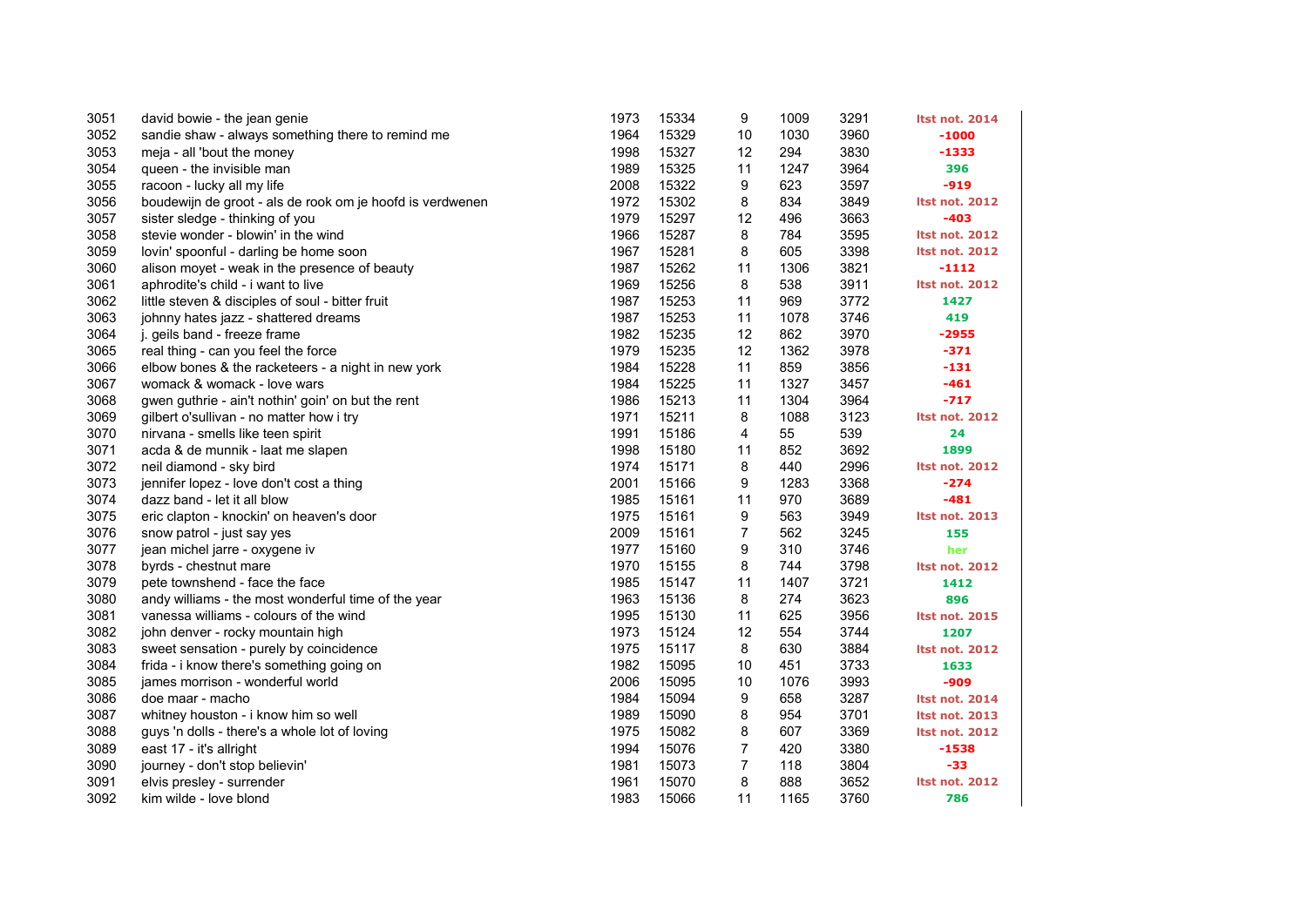| 3093 | az yet - hard to say i'm sorry                         | 1997 | 15065 | 8  | 553  | 3815 | <b>Itst not. 2014</b> |
|------|--------------------------------------------------------|------|-------|----|------|------|-----------------------|
| 3094 | johnny cash - a boy named sue                          | 1969 | 15064 | 9  | 428  | 3843 | her                   |
| 3095 | steve winwood - back in the highlife again             | 1987 | 15063 | 10 | 1182 | 3782 | $-429$                |
| 3096 | caro emerald - back it up                              | 2009 | 15062 | 5  | 54   | 3226 | <b>Itst not. 2014</b> |
| 3097 | kelly clarkson - breakaway                             | 2004 | 15053 | 11 | 479  | 3793 | 634                   |
| 3098 | don henley - the end of the innocence                  | 1989 | 15040 | 11 | 588  | 3873 | 1406                  |
| 3099 | helen shapiro - walking back to happiness              | 1962 | 15038 | 9  | 646  | 3904 | $-1866$               |
| 3100 | paul carrack - when you walk in the room               | 1987 | 15035 | 8  | 434  | 3398 | 707                   |
| 3101 | toto - i'll supply the love                            | 1979 | 15028 | 11 | 939  | 3835 | 49                    |
| 3102 | donald fagen - i.g.y.                                  | 1982 | 15025 | 12 | 915  | 3760 | $-22$                 |
| 3103 | band - the weight                                      | 1968 | 15022 | 9  | 425  | 3951 | her                   |
| 3104 | toontje lager - ben jij ook zo bang                    | 1982 | 14998 | 11 | 1152 | 3963 | -61                   |
| 3105 | faith hill - there you'll be                           | 2001 | 14981 | 12 | 647  | 3990 | 866                   |
| 3106 | bobby brown - two can play that game                   | 1995 | 14981 | 12 | 1052 | 3783 | $-1160$               |
| 3107 | pharrell williams - happy                              | 2013 | 14978 | 4  | 6    | 993  | $-13$                 |
| 3108 | paula abdul - opposites attract                        | 1990 | 14977 | 10 | 1597 | 3876 | $-1617$               |
| 3109 | alain clark - blow me away                             | 2008 | 14977 | 9  | 974  | 3971 | 1374                  |
| 3110 | dionne warwick - then came you                         | 1974 | 14975 | 11 | 1417 | 3845 | $-1218$               |
| 3111 | de la soul - me myself and i                           | 1989 | 14951 | 11 | 477  | 3999 | $-1780$               |
| 3112 | edie brickell & new bohemians - circle                 | 1989 | 14944 | 11 | 1444 | 3761 | 812                   |
| 3113 | womack & womack - life is just a ballgame              | 1988 | 14939 | 11 | 817  | 3967 | $-2792$               |
| 3114 | phil lynott - old town                                 | 1982 | 14931 | 8  | 831  | 3609 | $-353$                |
| 3115 | mark morrison - return of the mack                     | 1996 | 14925 | 11 | 490  | 3759 | $-2913$               |
| 3116 | ace of base - wheel of fortune                         | 1993 | 14920 | 11 | 827  | 3962 | $-2903$               |
| 3117 | clash - rock the casbah                                | 1982 | 14919 | 11 | 491  | 3932 | 1199                  |
| 3118 | dr. buzzard original savannah band - cherchez la femme | 1977 | 14917 | 10 | 293  | 3726 | <b>Itst not. 2014</b> |
| 3119 | rené froger - here in my heart                         | 1995 | 14915 | 8  | 867  | 3818 | <b>Itst not. 2012</b> |
| 3120 | t-spoon - sex on the beach                             | 1997 | 14905 | 7  | 806  | 3351 | $-1115$               |
| 3121 | stylistics - can't help falling in love                | 1976 | 14892 | 8  | 1126 | 3979 | <b>Itst not. 2012</b> |
| 3122 | lori spee - how many times                             | 1982 | 14874 | 8  | 1254 | 3370 | $-533$                |
| 3123 | groove armada - my friend                              | 2002 | 14873 | 11 | 782  | 3877 | $-1235$               |
| 3124 | pilot - magic                                          | 1975 | 14858 | 12 | 1131 | 3975 | 433                   |
| 3125 | who - who are you?                                     | 1978 | 14857 | 11 | 464  | 3951 | 2820                  |
| 3126 | diana ross - missing you                               | 1985 | 14851 | 11 | 562  | 3792 | 51                    |
| 3127 | peaches & herb - shake your groove thing               | 1979 | 14839 | 12 | 684  | 3565 | 429                   |
| 3128 | john sebastian - welcome back                          | 1976 | 14818 | 12 | 772  | 3964 | 167                   |
| 3129 | dolly dots - all the roses                             | 1982 | 14813 | 9  | 1143 | 3438 | 707                   |
| 3130 | omc - how bizarre                                      | 1996 | 14803 | 12 | 1288 | 3900 | $-1339$               |
| 3131 | mariah carey - anytime you need a friend               | 1994 | 14798 | 10 | 1128 | 3674 | <b>Itst not. 2014</b> |
| 3132 | flirtations - nothing but a heartache                  | 1968 | 14794 | 11 | 1270 | 3972 | 428                   |
| 3133 | beatles - rock and roll music                          | 1965 | 14781 | 8  | 309  | 3792 | <b>Itst not. 2012</b> |
| 3134 | terence trent d'arby - rain                            | 1988 | 14779 | 11 | 1046 | 3802 | $-627$                |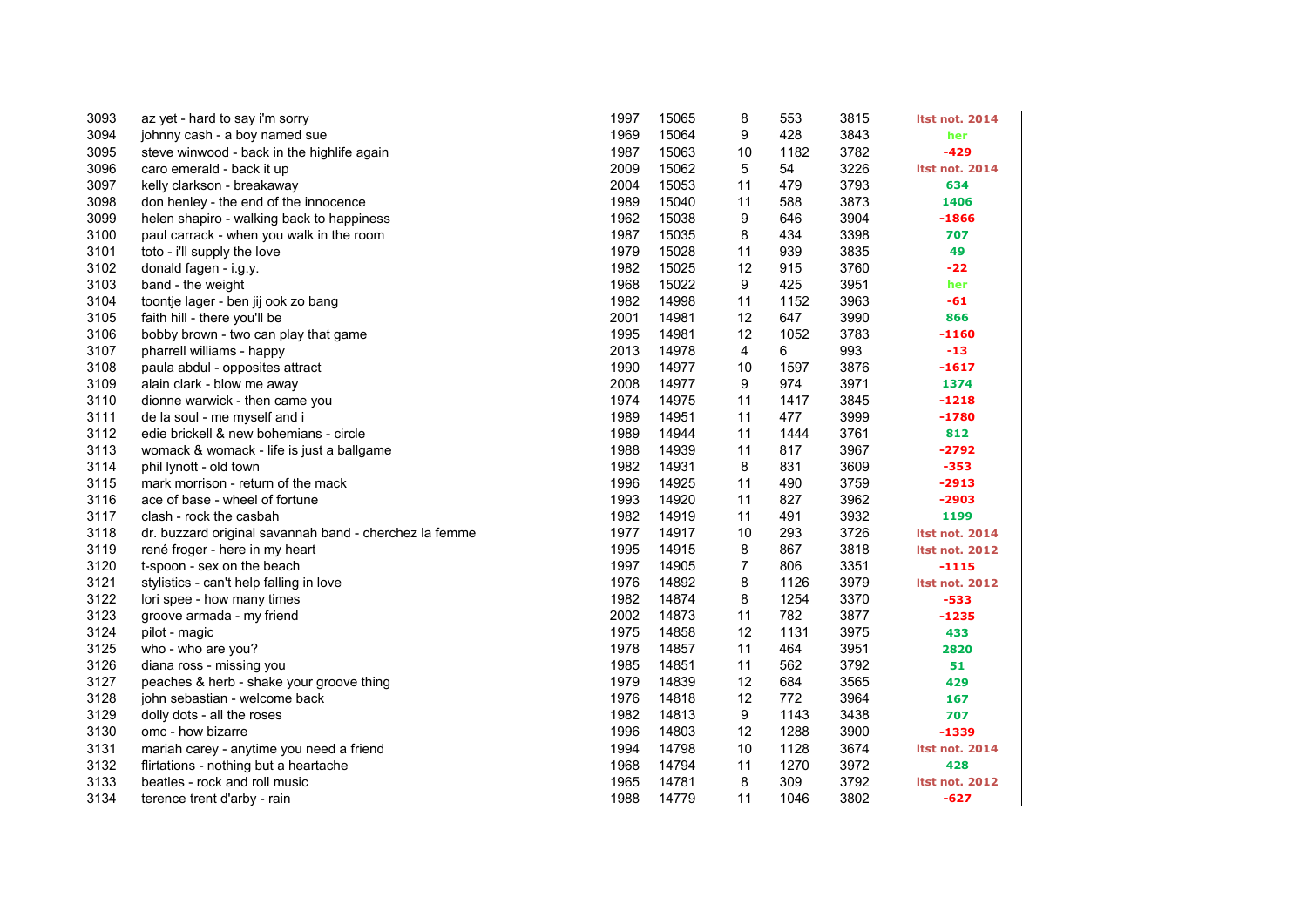| 3135 | harold melvin & the blue notes - the love i lost   | 1973 | 14769 | 12             | 1025 | 3848 | 1450                  |
|------|----------------------------------------------------|------|-------|----------------|------|------|-----------------------|
| 3136 | red hot chili peppers - californication            | 2000 | 14766 | $\overline{7}$ | 200  | 3791 | 1392                  |
| 3137 | bruce springsteen - secret garden                  | 1995 | 14763 | 12             | 558  | 3875 | $-1115$               |
| 3138 | jose feliciano - feliz navidad                     | 1971 | 14756 | $\overline{7}$ | 320  | 3666 | $-1153$               |
| 3139 | luther vandross - never too much                   | 1981 | 14748 | 8              | 625  | 3402 | 2274                  |
| 3140 | espen lind - when susannah cries                   | 1998 | 14740 | 11             | 1009 | 3871 | $-706$                |
| 3141 | robert palmer - johnny and mary                    | 1980 | 14732 | 8              | 1229 | 3619 | <b>Itst not. 2013</b> |
| 3142 | johnny nash - tears on my pillow                   | 1975 | 14725 | 8              | 671  | 3571 | <b>Itst not. 2012</b> |
| 3143 | matt bianco - get out of your lazy bed             | 1984 | 14724 | 12             | 1017 | 3785 | $-727$                |
| 3144 | leon haywood - don't push it don't force it        | 1980 | 14722 | 10             | 976  | 3830 | <b>Itst not. 2015</b> |
| 3145 | real thing - can't get by without you              | 1976 | 14718 | 11             | 932  | 3937 | -54                   |
| 3146 | randy crawford - you might need somebody           | 1981 | 14710 | 11             | 721  | 3516 | $-67$                 |
| 3147 | president - you're gonna like it                   | 1984 | 14706 | 11             | 891  | 3664 | $-2523$               |
| 3148 | billy ocean - loverboy                             | 1985 | 14705 | 11             | 1389 | 3968 | 1569                  |
| 3149 | outfield - your love                               | 1986 | 14699 | 11             | 335  | 3899 | $-3564$               |
| 3150 | gloria estefan - here we are                       | 1989 | 14694 | 10             | 778  | 3991 | <b>Itst not. 2015</b> |
| 3151 | first choice - let no man put asunder              | 1984 | 14692 | 11             | 764  | 3906 | 642                   |
| 3152 | michael bublé - lost                               | 2007 | 14692 | $\overline{7}$ | 228  | 3972 | $-2810$               |
| 3153 | isaac hayes - theme from 'shaft'                   | 1971 | 14670 | 12             | 1132 | 3952 | 178                   |
| 3154 | mc coys - hang on sloopy                           | 1965 | 14660 | 12             | 1520 | 3913 | $-544$                |
| 3155 | was not was - spy in the house of love             | 1988 | 14655 | 11             | 1200 | 3655 | $-153$                |
| 3156 | brotherhood of man - save your kisses              | 1976 | 14642 | 8              | 781  | 3744 | <b>Itst not. 2012</b> |
| 3157 | bee gees - world                                   | 1967 | 14631 | 8              | 165  | 3924 | <b>Itst not. 2012</b> |
| 3158 | jim croce - i'll have to say i love you in a song  | 1974 | 14626 | 9              | 976  | 3705 | <b>Itst not. 2013</b> |
| 3159 | marbles - the walls fell down                      | 1969 | 14624 | 6              | 910  | 2314 | <b>Itst not. 2012</b> |
| 3160 | gilbert o'sullivan - alone again                   | 1972 | 14599 | 12             | 792  | 3846 | 87                    |
| 3161 | darlene love - all alone on christmas              | 1992 | 14597 | $\overline{7}$ | 763  | 2658 | $-1827$               |
| 3162 | simply red - we're in this together                | 1996 | 14596 | $\overline{7}$ | 998  | 3181 | <b>Itst not. 2012</b> |
| 3163 | redbone - come and get your love                   | 1974 | 14584 | 12             | 1516 | 3918 | 415                   |
| 3164 | los bravos - black is black                        | 1966 | 14577 | 12             | 827  | 3674 | $-121$                |
| 3165 | alan parsons project - the turn of a friendly card | 1980 | 14576 | 9              | 743  | 3880 | her                   |
| 3166 | air supply - lost in love                          | 1980 | 14559 | 12             | 884  | 3751 | $-773$                |
| 3167 | bob marley & the wailers - redemption song         | 1980 | 14558 | 7              | 594  | 3212 | 1160                  |
| 3168 | sheryl lee ralph - in the evening                  | 1984 | 14556 | 11             | 810  | 3790 | 1366                  |
| 3169 | westlife - i lay my love on you                    | 2001 | 14556 | 9              | 1056 | 3539 | <b>Itst not. 2013</b> |
| 3170 | madison avenue - don't call me baby                | 2000 | 14553 | 7              | 297  | 3517 | $-2084$               |
| 3171 | lou reed - perfect day                             | 1972 | 14548 | 9              | 751  | 3764 | 1642                  |
| 3172 | foundations - baby now that i've found you         | 1967 | 14547 | 10             | 512  | 3743 | $-807$                |
| 3173 | colbie caillat - little things                     | 2008 | 14541 | 7              | 323  | 3833 | <b>Itst not. 2015</b> |
| 3174 | timeless - where is the love                       | 1994 | 14536 | 11             | 691  | 3948 | <b>Itst not. 2015</b> |
| 3175 | doe maar - smoorverliefd                           | 1981 | 14535 | 9              | 686  | 3917 | 2160                  |
| 3176 | bobby caldwell - jamaica                           | 1982 | 14533 | 12             | 1578 | 3846 | $-1617$               |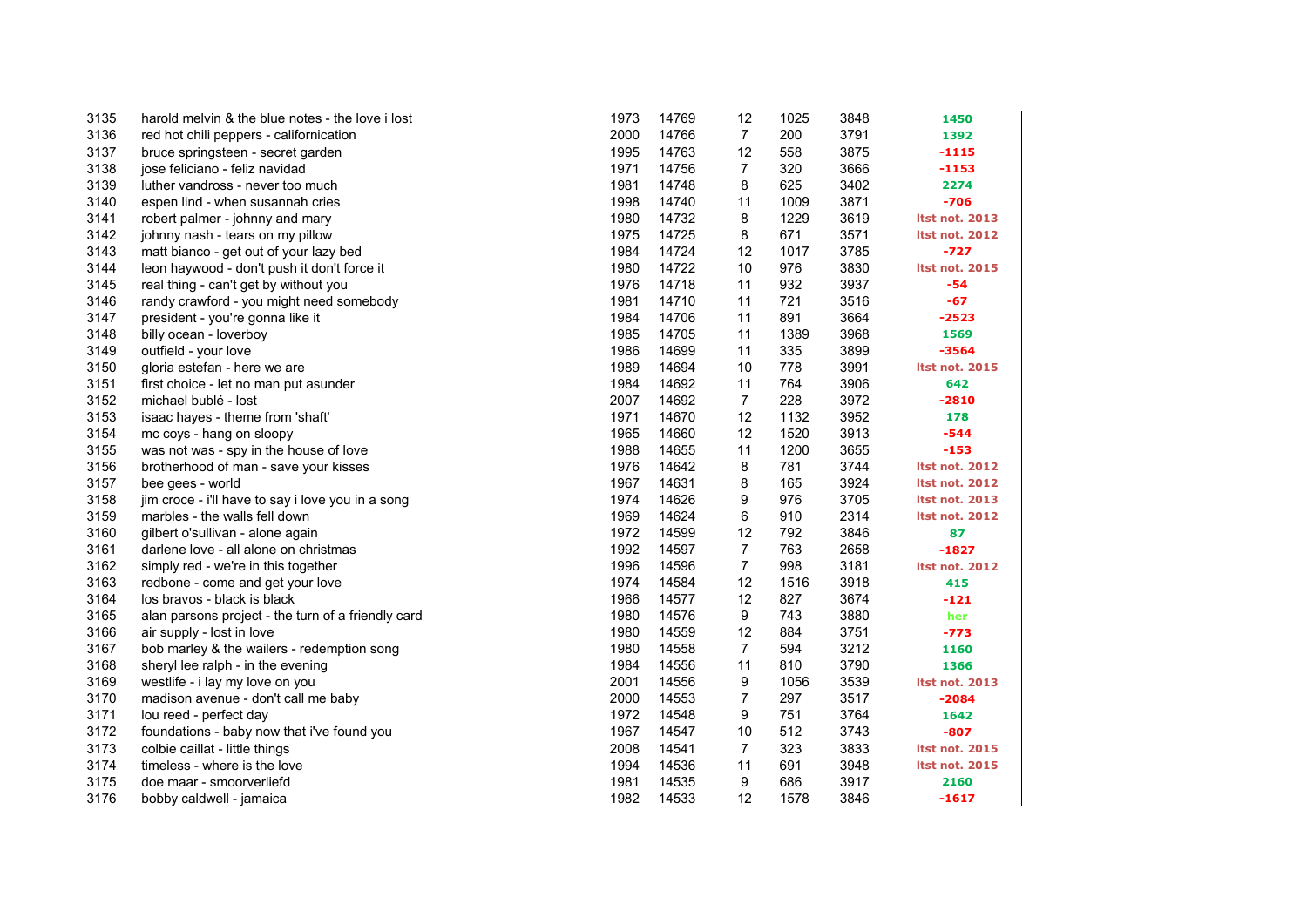| 3177 | duran duran - skin trade                     | 1987 | 14533 | 11             | 1630 | 3990 | $-724$                |
|------|----------------------------------------------|------|-------|----------------|------|------|-----------------------|
| 3178 | jim croce - time in a bottle                 | 1973 | 14533 | 9              | 206  | 3971 | 3199                  |
| 3179 | captain sensible - w.o.t.                    | 1982 | 14532 | 8              | 1070 | 3776 | Itst not. 2013        |
| 3180 | elton john - sad songs (say so much)         | 1984 | 14521 | 12             | 553  | 3971 | 360                   |
| 3181 | lemon pipers - green tambourine              | 1968 | 14506 | 8              | 608  | 3929 | <b>Itst not. 2012</b> |
| 3182 | billy crawford - trackin'                    | 2002 | 14504 | 10             | 1224 | 3813 | <b>Itst not. 2015</b> |
| 3183 | east 17 - stay another day                   | 1994 | 14478 | $\overline{7}$ | 465  | 3358 | 453                   |
| 3184 | petula clark - don't sleep in the subway     | 1967 | 14475 | 10             | 792  | 3820 | <b>Itst not. 2015</b> |
| 3185 | future world orchestra - desire              | 1981 | 14459 | 11             | 799  | 3982 | 367                   |
| 3186 | howard jones - no one is to blame            | 1986 | 14455 | $\overline{7}$ | 1029 | 3466 | <b>Itst not. 2012</b> |
| 3187 | cilla black - anyone who had a heart         | 1964 | 14442 | $\overline{7}$ | 755  | 3171 | <b>Itst not. 2012</b> |
| 3188 | lionel richie - running with the night       | 1983 | 14441 | 12             | 184  | 3993 | $-324$                |
| 3189 | earth wind & fire - fall in love with me     | 1983 | 14406 | 9              | 991  | 3519 | Itst not. 2013        |
| 3190 | steve miller band - threshold / jet airliner | 1977 | 14403 | 9              | 750  | 3932 | Itst not. 2013        |
| 3191 | madonna - lucky star                         | 1984 | 14394 | 9              | 1243 | 3882 | 965                   |
| 3192 | samantha sang - emotion                      | 1978 | 14392 | 12             | 1141 | 3950 | 772                   |
| 3193 | lady antebellum - need you now               | 2010 | 14387 | 7              | 110  | 3415 | 2176                  |
| 3194 | robbie williams - let me entertain you       | 1998 | 14385 | 4              | 84   | 835  | 377                   |
| 3195 | olivia newton john - sam                     | 1977 | 14372 | 12             | 492  | 3992 | -90                   |
| 3196 | m people - moving on up                      | 1993 | 14361 | 11             | 706  | 3936 | $-1882$               |
| 3197 | des'ree - you gotta be                       | 1999 | 14359 | 9              | 1527 | 3447 | <b>Itst not. 2015</b> |
| 3198 | joss stone - you had me                      | 2005 | 14357 | 11             | 695  | 3993 | $-3298$               |
| 3199 | cure - the caterpillar                       | 1984 | 14353 | 9              | 1222 | 3888 | her                   |
| 3200 | julio iglesias - quiereme                    | 1979 | 14353 | 8              | 465  | 3782 | <b>Itst not. 2012</b> |
| 3201 | prince & the revolution - let's go crazy     | 1985 | 14348 | 11             | 1515 | 3901 | 978                   |
| 3202 | alexander o'neal - never knew love like this | 1988 | 14335 | 10             | 841  | 3780 | her                   |
| 3203 | adele - skyfall                              | 2012 | 14301 | 4              | 84   | 891  | $-411$                |
| 3204 | expose - when i looked at him                | 1989 | 14293 | 10             | 261  | 3783 | <b>Itst not. 2014</b> |
| 3205 | john travolta - grease megamix               | 1991 | 14281 | $\overline{7}$ | 132  | 3542 | $-33$                 |
| 3206 | amazulu - too good to be forgotten           | 1986 | 14276 | 11             | 1798 | 3851 | $-1282$               |
| 3207 | jefferson airplane - white rabbit            | 1970 | 14262 | 5              | 230  | 2255 | Itst not. 2009        |
| 3208 | no mercy - where do you go                   | 1996 | 14259 | 9              | 1133 | 3952 | $-223$                |
| 3209 | level 42 - tracie                            | 1989 | 14255 | $\overline{7}$ | 830  | 3134 | $-1889$               |
| 3210 | juice newton - queen of hearts               | 1981 | 14251 | 12             | 862  | 3954 | -1753                 |
| 3211 | tom jones - detroit city                     | 1967 | 14250 | 6              | 795  | 3557 | <b>Itst not. 2012</b> |
| 3212 | dusty springfield - little by little         | 1966 | 14241 | 8              | 447  | 3704 | <b>Itst not. 2013</b> |
| 3213 | danyel gérard - butterfly                    | 1971 | 14239 | 8              | 889  | 3880 | <b>Itst not. 2012</b> |
| 3214 | jason mraz - i'm yours                       | 2008 | 14235 | 5              | 824  | 1691 | $-195$                |
| 3215 | herman van veen - hilversum 3                | 1984 | 14219 | 9              | 1238 | 3317 | 1268                  |
| 3216 | hollies - sandy (4th of july asbury park)    | 1975 | 14219 | 8              | 513  | 3616 | <b>Itst not. 2012</b> |
| 3217 | special aka - nelson mandela                 | 1984 | 14217 | 11             | 1364 | 3892 | 184                   |
| 3218 | tina charles - you set my heart on fire      | 1975 | 14205 | $\overline{7}$ | 611  | 2919 | <b>Itst not. 2012</b> |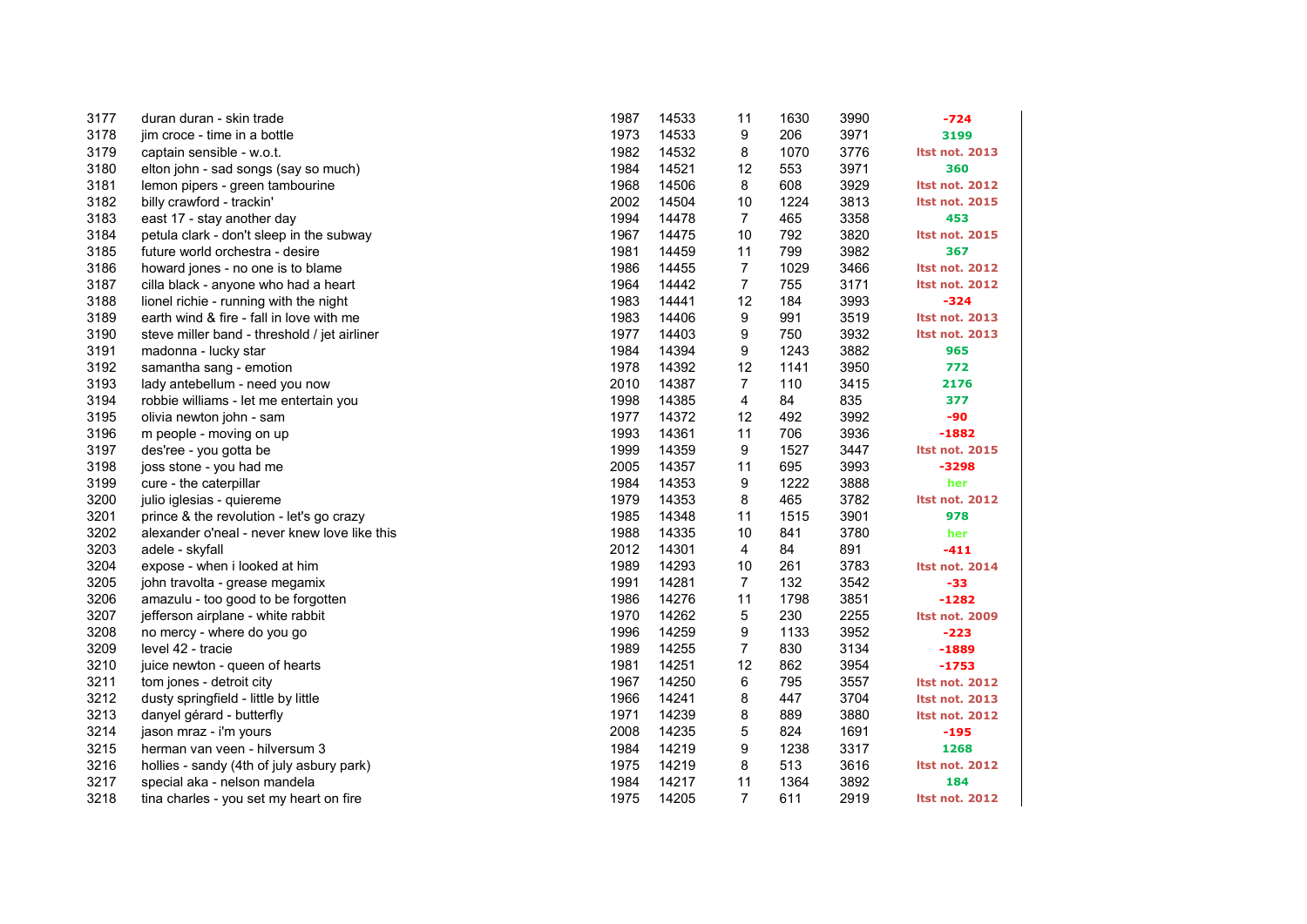| 3219 | billy stewart - summertime                        | 1966 | 14204 | 12             | 1413 | 3985 | $-1781$               |
|------|---------------------------------------------------|------|-------|----------------|------|------|-----------------------|
| 3220 | cat stevens - matthew and son                     | 1967 | 14196 | 8              | 281  | 3997 | <b>Itst not. 2012</b> |
| 3221 | belinda carlisle - leave a light on               | 1989 | 14190 | 10             | 1178 | 3636 | 1545                  |
| 3222 | Il cool j - i need love                           | 1987 | 14187 | 11             | 1456 | 3989 | 1502                  |
| 3223 | p!nk & nate ruess - just give me a reason         | 2013 | 14182 | 4              | 121  | 962  | 351                   |
| 3224 | eagles - the long run                             | 1979 | 14181 | 11             | 680  | 3996 | $-881$                |
| 3225 | tina turner - when the heartache is over          | 1999 | 14175 | 11             | 630  | 3852 | 433                   |
| 3226 | gary puckett & union gap - lady willpower         | 1968 | 14164 | 8              | 1413 | 3838 | <b>Itst not. 2012</b> |
| 3227 | style council - my ever changing moods            | 1984 | 14157 | 12             | 599  | 3946 | 161                   |
| 3228 | tom cochrane - life is a highway                  | 1992 | 14153 | 11             | 628  | 3878 | -2390                 |
| 3229 | merrilee rush - angel of the morning              | 1968 | 14141 | 8              | 635  | 3743 | <b>Itst not. 2012</b> |
| 3230 | jenny burton - bad habits                         | 1985 | 14136 | 11             | 1240 | 3848 | 104                   |
| 3231 | jason mraz & colbie caillat - lucky               | 2009 | 14127 | 8              | 380  | 3472 | $-1824$               |
| 3232 | lulu & david bowie - the man who sold the world   | 1974 | 14123 | 8              | 1202 | 3682 | <b>Itst not. 2012</b> |
| 3233 | wang chung - everybody have fun tonight           | 1987 | 14110 | 11             | 1088 | 3903 | $-1346$               |
| 3234 | manfred mann's earth band - spirit's in the night | 1975 | 14101 | 8              | 891  | 3539 | <b>Itst not. 2012</b> |
| 3235 | bolland & bolland - summer of '71                 | 1972 | 14095 | 8              | 1338 | 3055 | <b>Itst not. 2012</b> |
| 3236 | gipsy kings - djobi djoba                         | 1988 | 14082 | 11             | 648  | 3922 | $-439$                |
| 3237 | clint eastwood & general saint - stop that train  | 1984 | 14080 | 12             | 680  | 3869 | -983                  |
| 3238 | aretha franklin - chain of fools                  | 1968 | 14077 | 12             | 255  | 3998 | 181                   |
| 3239 | rené froger - woman woman                         | 1992 | 14065 | 9              | 1175 | 3586 | <b>Itst not. 2013</b> |
| 3240 | sailor - la cumbia                                | 1991 | 14047 | 9              | 980  | 3828 | <b>Itst not. 2013</b> |
| 3241 | clash - the magnificent seven                     | 1981 | 14043 | 8              | 814  | 3437 | <b>Itst not. 2013</b> |
| 3242 | elvis costello - oliver's army                    | 1979 | 14034 | 12             | 1176 | 3975 | -795                  |
| 3243 | tanita tikaram - twist in my sobriety             | 1988 | 14030 | 10             | 699  | 3863 | <b>Itst not. 2014</b> |
| 3244 | cameo - word up                                   | 1986 | 14016 | 11             | 894  | 3893 | 919                   |
| 3245 | neil diamond - cherry, cherry                     | 1966 | 14004 | 8              | 928  | 3354 | <b>Itst not. 2012</b> |
| 3246 | tina turner - i don't wanna lose you              | 1990 | 14002 | $\overline{7}$ | 1258 | 2888 | $-835$                |
| 3247 | peter sarstedt - where do you go to my lovely     | 1969 | 13997 | 12             | 417  | 3823 | 1356                  |
| 3248 | santana - jingo (jin-go-lo-ba)                    | 1970 | 13995 | 8              | 508  | 3843 | <b>Itst not. 2012</b> |
| 3249 | mary j. blige - no more drama                     | 2002 | 13992 | 8              | 1184 | 3693 | 1081                  |
| 3250 | nolans - attention to me                          | 1981 | 13989 | 11             | 1458 | 3889 | $-1067$               |
| 3251 | raul orellana & jocelyn brown - gypsy rhythm      | 1992 | 13972 | 11             | 1338 | 3810 | 1610                  |
| 3252 | andré hazes - n vriend                            | 1980 | 13972 | 10             | 380  | 3836 | <b>Itst not. 2014</b> |
| 3253 | sandra kim - j'aime la vie                        | 1986 | 13967 | 8              | 1232 | 3421 | $-588$                |
| 3254 | celine dion - beauty and the beast                | 1992 | 13965 | 8              | 903  | 3805 | <b>Itst not. 2012</b> |
| 3255 | alabama - feels so right                          | 1984 | 13961 | 9              | 1636 | 3765 | <b>Itst not. 2013</b> |
| 3256 | lisa stansfield - live together                   | 1990 | 13957 | 6              | 538  | 2657 | <b>Itst not. 2015</b> |
| 3257 | harry nilsson - everybody's talkin'               | 1969 | 13956 | 11             | 1232 | 3743 | $-750$                |
| 3258 | uk - rendez-vous 6.02                             | 1979 | 13937 | 12             | 1620 | 3779 | 1633                  |
| 3259 | spandau ballet - i'll fly for you                 | 1984 | 13904 | 9              | 1623 | 3723 | -1377                 |
| 3260 | bob marley & the wailers - three little birds     | 1977 | 13899 | $\overline{7}$ | 180  | 3442 | 650                   |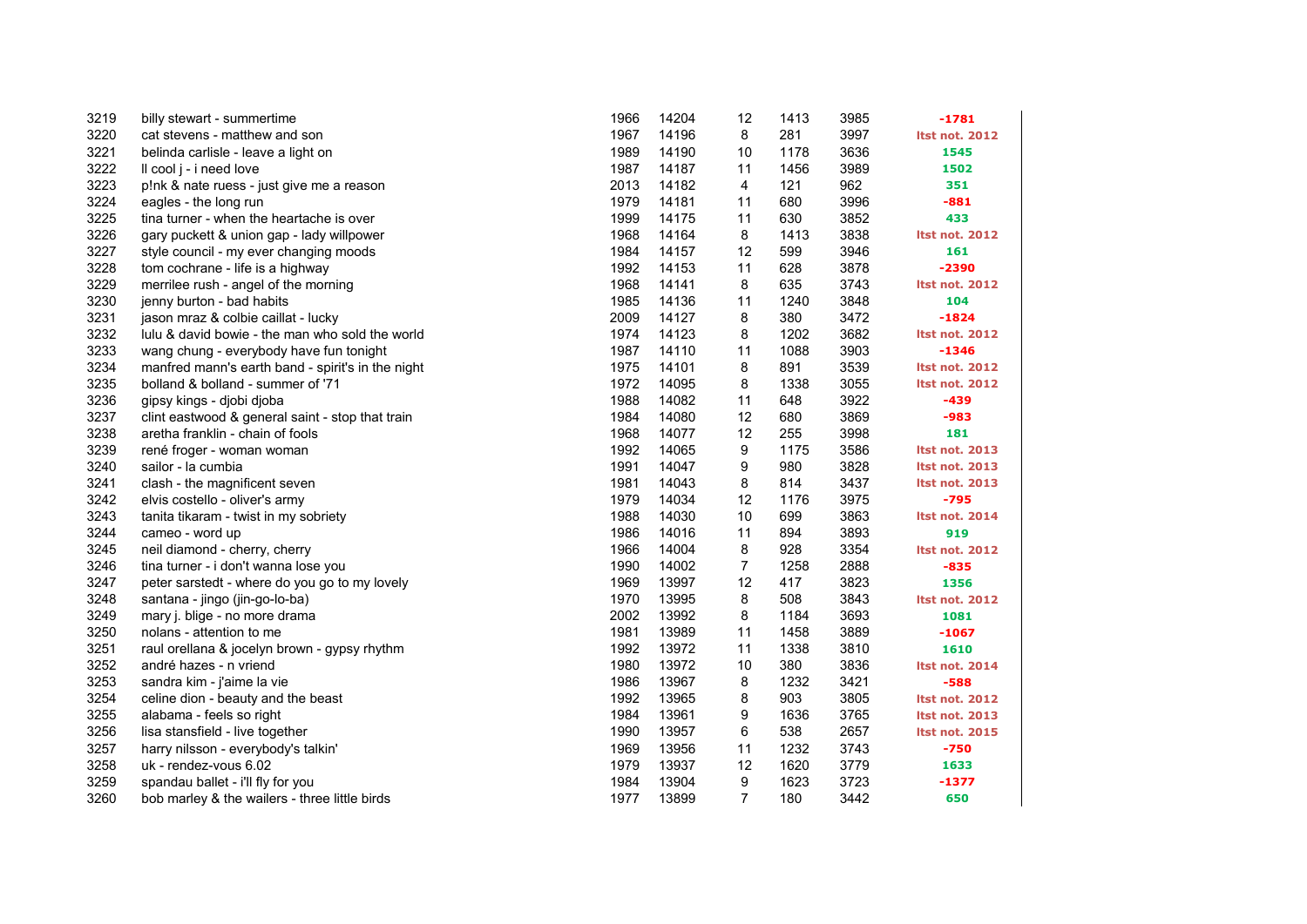| 3261 | timmy thomas - why can't we live together            | 1973 | 13896 | 8              | 945  | 3301 | <b>Itst not. 2012</b> |
|------|------------------------------------------------------|------|-------|----------------|------|------|-----------------------|
| 3262 | bløf - een manier om thuis te komen                  | 2006 | 13893 | 8              | 276  | 3781 | <b>Itst not. 2013</b> |
| 3263 | four tops - baby i need your lovin'                  | 1964 | 13885 | 8              | 1272 | 3304 | -455                  |
| 3264 | hollywood beyond - what's the color of money         | 1986 | 13883 | 11             | 549  | 3996 | 548                   |
| 3265 | clout - save me                                      | 1979 | 13883 | 8              | 1547 | 2761 | <b>Itst not. 2012</b> |
| 3266 | kane - no surrender                                  | 2009 | 13882 | $\overline{7}$ | 371  | 3923 | 1177                  |
| 3267 | bruce hornsby - every little kiss                    | 1987 | 13878 | 10             | 768  | 3681 | -403                  |
| 3268 | celine dion - the power of love                      | 1994 | 13876 | 8              | 177  | 3596 | <b>Itst not. 2015</b> |
| 3269 | crowded house - better be home soon                  | 1988 | 13867 | 11             | 583  | 3771 | 611                   |
| 3270 | lucie silvas - what you're made of                   | 2004 | 13860 | 11             | 1276 | 3786 | $-1001$               |
| 3271 | hermes house band - i will survive                   | 1994 | 13848 | 8              | 1114 | 3451 | 1795                  |
| 3272 | earth & fire - thanks for the love                   | 1975 | 13846 | 8              | 539  | 3608 | <b>Itst not. 2012</b> |
| 3273 | stranglers - no mercy                                | 1982 | 13840 | 8              | 788  | 3541 | <b>Itst not. 2012</b> |
| 3274 | pacific gas & electric - are you ready               | 1970 | 13836 | 9              | 768  | 3807 | her                   |
| 3275 | stretch - why did you do it                          | 1976 | 13835 | 12             | 1361 | 3949 | $-756$                |
| 3276 | backstreet boys - all i have to give                 | 1998 | 13830 | 10             | 1121 | 3993 | <b>Itst not. 2014</b> |
| 3277 | beautiful south - a little time                      | 1990 | 13829 | $\overline{7}$ | 939  | 3205 | <b>Itst not. 2012</b> |
| 3278 | imperials - who's gonna love me                      | 1978 | 13826 | 11             | 1394 | 3846 | <b>Itst not. 2015</b> |
| 3279 | bob dylan - rainy day women nos 12 & 35              | 1966 | 13825 | 8              | 695  | 3541 | <b>Itst not. 2012</b> |
| 3280 | banderas - this is your life                         | 1991 | 13821 | 10             | 679  | 3997 | <b>Itst not. 2015</b> |
| 3281 | beloved - sweet harmony                              | 1993 | 13814 | 11             | 1834 | 3843 | 2009                  |
| 3282 | ruth jacott - hartslag                               | 1997 | 13810 | 9              | 1305 | 3636 | 2331                  |
| 3283 | bee gees - he's a liar                               | 1981 | 13787 | 8              | 1336 | 3698 | <b>Itst not. 2012</b> |
| 3284 | rubettes - tonight                                   | 1974 | 13761 | 8              | 687  | 3787 | <b>Itst not. 2012</b> |
| 3285 | lulu - boy meets girl                                | 1975 | 13758 | 8              | 773  | 3543 | <b>Itst not. 2012</b> |
| 3286 | yvonne elliman - love pains                          | 1982 | 13756 | 11             | 1644 | 3891 | -460                  |
| 3287 | hoobastank - the reason                              | 2004 | 13754 | 6              | 564  | 2913 | -622                  |
| 3288 | greenfield & cook - don't turn me loose              | 1972 | 13742 | 8              | 998  | 3681 | <b>Itst not. 2012</b> |
| 3289 | johnny hates jazz - heart of gold                    | 1988 | 13740 | $\overline{7}$ | 811  | 3521 | <b>Itst not. 2013</b> |
| 3290 | daft punk & pharrell williams - get lucky            | 2013 | 13734 | 4              | 98   | 1315 | $-553$                |
| 3291 | wally tax - miss wonderful                           | 1974 | 13733 | 8              | 1643 | 3339 | 220                   |
| 3292 | gabrielle - rise                                     | 2000 | 13723 | 9              | 1021 | 3776 | 181                   |
| 3293 | aha - touchy                                         | 1988 | 13714 | 11             | 635  | 3989 | $-2519$               |
| 3294 | michael sembello - maniac                            | 1983 | 13709 | 12             | 407  | 3994 | 753                   |
| 3295 | gibson brothers - cuba                               | 1979 | 13709 | 11             | 1413 | 3549 | $-338$                |
| 3296 | marbles - only one woman                             | 1968 | 13707 | 8              | 887  | 3881 | <b>Itst not. 2012</b> |
| 3297 | celine dion - falling into you                       | 1996 | 13706 | $\overline{7}$ | 383  | 3702 | <b>Itst not. 2012</b> |
| 3298 | manfred mann's earth band - davy's on the road again | 1978 | 13699 | $\overline{7}$ | 909  | 3827 | $-289$                |
| 3299 | paul da vinci - your baby ain't your baby anymore    | 1974 | 13692 | 8              | 265  | 3995 | <b>Itst not. 2012</b> |
| 3300 | moody blues - go now                                 | 1965 | 13680 | 8              | 257  | 3777 | 630                   |
| 3301 | clouseau - laat me nu toch niet alleen               | 1995 | 13675 | 8              | 757  | 3472 | 782                   |
| 3302 | night people - again                                 | 1982 | 13674 | 10             | 1200 | 3909 | <b>Itst not. 2014</b> |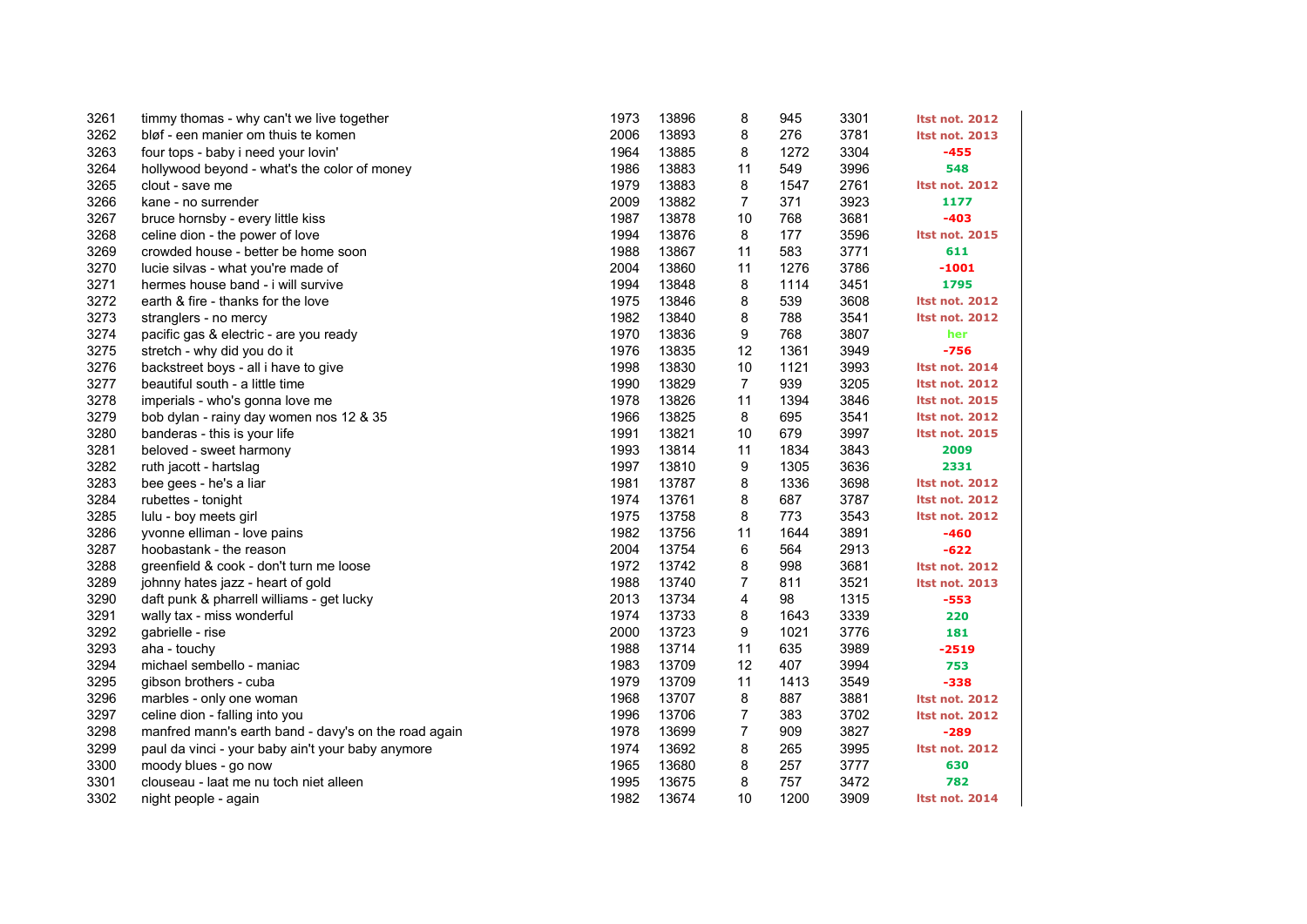| 3303 | joe jackson - be my number two                      | 1984 | 13672 | $\overline{7}$ | 666  | 3393 | 1488                  |
|------|-----------------------------------------------------|------|-------|----------------|------|------|-----------------------|
| 3304 | kings of leon - sex on fire                         | 2008 | 13671 | 4              | 201  | 1703 | $-1498$               |
| 3305 | michael jackson - p.y.t                             | 1984 | 13648 | 11             | 1219 | 3848 | 199                   |
| 3306 | michael jackson - gone too soon                     | 1993 | 13639 | 8              | 527  | 3991 | $-966$                |
| 3307 | tina turner - the way of the world                  | 1992 | 13634 | 8              | 742  | 3669 | $-463$                |
| 3308 | sam & dave - you don't know what you mean to me     | 1968 | 13633 | 12             | 751  | 3887 | $-85$                 |
| 3309 | david christie - saddle up                          | 1982 | 13629 | 12             | 1340 | 3981 | 533                   |
| 3310 | al jarreau - mornin'                                | 1983 | 13629 | 11             | 457  | 3804 | $-456$                |
| 3311 | owl city - fireflies                                | 2009 | 13625 | $\overline{7}$ | 450  | 3917 | 758                   |
| 3312 | joe jackson - it's different for girls              | 1980 | 13617 | $\overline{7}$ | 832  | 3730 | <b>Itst not. 2012</b> |
| 3313 | tavares - it only takes a minute girl               | 1975 | 13593 | 11             | 1214 | 3891 | 113                   |
| 3314 | intruders - she's a winner                          | 1974 | 13591 | 8              | 1258 | 3325 | <b>Itst not. 2012</b> |
| 3315 | lisa stansfield - someday (i'm coming back)         | 1993 | 13589 | 8              | 1029 | 3830 | <b>Itst not. 2012</b> |
| 3316 | canned heat - on the road again                     | 1968 | 13580 | 8              | 791  | 3865 | <b>Itst not. 2012</b> |
| 3317 | dayton - the sound of music                         | 1984 | 13575 | 11             | 561  | 3891 | 529                   |
| 3318 | smokie - mexican girl                               | 1978 | 13571 | 8              | 1387 | 3955 | <b>Itst not. 2012</b> |
| 3319 | michel fugain - ring et ding                        | 1976 | 13564 | 8              | 489  | 3955 | <b>Itst not. 2012</b> |
| 3320 | ike & tina turner - baby get it on                  | 1975 | 13550 | 12             | 1048 | 3935 | $-731$                |
| 3321 | milow - ayo technology                              | 2008 | 13542 | 8              | 740  | 3512 | $-1318$               |
| 3322 | paula abdul - straight up                           | 1989 | 13535 | $\overline{7}$ | 786  | 3639 | $-2397$               |
| 3323 | clouseau - domino                                   | 1990 | 13526 | 6              | 881  | 2395 | <b>Itst not. 2015</b> |
| 3324 | tambourine - high under the moon                    | 1989 | 13524 | 11             | 1217 | 3916 | 222                   |
| 3325 | golden earrings - dong dong diki digi dong          | 1968 | 13509 | 8              | 284  | 3958 | <b>Itst not. 2012</b> |
| 3326 | new york city - i'm doing fine now                  | 1973 | 13505 | 11             | 1441 | 3996 | $-227$                |
| 3327 | undercover - bakerstreet                            | 1992 | 13494 | 12             | 1717 | 3671 | $-823$                |
| 3328 | searchers - goodbye my love                         | 1965 | 13463 | 8              | 1848 | 3090 | <b>Itst not. 2012</b> |
| 3329 | desmond dekker & the aces - the israelites          | 1969 | 13462 | 8              | 1028 | 3712 | <b>Itst not. 2012</b> |
| 3330 | chimes - i still haven't found what i'm looking for | 1990 | 13457 | 10             | 1886 | 3642 | <b>Itst not. 2014</b> |
| 3331 | nick kamen - loving you is sweeter than ever        | 1987 | 13453 | 9              | 971  | 3884 | $-694$                |
| 3332 | alicia keys - a woman's worth                       | 2002 | 13447 | 12             | 1652 | 3907 | $-1250$               |
| 3333 | jimmy james & vagabonds - now is the time           | 1976 | 13442 | 9              | 439  | 3898 | <b>Itst not. 2013</b> |
| 3334 | nena - irgendwie irgendwo irgendwann                | 1984 | 13440 | 11             | 644  | 3880 | 2736                  |
| 3335 | hamilton bohannon - disco stomp                     | 1975 | 13438 | 8              | 1102 | 3548 | <b>Itst not. 2012</b> |
| 3336 | corrs - summer sunshine                             | 2004 | 13430 | 11             | 1005 | 3995 | 414                   |
| 3337 | madonna - secret                                    | 1994 | 13418 | 11             | 920  | 3935 | 123                   |
| 3338 | mcguiness flint - when i'm dead and gone            | 1971 | 13414 | 8              | 594  | 3472 | <b>Itst not. 2012</b> |
| 3339 | marc anthony - i need to know                       | 1999 | 13407 | 11             | 1215 | 4000 | 1646                  |
| 3340 | bad company - can't get enough                      | 1974 | 13405 | 8              | 351  | 2884 | 2194                  |
| 3341 | emerson & lake & palmer - peter gunn theme          | 1980 | 13384 | 8              | 1012 | 3920 | <b>Itst not. 2012</b> |
| 3342 | laura jansen - use somebody                         | 2010 | 13373 | 7              | 1625 | 3463 | $-1783$               |
| 3343 | close ii you - baby don't go                        | 1997 | 13370 | 12             | 1011 | 3945 | $-398$                |
| 3344 | who - pinball wizard                                | 1969 | 13366 | 6              | 764  | 3578 | <b>Itst not. 2012</b> |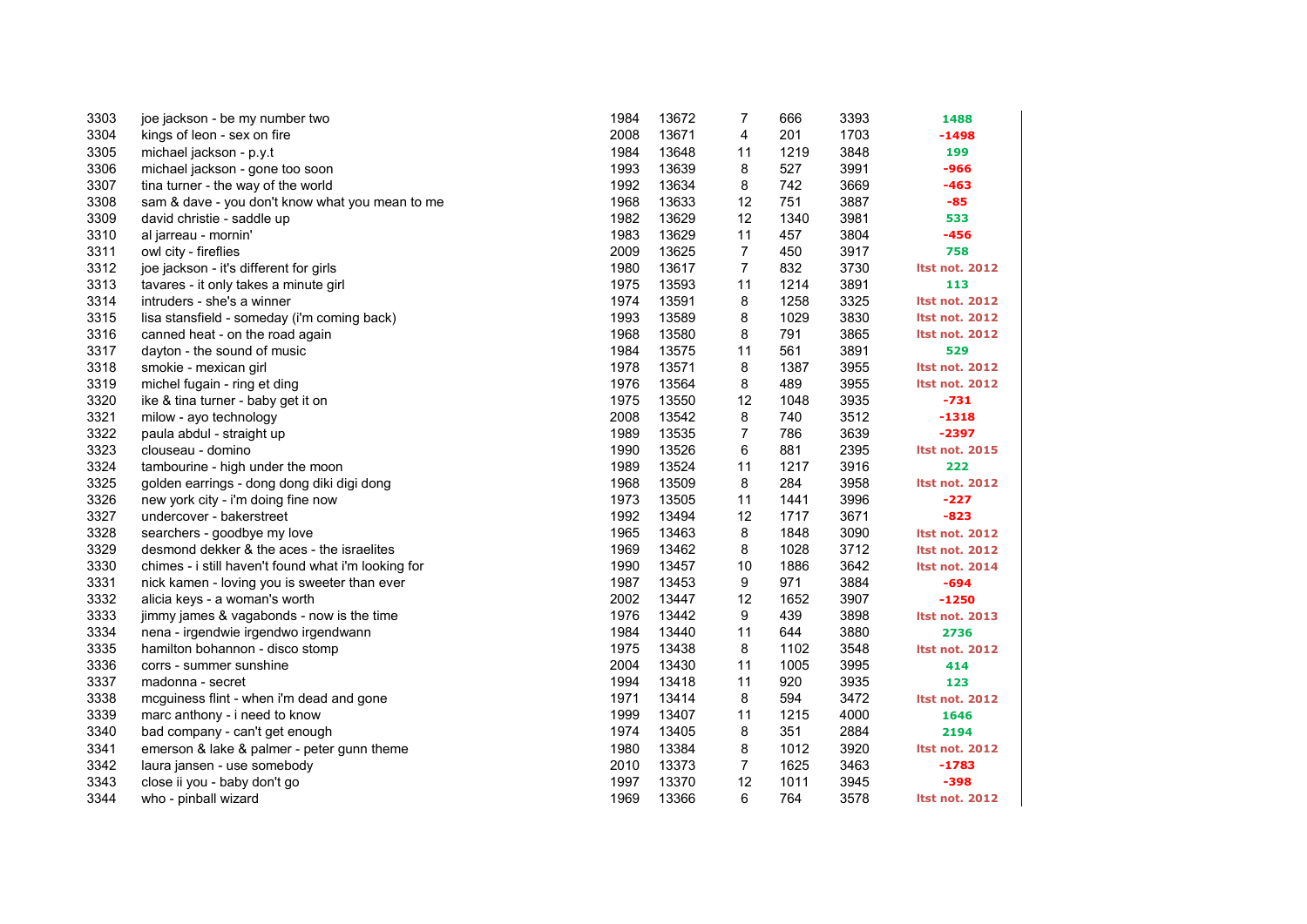| 3345 | teri de sario - yes i'm ready                           | 1980 | 13361 | 8                | 945  | 3609 | <b>Itst not. 2012</b> |
|------|---------------------------------------------------------|------|-------|------------------|------|------|-----------------------|
| 3346 | i.o.s. - uit de schaduw                                 | 2005 | 13360 | 10               | 530  | 3971 | 188                   |
| 3347 | steve rowland & the family dogg - sympathy              | 1970 | 13357 | 12               | 1223 | 3947 | -1955                 |
| 3348 | mistral - starship 109                                  | 1978 | 13352 | 8                | 1383 | 3120 | <b>Itst not. 2012</b> |
| 3349 | michael nesmith - rio                                   | 1977 | 13333 | $\overline{7}$   | 1123 | 3375 | <b>Itst not. 2012</b> |
| 3350 | rod stewart - the killing of georgie (part i & ii)      | 1976 | 13332 | 8                | 995  | 3411 | <b>Itst not. 2012</b> |
| 3351 | jackson sisters - i believe in miracles                 | 1976 | 13322 | 11               | 1339 | 3964 | $-369$                |
| 3352 | billy bremner - loud music in cars                      | 1982 | 13322 | 9                | 558  | 3921 | <b>Itst not. 2014</b> |
| 3353 | ronan keating - we've got tonight                       | 2003 | 13314 | 10               | 1042 | 3866 | <b>Itst not. 2015</b> |
| 3354 | george michael - heal the pain                          | 1991 | 13308 | 11               | 1586 | 3938 | $-208$                |
| 3355 | art of noise - moments in love                          | 1987 | 13302 | 11               | 581  | 3872 | 1502                  |
| 3356 | beatles - getting better                                | 1967 | 13301 | 11               | 1305 | 3999 | $-435$                |
| 3357 | colbie caillat - bubbly                                 | 2008 | 13301 | 8                | 529  | 3855 | -2481                 |
| 3358 | keane - bedshaped                                       | 2004 | 13299 | 11               | 1141 | 3844 | 1703                  |
| 3359 | bryan adams & tina turner - it's only love              | 1985 | 13297 | 6                | 646  | 3629 | 1834                  |
| 3360 | paul davidson - midnight rider                          | 1976 | 13288 | 8                | 1249 | 3976 | <b>Itst not. 2012</b> |
| 3361 | bros - when will i be famous                            | 1988 | 13240 | 7                | 502  | 2938 | $-52$                 |
| 3362 | katy perry - roar                                       | 2013 | 13233 | 4                | 138  | 1440 | -1302                 |
| 3363 | beach boys - breakaway                                  | 1969 | 13226 | 8                | 464  | 3633 | <b>Itst not. 2012</b> |
| 3364 | cats - come sunday                                      | 1974 | 13216 | 8                | 1337 | 3988 | <b>Itst not. 2012</b> |
| 3365 | peter skellern - you're a lady                          | 1972 | 13213 | 12               | 434  | 3845 | $-5$                  |
| 3366 | whitney houston - so emotional                          | 1987 | 13213 | 6                | 372  | 3830 | 1317                  |
| 3367 | rick nelson - garden party                              | 1972 | 13212 | 8                | 254  | 3924 | <b>Itst not. 2012</b> |
| 3368 | young rascals - groovin'                                | 1967 | 13208 | 12               | 800  | 3866 | 666                   |
| 3369 | racoon - oceaan                                         | 2005 | 13207 | 4                | 39   | 2508 | 104                   |
| 3370 | duffy - warwick avenue                                  | 2008 | 13206 | 7                | 818  | 3074 | -123                  |
| 3371 | bruno mars - just the way you are                       | 2002 | 13205 | 4                | 154  | 2093 | 1807                  |
| 3372 | jay ferguson - thunder island                           | 1977 | 13199 | 8                | 1229 | 3807 | $-1156$               |
| 3373 | elton john - the bitch is back                          | 1974 | 13173 | $\boldsymbol{7}$ | 1100 | 3564 | <b>Itst not. 2012</b> |
| 3374 | paul kelly - get sexy                                   | 1975 | 13170 | 8                | 838  | 3310 | <b>Itst not. 2012</b> |
| 3375 | george harrison - my sweet lord                         | 1970 | 13166 | 8                | 607  | 3745 | 133                   |
| 3376 | shakatak - dark is the night                            | 1983 | 13165 | 9                | 578  | 3866 | <b>Itst not. 2013</b> |
| 3377 | diana ross & supremes - reach out and touch             | 1970 | 13159 | 5                | 227  | 2427 | <b>Itst not. 2009</b> |
| 3378 | bow wow wow - the man mountain                          | 1983 | 13154 | 12               | 1653 | 3946 | 157                   |
| 3379 | mama's & papa's - dedicated to the one i love           | 1967 | 13150 | 8                | 1483 | 3325 | <b>Itst not. 2012</b> |
| 3380 | nelly furtado - all good things (come to an end)        | 2007 | 13143 | 10               | 576  | 3986 | -2947                 |
| 3381 | bobby goldsboro - summer (the first time)               | 1973 | 13142 | 8                | 943  | 3602 | <b>Itst not. 2012</b> |
| 3382 | donna summer - the woman in me                          | 1982 | 13130 | 12               | 1553 | 3860 | $-815$                |
| 3383 | boston - don't look back                                | 1978 | 13125 | 7                | 1211 | 3248 | $-634$                |
| 3384 | labi siffre - watch me                                  | 1972 | 13118 | 8                | 1491 | 3426 | <b>Itst not. 2012</b> |
| 3385 | george harrison - give me love (give me peace on earth) | 1973 | 13111 | 8                | 1455 | 3156 | <b>Itst not. 2012</b> |
| 3386 | bee gees - lonely days                                  | 1970 | 13099 | 8                | 1141 | 3816 | <b>Itst not. 2012</b> |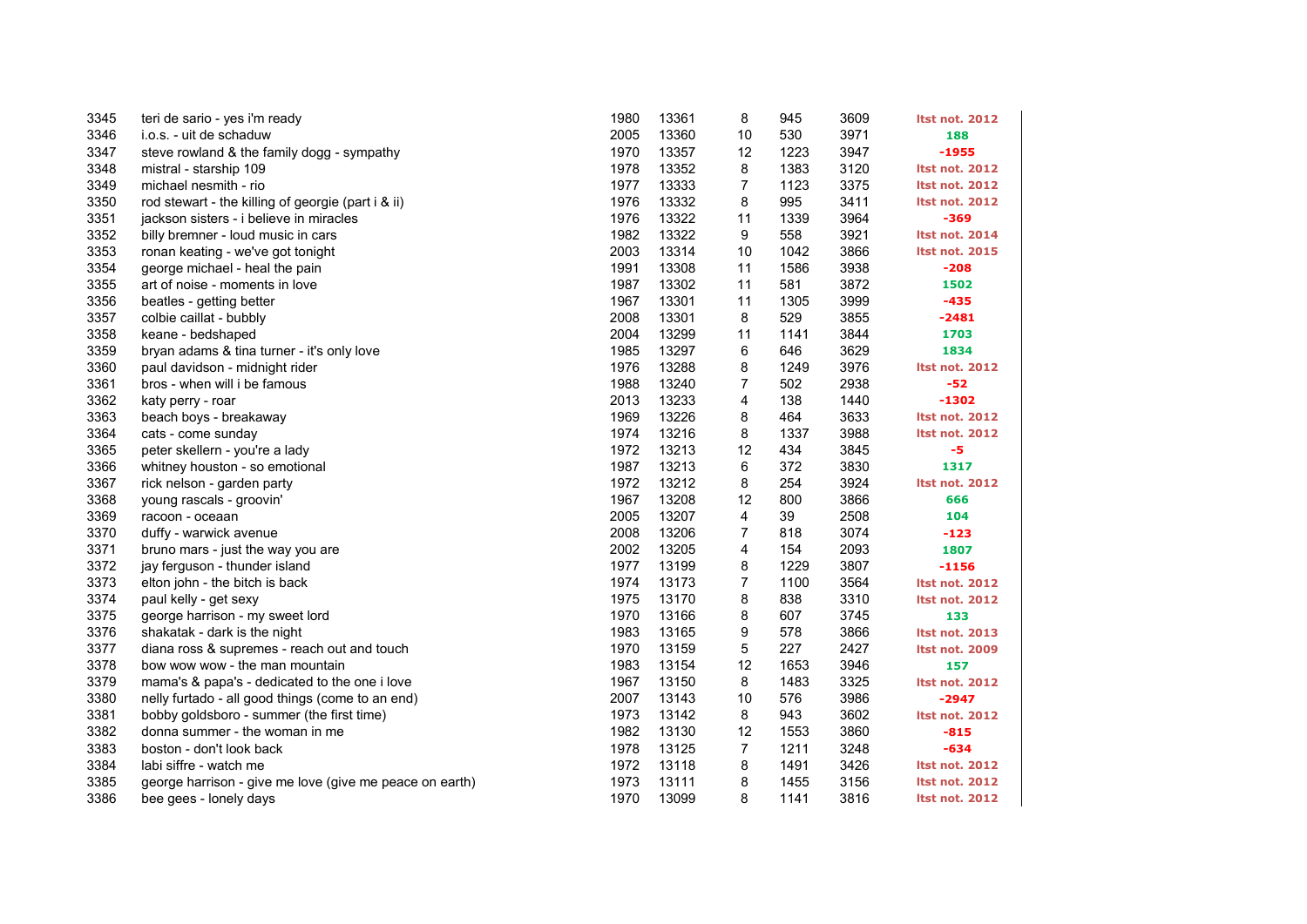| 3387 | emmylou harris - you never can tell (c'est la vie)     | 1977 | 13090 | 12             | 1249 | 3949 | $-769$                |
|------|--------------------------------------------------------|------|-------|----------------|------|------|-----------------------|
| 3388 | who - pictures of lily                                 | 1967 | 13078 | 8              | 723  | 3583 | <b>Itst not. 2012</b> |
| 3389 | billy joel - just the way you are                      | 1978 | 13076 | 5              | 312  | 3309 | <b>Itst not. 2009</b> |
| 3390 | smokie - needles and pins                              | 1977 | 13074 | 8              | 786  | 3128 | <b>Itst not. 2012</b> |
| 3391 | donna hightower - this world today is a mess           | 1972 | 13070 | 8              | 1223 | 3374 | <b>Itst not. 2012</b> |
| 3392 | earth wind & fire - that's the way of the world        | 1975 | 13058 | 12             | 618  | 3959 | $-1346$               |
| 3393 | bolland & bolland - mexico i can't say goodbye         | 1974 | 13042 | 8              | 1167 | 3207 | <b>Itst not. 2012</b> |
| 3394 | shocking blue - blossom lady                           | 1971 | 13039 | 8              | 877  | 3599 | <b>Itst not. 2012</b> |
| 3395 | lulu - take your mama for a ride                       | 1975 | 13035 | 8              | 594  | 3919 | <b>Itst not. 2012</b> |
| 3396 | cashmere - love's what i want                          | 1979 | 13020 | 9              | 1317 | 3191 | <b>Itst not. 2013</b> |
| 3397 | dusty springfield - goin' back                         | 1966 | 13014 | 5              | 454  | 2883 | <b>Itst not. 2009</b> |
| 3398 | crowded house - four seasons in one day                | 1992 | 13007 | 8              | 949  | 3879 | 2051                  |
| 3399 | maroon 5 - makes me wonder                             | 2007 | 13006 | 10             | 1349 | 3544 | $-1529$               |
| 3400 | albert hammond - the peacemaker                        | 1973 | 12997 | 8              | 1430 | 3534 | <b>Itst not. 2012</b> |
| 3401 | stephen tin tin duffy - kiss me                        | 1984 | 12994 | $\overline{7}$ | 830  | 3307 | <b>Itst not. 2012</b> |
| 3402 | john mayer - waiting on a world to change              | 2006 | 12975 | 8              | 1188 | 3931 | $-211$                |
| 3403 | seals & crofts - diamond girl                          | 1973 | 12967 | 11             | 1030 | 3991 | $-283$                |
| 3404 | mary j. blige & u2 - one                               | 2007 | 12964 | $\overline{7}$ | 40   | 3597 | 2520                  |
| 3405 | kid creole & the coconuts - stool pigeon               | 1982 | 12956 | 12             | 760  | 3952 | $-1020$               |
| 3406 | easybeats - hello how are you                          | 1968 | 12956 | 8              | 1802 | 3199 | <b>Itst not. 2012</b> |
| 3407 | kinks - dedicated follower of fashion                  | 1966 | 12954 | 8              | 289  | 3890 | <b>Itst not. 2012</b> |
| 3408 | christina aguilera - i turn to you                     | 2002 | 12949 | 7              | 496  | 3816 | <b>Itst not. 2012</b> |
| 3409 | rob de nijs - alles wat ademt                          | 1985 | 12948 | 8              | 681  | 3887 | <b>Itst not. 2012</b> |
| 3410 | wayne wade - lady                                      | 1983 | 12932 | 12             | 1245 | 3985 | 1599                  |
| 3411 | aretha franklin - freeway of love                      | 1985 | 12931 | 11             | 1150 | 3919 | 1008                  |
| 3412 | boyz ii men - i'll make love to you                    | 1996 | 12912 | 11             | 477  | 3992 | $-1115$               |
| 3413 | stranglers - skin deep                                 | 1984 | 12906 | 11             | 1402 | 3916 | $-96$                 |
| 3414 | ict - lasciati tentare                                 | 1997 | 12896 | 11             | 1327 | 3843 | $-1412$               |
| 3415 | aphrodite's child - it's five o'clock                  | 1970 | 12895 | 8              | 1239 | 3213 | <b>Itst not. 2012</b> |
| 3416 | backstreet boys - get down (you're the one for me      | 1996 | 12889 | $\overline{7}$ | 983  | 3747 | 938                   |
| 3417 | breathe - how can i fall                               | 1989 | 12886 | 9              | 733  | 3935 | <b>Itst not. 2014</b> |
| 3418 | bob dylan - just like a woman                          | 1966 | 12876 | 8              | 1094 | 2937 | <b>Itst not. 2012</b> |
| 3419 | tlc - unpretty                                         | 1999 | 12871 | 11             | 1277 | 3860 | $-816$                |
| 3420 | jeroen van der boom - betekenis                        | 2008 | 12863 | 9              | 812  | 3966 | 329                   |
| 3421 | shakira - hips don't lie                               | 2007 | 12858 | 11             | 449  | 3907 | $-429$                |
| 3422 | charles aznavour - yesterday when i was young          | 1970 | 12853 | 8              | 1015 | 3945 | <b>Itst not. 2012</b> |
| 3423 | rolling stones - get off of my cloud                   | 1965 | 12843 | 9              | 1222 | 3854 | <b>Itst not. 2013</b> |
| 3424 | adrian gurvitz - classic                               | 1982 | 12840 | 11             | 847  | 3912 | 1502                  |
| 3425 | kane & ilse delange - high places                      | 2010 | 12836 | 6              | 674  | 3121 | $-570$                |
| 3426 | dire straits - lady writer                             | 1979 | 12831 | 8              | 1445 | 3586 | <b>Itst not. 2013</b> |
| 3427 | sarah brightman - time to say goodbye (con te partiro) | 1997 | 12826 | $\overline{7}$ | 528  | 3665 | 1357                  |
| 3428 | doris d & the pins - shine up                          | 1980 | 12811 | 10             | 383  | 3942 | <b>Itst not. 2014</b> |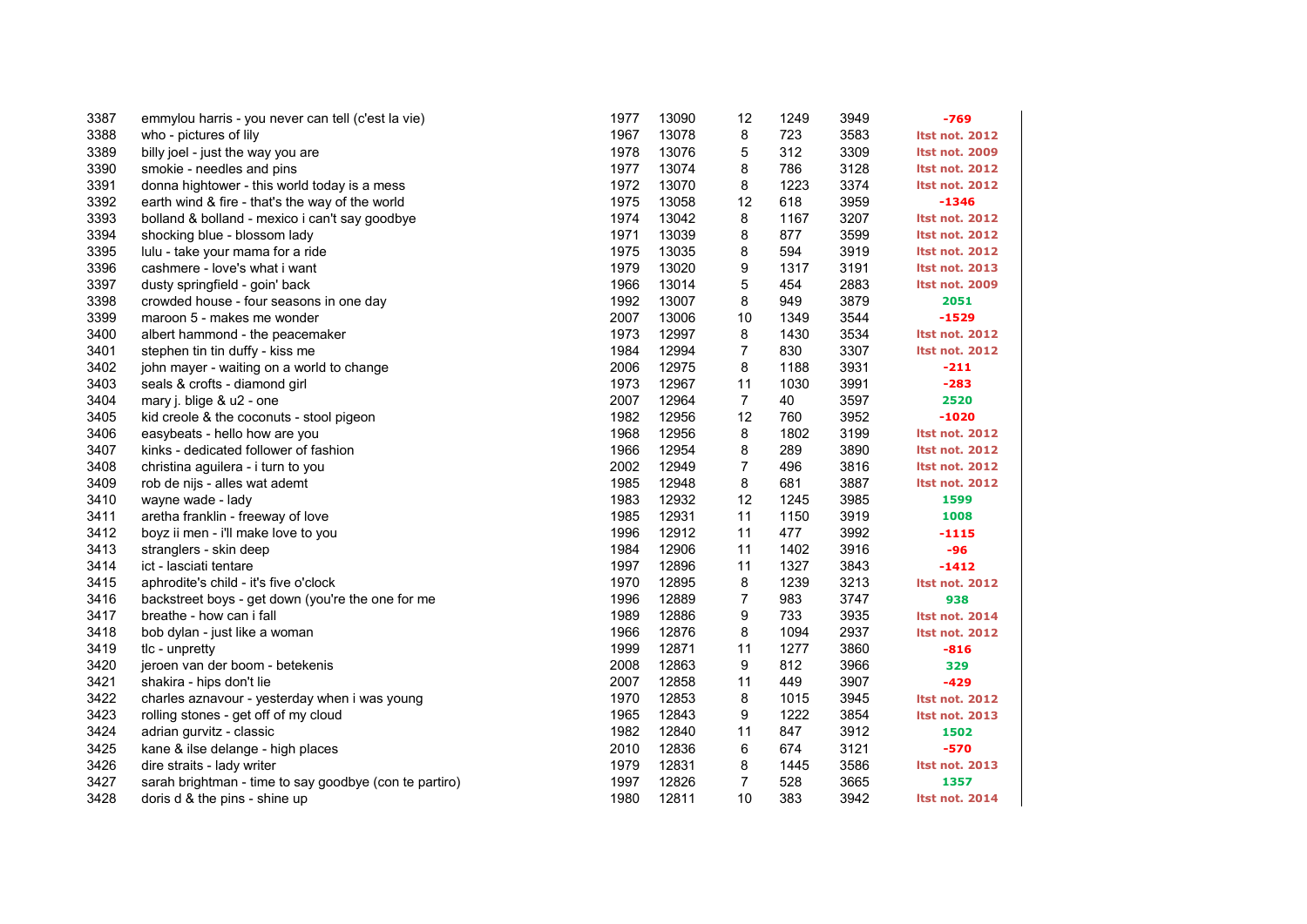| 3429 | ub40 - reckless                                            | 1988 | 12808 | 7              | 669  | 3969 | -1517                 |
|------|------------------------------------------------------------|------|-------|----------------|------|------|-----------------------|
| 3430 | pearl jam - alive                                          | 1992 | 12808 | 4              | 30   | 2961 | 110                   |
| 3431 | sammy davis jr. - baretta's theme                          | 1976 | 12805 | 8              | 950  | 3927 | <b>Itst not. 2012</b> |
| 3432 | bb & q band - starlette                                    | 1982 | 12800 | 9              | 586  | 3971 | 147                   |
| 3433 | will downing - a love supreme                              | 1988 | 12793 | 11             | 1204 | 3998 | $-833$                |
| 3434 | new seekers - beg, steal or borrow                         | 1972 | 12787 | 8              | 1143 | 3087 | <b>Itst not. 2012</b> |
| 3435 | smokie - it's your life                                    | 1977 | 12769 | 8              | 1194 | 3596 | <b>Itst not. 2012</b> |
| 3436 | boston - amanda                                            | 1986 | 12758 | 11             | 519  | 3961 | 2461                  |
| 3437 | aretha franklin - think (blues brothers version)           | 1980 | 12754 | 4              | 425  | 1593 | -1108                 |
| 3438 | brian mcfadden - real to me                                | 2004 | 12734 | 7              | 1103 | 3372 | $-576$                |
| 3439 | free - keep in touch                                       | 1969 | 12713 | 8              | 518  | 3908 | <b>Itst not. 2012</b> |
| 3440 | taylor dayne - can't get enough of your love               | 1993 | 12701 | 12             | 888  | 3983 | $-634$                |
| 3441 | klf - justified and ancient                                | 1992 | 12694 | 9              | 1253 | 3846 | 520                   |
| 3442 | sugababes - hole in the head                               | 2003 | 12681 | $\overline{7}$ | 1045 | 3931 | $-2226$               |
| 3443 | will powers - kissing with confidence                      | 1987 | 12674 | 9              | 1715 | 3926 | <b>Itst not. 2014</b> |
| 3444 | natasha bedingfield - i bruise easily                      | 2005 | 12658 | 10             | 763  | 3829 | <b>Itst not. 2015</b> |
| 3445 | quincy jones - stuff like that                             | 1978 | 12652 | 9              | 1220 | 3867 | <b>Itst not. 2013</b> |
| 3446 | queensryche - silent lucidity                              | 1991 | 12646 | $\overline{7}$ | 148  | 3329 | her                   |
| 3447 | wim sonneveld - het dorp                                   | 1974 | 12619 | 4              | 122  | 2845 | з                     |
| 3448 | duran duran - union of the snake                           | 1983 | 12617 | 11             | 389  | 3986 | $-183$                |
| 3449 | fergie - big girls don't cry                               | 2007 | 12589 | 10             | 1536 | 3890 | $-1596$               |
| 3450 | cliff richard - do you wanna dance                         | 1962 | 12582 | 5              | 433  | 2704 | Itst not. 2013        |
| 3451 | oliver cheatham - get down saturday night                  | 1987 | 12577 | 9              | 899  | 3716 | $-296$                |
| 3452 | janet jackson - doesn't really matter                      | 2000 | 12569 | 8              | 1103 | 3558 | <b>Itst not. 2013</b> |
| 3453 | joe tex - ain't gonna bump no more (with no big fat woman) | 1977 | 12568 | 8              | 357  | 3394 | <b>Itst not. 2012</b> |
| 3454 | dean friedman - lydia                                      | 1979 | 12566 | 10             | 716  | 3765 | <b>Itst not. 2014</b> |
| 3455 | mary j. blige - family affair                              | 2001 | 12559 | 8              | 442  | 3881 | -1230                 |
| 3456 | vanessa williams - the right stuff                         | 1988 | 12555 | 11             | 1388 | 3934 | $-885$                |
| 3457 | color me badd - all 4 love                                 | 1991 | 12554 | 11             | 1803 | 3907 | $-1265$               |
| 3458 | destiny's child - emotion                                  | 2001 | 12549 | 9              | 1032 | 3973 | 281                   |
| 3459 | sydney youngblood - sit & wait                             | 1989 | 12542 | 10             | 1189 | 3798 | <b>Itst not. 2015</b> |
| 3460 | hollies - listen to me                                     | 1968 | 12520 | 8              | 515  | 3956 | <b>Itst not. 2012</b> |
| 3461 | michel teló - ai se eu te pego!                            | 2011 | 12512 | 5              | 553  | 3011 | $-1357$               |
| 3462 | tremeloes - silence is golden                              | 1967 | 12500 | 8              | 1036 | 3892 | <b>Itst not. 2012</b> |
| 3463 | asia - heat of the moment                                  | 1982 | 12495 | $\overline{7}$ | 882  | 3337 | <b>Itst not. 2012</b> |
| 3464 | christians - harvest for the world                         | 1988 | 12493 | $\overline{7}$ | 779  | 3188 | 706                   |
| 3465 | snow patrol - chasing cars                                 | 2006 | 12484 | 4              | 132  | 3008 | 12                    |
| 3466 | electric light orchestra - turn to stone                   | 1977 | 12483 | 8              | 1224 | 3968 | $-756$                |
| 3467 | robert palmer - looking for clues                          | 1981 | 12479 | $\overline{7}$ | 741  | 3525 | <b>Itst not. 2012</b> |
| 3468 | smokie - don't play your rock 'n' roll to me               | 1975 | 12478 | 8              | 726  | 3755 | <b>Itst not. 2012</b> |
| 3469 | pino d'angio - ma quale idea                               | 1989 | 12473 | 12             | 579  | 3892 | $-2758$               |
| 3470 | black eyed peas - i gotta feeling                          | 2009 | 12472 | 4              | 74   | 2020 | $-626$                |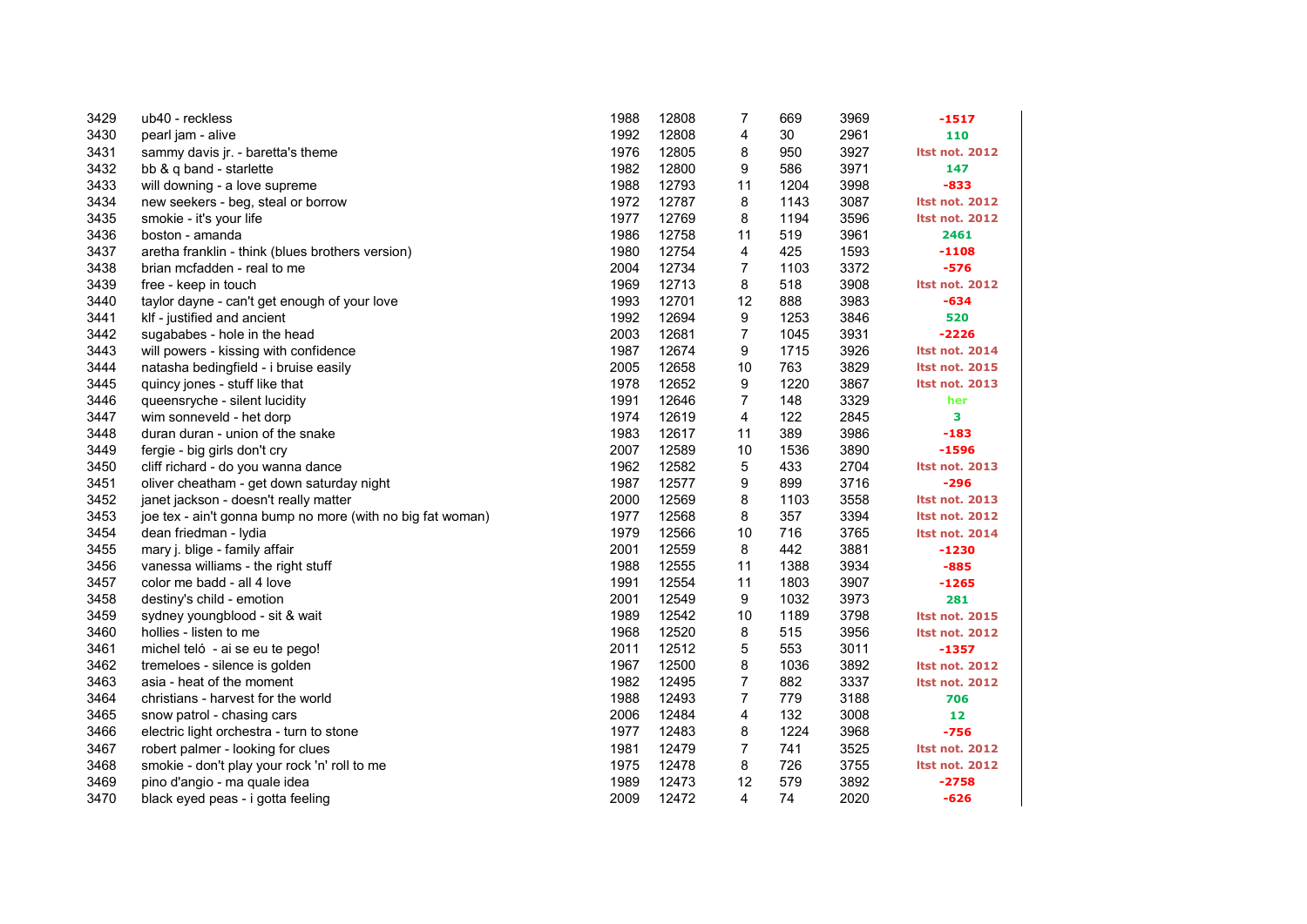| 3471 | talking heads - once in a lifetime                                 | 1981 | 12471 | 8              | 1066 | 3239 | <b>Itst not. 2013</b> |
|------|--------------------------------------------------------------------|------|-------|----------------|------|------|-----------------------|
| 3472 | blue mink - good morning freedom                                   | 1970 | 12464 | 8              | 229  | 3829 | <b>Itst not. 2012</b> |
| 3473 | k's choice - not an addict                                         | 1996 | 12459 | 5              | 325  | 3156 | 2214                  |
| 3474 | aretha franklin - who's zoomin' who                                | 1986 | 12452 | 10             | 1351 | 3684 | <b>Itst not. 2015</b> |
| 3475 | right said fred - deeply dippy                                     | 1992 | 12447 | 12             | 1030 | 3941 | $-1431$               |
| 3476 | andrea bocelli & sarah brightman - time to say goodbye             | 1997 | 12435 | 5              | 278  | 3245 | <b>Itst not. 2009</b> |
| 3477 | sheila & black devotion - singing in the rain                      | 1977 | 12422 | 9              | 726  | 3627 | <b>Itst not. 2013</b> |
| 3478 | tina arena & marc anthony - i want to spend my lifetime loving you | 1999 | 12420 | 11             | 989  | 3969 | <b>Itst not. 2015</b> |
| 3479 | bob marley & the wailers - buffalo soldier                         | 1983 | 12418 | 11             | 763  | 3901 | 949                   |
| 3480 | curtis stigers - i wonder why                                      | 1992 | 12415 | 6              | 311  | 3437 | $-2339$               |
| 3481 | chris andrews - yesterday man                                      | 1965 | 12413 | $\overline{7}$ | 760  | 3458 | <b>Itst not. 2015</b> |
| 3482 | bing crosby - white christmas                                      | 1954 | 12411 | 4              | 345  | 1355 | $-226$                |
| 3483 | all saints - pure shores                                           | 2000 | 12404 | 11             | 1310 | 3924 | 738                   |
| 3484 | earth wind & fire - i'll write a song for you                      | 1975 | 12402 | 5              | 564  | 2972 | <b>Itst not. 2009</b> |
| 3485 | phil collins - everyday                                            | 1994 | 12399 | 9              | 432  | 3905 | $-414$                |
| 3486 | temptations - just my imagination                                  | 1971 | 12394 | 12             | 1637 | 3847 | $-1332$               |
| 3487 | cats - vaya con dios                                               | 1972 | 12394 | 6              | 133  | 3863 | <b>Itst not. 2010</b> |
| 3488 | total touch - love me in slowmotion                                | 1998 | 12389 | 12             | 1582 | 3849 | $-325$                |
| 3489 | drifters - kissin' in the back row of the movies                   | 1974 | 12389 | 4              | 219  | 1191 | <b>Itst not. 2012</b> |
| 3490 | tina turner - golden eye                                           | 1995 | 12387 | 8              | 1383 | 3678 | 964                   |
| 3491 | beatles - fool on the hill                                         | 1967 | 12387 | 5              | 1169 | 2302 | <b>Itst not. 2009</b> |
| 3492 | tic - no scrubs                                                    | 1999 | 12375 | 6              | 1099 | 3014 | $-1876$               |
| 3493 | maroon 5 & christina aguilera - moves like jagger                  | 2011 | 12372 | 4              | 278  | 2322 | $-1943$               |
| 3494 | sweet - co co                                                      | 1971 | 12363 | 8              | 1148 | 3832 | <b>Itst not. 2012</b> |
| 3495 | slade - gudbuy t' jane                                             | 1972 | 12358 | $\overline{7}$ | 892  | 3872 | <b>Itst not. 2012</b> |
| 3496 | paolo conte - gli impermeabili                                     | 1987 | 12352 | 9              | 1733 | 3778 | her                   |
| 3497 | moses - we just                                                    | 1986 | 12338 | 10             | 1290 | 3508 | $-1544$               |
| 3498 | james morrison & nelly furtado - broken strings                    | 2008 | 12317 | 8              | 721  | 3916 | $-2879$               |
| 3499 | paul mccartney - no more lonely nights                             | 1984 | 12312 | 11             | 1437 | 3708 | 32                    |
| 3500 | appolonia 6 - sexshooter                                           | 1984 | 12307 | 11             | 1553 | 3678 | $-656$                |
| 3501 | supremes - love is here and now you're gone                        | 1967 | 12306 | 8              | 1171 | 3976 | <b>Itst not. 2012</b> |
| 3502 | golden earrings - please go                                        | 1965 | 12297 | 8              | 1107 | 3974 | <b>Itst not. 2012</b> |
| 3503 | blow monkeys - digging your scene                                  | 1986 | 12292 | 11             | 1072 | 3906 | $-2553$               |
| 3504 | rubettes - i can do it                                             | 1975 | 12289 | 8              | 955  | 3911 | <b>Itst not. 2012</b> |
| 3505 | lionel richie - love oh love                                       | 1992 | 12284 | 8              | 968  | 3692 | <b>Itst not. 2012</b> |
| 3506 | electric light orchestra - rock 'n roll is king                    | 1983 | 12274 | 10             | 1368 | 3933 | 1408                  |
| 3507 | gilbert o'sullivan - underneath the blanket go                     | 1971 | 12262 | $\overline{7}$ | 582  | 3234 | <b>Itst not. 2013</b> |
| 3508 | meredith brooks - bitch                                            | 1997 | 12255 | 11             | 2041 | 3746 | 785                   |
| 3509 | hank the knife & the jets - guitar king                            | 1975 | 12244 | 8              | 1279 | 3968 | <b>Itst not. 2012</b> |
| 3510 | travis - why does it always rain on me                             | 1999 | 12243 | 11             | 1633 | 3903 | $-2054$               |
| 3511 | paul simon - 50 ways to leave your lover                           | 1976 | 12242 | 7              | 877  | 3894 | 1863                  |
| 3512 | de kast - woorden zonder woorden                                   | 1998 | 12231 | 12             | 1497 | 3989 | 819                   |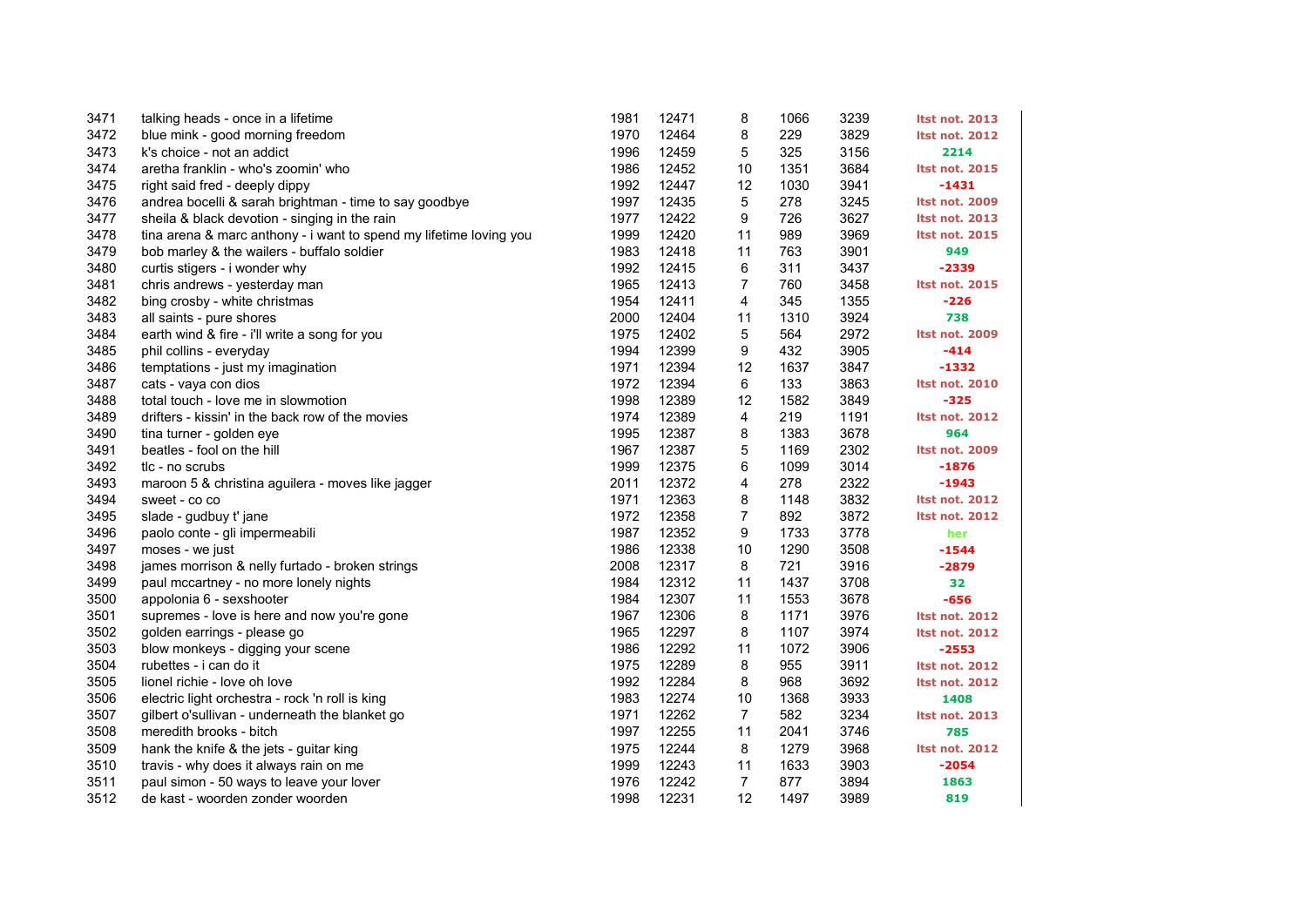| 3513 | sugababes - push the button                         | 2005 | 12218 | $\overline{7}$ | 841  | 3593 | $-618$                |
|------|-----------------------------------------------------|------|-------|----------------|------|------|-----------------------|
| 3514 | captain & tennille - love will keep us together     | 1975 | 12217 | 11             | 1395 | 3908 | 515                   |
| 3515 | stevie wonder - my cherie amour                     | 1969 | 12203 | 9              | 867  | 3640 | $-1491$               |
| 3516 | marshall & hain - dancing in the city               | 1978 | 12194 | 9              | 1121 | 3984 | <b>Itst not. 2013</b> |
| 3517 | joe jackson - the harder they come                  | 1980 | 12185 | 8              | 1314 | 2896 | <b>Itst not. 2013</b> |
| 3518 | chicory tip - son of my father                      | 1972 | 12185 | 8              | 1372 | 3671 | $-653$                |
| 3519 | madonna - causing a commotion                       | 1987 | 12175 | 10             | 1059 | 3982 | $-1537$               |
| 3520 | chicago - 25 or 6 to 4                              | 1970 | 12141 | 8              | 931  | 3548 | her                   |
| 3521 | beatles - magical mystery tour                      | 1967 | 12131 | 8              | 647  | 3989 | 2977                  |
| 3522 | sandie shaw - puppet on a string                    | 1967 | 12131 | $\overline{7}$ | 752  | 3610 | -2357                 |
| 3523 | greenfield & cook - only lies                       | 1971 | 12130 | 8              | 956  | 3808 | <b>Itst not. 2012</b> |
| 3524 | tom jones - i'm coming home                         | 1967 | 12124 | 8              | 1644 | 3502 | <b>Itst not. 2012</b> |
| 3525 | oliver - good morning starshine                     | 1969 | 12122 | 8              | 1011 | 3466 | <b>Itst not. 2012</b> |
| 3526 | mixed emotions - you want love                      | 1987 | 12113 | 8              | 1494 | 3848 | <b>Itst not. 2012</b> |
| 3527 | albert west - ginny come lately                     | 1973 | 12083 | 6              | 141  | 3706 | <b>Itst not. 2010</b> |
| 3528 | bruno mars - marry you                              | 2011 | 12080 | 4              | 127  | 1960 | -1833                 |
| 3529 | het goede doel - ik dans dus ik besta               | 1986 | 12078 | 10             | 943  | 3952 | $-893$                |
| 3530 | maxi priest - wild world                            | 1988 | 12078 | $\overline{7}$ | 1004 | 3554 | -1327                 |
| 3531 | en vogue - hold on                                  | 1990 | 12072 | 8              | 1269 | 3675 | $-744$                |
| 3532 | shirts - laugh and walk away                        | 1979 | 12061 | 8              | 1281 | 3573 | <b>Itst not. 2012</b> |
| 3533 | deep forrest - sweet lullaby                        | 1994 | 12053 | 8              | 837  | 3912 | <b>Itst not. 2013</b> |
| 3534 | bobby vinton - sealed with a kiss                   | 1972 | 12034 | 9              | 1293 | 3794 | Itst not. 2013        |
| 3535 | backstreet boys - everybody                         | 1997 | 12026 | 6              | 831  | 3198 | -1697                 |
| 3536 | lowell george - cheek to cheek                      | 1979 | 12022 | 8              | 1158 | 3819 | <b>Itst not. 2012</b> |
| 3537 | supremes - stoned love                              | 1970 | 12019 | 7              | 519  | 3694 | <b>Itst not. 2012</b> |
| 3538 | rubettes - jukebox jive                             | 1974 | 12002 | 8              | 1759 | 3510 | <b>Itst not. 2012</b> |
| 3539 | euson - both sides now                              | 1971 | 11981 | 8              | 1097 | 3758 | <b>Itst not. 2012</b> |
| 3540 | al green - tired of being alone                     | 1971 | 11981 | 7              | 1173 | 3164 | 1815                  |
| 3541 | ace of base - life is a flower                      | 1998 | 11978 | 8              | 1125 | 3780 | Itst not. 2014        |
| 3542 | beyonce - halo                                      | 2010 | 11975 | 4              | 479  | 2235 | $-70$                 |
| 3543 | henk westbroek - waar ze loopt te wandelen          | 1992 | 11970 | 4              | 709  | 1239 | Itst not. 2009        |
| 3544 | john lennon - instant karma                         | 1970 | 11960 | 11             | 1673 | 3833 | -1635                 |
| 3545 | bobby goldsboro - honey                             | 1968 | 11959 | 6              | 1222 | 3721 | <b>Itst not. 2010</b> |
| 3546 | peter frampton - baby i love your way               | 1976 | 11953 | $\overline{7}$ | 279  | 3809 | 2995                  |
| 3547 | pretenders - hymn to her                            | 1987 | 11947 | 10             | 1200 | 3913 | <b>Itst not. 2015</b> |
| 3548 | korgis - rover's return                             | 1980 | 11925 | 8              | 832  | 3949 | <b>Itst not. 2012</b> |
| 3549 | madonna - beautiful stranger                        | 1999 | 11920 | 11             | 732  | 3994 | 1943                  |
| 3550 | roberta flack - the first time ever i saw your face | 1972 | 11914 | 8              | 833  | 3820 | <b>Itst not. 2012</b> |
| 3551 | alison moyet - all cried out                        | 1985 | 11912 | 11             | 1447 | 3927 | 1613                  |
| 3552 | mighty sparrow & byron lee - only a fool            | 1969 | 11912 | 8              | 1279 | 3507 | <b>Itst not. 2012</b> |
| 3553 | oran juice jones - the rain                         | 1987 | 11900 | 12             | 1190 | 3900 | $-285$                |
| 3554 | billy joe royal - down in the boondocks             | 1965 | 11882 | 8              | 696  | 3898 | <b>Itst not. 2012</b> |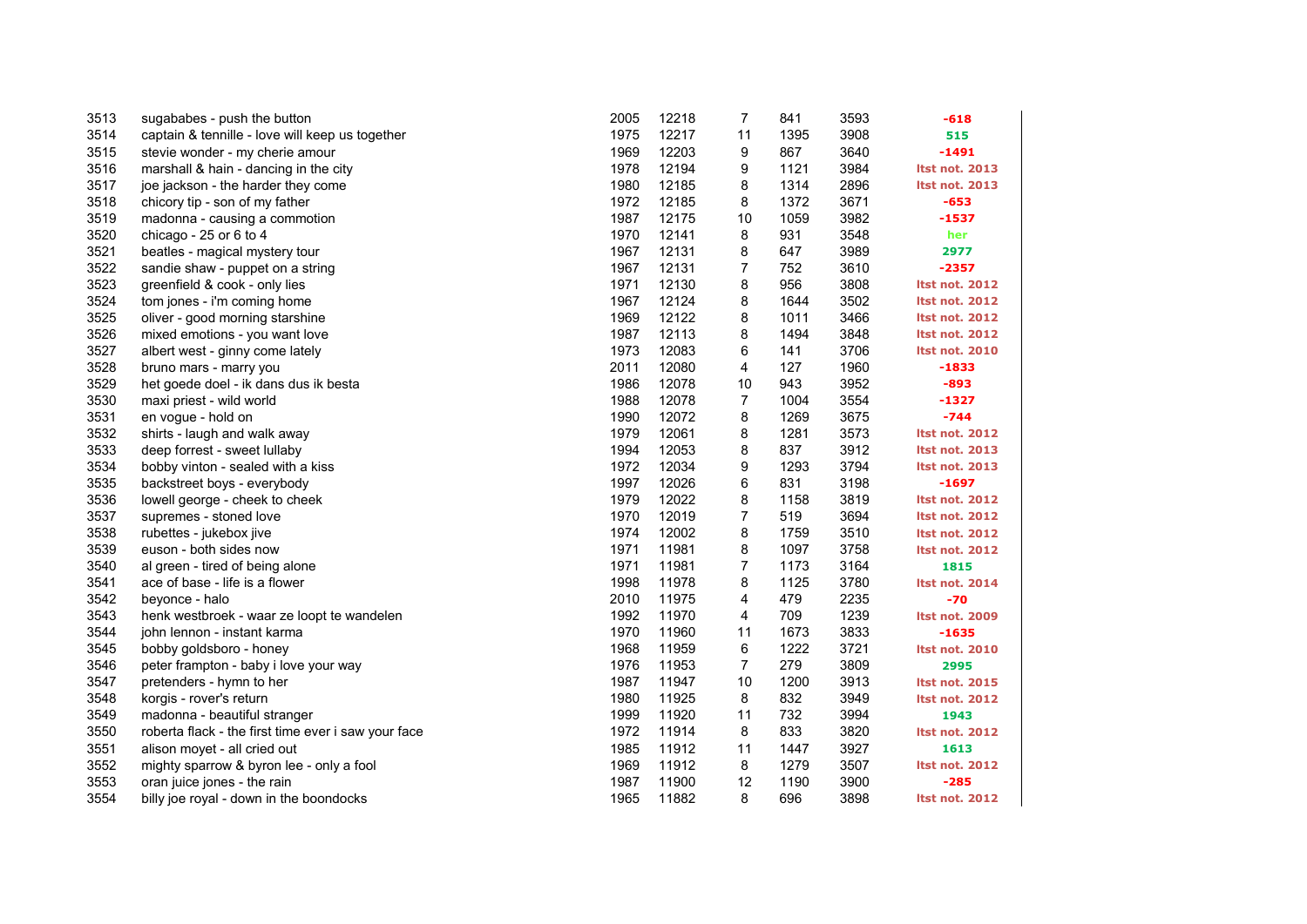| 3555 | sade - love is stronger than pride                      | 1988 | 11874 | 7              | 914  | 3623 | 1760                  |
|------|---------------------------------------------------------|------|-------|----------------|------|------|-----------------------|
| 3556 | howard jones - what is love                             | 1983 | 11862 | 6              | 886  | 3305 | <b>Itst not. 2014</b> |
| 3557 | promises - baby it's you                                | 1989 | 11847 | 8              | 885  | 3666 | <b>Itst not. 2013</b> |
| 3558 | spice girls - who do you think you are                  | 1997 | 11817 | 7              | 1105 | 3659 | 2510                  |
| 3559 | texas - prayer for you                                  | 1990 | 11812 | 10             | 1770 | 3395 | $-456$                |
| 3560 | earth wind & fire - reasons                             | 1983 | 11809 | 6              | 973  | 2864 | 1891                  |
| 3561 | diana ross - remember me                                | 1971 | 11805 | $\overline{7}$ | 1173 | 3895 | <b>Itst not. 2012</b> |
| 3562 | instant funk - i got my mind made up                    | 1979 | 11804 | 11             | 1418 | 3913 | $-386$                |
| 3563 | george michael & queen - somebody to love               | 1993 | 11802 | 4              | 247  | 2195 | 1798                  |
| 3564 | avicii - hey brother                                    | 2013 | 11779 | 3              | 13   | 137  | $-61$                 |
| 3565 | gerard lenorman - la ballade des gens heureux           | 1976 | 11775 | 8              | 254  | 3891 | $-760$                |
| 3566 | swv - right here                                        | 1993 | 11745 | 11             | 1714 | 3857 | $-1805$               |
| 3567 | justin timberlake - rock your body                      | 2003 | 11727 | 7              | 1127 | 3825 | $-793$                |
| 3568 | randy newman - rider in the rain                        | 1978 | 11723 | 8              | 472  | 3842 | <b>Itst not. 2012</b> |
| 3569 | bon jovi - in these arms                                | 1993 | 11715 | 4              | 137  | 2689 | 1050                  |
| 3570 | scatman john - scatman                                  | 1995 | 11709 | $\overline{7}$ | 1227 | 3600 | $-47$                 |
| 3571 | amen corner - (if paradise is) half as nice             | 1969 | 11707 | 8              | 686  | 3932 | <b>Itst not. 2012</b> |
| 3572 | tremeloes - even the bad times are good                 | 1967 | 11705 | 8              | 1125 | 3494 | <b>Itst not. 2012</b> |
| 3573 | shalamar - uptown festival                              | 1977 | 11695 | 8              | 1327 | 3891 | <b>Itst not. 2012</b> |
| 3574 | dawn - knock three times                                | 1971 | 11687 | 8              | 1021 | 3714 | <b>Itst not. 2012</b> |
| 3575 | pink floyd - wish you were here                         | 1975 | 11684 | 5              | 61   | 3819 | her                   |
| 3576 | what fun - the right side won                           | 1983 | 11680 | 7              | 606  | 3898 | $-3018$               |
| 3577 | wilson pickett - land of 1000 dances                    | 1966 | 11676 | 8              | 950  | 3937 | <b>Itst not. 2012</b> |
| 3578 | robin thicke & pharrell williams & t.i. - blurred lines | 2013 | 11675 | 4              | 41   | 3381 | $-415$                |
| 3579 | george michael - freedom                                | 1990 | 11663 | 7              | 651  | 3880 | 1231                  |
| 3580 | mariah carey - honey                                    | 1997 | 11636 | 8              | 1131 | 3739 | <b>Itst not. 2013</b> |
| 3581 | ann lee - 2 times                                       | 1999 | 11621 | 9              | 1239 | 3961 | $-571$                |
| 3582 | rihanna - diamonds                                      | 2012 | 11618 | 4              | 400  | 2027 | $-552$                |
| 3583 | adele - turning tables                                  | 2011 | 11604 | 5              | 130  | 2804 | 706                   |
| 3584 | shakin' stevens - green door                            | 1981 | 11587 | 8              | 1180 | 3814 | <b>Itst not. 2012</b> |
| 3585 | kitty grant - glad to know you                          | 1983 | 11581 | 10             | 563  | 3852 | <b>Itst not. 2015</b> |
| 3586 | andrew gold - how can this be love                      | 1978 | 11581 | 9              | 1140 | 3905 | <b>Itst not. 2014</b> |
| 3587 | lisa lisa - little jackie wants to be a star            | 1989 | 11575 | 8              | 1066 | 3808 | <b>Itst not. 2012</b> |
| 3588 | propaganda - p: machinery                               | 1985 | 11571 | 11             | 1435 | 3985 | 514                   |
| 3589 | joe jackson - steppin' out                              | 1982 | 11562 | 8              | 216  | 3678 | 1652                  |
| 3590 | la bouche - be my lover                                 | 1995 | 11561 | 8              | 784  | 3994 | $-712$                |
| 3591 | roger - i wanna be your man                             | 1988 | 11558 | 11             | 965  | 3899 | $-1241$               |
| 3592 | smokie - if you think you know how to love me           | 1975 | 11554 | 8              | 986  | 3585 | <b>Itst not. 2012</b> |
| 3593 | kinks - waterloo sunset                                 | 1967 | 11554 | 5              | 363  | 3415 | $-1356$               |
| 3594 | monkees - a little bit me, a little bit you             | 1967 | 11533 | 8              | 1600 | 3418 | <b>Itst not. 2012</b> |
| 3595 | sinceros - worlds apart                                 | 1979 | 11526 | $\overline{7}$ | 740  | 3463 | <b>Itst not. 2012</b> |
| 3596 | whitney houston - i'm every woman                       | 2000 | 11501 | 5              | 132  | 3958 | $-588$                |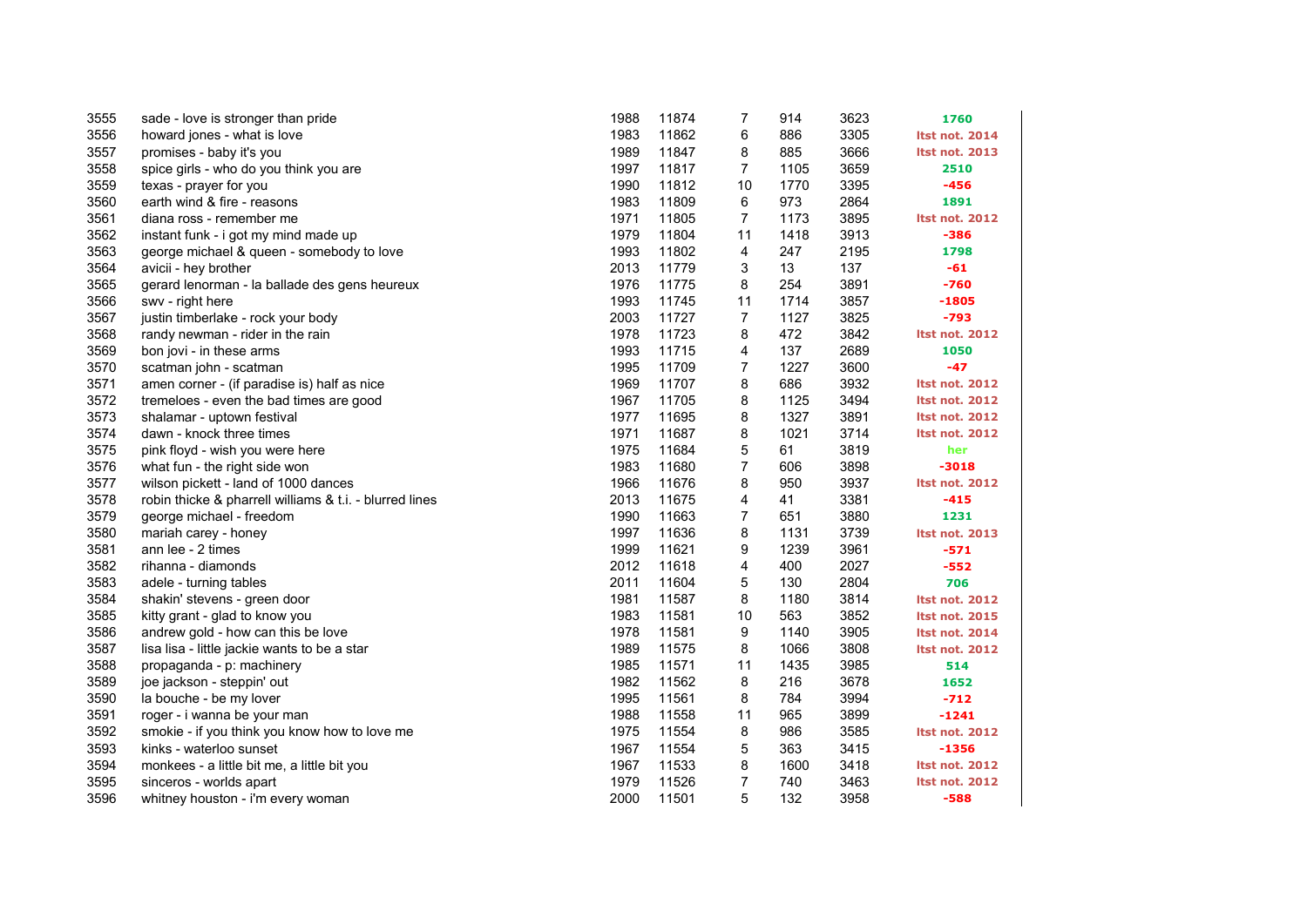| 3597 | guesh patti - etienne                                          | 1987 | 11495 | 7              | 973  | 3868 | <b>Itst not. 2012</b> |
|------|----------------------------------------------------------------|------|-------|----------------|------|------|-----------------------|
| 3598 | herrey's - diggy loo diggy ley                                 | 1984 | 11490 | 10             | 989  | 3828 | <b>Itst not. 2014</b> |
| 3599 | vanity 6 - nasty girl                                          | 1982 | 11488 | 12             | 1476 | 3947 | 786                   |
| 3600 | andy kim - baby i love you                                     | 1969 | 11483 | 8              | 89   | 3980 | <b>Itst not. 2012</b> |
| 3601 | cliff richard - good times better times                        | 1969 | 11482 | 8              | 808  | 3707 | <b>Itst not. 2012</b> |
| 3602 | edwyn collins - a girl like you                                | 1994 | 11462 | 11             | 2158 | 3907 | $-1076$               |
| 3603 | rolling stones - have you seen your mother baby                | 1966 | 11458 | 8              | 903  | 3865 | <b>Itst not. 2012</b> |
| 3604 | abba - the way old friends do                                  | 1979 | 11436 | 5              | 484  | 3240 | <b>Itst not. 2009</b> |
| 3605 | nightcrawlers - push the feeling on                            | 1995 | 11425 | 11             | 1030 | 3855 | $-767$                |
| 3606 | buster pointdexter - hot, hot, hot                             | 1989 | 11419 | 10             | 1659 | 3859 | <b>Itst not. 2014</b> |
| 3607 | greyhound - black and white                                    | 1971 | 11413 | 9              | 1080 | 3895 | <b>Itst not. 2013</b> |
| 3608 | mika - happy ending                                            | 2008 | 11406 | 9              | 1311 | 3824 | 409                   |
| 3609 | 9.9 - all of me for all of you                                 | 1985 | 11392 | 8              | 1429 | 3929 | <b>Itst not. 2013</b> |
| 3610 | sara bareilles - love song                                     | 2008 | 11375 | 7              | 360  | 3751 | $-1596$               |
| 3611 | ro-d-ys - take her home                                        | 1967 | 11373 | 5              | 798  | 3214 | <b>Itst not. 2012</b> |
| 3612 | beatles - here comes the sun                                   | 1969 | 11364 | 9              | 302  | 3777 | 3475                  |
| 3613 | toni braxton - he wasn't man enough                            | 2000 | 11357 | 10             | 1889 | 3735 | <b>Itst not. 2015</b> |
| 3614 | first class - beach baby                                       | 1974 | 11342 | 11             | 1256 | 3916 | -339                  |
| 3615 | seal - the beginning                                           | 1984 | 11339 | $\overline{7}$ | 1174 | 3734 | $-814$                |
| 3616 | aha - i've been losing you                                     | 1986 | 11334 | $\overline{7}$ | 790  | 3864 | 327                   |
| 3617 | ilse delange - the lonely one                                  | 2006 | 11327 | 10             | 545  | 3992 | 87                    |
| 3618 | fra lippo lippi - shouldn't have to be like that               | 1986 | 11326 | 8              | 1753 | 3553 | <b>Itst not. 2013</b> |
| 3619 | herman's hermits - there's a kind of hush                      | 1967 | 11325 | 8              | 1211 | 3861 | <b>Itst not. 2012</b> |
| 3620 | stevie wonder - he's misstra know it all                       | 1973 | 11324 | $\overline{7}$ | 1061 | 3637 | <b>Itst not. 2012</b> |
| 3621 | margaret singana - we are growing (shaka zulu)                 | 1989 | 11319 | 12             | 1395 | 3975 | 721                   |
| 3622 | spooky & sue - swinging on a star                              | 1974 | 11314 | 8              | 1197 | 3951 | <b>Itst not. 2012</b> |
| 3623 | aretha franklin - baby i love you                              | 1967 | 11313 | 8              | 1980 | 3588 | <b>Itst not. 2014</b> |
| 3624 | michael jackson - they don't care about us                     | 1996 | 11311 | $\overline{7}$ | 470  | 3726 | 3052                  |
| 3625 | spargo - head up to the sky                                    | 1980 | 11270 | 9              | 1043 | 3887 | <b>Itst not. 2013</b> |
| 3626 | tippa irie - hello darling                                     | 1986 | 11269 | 10             | 1545 | 3894 | <b>Itst not. 2015</b> |
| 3627 | miquel brown - so many men, so little time                     | 1983 | 11264 | 12             | 1663 | 3904 | $-1420$               |
| 3628 | elvis presley - a little less conversation                     | 1968 | 11260 | 5              | 226  | 3637 | <b>Itst not. 2009</b> |
| 3629 | ferdy lancee - als ze lacht dan lacht ze echt                  | 1982 | 11255 | $\overline{7}$ | 688  | 3937 | <b>Itst not. 2012</b> |
| 3630 | love unlimited - it may be winter outside                      | 1975 | 11245 | 9              | 456  | 3867 | $-94$                 |
| 3631 | queen - i'm going slightly mad                                 | 1991 | 11244 | 11             | 2237 | 3599 | 692                   |
| 3632 | vanvelzen - burn                                               | 2007 | 11240 | 6              | 782  | 3414 | <b>Itst not. 2013</b> |
| 3633 | hot chocolate - i'll put you together again                    | 1979 | 11238 | 8              | 1151 | 3912 | <b>Itst not. 2012</b> |
| 3634 | kc & the sunshine band - queen of clubs                        | 1974 | 11228 | 5              | 748  | 3332 | Itst not. 2009        |
| 3635 | emeli sandé - next to me                                       | 2012 | 11216 | 4              | 102  | 2518 | $-1858$               |
| 3636 | bobby brown - my prerogative                                   | 1988 | 11193 | 11             | 1112 | 3808 | $-1353$               |
| 3637 | jones girls - nights over egypt                                | 1981 | 11190 | 8              | 907  | 3887 | <b>Itst not. 2013</b> |
| 3638 | dave & dee & dozy & beaky & mick & tich - the legend of xanadu | 1968 | 11190 | 8              | 1064 | 3783 | <b>Itst not. 2012</b> |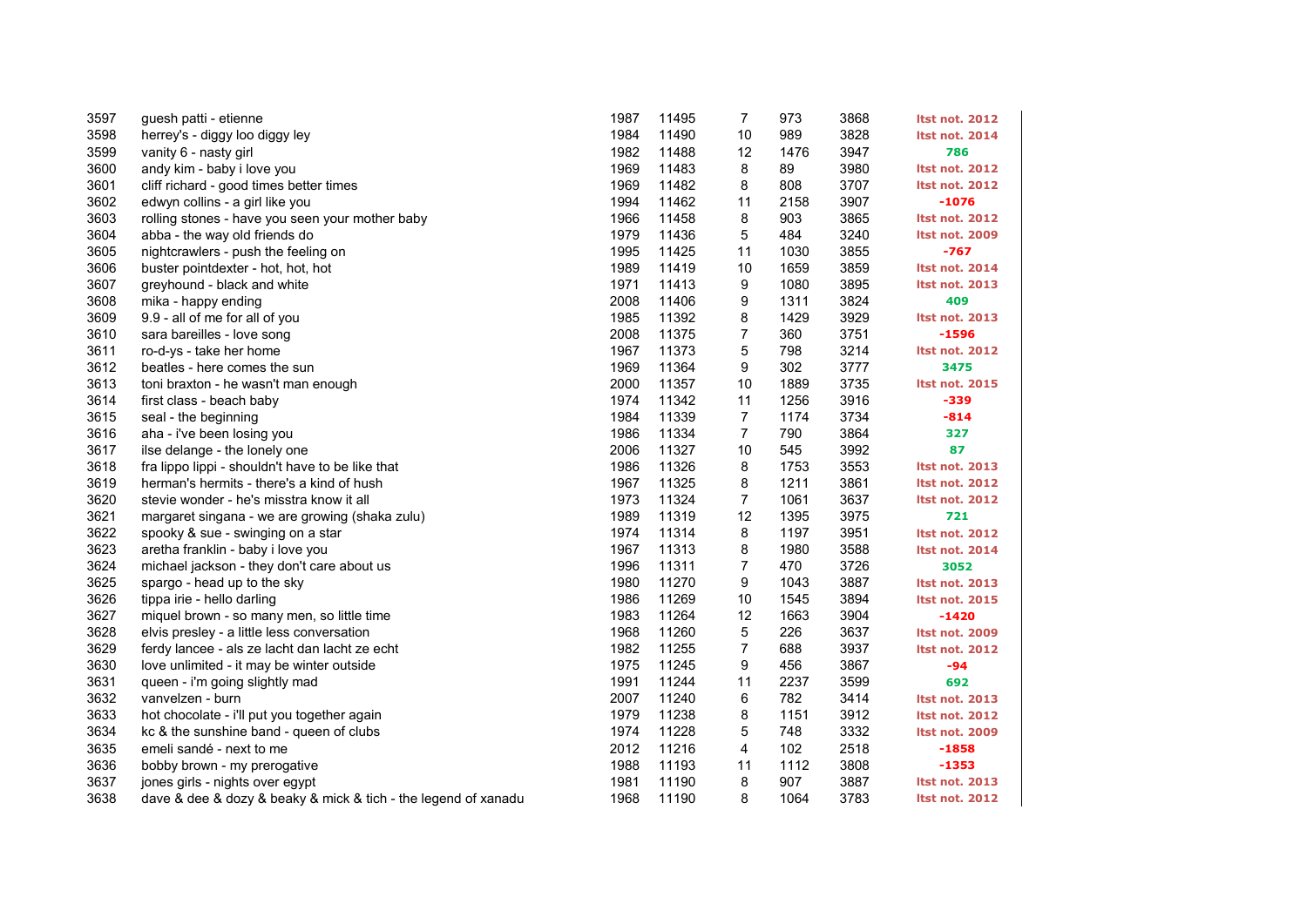| 3639 | curtis mayfield - move on up                        | 1970 | 11173 | 6              | 1124 | 3101 | 812                   |
|------|-----------------------------------------------------|------|-------|----------------|------|------|-----------------------|
| 3640 | janet jackson - again                               | 1993 | 11166 | 9              | 1198 | 3857 | Itst not. 2013        |
| 3641 | lisa stansfield - all woman                         | 1992 | 11161 | 7              | 813  | 3928 | 2537                  |
| 3642 | dolly dots - she's a liar                           | 1984 | 11158 | 7              | 951  | 3837 | 398                   |
| 3643 | braxtons - the boss                                 | 1997 | 11157 | 6              | 483  | 3270 | $-605$                |
| 3644 | kool & the gang - too hot                           | 1980 | 11145 | 11             | 1209 | 3984 | <b>Itst not. 2015</b> |
| 3645 | salt-n-pepa - you showed me                         | 1992 | 11143 | 7              | 1824 | 3169 | $-1142$               |
| 3646 | cheap trick - if you want my love                   | 1979 | 11137 | 6              | 905  | 3749 | $-486$                |
| 3647 | stevie wonder - lately                              | 1981 | 11125 | 8              | 539  | 3935 | <b>Itst not. 2012</b> |
| 3648 | rod stewart - handbags and gladrags                 | 1969 | 11113 | 7              | 1559 | 3243 | <b>Itst not. 2012</b> |
| 3649 | small faces - all or nothing                        | 1966 | 11110 | 8              | 609  | 3828 | <b>Itst not. 2012</b> |
| 3650 | barbara dickson - my heart lies                     | 1982 | 11081 | $\overline{7}$ | 1784 | 3640 | <b>Itst not. 2012</b> |
| 3651 | bay city rollers - saturday night                   | 1976 | 11078 | 7              | 1344 | 3464 | <b>Itst not. 2012</b> |
| 3652 | santana - i'll be waiting                           | 1978 | 11075 | 12             | 1201 | 3881 | -84                   |
| 3653 | lobo - me and you and a dog named boo               | 1971 | 11066 | 8              | 1326 | 3932 | <b>Itst not. 2012</b> |
| 3654 | aswad - next to you                                 | 1990 | 11056 | $\overline{7}$ | 468  | 3918 | $-1184$               |
| 3655 | malcolm mc. laren - something's jumpin' in my shirt | 1989 | 11051 | 8              | 1824 | 3512 | <b>Itst not. 2013</b> |
| 3656 | axis - ela ela                                      | 1972 | 11048 | 8              | 793  | 3911 | <b>Itst not. 2012</b> |
| 3657 | santana - well all right                            | 1978 | 11048 | 7              | 1225 | 3986 | 2759                  |
| 3658 | sergios mendes & brazil '66 - mas que nada          | 1966 | 11044 | 4              | 614  | 2246 | <b>Itst not. 2009</b> |
| 3659 | s-express - theme from s-express                    | 1988 | 11034 | 11             | 1304 | 3933 | $-2073$               |
| 3660 | temptations - since i lost my baby                  | 1965 | 11031 | 7              | 803  | 3341 | <b>Itst not. 2012</b> |
| 3661 | marco borsato & andrea bocelli - we believe         | 2006 | 11016 | 6              | 216  | 3844 | <b>Itst not. 2014</b> |
| 3662 | sandy coast - summertrain                           | 1972 | 11000 | 8              | 733  | 3718 | <b>Itst not. 2012</b> |
| 3663 | lou christie - i'm gonna make you mine              | 1969 | 10994 | 8              | 1394 | 3985 | <b>Itst not. 2012</b> |
| 3664 | john mayer - heartbreak warfare                     | 2010 | 10993 | 4              | 488  | 2776 | $-113$                |
| 3665 | madonna - dear jessie                               | 1989 | 10989 | 9              | 984  | 3908 | $-882$                |
| 3666 | coolnotes - spend the night                         | 1985 | 10981 | 11             | 1214 | 3902 | $-541$                |
| 3667 | stevie wonder - yester me, yester you, yesterday    | 1969 | 10981 | 5              | 543  | 3976 | $-3020$               |
| 3668 | bruce channel - hey baby                            | 1962 | 10975 | 5              | 558  | 3750 | <b>Itst not. 2009</b> |
| 3669 | carole king - it's too late                         | 1971 | 10974 | 9              | 1727 | 3973 | $-124$                |
| 3670 | passenger - let her go                              | 2012 | 10974 | 4              | 663  | 1549 | $-255$                |
| 3671 | elvis presley - guitar man                          | 1968 | 10959 | 5              | 486  | 3605 | <b>Itst not. 2009</b> |
| 3672 | searchers - take it or leave it                     | 1966 | 10945 | 8              | 1292 | 3472 | <b>Itst not. 2012</b> |
| 3673 | lisa - hallelujah                                   | 2009 | 10941 | 5              | 429  | 3594 | $-1864$               |
| 3674 | texas - inner smile                                 | 2001 | 10934 | 7              | 1486 | 3447 | 938                   |
| 3675 | gerard joling - no more boleros                     | 1989 | 10927 | 4              | 304  | 3387 | <b>Itst not. 2012</b> |
| 3676 | jonathan richman & modern lovers - egyptian reggae  | 1977 | 10924 | 8              | 527  | 3865 | <b>Itst not. 2012</b> |
| 3677 | michael bublé - haven't met you yet                 | 2009 | 10921 | 4              | 186  | 3129 | $-806$                |
| 3678 | double you - please don't go                        | 1992 | 10906 | 7              | 1513 | 3427 | $-1142$               |
| 3679 | silver pozzoli - around my dreams                   | 1982 | 10900 | 9              | 1558 | 3822 | <b>Itst not. 2014</b> |
| 3680 | phil collins - don't loose that number              | 1985 | 10881 | 11             | 1847 | 3800 | 889                   |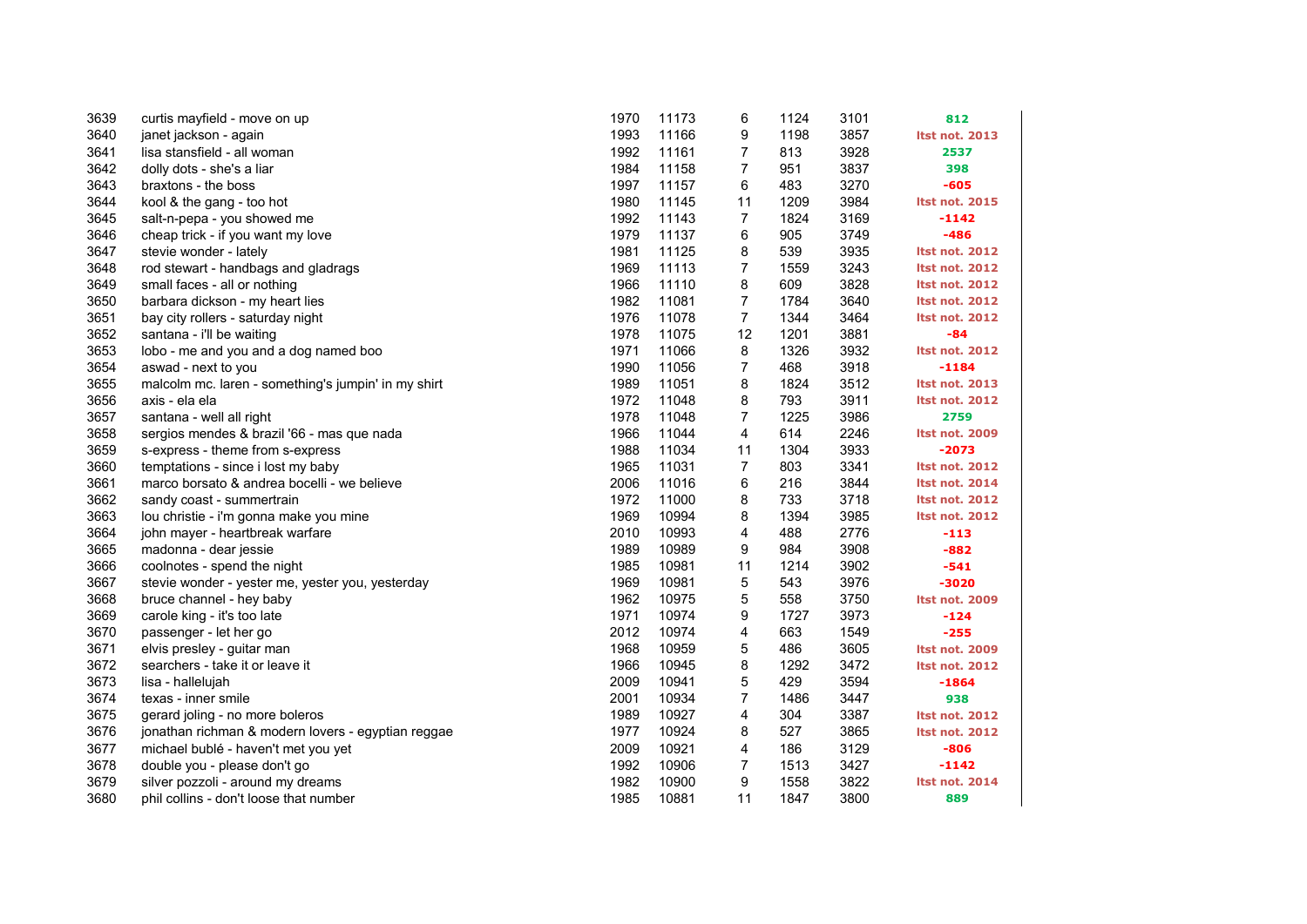| 3681 | sugarloaf - don't call us, we call you                | 1975 | 10873 | 11             | 2076 | 3970 | 106                   |
|------|-------------------------------------------------------|------|-------|----------------|------|------|-----------------------|
| 3682 | jackson brown - load out/stay                         | 1977 | 10873 | 6              | 166  | 3647 | her                   |
| 3683 | bløf - hemingway                                      | 2007 | 10861 | 7              | 1127 | 3212 | 85                    |
| 3684 | racing cars - they shoot horses don't they            | 1977 | 10855 | 8              | 381  | 3977 | <b>Itst not. 2012</b> |
| 3685 | slade - get down and get with it                      | 1971 | 10855 | 8              | 1195 | 3456 | <b>Itst not. 2012</b> |
| 3686 | jan smit - stilte in de storm                         | 2008 | 10836 | 9              | 1383 | 3868 | $-684$                |
| 3687 | dave & dee & dozy & beaky & mick & tich - don juan    | 1969 | 10829 | 8              | 158  | 3869 | <b>Itst not. 2012</b> |
| 3688 | blackbirds - walking in rhythm                        | 1975 | 10793 | 7              | 1942 | 3146 | <b>Itst not. 2012</b> |
| 3689 | bee gees - my world                                   | 1972 | 10782 | 8              | 975  | 3742 | <b>Itst not. 2012</b> |
| 3690 | robin gibb - saved by the bell                        | 1969 | 10781 | 6              | 573  | 3494 | <b>Itst not. 2010</b> |
| 3691 | gladys knight - come back and finish what you started | 1978 | 10771 | 12             | 1113 | 4000 | 5                     |
| 3692 | barry mcguire - eve of destruction                    | 1965 | 10761 | 6              | 873  | 3989 | <b>Itst not. 2012</b> |
| 3693 | haddaway - i miss you                                 | 1993 | 10754 | 8              | 1212 | 3758 | <b>Itst not. 2013</b> |
| 3694 | bruno mars - treasure                                 | 2013 | 10752 | 4              | 340  | 2730 | 1461                  |
| 3695 | kingsmen - louie louie                                | 1963 | 10737 | $\overline{7}$ | 1275 | 3972 | <b>Itst not. 2012</b> |
| 3696 | ready for the world - oh sheila                       | 1985 | 10734 | 12             | 1766 | 3959 | $-867$                |
| 3697 | thomas dolby - i scare myself                         | 1984 | 10708 | 11             | 2129 | 3950 | $-656$                |
| 3698 | mott the hoople - all the young dudes                 | 1972 | 10707 | 10             | 1591 | 3539 | <b>Itst not. 2015</b> |
| 3699 | john denver - sunshine on my shoulders                | 1974 | 10707 | 8              | 1292 | 3808 | <b>Itst not. 2012</b> |
| 3700 | spooky & sue - you talk too much                      | 1975 | 10698 | 8              | 1383 | 3639 | <b>Itst not. 2012</b> |
| 3701 | crabby appleton - go back                             | 1970 | 10692 | 8              | 1615 | 3665 | <b>Itst not. 2012</b> |
| 3702 | rod stewart - reason to believe                       | 1971 | 10680 | 5              | 1203 | 3300 | Itst not. 2009        |
| 3703 | michael bublé - feeling good                          | 2004 | 10670 | 5              | 662  | 2644 | $-364$                |
| 3704 | alexis jordan - happiness                             | 2011 | 10667 | 4              | 210  | 2370 | $-1066$               |
| 3705 | style council - long hot summer                       | 1983 | 10666 | 7              | 1242 | 3517 | <b>Itst not. 2012</b> |
| 3706 | 2 unlimited - no limit                                | 1993 | 10650 | 4              | 197  | 2431 | $-186$                |
| 3707 | manhattans - hurt                                     | 1976 | 10641 | 8              | 942  | 3595 | <b>Itst not. 2012</b> |
| 3708 | lisa lisa & the cultjam - head to toe                 | 1987 | 10638 | 7              | 1141 | 3378 | <b>Itst not. 2012</b> |
| 3709 | la bouche - fallin' in love                           | 1995 | 10634 | 5              | 826  | 3458 | <b>Itst not. 2015</b> |
| 3710 | bob dylan - blowing in the wind                       | 1963 | 10612 | 4              | 192  | 2554 | <b>Itst not. 2009</b> |
| 3711 | robbie williams - come undone                         | 2003 | 10606 | 4              | 163  | 3090 | 11                    |
| 3712 | eric clapton - change the world                       | 1996 | 10588 | 8              | 545  | 3973 | 544                   |
| 3713 | dotan - home                                          | 2014 | 10578 | 3              | 42   | 1259 | $-82$                 |
| 3714 | dakota moon - another day goes by                     | 1998 | 10564 | $\overline{7}$ | 1777 | 3392 | <b>Itst not. 2012</b> |
| 3715 | scorpions - hello josephine                           | 1965 | 10552 | 8              | 1142 | 3940 | <b>Itst not. 2012</b> |
| 3716 | coldplay - speed of sound                             | 2005 | 10540 | 4              | 520  | 2586 | $-1045$               |
| 3717 | kings of leon - use somebody                          | 2008 | 10538 | 4              | 1201 | 1577 | $-134$                |
| 3718 | syreeta - harmour love                                | 1975 | 10537 | 8              | 1286 | 3712 | <b>Itst not. 2012</b> |
| 3719 | ray charles - hit the road jack                       | 1961 | 10534 | 5              | 621  | 2847 | $-913$                |
| 3720 | rodney franklin - the groove                          | 1980 | 10515 | 10             | 1277 | 3819 | 153                   |
| 3721 | goldie - makin' up again                              | 1978 | 10509 | 8              | 1165 | 3565 | Itst not. 2012        |
| 3722 | zombies - she's not there                             | 1964 | 10509 | 5              | 659  | 3208 | $-201$                |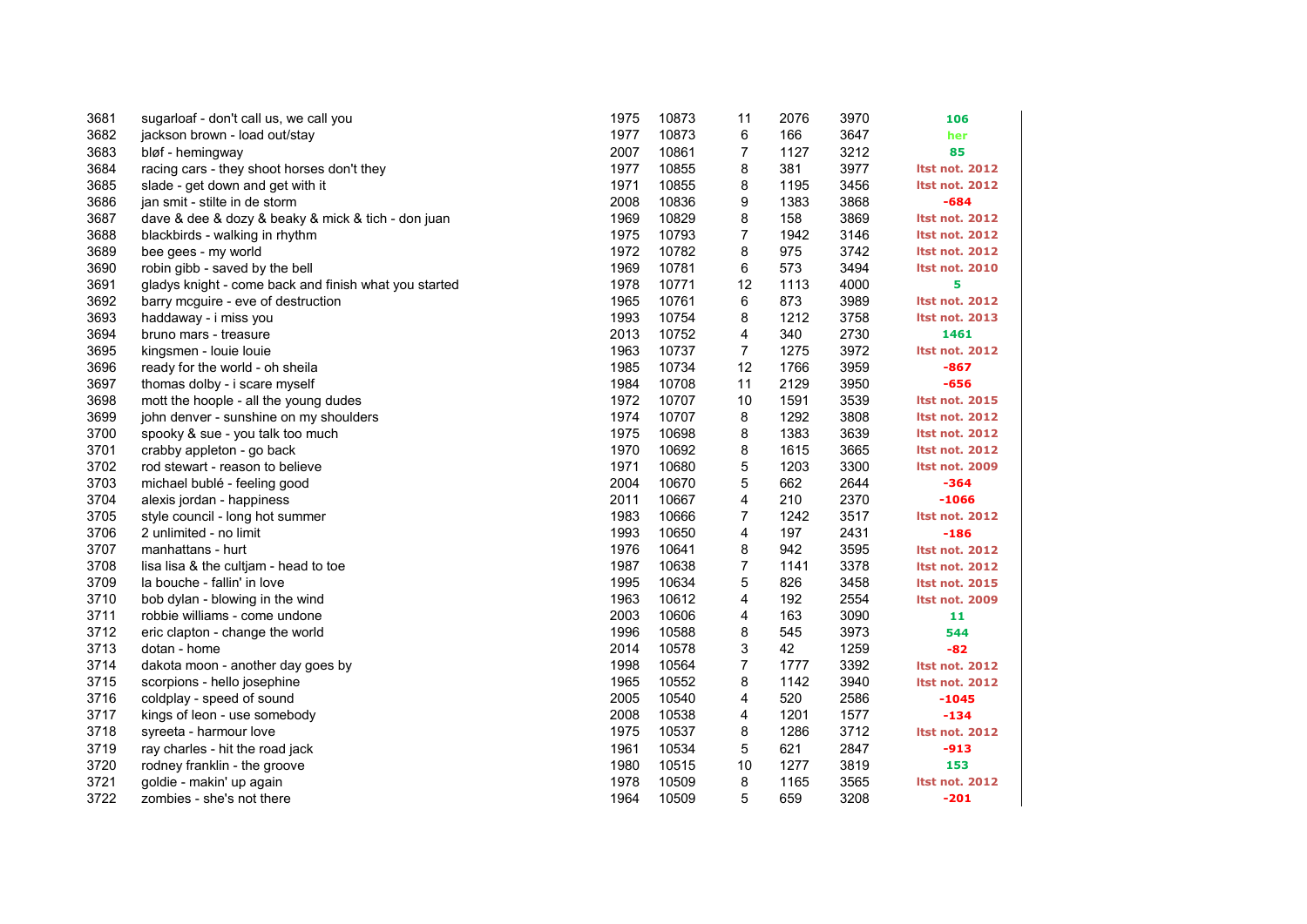| 3723 | beatles - i'll follow the sun                    | 1964 | 10508 | 4              | 527  | 3235 | <b>Itst not. 2012</b> |
|------|--------------------------------------------------|------|-------|----------------|------|------|-----------------------|
| 3724 | frantique - strut your funky stuff               | 1979 | 10505 | 11             | 1492 | 3945 | <b>Itst not. 2015</b> |
| 3725 | gary barlow - forever love                       | 1996 | 10505 | 10             | 1408 | 3941 | <b>Itst not. 2014</b> |
| 3726 | jacksons - lovely one                            | 1980 | 10479 | 8              | 1913 | 3911 | $-219$                |
| 3727 | donovan - colours                                | 1965 | 10472 | 6              | 1261 | 3203 | <b>Itst not. 2012</b> |
| 3728 | katy perry - firework                            | 2009 | 10472 | 4              | 519  | 3164 | $-2645$               |
| 3729 | johnny nash - cupid                              | 1969 | 10455 | 8              | 2143 | 3787 | <b>Itst not. 2012</b> |
| 3730 | coldplay - paradise                              | 2011 | 10448 | 4              | 873  | 2152 | $-291$                |
| 3731 | shakira - waka waka (this time for africa)       | 1984 | 10445 | 4              | 297  | 2141 | 1844                  |
| 3732 | earth wind & fire - got to get you into my life  | 1978 | 10444 | 6              | 1360 | 3183 | $-571$                |
| 3733 | searchers - don't throw your love away           | 1964 | 10442 | 9              | 1616 | 3982 | <b>Itst not. 2013</b> |
| 3734 | destiny's child - bug a boo                      | 1999 | 10437 | $\overline{7}$ | 1820 | 3882 | $-2062$               |
| 3735 | cliff richard - congratulations                  | 1968 | 10432 | 8              | 64   | 3877 | $-719$                |
| 3736 | rod stewart - crazy about her                    | 1989 | 10428 | 11             | 1645 | 3923 | $-370$                |
| 3737 | gloria gaynor - how high the moon                | 1976 | 10428 | 8              | 1565 | 3996 | <b>Itst not. 2012</b> |
| 3738 | j.j. cale - cocaine                              | 1976 | 10426 | 8              | 366  | 3935 | 2461                  |
| 3739 | sophie b. hawkins - damn i wish i was your lover | 1992 | 10424 | 11             | 838  | 3953 | $-1344$               |
| 3740 | james blunt - stay the night                     | 2010 | 10424 | 6              | 769  | 3945 | $-857$                |
| 3741 | joyce kennedy - the last time i made love        | 1974 | 10409 | 5              | 328  | 3101 | <b>Itst not. 2009</b> |
| 3742 | chi-lites - oh girl                              | 1972 | 10403 | 5              | 974  | 3084 | <b>Itst not. 2009</b> |
| 3743 | revelation time - south africa                   | 1988 | 10402 | 12             | 782  | 3951 | 266                   |
| 3744 | cranberries - zombie                             | 1994 | 10394 | 4              | 627  | 3346 | 157                   |
| 3745 | flash & the pan - midnight man                   | 1985 | 10393 | $\overline{7}$ | 1085 | 3930 | <b>Itst not. 2012</b> |
| 3746 | p!nk - blow me (one last kiss)                   | 2006 | 10391 | 4              | 660  | 2129 | 292                   |
| 3747 | anouk - i don't wanna hurt                       | 2008 | 10387 | $\overline{7}$ | 1151 | 3918 | 1824                  |
| 3748 | christie - yellow river                          | 1970 | 10385 | 6              | 616  | 3884 | <b>Itst not. 2014</b> |
| 3749 | eagles - take it to the limit                    | 1976 | 10373 | 4              | 908  | 2522 | <b>Itst not. 2009</b> |
| 3750 | whitney houston - it's not right but it's ok     | 1984 | 10369 | 5              | 368  | 3939 | $-783$                |
| 3751 | nena - nur getraumt                              | 1983 | 10362 | $\overline{7}$ | 769  | 3761 | 1575                  |
| 3752 | neil sedaka - breaking up is hard to do          | 1962 | 10357 | $\overline{7}$ | 734  | 3551 | <b>Itst not. 2012</b> |
| 3753 | jim croce - bad bad leroy brown                  | 1973 | 10349 | 8              | 1349 | 3814 | <b>Itst not. 2012</b> |
| 3754 | bløf - zo stil                                   | 2012 | 10334 | 4              | 220  | 3588 | 2920                  |
| 3755 | brooke fraser - something in the water           | 2011 | 10322 | 5              | 493  | 3740 | $-2351$               |
| 3756 | vanessa paradis - sundays mondays                | 1993 | 10307 | 10             | 1332 | 3726 | <b>Itst not. 2015</b> |
| 3757 | elvis presley - blue suede shoes                 | 1956 | 10267 | 5              | 291  | 3681 | <b>Itst not. 2009</b> |
| 3758 | andré van duin - bim bam                         | 1982 | 10265 | 5              | 772  | 3613 | <b>Itst not. 2009</b> |
| 3759 | rob de nijs - foto van vroeger                   | 1980 | 10249 | 8              | 1237 | 3992 | <b>Itst not. 2012</b> |
| 3760 | lumineers - ho hey                               | 2011 | 10240 | 4              | 273  | 2502 | $-1972$               |
| 3761 | seal - future love paradise                      | 1985 | 10222 | $\overline{7}$ | 1517 | 3626 | 2109                  |
| 3762 | brandy & monica - the boy is mine                | 1998 | 10217 | 10             | 1936 | 3918 | 769                   |
| 3763 | moony - dove                                     | 2002 | 10210 | 6              | 657  | 3123 | $-717$                |
| 3764 | marco borsato - speeltuin                        | 1998 | 10204 | 6              | 1167 | 3432 | 444                   |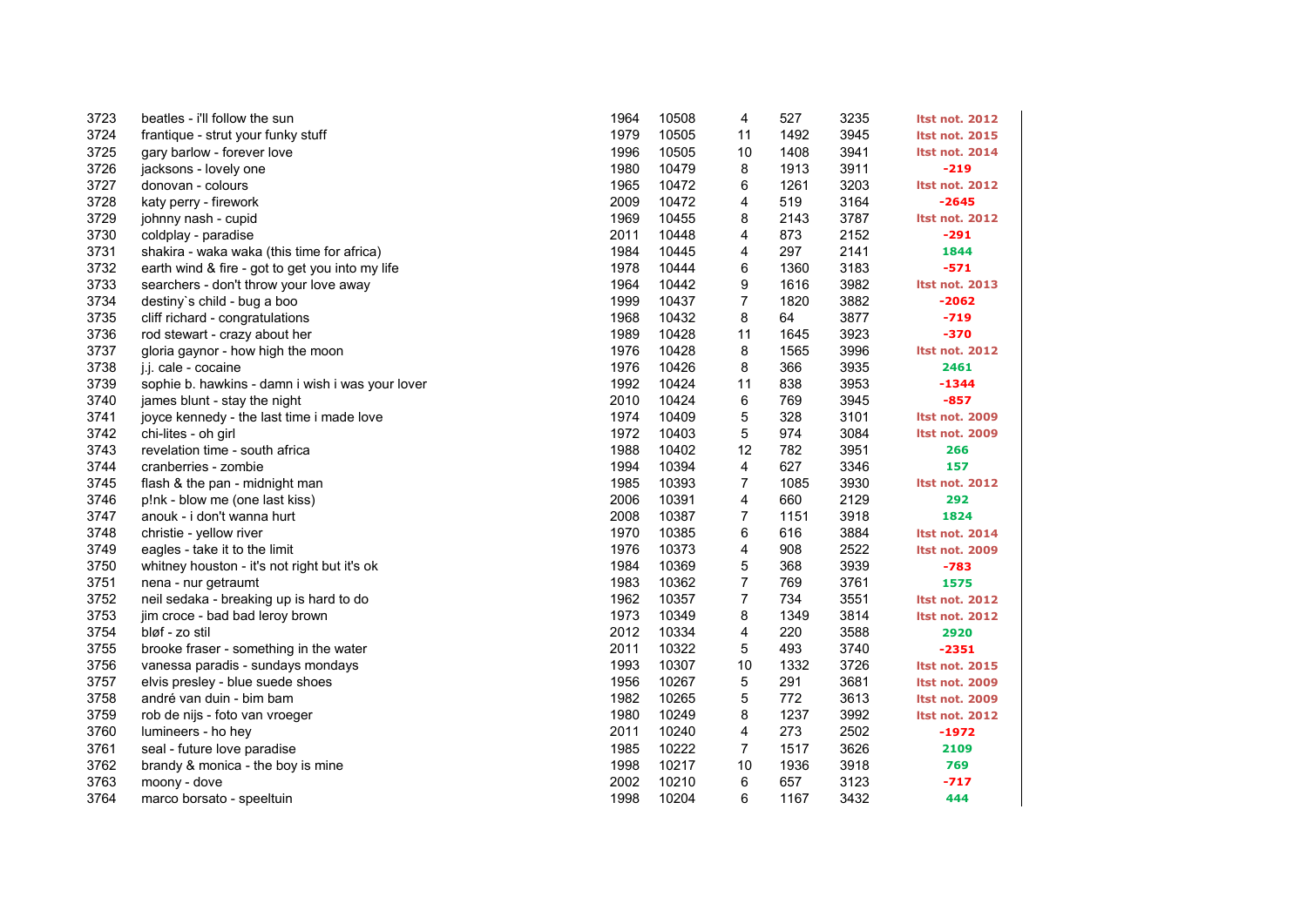| 3765 | bee gees - holiday                                   | 1967 | 10185 | 8              | 363  | 3901 | <b>Itst not. 2012</b> |
|------|------------------------------------------------------|------|-------|----------------|------|------|-----------------------|
| 3766 | xtc - sense working overtime                         | 1982 | 10176 | 8              | 675  | 3797 | <b>Itst not. 2013</b> |
| 3767 | elvis presley - little sister                        | 1962 | 10167 | 9              | 1273 | 3670 | <b>Itst not. 2013</b> |
| 3768 | joe cocker - she came in through the bathroom window | 1970 | 10152 | 7              | 884  | 3904 | <b>Itst not. 2012</b> |
| 3769 | london beat - failing in love                        | 1988 | 10143 | 11             | 1337 | 3969 | -956                  |
| 3770 | imaani - where are you                               | 1998 | 10135 | 12             | 1670 | 3983 | 266                   |
| 3771 | dutch - this is welfare                              | 1983 | 10117 | 11             | 1501 | 3949 | 754                   |
| 3772 | eddy grant - do you feel my love                     | 1980 | 10117 | 6              | 1502 | 3506 | <b>Itst not. 2012</b> |
| 3773 | shirley bassey - goldfinger                          | 1964 | 10098 | 5              | 263  | 3870 | 2221                  |
| 3774 | peter brown - love in our hearts                     | 1980 | 10090 | $\overline{7}$ | 1082 | 3138 | <b>Itst not. 2012</b> |
| 3775 | michael bublé - it's a beautiful day                 | 2003 | 10090 | 4              | 160  | 3456 | $-2243$               |
| 3776 | jacques dutronc - il est cinq heures paris s'éveille | 1968 | 10083 | 7              | 1889 | 3267 | $-775$                |
| 3777 | delta goodram - born to try                          | 2003 | 10080 | 9              | 1362 | 3859 | <b>Itst not. 2014</b> |
| 3778 | tommy roe - dizzy                                    | 1969 | 10079 | 8              | 994  | 3921 | <b>Itst not. 2012</b> |
| 3779 | donovan - catch the wind                             | 1965 | 10076 | 8              | 1193 | 3977 | <b>Itst not. 2012</b> |
| 3780 | jim croce - i got a name                             | 1975 | 10065 | 8              | 1024 | 3869 | <b>Itst not. 2012</b> |
| 3781 | talking heads - and she was                          | 1986 | 10055 | 11             | 1988 | 3933 | $-208$                |
| 3782 | u2 - ordinary love                                   | 2013 | 10053 | 3              | 248  | 1205 | $-957$                |
| 3783 | raymond frogatt - callow-la-vita                     | 1968 | 10052 | 8              | 1678 | 3885 | <b>Itst not. 2012</b> |
| 3784 | barry white - just the way you are                   | 1978 | 10045 | 5              | 628  | 3707 | <b>Itst not. 2009</b> |
| 3785 | mike & the mechanics - over my shoulder              | 2003 | 10039 | 5              | 750  | 3724 | 1244                  |
| 3786 | lenny kravitz - i'll be waiting                      | 2008 | 10038 | $\overline{7}$ | 1892 | 3655 | 1763                  |
| 3787 | darts - the boy from new york city                   | 1978 | 10035 | 10             | 1910 | 3762 | <b>Itst not. 2014</b> |
| 3788 | nu shooz - i can't wait                              | 1986 | 10029 | 11             | 805  | 3995 | $-100$                |
| 3789 | trinity - 002.345.709 (that's my number)             | 1976 | 10016 | 8              | 1758 | 3824 | <b>Itst not. 2012</b> |
| 3790 | umberto tozzi - gloria                               | 1979 | 10014 | 5              | 889  | 3782 | <b>Itst not. 2014</b> |
| 3791 | trammps - save a place                               | 1975 | 10003 | $\overline{7}$ | 1381 | 3775 | <b>Itst not. 2012</b> |
| 3792 | bryan adams - somebody                               | 1985 | 9999  | 8              | 1653 | 3838 | $-794$                |
| 3793 | bill wyman - je suis un rock star                    | 1981 | 9996  | $\overline{7}$ | 797  | 3903 | <b>Itst not. 2013</b> |
| 3794 | celine dion - i'm your angel                         | 1999 | 9976  | 4              | 702  | 3129 | <b>Itst not. 2008</b> |
| 3795 | michel fugain - le printemps                         | 1977 | 9970  | 5              | 1567 | 2527 | Itst not. 2009        |
| 3796 | robbie williams - candy                              | 2012 | 9969  | 4              | 185  | 3549 | 1793                  |
| 3797 | gwen stefani - the sweet escape                      | 2007 | 9962  | 5              | 824  | 3575 | $-2689$               |
| 3798 | c & c music factory - gonna make you sweat           | 1991 | 9959  | 4              | 346  | 3024 | $-59$                 |
| 3799 | smokey robinson - being with you                     | 1981 | 9949  | $\overline{7}$ | 892  | 3797 | <b>Itst not. 2012</b> |
| 3800 | danny williams - dancin' easy                        | 1977 | 9940  | $\overline{7}$ | 1683 | 3468 | <b>Itst not. 2012</b> |
| 3801 | deep purple - woman from tokyo                       | 1972 | 9931  | $\overline{7}$ | 1784 | 3383 | <b>Itst not. 2012</b> |
| 3802 | beatles - norwegian wood                             | 1965 | 9929  | 5              | 191  | 3779 | <b>Itst not. 2009</b> |
| 3803 | gruppo sportivo - hey girl                           | 1978 | 9911  | 9              | 854  | 3802 | <b>Itst not. 2014</b> |
| 3804 | julien clerc - ma préference                         | 1978 | 9911  | 8              | 993  | 3908 | <b>Itst not. 2012</b> |
| 3805 | joe jackson & elaine caswell - happy ending          | 1984 | 9911  | 8              | 1450 | 3915 | <b>Itst not. 2012</b> |
| 3806 | matchbox - midnite dynamos                           | 1980 | 9911  | $\overline{7}$ | 1947 | 3298 | <b>Itst not. 2011</b> |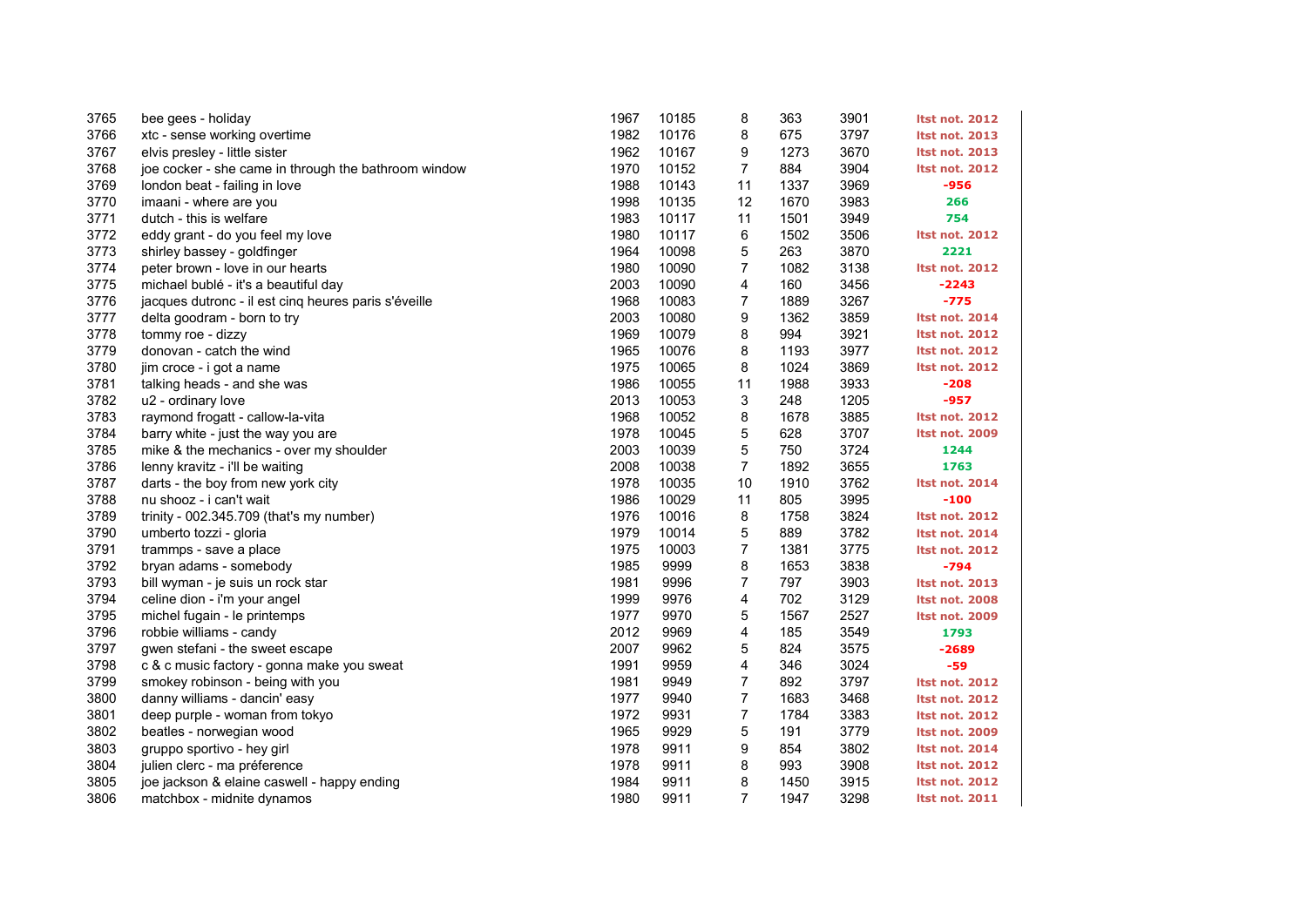| 3807 | common linnets - calm after the storm                               | 2014 | 9910 | 3              | 188  | 1381 | 857                   |
|------|---------------------------------------------------------------------|------|------|----------------|------|------|-----------------------|
| 3808 | dolly parton - jolene                                               | 1974 | 9901 | 4              | 241  | 3215 | $-449$                |
| 3809 | thicke - when i get you alone                                       | 2003 | 9898 | $\overline{7}$ | 799  | 3775 | 224                   |
| 3810 | bomb the bass - i say a little prayer                               | 1989 | 9894 | 9              | 868  | 3827 | <b>Itst not. 2013</b> |
| 3811 | john travolta & olivia newton john - summer nights                  | 1978 | 9872 | 8              | 1297 | 3941 | -1970                 |
| 3812 | kim carnes - universal song                                         | 1984 | 9870 | 7              | 2128 | 3469 | <b>Itst not. 2012</b> |
| 3813 | amy winehouse - you know i'm no good                                | 2007 | 9868 | 4              | 655  | 2663 | 1579                  |
| 3814 | bee gees - i've gotta get a message to you                          | 1968 | 9858 | 9              | 2017 | 3981 | her                   |
| 3815 | marco borsato - emotione                                            | 1990 | 9858 | 8              | 1336 | 3692 | <b>Itst not. 2012</b> |
| 3816 | dolly parton - i will always love you                               | 1983 | 9814 | 5              | 1135 | 3377 | 1410                  |
| 3817 | montell jordan - this is how we do it                               | 1995 | 9809 | 11             | 431  | 3864 | $-765$                |
| 3818 | madonna - don't tell me                                             | 2000 | 9791 | 11             | 1411 | 3969 | 683                   |
| 3819 | jose e los reyes - lailola (no ablas mas)                           | 1978 | 9782 | 8              | 2079 | 3847 | <b>Itst not. 2012</b> |
| 3820 | liquid gold - dance yourself dizzy                                  | 1980 | 9774 | 10             | 1840 | 3972 | $-183$                |
| 3821 | clean bandit & jess glynne - rather be                              | 2014 | 9765 | 3              | 319  | 1546 | $-1227$               |
| 3822 | voggue - dancin' the night away                                     | 1981 | 9762 | 11             | 1671 | 3898 | $-374$                |
| 3823 | esther phillips - what a diff'rence a day makes                     | 1975 | 9757 | 8              | 1663 | 3735 | <b>Itst not. 2012</b> |
| 3824 | foundations - build me up buttercup                                 | 1969 | 9754 | $\overline{7}$ | 1269 | 3860 | <b>Itst not. 2012</b> |
| 3825 | simply red - fake                                                   | 2003 | 9741 | 10             | 2313 | 3785 | 984                   |
| 3826 | les humphries singers - to my father's house                        | 1970 | 9736 | 8              | 340  | 3762 | <b>Itst not. 2012</b> |
| 3827 | elvis presley - love me tender                                      | 1956 | 9717 | 5              | 728  | 3623 | 1982                  |
| 3828 | axis - someone                                                      | 1972 | 9717 | 5              | 1436 | 3453 | <b>Itst not. 2010</b> |
| 3829 | toni braxton - another sad love song                                | 1994 | 9704 | 8              | 1298 | 3722 | <b>Itst not. 2013</b> |
| 3830 | will smith - men in black                                           | 1997 | 9699 | 4              | 539  | 3060 | -2502                 |
| 3831 | beatles - sgt. pepper's lonely hearts club band                     | 1967 | 9696 | 5              | 957  | 3703 | <b>Itst not. 2009</b> |
| 3832 | chic - my forbidden lover                                           | 1979 | 9690 | 6              | 920  | 3467 | 1216                  |
| 3833 | modern talking - atlantis is calling                                | 1986 | 9686 | $\overline{7}$ | 1777 | 3785 | $-7$                  |
| 3834 | diana ross - touch me in the morning                                | 1973 | 9674 | $\overline{7}$ | 547  | 3651 | <b>Itst not. 2012</b> |
| 3835 | sting - if i ever lose my faith in you                              | 1993 | 9673 | 6              | 1088 | 3053 | 1310                  |
| 3836 | i.o.s. - hoe het voelt                                              | 2005 | 9670 | 5              | 729  | 3293 | <b>Itst not. 2012</b> |
| 3837 | kid rock - all summer long                                          | 2008 | 9661 | 5              | 333  | 3931 | $-521$                |
| 3838 | housemartins - happy hour                                           | 1986 | 9654 | 11             | 1020 | 3997 | 86                    |
| 3839 | lisa stansfield - people hold on                                    | 1989 | 9652 | 8              | 1182 | 3481 | <b>Itst not. 2013</b> |
| 3840 | van velzen - when summer ends                                       | 2008 | 9648 | $\overline{7}$ | 1638 | 3841 | 617                   |
| 3841 | marvin gaye - how sweet it is to be loved by you                    | 1996 | 9642 | 4              | 396  | 3285 | 1184                  |
| 3842 | freddie james - get up and boogie                                   | 1979 | 9608 | 10             | 1129 | 3914 | <b>Itst not. 2014</b> |
| 3843 | bruno mars - grenade                                                | 2010 | 9608 | 4              | 640  | 3468 | 752                   |
| 3844 | destiny's child - say my name                                       | 2000 | 9605 | $\overline{7}$ | 1038 | 3921 | 929                   |
| 3845 | eddie howell - man from manhattan                                   | 1976 | 9601 | 8              | 712  | 3981 | <b>Itst not. 2012</b> |
| 3846 | herman brood - my way                                               | 2001 | 9590 | 3              | 215  | 1868 | <b>Itst not. 2007</b> |
| 3847 | colin blunstone & dave stewart - what becomes of the broken hearted | 1981 | 9589 | 8              | 1758 | 3851 | <b>Itst not. 2012</b> |
| 3848 | celine dion - where does my heart beat now                          | 1991 | 9587 | 6              | 429  | 3976 | <b>Itst not. 2015</b> |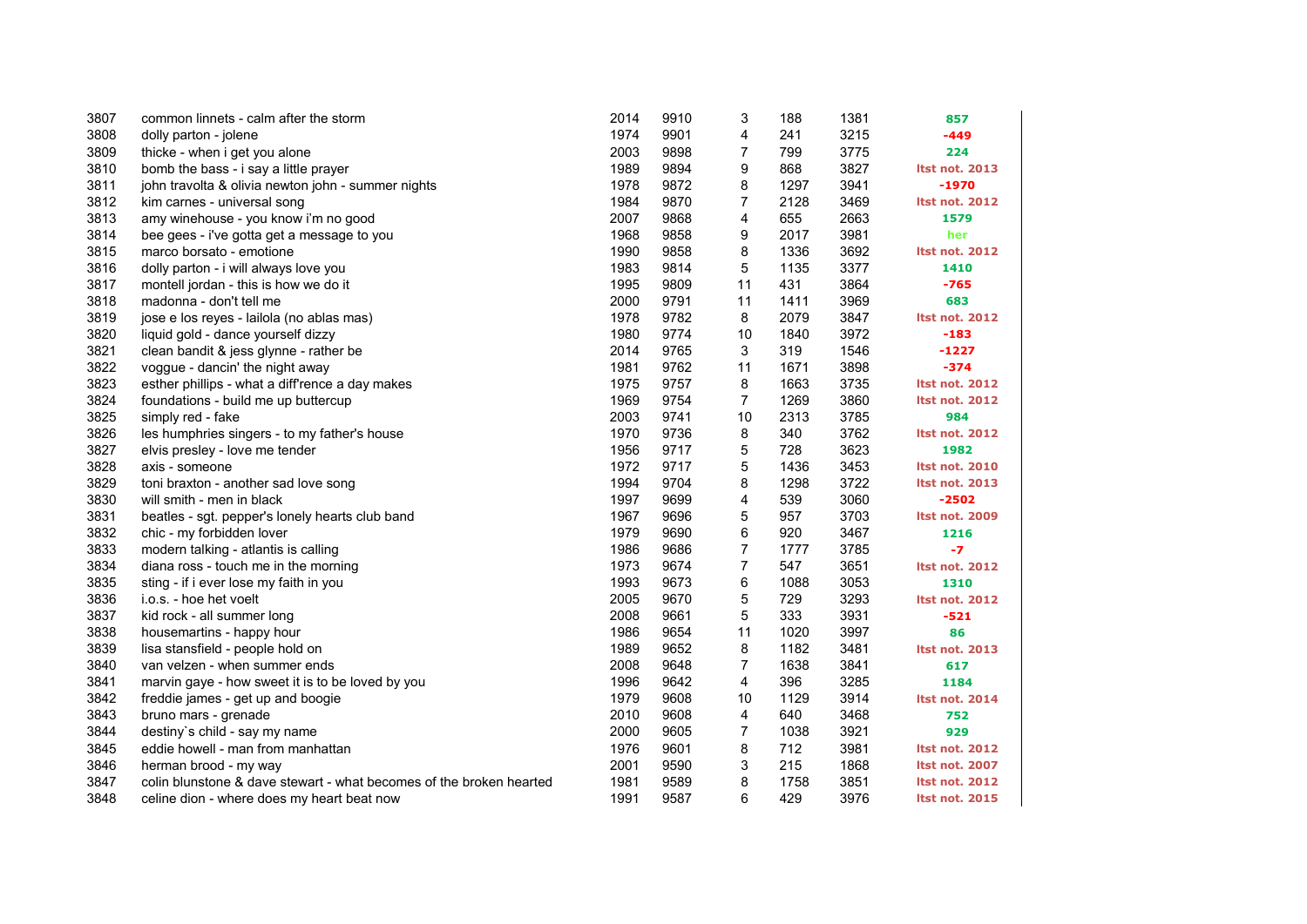| 3849 | pussycat - smile                              | 1976 | 9571 | 4              | 452  | 2463 | <b>Itst not. 2012</b> |
|------|-----------------------------------------------|------|------|----------------|------|------|-----------------------|
| 3850 | sparkle - be careful                          | 1998 | 9565 | 10             | 1630 | 3901 | <b>Itst not. 2015</b> |
| 3851 | p!nk - get the party started                  | 2002 | 9564 | 5              | 259  | 3476 | -2980                 |
| 3852 | style council - have you ever had it blue     | 1976 | 9563 | $\overline{7}$ | 1602 | 3462 | <b>Itst not. 2012</b> |
| 3853 | racoon - liverpool rain                       | 2012 | 9537 | 4              | 786  | 3863 | 3077                  |
| 3854 | bette midler - wind beneath my wings          | 1980 | 9501 | 5              | 961  | 3534 | <b>Itst not. 2014</b> |
| 3855 | george michael - too funky                    | 1992 | 9494 | $\overline{7}$ | 650  | 3809 | $-3159$               |
| 3856 | visage - fade to grey                         | 1981 | 9486 | $\overline{7}$ | 2047 | 3437 | <b>Itst not. 2013</b> |
| 3857 | demis roussos - my friend the wind            | 1973 | 9476 | 4              | 742  | 2213 | -495                  |
| 3858 | cameo - candy                                 | 1987 | 9474 | 11             | 975  | 3931 | $-440$                |
| 3859 | hot butter - popcorn                          | 1972 | 9464 | 8              | 1520 | 3783 | <b>Itst not. 2012</b> |
| 3860 | kane gang - closest thing to heaven           | 1984 | 9463 | 10             | 2063 | 3999 | 1376                  |
| 3861 | gordon - weet dat ik van je hou               | 1995 | 9460 | $\overline{7}$ | 1479 | 3985 | <b>Itst not. 2015</b> |
| 3862 | fleetwood mac - big love                      | 1987 | 9458 | 11             | 882  | 3884 | -679                  |
| 3863 | racoon - no mercy                             | 2011 | 9451 | 4              | 219  | 2710 | -962                  |
| 3864 | mika - big girl                               | 2007 | 9448 | 5              | 1191 | 2911 | $-64$                 |
| 3865 | spargo - hip hap hop                          | 1982 | 9442 | $\overline{7}$ | 1795 | 3872 | $-1776$               |
| 3866 | eiffel 65 - blue (da ba dee)                  | 1999 | 9436 | 5              | 834  | 3668 | 1203                  |
| 3867 | alicia keys - girl on fire                    | 2012 | 9431 | 4              | 1091 | 2204 | $-929$                |
| 3868 | jeroen van der boom - het is over             | 2007 | 9427 | $\overline{7}$ | 1158 | 3705 | 483                   |
| 3869 | sheena easton - the lover in me               | 1989 | 9424 | $\overline{7}$ | 1132 | 3694 | <b>Itst not. 2015</b> |
| 3870 | rick astley - my arms keep missing you        | 1987 | 9423 | 9              | 1956 | 3809 | $-1677$               |
| 3871 | hobbyhorse - summertime summertime            | 1972 | 9423 | 8              | 1564 | 3891 | <b>Itst not. 2012</b> |
| 3872 | wet wet wet - cold cold heart                 | 1994 | 9421 | 7              | 1038 | 3886 | <b>Itst not. 2012</b> |
| 3873 | rare earth - get ready                        | 1970 | 9415 | 8              | 882  | 3831 | <b>Itst not. 2012</b> |
| 3874 | caro emerald - liquid lunch                   | 1976 | 9410 | 4              | 1102 | 1908 | 704                   |
| 3875 | mariah carey - santa claus is coming to town  | 1997 | 9405 | 4              | 314  | 3531 | $-1705$               |
| 3876 | tom petty & the heartbreakers - refugee       | 1980 | 9390 | 7              | 1984 | 3177 | <b>Itst not. 2012</b> |
| 3877 | nielson & miss montreal - hoe                 | 1979 | 9383 | 4              | 790  | 2400 | $-1368$               |
| 3878 | johnny nash - i can see clearly now           | 1972 | 9356 | 8              | 958  | 3897 | $-1047$               |
| 3879 | dire straits - tunnel of love                 | 1980 | 9354 | 4              | 645  | 3157 | <b>Itst not. 2009</b> |
| 3880 | gavin degraw - not over you                   | 2011 | 9354 | 4              | 1130 | 3009 | $-12$                 |
| 3881 | kane - shot of a gun                          | 2008 | 9350 | 4              | 148  | 2742 | $-1020$               |
| 3882 | 2 brothers on the 4th floor - dreams          | 1994 | 9350 | 3              | 540  | 1487 | 86                    |
| 3883 | trammps - that's where the happy people go    | 1976 | 9349 | $\overline{7}$ | 843  | 3887 | <b>Itst not. 2012</b> |
| 3884 | yardbirds - for your love                     | 1965 | 9348 | 9              | 2016 | 3743 | <b>Itst not. 2013</b> |
| 3885 | red hot chili peppers - otherside             | 2000 | 9344 | 4              | 1049 | 2291 | -999                  |
| 3886 | blondie - presence dear                       | 1978 | 9342 | 8              | 2226 | 3482 | <b>Itst not. 2012</b> |
| 3887 | adam lambert - whataya want from me           | 2009 | 9335 | 4              | 292  | 2878 | 1052                  |
| 3888 | nathalie cole - unforgettable                 | 1991 | 9321 | 5              | 572  | 3420 | 901                   |
| 3889 | carpenters - jambalaya (on the bayou)         | 1974 | 9318 | 4              | 881  | 3659 | <b>Itst not. 2012</b> |
| 3890 | blow monkeys - it doesn't have to be this way | 1987 | 9313 | 6              | 1249 | 3193 | <b>Itst not. 2014</b> |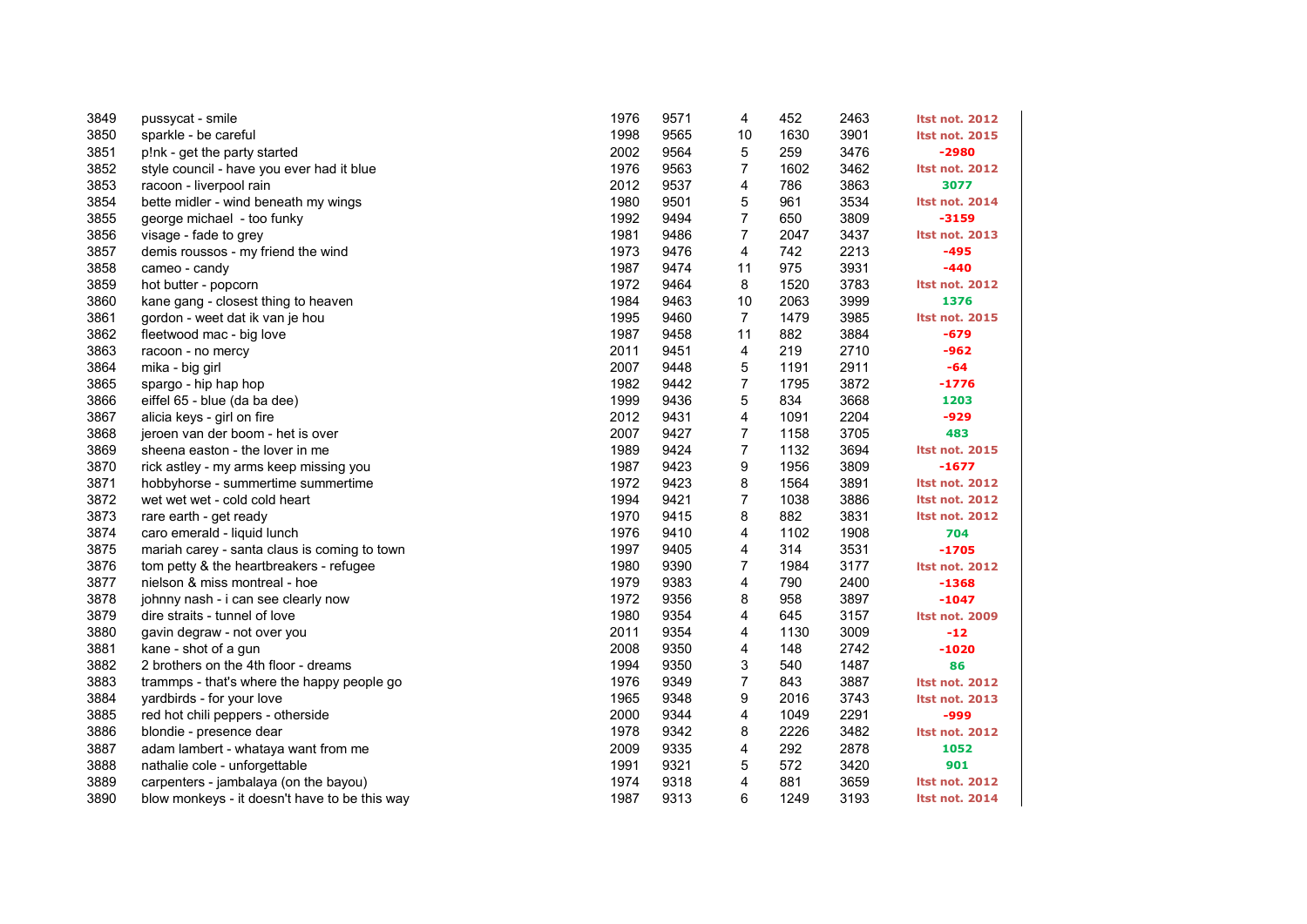| 3891 | gerard joling - maak me gek                    | 2007 | 9313 | 4              | 211  | 3649 | <b>Itst not. 2010</b> |
|------|------------------------------------------------|------|------|----------------|------|------|-----------------------|
| 3892 | bob marley & the wailers - jamming             | 1978 | 9312 | $\overline{7}$ | 1185 | 3857 | <b>Itst not. 2014</b> |
| 3893 | bay city rollers - bye, bye, baby              | 1975 | 9309 | 8              | 1298 | 3534 | <b>Itst not. 2012</b> |
| 3894 | eurythmics - right by your side                | 1983 | 9307 | $\overline{7}$ | 913  | 3773 | <b>Itst not. 2012</b> |
| 3895 | dead or alive - you spin me round              | 1985 | 9304 | 5              | 730  | 2753 | 1407                  |
| 3896 | herman brood - i love you like i love myself   | 1979 | 9303 | 8              | 1624 | 3431 | <b>Itst not. 2013</b> |
| 3897 | shirley bassey - never, never, never           | 1973 | 9302 | 8              | 1778 | 3870 | <b>Itst not. 2012</b> |
| 3898 | adriano celentano - prisencolinensinainciusol  | 1973 | 9302 | 5              | 1422 | 3237 | <b>Itst not. 2009</b> |
| 3899 | avicii & aloe blacc - wake me up               | 2013 | 9297 | 4              | 265  | 3464 | -333                  |
| 3900 | david dundas - jeans on                        | 1977 | 9293 | 11             | 1368 | 3993 | -8                    |
| 3901 | middle of the road - chirpy chirpy cheep cheep | 1971 | 9284 | 8              | 1546 | 3911 | <b>Itst not. 2012</b> |
| 3902 | ub40 - here i am come and take me              | 1990 | 9278 | $\overline{7}$ | 976  | 3636 | $-173$                |
| 3903 | magna carta - airport song                     | 1970 | 9276 | 5              | 535  | 3233 | <b>Itst not. 2009</b> |
| 3904 | peter tosh - johnny b good                     | 1979 | 9275 | 11             | 2457 | 3998 | 148                   |
| 3905 | jade - don't walk away                         | 1993 | 9271 | 10             | 2446 | 3892 | 985                   |
| 3906 | bluebells - young at heart                     | 1984 | 9270 | $\overline{7}$ | 1414 | 3473 | -992                  |
| 3907 | scorpions - send me an angel                   | 1991 | 9270 | 5              | 670  | 3680 | 1171                  |
| 3908 | guys 'n dolls - how do you mend a broken heart | 1979 | 9264 | 4              | 591  | 2667 | <b>Itst not. 2008</b> |
| 3909 | marianne faithfull - the ballad of lucy jordan | 1979 | 9263 | 8              | 948  | 3882 | <b>Itst not. 2012</b> |
| 3910 | beatles - while my guitar gently weeps         | 1968 | 9251 | 4              | 224  | 3446 | <b>Itst not. 2009</b> |
| 3911 | george michael - you have been loved           | 1997 | 9245 | 6              | 1331 | 3319 | <b>Itst not. 2013</b> |
| 3912 | duran duran - rio                              | 1982 | 9239 | 7              | 871  | 3760 | <b>Itst not. 2012</b> |
| 3913 | four seasons & frankie valli - beggin'         | 2003 | 9234 | 3              | 331  | 2048 | <b>Itst not. 2015</b> |
| 3914 | sophie ellis bextor - get over you             | 2002 | 9230 | 10             | 2069 | 3852 | <b>Itst not. 2015</b> |
| 3915 | lois lane - i wanna be                         | 1990 | 9227 | 5              | 514  | 3499 | <b>Itst not. 2014</b> |
| 3916 | shocking blue - mighty joe                     | 1969 | 9222 | 4              | 295  | 3133 | <b>Itst not. 2012</b> |
| 3917 | elli medeiros - a bailar calypso               | 1987 | 9221 | 9              | 1295 | 3926 | <b>Itst not. 2014</b> |
| 3918 | guus meeuwis - ik ook van jou                  | 2009 | 9221 | 4              | 950  | 2522 | 497                   |
| 3919 | lobo - i'd love you to want me                 | 1972 | 9220 | 5              | 664  | 2873 | <b>Itst not. 2009</b> |
| 3920 | pussycat dolls - don't cha                     | 2005 | 9208 | 4              | 962  | 3483 | $-2358$               |
| 3921 | gallagher & lyle - i want to stay with you     | 1976 | 9207 | 5              | 1650 | 3548 | <b>Itst not. 2009</b> |
| 3922 | bar-kays - soulfinger                          | 1967 | 9203 | 8              | 525  | 3857 | <b>Itst not. 2012</b> |
| 3923 | hues corporation - rockin' soul                | 1974 | 9182 | 7              | 2179 | 3767 | <b>Itst not. 2012</b> |
| 3924 | drifters - saturday night at the movies        | 1965 | 9176 | 8              | 1396 | 3820 | <b>Itst not. 2013</b> |
| 3925 | mr. probz - waves                              | 1979 | 9169 | 4              | 231  | 3434 | -1062                 |
| 3926 | shakespears sister - stay                      | 1992 | 9158 | 7              | 706  | 3986 | <b>Itst not. 2012</b> |
| 3927 | electric light orchestra - showdown            | 1974 | 9153 | 9              | 1854 | 3902 | <b>Itst not. 2013</b> |
| 3928 | boney m - gotta go home                        | 1979 | 9141 | 7              | 1332 | 3686 | $-475$                |
| 3929 | martin solveig & dragonette - hello            | 2010 | 9135 | 4              | 731  | 3557 | -627                  |
| 3930 | coldplay - every teardrop is a waterfall       | 2011 | 9127 | 4              | 329  | 2694 | $-704$                |
| 3931 | shorts - comment ça va                         | 1983 | 9125 | 8              | 1653 | 3781 | 1802                  |
| 3932 | kenny rogers - she believes in me              | 1979 | 9102 | 5              | 1157 | 3523 | <b>Itst not. 2009</b> |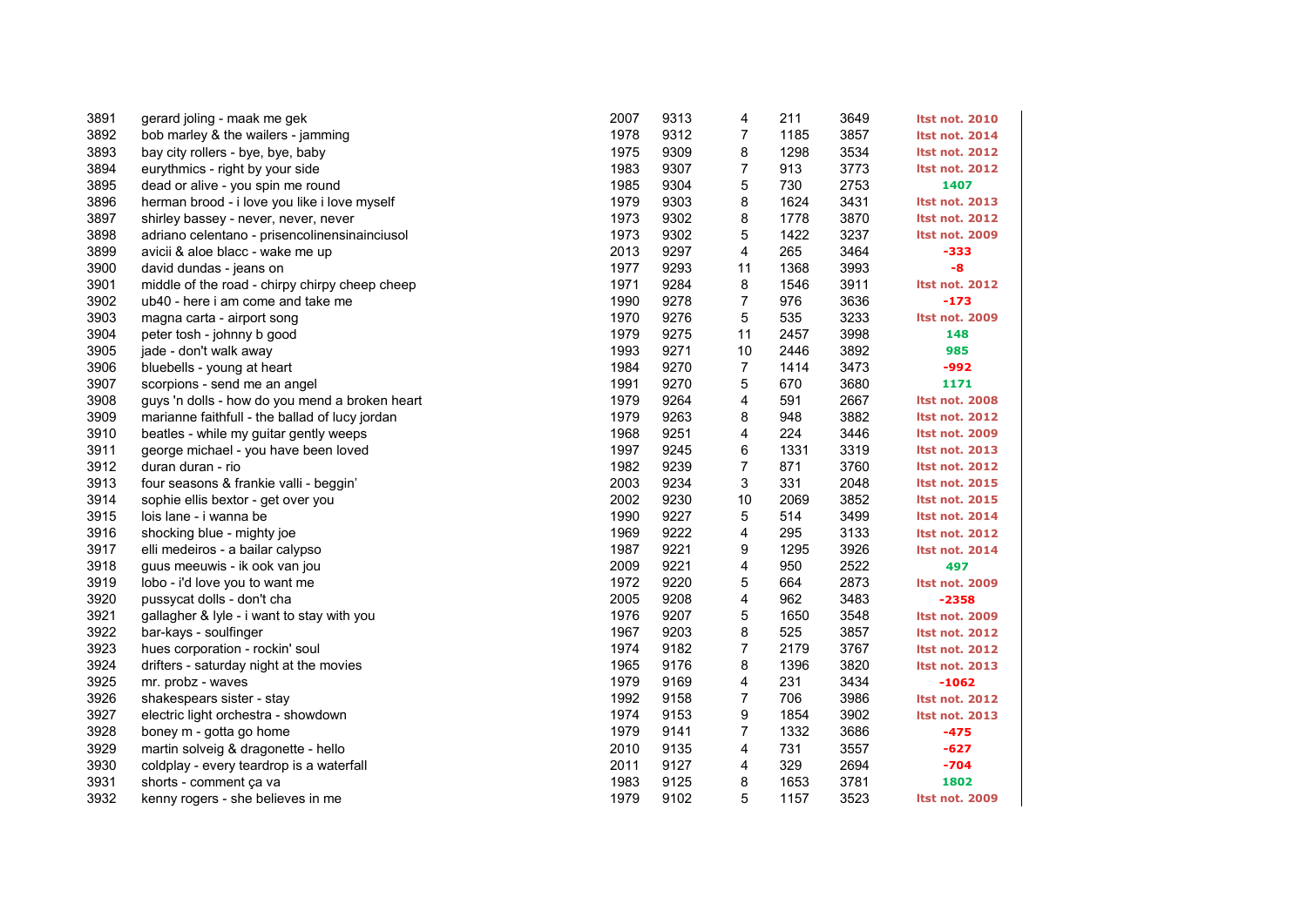| 3933 | bysmp - i need you                                         | 1988 | 9101 | 7              | 1475 | 3626 | <b>Itst not. 2012</b> |
|------|------------------------------------------------------------|------|------|----------------|------|------|-----------------------|
| 3934 | america - i need you                                       | 1972 | 9099 | 8              | 1806 | 3762 | <b>Itst not. 2012</b> |
| 3935 | p!nk - raise your glass                                    | 2010 | 9096 | 4              | 1187 | 2759 | 236                   |
| 3936 | coolio - gangsta's paradise                                | 1995 | 9089 | 4              | 607  | 2873 | 1353                  |
| 3937 | madcon - beggin'                                           | 2007 | 9084 | 4              | 1133 | 2574 | -637                  |
| 3938 | david guetta & kelly rowland - when love takes over        | 1975 | 9062 | 4              | 671  | 2890 | $-1095$               |
| 3939 | beatles - for no one                                       | 1966 | 9052 | 4              | 993  | 2788 | <b>Itst not. 2009</b> |
| 3940 | kinks - you really got me                                  | 1964 | 9048 | 5              | 629  | 3574 | 2230                  |
| 3941 | gary wright - dreamweaver                                  | 1976 | 9039 | 4              | 722  | 3105 | <b>Itst not. 2009</b> |
| 3942 | stephanie mills - medicine song                            | 1984 | 9038 | 9              | 1737 | 3888 | <b>Itst not. 2013</b> |
| 3943 | creedence clearwater revival - up around the bend          | 1970 | 9031 | 4              | 221  | 3786 | <b>Itst not. 2012</b> |
| 3944 | john denver - leaving on a jetplane                        | 1969 | 9027 | 5              | 240  | 3939 | <b>Itst not. 2009</b> |
| 3945 | petula clark - my love                                     | 1966 | 9018 | 8              | 2364 | 3186 | <b>Itst not. 2012</b> |
| 3946 | blondie - maria                                            | 1999 | 9017 | 4              | 1095 | 2448 | 1353                  |
| 3947 | bløf & ilse delange - open je ogen                         | 2014 | 9016 | 3              | 821  | 1217 | 128                   |
| 3948 | daft punk - one more time                                  | 2000 | 9014 | 3              | 618  | 1652 | 101                   |
| 3949 | whitney houston - i have nothing                           | 1964 | 9010 | 4              | 924  | 3293 | 2369                  |
| 3950 | gusttavo lima - balada (tchê tcherere tchê tchê)           | 2012 | 9009 | 4              | 916  | 2397 | $-1104$               |
| 3951 | chumbawamba - tubthumping                                  | 1997 | 8998 | 4              | 615  | 3496 | 165                   |
| 3952 | anita meyer - run to me                                    | 1986 | 8997 | 5              | 574  | 3465 | 1133                  |
| 3953 | jimmy james & vagabonds - i'll go where the music takes me | 1976 | 8984 | 12             | 1224 | 3896 | $-515$                |
| 3954 | lady gaga - just dance                                     | 1987 | 8983 | 4              | 689  | 2598 | $-704$                |
| 3955 | jose feliciano - ponte a contar                            | 1988 | 8982 | 7              | 1437 | 3367 | 381                   |
| 3956 | taste of honey - boogie oogie oogie                        | 1978 | 8975 | 8              | 2111 | 3404 | <b>Itst not. 2013</b> |
| 3957 | bløf - aanzoek zonder ringen                               | 2007 | 8971 | 4              | 826  | 2986 | her                   |
| 3958 | george harrison - ding dong, ding dong                     | 1975 | 8968 | 5              | 1355 | 2551 | <b>Itst not. 2009</b> |
| 3959 | osibisa - the coffee song                                  | 1976 | 8965 | 8              | 1686 | 3483 | <b>Itst not. 2012</b> |
| 3960 | alicia keys - no one                                       | 2007 | 8957 | 5              | 896  | 3764 | 928                   |
| 3961 | caro emerald - stuck                                       | 2010 | 8955 | 4              | 759  | 3907 | $-712$                |
| 3962 | michael jackson - ease on down the road                    | 1979 | 8951 | $\overline{7}$ | 1767 | 3978 | <b>Itst not. 2012</b> |
| 3963 | p!nk - try                                                 | 1993 | 8951 | 4              | 502  | 2480 | 1821                  |
| 3964 | lady gaga - alejandro                                      | 2010 | 8948 | 4              | 672  | 3113 | 1117                  |
| 3965 | june lodge - more than i can say                           | 1982 | 8934 | 7              | 1784 | 3959 | <b>Itst not. 2011</b> |
| 3966 | bruno mars - the lazy song                                 | 2011 | 8932 | 4              | 216  | 3424 | $-1810$               |
| 3967 | john legend - all of me                                    | 2013 | 8930 | 3              | 42   | 2621 | 2211                  |
| 3968 | andy gibb - an everlasting love                            | 1978 | 8919 | 8              | 1189 | 3725 | <b>Itst not. 2012</b> |
| 3969 | randy newman - birmingham                                  | 1974 | 8913 | 8              | 987  | 3939 | <b>Itst not. 2012</b> |
| 3970 | melba moore - this is it                                   | 1976 | 8909 | 4              | 1228 | 2819 | <b>Itst not. 2009</b> |
| 3971 | beyonce - irreplacable                                     | 2006 | 8908 | 5              | 769  | 3563 | $-1232$               |
| 3972 | zz top - sharp dressed man                                 | 1985 | 8908 | 4              | 450  | 2865 | 2415                  |
| 3973 | train - mermaid                                            | 2004 | 8904 | 4              | 301  | 3890 | $-1916$               |
| 3974 | eruption - one way ticket                                  | 1979 | 8903 | 8              | 1625 | 3989 | 503                   |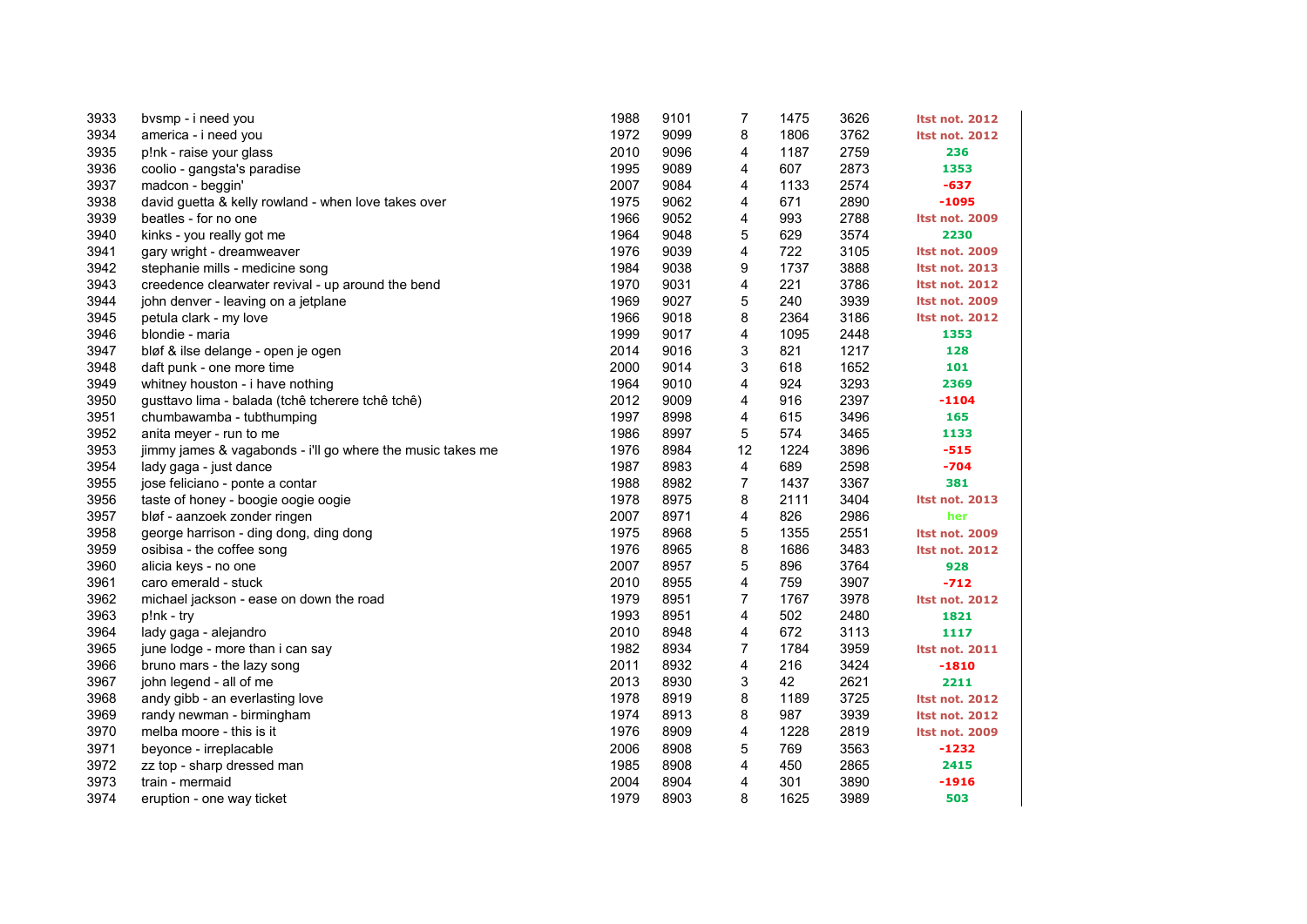| 3975 | massada - latin dance                         | 1978 | 8901 | 7                | 752  | 3784 | <b>Itst not. 2012</b> |
|------|-----------------------------------------------|------|------|------------------|------|------|-----------------------|
| 3976 | jessie j - price tag                          | 2011 | 8886 | 4                | 510  | 3102 | $-2592$               |
| 3977 | guus meeuwis - t dondert en 't bliksemt       | 1976 | 8881 | 4                | 591  | 2911 | 224                   |
| 3978 | tubeway army - are friends electric?          | 1979 | 8867 | 8                | 2098 | 3678 | <b>Itst not. 2012</b> |
| 3979 | clubhouse - do it again                       | 1983 | 8864 | 8                | 959  | 3983 | <b>Itst not. 2013</b> |
| 3980 | nick straker band - a walk in the park        | 1999 | 8859 | 7                | 241  | 3998 | <b>Itst not. 2012</b> |
| 3981 | ivan - baila                                  | 1985 | 8859 | $\overline{7}$   | 1312 | 3772 | <b>Itst not. 2014</b> |
| 3982 | bomb the bass - winter in july                | 1991 | 8857 | 6                | 578  | 3689 | <b>Itst not. 2015</b> |
| 3983 | van halen - why can't this be love            | 1987 | 8852 | 4                | 465  | 2674 | her                   |
| 3984 | mental as anything - live it up               | 1983 | 8830 | $\overline{7}$   | 1327 | 3606 | Itst not. 2013        |
| 3985 | stromae - formidable                          | 2013 | 8818 | 3                | 403  | 2181 | $-198$                |
| 3986 | tom petty - learning to fly                   | 1991 | 8816 | 8                | 1846 | 3731 | 1885                  |
| 3987 | keane - crystal ball                          | 2006 | 8811 | 7                | 1563 | 3955 | $-2392$               |
| 3988 | marco borsato & ali b - wat zou je doen       | 2004 | 8800 | 4                | 568  | 3119 | $-2346$               |
| 3989 | dusty springfield - am i the same girl        | 1969 | 8791 | 5                | 690  | 3727 | Itst not. 2009        |
| 3990 | fleetwood mac - hold me                       | 1982 | 8787 | 7                | 1716 | 3585 | $-723$                |
| 3991 | dana - it's gonna be a cold christmas         | 1975 | 8787 | 5                | 357  | 3688 | $-1983$               |
| 3992 | anouk - r u kiddin' me                        | 1999 | 8778 | 4                | 417  | 2484 | $-557$                |
| 3993 | glenn medeiros - long and lasting love        | 1988 | 8769 | 5                | 712  | 3922 | Itst not. 2009        |
| 3994 | colin blunstone - i don't believe in miracles | 1972 | 8768 | 5                | 243  | 3993 | <b>Itst not. 2009</b> |
| 3995 | tony sherman - as                             | 1977 | 8765 | 8                | 1712 | 3896 | <b>Itst not. 2012</b> |
| 3996 | prince - if i was your girlfriend             | 1987 | 8760 | 3                | 898  | 1369 | -393                  |
| 3997 | bandolero - paris latino                      | 1984 | 8759 | 9                | 1308 | 3634 | <b>Itst not. 2014</b> |
| 3998 | jaki graham - step right up                   | 1987 | 8757 | 5                | 1023 | 3080 | <b>Itst not. 2015</b> |
| 3999 | david garrick - dear mrs. applebee            | 1966 | 8748 | 6                | 1997 | 3462 | <b>Itst not. 2010</b> |
| 4000 | don johnson - heartbeat                       | 1986 | 8747 | 7                | 1283 | 3517 | $-346$                |
| 4001 | beatles - and i love her                      | 1964 | 8742 | 5                | 908  | 3230 | <b>Itst not. 2009</b> |
| 4002 | corinne baily rae - put your records on       | 2006 | 8741 | 6                | 1652 | 3909 | <b>Itst not. 2011</b> |
| 4003 | alanis morissette - you oughta know           | 1995 | 8736 | 4                | 357  | 3376 | 1833                  |
| 4004 | george benson - kisses in the moonlight       | 1986 | 8733 | 5                | 986  | 3724 | <b>Itst not. 2014</b> |
| 4005 | alanis morissette - hand in my pocket         | 1995 | 8722 | 3                | 722  | 1621 | 683                   |
| 4006 | village people - go west                      | 1979 | 8714 | $\boldsymbol{7}$ | 1153 | 3800 | 587                   |
| 4007 | toto - mushanga                               | 1988 | 8712 | 4                | 59   | 3642 | 1433                  |
| 4008 | us - music in the air                         | 1974 | 8710 | 8                | 1064 | 3899 | <b>Itst not. 2012</b> |
| 4009 | spiller - groovejet                           | 2000 | 8704 | 6                | 733  | 3968 | 1216                  |
| 4010 | ilse delange - next to me                     | 2010 | 8699 | 6                | 1339 | 3588 | $-1279$               |
| 4011 | earth wind & fire - sunday morning            | 1993 | 8685 | $\overline{7}$   | 725  | 3934 | $-394$                |
| 4012 | al bano & romina power - felicita             | 1982 | 8684 | 8                | 1376 | 3889 | <b>Itst not. 2015</b> |
| 4013 | class action - weekend                        | 1983 | 8666 | $\overline{7}$   | 1638 | 3700 | <b>Itst not. 2012</b> |
| 4014 | texas - i don't want a lover                  | 1978 | 8665 | 4                | 731  | 3928 | $-672$                |
| 4015 | inxs - disappear                              | 1990 | 8659 | $\overline{7}$   | 1891 | 3321 | <b>Itst not. 2012</b> |
| 4016 | tom petty - free fallin'                      | 1990 | 8658 | 4                | 820  | 2541 | <b>Itst not. 2009</b> |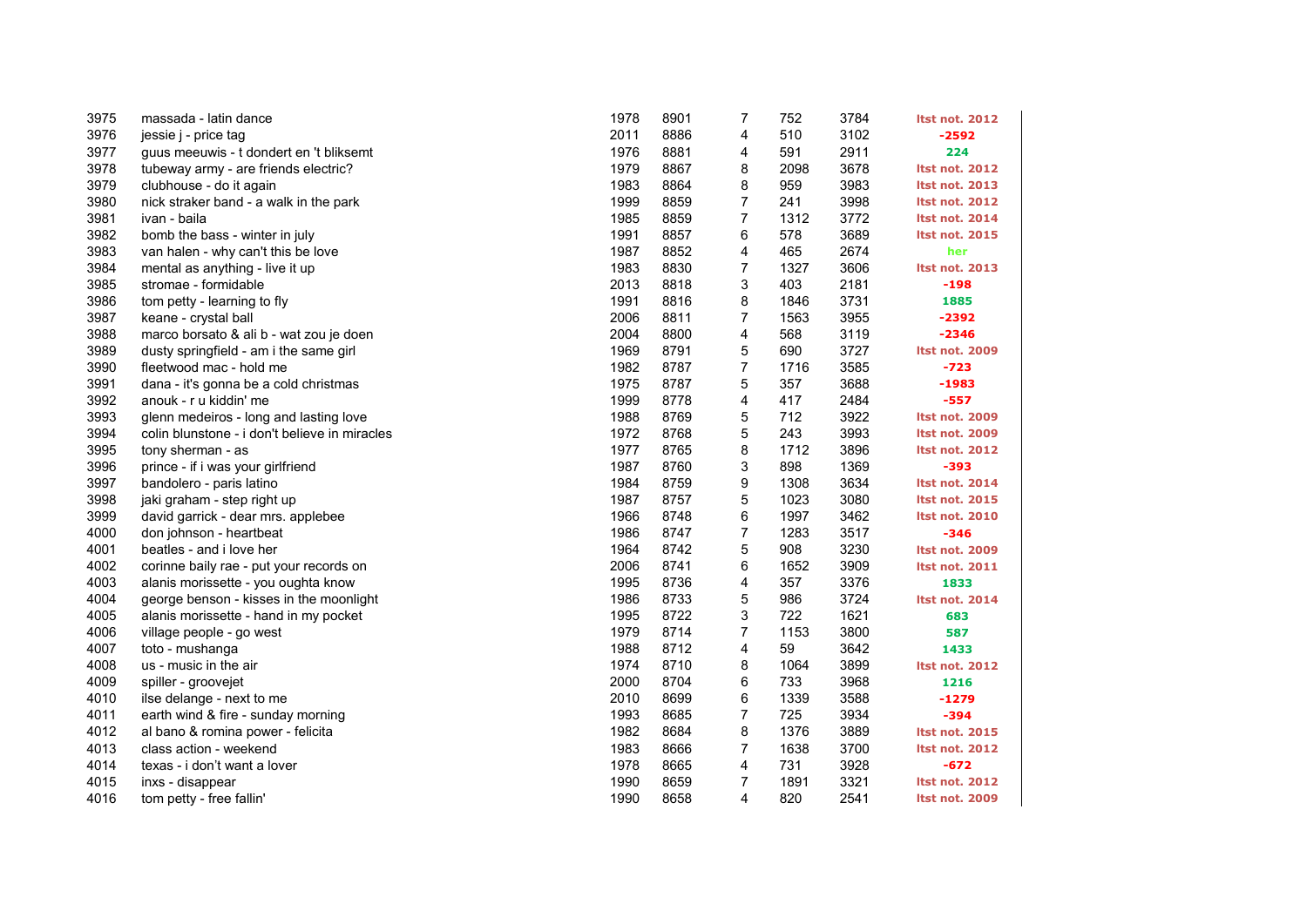| 4017 | beyonce - single ladies                               | 2008 | 8648 | 4              | 398  | 3132 | 1401                  |
|------|-------------------------------------------------------|------|------|----------------|------|------|-----------------------|
| 4018 | bløf - omarm                                          | 2003 | 8646 | 4              | 855  | 2931 | 1365                  |
| 4019 | prince - gold                                         | 1995 | 8643 | 8              | 1375 | 3846 | 809                   |
| 4020 | men at work - overkill                                | 1983 | 8639 | 7              | 1490 | 3962 | 1712                  |
| 4021 | hot chocolate - no doubt about it                     | 1980 | 8639 | $\overline{7}$ | 1595 | 3928 | <b>Itst not. 2012</b> |
| 4022 | george ezra - budapest                                | 2014 | 8635 | 3              | 562  | 1693 | $-551$                |
| 4023 | honeycombs - have i the right                         | 1964 | 8633 | 7              | 1089 | 3798 | <b>Itst not. 2012</b> |
| 4024 | new kids on the block - step by step                  | 1987 | 8627 | 5              | 1028 | 3468 | 1850                  |
| 4025 | lily allen - not fair                                 | 2009 | 8626 | 4              | 477  | 2606 | $-488$                |
| 4026 | andré hazes - zonder jou                              | 1994 | 8626 | 4              | 1088 | 3484 | <b>Itst not. 2009</b> |
| 4027 | jimmy ruffin - what becomes of the broken-hearted     | 1966 | 8623 | 4              | 959  | 2319 | <b>Itst not. 2009</b> |
| 4028 | phil collins - both sides of the story                | 1993 | 8602 | 4              | 1319 | 2390 | 1071                  |
| 4029 | robbie williams - mr.bojangles                        | 1998 | 8598 | 4              | 316  | 3397 | 3081                  |
| 4030 | rascals - people got to be free                       | 1968 | 8595 | 8              | 1262 | 3958 | <b>Itst not. 2012</b> |
| 4031 | beatles - got to get you into my life                 | 1966 | 8593 | 6              | 775  | 3651 | <b>Itst not. 2014</b> |
| 4032 | gabriella cilmi - sweet about me                      | 2008 | 8584 | 4              | 1298 | 2469 | $-407$                |
| 4033 | carly rae jepsen - call me maybe                      | 2012 | 8581 | 4              | 139  | 3565 | $-773$                |
| 4034 | desmond dekker - you can get it if you really want it | 1970 | 8575 | 8              | 2142 | 3831 | <b>Itst not. 2012</b> |
| 4035 | bobbie gentry - ode to billie joe                     | 1967 | 8568 | 8              | 1345 | 3873 | <b>Itst not. 2012</b> |
| 4036 | nelly - dilemma                                       | 2002 | 8561 | 6              | 757  | 3931 | <b>Itst not. 2010</b> |
| 4037 | tom clay - what the world needs now is love           | 1971 | 8560 | 7              | 2167 | 3692 | $-670$                |
| 4038 | katy perry - last friday night (t.g.i.f)              | 2002 | 8538 | 4              | 364  | 3671 | 1753                  |
| 4039 | dave edmunds - i hear you knocking                    | 1970 | 8525 | 8              | 1123 | 3821 | <b>Itst not. 2012</b> |
| 4040 | chris farlowe - out of time                           | 1966 | 8520 | 7              | 1777 | 3975 | <b>Itst not. 2011</b> |
| 4041 | georgie fame - the ballad of bonny & clyde            | 1968 | 8516 | 7              | 1384 | 3984 | <b>Itst not. 2011</b> |
| 4042 | twarres - she couldn't laugh                          | 2001 | 8514 | 6              | 1476 | 3631 | <b>Itst not. 2012</b> |
| 4043 | d-train - you're the one for me                       | 1982 | 8514 | 4              | 1405 | 2260 | <b>Itst not. 2009</b> |
| 4044 | mr. president - coco jamboo                           | 1996 | 8505 | 7              | 770  | 3963 | 115                   |
| 4045 | donald fagen - the nightfly                           | 1982 | 8505 | 5              | 769  | 3232 | <b>Itst not. 2009</b> |
| 4046 | rowwen hèze - limburg ('t is een kwestie van geduld)  | 1996 | 8490 | 4              | 1466 | 2313 | 300                   |
| 4047 | shannon - let the music play                          | 1984 | 8479 | 10             | 1670 | 4000 | 1599                  |
| 4048 | tony rich project - nobody knows                      | 1996 | 8462 | 11             | 1699 | 3745 | $\overline{ }$        |
| 4049 | joe cocker - night calls                              | 1991 | 8452 | 8              | 2331 | 3895 | <b>Itst not. 2012</b> |
| 4050 | ilse delange - puzzle me                              | 2009 | 8449 | 6              | 463  | 3960 | $-556$                |
| 4051 | queen - thank god it's christmas                      | 1988 | 8447 | 4              | 786  | 2635 | 463                   |
| 4052 | pearls - you came, you saw, you conquered             | 1972 | 8436 | 8              | 2208 | 3820 | <b>Itst not. 2012</b> |
| 4053 | boris - when you think of me                          | 2004 | 8432 | 10             | 1272 | 3956 | $-838$                |
| 4054 | gerard joling - shangri-la                            | 1988 | 8432 | $\overline{7}$ | 1145 | 3642 | <b>Itst not. 2013</b> |
| 4055 | association - along comes mary                        | 1966 | 8423 | 5              | 1201 | 3145 | <b>Itst not. 2009</b> |
| 4056 | marianne faithfull - summer nights                    | 1965 | 8422 | 8              | 2235 | 3521 | <b>Itst not. 2012</b> |
| 4057 | three dog night - mama told me not to come            | 1970 | 8420 | 8              | 1497 | 3732 | <b>Itst not. 2012</b> |
| 4058 | tom tom club - wordy rappinghood                      | 1981 | 8419 | 8              | 1584 | 3978 | <b>Itst not. 2013</b> |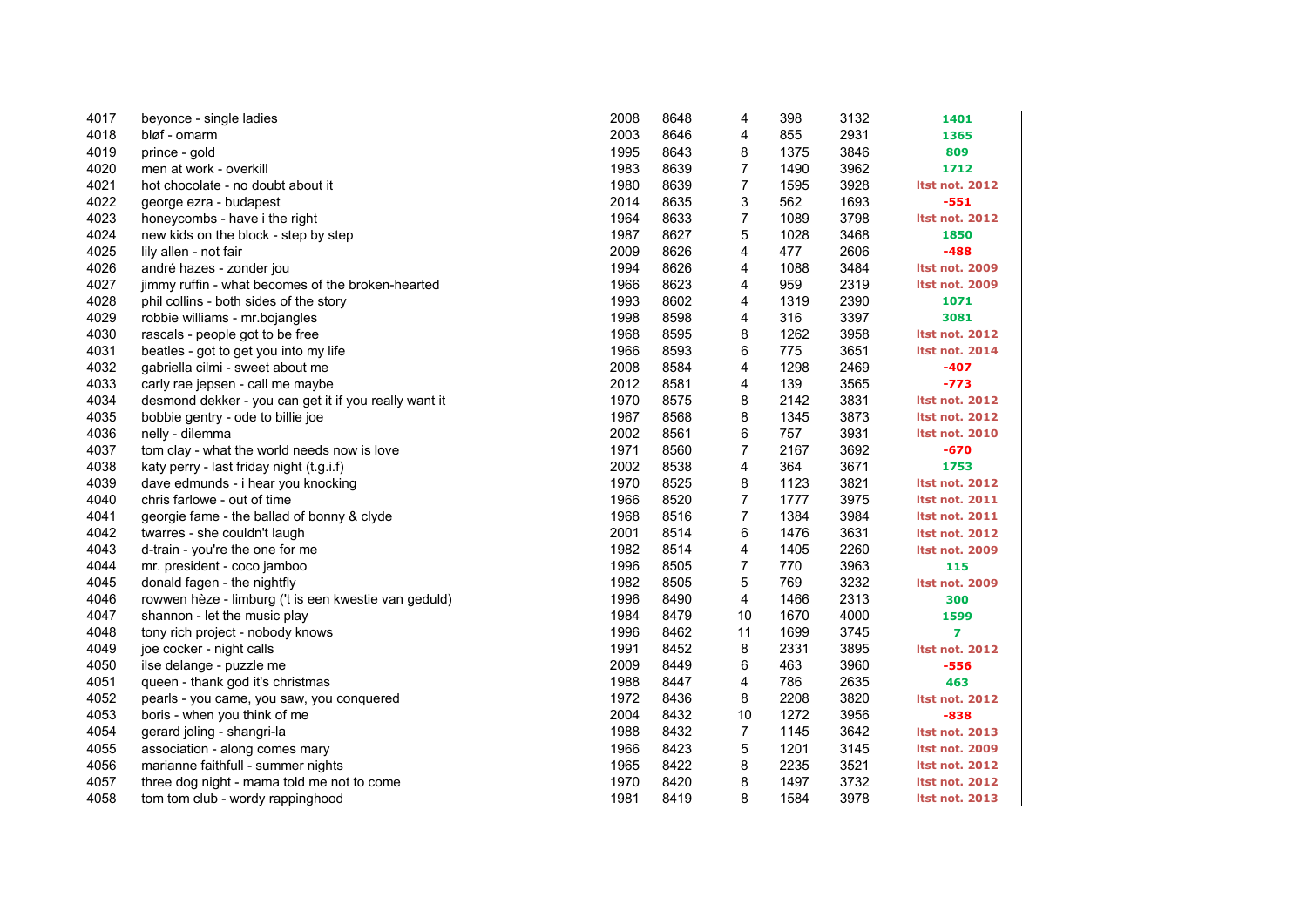| 4059 | beatles - good day sunshine                           | 1966 | 8417 | 5              | 972  | 3906 | <b>Itst not. 2009</b> |
|------|-------------------------------------------------------|------|------|----------------|------|------|-----------------------|
| 4060 | beyonce - if i were a boy                             | 2008 | 8413 | 4              | 969  | 2892 | $-1923$               |
| 4061 | everything but the girl - each and everyone           | 1984 | 8394 | 12             | 1913 | 3999 | $-690$                |
| 4062 | guess who - clap for the wolfman                      | 1974 | 8365 | 8              | 1222 | 3963 | <b>Itst not. 2012</b> |
| 4063 | brass construction - movin'                           | 1976 | 8342 | $\overline{7}$ | 1850 | 3972 | <b>Itst not. 2012</b> |
| 4064 | tina charles - dance little lady dance                | 1976 | 8336 | 8              | 1427 | 3669 | <b>Itst not. 2013</b> |
| 4065 | passenger - holes                                     | 1987 | 8329 | 4              | 1800 | 2055 | 51                    |
| 4066 | imagination - in the heat of the night                | 1982 | 8327 | 3              | 709  | 2020 | <b>Itst not. 2007</b> |
| 4067 | wet wet wet - julia says                              | 1995 | 8322 | 3              | 600  | 2042 | <b>Itst not. 2008</b> |
| 4068 | sharif dean - do you love me                          | 1973 | 8312 | 4              | 1176 | 3154 | <b>Itst not. 2012</b> |
| 4069 | niels geusebroek - take your time girl                | 2013 | 8311 | 4              | 480  | 3612 | $-2892$               |
| 4070 | monyaka - go deh yaka                                 | 1983 | 8310 | 5              | 760  | 3308 | <b>Itst not. 2012</b> |
| 4071 | spooky tooth - that was only yesterday                | 1969 | 8306 | 8              | 1481 | 3807 | <b>Itst not. 2012</b> |
| 4072 | ronettes - be my baby                                 | 1963 | 8287 | 9              | 2373 | 3676 | 69                    |
| 4073 | michael jackson - this is it                          | 2009 | 8277 | 4              | 395  | 2820 | 31                    |
| 4074 | joss stone - super duper love                         | 2005 | 8273 | 4              | 779  | 2826 | <b>Itst not. 2009</b> |
| 4075 | i.o.s. - altijd wel iemand                            | 2005 | 8270 | 4              | 1039 | 2800 | -83                   |
| 4076 | peter fox - haus am see                               | 2009 | 8265 | 4              | 732  | 3759 | 956                   |
| 4077 | modern talking - brother louie                        | 1995 | 8258 | 4              | 447  | 3550 | 1822                  |
| 4078 | daniel bedingfield - never gonna leave your side      | 2003 | 8254 | $\overline{7}$ | 1729 | 3896 | <b>Itst not. 2014</b> |
| 4079 | leif garrett - i was made for dancing                 | 1979 | 8253 | 8              | 2200 | 3919 | <b>Itst not. 2012</b> |
| 4080 | bob seger & the silver bullet band - against the wind | 1980 | 8251 | 4              | 627  | 3054 | <b>Itst not. 2009</b> |
| 4081 | america - ventura highway                             | 1972 | 8244 | 9              | 2062 | 3910 | 1572                  |
| 4082 | chicken shack - i'd rather go blind                   | 1969 | 8240 | 8              | 2013 | 3903 | <b>Itst not. 2012</b> |
| 4083 | 2 unlimited - no one                                  | 1994 | 8240 | 3              | 401  | 1747 | $-132$                |
| 4084 | engelbert humperdinck - release me                    | 1967 | 8225 | 4              | 660  | 3661 | <b>Itst not. 2012</b> |
| 4085 | rednex - cotton eye joe                               | 1994 | 8224 | 8              | 1234 | 3989 | 2083                  |
| 4086 | matt simons - with you                                | 2013 | 8222 | 3              | 360  | 1807 | $-193$                |
| 4087 | sandra van nieuwland - hunter                         | 2013 | 8221 | 4              | 690  | 3992 | $-1991$               |
| 4088 | huey lewis - if this is it                            | 1985 | 8213 | 6              | 1527 | 3985 | $-734$                |
| 4089 | bryan adams - christmas time                          | 1982 | 8202 | 4              | 303  | 2923 | -939                  |
| 4090 | supermax - love machine                               | 1978 | 8199 | 8              | 504  | 3783 | <b>Itst not. 2012</b> |
| 4091 | guus meeuwis - proosten                               | 2007 | 8188 | 8              | 1384 | 3863 | 38                    |
| 4092 | ohio players - fire                                   | 1975 | 8188 | 8              | 1946 | 3973 | <b>Itst not. 2013</b> |
| 4093 | sly & the family stone - dance to the music           | 1968 | 8174 | 4              | 1575 | 2608 | <b>Itst not. 2009</b> |
| 4094 | mama cass - dream a little dream                      | 1968 | 8165 | 8              | 1396 | 3895 | 497                   |
| 4095 | maroon 5 - daylight                                   | 2012 | 8161 | 4              | 1634 | 2873 | $-27$                 |
| 4096 | graham nash - chicago                                 | 1971 | 8141 | 5              | 1540 | 2768 | <b>Itst not. 2009</b> |
| 4097 | ben howard - keep your head up                        | 2011 | 8135 | 4              | 998  | 3978 | 403                   |
| 4098 | jesus loves you - generations of love                 | 1991 | 8133 | $\overline{7}$ | 1930 | 3581 | 93                    |
| 4099 | reparata & the delrons - captain of your ship         | 1968 | 8129 | 8              | 479  | 3841 | <b>Itst not. 2012</b> |
| 4100 | kate bush - december will be magic again              | 1980 | 8129 | 5              | 1564 | 3012 | <b>Itst not. 2009</b> |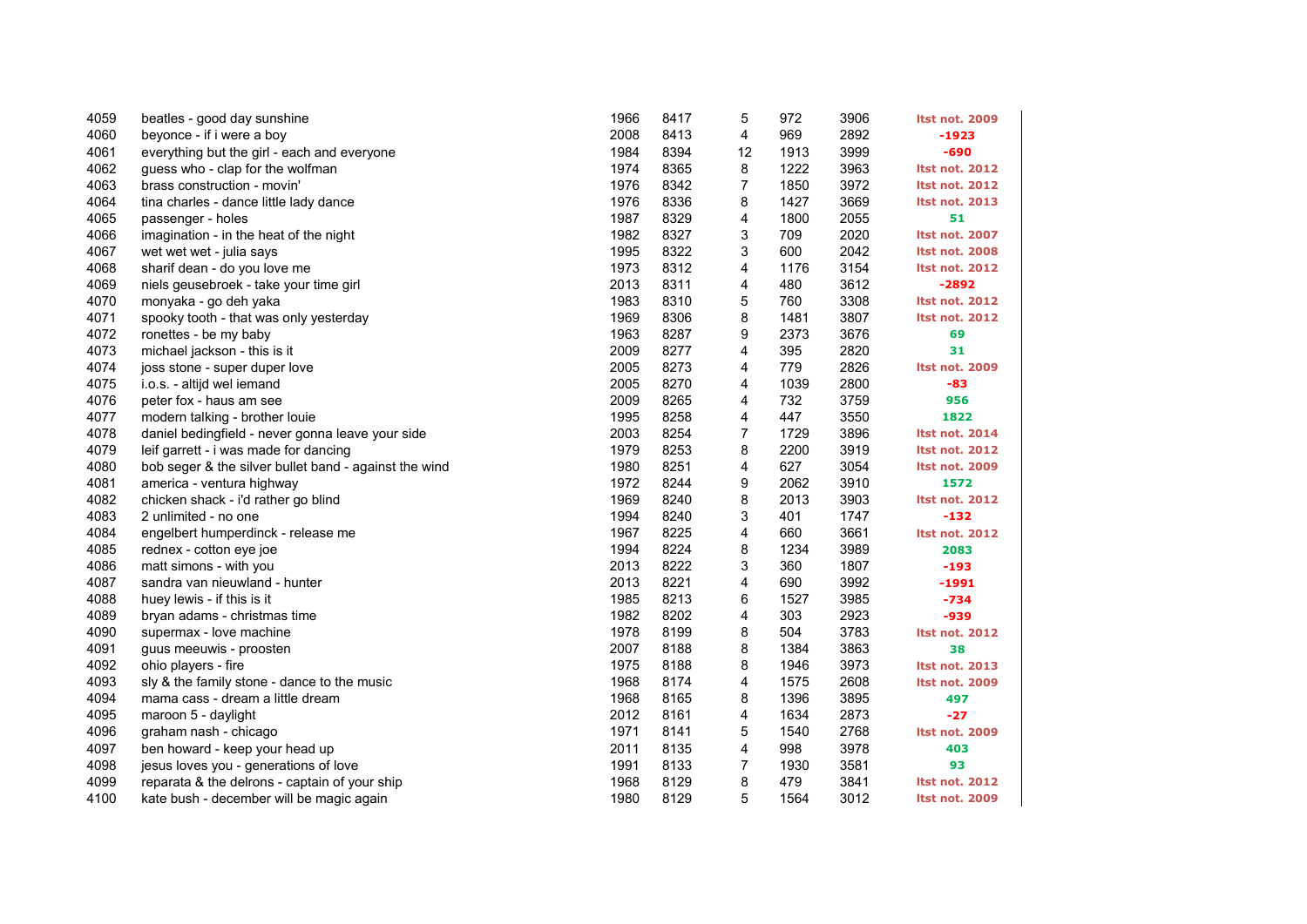| 4101 | janis joplin - mercedes benz                 | 1970 | 8100 | 5              | 1204 | 3917 | Itst not. 2009        |
|------|----------------------------------------------|------|------|----------------|------|------|-----------------------|
| 4102 | mal - mighty mighty roly poly                | 1972 | 8099 | 8              | 1647 | 3925 | <b>Itst not. 2012</b> |
| 4103 | fleetwood mac - seven wonders                | 1987 | 8098 | 7              | 2073 | 3929 | 195                   |
| 4104 | r kelly - she's got that vibe                | 1986 | 8090 | 4              | 1255 | 3650 | $-2108$               |
| 4105 | patricia paay - who's that lady with my man  | 1977 | 8089 | 8              | 1971 | 3728 | $-183$                |
| 4106 | fern kinney - together we are beautiful      | 1980 | 8089 | 4              | 1360 | 2390 | <b>Itst not. 2011</b> |
| 4107 | lou christie - she sold me magic             | 1970 | 8079 | 8              | 1725 | 3993 | <b>Itst not. 2012</b> |
| 4108 | depeche mode - people are people             | 1984 | 8071 | 7              | 1817 | 3800 | 616                   |
| 4109 | marco borsato - wit licht                    | 2008 | 8071 | 6              | 1419 | 3800 | her                   |
| 4110 | windjammer - harborlight                     | 1977 | 8063 | 5              | 699  | 3103 | <b>Itst not. 2012</b> |
| 4111 | r.e.m. - man on the moon                     | 1992 | 8061 | 4              | 1091 | 3498 | 2407                  |
| 4112 | sheena easton - what comes naturally         | 1991 | 8032 | 6              | 1723 | 3611 | <b>Itst not. 2015</b> |
| 4113 | tower - see you tonight                      | 1982 | 8029 | 7              | 610  | 3879 | 3269                  |
| 4114 | p!nk - don't let me get me                   | 1965 | 8027 | 4              | 1405 | 3732 | $-2307$               |
| 4115 | led zeppelin - whole lotta love              | 1969 | 8018 | 3              | 70   | 3312 | 533                   |
| 4116 | toontje lager - vroeg of laat                | 1983 | 8014 | 5              | 915  | 3338 | <b>Itst not. 2009</b> |
| 4117 | roy orbison - she's a mystery to me          | 1989 | 8013 | 5              | 1148 | 3383 | her                   |
| 4118 | lucilectric - madchen                        | 1994 | 8008 | 5              | 1610 | 3562 | -1952                 |
| 4119 | fleetwood mac - tusk                         | 1979 | 8000 | 3              | 838  | 2111 | <b>Itst not. 2007</b> |
| 4120 | tony basil - mickey                          | 1982 | 7995 | $\overline{7}$ | 1737 | 3940 | <b>Itst not. 2012</b> |
| 4121 | split enz - i hope i never                   | 1981 | 7984 | 8              | 1507 | 3977 | <b>Itst not. 2012</b> |
| 4122 | sting - if you love somebody (set them free) | 1985 | 7981 | 4              | 600  | 3599 | 1034                  |
| 4123 | p!nk - f**kin' perfect                       | 2011 | 7971 | 3              | 751  | 2343 | $-1592$               |
| 4124 | alice cooper - no more mr. nice guy          | 1973 | 7952 | 3              | 1285 | 1464 | <b>Itst not. 2007</b> |
| 4125 | kool & the gang - hi de hi hi de ho          | 1983 | 7950 | 6              | 1115 | 3601 | <b>Itst not. 2015</b> |
| 4126 | lisa boray - break it out                    | 1983 | 7941 | $\overline{7}$ | 1696 | 3937 | -1312                 |
| 4127 | han van eijck - leef 'big brother tune'      | 1999 | 7938 | 5              | 570  | 3691 | $-3121$               |
| 4128 | emeli sande - read all about it, pt iii      | 2008 | 7932 | 4              | 953  | 3581 | $-2106$               |
| 4129 | jay & the americans - cara mia               | 1965 | 7927 | 5              | 960  | 3665 | <b>Itst not. 2009</b> |
| 4130 | room 5 - make luv                            | 2003 | 7922 | 4              | 768  | 3424 | <b>Itst not. 2015</b> |
| 4131 | staple singers - respect yourself            | 1986 | 7920 | 4              | 540  | 2968 | $-2428$               |
| 4132 | marvin gaye - you're all i need to get       | 1968 | 7918 | 4              | 313  | 3708 | <b>Itst not. 2009</b> |
| 4133 | buoys - timothy                              | 1972 | 7914 | 5              | 1356 | 3842 | <b>Itst not. 2009</b> |
| 4134 | eagles - take it easy                        | 1972 | 7911 | 6              | 1448 | 3640 | her                   |
| 4135 | jeff beck - hi ho silver lining              | 1967 | 7909 | $\overline{7}$ | 1182 | 3983 | <b>Itst not. 2011</b> |
| 4136 | racoon - shoes of lightning                  | 2013 | 7892 | 3              | 197  | 2181 | 448                   |
| 4137 | earth wind & fire - september '99            | 1999 | 7891 | 4              | 1040 | 3124 | 865                   |
| 4138 | glen campbell - wichita lineman              | 1968 | 7877 | $\overline{7}$ | 2013 | 3956 | <b>Itst not. 2012</b> |
| 4139 | manhattan transfer - the speak up mambo      | 1977 | 7876 | 5              | 1137 | 3496 | <b>Itst not. 2009</b> |
| 4140 | linda ronstadt - blue bayou                  | 1977 | 7873 | 4              | 572  | 3767 | 2600                  |
| 4141 | kylie minogue - spinning around              | 2000 | 7865 | 6              | 1308 | 3831 | 1296                  |
| 4142 | baseballs - umbrella                         | 2010 | 7848 | 4              | 691  | 3825 | $-1772$               |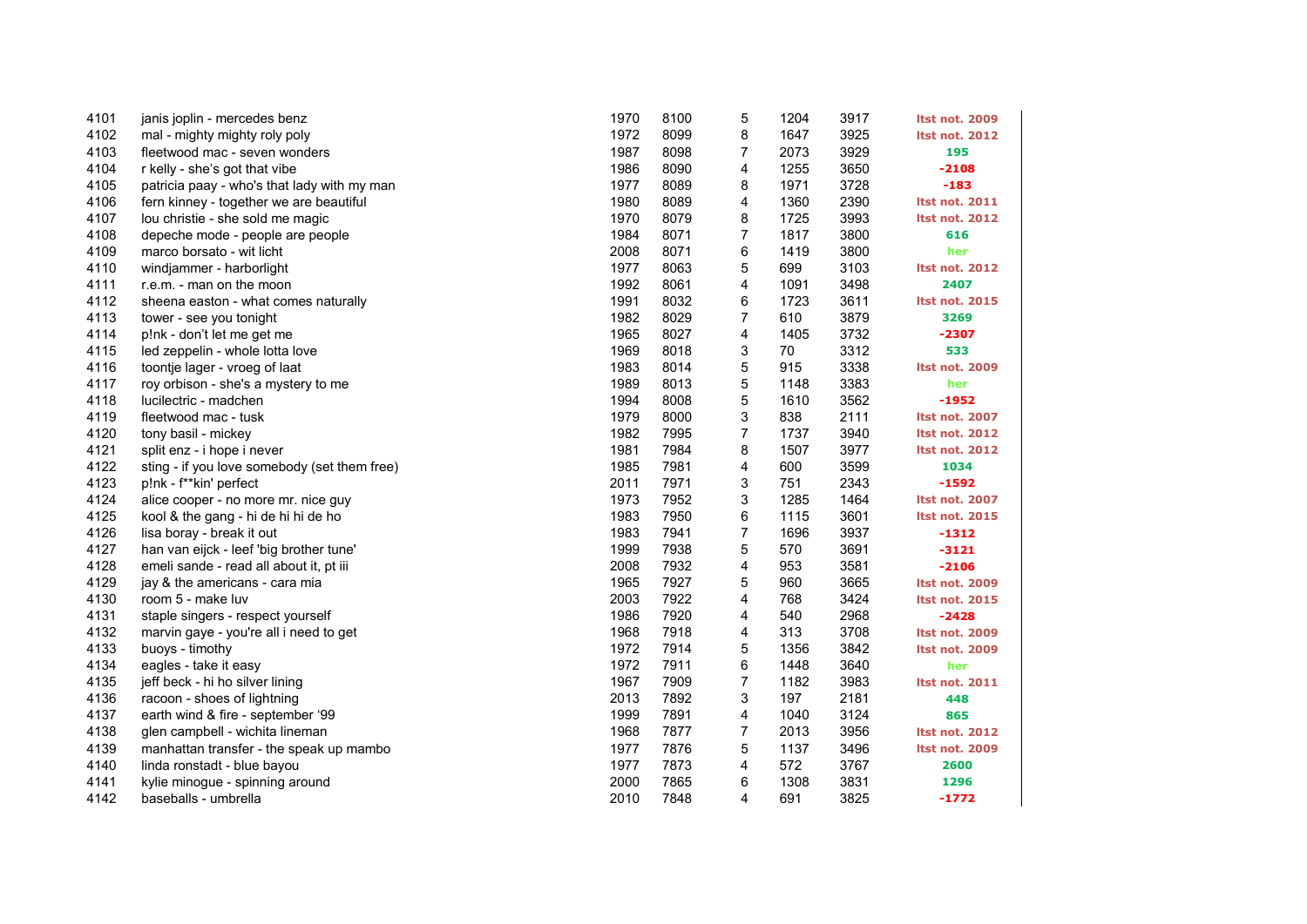| 4143 | oasis - don't look back in anger                     | 1996 | 7841 | $\overline{7}$          | 1049            | 3706 | 2551                  |
|------|------------------------------------------------------|------|------|-------------------------|-----------------|------|-----------------------|
| 4144 | freestylers - push up                                | 2004 | 7836 | 4                       | 370             | 3311 | $-701$                |
| 4145 | p!nk - just like a pill                              | 2001 | 7835 | 4                       | 498             | 3173 | $-1700$               |
| 4146 | benny neyman - vrijgezel                             | 1981 | 7826 | 5                       | 1051            | 3653 | 899                   |
| 4147 | robbie williams - morning sun                        | 2009 | 7820 | 4                       | 1119            | 2637 | $-276$                |
| 4148 | deacon blue - your town                              | 2003 | 7803 | 5                       | 1221            | 3652 | $\overline{7}$        |
| 4149 | frank boeijen groep - zeg me dat het niet zo is      | 1990 | 7803 | 3                       | 358             | 3022 | 462                   |
| 4150 | texas - summerson                                    | 1999 | 7802 | 5                       | 1607            | 3901 | $-1718$               |
| 4151 | k.t. tunstall - suddenly i see                       | 2006 | 7799 | 5                       | 1286            | 3965 | $-2570$               |
| 4152 | adele - hello                                        | 2015 | 7796 | $\overline{\mathbf{c}}$ | 10 <sup>°</sup> | 196  | 186                   |
| 4153 | flowerpot men - a walk in the sky                    | 1967 | 7786 | 8                       | 1684            | 3695 | <b>Itst not. 2012</b> |
| 4154 | shakatak - watching you                              | 1985 | 7782 | $\overline{7}$          | 2313            | 3952 | 1086                  |
| 4155 | ac/dc - thunderstruck                                | 1990 | 7780 | 2                       | 108             | 114  | 6                     |
| 4156 | lady gaga - poker face                               | 2009 | 7777 | 4                       | 660             | 3646 | 242                   |
| 4157 | nick & simon - vaarwel verleden                      | 2006 | 7776 | 5                       | 1115            | 3834 | <b>Itst not. 2013</b> |
| 4158 | cliff richard - please don't tease                   | 1960 | 7776 | 3                       | 784             | 1909 | <b>Itst not. 2007</b> |
| 4159 | p!nk - sober                                         | 2006 | 7771 | 4                       | 997             | 2840 | $-1200$               |
| 4160 | beach boys - cottonfields                            | 1969 | 7768 | 8                       | 1682            | 3962 | <b>Itst not. 2012</b> |
| 4161 | marky mark & the funky bunch - good vibrations       | 1991 | 7760 | 3                       | 613             | 2490 | $-1877$               |
| 4162 | extreme - hole hearted                               | 1991 | 7754 | $\overline{7}$          | 2042            | 3799 | $-1226$               |
| 4163 | de kast - hart van mijn gevoel                       | 1999 | 7745 | 6                       | 306             | 3532 | <b>Itst not. 2010</b> |
| 4164 | frans halsema & jenny arean - vluchten kan niet meer | 1977 | 7740 | 5                       | 569             | 3884 | <b>Itst not. 2009</b> |
| 4165 | black eyed peas - shut up                            | 2003 | 7735 | 3                       | 1013            | 1733 | <b>Itst not. 2008</b> |
| 4166 | reinhard mey - als de dag van toen                   | 1975 | 7734 | 5                       | 862             | 3531 | <b>Itst not. 2009</b> |
| 4167 | bob dylan - hurricane                                | 1975 | 7732 | 6                       | 121             | 3748 | 3627                  |
| 4168 | eternal - oh baby i                                  | 1995 | 7729 | 6                       | 1013            | 3988 | <b>Itst not. 2011</b> |
| 4169 | enrique iglesias - tired of being sorry              | 1981 | 7716 | 4                       | 1640            | 2794 | 12                    |
| 4170 | marco borsato - waterkant                            | 2010 | 7695 | 4                       | 1511            | 3475 | 1736                  |
| 4171 | amy macdonald - mr. rock & roll                      | 2008 | 7689 | 4                       | 771             | 3305 | 2208                  |
| 4172 | enigma - return to innocence                         | 1994 | 7686 | 6                       | 822             | 3957 | her                   |
| 4173 | hilary duff - so yesterday                           | 2003 | 7682 | 5                       | 1537            | 3824 | <b>Itst not. 2009</b> |
| 4174 | mai tai - female intuition                           | 1986 | 7680 | 7                       | 1085            | 3909 | $-2549$               |
| 4175 | script - for the first time                          | 2010 | 7679 | 4                       | 473             | 3057 | $-2584$               |
| 4176 | ed sheeran - thinking out loud                       | 2014 | 7676 | 2                       | 113             | 213  | 100                   |
| 4177 | marvin gaye - too busy thinking 'bout my baby        | 1969 | 7673 | $\overline{7}$          | 2075            | 3845 | 1032                  |
| 4178 | pretenders - have yourself a merry little christmas  | 1984 | 7671 | 4                       | 435             | 3132 | <b>Itst not. 2015</b> |
| 4179 | jonathan king - hooked on a feeling                  | 1972 | 7666 | 5                       | 1530            | 3846 | <b>Itst not. 2009</b> |
| 4180 | marco borsato & guus meeuwis - schouder aan schouder | 1965 | 7654 | 4                       | 634             | 3267 | 577                   |
| 4181 | loreen - euphoria                                    | 2012 | 7654 | 4                       | 869             | 2893 | 1305                  |
| 4182 | mark ronson & bruno mars - uptown funk               | 2014 | 7654 | 2                       | 169             | 179  | -10                   |
| 4183 | david essex - gonna make you a star                  | 1975 | 7641 | 8                       | 1686            | 3946 | <b>Itst not. 2012</b> |
| 4184 | dave edmunds - born to be with you                   | 1973 | 7639 | 6                       | 1707            | 3540 | <b>Itst not. 2010</b> |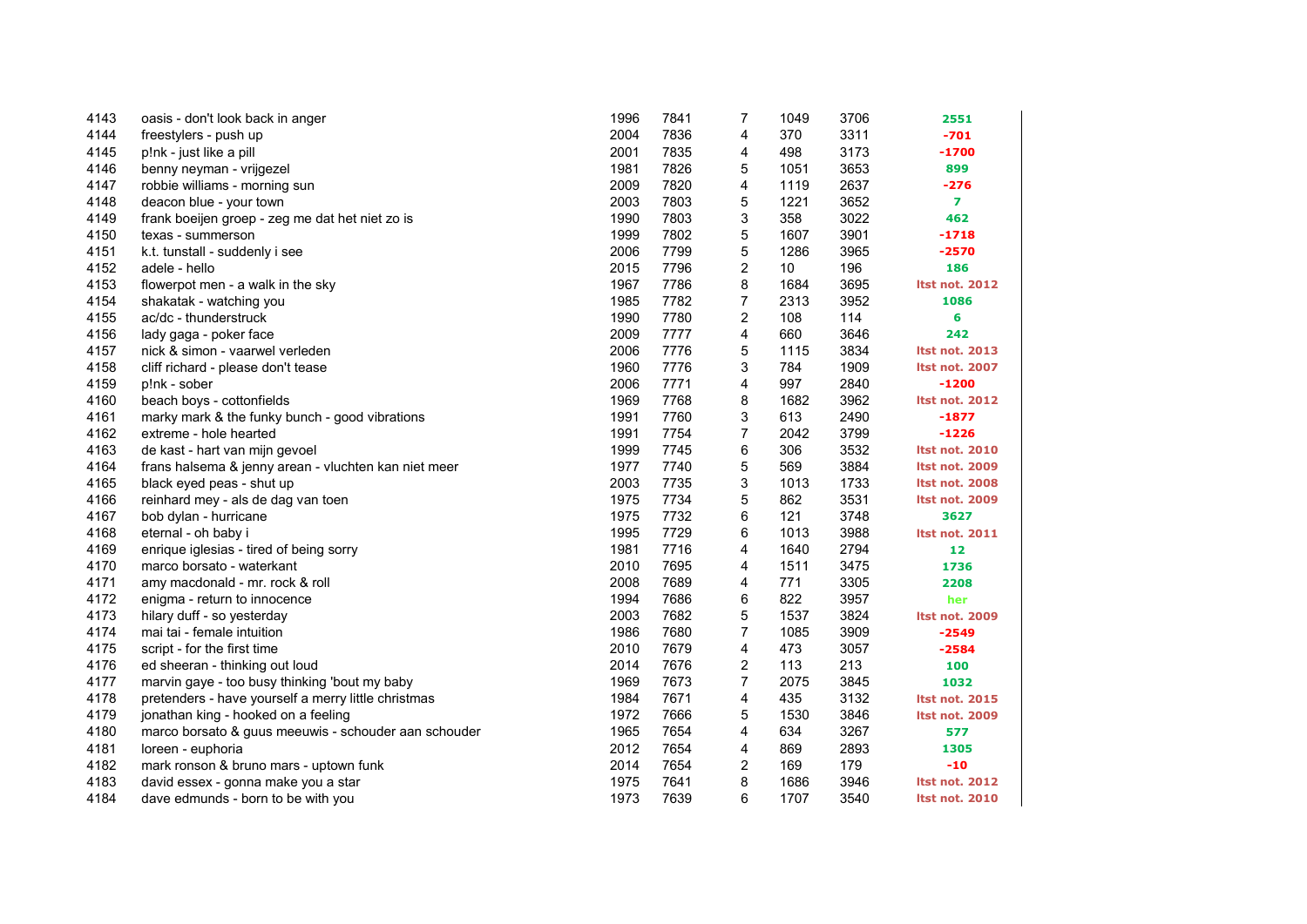| 4185 | rihanna - umbrella                               | 2007 | 7624 | 4              | 990  | 3407 | $-1425$               |
|------|--------------------------------------------------|------|------|----------------|------|------|-----------------------|
| 4186 | lace - i'm a gambler                             | 1969 | 7618 | 8              | 1832 | 3836 | <b>Itst not. 2012</b> |
| 4187 | bloem - omdat                                    | 1984 | 7602 | 5              | 1519 | 3295 | <b>Itst not. 2009</b> |
| 4188 | bon jovi - keep the faith                        | 1992 | 7593 | 4              | 966  | 3510 | 1028                  |
| 4189 | dan hill - sometimes when we touch               | 1977 | 7576 | 4              | 889  | 3900 | <b>Itst not. 2009</b> |
| 4190 | captain & tennille - you need a woman tonight    | 1979 | 7559 | 4              | 1456 | 3447 | <b>Itst not. 2009</b> |
| 4191 | wham - wham rap                                  | 1983 | 7546 | 7              | 1882 | 3840 | 500                   |
| 4192 | lady gaga - bad romance                          | 2009 | 7545 | 4              | 864  | 3945 | 3081                  |
| 4193 | brat - chalk dust                                | 1982 | 7540 | 7              | 1008 | 3837 | <b>Itst not. 2011</b> |
| 4194 | k-ci & jojo - tell me it's real                  | 1999 | 7538 | 7              | 529  | 3990 | <b>Itst not. 2011</b> |
| 4195 | police - wrapped around your finger              | 1983 | 7531 | 4              | 1349 | 2783 | 258                   |
| 4196 | steely dan - reelin' in the years                | 1973 | 7526 | $\overline{7}$ | 645  | 3729 | <b>Itst not. 2012</b> |
| 4197 | keith west - excerpt from a teenage opera        | 1967 | 7512 | 6              | 1986 | 3318 | <b>Itst not. 2010</b> |
| 4198 | squeeze - tempted                                | 1981 | 7505 | 4              | 1257 | 3128 | <b>Itst not. 2009</b> |
| 4199 | three degrees - take good care of yourself       | 1975 | 7502 | 4              | 1134 | 2465 | 1323                  |
| 4200 | shakira - objection tango                        | 1974 | 7498 | 4              | 1491 | 2782 | -1291                 |
| 4201 | faithless - god is a dj                          | 1998 | 7493 | 2              | 185  | 324  | 139                   |
| 4202 | take that - patience                             | 2006 | 7490 | $\overline{7}$ | 872  | 3987 | 1673                  |
| 4203 | billy paul - thanks for saving my life           | 1974 | 7490 | 5              | 1758 | 3848 | 552                   |
| 4204 | bløf & nielson - mannenharten                    | 2013 | 7490 | 4              | 1261 | 2864 | $-1603$               |
| 4205 | cliff richard - summer holiday                   | 1963 | 7483 | 8              | 1674 | 3786 | 888                   |
| 4206 | tröckener kecks - met hart en ziel               | 1990 | 7483 | 6              | 1350 | 3973 | <b>Itst not. 2012</b> |
| 4207 | jamie lidell - another day                       | 1995 | 7472 | 4              | 745  | 3422 | 533                   |
| 4208 | sharon redd - in the name of love                | 1983 | 7471 | 8              | 1732 | 3994 | -1801                 |
| 4209 | supremes - in and out of love                    | 1967 | 7469 | 8              | 2038 | 3907 | <b>Itst not. 2012</b> |
| 4210 | disco tex & the sex-o-lettes - get dancin'       | 1975 | 7466 | 8              | 1671 | 3970 | <b>Itst not. 2012</b> |
| 4211 | amy winehouse - back to back                     | 2006 | 7457 | 3              | 106  | 3044 | 1290                  |
| 4212 | izabella - shame shame shame                     | 2003 | 7456 | 4              | 461  | 3780 | $-423$                |
| 4213 | michael nesmith & first nat. band - silver moon  | 1971 | 7454 | 8              | 1342 | 3856 | <b>Itst not. 2012</b> |
| 4214 | stardust - the music sounds better with you      | 1985 | 7453 | 4              | 1674 | 2631 | $-85$                 |
| 4215 | raf ravenscroft - maxine                         | 1985 | 7437 | 4              | 528  | 3573 | Itst not. 2009        |
| 4216 | amazing stroopwafels - oude maasweg              | 1982 | 7434 | 5              | 802  | 3424 | <b>Itst not. 2009</b> |
| 4217 | searchers - needles and pins                     | 1964 | 7432 | 5              | 1729 | 3591 | <b>Itst not. 2013</b> |
| 4218 | don williams - you're my best friend             | 1978 | 7431 | 5              | 1201 | 3544 | <b>Itst not. 2009</b> |
| 4219 | yello - the rhythm divine                        | 1987 | 7430 | 9              | 2081 | 3979 | $-845$                |
| 4220 | lio - amoureux solitaires                        | 1981 | 7420 | 8              | 2447 | 3658 | <b>Itst not. 2012</b> |
| 4221 | train - 50 ways to say goodbye                   | 2012 | 7412 | 4              | 1793 | 2526 | 421                   |
| 4222 | red hot chili peppers - scar tissue              | 2000 | 7411 | 4              | 1152 | 3027 | 1875                  |
| 4223 | source & candi staton - you got the love         | 1964 | 7406 | 4              | 1255 | 3616 | $-1728$               |
| 4224 | take that - babe                                 | 1994 | 7402 | 5              | 1301 | 3940 | $-942$                |
| 4225 | peter koelewijn - kl 204 (als ik god was)        | 1978 | 7394 | 5              | 1293 | 3842 | Itst not. 2009        |
| 4226 | acda & de munnik - dan leef ik toch nog een keer | 2007 | 7392 | 5              | 1700 | 3126 | $-1268$               |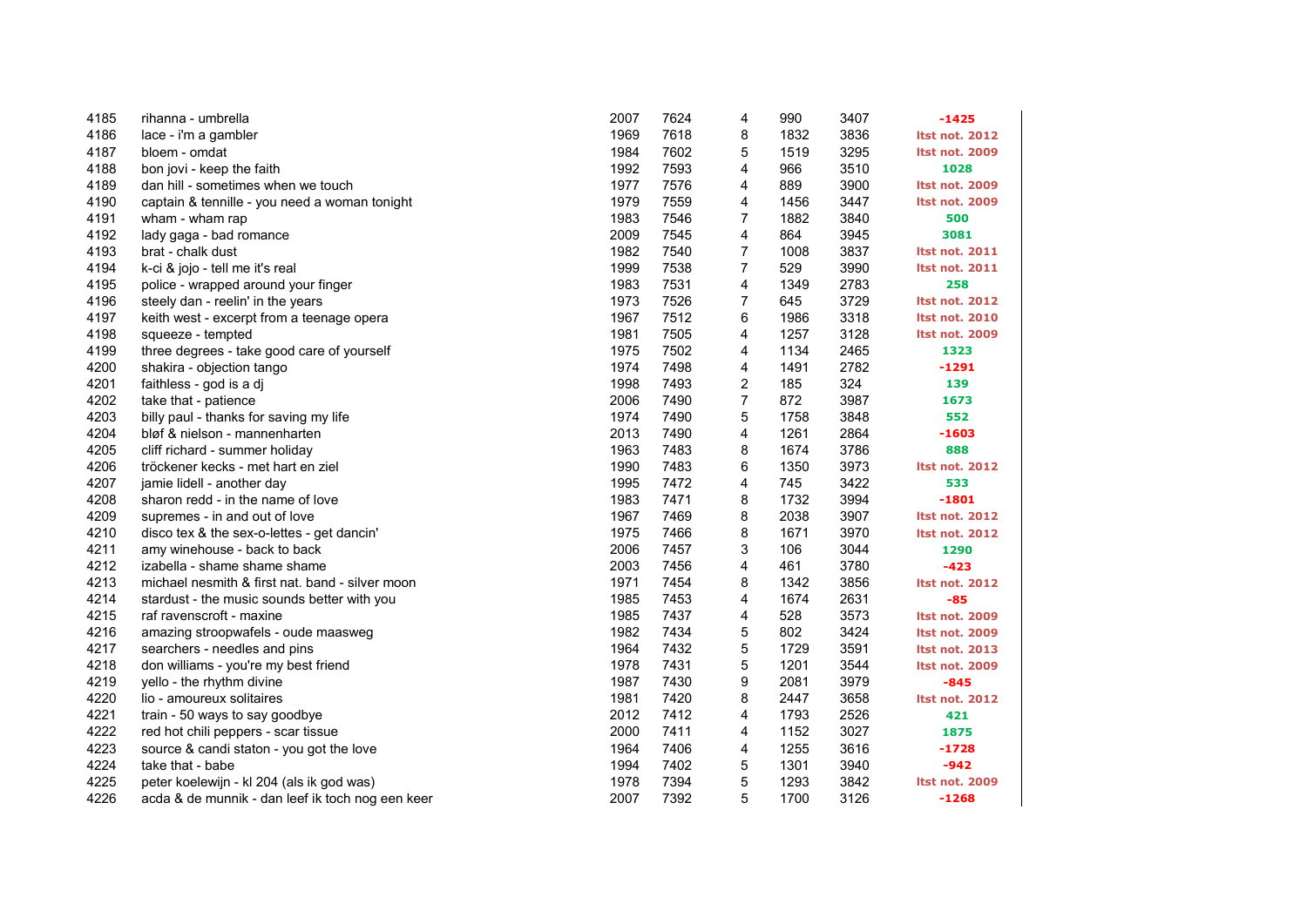| 4227 | beatles - across the universe                                 | 1970 | 7389 | 5                       | 1479 | 3840 | <b>Itst not. 2009</b> |
|------|---------------------------------------------------------------|------|------|-------------------------|------|------|-----------------------|
| 4228 | script - superheroes                                          | 2014 | 7389 | 3                       | 1273 | 1995 | 722                   |
| 4229 | dave & dee & dozy & beaky & mick & tich - bend it             | 1966 | 7379 | 4                       | 818  | 3754 | <b>Itst not. 2012</b> |
| 4230 | robbie williams & gary barlow - shame                         | 2010 | 7371 | 4                       | 834  | 3900 | 1673                  |
| 4231 | coldplay - talk                                               | 2005 | 7360 | 4                       | 856  | 3573 | $-1801$               |
| 4232 | byrds - jesus is just allright                                | 1970 | 7360 | 4                       | 1169 | 2824 | <b>Itst not. 2013</b> |
| 4233 | fleetwood mac - oh well (part i)                              | 1969 | 7359 | 3                       | 659  | 3306 | <b>Itst not. 2007</b> |
| 4234 | sonny & cher - little man                                     | 1966 | 7358 | 5                       | 1760 | 3146 | $-371$                |
| 4235 | raymond van 't groenewoud - je veux de l'amour                | 1980 | 7352 | 5                       | 755  | 3915 | <b>Itst not. 2009</b> |
| 4236 | rob de nijs - jan klaasen de trompetter                       | 1973 | 7342 | 5                       | 1112 | 3761 | 1860                  |
| 4237 | bon jovi - wanted dead or alive                               | 1987 | 7341 | 4                       | 1531 | 2538 | 869                   |
| 4238 | manau - la tribu de dana                                      | 1998 | 7331 | 4                       | 1177 | 2610 | 304                   |
| 4239 | dido - here with me                                           | 2001 | 7329 | 5                       | 1344 | 3766 | 462                   |
| 4240 | stargard - which way is up                                    | 1978 | 7327 | 8                       | 1750 | 3891 | <b>Itst not. 2013</b> |
| 4241 | sandra van nieuwland - more                                   | 1976 | 7327 | 5                       | 1193 | 3497 | $-2304$               |
| 4242 | time - jungle love                                            | 1985 | 7317 | 11                      | 1794 | 3971 | $-353$                |
| 4243 | run dmc & aerosmith - walk this way                           | 1986 | 7315 | 4                       | 1321 | 3030 | 579                   |
| 4244 | manic street preachers - motorcycle emptiness                 | 1992 | 7311 | 3                       | 455  | 2753 | 1029                  |
| 4245 | hollies - the baby                                            | 1972 | 7306 | 8                       | 1023 | 3859 | <b>Itst not. 2012</b> |
| 4246 | sam smith - stay with me                                      | 2014 | 7306 | 3                       | 243  | 2604 | $-754$                |
| 4247 | dinah washington - what a difference a day made               | 1959 | 7298 | 4                       | 951  | 3924 | <b>Itst not. 2009</b> |
| 4248 | mouse t - horny                                               | 1999 | 7294 | 4                       | 1199 | 3072 | $-1404$               |
| 4249 | ritchie family - american generation                          | 1979 | 7277 | 7                       | 1734 | 3890 | <b>Itst not. 2012</b> |
| 4250 | nielson - beauty & de brains                                  | 1988 | 7276 | 4                       | 1342 | 3605 | $-1824$               |
| 4251 | scouting for girls - this ain't a love song                   | 2010 | 7273 | 4                       | 600  | 3503 | $-1826$               |
| 4252 | fray - how to save a life                                     | 2005 | 7270 | 4                       | 1449 | 2629 | 1155                  |
| 4253 | total touch - one moment your mind                            | 1996 | 7269 | 3                       | 706  | 3314 | $-2600$               |
| 4254 | goede doel - nooduitgang                                      | 1987 | 7267 | 4                       | 1502 | 3493 | 651                   |
| 4255 | killers - human                                               | 2008 | 7261 | 3                       | 539  | 3582 | $-82$                 |
| 4256 | anouk - three days in a row                                   | 2009 | 7248 | 4                       | 1603 | 2713 | $-439$                |
| 4257 | rita coolidge - we're all alone                               | 1977 | 7229 | 9                       | 1482 | 3942 | <b>Itst not. 2013</b> |
| 4258 | kensington - war                                              | 2014 | 7223 | $\overline{\mathbf{c}}$ | 134  | 645  | 511                   |
| 4259 | amy grant - baby baby                                         | 1991 | 7215 | 9                       | 2242 | 3851 | <b>Itst not. 2014</b> |
| 4260 | vulcano - 'n beetje van dit                                   | 1983 | 7208 | 9                       | 1336 | 3895 | <b>Itst not. 2013</b> |
| 4261 | claudia de breij - mag ik dan bij jou                         | 2011 | 7206 | 2                       | 50   | 746  | 696                   |
| 4262 | gers pardoel - ik neem je mee                                 | 2011 | 7196 | 4                       | 874  | 3342 | $-2120$               |
| 4263 | eurythmics - here comes the rain again                        | 1984 | 7186 | 8                       | 1124 | 3974 | 1250                  |
| 4264 | michael jackson & justin timberlake - love never felt so good | 2014 | 7179 | 3                       | 774  | 2721 | 1947                  |
| 4265 | bob dylan - wigwam                                            | 1970 | 7173 | $\overline{\mathbf{c}}$ | 347  | 482  | <b>Itst not. 2006</b> |
| 4266 | stevie wonder - as                                            | 1976 | 7164 | 4                       | 889  | 3863 | <b>Itst not. 2009</b> |
| 4267 | shocking blue - inkpot                                        | 1972 | 7164 | 4                       | 1221 | 2646 | <b>Itst not. 2012</b> |
| 4268 | belouis some - imagination                                    | 1985 | 7163 | 4                       | 895  | 2903 | <b>Itst not. 2009</b> |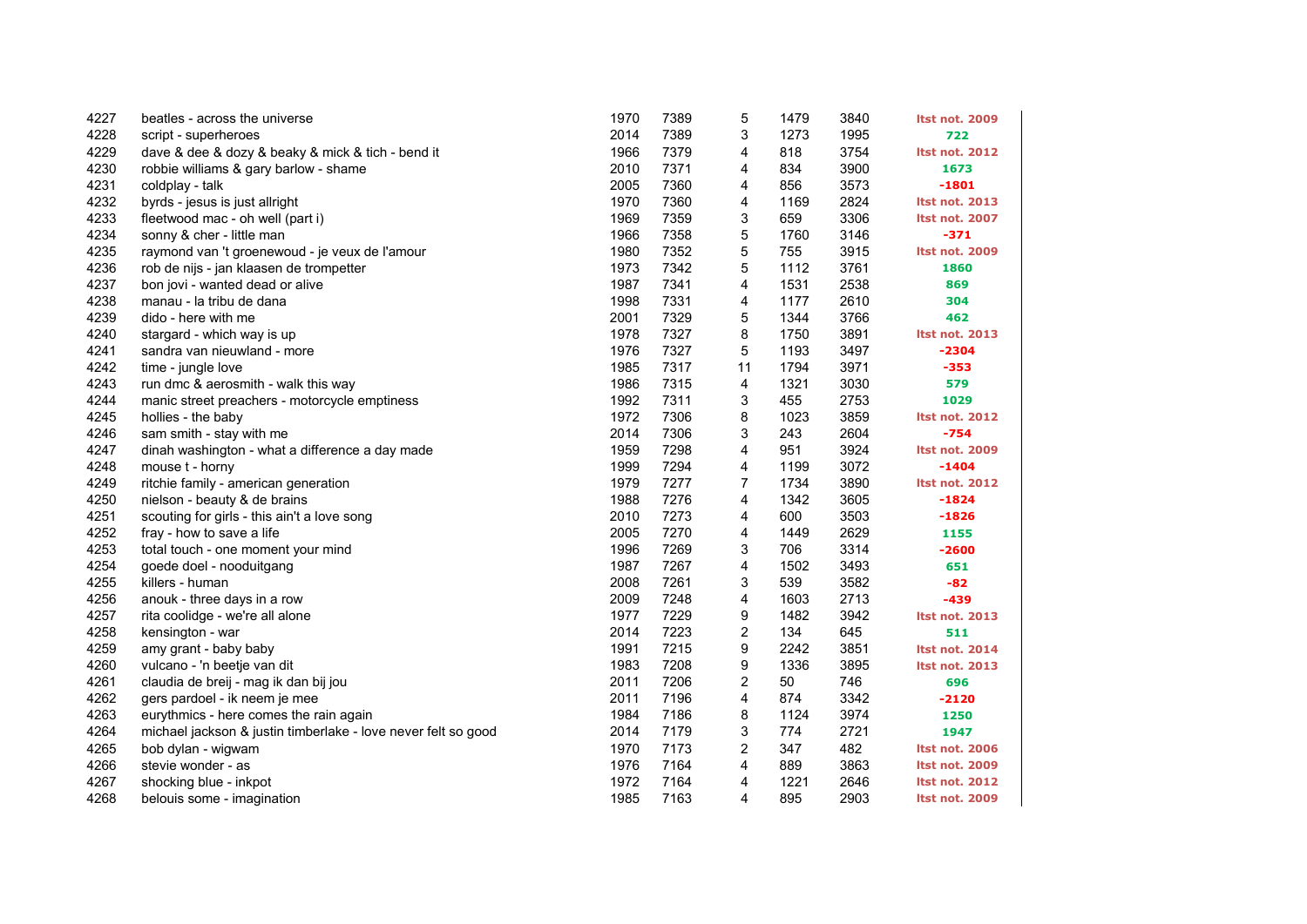| 4269 | rob de nijs - bo                                       | 1983 | 7158 | 4              | 1333 | 2874 | Itst not. 2009        |
|------|--------------------------------------------------------|------|------|----------------|------|------|-----------------------|
| 4270 | shirley bassey - something                             | 1970 | 7158 | 3              | 981  | 2700 | <b>Itst not. 2007</b> |
| 4271 | nina simone - don't let me be misunderstood            | 1964 | 7155 | 5              | 589  | 3885 | <b>Itst not. 2009</b> |
| 4272 | soul ii soul - get a life                              | 1989 | 7147 | 7              | 2654 | 3825 | 949                   |
| 4273 | luisa fernandez - lay love on you                      | 1978 | 7145 | 8              | 1849 | 3962 | <b>Itst not. 2012</b> |
| 4274 | sam smith - i'm not the only one                       | 2014 | 7138 | 2              | 272  | 592  | $-320$                |
| 4275 | john fred & his playboy band - judy in disguise        | 1968 | 7137 | 8              | 2016 | 3997 | <b>Itst not. 2012</b> |
| 4276 | usher & pitbull - dj got us fallin' in love            | 2010 | 7126 | 4              | 1132 | 3715 | -837                  |
| 4277 | jacksons - state of shock                              | 1984 | 7121 | 7              | 1844 | 3965 | 350                   |
| 4278 | walker brothers - make it easy on yourself             | 1965 | 7120 | 5              | 2045 | 3753 | Itst not. 2009        |
| 4279 | take that - the flood                                  | 2010 | 7119 | 4              | 810  | 3665 | 1630                  |
| 4280 | robert gordon - red hot                                | 1978 | 7112 | 8              | 1930 | 3878 | <b>Itst not. 2012</b> |
| 4281 | amazulu - excitable                                    | 2005 | 7108 | 4              | 793  | 3553 | <b>Itst not. 2015</b> |
| 4282 | jefferson airplane - somebody to love                  | 1970 | 7105 | 5              | 849  | 3897 | <b>Itst not. 2009</b> |
| 4283 | paper lace - the night chicago died                    | 1974 | 7105 | 4              | 604  | 3584 | <b>Itst not. 2012</b> |
| 4284 | diana ross - touch by touch                            | 1984 | 7103 | $\overline{7}$ | 1470 | 3951 | 2169                  |
| 4285 | love affair - a day without love                       | 1968 | 7091 | 5              | 1422 | 3963 | <b>Itst not. 2009</b> |
| 4286 | train - drive by                                       | 2012 | 7087 | 4              | 1448 | 3097 | $\overline{ }$        |
| 4287 | joss stone - spoiled                                   | 2005 | 7083 | 7              | 2174 | 3499 | <b>Itst not. 2012</b> |
| 4288 | jason mraz - i won't give up                           | 2012 | 7080 | 5              | 404  | 3807 | 3210                  |
| 4289 | focus - sylvia                                         | 1972 | 7076 | 4              | 1297 | 3160 | <b>Itst not. 2012</b> |
| 4290 | gerry & the pacemakers - you'll never walk alone       | 1963 | 7069 | 4              | 585  | 3884 | 1691                  |
| 4291 | beach boys - surfin' u.s.a.                            | 1963 | 7066 | 5              | 1649 | 3915 | Itst not. 2009        |
| 4292 | james morrison - nothing ever hurts like you           | 1998 | 7064 | 4              | 282  | 3828 | $-1952$               |
| 4293 | feargal sharky - you little thief                      | 1986 | 7049 | $\overline{7}$ | 2160 | 3756 | $-517$                |
| 4294 | jon & vangelis - i hear you now                        | 1980 | 7020 | 5              | 1803 | 3924 | <b>Itst not. 2009</b> |
| 4295 | genesis - in too deep                                  | 2006 | 7014 | 4              | 645  | 3909 | 751                   |
| 4296 | chris de burgh - the head and the heart                | 1984 | 7009 | 4              | 1880 | 2987 | Itst not. 2009        |
| 4297 | mindbenders - a groovy kind of love                    | 1966 | 7004 | 11             | 2344 | 3936 | <b>Itst not. 2015</b> |
| 4298 | chris montez - the more i see you                      | 1966 | 7000 | 5              | 1078 | 3871 | $-1308$               |
| 4299 | deodato - s.o.s. fire in the sky                       | 1985 | 6999 | 8              | 2061 | 3957 | <b>Itst not. 2014</b> |
| 4300 | madonna & justin timberlake - 4 minutes                | 2008 | 6995 | 3              | 463  | 2719 | $-1363$               |
| 4301 | elton john - i guess that's why they call it the blues | 1983 | 6983 | 5              | 1691 | 3545 | <b>Itst not. 2009</b> |
| 4302 | association - cherish                                  | 1966 | 6961 | 5              | 1426 | 3488 | <b>Itst not. 2009</b> |
| 4303 | ivy league - tossing and turning                       | 1965 | 6950 | 9              | 1933 | 3968 | <b>Itst not. 2013</b> |
| 4304 | bløf - hier                                            | 2000 | 6940 | 4              | 760  | 3920 | $-1509$               |
| 4305 | urban cookie collective - the key the secret           | 1981 | 6936 | 4              | 962  | 3233 | $-80$                 |
| 4306 | cj lewis - sweets for my sweet                         | 1994 | 6930 | 6              | 1130 | 3926 | <b>Itst not. 2011</b> |
| 4307 | beach boys - blue birds over the mountain              | 1968 | 6917 | 8              | 2079 | 3659 | <b>Itst not. 2012</b> |
| 4308 | adina howard - freak like me                           | 1994 | 6904 | 4              | 862  | 3865 | $-953$                |
| 4309 | david ruffin - walk away from love                     | 1976 | 6902 | 4              | 1242 | 3736 | <b>Itst not. 2009</b> |
| 4310 | cheap trick - the flame                                | 1988 | 6886 | 5              | 2377 | 3007 | <b>Itst not. 2012</b> |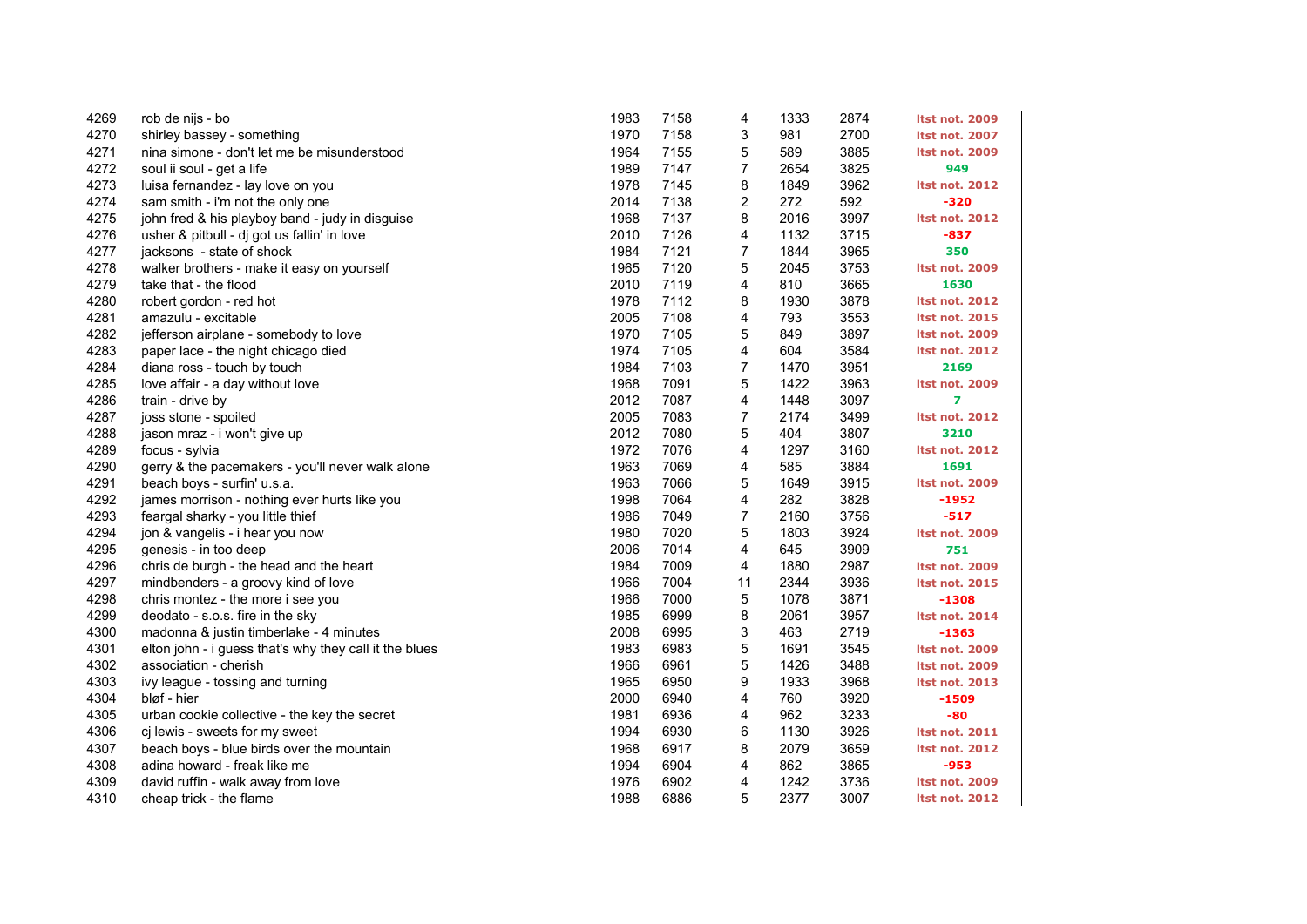| 4311 | prince - arms of orion                         | 1985 | 6879 | 5              | 1019 | 3705 | <b>Itst not. 2012</b> |
|------|------------------------------------------------|------|------|----------------|------|------|-----------------------|
| 4312 | guus meeuwis - ik wil met je lachen            | 1965 | 6873 | 4              | 1108 | 3518 | $-1444$               |
| 4313 | dolly parton - you are                         | 1983 | 6869 | 5              | 933  | 3943 | 1904                  |
| 4314 | dj jazzy jeff & fresh prince - summertime      | 1984 | 6868 | 4              | 987  | 2967 | $-1274$               |
| 4315 | donna hightower - if you hold my hand          | 1973 | 6859 | 4              | 983  | 3810 | <b>Itst not. 2012</b> |
| 4316 | rolling stones - i wanna be your man           | 1964 | 6851 | 7              | 1998 | 3773 | <b>Itst not. 2012</b> |
| 4317 | kinks - Iola (live)                            | 1981 | 6850 | 2              | 153  | 999  | <b>Itst not. 2008</b> |
| 4318 | jody watley - real love                        | 1989 | 6849 | $\overline{7}$ | 1461 | 3951 | <b>Itst not. 2015</b> |
| 4319 | melee - built to last                          | 2008 | 6836 | 5              | 1688 | 3871 | 330                   |
| 4320 | norah jones - sunrise                          | 2004 | 6836 | 5              | 2080 | 3167 | <b>Itst not. 2009</b> |
| 4321 | ub 40 - watchdogs                              | 1987 | 6823 | 7              | 2040 | 3742 | $-1120$               |
| 4322 | owl city & carly rae jepsen - good time        | 1984 | 6822 | 4              | 408  | 3157 | $-21$                 |
| 4323 | shapeshifters - lola's theme                   | 2004 | 6810 | 5              | 1560 | 3711 | $-1567$               |
| 4324 | lulu - shout                                   | 1964 | 6797 | 5              | 1715 | 3508 | Itst not. 2009        |
| 4325 | gipsy kings - volare                           | 1990 | 6796 | 6              | 2286 | 3695 | 514                   |
| 4326 | p!nk - please don't leave me                   | 2008 | 6794 | 4              | 927  | 3200 | 1899                  |
| 4327 | vengaboys - we like to party                   | 1998 | 6792 | 4              | 939  | 3757 | $-162$                |
| 4328 | mr. bloe - groovin' with mr. bloe              | 1970 | 6789 | 8              | 2255 | 3967 | <b>Itst not. 2012</b> |
| 4329 | bruce springsteen - brilliant disguise         | 1987 | 6785 | 4              | 450  | 3340 | 570                   |
| 4330 | dimitri van toren - hé kom aan                 | 1973 | 6781 | 4              | 1041 | 3899 | <b>Itst not. 2009</b> |
| 4331 | bob marley - sun is shining                    | 1999 | 6776 | 4              | 1420 | 3382 | 1962                  |
| 4332 | nick & simon - een nieuwe dag                  | 1989 | 6775 | 4              | 510  | 3895 | $-1914$               |
| 4333 | gloria estefan - turn the beat around          | 2002 | 6773 | 4              | 1984 | 2986 | $-820$                |
| 4334 | eric clapton - my father's eyes                | 1998 | 6770 | 5              | 547  | 3990 | <b>Itst not. 2009</b> |
| 4335 | inner circle - games people play               | 1994 | 6764 | 4              | 682  | 3951 | $-1266$               |
| 4336 | guys 'n dolls - broken dreams                  | 1982 | 6759 | 5              | 1425 | 3483 | Itst not. 2009        |
| 4337 | tina turner - disco inferno                    | 1972 | 6758 | 4              | 907  | 3453 | 1542                  |
| 4338 | charly lownoise & mental theo - wonderful days | 1995 | 6757 | 2              | 301  | 944  | 643                   |
| 4339 | alanis morissette - hands clean                | 2002 | 6747 | 4              | 430  | 3747 | $-3317$               |
| 4340 | chic - dance dance dance                       | 1978 | 6739 | 9              | 1885 | 3963 | <b>Itst not. 2013</b> |
| 4341 | gavin degraw - i don't wanna be                | 2003 | 6730 | 3              | 291  | 2822 | $-662$                |
| 4342 | cover girls - wishing on a star                | 1970 | 6729 | 4              | 1117 | 3444 | 1399                  |
| 4343 | ed sheeran - lego house                        | 2012 | 6703 | 4              | 1519 | 3155 | 1354                  |
| 4344 | duran duran - hungry like the wolf             | 1982 | 6691 | 3              | 613  | 3045 | <b>Itst not. 2014</b> |
| 4345 | birdy - people help the people                 | 2011 | 6688 | 4              | 1741 | 3489 | 1418                  |
| 4346 | bobbysocks - let it swing                      | 1985 | 6685 | $\overline{7}$ | 1360 | 3993 | <b>Itst not. 2011</b> |
| 4347 | terry stafford - suspicion                     | 1964 | 6679 | 6              | 1215 | 3971 | <b>Itst not. 2012</b> |
| 4348 | shakira & alejandro sanz - la tortura          | 2005 | 6679 | 4              | 1728 | 2869 | 954                   |
| 4349 | brownstone - if you love me                    | 1995 | 6669 | 6              | 1902 | 3778 | <b>Itst not. 2011</b> |
| 4350 | gloria estefan - cuts both ways                | 1990 | 6669 | 4              | 1499 | 3912 | <b>Itst not. 2009</b> |
| 4351 | jackson browne - the pretender                 | 1976 | 6659 | 5              | 670  | 3727 | <b>Itst not. 2009</b> |
| 4352 | gruppo sportivo - disco really made it         | 1979 | 6652 | 8              | 1990 | 3813 | <b>Itst not. 2012</b> |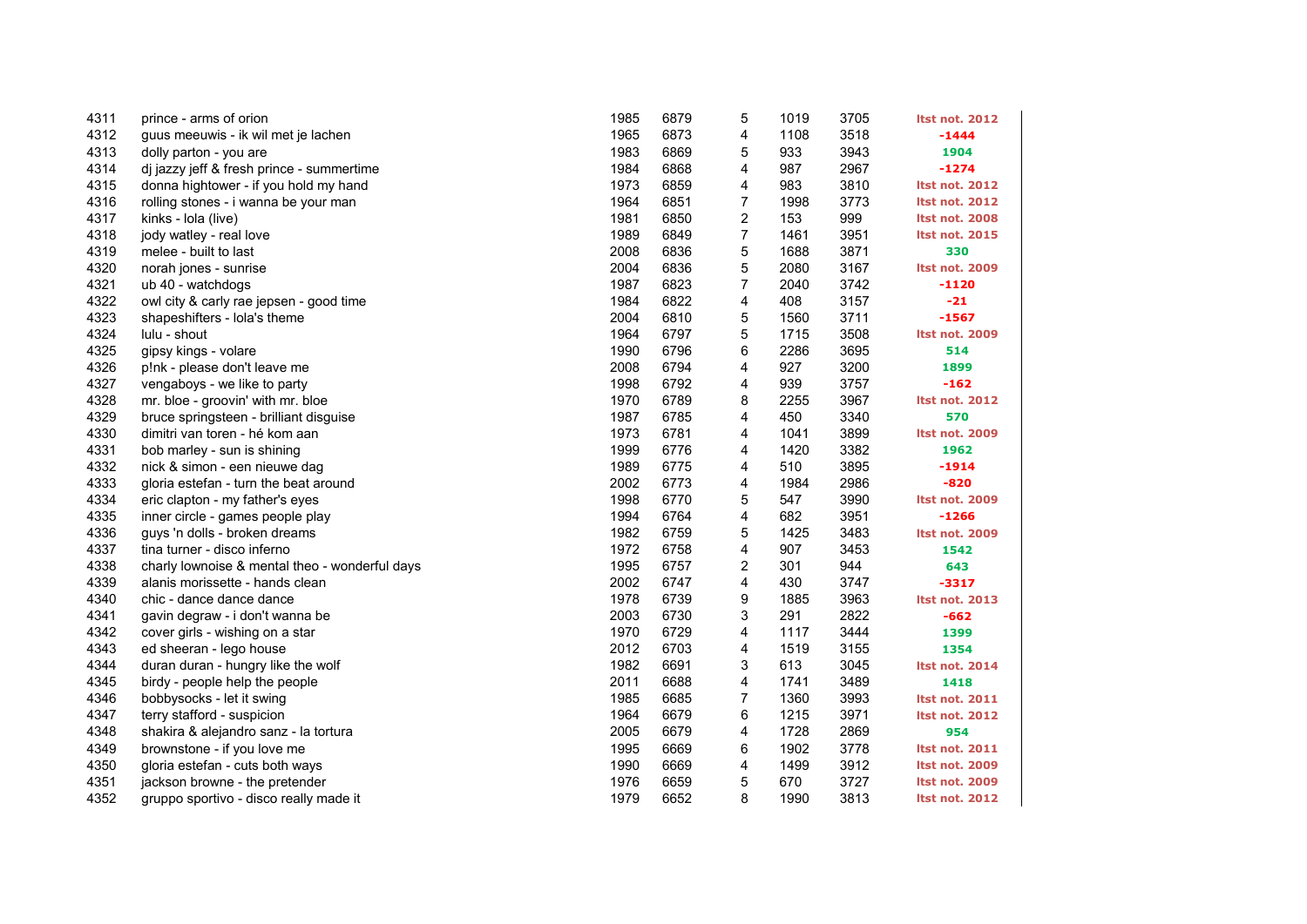| 4353 | fine young cannibals - suspicious minds                       | 1985 | 6651 | 4              | 1562 | 2903 | $-168$                |
|------|---------------------------------------------------------------|------|------|----------------|------|------|-----------------------|
| 4354 | aphrodite's child - such a funny night                        | 1971 | 6650 | 6              | 1544 | 3926 | <b>Itst not. 2010</b> |
| 4355 | forecast - happy days                                         | 1982 | 6639 | 6              | 1459 | 3930 | <b>Itst not. 2014</b> |
| 4356 | tom petty - mary jane's last dance                            | 1993 | 6639 | 4              | 1935 | 2795 | 575                   |
| 4357 | jay-z & alicia keys - empire state of mind                    | 2009 | 6639 | 2              | 98   | 1265 | $-1167$               |
| 4358 | jan hammer - miami vice theme                                 | 1987 | 6638 | 4              | 1486 | 3111 | 433                   |
| 4359 | toploader - dancing in the moonlight                          | 2000 | 6626 | 4              | 1432 | 3551 | $-1964$               |
| 4360 | colin blunstone - andorra                                     | 1973 | 6620 | 8              | 1568 | 3848 | <b>Itst not. 2013</b> |
| 4361 | bob marley & the wailers - get up stand up                    | 1973 | 6601 | 9              | 2146 | 3939 | $-1538$               |
| 4362 | shaun cassidy - morning girl                                  | 1976 | 6587 | 5              | 1763 | 3689 | <b>Itst not. 2009</b> |
| 4363 | t-spoon - mercedes benz                                       | 1981 | 6587 | 4              | 1494 | 3190 | $-294$                |
| 4364 | spandau ballet - chant number 1                               | 1981 | 6585 | 3              | 1324 | 2124 | <b>Itst not. 2012</b> |
| 4365 | meck & leo sayer - thunder in my heart                        | 2006 | 6573 | 3              | 598  | 3509 | $-2186$               |
| 4366 | michael jackson - in the closet                               | 1992 | 6560 | 5              | 1060 | 3824 | <b>Itst not. 2013</b> |
| 4367 | coldplay - christmas lights                                   | 2010 | 6560 | 3              | 280  | 2916 | $-669$                |
| 4368 | trio hellenique - la danse de zorba                           | 1965 | 6550 | 4              | 1169 | 3219 | <b>Itst not. 2008</b> |
| 4369 | boy krazy - that's what love can do                           | 1993 | 6549 | 6              | 1014 | 3958 | $-2944$               |
| 4370 | shakin' stevens - a rocking good way                          | 1984 | 6548 | $\overline{7}$ | 1799 | 3773 | $-323$                |
| 4371 | armin van buuren &trevor guthrie - this is what it feels like | 2013 | 6534 | 3              | 393  | 3777 | 906                   |
| 4372 | robbie williams - the road to mandalay                        | 2001 | 6525 | 4              | 1605 | 2809 | 1204                  |
| 4373 | handsome poets - sky on fire                                  | 2012 | 6524 | 4              | 1776 | 2919 | 1143                  |
| 4374 | monkees - last train to clarksville                           | 1966 | 6511 | 4              | 1594 | 3745 | <b>Itst not. 2012</b> |
| 4375 | eros ramazzotti - un emozione per sempre                      | 2003 | 6508 | 4              | 1111 | 3265 | 2152                  |
| 4376 | geri halliwell - it's raining men                             | 1970 | 6505 | 4              | 1105 | 3193 | $-2088$               |
| 4377 | bon jovi - this ain't a love song                             | 2003 | 6503 | 4              | 883  | 3640 | -790                  |
| 4378 | playahitti - the summer is magic                              | 1994 | 6471 | 3              | 1063 | 3103 | $-2040$               |
| 4379 | supertramp - cannonball                                       | 1985 | 6456 | 3              | 715  | 3979 | <b>Itst not. 2008</b> |
| 4380 | justin timberlake - what goes around comes around             | 2007 | 6444 | 3              | 849  | 2571 | 1722                  |
| 4381 | script - the man who can't be moved                           | 2008 | 6440 | 4              | 762  | 3139 | 1965                  |
| 4382 | bon jovi - it's my life (2003)                                | 2004 | 6439 | 4              | 1049 | 3610 | 482                   |
| 4383 | bay city rollers - i only wanna be with you                   | 1976 | 6438 | 3              | 825  | 3707 | <b>Itst not. 2007</b> |
| 4384 | jan & dean - surf city                                        | 1963 | 6429 | 4              | 1273 | 3525 | <b>Itst not. 2009</b> |
| 4385 | colin blunstone - caroline goodbye                            | 1972 | 6428 | 4              | 1823 | 2907 | <b>Itst not. 2009</b> |
| 4386 | rihanna - take a bow                                          | 1966 | 6427 | 4              | 1833 | 3345 | $-1107$               |
| 4387 | aha - the living daylights                                    | 1987 | 6426 | 4              | 202  | 3986 | $-1463$               |
| 4388 | roberta flack - the closer i get to you                       | 1977 | 6418 | 4              | 1493 | 3107 | <b>Itst not. 2009</b> |
| 4389 | bløf - later als ik groter ben                                | 2012 | 6416 | 4              | 1027 | 3884 | $-2857$               |
| 4390 | bobby hebb - sunny                                            | 1966 | 6412 | $\overline{7}$ | 1520 | 3967 | <b>Itst not. 2011</b> |
| 4391 | johnny gill - my my my                                        | 1990 | 6392 | 4              | 1001 | 3584 | <b>Itst not. 2009</b> |
| 4392 | simple minds - all the things she said                        | 1986 | 6384 | 3              | 895  | 3177 | 1630                  |
| 4393 | simply red - a new flame                                      | 1989 | 6379 | 6              | 1288 | 3971 | $-465$                |
| 4394 | christina aguilera & lil' kim & mya & p!nk - lady marmelade   | 2001 | 6370 | 4              | 1398 | 3832 | $-657$                |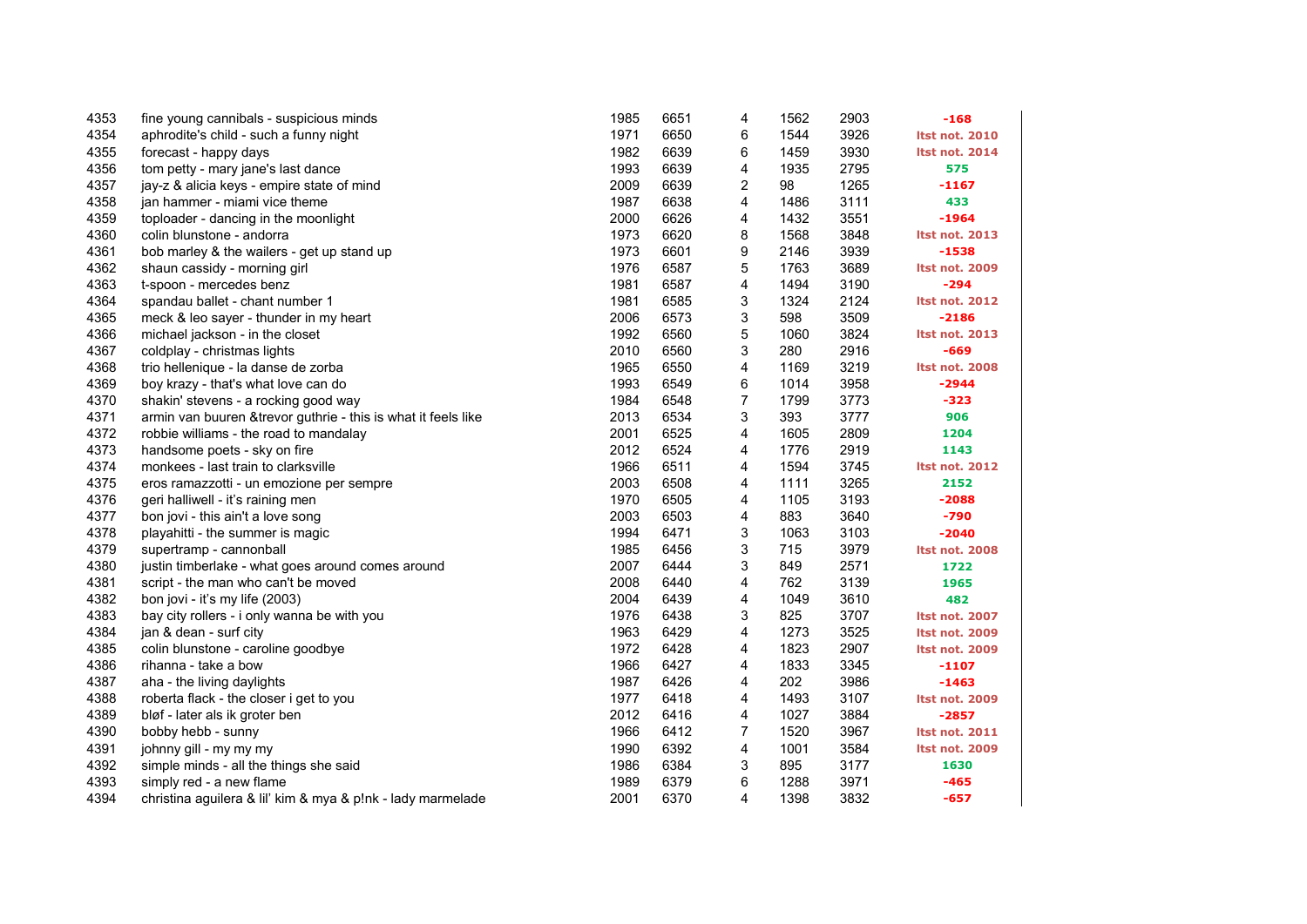| 4395 | rolling stones - come on                              | 1963 | 6368 | 8                       | 1954 | 3950 | <b>Itst not. 2012</b> |
|------|-------------------------------------------------------|------|------|-------------------------|------|------|-----------------------|
| 4396 | spice girls - say you'll be there                     | 1981 | 6356 | 5                       | 2154 | 3073 | 768                   |
| 4397 | casuals - jesamine                                    | 1968 | 6354 | 6                       | 2249 | 3839 | <b>Itst not. 2010</b> |
| 4398 | glennis grace & edwin evers - wil je niet nog 1 nacht | 1973 | 6342 | 4                       | 1219 | 3848 | $-1798$               |
| 4399 | crispian st. peters - pied piper                      | 1966 | 6333 | 4                       | 1531 | 3697 | <b>Itst not. 2012</b> |
| 4400 | warm sounds - birds and bees                          | 1967 | 6316 | 5                       | 1571 | 3794 | <b>Itst not. 2009</b> |
| 4401 | b.t. express - do it                                  | 1975 | 6293 | 3                       | 1105 | 2917 | <b>Itst not. 2007</b> |
| 4402 | queen - the miracle                                   | 1990 | 6292 | 4                       | 522  | 3758 | 86                    |
| 4403 | phil carmen - on my way to l.a.                       | 1985 | 6292 | 4                       | 1578 | 3944 | <b>Itst not. 2009</b> |
| 4404 | inxs - mystify                                        | 1989 | 6279 | 4                       | 973  | 3270 | <b>Itst not. 2009</b> |
| 4405 | bryan adams - i'm ready                               | 1998 | 6278 | 6                       | 1880 | 3878 | $-657$                |
| 4406 | martika - love thy will be done                       | 1991 | 6260 | 4                       | 1479 | 3337 | <b>Itst not. 2013</b> |
| 4407 | chef'special - in your arms                           | 2014 | 6254 | 3                       | 476  | 3102 | 2626                  |
| 4408 | jackson five - goin' back to indiana                  | 1971 | 6235 | 8                       | 2359 | 3966 | <b>Itst not. 2012</b> |
| 4409 | melissa etheridge - must be crazy for me              | 1993 | 6231 | 4                       | 1553 | 3734 | $-850$                |
| 4410 | guus meeuwis - het kan hier zo mooi zijn              | 1976 | 6231 | 4                       | 1629 | 3798 | $-700$                |
| 4411 | exile - heart & soul                                  | 1966 | 6226 | 3                       | 1763 | 2209 | <b>Itst not. 2015</b> |
| 4412 | scott walker - jackie                                 | 1967 | 6215 | 4                       | 1759 | 3060 | <b>Itst not. 2009</b> |
| 4413 | lonnie gordon - i'm gonna catch you baby              | 1996 | 6193 | 4                       | 1211 | 3487 | $-1399$               |
| 4414 | alanis morissette - that i would be good (unplugged)  | 1999 | 6187 | 4                       | 1107 | 3616 | $-646$                |
| 4415 | surfers - windsurfing                                 | 1978 | 6185 | $\overline{7}$          | 1987 | 3987 | 31                    |
| 4416 | rihanna - please don't stop the music                 | 1967 | 6183 | 4                       | 1523 | 3466 | -492                  |
| 4417 | nick & simon - de dag dat alles beter is              | 2009 | 6182 | 4                       | 1237 | 3518 | $-628$                |
| 4418 | jamiroquai - virtual insanity                         | 1996 | 6175 | 4                       | 909  | 3571 | Itst not. 2009        |
| 4419 | script - if you could see me now                      | 1995 | 6166 | 2                       | 413  | 1423 | her                   |
| 4420 | don williams - i believe in you                       | 1981 | 6165 | 5                       | 1147 | 3675 | <b>Itst not. 2009</b> |
| 4421 | travis - sing                                         | 2001 | 6164 | 2                       | 901  | 937  | <b>Itst not. 2007</b> |
| 4422 | 'n sync - i want you back                             | 1997 | 6141 | 4                       | 1535 | 3977 | $-1962$               |
| 4423 | smokie - for a few dollars more                       | 1978 | 6128 | $\boldsymbol{7}$        | 1552 | 3997 | <b>Itst not. 2012</b> |
| 4424 | marco borsato - kerstmis                              | 2010 | 6122 | 3                       | 386  | 3153 | $-811$                |
| 4425 | cozy powell - dance with the devil                    | 1974 | 6121 | 5                       | 2151 | 3477 | <b>Itst not. 2009</b> |
| 4426 | kate ryan - desenchantee                              | 2002 | 6118 | 5                       | 1391 | 3794 | 1675                  |
| 4427 | beatles - a day in the life                           | 1967 | 6108 | 5                       | 343  | 3948 | <b>Itst not. 2009</b> |
| 4428 | will smith - gettin' jiggy with it                    | 1970 | 6107 | 4                       | 1454 | 3568 | $-2114$               |
| 4429 | prince - mountains                                    | 1965 | 6104 | 4                       | 1248 | 3743 | 971                   |
| 4430 | john mayer - gravity                                  | 2006 | 6102 | 3                       | 737  | 3864 | 2564                  |
| 4431 | backstreet boys - we've got it goin' on               | 1995 | 6097 | 4                       | 334  | 3970 | 578                   |
| 4432 | taylor swift - shake it off                           | 2014 | 6090 | $\overline{\mathbf{c}}$ | 853  | 1059 | $-206$                |
| 4433 | estelle & kanye west - american boy                   | 2008 | 6082 | 3                       | 1044 | 3411 | $-1945$               |
| 4434 | robyn - show me love                                  | 1997 | 6079 | 4                       | 1273 | 3162 | $-1657$               |
| 4435 | nick & simon - julia                                  | 2013 | 6079 | 3                       | 587  | 3207 | 1077                  |
| 4436 | bonnie raitt - have a heart                           | 1986 | 6063 | 5                       | 1321 | 3912 | $-2352$               |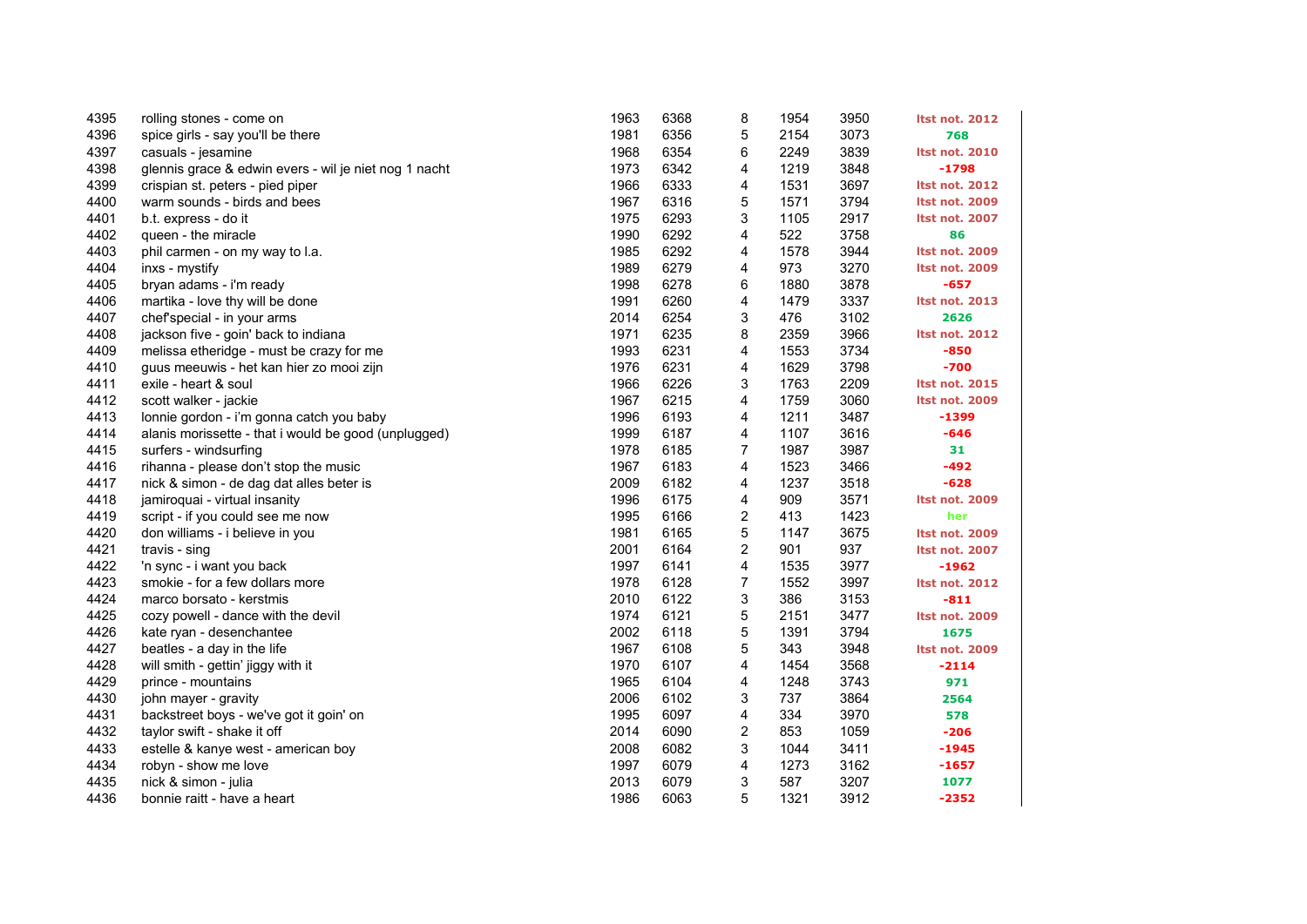| 4437 | pitbull & john ryan - fireball          | 2014 | 6060 | 2              | 970  | 972  | 2                     |
|------|-----------------------------------------|------|------|----------------|------|------|-----------------------|
| 4438 | black eyed peas - don't lie             | 2005 | 6059 | 4              | 1356 | 3975 | $-1884$               |
| 4439 | blackstreet & dr.dre - no diggity       | 1996 | 6056 | 4              | 2010 | 3021 | 601                   |
| 4440 | snow patrol - shut your eyes            | 2007 | 6054 | 4              | 1011 | 3951 | 1162                  |
| 4441 | meghan trainor - all about that bass    | 2014 | 6051 | 3              | 955  | 3481 | $-2526$               |
| 4442 | anouk - birds                           | 2013 | 6041 | 3              | 251  | 3056 | 2404                  |
| 4443 | charles aznavour - for meformidable     | 1963 | 6037 | 4              | 564  | 3725 | 993                   |
| 4444 | westlife - my love                      | 2000 | 6035 | 7              | 1785 | 3867 | -1021                 |
| 4445 | coldplay - a sky full of stars          | 2014 | 6035 | 3              | 513  | 2839 | 2103                  |
| 4446 | r.e.m. - nightswimming                  | 1993 | 6034 | 3              | 377  | 3536 | <b>Itst not. 2012</b> |
| 4447 | phil collins - take me home             | 1976 | 6032 | 4              | 1011 | 3491 | 1185                  |
| 4448 | golden earring - ce soir                | 1975 | 6031 | 3              | 1387 | 2719 | <b>Itst not. 2007</b> |
| 4449 | steve forbert - schoolgirl              | 1981 | 6027 | $\overline{7}$ | 1442 | 3778 | <b>Itst not. 2012</b> |
| 4450 | carpenters - the christmas song         | 1977 | 6015 | 4              | 1408 | 3651 | <b>Itst not. 2009</b> |
| 4451 | nick & simon - steeds weer              | 2007 | 6003 | 3              | 957  | 3194 | <b>Itst not. 2009</b> |
| 4452 | beatles - all together now              | 1972 | 5989 | $\overline{7}$ | 1893 | 3940 | <b>Itst not. 2012</b> |
| 4453 | kids from fame - starmaker              | 1983 | 5989 | 5              | 805  | 3736 | 53                    |
| 4454 | roxette - dangerous                     | 1963 | 5989 | 4              | 1637 | 3866 | 1040                  |
| 4455 | pussycat dolls - i don't need a man     | 1998 | 5981 | 4              | 1235 | 3644 | $-1175$               |
| 4456 | buddy holly - that'll be the day        | 1957 | 5974 | 5              | 1850 | 3333 | 1483                  |
| 4457 | lyle lovett - she's no lady             | 1988 | 5971 | 6              | 2137 | 3555 | $-213$                |
| 4458 | anouk - modern world                    | 2008 | 5961 | 4              | 1471 | 3526 | $-146$                |
| 4459 | of monsters & men - little talks        | 2012 | 5958 | 4              | 1533 | 3564 | $-1199$               |
| 4460 | stars on 45 - (vol 2) more stars        | 1981 | 5947 | 3              | 219  | 2995 | <b>Itst not. 2008</b> |
| 4461 | tommy james - crimson and clover        | 1969 | 5946 | 7              | 2819 | 3816 | <b>Itst not. 2012</b> |
| 4462 | family dogg - a way of life             | 1969 | 5941 | 5              | 1571 | 3830 | <b>Itst not. 2009</b> |
| 4463 | p. p. arnold - first cut is the deepest | 1967 | 5939 | 5              | 1837 | 3980 | <b>Itst not. 2009</b> |
| 4464 | craig david - fill me in                | 2000 | 5933 | 3              | 1785 | 2395 | <b>Itst not. 2012</b> |
| 4465 | alphabeat - fascination                 | 2008 | 5927 | 5              | 467  | 3722 | $-380$                |
| 4466 | paul mccartney & wings - hi hi hi       | 1972 | 5924 | 3              | 1694 | 2324 | <b>Itst not. 2007</b> |
| 4467 | simply red - home                       | 2003 | 5916 | 4              | 893  | 3726 | 734                   |
| 4468 | mr. big - wild world                    | 2003 | 5915 | 4              | 315  | 3794 | 592                   |
| 4469 | jordin sparks & chris brown - no air    | 1982 | 5889 | 4              | 565  | 3859 | $-2483$               |
| 4470 | trijntje oosterhuis - knocked out       | 2012 | 5886 | 4              | 1300 | 3987 | 2457                  |
| 4471 | isley brothers - it's a disco night     | 1979 | 5884 | 4              | 1266 | 3527 | <b>Itst not. 2012</b> |
| 4472 | frank boeijen groep - de verleiding     | 1995 | 5884 | 3              | 1088 | 3284 | <b>Itst not. 2009</b> |
| 4473 | aerosmith - love in an elevator         | 1989 | 5883 | 3              | 1633 | 2376 | $-265$                |
| 4474 | pet shop boys - go west                 | 1993 | 5881 | 4              | 1679 | 2863 | 1120                  |
| 4475 | phil collins - it don't matter to me    | 1997 | 5878 | 4              | 1109 | 3666 | 985                   |
| 4476 | bobby brown - every little step         | 1989 | 5874 | 4              | 1725 | 2906 | $-119$                |
| 4477 | dawn penn - you don't love me           | 1994 | 5873 | 8              | 2096 | 3803 | Itst not. 2013        |
| 4478 | maroon 5 & wiz khalifa - payphone       | 1987 | 5873 | 4              | 1863 | 3560 | $-924$                |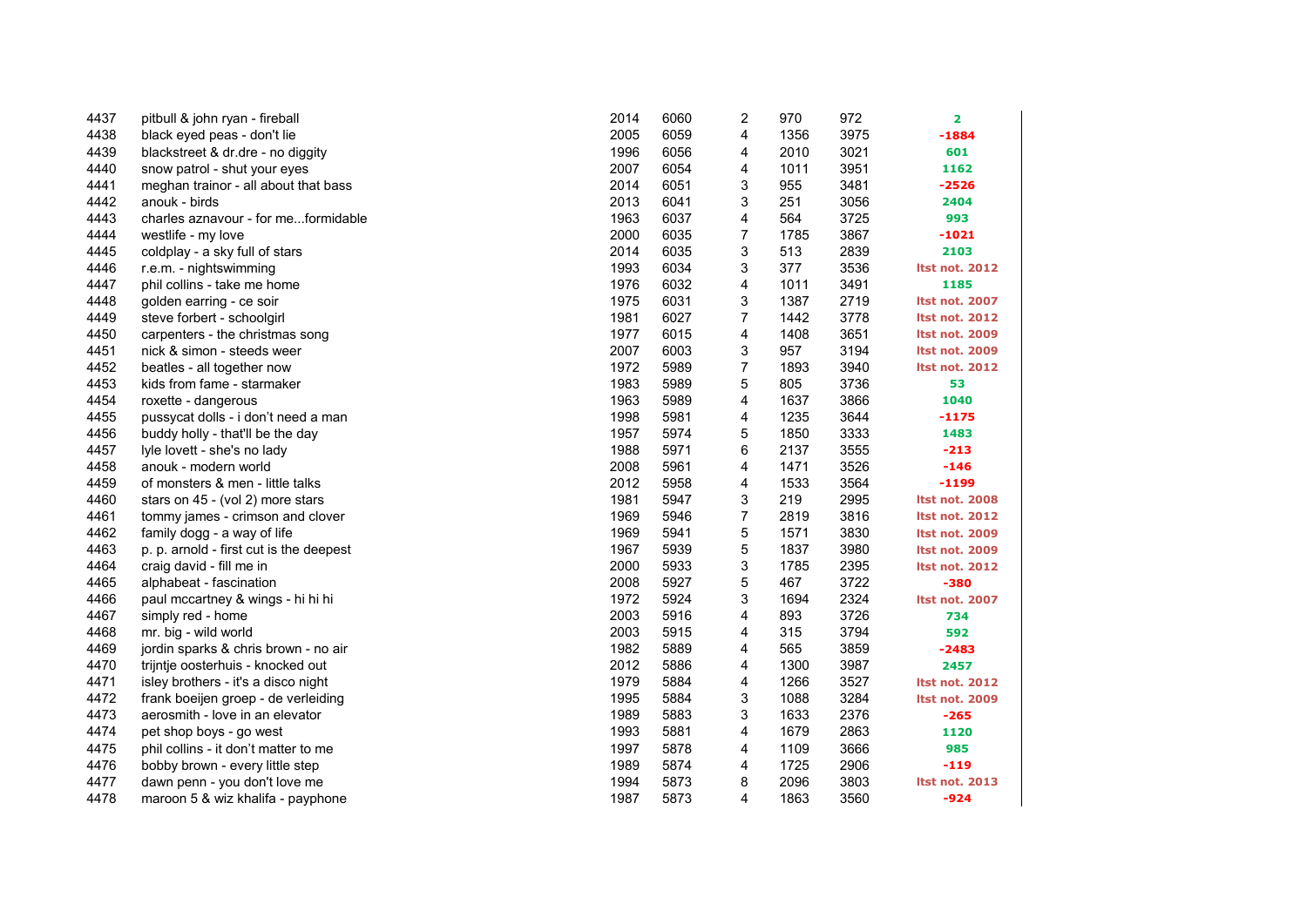| 4479 | limit - say yeah                                     | 1985 | 5873 | 4                       | 2393 | 2703 | <b>Itst not. 2013</b> |
|------|------------------------------------------------------|------|------|-------------------------|------|------|-----------------------|
| 4480 | gary wright - are you weepin'                        | 1977 | 5853 | 3                       | 1748 | 2613 | <b>Itst not. 2008</b> |
| 4481 | dave berry - the crying game                         | 1964 | 5851 | 5                       | 2279 | 3655 | <b>Itst not. 2009</b> |
| 4482 | jose feliciano - che sara                            | 1971 | 5839 | 8                       | 921  | 3952 | <b>Itst not. 2012</b> |
| 4483 | outkast - hey ya!                                    | 2003 | 5832 | 4                       | 1594 | 3627 | 1919                  |
| 4484 | wayne fontana - the game of love                     | 1965 | 5827 | 5                       | 2177 | 3574 | Itst not. 2009        |
| 4485 | amber - this is your night                           | 1996 | 5827 | 4                       | 1815 | 3719 | $-1904$               |
| 4486 | ace of base - don't turn around                      | 1994 | 5825 | 4                       | 637  | 3395 | $-35$                 |
| 4487 | miss montreal - being alone at christmas             | 1965 | 5823 | 3                       | 1702 | 2284 | <b>Itst not. 2015</b> |
| 4488 | lykke li - i follow rivers                           | 2011 | 5814 | 3                       | 329  | 3504 | $-1148$               |
| 4489 | rolling stones - rock and a hard place               | 1989 | 5806 | 4                       | 1912 | 3412 | $-376$                |
| 4490 | enya - only time                                     | 2000 | 5803 | 4                       | 895  | 3391 | 2228                  |
| 4491 | take that - relight my fire                          | 1988 | 5801 | 4                       | 1264 | 3840 | $-2036$               |
| 4492 | lee towers - i can see clearly now                   | 1982 | 5794 | 4                       | 1692 | 3718 | 1319                  |
| 4493 | greenfield & cook - easy boy                         | 1973 | 5789 | $\boldsymbol{7}$        | 2483 | 3914 | <b>Itst not. 2011</b> |
| 4494 | johnny lion - alleen in dallas                       | 1996 | 5788 | 5                       | 1243 | 3780 | 240                   |
| 4495 | jon anderson - hold on to love                       | 2001 | 5782 | 4                       | 2002 | 3087 | $-470$                |
| 4496 | barry & eileen - if you go                           | 1975 | 5780 | 5                       | 958  | 3970 | <b>Itst not. 2009</b> |
| 4497 | george michael - killer/papa was a rolling stone     | 1993 | 5780 | $\overline{\mathbf{c}}$ | 622  | 1600 | 978                   |
| 4498 | titiyo - come along                                  | 2001 | 5775 | $\overline{7}$          | 2397 | 3978 | $-1036$               |
| 4499 | georgie fame - yeh yeh                               | 1965 | 5770 | $\overline{7}$          | 2056 | 3809 | <b>Itst not. 2011</b> |
| 4500 | bianca ryan - why couldn't it be christmas every day | 2006 | 5764 | 3                       | 327  | 3648 | her                   |
| 4501 | celine dion - i met an angel                         | 1980 | 5764 | 3                       | 1466 | 3002 | <b>Itst not. 2015</b> |
| 4502 | al hudson - you can do it                            | 1979 | 5762 | 6                       | 2236 | 3732 | 624                   |
| 4503 | bangles - hazy shade of winter                       | 1987 | 5760 | 4                       | 1090 | 3898 | 959                   |
| 4504 | partridge family - lookin' tru' the eyes of love     | 1973 | 5749 | 8                       | 1860 | 3961 | <b>Itst not. 2012</b> |
| 4505 | erasmo carlos - cachaca mechanica                    | 1976 | 5745 | $\overline{7}$          | 2800 | 3925 | <b>Itst not. 2012</b> |
| 4506 | paul simon - boy in the bubble                       | 1987 | 5741 | $\overline{7}$          | 2394 | 3746 | <b>Itst not. 2012</b> |
| 4507 | shoes - na na na                                     | 1967 | 5740 | 4                       | 1982 | 3190 | <b>Itst not. 2012</b> |
| 4508 | robert palmer - respect yourself                     | 1995 | 5725 | 4                       | 1536 | 3849 | <b>Itst not. 2009</b> |
| 4509 | creedence clearwater revival - sweet hitchhiker      | 1971 | 5722 | 2                       | 1102 | 1178 | <b>Itst not. 2006</b> |
| 4510 | roger sanchez - another chance                       | 1998 | 5720 | 4                       | 1503 | 3726 | $-1785$               |
| 4511 | rudi carrell - samen een straatje om                 | 1976 | 5715 | 5                       | 1969 | 3694 | <b>Itst not. 2009</b> |
| 4512 | aretha franklin - rock steady                        | 1971 | 5694 | 4                       | 800  | 3986 | $-1767$               |
| 4513 | mungo jerry - alright alright alright                | 1973 | 5685 | 8                       | 2031 | 3987 | <b>Itst not. 2013</b> |
| 4514 | 3t - stuck on you                                    | 2004 | 5677 | 5                       | 1937 | 3848 | <b>Itst not. 2014</b> |
| 4515 | roger whittaker - i don't believe in if anymore      | 1970 | 5674 | 5                       | 2115 | 3543 | <b>Itst not. 2012</b> |
| 4516 | rené froger - wild rhythm                            | 1996 | 5669 | 3                       | 1050 | 2687 | <b>Itst not. 2012</b> |
| 4517 | inner circle - rock with you                         | 1992 | 5663 | 4                       | 1421 | 3193 | <b>Itst not. 2015</b> |
| 4518 | m/a/r/r/s - pump up the volume                       | 1987 | 5655 | 3                       | 1037 | 3314 | 2277                  |
| 4519 | bruno mars - locked out of heaven                    | 2013 | 5653 | 4                       | 1389 | 3914 | 1459                  |
| 4520 | another level - freak me                             | 1998 | 5630 | 4                       | 1658 | 3467 | $-300$                |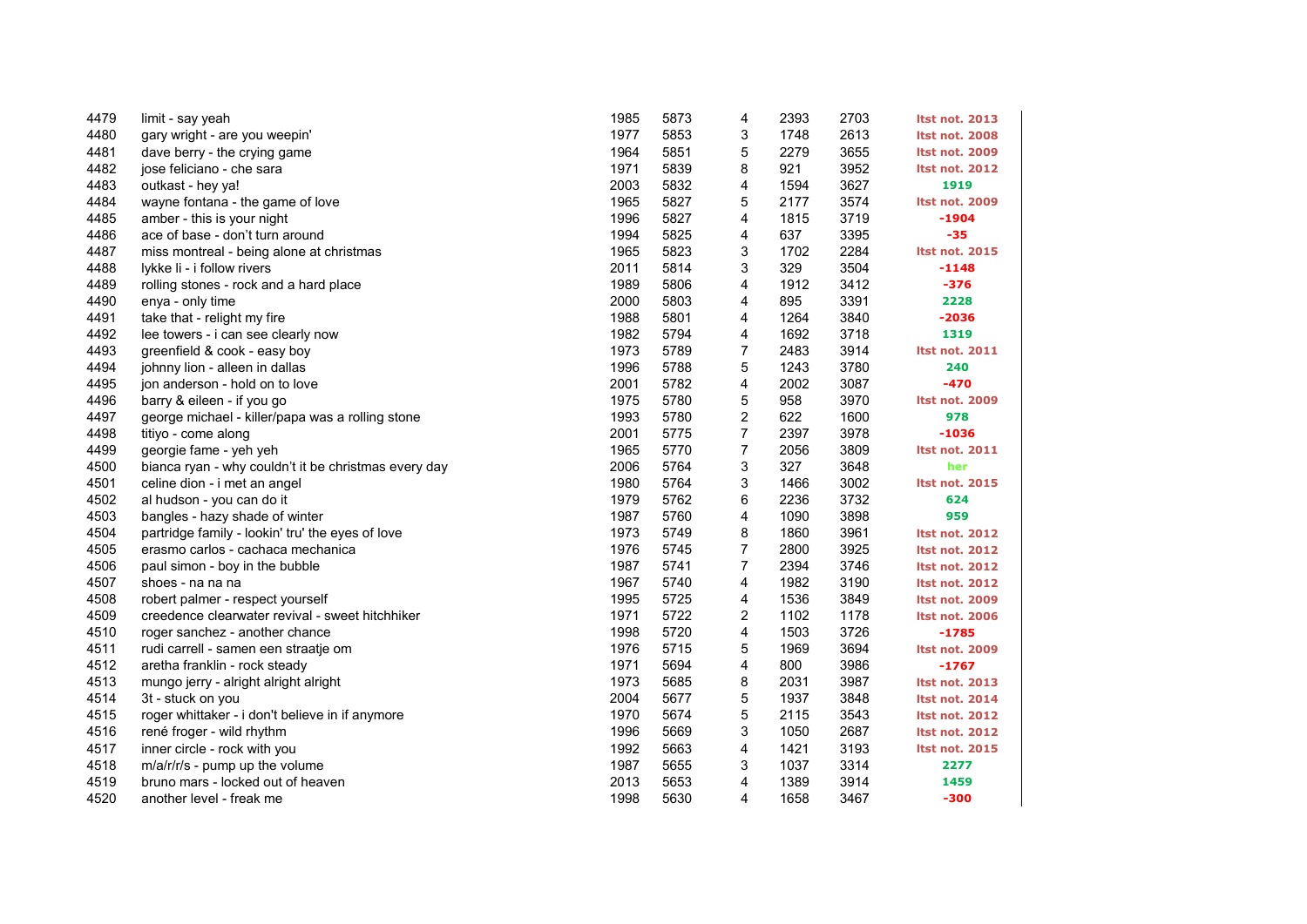| 4521 | j.j. cale - after midnight                            | 1972 | 5623 | 5              | 1620 | 3943 | <b>Itst not. 2009</b> |
|------|-------------------------------------------------------|------|------|----------------|------|------|-----------------------|
| 4522 | nielson - sexy als ik dans                            | 2014 | 5620 | 3              | 1131 | 2927 | $-602$                |
| 4523 | gene chandler - get down                              | 1979 | 5619 | 7              | 2147 | 3918 | <b>Itst not. 2012</b> |
| 4524 | katy perry & snoop dogg - california girls            | 1991 | 5611 | 4              | 1817 | 3365 | -971                  |
| 4525 | onerepublic - counting stars                          | 2013 | 5609 | 3              | 678  | 3953 | 2190                  |
| 4526 | janet jackson - the pleasure principle                | 1986 | 5597 | 3              | 599  | 3860 | 1913                  |
| 4527 | riccardo cocciante - per lei                          | 1995 | 5596 | 5              | 931  | 3816 | <b>Itst not. 2009</b> |
| 4528 | inxs - by my side                                     | 1991 | 5596 | 4              | 2087 | 3082 | <b>Itst not. 2009</b> |
| 4529 | hipsway - the honeythief                              | 1986 | 5594 | 3              | 418  | 3557 | <b>Itst not. 2013</b> |
| 4530 | trammps - where do we go from here                    | 1974 | 5589 | 4              | 1607 | 3547 | <b>Itst not. 2009</b> |
| 4531 | aqua - turn back time                                 | 1998 | 5586 | $\overline{7}$ | 2399 | 3934 | $-984$                |
| 4532 | rolling stones - (get your kicks on) route 66         | 1964 | 5585 | 4              | 928  | 3607 | <b>Itst not. 2008</b> |
| 4533 | jacksons - walk right now                             | 1981 | 5580 | 5              | 960  | 3970 | <b>Itst not. 2009</b> |
| 4534 | kelly rowland - stole                                 | 2003 | 5577 | 5              | 2347 | 3412 | <b>Itst not. 2010</b> |
| 4535 | american gypsy - angel eyes                           | 1974 | 5574 | 3              | 435  | 3368 | <b>Itst not. 2008</b> |
| 4536 | crystal fighters - plage                              | 2011 | 5572 | 3              | 1437 | 2657 | <b>Itst not. 2015</b> |
| 4537 | guus meeuwis - verliefd zijn                          | 1970 | 5565 | 4              | 1345 | 3729 | 1659                  |
| 4538 | gavin degraw - follow through                         | 2003 | 5564 | 4              | 1689 | 3822 | 1989                  |
| 4539 | beyonce - crazy in love                               | 2003 | 5563 | 4              | 1551 | 3219 | $-1454$               |
| 4540 | spandau ballet - fight for ourselves                  | 1984 | 5560 | 4              | 1286 | 3854 | $-912$                |
| 4541 | louis prima - buona sera                              | 1958 | 5557 | 5              | 542  | 3915 | 364                   |
| 4542 | mason williams - classical gas                        | 1968 | 5544 | 5              | 1895 | 3753 | <b>Itst not. 2009</b> |
| 4543 | arjan brass - leonie                                  | 1976 | 5543 | 5              | 1934 | 3711 | <b>Itst not. 2009</b> |
| 4544 | level 42 - forever now                                | 2004 | 5541 | 4              | 1113 | 3462 | $-38$                 |
| 4545 | gordon - blijf je vannacht bij mij                    | 1992 | 5539 | 4              | 1567 | 2998 | <b>Itst not. 2013</b> |
| 4546 | edwin hawkins singers - oh happy day                  | 1969 | 5510 | 4              | 1219 | 3905 | 156                   |
| 4547 | blondie - atomic                                      | 1980 | 5503 | 3              | 1366 | 3340 | <b>Itst not. 2008</b> |
| 4548 | hamilton bohannon - let's start ii dance again        | 1981 | 5485 | 6              | 914  | 3925 | <b>Itst not. 2012</b> |
| 4549 | four seasons - down the hall                          | 1977 | 5483 | 3              | 1815 | 2433 | <b>Itst not. 2007</b> |
| 4550 | innercity - goodlife                                  | 1987 | 5481 | 4              | 1478 | 3802 | $-1476$               |
| 4551 | katy perry - i kissed a girl                          | 2008 | 5477 | 4              | 1154 | 3403 | $-1913$               |
| 4552 | israel kamakawiwo'ole - somewhere over the rainbow    | 1993 | 5470 | 3              | 1194 | 3280 | 2086                  |
| 4553 | bert heerink - julie july                             | 1995 | 5469 | 3              | 838  | 3056 | $-1802$               |
| 4554 | whitney houston & george michael - if i told you that | 1968 | 5463 | 4              | 1534 | 3539 | $-2005$               |
| 4555 | toto - i won't hold you back now                      | 1981 | 5453 | 4              | 1402 | 3628 | 2226                  |
| 4556 | prince & new power generation - cream                 | 1991 | 5452 | 4              | 1610 | 3746 | 370                   |
| 4557 | u2 & bb king - when love comes to town                | 1989 | 5444 | 4              | 1279 | 3956 | 1478                  |
| 4558 | source - u got the love                               | 1991 | 5442 | 5              | 2438 | 3976 | <b>Itst not. 2012</b> |
| 4559 | atomic kitten - the last goodbye                      | 2002 | 5439 | 5              | 1556 | 3863 | <b>Itst not. 2009</b> |
| 4560 | stray cats - rock this town                           | 1981 | 5436 | 4              | 1943 | 3465 | 548                   |
| 4561 | orleans - dance with me                               | 1975 | 5424 | 4              | 1282 | 3832 | 779                   |
| 4562 | liquido - narcotic                                    | 1999 | 5407 | $\overline{2}$ | 411  | 2184 | 1773                  |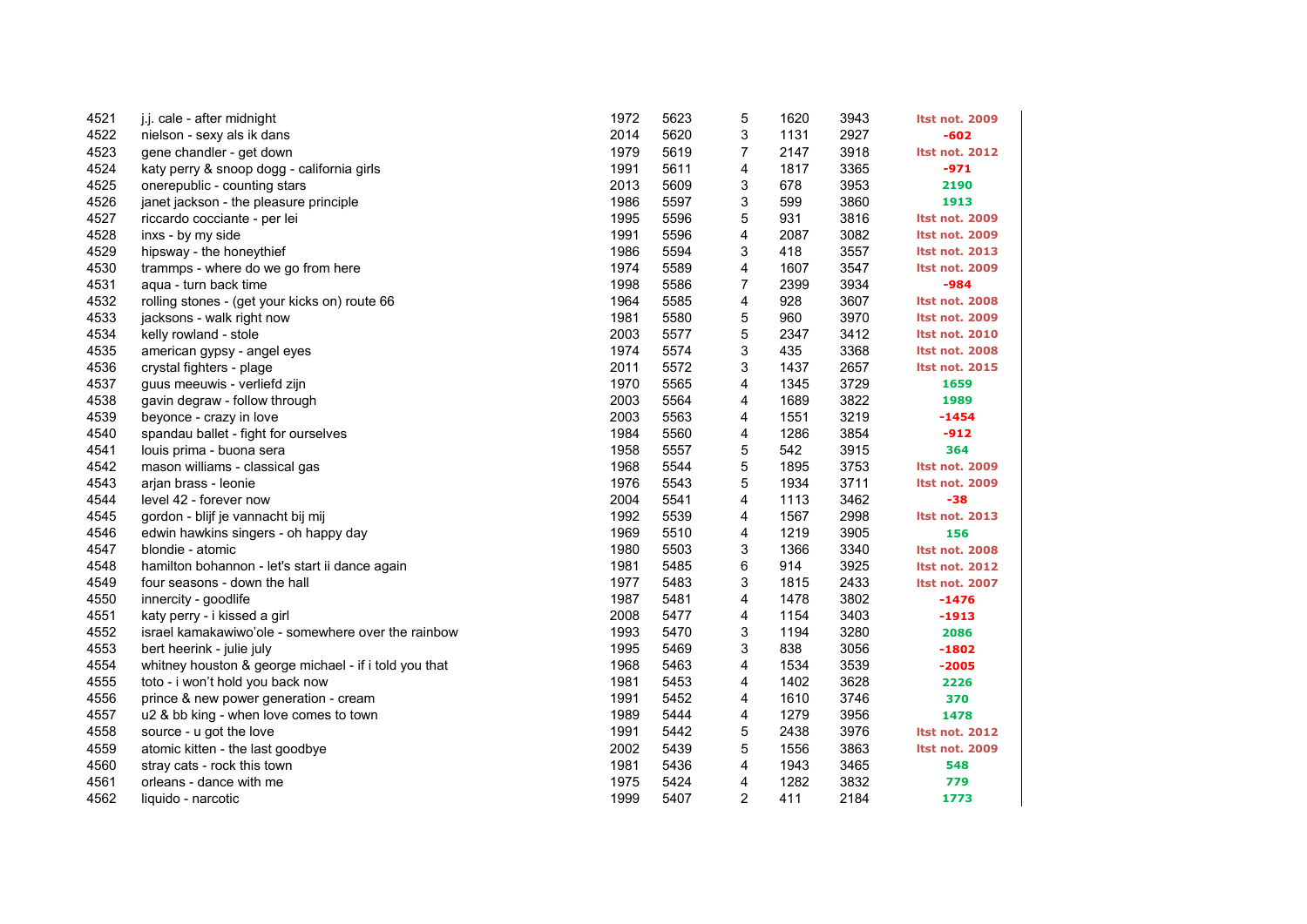| 4563 | matchbox - buzz buzz a diddle it             | 1980 | 5407 | 2 | 866  | 1729 | <b>Itst not. 2006</b> |
|------|----------------------------------------------|------|------|---|------|------|-----------------------|
| 4564 | duran duran - girls on film                  | 1981 | 5406 | 4 | 1019 | 3479 | 648                   |
| 4565 | maroon 5 - misery                            | 2010 | 5388 | 4 | 1764 | 3401 | 185                   |
| 4566 | celine dion - a new day has come             | 1981 | 5381 | 3 | 866  | 3041 | <b>Itst not. 2014</b> |
| 4567 | janse bagge band - sollicitere               | 1983 | 5370 | 4 | 1318 | 3854 | <b>Itst not. 2009</b> |
| 4568 | van velzen - love song                       | 2009 | 5368 | 4 | 1600 | 3741 | 450                   |
| 4569 | warren g & nate dogg - regulate              | 1994 | 5352 | 4 | 2395 | 2908 | $-513$                |
| 4570 | michael jackson - blood on the dancefloor    | 1995 | 5351 | 4 | 1154 | 3903 | -1428                 |
| 4571 | marmalade - reflections of my life           | 1970 | 5317 | 8 | 2775 | 3707 | <b>Itst not. 2012</b> |
| 4572 | fats domino - blueberry hill                 | 1957 | 5316 | 2 | 396  | 2290 | her                   |
| 4573 | beatles - with a little help from my friends | 1967 | 5305 | 5 | 563  | 3985 | <b>Itst not. 2009</b> |
| 4574 | bette midler - from a distance               | 1991 | 5303 | 4 | 1961 | 3425 | $-831$                |
| 4575 | salt-n-pepa - whatta man                     | 2006 | 5283 | 4 | 468  | 3683 | -530                  |
| 4576 | atomic kitten - be with you                  | 2003 | 5282 | 5 | 1663 | 3572 | <b>Itst not. 2009</b> |
| 4577 | corrs - old town (this boy is cracking up)   | 1999 | 5279 | 4 | 1185 | 3743 | 2359                  |
| 4578 | sam cooke - a change is gonna come           | 1964 | 5271 | 3 | 434  | 3766 | 2098                  |
| 4579 | jamai - step right up                        | 2003 | 5270 | 4 | 1722 | 3880 | $-880$                |
| 4580 | johnny wakelin - in zaire                    | 1976 | 5261 | 5 | 1598 | 3850 | Itst not. 2009        |
| 4581 | ilse delange - world of hurt                 | 1998 | 5250 | 4 | 1860 | 3422 | $-222$                |
| 4582 | magic! - rude                                | 2013 | 5240 | 3 | 800  | 3058 | $-2258$               |
| 4583 | shalamar - take that to the bank             | 1978 | 5239 | 3 | 998  | 3651 | <b>Itst not. 2009</b> |
| 4584 | level 42 - take a look                       | 1967 | 5232 | 4 | 1472 | 3989 | $-318$                |
| 4585 | tony sherman - tonight                       | 1974 | 5225 | 3 | 885  | 3580 | <b>Itst not. 2012</b> |
| 4586 | raspberries - don't wanna say goodbye        | 1972 | 5223 | 4 | 2100 | 3524 | <b>Itst not. 2009</b> |
| 4587 | guus meeuwis - ik wil nog niet naar huis     | 2008 | 5209 | 4 | 1919 | 3746 | 1643                  |
| 4588 | atomic kitten - the tide is high             | 2002 | 5204 | 2 | 1032 | 1766 | <b>Itst not. 2013</b> |
| 4589 | boyzone - key to my life                     | 1995 | 5202 | 5 | 1819 | 3954 | <b>Itst not. 2012</b> |
| 4590 | dizzy man's band - the show                  | 1973 | 5189 | 3 | 1517 | 3274 | <b>Itst not. 2007</b> |
| 4591 | artists united against apartheid - sun city  | 1985 | 5185 | 7 | 2755 | 3856 | $-357$                |
| 4592 | marco borsato - stop de tijd                 | 2008 | 5185 | 4 | 1199 | 3534 | 677                   |
| 4593 | jessica - how will i know                    | 1999 | 5182 | 2 | 1292 | 1528 | <b>Itst not. 2011</b> |
| 4594 | phil fearon & galaxy - what do i do          | 1968 | 5169 | 5 | 1629 | 3886 | 123                   |
| 4595 | b.o.b & bruno mars - nothin' on you          | 2010 | 5167 | 3 | 1868 | 2754 | 886                   |
| 4596 | world of oz - muffin' man                    | 1968 | 5161 | 8 | 1133 | 3904 | <b>Itst not. 2012</b> |
| 4597 | jimmy sommerville - to love somebody         | 1991 | 5130 | 3 | 1558 | 3716 | <b>Itst not. 2014</b> |
| 4598 | samantha fox - touch me                      | 1986 | 5126 | 4 | 1897 | 3647 | 828                   |
| 4599 | timbaland & one republic - apologize         | 2008 | 5117 | 4 | 2021 | 3553 | 364                   |
| 4600 | robbie williams - tripping                   | 2005 | 5099 | 7 | 1391 | 3818 | $-1964$               |
| 4601 | coldplay - fix you                           | 2005 | 5091 | 2 | 95   | 2816 | 2721                  |
| 4602 | wiz stars - ease on down the road            | 1979 | 5083 | 4 | 2201 | 3471 | -539                  |
| 4603 | frank boeijen groep - kontakt                | 1984 | 5070 | 3 | 1497 | 3349 | 1852                  |
| 4604 | don omar & lucenzo - danza kuduro            | 2011 | 5063 | 3 | 1055 | 3058 | 231                   |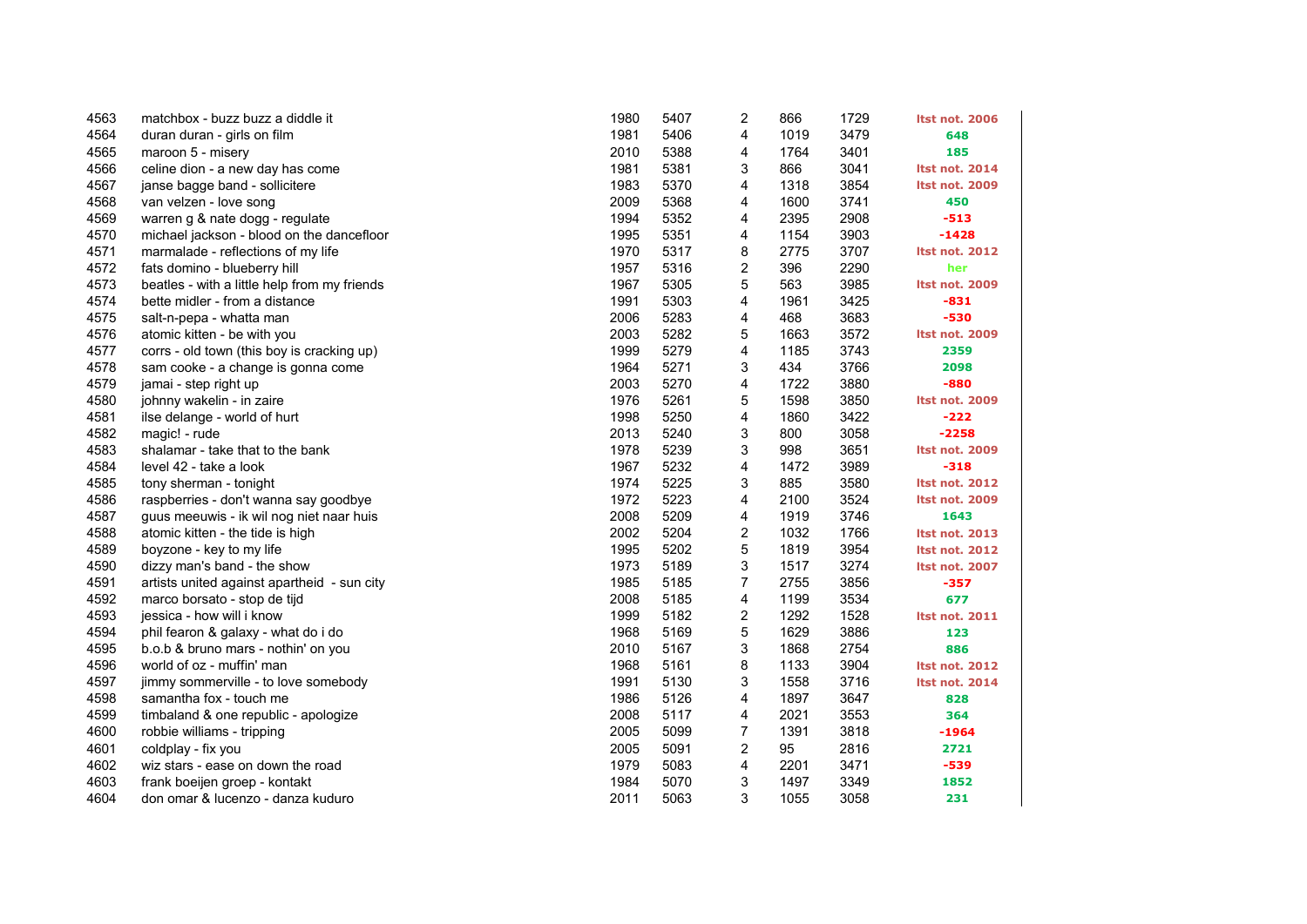| 4605 | 3 is - geloven in het leven                             | 2010 | 5050 | 2                       | 794  | 2158 | 1364                  |
|------|---------------------------------------------------------|------|------|-------------------------|------|------|-----------------------|
| 4606 | deacon blue - dignity                                   | 1987 | 5042 | 4                       | 2345 | 2983 | <b>Itst not. 2012</b> |
| 4607 | family of the year - hero                               | 2012 | 5042 | 3                       | 837  | 3279 | 2442                  |
| 4608 | big country - look away                                 | 1986 | 5033 | 4                       | 1357 | 3975 | Itst not. 2009        |
| 4609 | keith - 98.6                                            | 1967 | 5031 | 4                       | 2434 | 3536 | <b>Itst not. 2009</b> |
| 4610 | isley brothers - harvest for the world                  | 1977 | 5028 | 4                       | 615  | 3985 | <b>Itst not. 2009</b> |
| 4611 | creedence clearwater revival - hey tonight              | 1970 | 5021 | 5                       | 2003 | 3515 | <b>Itst not. 2009</b> |
| 4612 | kenny b - parijs                                        | 2015 | 5016 | 2                       | 141  | 2845 | $-2704$               |
| 4613 | katy perry - hotn cold                                  | 2008 | 5013 | 4                       | 1939 | 3458 | -1097                 |
| 4614 | dolly parton - christmas without you                    | 1990 | 5009 | 5                       | 1913 | 3960 | <b>Itst not. 2009</b> |
| 4615 | robbie williams - you know me                           | 2009 | 5009 | 4                       | 1976 | 3223 | 311                   |
| 4616 | fun fun - colour my love                                | 1984 | 5001 | 4                       | 1390 | 3880 | 2306                  |
| 4617 | chesney hawkes - the one and only                       | 1991 | 4999 | 4                       | 973  | 3883 | $-708$                |
| 4618 | cilla black - it's for you                              | 1964 | 4995 | 7                       | 2072 | 3785 | <b>Itst not. 2012</b> |
| 4619 | lesley gore - it's my party                             | 1976 | 4995 | 4                       | 2509 | 2952 | $-290$                |
| 4620 | sammy davis jr. - mr. bojangles                         | 1972 | 4992 | 4                       | 1609 | 3759 | <b>Itst not. 2009</b> |
| 4621 | de la soul - ring ring ring (ha ha hey)                 | 1991 | 4988 | 3                       | 1014 | 3571 | $-1141$               |
| 4622 | shaggy - oh carolina                                    | 1967 | 4975 | 5                       | 2072 | 3591 | 182                   |
| 4623 | inner city - big fun                                    | 1988 | 4971 | 3                       | 1733 | 2664 | $-931$                |
| 4624 | keith sweat - twisted                                   | 1996 | 4961 | 5                       | 2075 | 3703 | <b>Itst not. 2010</b> |
| 4625 | nana mouskouri - only love                              | 1985 | 4952 | 3                       | 2206 | 2622 | <b>Itst not. 2008</b> |
| 4626 | racoon - don't give up the fight                        | 2011 | 4947 | 2                       | 1291 | 1764 | 473                   |
| 4627 | bros - i owe you nothing                                | 1987 | 4943 | 3                       | 673  | 3222 | <b>Itst not. 2014</b> |
| 4628 | kensington - streets                                    | 2014 | 4932 | $\overline{\mathbf{c}}$ | 175  | 2895 | 2720                  |
| 4629 | ilse de lange - blue bittersweet                        | 2013 | 4930 | 3                       | 2132 | 2750 | -59                   |
| 4630 | years & years - king                                    | 2015 | 4925 | 2                       | 880  | 2197 | 1317                  |
| 4631 | ub40 - one in ten                                       | 1993 | 4921 | 4                       | 1865 | 3628 | Itst not. 2009        |
| 4632 | coldplay - adventure of a lifetime                      | 2015 | 4921 | 2                       | 823  | 2258 | 1435                  |
| 4633 | gers pardoel & sef - bagagedrager                       | 1965 | 4911 | 4                       | 1544 | 3943 | $-2109$               |
| 4634 | redbone - the witch queen of new orleans                | 1971 | 4894 | 4                       | 1795 | 3739 | <b>Itst not. 2012</b> |
| 4635 | nicolas peyrac - so far away from l.a.                  | 1976 | 4890 | 5                       | 2169 | 3934 | Itst not. 2009        |
| 4636 | trijntje oosterhuis - nu dat jij er bent                | 2003 | 4890 | 4                       | 1857 | 3429 | 904                   |
| 4637 | lilly wood & the prick - prayer in c                    | 2010 | 4875 | 3                       | 1385 | 3064 | $-1679$               |
| 4638 | the the - uncertain smile                               | 1984 | 4868 | 4                       | 1468 | 3924 | <b>Itst not. 2012</b> |
| 4639 | phats & small - turn around                             | 2009 | 4864 | 4                       | 1197 | 3389 | 116                   |
| 4640 | maroon 5 & rihanna - if i never see your face again     | 1966 | 4861 | 3                       | 2253 | 2538 | <b>Itst not. 2015</b> |
| 4641 | paul elstak - rainbow in the sky                        | 1995 | 4861 | $\overline{c}$          | 759  | 2382 | 1623                  |
| 4642 | jessie j - domino                                       | 2011 | 4859 | 4                       | 1848 | 3850 | 435                   |
| 4643 | hugh masekela - don't go loose it baby                  | 1984 | 4856 | 5                       | 2510 | 3758 | <b>Itst not. 2010</b> |
| 4644 | everything but the girl - i don't want to talk about it | 1975 | 4850 | 3                       | 1588 | 2866 | <b>Itst not. 2015</b> |
| 4645 | 2 unlimited - get ready for this                        | 1991 | 4839 | 2                       | 913  | 2250 | 1337                  |
| 4646 | jr. walker - how sweet it is to be loved by you         | 1966 | 4829 | 4                       | 1962 | 3538 | <b>Itst not. 2009</b> |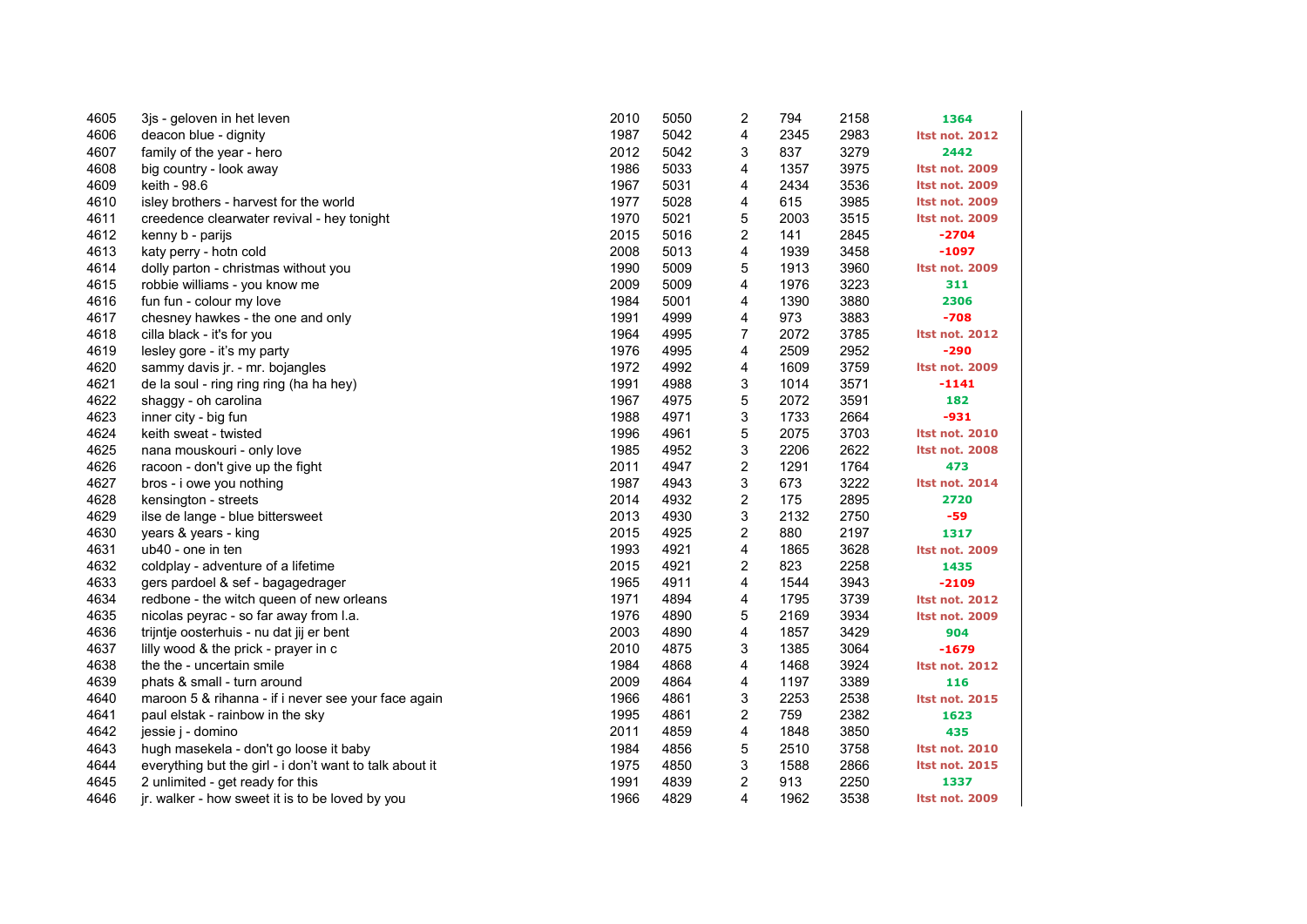| 4647 | georgie fame - get away                                   | 1966 | 4821 | 7                       | 2403 | 3870 | <b>Itst not. 2011</b> |
|------|-----------------------------------------------------------|------|------|-------------------------|------|------|-----------------------|
| 4648 | david lee roth - california girls                         | 1985 | 4820 | 4                       | 1553 | 3654 | <b>Itst not. 2009</b> |
| 4649 | mac band - roses are red                                  | 1988 | 4820 | 4                       | 1795 | 3599 | <b>Itst not. 2013</b> |
| 4650 | bucks fizz - the land of make believe                     | 1982 | 4813 | 2                       | 1257 | 1932 | <b>Itst not. 2014</b> |
| 4651 | max werner - rain in may                                  | 1981 | 4808 | 4                       | 911  | 3609 | <b>Itst not. 2012</b> |
| 4652 | westlife - if i let you go                                | 1999 | 4805 | 3                       | 1408 | 3435 | <b>Itst not. 2012</b> |
| 4653 | nico & vinz - am i wrong                                  | 2014 | 4800 | 3                       | 1377 | 3707 | $-2330$               |
| 4654 | raffaela - right here right now                           | 2005 | 4795 | 3                       | 732  | 3327 | <b>Itst not. 2008</b> |
| 4655 | chris andrews - to whom it concerns                       | 1966 | 4776 | 4                       | 1149 | 3652 | <b>Itst not. 2012</b> |
| 4656 | echo & the bunnyman - bring on the dancing horses         | 1985 | 4775 | 3                       | 2019 | 2741 | <b>Itst not. 2012</b> |
| 4657 | fatima rainy - love is a wonderful thing                  | 1995 | 4771 | 4                       | 1367 | 3804 | <b>Itst not. 2009</b> |
| 4658 | don partridge - rosie                                     | 1969 | 4771 | 2                       | 577  | 2654 | <b>Itst not. 2006</b> |
| 4659 | 3js - je vecht nooit alleen                               | 2011 | 4762 | 3                       | 1827 | 3481 | 106                   |
| 4660 | it's immaterial - driving away from home                  | 1986 | 4759 | 4                       | 1750 | 3408 | <b>Itst not. 2009</b> |
| 4661 | donovan - universal soldier                               | 1965 | 4748 | 4                       | 2197 | 3843 | <b>Itst not. 2008</b> |
| 4662 | feargal sharky - listen to your father                    | 1984 | 4748 | 3                       | 1607 | 3046 | <b>Itst not. 2009</b> |
| 4663 | richenel - temptation                                     | 1987 | 4738 | 4                       | 575  | 3920 | 323                   |
| 4664 | bread - aubrey                                            | 1973 | 4731 | 4                       | 2146 | 3704 | Itst not. 2009        |
| 4665 | stevie wonder - do i do                                   | 1982 | 4725 | 3                       | 1445 | 3553 | <b>Itst not. 2012</b> |
| 4666 | whitney houston - all the man that i need                 | 1991 | 4695 | 6                       | 2534 | 3668 | $-1134$               |
| 4667 | tsjechov - vanmorgen vloog ze nog                         | 1988 | 4683 | 4                       | 2150 | 3410 | <b>Itst not. 2009</b> |
| 4668 | jack johnson - upside down                                | 2006 | 4680 | 4                       | 1594 | 3678 | 1177                  |
| 4669 | beats international - dub be good to me                   | 1990 | 4678 | 4                       | 2311 | 3330 | $-249$                |
| 4670 | temptations - ain't too proud to beg                      | 1966 | 4640 | 3                       | 1704 | 3533 | <b>Itst not. 2012</b> |
| 4671 | five star - find the time                                 | 1994 | 4631 | 4                       | 2402 | 3783 | $-118$                |
| 4672 | air bubble - racing car                                   | 1976 | 4630 | 2                       | 1289 | 2083 | <b>Itst not. 2006</b> |
| 4673 | randy crawford & eric clapton - knockin' on heaven's door | 1989 | 4624 | 3                       | 1030 | 3342 | $-2312$               |
| 4674 | simply red - stay                                         | 2007 | 4620 | $\overline{\mathbf{c}}$ | 1212 | 2170 | Itst not. 2009        |
| 4675 | john legend - this time                                   | 2009 | 4611 | 3                       | 1423 | 3300 | 631                   |
| 4676 | gloria estefan - christmas through your eyes              | 1985 | 4598 | 3                       | 1597 | 3197 | <b>Itst not. 2015</b> |
| 4677 | edwin starr - contact                                     | 1979 | 4593 | 3                       | 1695 | 2883 | <b>Itst not. 2007</b> |
| 4678 | talk talk - dum dum girl                                  | 1984 | 4591 | 4                       | 2214 | 3219 | 1005                  |
| 4679 | 2 brothers on the 4th floor - never alone                 | 1993 | 4585 | $\overline{\mathbf{c}}$ | 980  | 2437 | 1457                  |
| 4680 | lia velasco - .5.05pm                                     | 1976 | 4572 | 5                       | 1669 | 3966 | <b>Itst not. 2009</b> |
| 4681 | christina milian - when you look at me                    | 2002 | 4571 | $\overline{c}$          | 1169 | 2262 | <b>Itst not. 2007</b> |
| 4682 | m.c. sar & the real mccoy - it's on you                   | 1990 | 4562 | 3                       | 1802 | 3558 | 1756                  |
| 4683 | phil collins - dance into the light                       | 1985 | 4554 | 4                       | 2007 | 3542 | 1535                  |
| 4684 | bucketheads - the bomb                                    | 1989 | 4554 | 4                       | 2318 | 3971 | 459                   |
| 4685 | ginuwine - pony                                           | 1996 | 4540 | 3                       | 1943 | 3140 | 760                   |
| 4686 | joe bataan - rap o clap o                                 | 1980 | 4525 | 4                       | 2009 | 3706 | <b>Itst not. 2012</b> |
| 4687 | diana ross - the boss                                     | 1979 | 4523 | 5                       | 2233 | 3663 | Itst not. 2009        |
| 4688 | snap - welcome to tomorrow                                | 1966 | 4523 | 4                       | 1882 | 3837 | 638                   |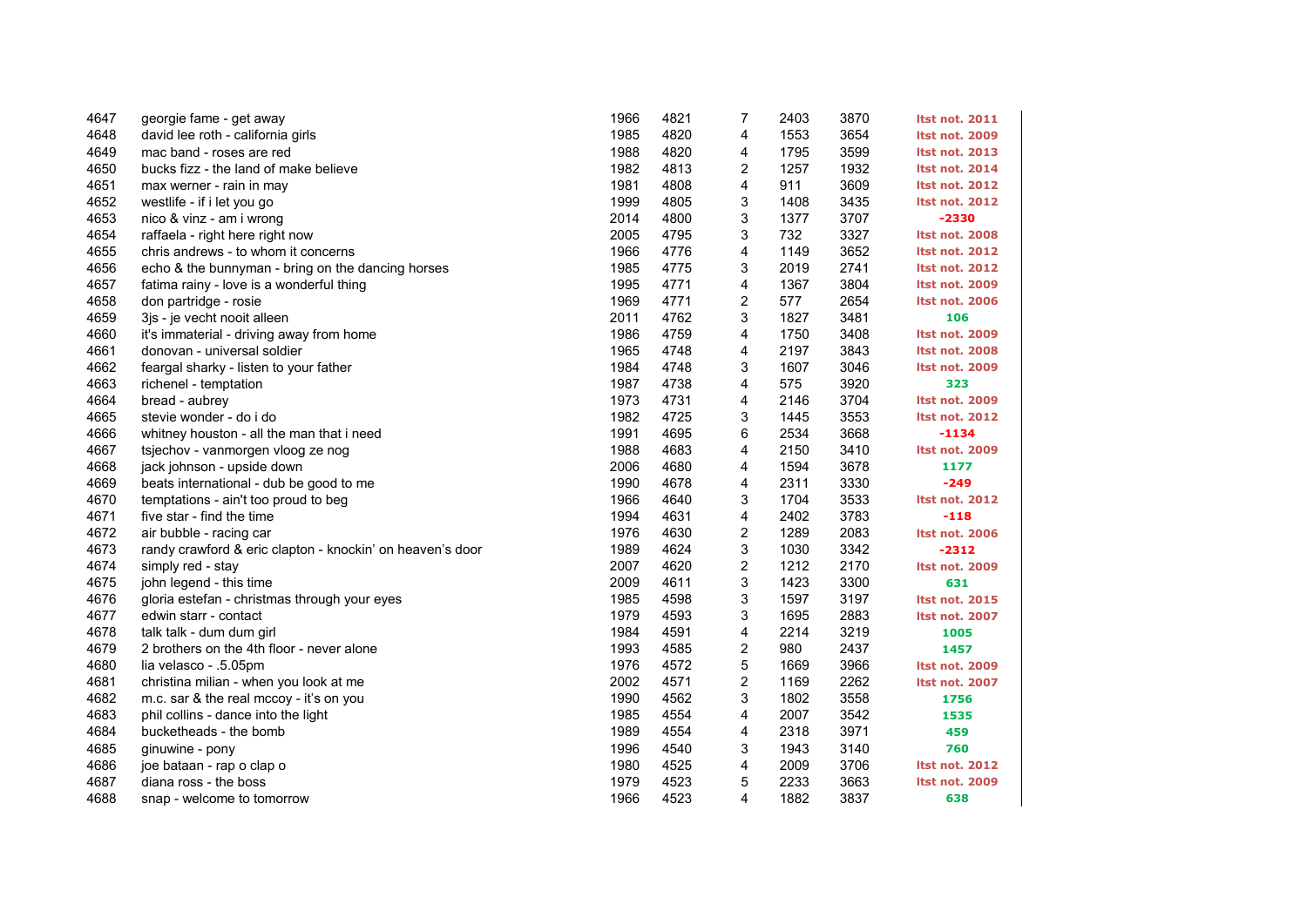| 4689 | dave - du cote de chez swann                      | 1976 | 4519 | 7                       | 2094 | 3977 | <b>Itst not. 2011</b> |
|------|---------------------------------------------------|------|------|-------------------------|------|------|-----------------------|
| 4690 | u2 - mysterious ways                              | 1991 | 4503 | 4                       | 2016 | 3748 | $-473$                |
| 4691 | unique - what i got is what you need              | 2003 | 4483 | 5                       | 1746 | 3794 | <b>Itst not. 2012</b> |
| 4692 | glennis grace - afscheid                          | 2011 | 4480 | 4                       | 1545 | 3900 | 1131                  |
| 4693 | steve allen - letter from my heart                | 1985 | 4475 | 4                       | 1906 | 3790 | <b>Itst not. 2012</b> |
| 4694 | stereophonics - handbags & gladrags               | 2002 | 4469 | 2                       | 311  | 3222 | <b>Itst not. 2006</b> |
| 4695 | this mortal coile - you and your sister           | 1991 | 4469 | 2                       | 1226 | 2307 | <b>Itst not. 2012</b> |
| 4696 | keane - sovereign light cafe                      | 2012 | 4462 | 3                       | 1029 | 3571 | 2542                  |
| 4697 | toto - don't chain my heart                       | 1992 | 4462 | 3                       | 1829 | 3569 | $-314$                |
| 4698 | ben saunders - if you don't know me by now        | 2010 | 4459 | 3                       | 1450 | 3058 | <b>Itst not. 2015</b> |
| 4699 | jeffrey osborne - on the wings of love            | 1983 | 4438 | 5                       | 2396 | 3613 | <b>Itst not. 2009</b> |
| 4700 | shania twain - from this moment                   | 1997 | 4437 | 2                       | 497  | 3068 | <b>Itst not. 2009</b> |
| 4701 | j vincent edwards - love hit me                   | 1976 | 4426 | 2                       | 953  | 2623 | <b>Itst not. 2006</b> |
| 4702 | enrique iglesias - rhythm divine                  | 1999 | 4424 | $\overline{7}$          | 2292 | 3944 | 1234                  |
| 4703 | train - angel in blue jeans                       | 2014 | 4406 | 3                       | 1858 | 3752 | 1765                  |
| 4704 | otis redding - i've been loving you too long      | 1965 | 4403 | 3                       | 956  | 3472 | her                   |
| 4705 | adiemus - adiemus                                 | 1995 | 4399 | 5                       | 831  | 3999 | <b>Itst not. 2009</b> |
| 4706 | carpenters - only yesterday                       | 1974 | 4393 | 2                       | 617  | 2992 | <b>Itst not. 2006</b> |
| 4707 | bløf - beter                                      | 2011 | 4367 | 4                       | 2504 | 3366 | $-676$                |
| 4708 | kris kross - jump                                 | 1992 | 4359 | 3                       | 1364 | 3362 | 444                   |
| 4709 | tamperer & maya - feel it                         | 2006 | 4352 | 4                       | 1164 | 3791 | 18                    |
| 4710 | blackbox - strike it up                           | 1991 | 4352 | 4                       | 1674 | 3867 | 967                   |
| 4711 | snap - the first the last eternity                | 1995 | 4352 | 3                       | 2263 | 2820 | 305                   |
| 4712 | mr. big - just take my heart                      | 1992 | 4351 | 3                       | 2060 | 2966 | <b>Itst not. 2012</b> |
| 4713 | sam hunt - take your time                         | 2015 | 4350 | $\overline{c}$          | 689  | 2963 | 2274                  |
| 4714 | something for the people - my love is the shhhh   | 1998 | 4346 | 3                       | 1533 | 3640 | <b>Itst not. 2008</b> |
| 4715 | klein orkest - koos werkeloos                     | 1983 | 4333 | 3                       | 298  | 3720 | $-68$                 |
| 4716 | david lee roth - just like paradise               | 1987 | 4332 | $\overline{c}$          | 1697 | 1973 | $-276$                |
| 4717 | cotton lloyd & christian - i go to pieces         | 1976 | 4331 | 5                       | 2248 | 3732 | <b>Itst not. 2009</b> |
| 4718 | herman brood - 50 jaar                            | 1996 | 4327 | 2                       | 391  | 3284 | <b>Itst not. 2006</b> |
| 4719 | tavares - more than a woman                       | 1978 | 4317 | 4                       | 2337 | 3569 | 39                    |
| 4720 | alain clark - back in my world                    | 2013 | 4304 | 3                       | 1877 | 3528 | $-1234$               |
| 4721 | simply red - ain't that a lot of love             | 1999 | 4302 | $\overline{\mathbf{c}}$ | 1417 | 2283 | <b>Itst not. 2012</b> |
| 4722 | spandau ballet - how many lies?                   | 1987 | 4281 | 3                       | 1800 | 3637 | 1837                  |
| 4723 | tone loc - wild thing                             | 1989 | 4275 | 4                       | 1884 | 3758 | $-682$                |
| 4724 | limp bizkit - behind blue eyes                    | 2003 | 4269 | 3                       | 2386 | 2736 | <b>Itst not. 2008</b> |
| 4725 | five - everybody get up                           | 1998 | 4258 | 3                       | 1756 | 3421 | $-812$                |
| 4726 | bob & marcia - young gifted and black             | 1970 | 4257 | $\overline{c}$          | 296  | 3449 | <b>Itst not. 2006</b> |
| 4727 | unit $4 + 2$ - concrete and clay                  | 1965 | 4256 | 8                       | 2578 | 3872 | <b>Itst not. 2012</b> |
| 4728 | glenn medeiros & bobby brown - she ain't worth it | 1997 | 4253 | 4                       | 1476 | 3585 | $-204$                |
| 4729 | christina aguilera - carwash                      | 2004 | 4248 | 2                       | 793  | 2961 | <b>Itst not. 2006</b> |
| 4730 | consortium - all the love in the world            | 1969 | 4238 | 5                       | 2413 | 3688 | <b>Itst not. 2009</b> |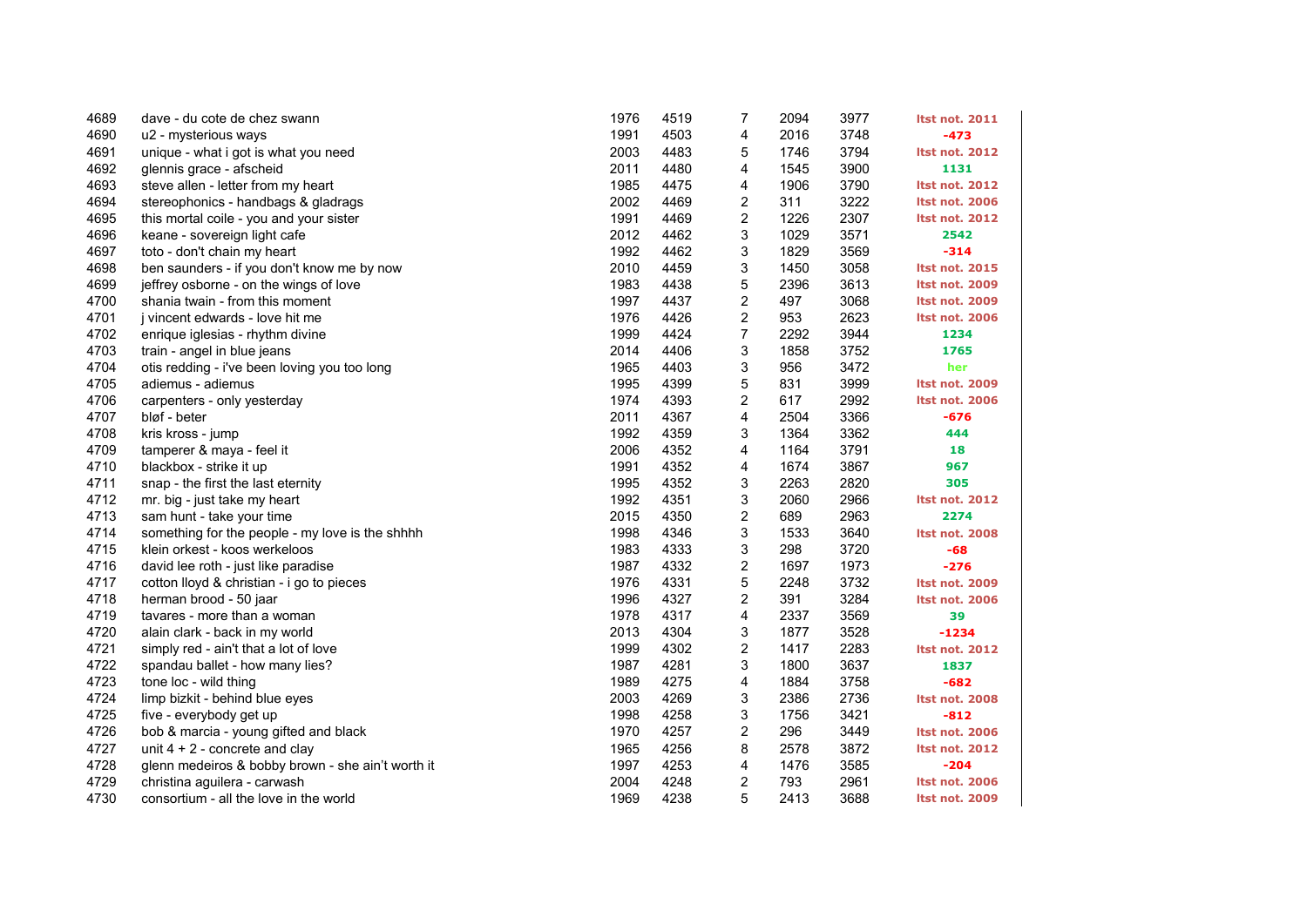| 4731 | rob 'n' raz - got to get                              | 1989 | 4232 | 5            | 2732 | 3515 | -540                  |
|------|-------------------------------------------------------|------|------|--------------|------|------|-----------------------|
| 4732 | ashanti - foolish                                     | 2002 | 4224 | 5            | 1661 | 3973 | <b>Itst not. 2013</b> |
| 4733 | dexy's midnight runners - jackie wilson said          | 1983 | 4224 | 4            | 2092 | 3409 | -1103                 |
| 4734 | maroon 5 - wake up call                               | 1980 | 4207 | 4            | 2344 | 3618 | 361                   |
| 4735 | faith evans - mesmerized                              | 2005 | 4196 | 3            | 1768 | 3260 | 481                   |
| 4736 | flirtations - someone out there                       | 1968 | 4181 | 5            | 2141 | 3996 | <b>Itst not. 2010</b> |
| 4737 | will smith - wild wild west                           | 1977 | 4172 | 4            | 1923 | 3705 | 1782                  |
| 4738 | dawn - tie a yellow ribbon                            | 1973 | 4171 | 4            | 2498 | 3979 | <b>Itst not. 2012</b> |
| 4739 | trijntje oosterhuis - vlieg met me mee                | 1978 | 4157 | 4            | 1617 | 3930 | -500                  |
| 4740 | van morrison - jackie wilson said                     | 1972 | 4145 | 2            | 768  | 3089 | <b>Itst not. 2008</b> |
| 4741 | james morrison - you make it real                     | 2008 | 4135 | 2            | 1547 | 2320 | <b>Itst not. 2015</b> |
| 4742 | jan smit & gerard joling - echte vrienden             | 1964 | 4128 | 4            | 2480 | 3373 | 893                   |
| 4743 | donna allen - serious                                 | 1987 | 4125 | 6            | 2067 | 3964 | <b>Itst not. 2015</b> |
| 4744 | honeybus - girl of independent means                  | 1968 | 4114 | 8            | 2658 | 3810 | <b>Itst not. 2012</b> |
| 4745 | full force - alice, i want you just for me            | 1985 | 4110 | 3            | 2474 | 2773 | $-127$                |
| 4746 | phil collins & marylin martin - seperate lives        | 1985 | 4094 | 3            | 1009 | 3921 | 942                   |
| 4747 | will smith - miami                                    | 1998 | 4093 | 4            | 2221 | 3889 | 40                    |
| 4748 | madonna - rain                                        | 1993 | 4090 | 2            | 1397 | 2515 | <b>Itst not. 2007</b> |
| 4749 | roxette - i wish i could fly                          | 1996 | 4082 | 4            | 1813 | 3677 | $-734$                |
| 4750 | spinners - cupid-i've love you for a long time        | 1980 | 4081 | 4            | 1423 | 3843 | <b>Itst not. 2009</b> |
| 4751 | gino soccio - try it out                              | 1981 | 4077 | 4            | 2067 | 3528 | <b>Itst not. 2009</b> |
| 4752 | reinhard mey - gute nacht freunde                     | 1974 | 4074 | 4            | 2246 | 3958 | <b>Itst not. 2008</b> |
| 4753 | joan baez - the night they drove ol' dixie down       | 1971 | 4073 | 5            | 2068 | 3969 | <b>Itst not. 2009</b> |
| 4754 | cheryl cole - fight for this love                     | 1996 | 4073 | 4            | 1516 | 3966 | $-149$                |
| 4755 | caro emerald - tangled up                             | 1975 | 4067 | 4            | 2523 | 3376 | $-766$                |
| 4756 | temptations - get ready                               | 1966 | 4064 | 4            | 956  | 3927 | -663                  |
| 4757 | jimmy bo horne - let me be your lover                 | 1978 | 4054 | 3            | 1556 | 3620 | <b>Itst not. 2013</b> |
| 4758 | cliff richard - ocean deep                            | 1984 | 4048 | 3            | 1310 | 3744 | <b>Itst not. 2007</b> |
| 4759 | passenger - the wrong direction                       | 1984 | 4035 | 4            | 942  | 3715 | 2773                  |
| 4760 | tracy chapman - baby can i hold you                   | 2001 | 4025 | 4            | 2229 | 3702 | $-1473$               |
| 4761 | steely dan - haitian divorce                          | 1977 | 4014 | 2            | 1782 | 2206 | <b>Itst not. 2009</b> |
| 4762 | johnnie taylor - disco lady                           | 1976 | 4011 | 3            | 1796 | 3299 | <b>Itst not. 2012</b> |
| 4763 | mick jagger - sweet thing                             | 1993 | 4006 | 4            | 2788 | 3347 | 231                   |
| 4764 | donna summer - down deep inside                       | 1977 | 4006 | 2            | 1932 | 2064 | <b>Itst not. 2006</b> |
| 4765 | frank cunimondo trio & lynn marino - feelin' good     | 1971 | 4005 | 3            | 638  | 3914 | $-468$                |
| 4766 | divine - shoot your shot                              | 1982 | 4004 | 5            | 2373 | 3741 | <b>Itst not. 2013</b> |
| 4767 | alain delon - thought i'd ring you                    | 1983 | 4001 | 3            | 1975 | 3359 | <b>Itst not. 2007</b> |
| 4768 | trijntje oosterhuis - do you know the way to san jose | 2007 | 3999 | 6            | 2222 | 3953 | $-38$                 |
| 4769 | boyzone - you needed me                               | 1999 | 3975 | 3            | 2252 | 3036 | <b>Itst not. 2008</b> |
| 4770 | corry & de rekels - huilen is voor jou te laat        | 1970 | 3972 | $\mathbf{1}$ | 29   | 29   | <b>Itst not. 2005</b> |
| 4771 | dave & ansel collins - double barrel                  | 1971 | 3968 | 2            | 974  | 3060 | <b>Itst not. 2006</b> |
| 4772 | animals - don't let me be misunderstood               | 1965 | 3964 | $\mathbf{1}$ | 37   | 37   | <b>Itst not. 2005</b> |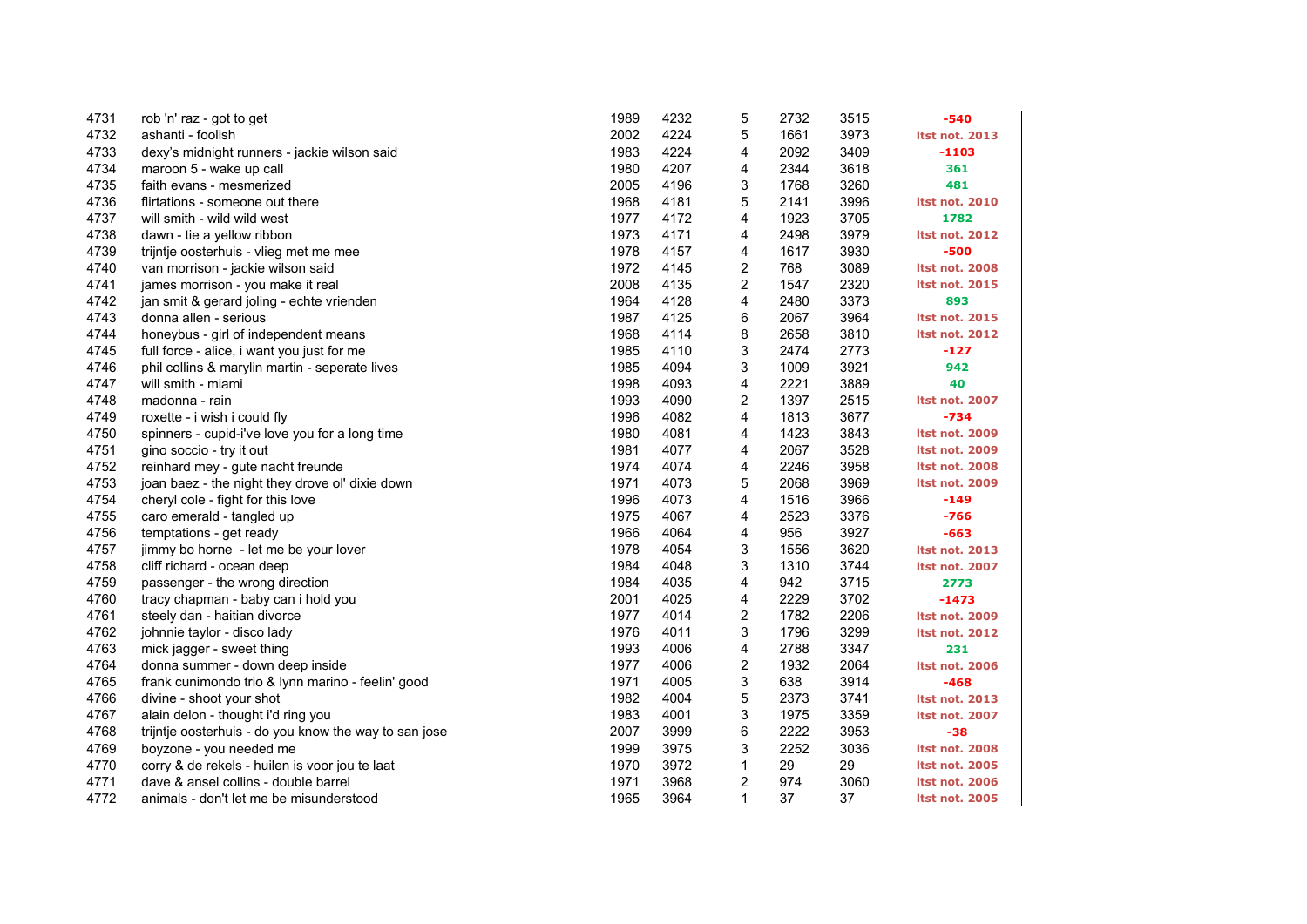| 4773 | jacques herb - manuela                             | 1971 | 3962 | 1            | 39   | 39   | <b>Itst not. 2005</b> |
|------|----------------------------------------------------|------|------|--------------|------|------|-----------------------|
| 4774 | boudewijn de groot - verdronken vlinder            | 1966 | 3958 | 1            | 43   | 43   | <b>Itst not. 2005</b> |
| 4775 | ilse delange - hurricane                           | 2012 | 3953 | 3            | 649  | 3893 | <b>Itst not. 2015</b> |
| 4776 | carpenters - rainy days and mondays                | 1971 | 3950 | 3            | 1349 | 3871 | <b>Itst not. 2009</b> |
| 4777 | inxs - bitter tears                                | 1991 | 3944 | 7            | 2187 | 3857 | <b>Itst not. 2012</b> |
| 4778 | simon & garfunkel - keep the customer satisfied    | 1970 | 3932 | 4            | 2497 | 3863 | <b>Itst not. 2009</b> |
| 4779 | dire straits - heavy fuel                          | 1999 | 3929 | 4            | 1624 | 3676 | 509                   |
| 4780 | george mccrae - i can't leave you alone            | 1974 | 3922 | 4            | 1985 | 3897 | <b>Itst not. 2012</b> |
| 4781 | adamo - les filles du bord de mer                  | 1965 | 3921 | 1            | 80   | 80   | <b>Itst not. 2005</b> |
| 4782 | elvis presley - the wonder of you (live)           | 1970 | 3903 | $\mathbf{1}$ | 98   | 98   | <b>Itst not. 2005</b> |
| 4783 | us3 - cantaloop                                    | 1992 | 3897 | 3            | 1383 | 3867 | $-2484$               |
| 4784 | marco borsato - het beste wat ik ooit had          | 2014 | 3894 | 3            | 2280 | 3166 | 886                   |
| 4785 | metallica - one                                    | 1994 | 3884 | 1            | 117  | 117  | nieuw                 |
| 4786 | cats - times were when                             | 1968 | 3877 | 1            | 124  | 124  | <b>Itst not. 2005</b> |
| 4787 | pearl jam - black                                  | 1991 | 3876 | $\mathbf{1}$ | 125  | 125  | nieuw                 |
| 4788 | booker t & the mg's - green onions                 | 1962 | 3873 | 5            | 1740 | 3764 | <b>Itst not. 2009</b> |
| 4789 | tracy chapman - talkin' bout a revelution          | 1978 | 3860 | 4            | 2518 | 3316 | 82                    |
| 4790 | krezip - everybody's gotta learn sometime          | 2008 | 3860 | 4            | 2554 | 3539 | -13                   |
| 4791 | r. kelly - gotham city                             | 1997 | 3858 | 4            | 2518 | 3740 | 480                   |
| 4792 | tina arena - chains                                | 1995 | 3854 | 4            | 1144 | 3835 | Itst not. 2009        |
| 4793 | otis redding - fa fa fa fa fa (sad song)           | 1966 | 3850 | 4            | 2016 | 3630 | <b>Itst not. 2009</b> |
| 4794 | live - lightning crashes                           | 1995 | 3844 | 1            | 157  | 157  | nieuw                 |
| 4795 | captain jack - captain jack                        | 1996 | 3833 | 2            | 782  | 3387 | 2605                  |
| 4796 | travie mccoy & bruno mars - billionaire            | 1988 | 3829 | 4            | 2358 | 3717 | $-321$                |
| 4797 | elvis presley - his latest flame                   | 1961 | 3829 | 4            | 2555 | 3913 | <b>Itst not. 2012</b> |
| 4798 | enrique iglesias & nicky jam - el perdon           | 2015 | 3826 | 2            | 1124 | 3052 | 1928                  |
| 4799 | bizarre inc - i'm gonna get you                    | 1992 | 3816 | 4            | 2105 | 3552 | $-1327$               |
| 4800 | sam smith - like i can                             | 2015 | 3813 | 2            | 1515 | 2674 | 1159                  |
| 4801 | melanie - look what they've done to my song        | 1970 | 3810 | 5            | 1635 | 3948 | <b>Itst not. 2009</b> |
| 4802 | madonna - sorry                                    | 2006 | 3801 | 4            | 2302 | 3699 | $-398$                |
| 4803 | justin timberlake - can't stop the feeling         | 2016 | 3800 | 1            | 201  | 201  | nieuw                 |
| 4804 | prince - girls & boys                              | 1989 | 3791 | 4            | 2216 | 3750 | $-153$                |
| 4805 | kinks - sunny afternoon                            | 1966 | 3777 | $\mathbf{1}$ | 224  | 224  | <b>Itst not. 2005</b> |
| 4806 | babysitters circus - everything's gonna be alright | 2011 | 3770 | 3            | 2582 | 2915 | $-154$                |
| 4807 | 1910 fruitgum company - simon says                 | 1968 | 3759 | 6            | 2480 | 3861 | <b>Itst not. 2010</b> |
| 4808 | alphaville - sounds like a melody                  | 1984 | 3757 | 3            | 2355 | 3428 | <b>Itst not. 2012</b> |
| 4809 | drukwerk - schijn een lichtje op mij               | 1982 | 3751 | 4            | 1294 | 3738 | <b>Itst not. 2012</b> |
| 4810 | george baker selection - sing a song of love       | 1974 | 3751 | 1            | 250  | 250  | <b>Itst not. 2005</b> |
| 4811 | classics iv - spooky                               | 1968 | 3733 | 5            | 2280 | 3822 | <b>Itst not. 2009</b> |
| 4812 | bonnie st. claire - pierrot                        | 1980 | 3733 | $\mathbf{1}$ | 268  | 268  | <b>Itst not. 2005</b> |
| 4813 | kaiser chiefs - ruby                               | 2007 | 3717 | 3            | 1556 | 3839 | $-1335$               |
| 4814 | dusty springfield - the look of love               | 1967 | 3708 | 3            | 1369 | 3904 | <b>Itst not. 2009</b> |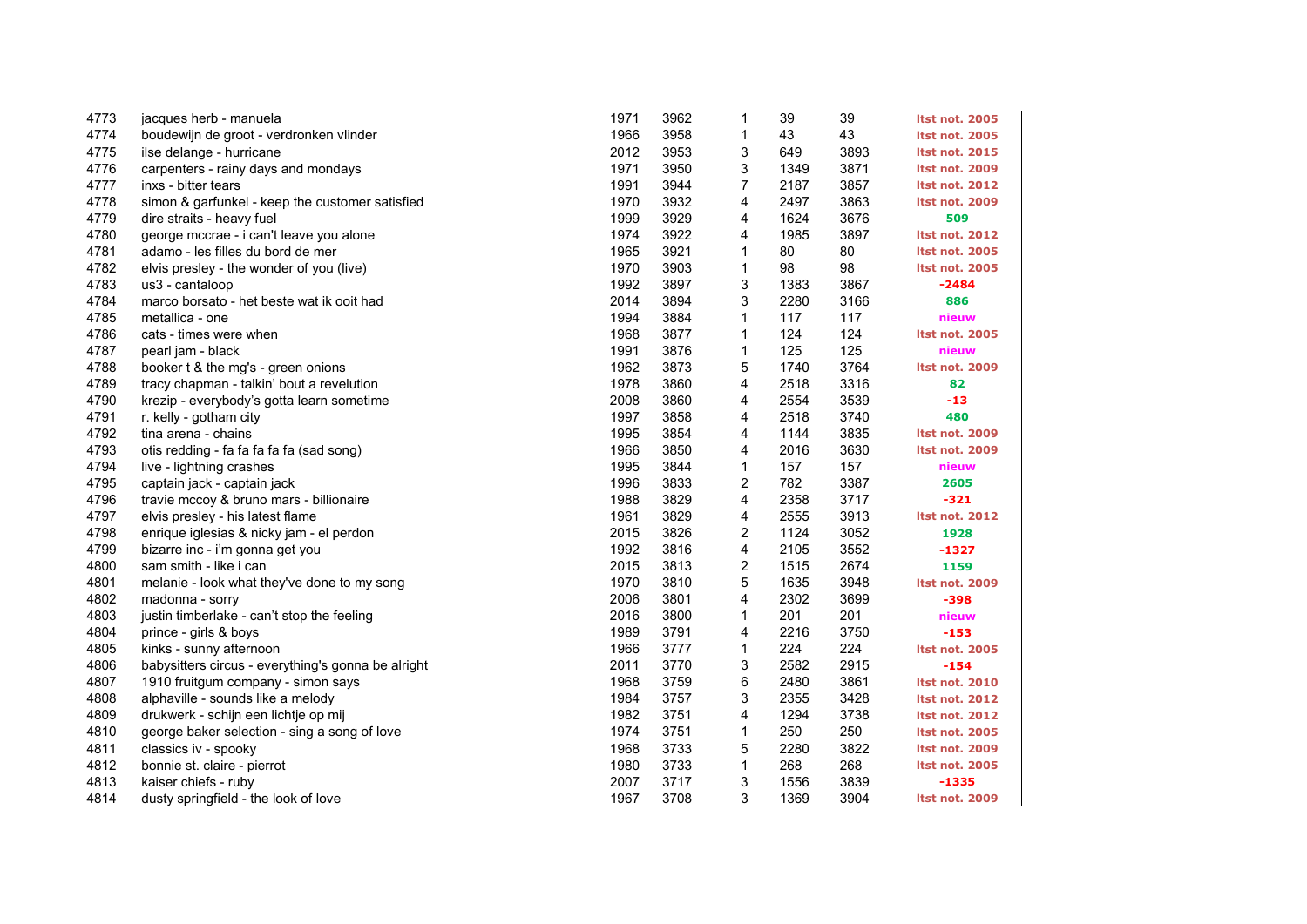| 4815 | charlie daniels band - the devil went down to georgia | 1979 | 3705 | 5            | 2129 | 3936 | <b>Itst not. 2009</b> |
|------|-------------------------------------------------------|------|------|--------------|------|------|-----------------------|
| 4816 | cathy dennis - touch me (all night long)              | 1991 | 3700 | 1            | 301  | 301  | <b>Itst not. 2014</b> |
| 4817 | curiosity killed the cat - name and no                | 1980 | 3693 | 3            | 2634 | 2894 | <b>Itst not. 2015</b> |
| 4818 | rené froger - ik heb je lief                          | 2010 | 3693 | 1            | 308  | 308  | <b>Itst not. 2013</b> |
| 4819 | elvis presley - treat me nice                         | 1957 | 3692 | 2            | 1499 | 2811 | <b>Itst not. 2006</b> |
| 4820 | procol harum - conquistador                           | 1972 | 3690 | 4            | 2398 | 3737 | <b>Itst not. 2008</b> |
| 4821 | candyman - knockin' boots                             | 1991 | 3690 | 3            | 1289 | 3861 | her                   |
| 4822 | santana - europa (earth's cry heaven's smile)         | 1977 | 3674 | 3            | 2223 | 3720 | <b>Itst not. 2007</b> |
| 4823 | george baker selection - morning sky                  | 1975 | 3670 | 1            | 331  | 331  | <b>Itst not. 2005</b> |
| 4824 | pasadena dreamband - zandvoort                        | 1986 | 3667 | 4            | 2741 | 3702 | <b>Itst not. 2012</b> |
| 4825 | emf - unbelievable                                    | 1990 | 3664 | 3            | 970  | 3706 | $-2736$               |
| 4826 | simply red - remembering the first time               | 1998 | 3661 | 4            | 2497 | 3857 | $-541$                |
| 4827 | elvis presley - bossa nova baby                       | 1963 | 3651 | 1            | 350  | 350  | <b>Itst not. 2014</b> |
| 4828 | cats - why                                            | 1969 | 3651 | 1            | 350  | 350  | <b>Itst not. 2005</b> |
| 4829 | marmalade - rainbow                                   | 1970 | 3648 | 3            | 1655 | 3378 | <b>Itst not. 2011</b> |
| 4830 | beach boys - then i kissed her                        | 1967 | 3648 | 1            | 353  | 353  | <b>Itst not. 2005</b> |
| 4831 | andré van duin - als je huilt                         | 1982 | 3637 | 1            | 364  | 364  | <b>Itst not. 2005</b> |
| 4832 | fairground attraction - find my love                  | 1988 | 3632 | 3            | 2267 | 3172 | <b>Itst not. 2012</b> |
| 4833 | prince - sometimes it snows in april                  | 1986 | 3630 | 1            | 371  | 371  | nieuw                 |
| 4834 | train - shake up christmas                            | 2010 | 3629 | 3            | 2314 | 3377 | $-694$                |
| 4835 | boogie box high - jive talkin'                        | 1968 | 3627 | 2            | 1134 | 3241 | <b>Itst not. 2014</b> |
| 4836 | shawn christopher - don't loose the magic             | 1994 | 3621 | 3            | 2060 | 3445 | <b>Itst not. 2015</b> |
| 4837 | golden earrings - that day                            | 1966 | 3620 | 1            | 381  | 381  | <b>Itst not. 2005</b> |
| 4838 | frida - to turn to stone                              | 1982 | 3617 | 2            | 2124 | 2261 | <b>Itst not. 2006</b> |
| 4839 | elvis presley - good luck charm                       | 1962 | 3611 | 1            | 390  | 390  | <b>Itst not. 2005</b> |
| 4840 | black sabbath - paranoid                              | 1970 | 3607 | 1            | 394  | 394  | <b>Itst not. 2005</b> |
| 4841 | adamo - vous permettez monsieur                       | 1964 | 3605 | 1            | 396  | 396  | <b>Itst not. 2005</b> |
| 4842 | missy elliott - 4 my people                           | 2002 | 3604 | 1            | 397  | 397  | <b>Itst not. 2013</b> |
| 4843 | mud - oh boy                                          | 1975 | 3603 | 3            | 1731 | 3844 | <b>Itst not. 2007</b> |
| 4844 | dan hartman - instant replay                          | 1972 | 3598 | 4            | 1639 | 3978 | 716                   |
| 4845 | wamdue project - king of my castle                    | 1999 | 3594 | 2            | 1842 | 2566 | 724                   |
| 4846 | kane - rain down on me                                | 2002 | 3593 | 1            | 408  | 408  | nieuw                 |
| 4847 | dave & dee & dozy & beaky & mick & tich - zabadak     | 1967 | 3587 | 1            | 414  | 414  | <b>Itst not. 2005</b> |
| 4848 | procol harum - homburg                                | 1967 | 3585 | 1            | 416  | 416  | <b>Itst not. 2005</b> |
| 4849 | maaike ouboter - dat ik je mis                        | 2013 | 3581 | 1            | 420  | 420  | nieuw                 |
| 4850 | simon & garfunkel - el condor pasa (if i could)       | 1970 | 3577 | 1            | 424  | 424  | <b>Itst not. 2005</b> |
| 4851 | george baker selection - wild bird                    | 1976 | 3565 | 1            | 436  | 436  | <b>Itst not. 2005</b> |
| 4852 | alice cooper - halo of flies                          | 1973 | 3562 | $\mathbf{1}$ | 439  | 439  | <b>Itst not. 2005</b> |
| 4853 | kelis - trick me                                      | 2004 | 3560 | 3            | 2559 | 3106 | <b>Itst not. 2015</b> |
| 4854 | script & will.i.am - hall of fame                     | 2012 | 3559 | 3            | 1406 | 3809 | 580                   |
| 4855 | elvis presley - are you lonesome tonight              | 1960 | 3557 | 1            | 444  | 444  | <b>Itst not. 2005</b> |
| 4856 | albert hammond - i don't wanna die in an air disaster | 1974 | 3556 | $\mathbf{1}$ | 445  | 445  | <b>Itst not. 2005</b> |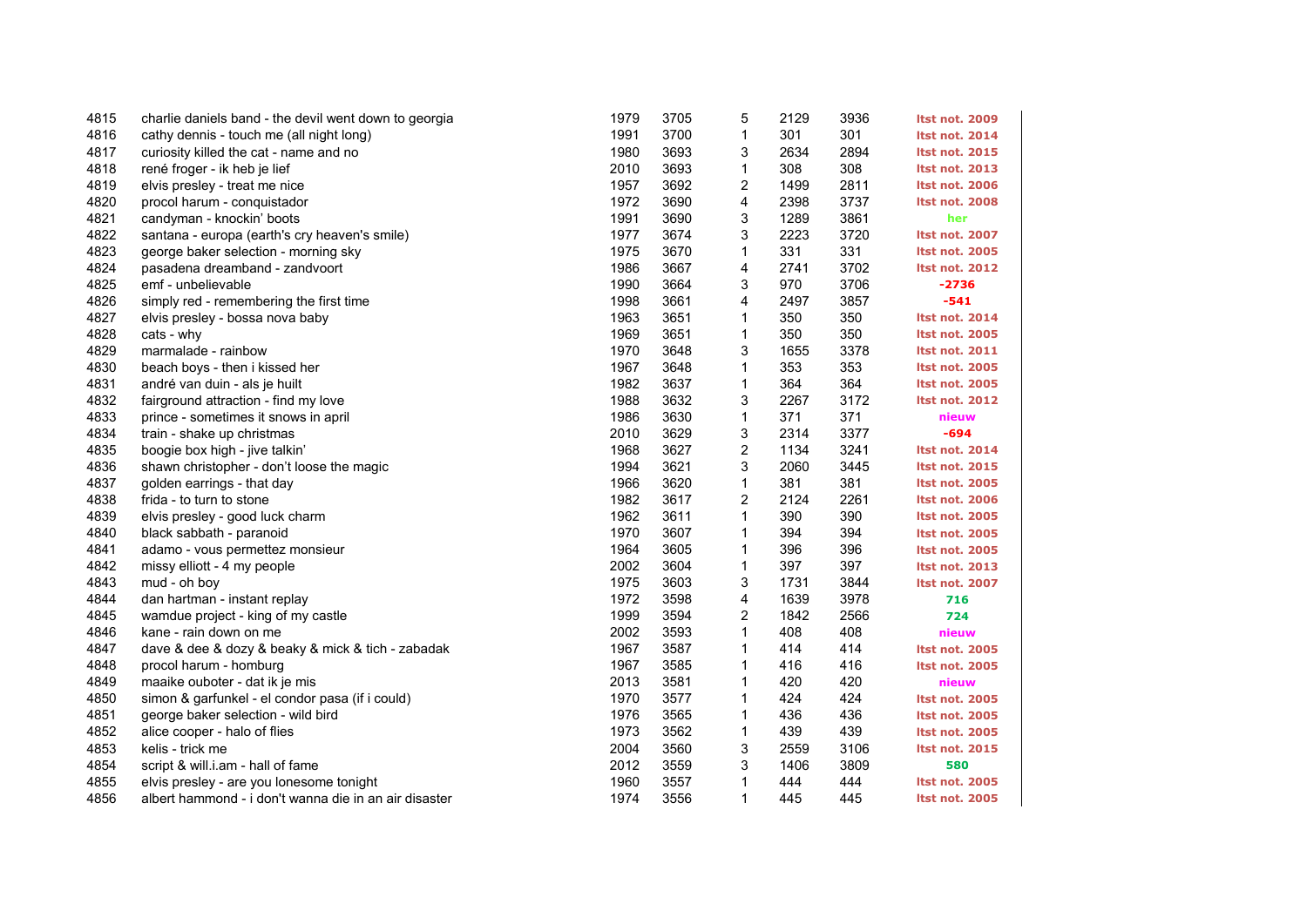| 4857 | clivilles & cole - a deeper love                                           | 1992 | 3555 | 3              | 2425 | 3283 | -543                  |
|------|----------------------------------------------------------------------------|------|------|----------------|------|------|-----------------------|
| 4858 | first aid kit - my silver lining                                           | 2015 | 3555 | 2              | 544  | 3903 | 3359                  |
| 4859 | vengaboys - to brazil                                                      | 1997 | 3554 | 3              | 1128 | 3936 | 551                   |
| 4860 | justin bieber - love yourself                                              | 2015 | 3550 | 1              | 451  | 451  | nieuw                 |
| 4861 | julee cruise - falling                                                     | 1990 | 3547 | 1              | 454  | 454  | <b>Itst not. 2014</b> |
| 4862 | dua lipa - be the one                                                      | 2016 | 3541 | 1              | 460  | 460  | nieuw                 |
| 4863 | meat loaf - it's all coming back to me                                     | 2006 | 3531 | 2              | 2165 | 2306 | <b>Itst not. 2008</b> |
| 4864 | rob de nijs - ritme van de regen                                           | 1963 | 3531 | 1              | 470  | 470  | <b>Itst not. 2005</b> |
| 4865 | racoon - took a hit                                                        | 2011 | 3523 | 4              | 2198 | 3781 | 652                   |
| 4866 | no doubt - just a girl                                                     | 1995 | 3521 | 3              | 1749 | 3614 | $-495$                |
| 4867 | kristine w - feel what you want                                            | 1994 | 3521 | 2              | 495  | 3986 | <b>Itst not. 2007</b> |
| 4868 | killing joke - love like blood                                             | 1985 | 3519 | 1              | 482  | 482  | nieuw                 |
| 4869 | pasadenas - love thing                                                     | 1990 | 3511 | 3              | 1443 | 3725 | <b>Itst not. 2012</b> |
| 4870 | robbie williams - she's madonna                                            | 2007 | 3509 | 4              | 2727 | 3407 | 279                   |
| 4871 | george baker selection - dear ann                                          | 1970 | 3500 | 1              | 501  | 501  | <b>Itst not. 2005</b> |
| 4872 | suzanne michaels - it should be christmas                                  | 1979 | 3489 | 2              | 1717 | 2796 | <b>Itst not. 2006</b> |
| 4873 | talking heads - psycho killer                                              | 1978 | 3486 | 1              | 515  | 515  | <b>Itst not. 2006</b> |
| 4874 | shirley bassey - diamonds are forever                                      | 1972 | 3467 | 5              | 1547 | 3966 | <b>Itst not. 2009</b> |
| 4875 | carel kraayenhof - adios noniño                                            | 2002 | 3447 | 1              | 554  | 554  | <b>Itst not. 2005</b> |
| 4876 | alexander curly - i'll never drink again                                   | 1972 | 3446 | 1              | 555  | 555  | <b>Itst not. 2005</b> |
| 4877 | gabriella cilme - sanctuary                                                | 2008 | 3435 | 4              | 2691 | 3440 | <b>Itst not. 2013</b> |
| 4878 | tom jones - love me tonight                                                | 1969 | 3425 | 4              | 2133 | 3947 | <b>Itst not. 2012</b> |
| 4879 | cats - marian                                                              | 1969 | 3418 | 1              | 583  | 583  | <b>Itst not. 2005</b> |
| 4880 | marlon roudette - new age                                                  | 2012 | 3414 | 4              | 2044 | 3895 | $-417$                |
| 4881 | bzn - lady mccorey                                                         | 1978 | 3414 | 1              | 587  | 587  | <b>Itst not. 2005</b> |
| 4882 | farley jackmaster funk - love can't turn around                            | 1987 | 3410 | 4              | 2262 | 3940 | 1456                  |
| 4883 | kirsty maccoll - there's a guy works down the chips shop swears he's elvis | 1981 | 3408 | 6              | 2259 | 3997 | <b>Itst not. 2010</b> |
| 4884 | american authors - best day of my life                                     | 2013 | 3404 | 2              | 1529 | 3069 | her                   |
| 4885 | george baker selection - fly away little paraquayo                         | 1974 | 3401 | 1              | 600  | 600  | <b>Itst not. 2005</b> |
| 4886 | lange frans & baas b - het land van                                        | 2006 | 3398 | 1              | 603  | 603  | Itst not. 2006        |
| 4887 | ginger ninja - sunshine                                                    | 2003 | 3396 | 4              | 2446 | 3946 | $-382$                |
| 4888 | al martino - volare                                                        | 1976 | 3395 | 1              | 606  | 606  | <b>Itst not. 2005</b> |
| 4889 | justin bieber - sorry                                                      | 2016 | 3388 | 1              | 613  | 613  | nieuw                 |
| 4890 | yolanda be cool & dcup - we no speak americano                             | 2010 | 3384 | 2              | 1320 | 3298 | $-1978$               |
| 4891 | ben cramer - de clown                                                      | 1971 | 3368 | 1              | 633  | 633  | <b>Itst not. 2005</b> |
| 4892 | mike oldfield - in dulci jubilo                                            | 1976 | 3366 | 1              | 635  | 635  | <b>Itst not. 2005</b> |
| 4893 | golden earrings - i've just lost somebody                                  | 1968 | 3364 | 1              | 637  | 637  | <b>Itst not. 2005</b> |
| 4894 | kinks - mr. pleasant                                                       | 1967 | 3358 | 1              | 643  | 643  | <b>Itst not. 2005</b> |
| 4895 | herman van veen - suzanne                                                  | 1969 | 3356 | $\mathbf{1}$   | 645  | 645  | <b>Itst not. 2005</b> |
| 4896 | mouth & macneal - how do you do                                            | 1971 | 3347 | 1              | 654  | 654  | <b>Itst not. 2005</b> |
| 4897 | mistral - jamie                                                            | 1977 | 3344 | 3              | 2060 | 3736 | <b>Itst not. 2008</b> |
| 4898 | beatles - back in the u.s.s.r.                                             | 1968 | 3336 | $\overline{2}$ | 2242 | 2424 | $-182$                |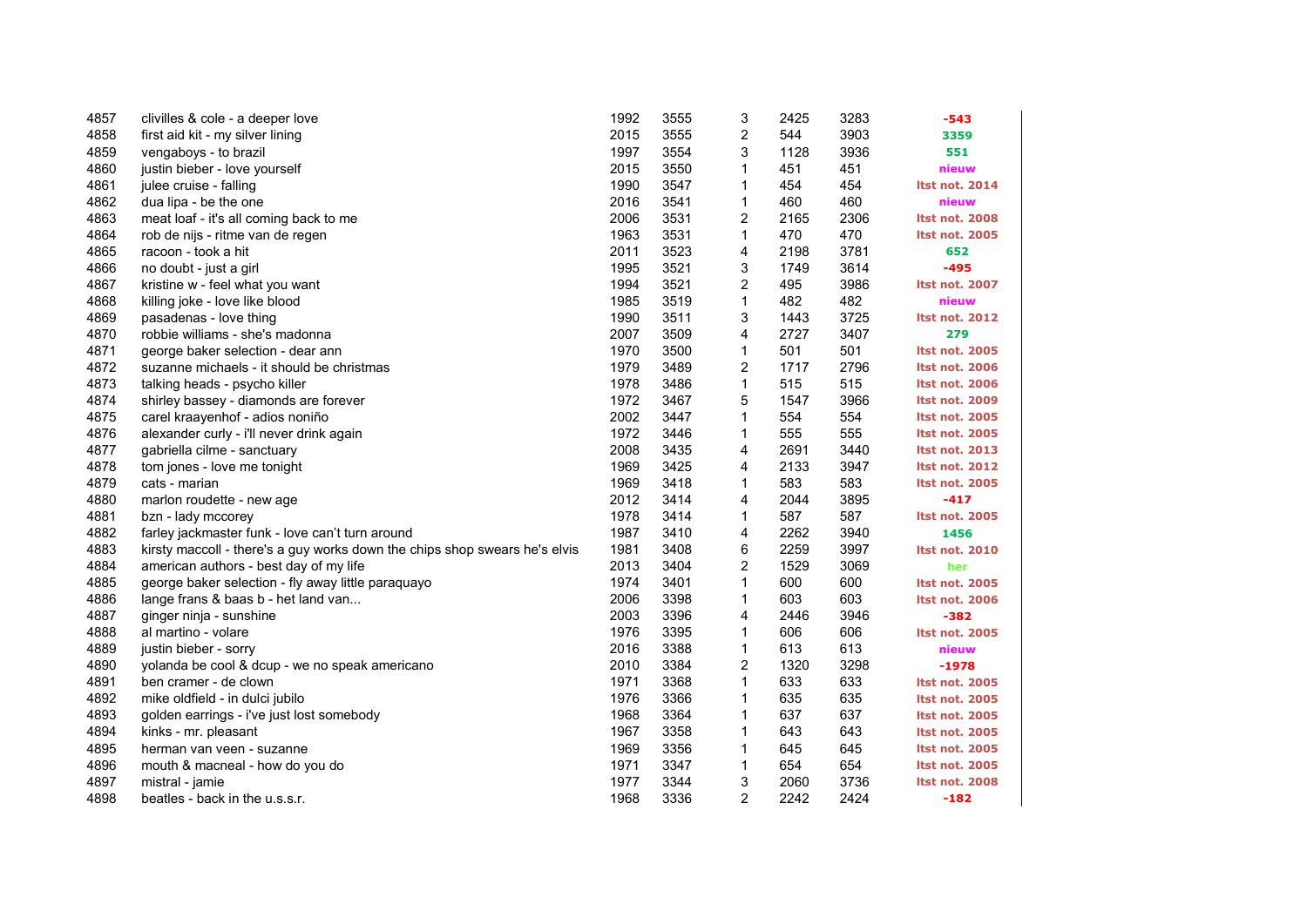| 4899 | osmonds - love me for a reason                        | 1974 | 3330 | 2            | 1588 | 3084 | <b>Itst not. 2011</b> |
|------|-------------------------------------------------------|------|------|--------------|------|------|-----------------------|
| 4900 | cliff richard - bachelor boy                          | 1963 | 3330 | $\mathbf{1}$ | 671  | 671  | <b>Itst not. 2005</b> |
| 4901 | meat loaf - two out of three ain't bad                | 1977 | 3329 | 2            | 746  | 3927 | <b>Itst not. 2009</b> |
| 4902 | rolling stones - dandelion                            | 1967 | 3319 | 1            | 682  | 682  | <b>Itst not. 2005</b> |
| 4903 | bertolf - another day                                 | 2008 | 3318 | 4            | 2671 | 3723 | <b>Itst not. 2013</b> |
| 4904 | sonny - baby don't go                                 | 1965 | 3309 | 4            | 2601 | 3520 | <b>Itst not. 2012</b> |
| 4905 | donald fagen - new frontier                           | 1983 | 3300 | 1            | 701  | 701  | <b>Itst not. 2006</b> |
| 4906 | linda ronstadt - all my life                          | 1990 | 3299 | 5            | 2605 | 3881 | <b>Itst not. 2014</b> |
| 4907 | dan hill & vonda shepard - can't we try               | 2000 | 3297 | 1            | 704  | 704  | <b>Itst not. 2013</b> |
| 4908 | darts - daddy cool                                    | 1978 | 3290 | 2            | 2157 | 2555 | <b>Itst not. 2006</b> |
| 4909 | cliff richard - constantly                            | 1964 | 3281 | $\mathbf{1}$ | 720  | 720  | <b>Itst not. 2005</b> |
| 4910 | neneh cherry - buffalo stance                         | 1989 | 3280 | 3            | 2503 | 3140 | $-637$                |
| 4911 | d-train - music                                       | 1983 | 3266 | 3            | 2165 | 3939 | <b>Itst not. 2012</b> |
| 4912 | dave & dee & dozy & beaky & mick & tich - okay        | 1967 | 3265 | 1            | 736  | 736  | <b>Itst not. 2005</b> |
| 4913 | mary hopkin - goodbye                                 | 1969 | 3264 | $\mathbf{1}$ | 737  | 737  | <b>Itst not. 2005</b> |
| 4914 | pussycat - my broken souvenirs                        | 1977 | 3262 | 1            | 739  | 739  | <b>Itst not. 2005</b> |
| 4915 | george baker selection - beautiful rose               | 1977 | 3251 | 1            | 750  | 750  | <b>Itst not. 2005</b> |
| 4916 | lost frequencies - are you with me                    | 2015 | 3247 | 2            | 1436 | 3319 | $-1883$               |
| 4917 | kinks - wonder boy                                    | 1968 | 3245 | $\mathbf{1}$ | 756  | 756  | <b>Itst not. 2005</b> |
| 4918 | bee gees - first of may                               | 1969 | 3243 | $\mathbf{1}$ | 758  | 758  | <b>Itst not. 2005</b> |
| 4919 | 3t - anything                                         | 1996 | 3241 | 3            | 1973 | 3758 | <b>Itst not. 2012</b> |
| 4920 | jackie deshannon - what the world needs now is love   | 1965 | 3234 | 3            | 2059 | 3423 | 136                   |
| 4921 | outlandish - aicha                                    | 2003 | 3233 | 2            | 1808 | 2961 | <b>Itst not. 2015</b> |
| 4922 | stylistics - betcha by golly wow                      | 1972 | 3228 | 3            | 2573 | 3405 | <b>Itst not. 2009</b> |
| 4923 | cornershop - brimful of asha                          | 1998 | 3225 | 4            | 2181 | 3948 | <b>Itst not. 2012</b> |
| 4924 | glass tiger - don't forget me when i'm gone           | 1988 | 3222 | 4            | 1914 | 3797 | $-1789$               |
| 4925 | cliff richard - i could easily fall in love           | 1960 | 3222 | 1            | 779  | 779  | <b>Itst not. 2005</b> |
| 4926 | bonnie st. claire - i won't stand between them        | 1970 | 3215 | $\mathbf{1}$ | 786  | 786  | <b>Itst not. 2005</b> |
| 4927 | neneh cherry - manchild                               | 1989 | 3214 | 2            | 1108 | 3680 | <b>Itst not. 2007</b> |
| 4928 | rob de nijs - dag zuster ursula                       | 1973 | 3205 | 1            | 796  | 796  | <b>Itst not. 2005</b> |
| 4929 | leona lewis - bleeding love                           | 2008 | 3190 | 4            | 2162 | 3794 | $-565$                |
| 4930 | albert west - for the good times                      | 1975 | 3188 | 1            | 813  | 813  | <b>Itst not. 2005</b> |
| 4931 | katy perry - teenage dream                            | 1993 | 3187 | 4            | 1246 | 3983 | 9                     |
| 4932 | kenny rogers - coward of the county                   | 1980 | 3186 | 1            | 815  | 815  | <b>Itst not. 2005</b> |
| 4933 | shai - if i ever                                      | 1993 | 3181 | 3            | 1718 | 3808 | <b>Itst not. 2011</b> |
| 4934 | gloria estefan - words get in the way                 | 1986 | 3181 | 3            | 2638 | 3451 | 813                   |
| 4935 | golden earring - another 45 miles (live)              | 1993 | 3180 | 4            | 2110 | 3798 | 1050                  |
| 4936 | grandmaster flash - the message                       | 1983 | 3180 | $\mathbf{1}$ | 821  | 821  | <b>Itst not. 2006</b> |
| 4937 | earth & fire - invitation                             | 1971 | 3176 | 1            | 825  | 825  | <b>Itst not. 2005</b> |
| 4938 | grace jones - victor should have been a jazz musician | 1987 | 3174 | 3            | 2787 | 3089 | 302                   |
| 4939 | nick & simon - geluksmoment                           | 2013 | 3174 | 2            | 1138 | 3690 | <b>Itst not. 2015</b> |
| 4940 | reel 2 real - i like to move it                       | 1994 | 3169 | 2            | 1280 | 3553 | $-2273$               |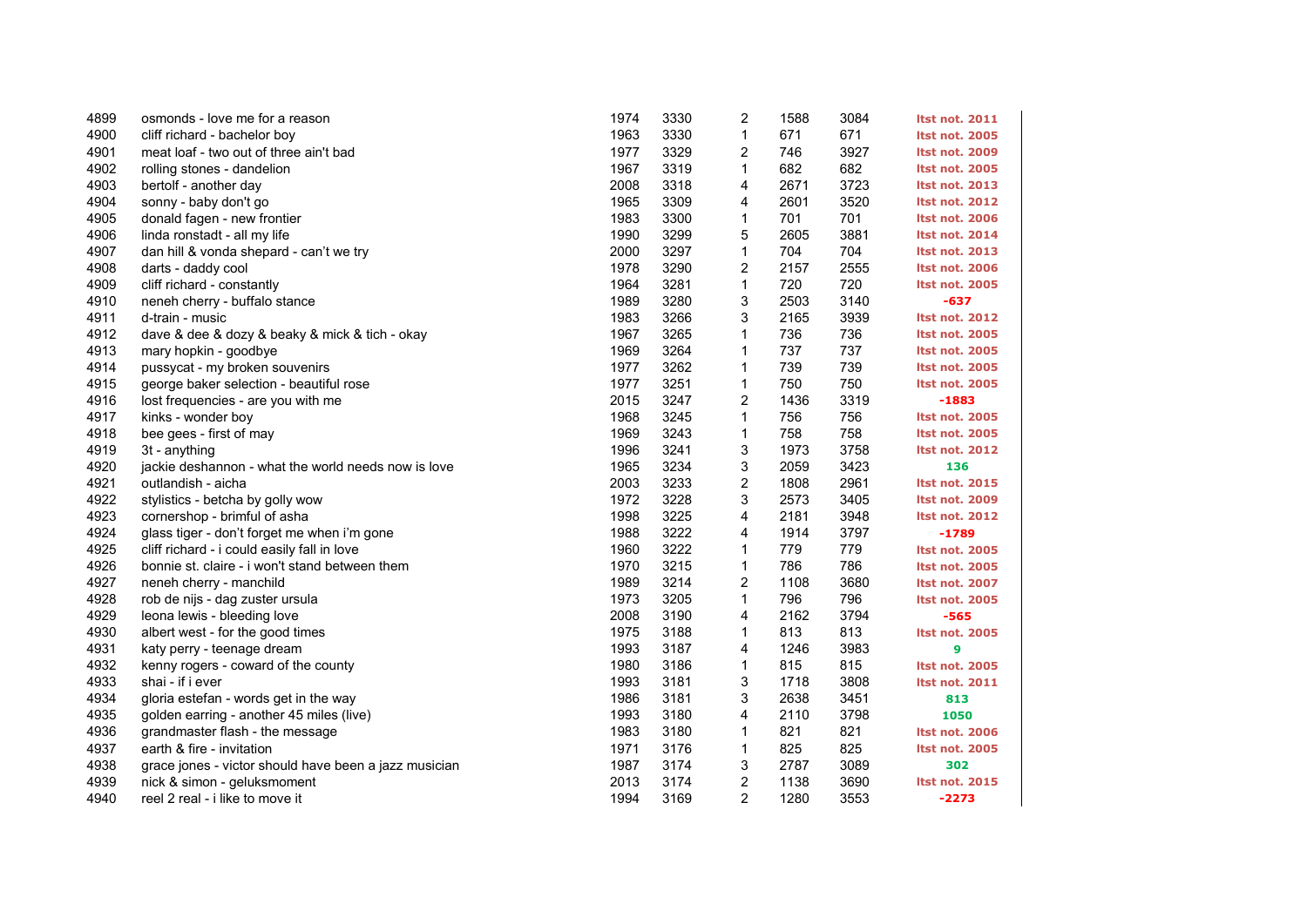| 4941 | enrique iglesias - duele el corazon                           | 2016 | 3165 | 1                       | 836  | 836  | nieuw                 |
|------|---------------------------------------------------------------|------|------|-------------------------|------|------|-----------------------|
| 4942 | dolly dots - hela-di-ladi-lo                                  | 1980 | 3162 | 1                       | 839  | 839  | <b>Itst not. 2005</b> |
| 4943 | arne jansen & les cigales - meisjes met rode haren            | 1972 | 3161 | 1                       | 840  | 840  | <b>Itst not. 2005</b> |
| 4944 | cats - where have i been wrong                                | 1970 | 3155 | 1                       | 846  | 846  | <b>Itst not. 2005</b> |
| 4945 | counting crows - mr. jones                                    | 1994 | 3153 | 4                       | 2476 | 3843 | 594                   |
| 4946 | gilbert becaud - nathalie                                     | 1964 | 3146 | 1                       | 855  | 855  | <b>Itst not. 2005</b> |
| 4947 | albert hammond - down by the river                            | 1975 | 3142 | 1                       | 859  | 859  | <b>Itst not. 2005</b> |
| 4948 | percy sledge - my special prayer                              | 1969 | 3136 | 1                       | 865  | 865  | <b>Itst not. 2005</b> |
| 4949 | dotan - hungry                                                | 2015 | 3135 | 2                       | 1618 | 3249 | $-1631$               |
| 4950 | neil young - harvest moon                                     | 1992 | 3133 | 3                       | 1930 | 3637 | <b>Itst not. 2012</b> |
| 4951 | james bay - hold back the river                               | 2014 | 3130 | $\overline{\mathbf{c}}$ | 1585 | 3287 | 1702                  |
| 4952 | echosmith - cool kids                                         | 2014 | 3117 | $\overline{\mathbf{c}}$ | 2369 | 2516 | 147                   |
| 4953 | cupid's inspiration - yesterday has gone                      | 1968 | 3116 | 7                       | 2894 | 3984 | <b>Itst not. 2011</b> |
| 4954 | bee gees - jumbo                                              | 1968 | 3115 | 3                       | 2226 | 3740 | <b>Itst not. 2007</b> |
| 4955 | peter cetera - hard to say i'm sorry                          | 1997 | 3112 | 1                       | 889  | 889  | <b>Itst not. 2005</b> |
| 4956 | suzi quatro - she's in love with you                          | 1979 | 3106 | 4                       | 2822 | 3636 | <b>Itst not. 2012</b> |
| 4957 | amy winehouse - tears dry on their own                        | 2007 | 3103 | 2                       | 1360 | 3539 | 2179                  |
| 4958 | huey lewis & the news - couple days off                       | 1991 | 3102 | 2                       | 1189 | 3711 | 2522                  |
| 4959 | andrea - i'm a lover                                          | 1986 | 3097 | 3                       | 2084 | 3906 | <b>Itst not. 2012</b> |
| 4960 | champagne - rock and roll star                                | 1976 | 3090 | 1                       | 911  | 911  | <b>Itst not. 2005</b> |
| 4961 | matt simons - catch & release                                 | 2016 | 3082 | 1                       | 919  | 919  | nieuw                 |
| 4962 | miss montreal - wish i could                                  | 1963 | 3081 | 4                       | 1734 | 3863 | $-183$                |
| 4963 | cee lo green - bright lights bigger city                      | 2011 | 3074 | 3                       | 2638 | 3321 | $-683$                |
| 4964 | alexander curly - guus                                        | 1975 | 3074 | 1                       | 927  | 927  | <b>Itst not. 2005</b> |
| 4965 | lisa lois - silhouette                                        | 1969 | 3071 | 3                       | 2241 | 3867 | <b>Itst not. 2015</b> |
| 4966 | michael jackson - scream                                      | 1995 | 3069 | 5                       | 2434 | 3801 | <b>Itst not. 2013</b> |
| 4967 | bzn - chanson d'amour                                         | 1981 | 3053 | 1                       | 948  | 948  | <b>Itst not. 2005</b> |
| 4968 | jona lewie - you can always find me in the kitchen at parties | 1980 | 3051 | 1                       | 950  | 950  | <b>Itst not. 2006</b> |
| 4969 | chubby checker - the twist                                    | 1962 | 3047 | $\mathbf{1}$            | 954  | 954  | <b>Itst not. 2005</b> |
| 4970 | safri duo - played-a-live (bongo song)                        | 2001 | 3043 | $\overline{c}$          | 1881 | 3078 | <b>Itst not. 2006</b> |
| 4971 | cliff richard - on the beach                                  | 1964 | 3040 | 1                       | 961  | 961  | <b>Itst not. 2005</b> |
| 4972 | ne-yo - closer                                                | 2008 | 3026 | 3                       | 2456 | 3557 | $-1101$               |
| 4973 | dizzy man's band - the opera                                  | 1975 | 3016 | 1                       | 985  | 985  | <b>Itst not. 2005</b> |
| 4974 | golden earring - i can't sleep without you (live)             | 1992 | 2997 | 4                       | 1855 | 3877 | 1937                  |
| 4975 | elvis presley - my way                                        | 1977 | 2997 | $\mathbf{1}$            | 1004 | 1004 | <b>Itst not. 2005</b> |
| 4976 | harper's bizarre - 59th street bridge song                    | 1967 | 2996 | 4                       | 2204 | 3836 | <b>Itst not. 2009</b> |
| 4977 | genesis - that's all                                          | 1983 | 2996 | 2                       | 2085 | 2921 | $-836$                |
| 4978 | billy joe royal - hush                                        | 1968 | 2996 | 1                       | 1005 | 1005 | <b>Itst not. 2005</b> |
| 4979 | status quo - pictures of matchstick men                       | 1968 | 2994 | $\mathbf{1}$            | 1007 | 1007 | <b>Itst not. 2005</b> |
| 4980 | george baker selection - i'm on my way                        | 1972 | 2989 | 1                       | 1012 | 1012 | <b>Itst not. 2005</b> |
| 4981 | four tops - standing in the shadows of love                   | 1967 | 2988 | 2                       | 2180 | 2834 | <b>Itst not. 2013</b> |
| 4982 | elvis presley - way down                                      | 1977 | 2988 | 1                       | 1013 | 1013 | <b>Itst not. 2005</b> |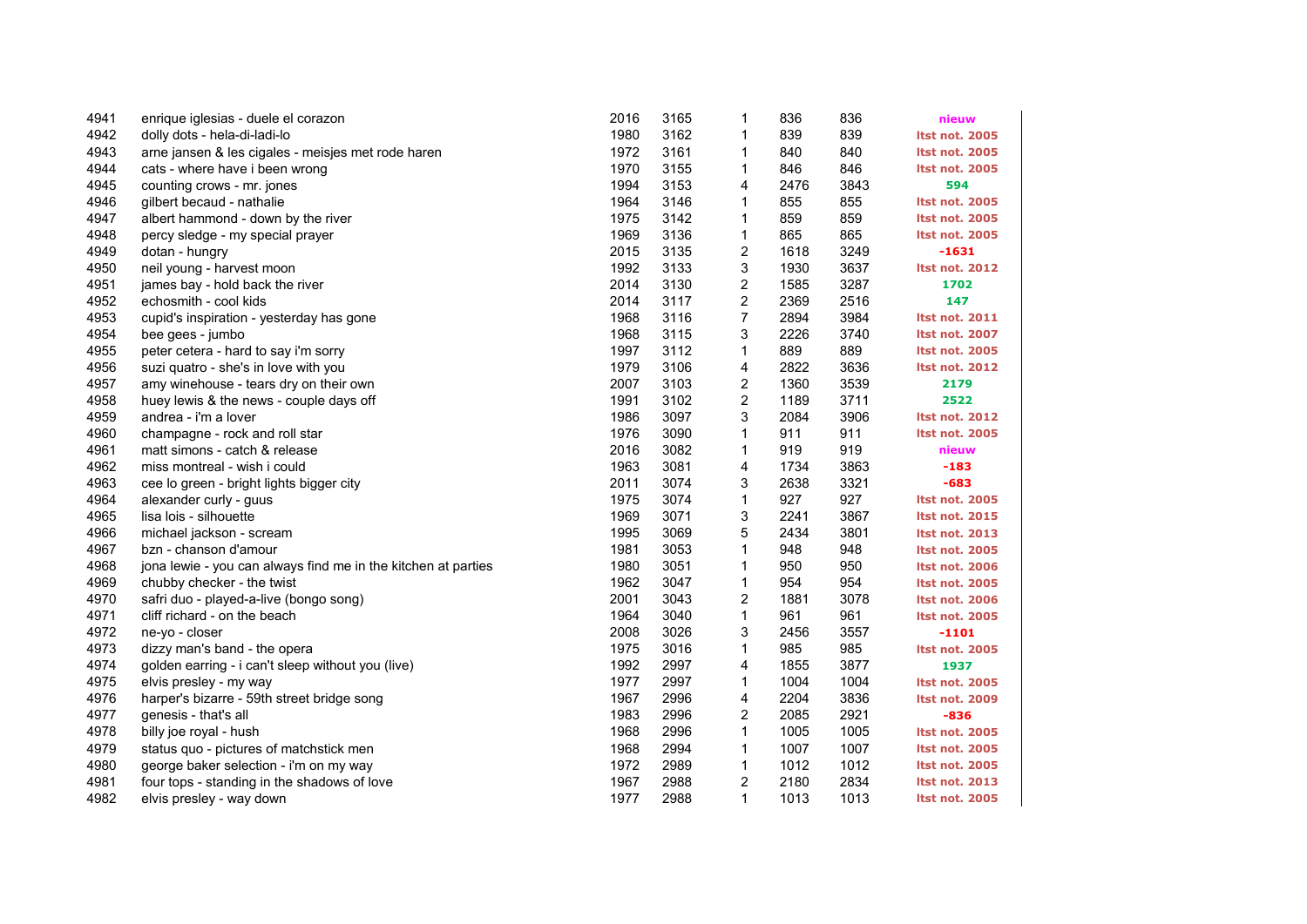| 4983 | los fieras - en la playa                            | 1988 | 2984 | 5                       | 3238 | 3566 | <b>Itst not. 2012</b> |
|------|-----------------------------------------------------|------|------|-------------------------|------|------|-----------------------|
| 4984 | arthur conley - funky street                        | 1968 | 2984 | 2                       | 1618 | 3400 | <b>Itst not. 2006</b> |
| 4985 | kungs - this girl                                   | 2016 | 2975 | 1                       | 1026 | 1026 | nieuw                 |
| 4986 | michel sardou - une fille aux yeux clairs           | 1975 | 2972 | 5                       | 1623 | 3999 | <b>Itst not. 2009</b> |
| 4987 | nikki - what did i do                               | 2004 | 2970 | 3                       | 1819 | 3639 | <b>Itst not. 2015</b> |
| 4988 | baccara - sorry i'm a lady                          | 1977 | 2970 | 1                       | 1031 | 1031 | <b>Itst not. 2005</b> |
| 4989 | sheppard - geronimo                                 | 2014 | 2968 | 2                       | 2108 | 2926 | 818                   |
| 4990 | madness - nightboat to cairo                        | 1980 | 2962 | 3                       | 1569 | 3883 | 2314                  |
| 4991 | ten sharp - ain't my beating heart                  | 1991 | 2961 | 3                       | 2336 | 3661 | <b>Itst not. 2012</b> |
| 4992 | sam smith - writing's on the wall                   | 2015 | 2958 | 2                       | 1056 | 3988 | 2932                  |
| 4993 | boney m - hooray hooray                             | 1979 | 2958 | $\overline{\mathbf{c}}$ | 1179 | 3865 | 2686                  |
| 4994 | elvis presley - let me be your teddybear            | 1957 | 2956 | 1                       | 1045 | 1045 | <b>Itst not. 2005</b> |
| 4995 | cliff richard - i'm the lonely one                  | 1964 | 2949 | 1                       | 1052 | 1052 | Itst not. 2005        |
| 4996 | frank boeijen groep - welkom in utopia 2            | 1987 | 2933 | 3                       | 2482 | 3853 | 1118                  |
| 4997 | hollies - dear eloise                               | 1967 | 2927 | 1                       | 1074 | 1074 | <b>Itst not. 2005</b> |
| 4998 | bryan adams - let's make a night to remember        | 1996 | 2920 | $\mathbf{1}$            | 1081 | 1081 | <b>Itst not. 2007</b> |
| 4999 | george baker selection - rosita                     | 1978 | 2911 | 1                       | 1090 | 1090 | <b>Itst not. 2005</b> |
| 5000 | dante thomas - miss california                      | 2001 | 2901 | 3                       | 2341 | 3599 | $-437$                |
| 5001 | lloyd cole - perfect skin                           | 1984 | 2900 | 2                       | 2227 | 2875 | Itst not. 2009        |
| 5002 | alan price set - hi-lili hi-lo                      | 1966 | 2893 | $\mathbf{1}$            | 1108 | 1108 | <b>Itst not. 2005</b> |
| 5003 | barry ryan - kitsch                                 | 1970 | 2887 | 1                       | 1114 | 1114 | <b>Itst not. 2005</b> |
| 5004 | shawn mendez - treat you better                     | 2016 | 2886 | 1                       | 1115 | 1115 | nieuw                 |
| 5005 | alanis morissette - head over feet                  | 1995 | 2883 | 4                       | 2205 | 3878 | 1598                  |
| 5006 | craig david - hidden agenda                         | 2003 | 2874 | 1                       | 1127 | 1127 | <b>Itst not. 2006</b> |
| 5007 | guus meeuwis & gers pardoel - nergens zonder jou    | 2011 | 2873 | $\mathbf{1}$            | 1128 | 1128 | <b>Itst not. 2013</b> |
| 5008 | brotherhood of man - kiss me kiss your baby         | 1975 | 2871 | $\mathbf{1}$            | 1130 | 1130 | <b>Itst not. 2005</b> |
| 5009 | adele - when we were young                          | 2016 | 2869 | 1                       | 1132 | 1132 | nieuw                 |
| 5010 | fortunes - seasons in the sun                       | 1969 | 2867 | 1                       | 1134 | 1134 | <b>Itst not. 2005</b> |
| 5011 | timex social club - mixed up world                  | 1989 | 2851 | 4                       | 2945 | 3953 | $-83$                 |
| 5012 | sarah connor - from sarah with love                 | 2002 | 2849 | 4                       | 2759 | 3569 | Itst not. 2008        |
| 5013 | donna summer - dinner with gershwin                 | 1987 | 2847 | 3                       | 1973 | 3965 | 747                   |
| 5014 | adamo - dolce paola                                 | 1965 | 2846 | $\mathbf{1}$            | 1155 | 1155 | <b>Itst not. 2005</b> |
| 5015 | kinks - till the end of the day                     | 1965 | 2844 | 1                       | 1157 | 1157 | <b>Itst not. 2005</b> |
| 5016 | cliff richard - lucky lips                          | 1963 | 2838 | 1                       | 1163 | 1163 | <b>Itst not. 2005</b> |
| 5017 | dream academy - life in a northern town             | 1985 | 2835 | $\overline{c}$          | 2139 | 3028 | 889                   |
| 5018 | anouk - places to go                                | 2014 | 2827 | $\mathbf{1}$            | 1174 | 1174 | <b>Itst not. 2014</b> |
| 5019 | koos alberts - ik verscheurde je foto               | 1984 | 2824 | 1                       | 1177 | 1177 | <b>Itst not. 2005</b> |
| 5020 | ramses shaffy - wij zullen doorgaan                 | 1975 | 2819 | $\mathbf{1}$            | 1182 | 1182 | Itst not. 2005        |
| 5021 | 2pac - changes                                      | 1998 | 2817 | 2                       | 1254 | 3931 | 2677                  |
| 5022 | douwe bob - slow down                               | 2016 | 2815 | $\mathbf{1}$            | 1186 | 1186 | nieuw                 |
| 5023 | earth & fire - only time will tell                  | 1975 | 2814 | $\mathbf{1}$            | 1187 | 1187 | <b>Itst not. 2005</b> |
| 5024 | willy alberti - niemand laat zijn eigen kind alleen | 1983 | 2805 | $\mathbf{1}$            | 1196 | 1196 | <b>Itst not. 2005</b> |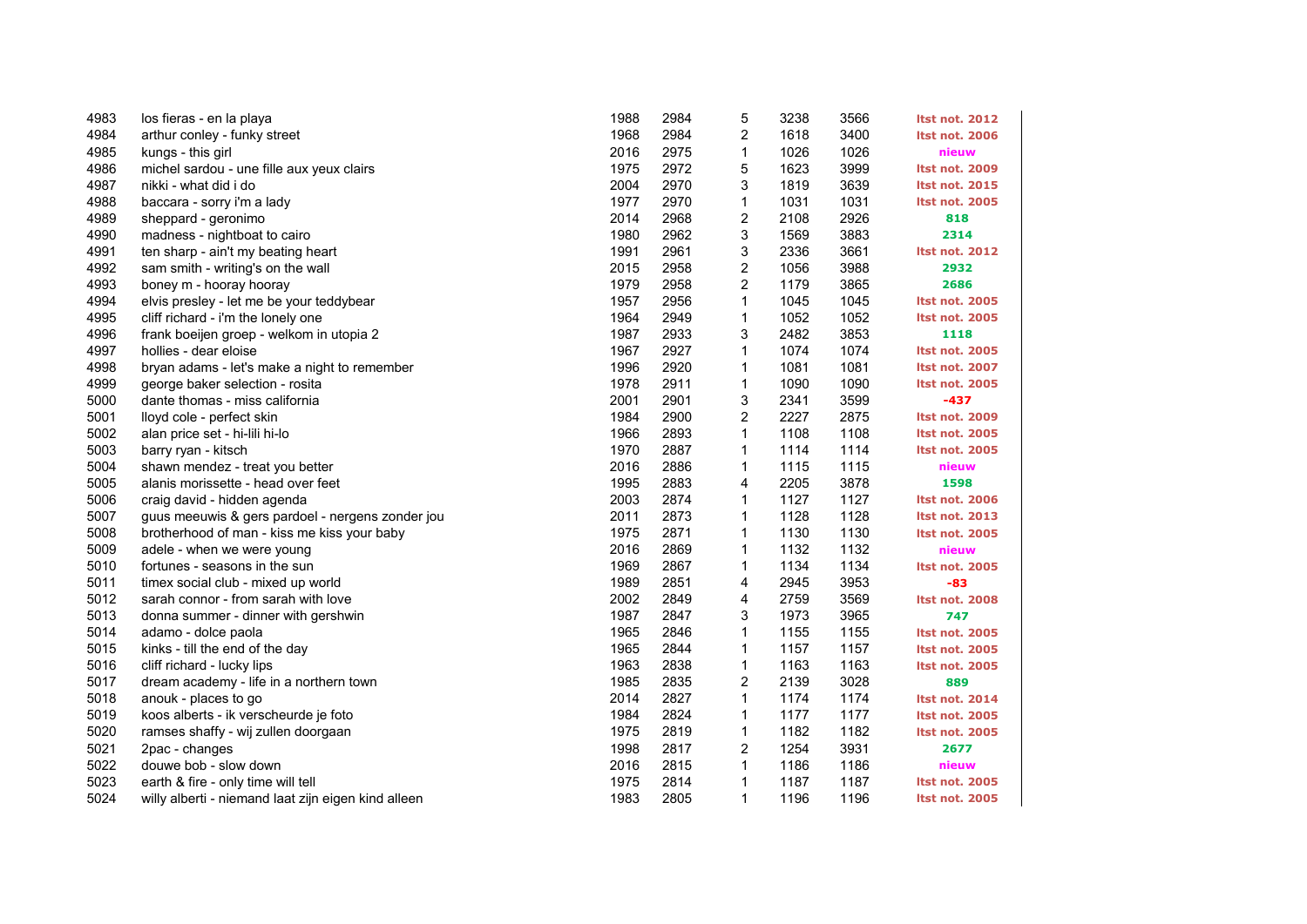| 5025 | ohio express - chewy chewy                          | 1968 | 2798 | 2              | 1321 | 3883 | <b>Itst not. 2006</b> |
|------|-----------------------------------------------------|------|------|----------------|------|------|-----------------------|
| 5026 | gary shearston - i get a kick out of you            | 1974 | 2798 | $\overline{2}$ | 1628 | 3576 | <b>Itst not. 2006</b> |
| 5027 | fortunes - this golden ring                         | 1966 | 2794 | 1              | 1207 | 1207 | <b>Itst not. 2005</b> |
| 5028 | four tops - walk away renee                         | 1968 | 2793 | 1              | 1208 | 1208 | <b>Itst not. 2005</b> |
| 5029 | chuck berry - roll over beethoven                   | 1956 | 2787 | 1              | 1214 | 1214 | <b>Itst not. 2005</b> |
| 5030 | frankie valli - 23346                               | 1979 | 2781 | 2              | 2407 | 2814 | <b>Itst not. 2013</b> |
| 5031 | blue mink - our world                               | 1970 | 2777 | 1              | 1224 | 1224 | <b>Itst not. 2005</b> |
| 5032 | beatles - run for your life                         | 1965 | 2773 | 4              | 1935 | 3927 | <b>Itst not. 2009</b> |
| 5033 | e.l.o. - last train to london                       | 1979 | 2769 | 2              | 1921 | 3312 | <b>Itst not. 2008</b> |
| 5034 | johnny nash - falling in and out of love            | 1971 | 2766 | 5              | 2334 | 3948 | <b>Itst not. 2009</b> |
| 5035 | cliff richard - maria no mas                        | 1963 | 2759 | 1              | 1242 | 1242 | <b>Itst not. 2005</b> |
| 5036 | gerard joling - liefde op het eerste gezicht        | 1994 | 2745 | 1              | 1256 | 1256 | <b>Itst not. 2005</b> |
| 5037 | alvaro soler - el mismo sol                         | 2015 | 2737 | 2              | 2457 | 2808 | 351                   |
| 5038 | champagne - oh me, oh my, goodbye                   | 1977 | 2733 | 1              | 1268 | 1268 | <b>Itst not. 2005</b> |
| 5039 | bonnie st. claire - dokter bernhard                 | 1976 | 2732 | $\mathbf{1}$   | 1269 | 1269 | <b>Itst not. 2005</b> |
| 5040 | jimi hendrix experience - voodoo chile              | 1970 | 2731 | 1              | 1270 | 1270 | <b>Itst not. 2005</b> |
| 5041 | boudewijn de groot - beneden alle peil              | 1970 | 2712 | 2              | 1418 | 3872 | <b>Itst not. 2006</b> |
| 5042 | george baker selection - nathalie                   | 1971 | 2709 | 1              | 1292 | 1292 | <b>Itst not. 2005</b> |
| 5043 | james morrison - slave to the music                 | 2011 | 2704 | 2              | 2551 | 2747 | <b>Itst not. 2015</b> |
| 5044 | tom jones - funny familiar forgotten feelings       | 1967 | 2694 | $\mathbf{1}$   | 1307 | 1307 | <b>Itst not. 2005</b> |
| 5045 | engelbert humperdinck - the last waltz              | 1967 | 2689 | 1              | 1312 | 1312 | <b>Itst not. 2005</b> |
| 5046 | jr. walker - what does it take (to win your love)   | 1969 | 2688 | 5              | 3034 | 3876 | <b>Itst not. 2009</b> |
| 5047 | lee towers - you'll never walk alone                | 1976 | 2686 | 1              | 1315 | 1315 | <b>Itst not. 2005</b> |
| 5048 | blue mink - melting pot                             | 1970 | 2670 | $\mathbf{1}$   | 1331 | 1331 | <b>Itst not. 2005</b> |
| 5049 | johnny nash - hold me tight                         | 1968 | 2669 | 3              | 2833 | 3271 | <b>Itst not. 2007</b> |
| 5050 | willeke alberti - spiegelbeeld                      | 1963 | 2669 | 1              | 1332 | 1332 | <b>Itst not. 2005</b> |
| 5051 | althia & donna - uptown top ranking                 | 1978 | 2667 | 3              | 2398 | 3841 | <b>Itst not. 2012</b> |
| 5052 | golden earrings - together we live together we love | 1967 | 2667 | 1              | 1334 | 1334 | <b>Itst not. 2005</b> |
| 5053 | monie love - it's a shame (my sister)               | 1990 | 2665 | 3              | 2380 | 3826 | $-1446$               |
| 5054 | elvis presley - crying in the chapel                | 1965 | 2664 | 1              | 1337 | 1337 | <b>Itst not. 2005</b> |
| 5055 | maria muldaur - midnight at the oasis               | 1974 | 2661 | 2              | 2360 | 2981 | <b>Itst not. 2008</b> |
| 5056 | liberty x - just a little                           | 2002 | 2657 | 2              | 1892 | 3453 | <b>Itst not. 2013</b> |
| 5057 | earth & fire - storm and thunder                    | 1971 | 2656 | $\mathbf{1}$   | 1345 | 1345 | <b>Itst not. 2005</b> |
| 5058 | who - happy jack                                    | 1966 | 2654 | 1              | 1347 | 1347 | <b>Itst not. 2005</b> |
| 5059 | elvis presley - stuck on you                        | 1960 | 2653 | 1              | 1348 | 1348 | <b>Itst not. 2005</b> |
| 5060 | gompie - who the x is alice?                        | 1977 | 2652 | 3              | 2728 | 3662 | <b>Itst not. 2015</b> |
| 5061 | lois lane - tonight                                 | 1975 | 2649 | 4              | 2815 | 3728 | $-120$                |
| 5062 | men without hats - the safety dance                 | 1983 | 2648 | 1              | 1353 | 1353 | <b>Itst not. 2006</b> |
| 5063 | bolland & bolland - spaceman                        | 1978 | 2647 | 1              | 1354 | 1354 | <b>Itst not. 2005</b> |
| 5064 | ilse delange - we're allright                       | 1975 | 2644 | 3              | 1822 | 3785 | <b>Itst not. 2015</b> |
| 5065 | alain clark - love is everywhere                    | 2010 | 2637 | 4              | 2537 | 3904 | 673                   |
| 5066 | anna kendrick - cups (when i'm gone)                | 2012 | 2637 | 3              | 2286 | 3912 | $-744$                |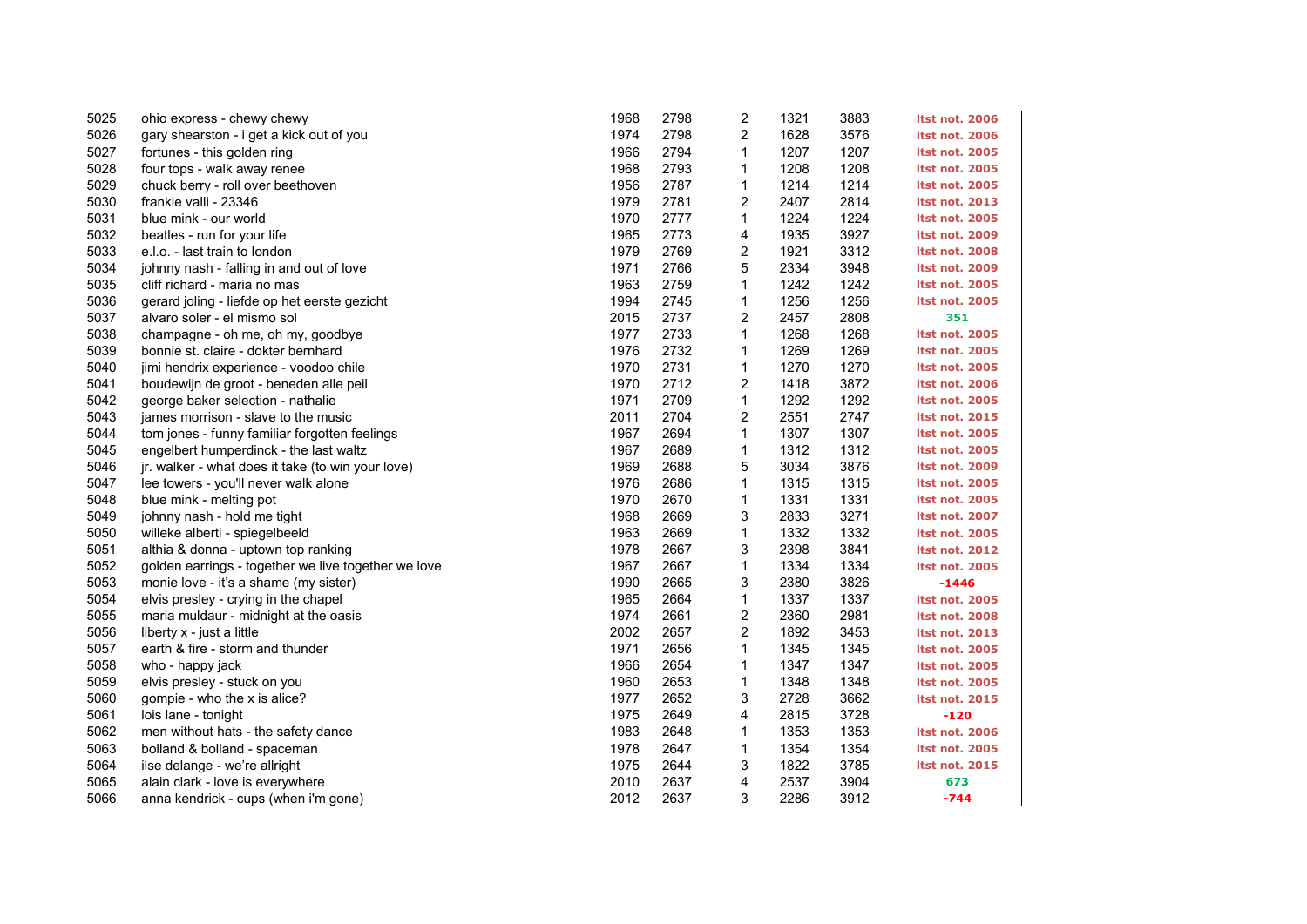| 5067 | buddy holly - brown-eyed handsome man                       | 1963 | 2637 | $\overline{\mathbf{c}}$ | 1535 | 3830 | <b>Itst not. 2006</b> |
|------|-------------------------------------------------------------|------|------|-------------------------|------|------|-----------------------|
| 5068 | who - won't get fooled again                                | 1971 | 2636 | $\mathbf{1}$            | 1365 | 1365 | <b>Itst not. 2006</b> |
| 5069 | gene pitney - it hurts to be in love                        | 1964 | 2632 | 1                       | 1369 | 1369 | <b>Itst not. 2005</b> |
| 5070 | chubby checker - lovely lovely                              | 1965 | 2631 | 5                       | 2857 | 3997 | <b>Itst not. 2009</b> |
| 5071 | osmonds - goin' home                                        | 1973 | 2630 | 4                       | 2541 | 3949 | <b>Itst not. 2012</b> |
| 5072 | drukwerk - wat dom                                          | 1982 | 2630 | 1                       | 1371 | 1371 | <b>Itst not. 2005</b> |
| 5073 | beatles - if i fell                                         | 1965 | 2627 | 1                       | 1374 | 1374 | <b>Itst not. 2005</b> |
| 5074 | 10cc - i'm mandy fly me                                     | 1976 | 2622 | 3                       | 2872 | 3289 | <b>Itst not. 2008</b> |
| 5075 | sam feldt - summer on you                                   | 2016 | 2621 | 1                       | 1380 | 1380 | nieuw                 |
| 5076 | kinks - a well respected man                                | 1966 | 2615 | 1                       | 1386 | 1386 | <b>Itst not. 2005</b> |
| 5077 | france gall - poupée de cire, poupée de son                 | 1965 | 2613 | $\mathbf{1}$            | 1388 | 1388 | <b>Itst not. 2005</b> |
| 5078 | ben cramer - zai zai zai                                    | 1967 | 2606 | 1                       | 1395 | 1395 | <b>Itst not. 2005</b> |
| 5079 | rob de nijs - zet een kaars voor je raam                    | 1976 | 2603 | 1                       | 1398 | 1398 | <b>Itst not. 2005</b> |
| 5080 | pm dawn - set a drift on memory bliss                       | 1991 | 2599 | 2                       | 2443 | 2960 | <b>Itst not. 2007</b> |
| 5081 | dario g - sunchyme                                          | 1997 | 2598 | 2                       | 2553 | 2851 | 298                   |
| 5082 | doe maar - liever dan lief                                  | 1982 | 2588 | $\overline{2}$          | 2368 | 3046 | <b>Itst not. 2014</b> |
| 5083 | original - i luv u baby                                     | 1982 | 2587 | 1                       | 1414 | 1414 | <b>Itst not. 2013</b> |
| 5084 | guys 'n dolls - mamacita                                    | 1977 | 2583 | 1                       | 1418 | 1418 | <b>Itst not. 2005</b> |
| 5085 | ottawan - hands up                                          | 1980 | 2582 | 3                       | 2573 | 3593 | <b>Itst not. 2014</b> |
| 5086 | dht & edmee - listen to your heart                          | 1991 | 2581 | $\overline{c}$          | 1626 | 3795 | <b>Itst not. 2014</b> |
| 5087 | amanda lear - follow me                                     | 1978 | 2578 | $\mathbf{1}$            | 1423 | 1423 | <b>Itst not. 2005</b> |
| 5088 | billie jo spears - blanket on the ground                    | 1975 | 2577 | 1                       | 1424 | 1424 | <b>Itst not. 2005</b> |
| 5089 | bee gees - ioio                                             | 1970 | 2576 | 1                       | 1425 | 1425 | <b>Itst not. 2005</b> |
| 5090 | eternal - angel of mine                                     | 1997 | 2568 | 2                       | 2671 | 2763 | <b>Itst not. 2011</b> |
| 5091 | cliff richard - in the country                              | 1967 | 2567 | $\mathbf{1}$            | 1434 | 1434 | <b>Itst not. 2005</b> |
| 5092 | tom jones - i'll never fall in love                         | 1967 | 2559 | 1                       | 1442 | 1442 | <b>Itst not. 2005</b> |
| 5093 | mario winans - i don't want to know                         | 2004 | 2551 | 1                       | 1450 | 1450 | <b>Itst not. 2006</b> |
| 5094 | andré van duin - angelique                                  | 1972 | 2550 | 1                       | 1451 | 1451 | <b>Itst not. 2005</b> |
| 5095 | ben e. king - spanish harlem                                | 1961 | 2544 | $\mathbf{1}$            | 1457 | 1457 | <b>Itst not. 2005</b> |
| 5096 | berlin - like flames                                        | 1987 | 2543 | $\overline{2}$          | 2355 | 3104 | 749                   |
| 5097 | allisons - are you sure                                     | 1961 | 2539 | $\mathbf{1}$            | 1462 | 1462 | <b>Itst not. 2005</b> |
| 5098 | beach boys - heroes and villains                            | 1967 | 2532 | $\mathbf{1}$            | 1469 | 1469 | <b>Itst not. 2005</b> |
| 5099 | cory day - a wiggle and a giggle all night                  | 1979 | 2524 | $\mathbf 2$             | 1925 | 3553 | <b>Itst not. 2006</b> |
| 5100 | chi-lites - the coldest day of my life                      | 1972 | 2522 | $\overline{c}$          | 1722 | 3758 | <b>Itst not. 2009</b> |
| 5101 | billy j. kramer & the dakotas - trains and boats and plains | 1966 | 2521 | 5                       | 3160 | 3966 | <b>Itst not. 2009</b> |
| 5102 | mouth & macneal - hello-a                                   | 1972 | 2517 | 1                       | 1484 | 1484 | <b>Itst not. 2005</b> |
| 5103 | rolling stones - she's a rainbow                            | 1967 | 2513 | 1                       | 1488 | 1488 | <b>Itst not. 2005</b> |
| 5104 | beyonce - irreplaceable                                     | 2007 | 2512 | $\mathbf{1}$            | 1489 | 1489 | <b>Itst not. 2007</b> |
| 5105 | hollies - look through any window                           | 1965 | 2510 | 1                       | 1491 | 1491 | <b>Itst not. 2005</b> |
| 5106 | beatles - real love                                         | 1996 | 2507 | 1                       | 1494 | 1494 | <b>Itst not. 2005</b> |
| 5107 | boudewijn de groot - onder ons                              | 1967 | 2503 | $\mathbf{1}$            | 1498 | 1498 | <b>Itst not. 2005</b> |
| 5108 | masquerade - guardian angel                                 | 1984 | 2497 | 3                       | 2558 | 3816 | <b>Itst not. 2012</b> |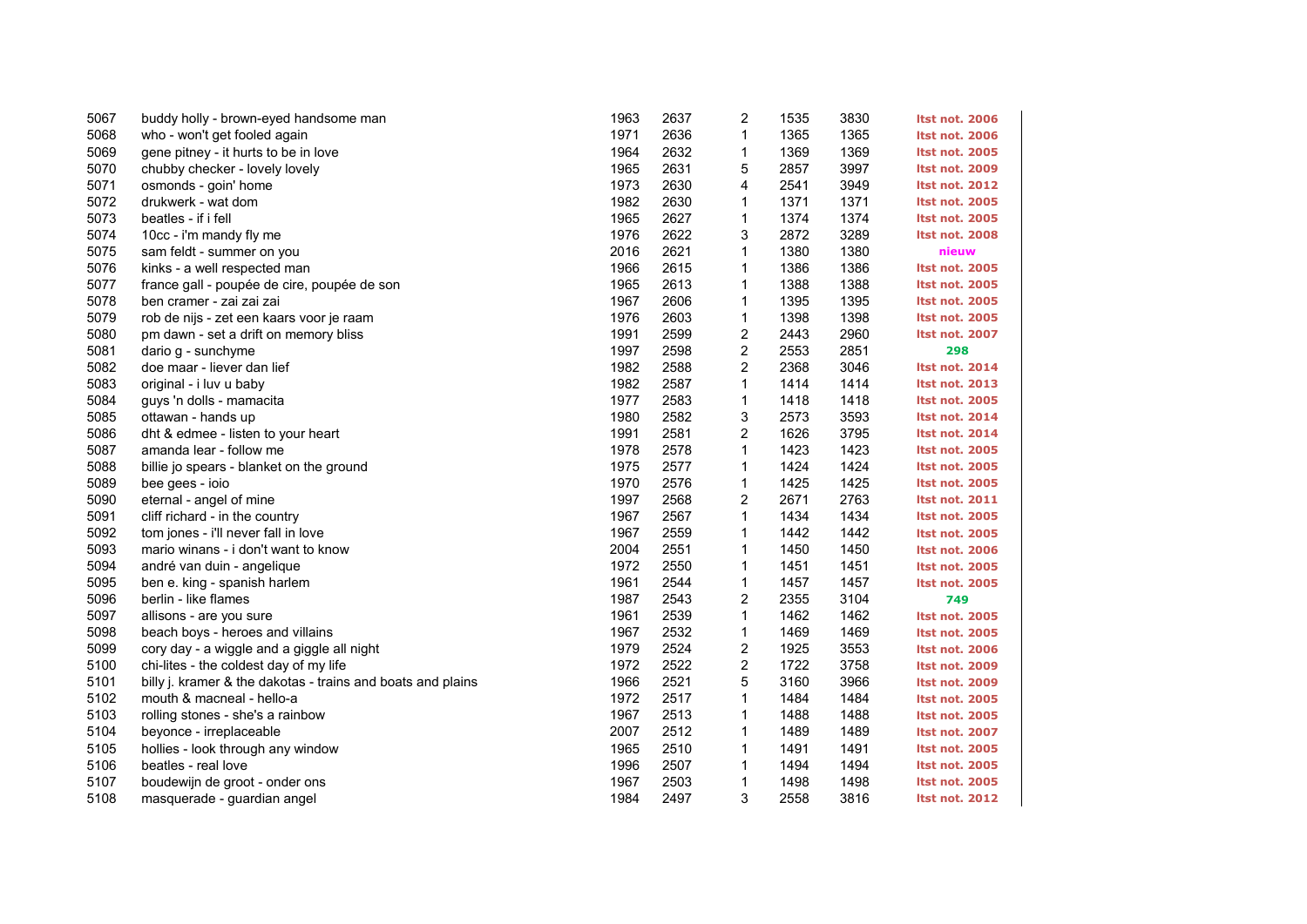| 5109 | move - flowers in the rain                       | 1967 | 2496 | 1                       | 1505 | 1505 | <b>Itst not. 2005</b> |
|------|--------------------------------------------------|------|------|-------------------------|------|------|-----------------------|
| 5110 | cher - dark lady                                 | 1974 | 2478 | $\mathbf{1}$            | 1523 | 1523 | <b>Itst not. 2005</b> |
| 5111 | dave berry - if you wait for love                | 1966 | 2469 | 1                       | 1532 | 1532 | <b>Itst not. 2005</b> |
| 5112 | golden earrings - daddy buy me a girl            | 1966 | 2464 | 1                       | 1537 | 1537 | <b>Itst not. 2005</b> |
| 5113 | elvis presley - moody blue                       | 1976 | 2460 | 1                       | 1541 | 1541 | <b>Itst not. 2005</b> |
| 5114 | demis roussos - forever and ever                 | 1973 | 2457 | $\mathbf{1}$            | 1544 | 1544 | <b>Itst not. 2005</b> |
| 5115 | hollies - on a carrousel                         | 1967 | 2456 | 1                       | 1545 | 1545 | <b>Itst not. 2005</b> |
| 5116 | cardigans - my favourite game                    | 1998 | 2455 | 2                       | 1868 | 3679 | $-1811$               |
| 5117 | mac & katie kissoon - freedom                    | 1972 | 2453 | 1                       | 1548 | 1548 | <b>Itst not. 2005</b> |
| 5118 | anouk - new day                                  | 2015 | 2452 | 1                       | 1549 | 1549 | <b>Itst not. 2015</b> |
| 5119 | lenny kuhr - visite                              | 1980 | 2451 | $\mathbf{1}$            | 1550 | 1550 | <b>Itst not. 2005</b> |
| 5120 | simon & garfunkel - my little town               | 1975 | 2444 | 1                       | 1557 | 1557 | <b>Itst not. 2005</b> |
| 5121 | slade - mama weer all crazee now                 | 1972 | 2442 | $\mathbf{1}$            | 1559 | 1559 | <b>Itst not. 2005</b> |
| 5122 | allure & 112 - all cried out                     | 1998 | 2440 | 3                       | 2410 | 3744 | <b>Itst not. 2008</b> |
| 5123 | beatles - baby's in black                        | 1965 | 2440 | $\mathbf{1}$            | 1561 | 1561 | <b>Itst not. 2005</b> |
| 5124 | pet shop boys - opportunities                    | 1972 | 2433 | 4                       | 2473 | 3991 | 237                   |
| 5125 | wings - deliver your children                    | 1978 | 2433 | 2                       | 2693 | 2876 | Itst not. 2006        |
| 5126 | lighthouse family - lifted                       | 1995 | 2433 | $\mathbf{1}$            | 1568 | 1568 | <b>Itst not. 2006</b> |
| 5127 | joe dolan - lady in blue                         | 1975 | 2432 | $\mathbf{1}$            | 1569 | 1569 | <b>Itst not. 2005</b> |
| 5128 | maroon 5 - sugar                                 | 2015 | 2430 | $\overline{\mathbf{c}}$ | 1609 | 3963 | 2354                  |
| 5129 | crusaders & randy crawford - streetlife          | 1978 | 2424 | 1                       | 1577 | 1577 | Itst not. 2013        |
| 5130 | huey lewis and the news - do you believe in love | 1982 | 2417 | $\overline{c}$          | 2206 | 3379 | $-1173$               |
| 5131 | boney m - rasputin painter man                   | 1978 | 2416 | 1                       | 1585 | 1585 | <b>Itst not. 2005</b> |
| 5132 | cat stevens - tuesday's dead                     | 1971 | 2412 | $\mathbf{1}$            | 1589 | 1589 | <b>Itst not. 2005</b> |
| 5133 | association - windy                              | 1967 | 2404 | 4                       | 2113 | 3962 | Itst not. 2009        |
| 5134 | alvaro soler - sofia                             | 2016 | 2401 | 1                       | 1600 | 1600 | nieuw                 |
| 5135 | kenny rogers - lady                              | 1980 | 2400 | $\mathbf{1}$            | 1601 | 1601 | <b>Itst not. 2005</b> |
| 5136 | willy alberti - de glimlach van een kind         | 1968 | 2399 | $\mathbf{1}$            | 1602 | 1602 | <b>Itst not. 2005</b> |
| 5137 | bc 52's - (meet) the flintstones                 | 1994 | 2396 | $\overline{\mathbf{c}}$ | 2156 | 3450 | <b>Itst not. 2014</b> |
| 5138 | ellis beggs & howard - big bubbles no troubles   | 1988 | 2387 | $\overline{c}$          | 1665 | 3950 | <b>Itst not. 2007</b> |
| 5139 | belle epoque - black is black                    | 1977 | 2385 | $\mathbf{1}$            | 1616 | 1616 | <b>Itst not. 2005</b> |
| 5140 | bee gees - new york mining disaster 1941         | 1967 | 2384 | 1                       | 1617 | 1617 | <b>Itst not. 2005</b> |
| 5141 | 5000 volts - i'm on fire                         | 1975 | 2380 | 8                       | 3028 | 3996 | <b>Itst not. 2012</b> |
| 5142 | cliff richard - a girl like you                  | 1961 | 2378 | $\mathbf{1}$            | 1623 | 1623 | <b>Itst not. 2005</b> |
| 5143 | beatles - she's leaving home                     | 1967 | 2376 | 1                       | 1625 | 1625 | <b>Itst not. 2005</b> |
| 5144 | maggie macneal - when you're gone                | 1975 | 2375 | $\mathbf{1}$            | 1626 | 1626 | <b>Itst not. 2005</b> |
| 5145 | middle of the road - yellow boomerang            | 1973 | 2372 | $\mathbf{1}$            | 1629 | 1629 | <b>Itst not. 2005</b> |
| 5146 | jeane manson - avant de nous dire adieu          | 1976 | 2371 | 5                       | 2523 | 3964 | <b>Itst not. 2009</b> |
| 5147 | frida - here we'll stay                          | 1983 | 2371 | 4                       | 2790 | 3737 | <b>Itst not. 2013</b> |
| 5148 | anita meyer - idaho                              | 1982 | 2367 | 1                       | 1634 | 1634 | <b>Itst not. 2005</b> |
| 5149 | coldplay - magic                                 | 2014 | 2364 | 3                       | 2969 | 3618 | $-649$                |
| 5150 | hollies - i'm alive                              | 1965 | 2364 | $\mathbf{1}$            | 1637 | 1637 | <b>Itst not. 2005</b> |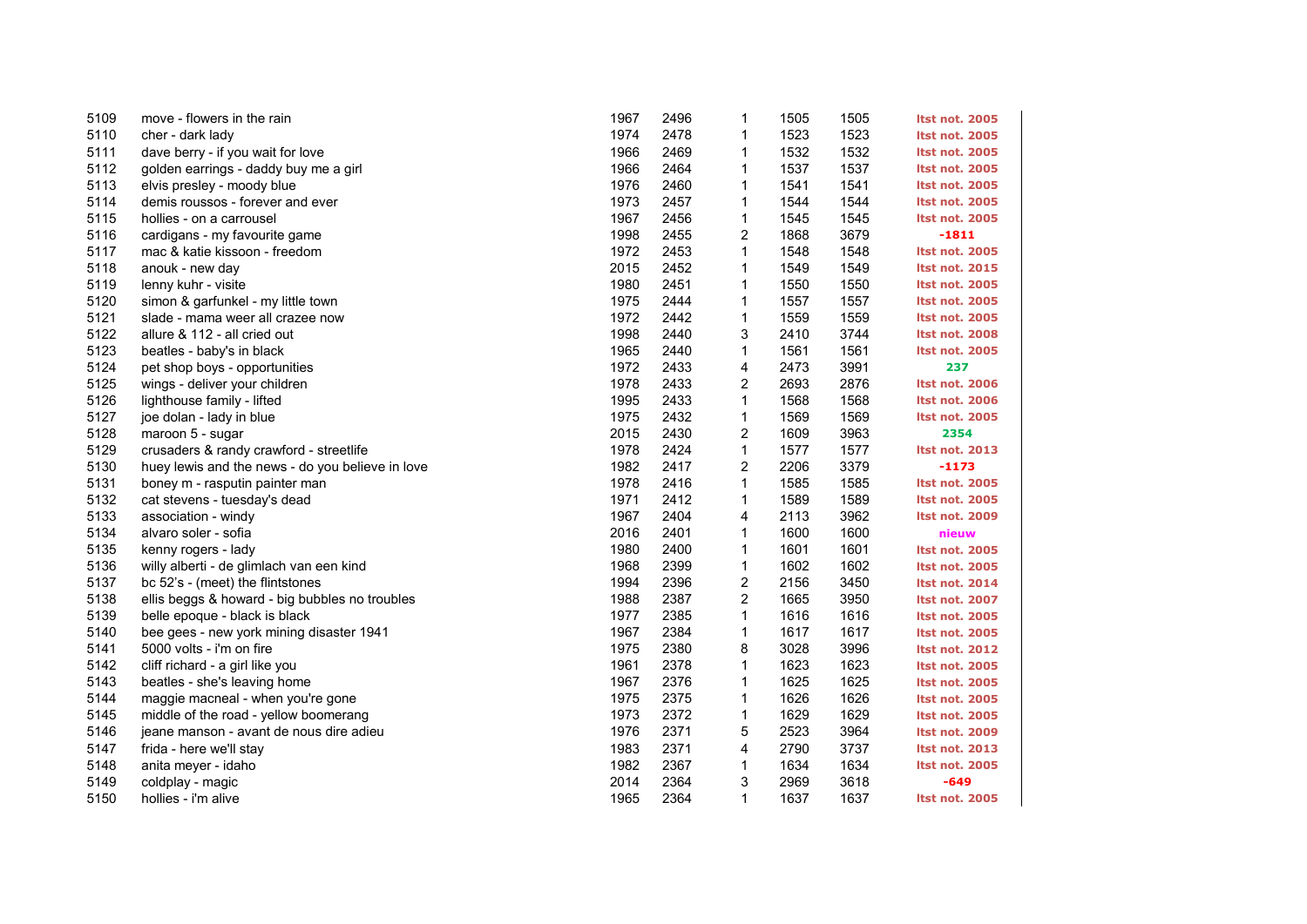| 5151 | willeke alberti - mijn dagboek                          | 1965 | 2356 | 1                       | 1645 | 1645 | <b>Itst not. 2005</b> |
|------|---------------------------------------------------------|------|------|-------------------------|------|------|-----------------------|
| 5152 | golden earrings - if you leave me                       | 1966 | 2355 | 1                       | 1646 | 1646 | <b>Itst not. 2005</b> |
| 5153 | nancy sinatra - jackson                                 | 1967 | 2343 | 1                       | 1658 | 1658 | <b>Itst not. 2005</b> |
| 5154 | joe dassin - les champs elysées                         | 1969 | 2342 | 1                       | 1659 | 1659 | <b>Itst not. 2005</b> |
| 5155 | eliza doolittle - pack up                               | 1985 | 2339 | 4                       | 2078 | 3992 | 1810                  |
| 5156 | britney spears - you drive me crazy                     | 1999 | 2330 | 1                       | 1671 | 1671 | <b>Itst not. 2005</b> |
| 5157 | jason mraz - hello, you beautiful thing                 | 2014 | 2323 | 1                       | 1678 | 1678 | <b>Itst not. 2014</b> |
| 5158 | cliff richard - nine times out of ten                   | 1961 | 2320 | 1                       | 1681 | 1681 | <b>Itst not. 2005</b> |
| 5159 | armand - blommenkinders                                 | 1967 | 2311 | 1                       | 1690 | 1690 | <b>Itst not. 2005</b> |
| 5160 | aquaviva - poetas andaluces                             | 1971 | 2309 | 1                       | 1692 | 1692 | <b>Itst not. 2005</b> |
| 5161 | ivan heylen - de wilde boerndochtere                    | 1974 | 2304 | 5                       | 3167 | 3907 | <b>Itst not. 2009</b> |
| 5162 | golden earring - stand by me                            | 1972 | 2299 | 1                       | 1702 | 1702 | <b>Itst not. 2005</b> |
| 5163 | engelbert humperdinck - a man without love              | 1968 | 2297 | 1                       | 1704 | 1704 | <b>Itst not. 2005</b> |
| 5164 | prince - sexy mf                                        | 1984 | 2296 | 4                       | 2687 | 3904 | 679                   |
| 5165 | carlos santana & willy nelson - they all went to mexico | 1983 | 2296 | 1                       | 1705 | 1705 | <b>Itst not. 2005</b> |
| 5166 | bzn - just an illusion                                  | 1983 | 2295 | 1                       | 1706 | 1706 | <b>Itst not. 2005</b> |
| 5167 | blue mink - the bannerman                               | 1971 | 2277 | 1                       | 1724 | 1724 | <b>Itst not. 2005</b> |
| 5168 | commodores - going to the bank                          | 1995 | 2276 | 3                       | 2471 | 3926 | <b>Itst not. 2015</b> |
| 5169 | john farnham - that's freedom                           | 1986 | 2273 | 4                       | 3251 | 3715 | $-251$                |
| 5170 | joe cocker - cry me a river                             | 1970 | 2271 | 1                       | 1730 | 1730 | <b>Itst not. 2005</b> |
| 5171 | b.b. band - stille willy                                | 1981 | 2269 | $\mathbf{1}$            | 1732 | 1732 | <b>Itst not. 2005</b> |
| 5172 | the weeknd - can't feel my face                         | 2015 | 2266 | 2                       | 2137 | 3599 | 1462                  |
| 5173 | jan smit - leef nu het kan                              | 1967 | 2262 | $\mathbf{1}$            | 1739 | 1739 | <b>Itst not. 2013</b> |
| 5174 | bianca ryan - why couldn't it be christmas every day    | 2006 | 2260 | 1                       | 1741 | 1741 | <b>Itst not. 2015</b> |
| 5175 | champagne - valentino                                   | 1977 | 2257 | 1                       | 1744 | 1744 | <b>Itst not. 2005</b> |
| 5176 | tokens - the lion sleeps tonight                        | 1962 | 2255 | 2                       | 2704 | 3043 | <b>Itst not. 2006</b> |
| 5177 | kraftwerk - autobahn                                    | 1975 | 2255 | 2                       | 2807 | 2940 | <b>Itst not. 2006</b> |
| 5178 | cliff richard - a voice in the wilderness               | 1960 | 2252 | 1                       | 1749 | 1749 | <b>Itst not. 2005</b> |
| 5179 | cilla black - you've lost that lovin' feeling           | 1965 | 2251 | 4                       | 3275 | 3789 | <b>Itst not. 2008</b> |
| 5180 | neil diamond - crunchy granola suite                    | 1973 | 2249 | $\overline{c}$          | 2088 | 3665 | <b>Itst not. 2008</b> |
| 5181 | nilsson - everybody's talking                           | 1969 | 2248 | 1                       | 1753 | 1753 | <b>Itst not. 2008</b> |
| 5182 | ray charles - here we go again                          | 1967 | 2246 | $\mathbf{1}$            | 1755 | 1755 | <b>Itst not. 2005</b> |
| 5183 | joe dolan - make me an island                           | 1969 | 2244 | 1                       | 1757 | 1757 | <b>Itst not. 2005</b> |
| 5184 | kelly family - i can't help myself                      | 1966 | 2243 | $\mathbf{1}$            | 1758 | 1758 | <b>Itst not. 2009</b> |
| 5185 | duran duran - i don't want your love                    | 1988 | 2237 | 3                       | 1997 | 3984 | <b>Itst not. 2012</b> |
| 5186 | after tea - not just a flower in your hair              | 1967 | 2237 | 2                       | 2114 | 3651 | <b>Itst not. 2013</b> |
| 5187 | adele - hometown glory                                  | 2007 | 2229 | $\overline{\mathbf{c}}$ | 2308 | 3465 | 1157                  |
| 5188 | kenny rogers - lucille                                  | 1977 | 2217 | $\mathbf{1}$            | 1784 | 1784 | <b>Itst not. 2005</b> |
| 5189 | gordon - t is zo weer voorbij                           | 1974 | 2207 | $\overline{c}$          | 1965 | 3830 | <b>Itst not. 2014</b> |
| 5190 | ides of march - vehicle                                 | 1970 | 2204 | 4                       | 2868 | 3882 | <b>Itst not. 2009</b> |
| 5191 | terence trent d'arby - delicate                         | 1992 | 2203 | 4                       | 2599 | 3862 | 3                     |
| 5192 | genesis - turn it on again                              | 1975 | 2202 | 1                       | 1799 | 1799 | <b>Itst not. 2013</b> |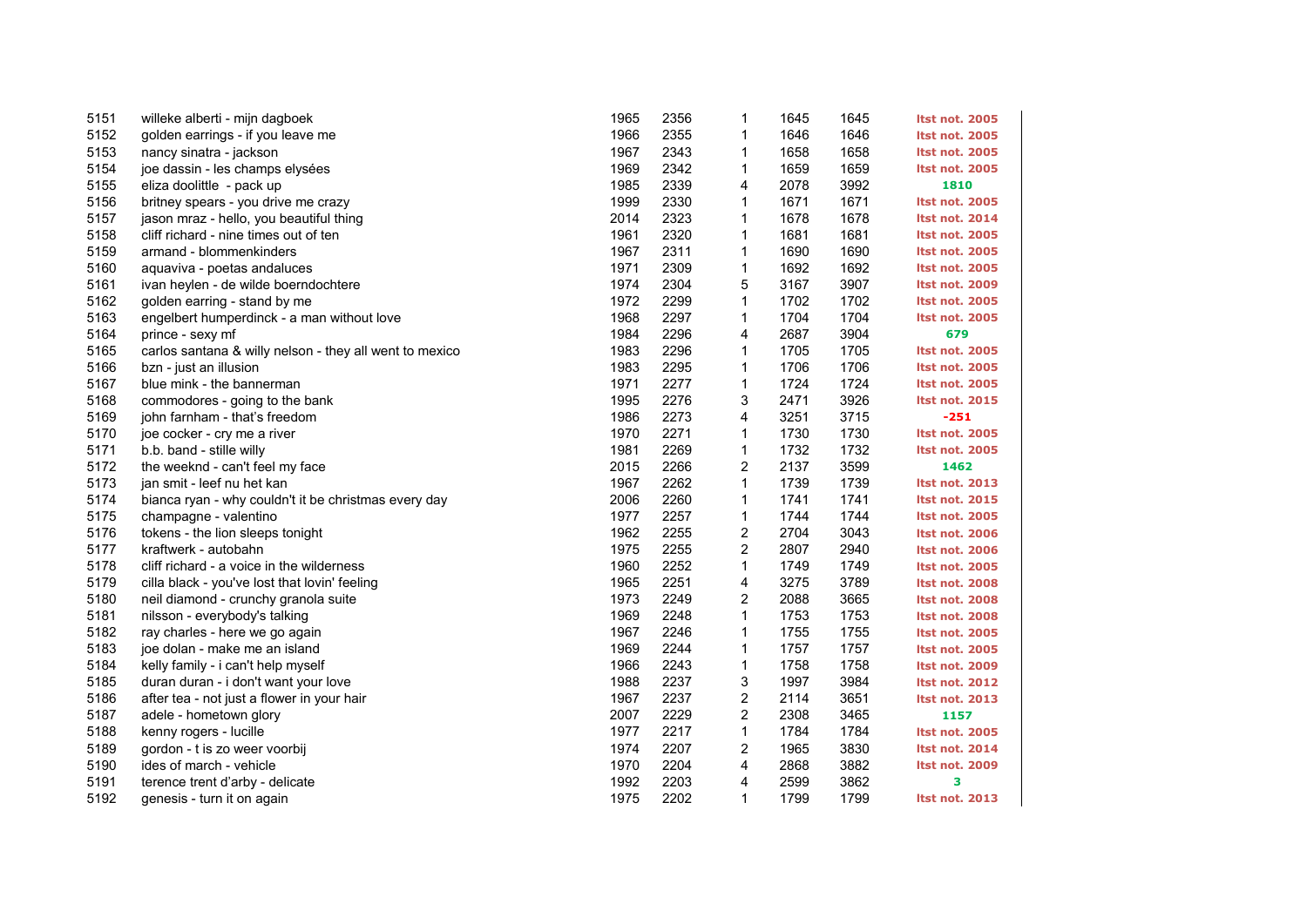| 5193 | everly brothers - wake up little susie                  | 1958 | 2200 | $\overline{\mathbf{c}}$ | 2845 | 2957 | <b>Itst not. 2011</b> |
|------|---------------------------------------------------------|------|------|-------------------------|------|------|-----------------------|
| 5194 | omi - cheerleader (felix jaehn remix)                   | 2015 | 2182 | 2                       | 2194 | 3626 | $-1432$               |
| 5195 | procol harum - a salty dog                              | 1969 | 2182 | 1                       | 1819 | 1819 | <b>Itst not. 2005</b> |
| 5196 | robbie williams - no regrets                            | 1980 | 2181 | 1                       | 1820 | 1820 | <b>Itst not. 2013</b> |
| 5197 | marcia hines - many rivers to cross                     | 1982 | 2172 | 1                       | 1829 | 1829 | <b>Itst not. 2005</b> |
| 5198 | atc - around the world                                  | 2001 | 2168 | 2                       | 2893 | 2941 | <b>Itst not. 2007</b> |
| 5199 | pussycat - georgie                                      | 1976 | 2167 | 1                       | 1834 | 1834 | <b>Itst not. 2005</b> |
| 5200 | robert long - iedereen doet 't                          | 1986 | 2165 | 1                       | 1836 | 1836 | <b>Itst not. 2005</b> |
| 5201 | barry ryan - love is love                               | 1969 | 2163 | 1                       | 1838 | 1838 | <b>Itst not. 2005</b> |
| 5202 | anne marie david - tu te reconnaitras                   | 1973 | 2158 | 1                       | 1843 | 1843 | <b>Itst not. 2005</b> |
| 5203 | dave & dee & dozy & beaky & mick & tich - tonight today | 1969 | 2152 | 1                       | 1849 | 1849 | <b>Itst not. 2005</b> |
| 5204 | wilson pickett - mustang sally                          | 1966 | 2150 | 3                       | 2442 | 3811 | 1369                  |
| 5205 | snow - informer                                         | 1992 | 2140 | 3                       | 2627 | 3959 | 682                   |
| 5206 | bzn - banjo man                                         | 1994 | 2138 | 1                       | 1863 | 1863 | <b>Itst not. 2005</b> |
| 5207 | dizzy man's band - tickatoo                             | 1970 | 2130 | $\mathbf{1}$            | 1871 | 1871 | <b>Itst not. 2005</b> |
| 5208 | bad manners - can can                                   | 1981 | 2127 | 4                       | 2361 | 3995 | <b>Itst not. 2009</b> |
| 5209 | j. vincent edwards - thanks                             | 1969 | 2126 | 1                       | 1875 | 1875 | <b>Itst not. 2005</b> |
| 5210 | albert west - simone                                    | 1974 | 2125 | 1                       | 1876 | 1876 | <b>Itst not. 2005</b> |
| 5211 | coldplay - hymn for the weekend                         | 2015 | 2124 | $\mathbf{1}$            | 1877 | 1877 | nieuw                 |
| 5212 | 3t - i need you                                         | 1996 | 2119 | 3                       | 3105 | 3401 | $-23$                 |
| 5213 | cats - la diligence                                     | 1983 | 2119 | $\mathbf{1}$            | 1882 | 1882 | <b>Itst not. 2005</b> |
| 5214 | brotherhood of man - my sweet rosalie                   | 1976 | 2116 | 1                       | 1885 | 1885 | <b>Itst not. 2005</b> |
| 5215 | booker t & the mg's - soul limbo                        | 1968 | 2113 | 1                       | 1888 | 1888 | <b>Itst not. 2005</b> |
| 5216 | ilse delange - winter of love                           | 1970 | 2105 | 2                       | 2702 | 3195 | <b>Itst not. 2014</b> |
| 5217 | shadows - theme from 'deer hunter'                      | 1979 | 2099 | 1                       | 1902 | 1902 | Itst not. 2005        |
| 5218 | mr. probz - nothing really matters                      | 2014 | 2097 | 1                       | 1904 | 1904 | nieuw                 |
| 5219 | r. kelly - the world's greatest                         | 2002 | 2097 | 1                       | 1904 | 1904 | <b>Itst not. 2005</b> |
| 5220 | lenny kuhr - de troubadour                              | 1969 | 2086 | 1                       | 1915 | 1915 | <b>Itst not. 2005</b> |
| 5221 | young disciples - apparently nothing                    | 1991 | 2081 | $\overline{c}$          | 2380 | 3541 | <b>Itst not. 2007</b> |
| 5222 | pitbull - i know you want me                            | 2009 | 2074 | 1                       | 1927 | 1927 | nieuw                 |
| 5223 | ini kamoze - here comes the hotstepper                  | 1994 | 2071 | $\overline{c}$          | 2717 | 3214 | -497                  |
| 5224 | beatles - you've got to hide your love away             | 1965 | 2064 | 1                       | 1937 | 1937 | <b>Itst not. 2005</b> |
| 5225 | jesse green - flip                                      | 1976 | 2062 | 1                       | 1939 | 1939 | <b>Itst not. 2005</b> |
| 5226 | bill haley & the comets - see you later alligator       | 1956 | 2061 | 2                       | 2555 | 3386 | 831                   |
| 5227 | seekers - georgy girl                                   | 1967 | 2061 | 1                       | 1940 | 1940 | <b>Itst not. 2005</b> |
| 5228 | jay & the americans - come a little bit closer          | 1965 | 2057 | 1                       | 1944 | 1944 | <b>Itst not. 2005</b> |
| 5229 | barry & eileen - summerwine                             | 1978 | 2056 | 1                       | 1945 | 1945 | <b>Itst not. 2005</b> |
| 5230 | cliff richard - it's all in the game                    | 1963 | 2053 | $\mathbf{1}$            | 1948 | 1948 | <b>Itst not. 2005</b> |
| 5231 | joss stone - tell me 'bout it                           | 1976 | 2052 | $\overline{c}$          | 2035 | 3915 | <b>Itst not. 2014</b> |
| 5232 | waterboys - bring on the dancing horses                 | 1985 | 2042 | 1                       | 1959 | 1959 | <b>Itst not. 2006</b> |
| 5233 | euson - leon                                            | 1974 | 2042 | 1                       | 1959 | 1959 | <b>Itst not. 2005</b> |
| 5234 | genesis - tell me why                                   | 1992 | 2040 | $\overline{2}$          | 2571 | 3391 | 820                   |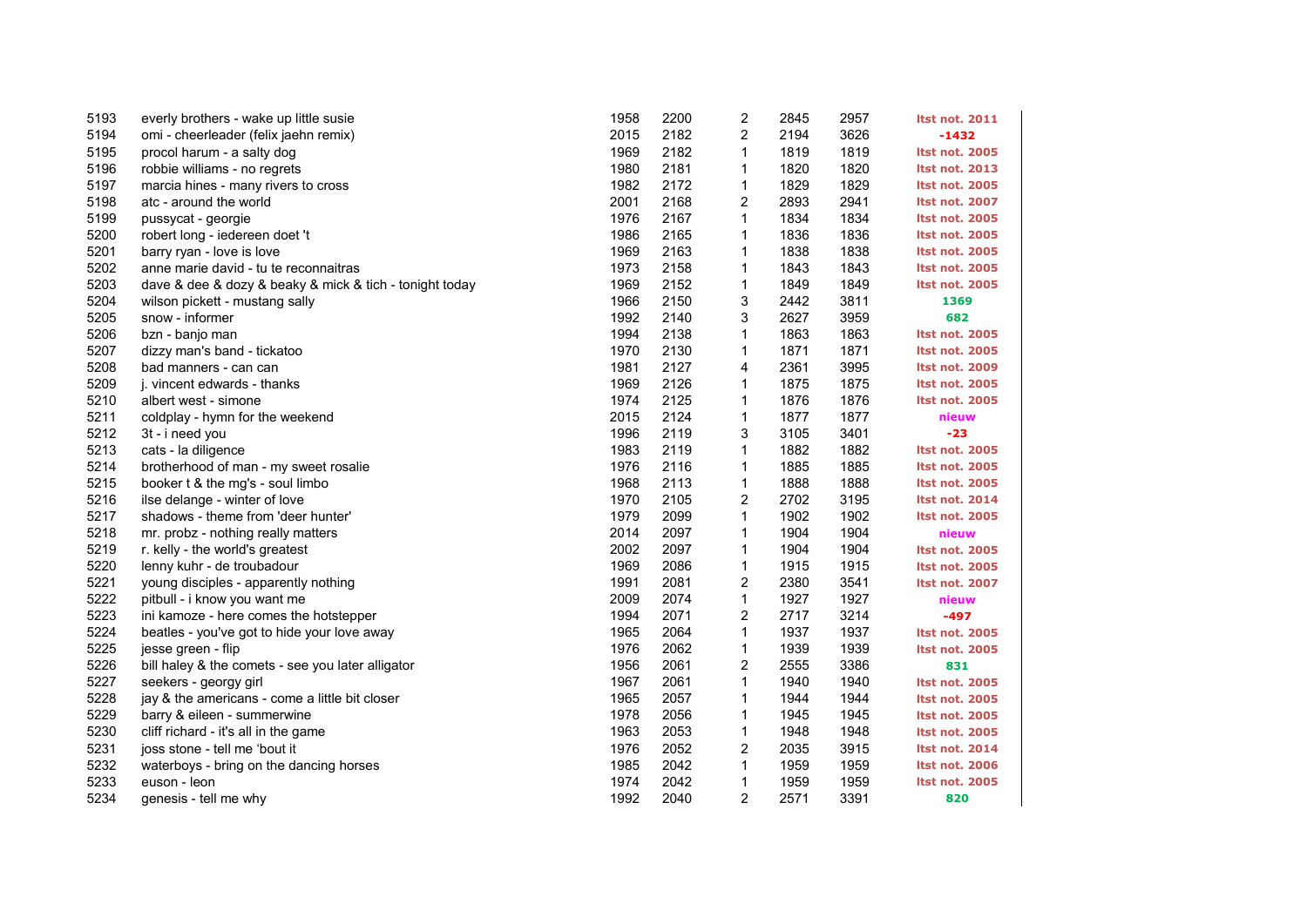| 5235 | kinks - tired of waiting for you                               | 1965 | 2039 | 1                       | 1962 | 1962 | <b>Itst not. 2005</b> |
|------|----------------------------------------------------------------|------|------|-------------------------|------|------|-----------------------|
| 5236 | grapefruit - deep water                                        | 1969 | 2032 | 2                       | 2870 | 3100 | <b>Itst not. 2006</b> |
| 5237 | norah jones - turn me on                                       | 2002 | 2030 | 1                       | 1971 | 1971 | <b>Itst not. 2006</b> |
| 5238 | albert hammond - give a little love                            | 1986 | 2028 | 1                       | 1973 | 1973 | <b>Itst not. 2005</b> |
| 5239 | dotan - shadow wind                                            | 2016 | 2026 | 1                       | 1975 | 1975 | nieuw                 |
| 5240 | fox - s-s-s-single bed                                         | 1976 | 2021 | 2                       | 2401 | 3580 | <b>Itst not. 2006</b> |
| 5241 | rolling stones - tumbling dice                                 | 1972 | 2021 | 1                       | 1980 | 1980 | <b>Itst not. 2005</b> |
| 5242 | 2 unlimited - nothing like the rain                            | 1995 | 2013 | 3                       | 3180 | 3573 | 336                   |
| 5243 | zeon jones - spin me around                                    | 1989 | 2012 | 2                       | 2523 | 3467 | <b>Itst not. 2008</b> |
| 5244 | aphrodite's child - marie jolie                                | 1969 | 2012 | $\mathbf{1}$            | 1989 | 1989 | <b>Itst not. 2005</b> |
| 5245 | meco - star wars title theme                                   | 1977 | 2007 | $\overline{\mathbf{c}}$ | 2672 | 3323 | <b>Itst not. 2007</b> |
| 5246 | manfred mann - pretty flamingo                                 | 1966 | 2005 | $\mathbf{1}$            | 1996 | 1996 | <b>Itst not. 2005</b> |
| 5247 | beatles - nowhere man                                          | 1966 | 2003 | 1                       | 1998 | 1998 | <b>Itst not. 2005</b> |
| 5248 | drukwerk - he amsterdam                                        | 1983 | 2000 | 1                       | 2001 | 2001 | <b>Itst not. 2005</b> |
| 5249 | bronx style bob - forbidden love                               | 1992 | 1999 | 4                       | 2879 | 3941 | <b>Itst not. 2012</b> |
| 5250 | john travolta - sandy                                          | 1978 | 1997 | $\mathbf{1}$            | 2004 | 2004 | <b>Itst not. 2005</b> |
| 5251 | amen corner - hello suzie                                      | 1969 | 1988 | 1                       | 2013 | 2013 | <b>Itst not. 2005</b> |
| 5252 | willeke alberti - morgen ben ik de bruid                       | 1966 | 1983 | 1                       | 2018 | 2018 | <b>Itst not. 2005</b> |
| 5253 | de kast - in de wolken                                         | 1999 | 1978 | 1                       | 2023 | 2023 | <b>Itst not. 2005</b> |
| 5254 | michael jackson - give in to me                                | 1993 | 1973 | $\mathbf{1}$            | 2028 | 2028 | nieuw                 |
| 5255 | chubby checker - baby, baby balla balla                        | 1965 | 1972 | 1                       | 2029 | 2029 | <b>Itst not. 2005</b> |
| 5256 | sandra van nieuwland - keep your head up                       | 1996 | 1967 | 1                       | 2034 | 2034 | <b>Itst not. 2013</b> |
| 5257 | mary hopkin - those were the days                              | 1968 | 1958 | 2                       | 2564 | 3480 | <b>Itst not. 2008</b> |
| 5258 | donny osmond - young love                                      | 1973 | 1957 | $\mathbf{1}$            | 2044 | 2044 | <b>Itst not. 2005</b> |
| 5259 | barbra streisand - evergreen (lovetheme from 'a star is born') | 1977 | 1956 | 1                       | 2045 | 2045 | <b>Itst not. 2005</b> |
| 5260 | dave & dee & dozy & beaky & mick & tich - save me              | 1966 | 1955 | 1                       | 2046 | 2046 | <b>Itst not. 2005</b> |
| 5261 | tom jones - if he should ever leave you                        | 1989 | 1954 | 4                       | 2640 | 3935 | -60                   |
| 5262 | andré van duin - de heidezangers                               | 1983 | 1954 | 1                       | 2047 | 2047 | <b>Itst not. 2005</b> |
| 5263 | golden earring - instant poetry                                | 1974 | 1950 | $\mathbf{1}$            | 2051 | 2051 | <b>Itst not. 2005</b> |
| 5264 | dave davies - death of a clown                                 | 1967 | 1944 | 1                       | 2057 | 2057 | <b>Itst not. 2005</b> |
| 5265 | beatles - i saw her standing there                             | 1963 | 1937 | 2                       | 2232 | 3833 | <b>Itst not. 2010</b> |
| 5266 | three dog night - the show must go on                          | 1974 | 1935 | 3                       | 2920 | 3876 | <b>Itst not. 2007</b> |
| 5267 | chas jankel - ai no corrida                                    | 1981 | 1935 | $\mathbf{1}$            | 2066 | 2066 | <b>Itst not. 2006</b> |
| 5268 | internationals - young and in love                             | 1977 | 1935 | $\mathbf{1}$            | 2066 | 2066 | <b>Itst not. 2005</b> |
| 5269 | isley brothers - contagious                                    | 2002 | 1934 | 4                       | 2841 | 3890 | <b>Itst not. 2009</b> |
| 5270 | alicia keys - if i ain't got you                               | 2003 | 1933 | 3                       | 3103 | 3608 | $-256$                |
| 5271 | roy orbison - lana                                             | 1966 | 1932 | 1                       | 2069 | 2069 | Itst not. 2005        |
| 5272 | rolling stones - mother's little helper                        | 1966 | 1931 | $\mathbf 1$             | 2070 | 2070 | <b>Itst not. 2005</b> |
| 5273 | eric clapton - lay down sally                                  | 1978 | 1925 | 2                       | 2849 | 3228 | <b>Itst not. 2006</b> |
| 5274 | america - you can do magic                                     | 1982 | 1917 | 2                       | 2667 | 3418 | $-751$                |
| 5275 | cliff richard - all my love                                    | 1967 | 1917 | 1                       | 2084 | 2084 | <b>Itst not. 2005</b> |
| 5276 | big country - chance                                           | 1983 | 1915 | $\mathbf{1}$            | 2086 | 2086 | <b>Itst not. 2006</b> |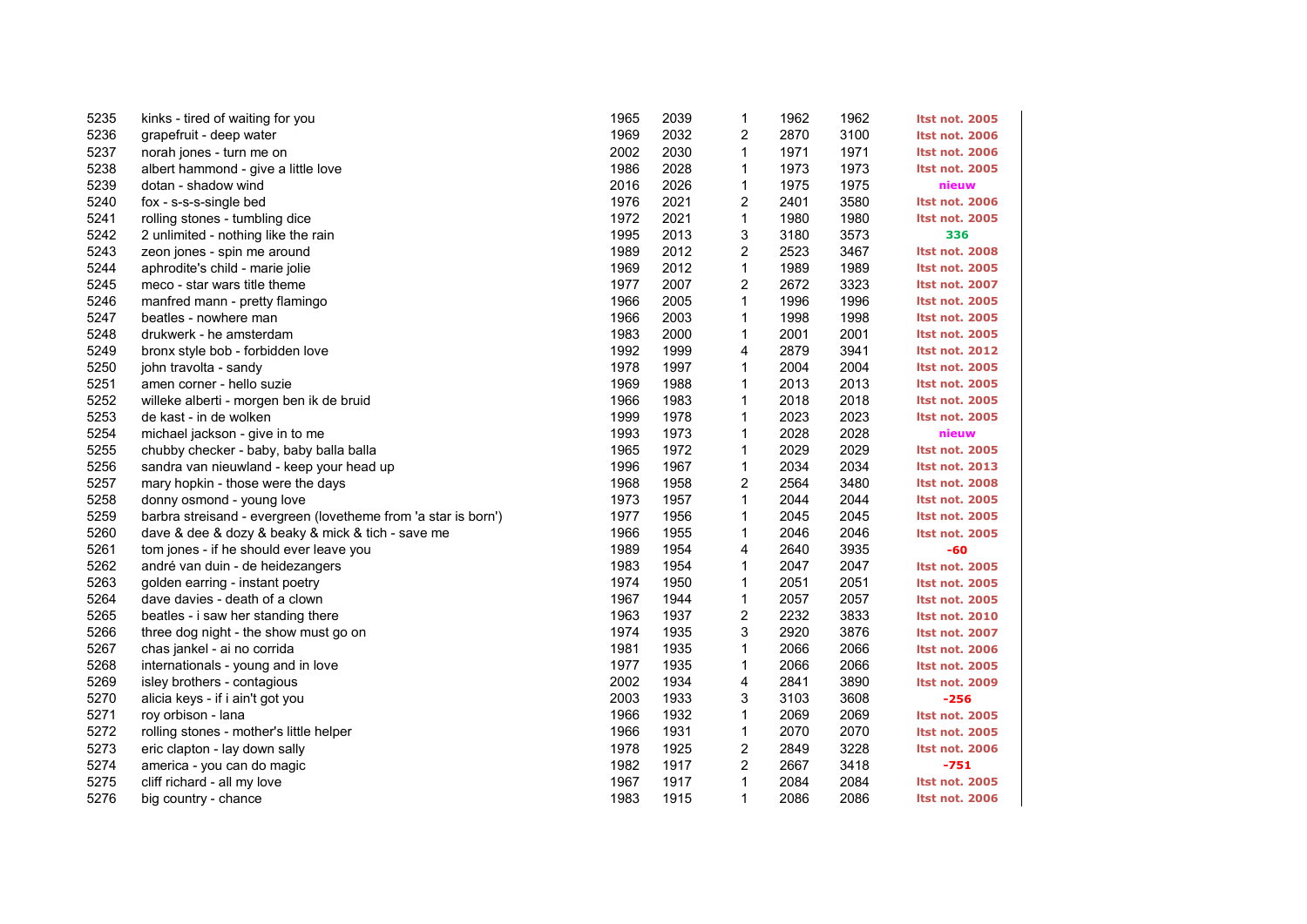| 5277 | cliff richard - travelin' light                                 | 1960 | 1910 | $\mathbf 1$    | 2091 | 2091 | <b>Itst not. 2005</b> |
|------|-----------------------------------------------------------------|------|------|----------------|------|------|-----------------------|
| 5278 | amsterdam - lucy lucy                                           | 1970 | 1903 | 1              | 2098 | 2098 | <b>Itst not. 2005</b> |
| 5279 | mud - the cat crept in                                          | 1974 | 1902 | 1              | 2099 | 2099 | <b>Itst not. 2005</b> |
| 5280 | miss montreal - say heaven say hell                             | 2013 | 1901 | 3              | 2972 | 3938 | 966                   |
| 5281 | dave berry - little things                                      | 1965 | 1889 | 1              | 2112 | 2112 | <b>Itst not. 2005</b> |
| 5282 | julie driscoll & the brian auger trinity - this wheel's on fire | 1968 | 1884 | 2              | 2321 | 3797 | <b>Itst not. 2006</b> |
| 5283 | bzn - blue eyes                                                 | 1982 | 1883 | $\mathbf{1}$   | 2118 | 2118 | <b>Itst not. 2005</b> |
| 5284 | johnny hallyday - pour moi la vie va commencer                  | 1963 | 1881 | $\mathbf 1$    | 2120 | 2120 | <b>Itst not. 2005</b> |
| 5285 | bonnie st. claire - sla je arm om me heen                       | 1983 | 1878 | $\mathbf{1}$   | 2123 | 2123 | <b>Itst not. 2005</b> |
| 5286 | roxette - wish i could fly                                      | 1969 | 1877 | $\mathbf 1$    | 2124 | 2124 | <b>Itst not. 2012</b> |
| 5287 | robin gibb - one million years                                  | 1969 | 1871 | $\mathbf{1}$   | 2130 | 2130 | <b>Itst not. 2005</b> |
| 5288 | clouseau - Iouise                                               | 1990 | 1867 | $\mathbf 1$    | 2134 | 2134 | <b>Itst not. 2015</b> |
| 5289 | jan smit - ik zing dit lied voor jou alleen                     | 1997 | 1867 | 1              | 2134 | 2134 | <b>Itst not. 2012</b> |
| 5290 | gary glitter - do you wanna touch me?                           | 1973 | 1867 | $\mathbf{1}$   | 2134 | 2134 | <b>Itst not. 2005</b> |
| 5291 | jovanotti - libera l'anima                                      | 1992 | 1865 | 4              | 2680 | 3876 | $-1196$               |
| 5292 | scaffold - lily the pink                                        | 1968 | 1861 | 1              | 2140 | 2140 | <b>Itst not. 2005</b> |
| 5293 | hollies - jennifer eccles                                       | 1968 | 1860 | 1              | 2141 | 2141 | <b>Itst not. 2005</b> |
| 5294 | demis roussos - my reason                                       | 1972 | 1856 | $\mathbf 1$    | 2145 | 2145 | <b>Itst not. 2005</b> |
| 5295 | vader abraham - het smurfenlied                                 | 1977 | 1852 | $\mathbf{1}$   | 2149 | 2149 | <b>Itst not. 2005</b> |
| 5296 | beatles - something                                             | 1969 | 1847 | 2              | 2619 | 3536 | <b>Itst not. 2008</b> |
| 5297 | cats - love is a golden ring                                    | 1984 | 1843 | 1              | 2158 | 2158 | <b>Itst not. 2005</b> |
| 5298 | cliff richard - living doll                                     | 1959 | 1841 | $\mathbf{1}$   | 2160 | 2160 | <b>Itst not. 2005</b> |
| 5299 | michel polnareff - ta ta ta ta                                  | 1967 | 1838 | 1              | 2163 | 2163 | <b>Itst not. 2005</b> |
| 5300 | blue boy - remember me                                          | 1997 | 1837 | 3              | 3173 | 3621 | $-448$                |
| 5301 | don mercedes - rocky                                            | 1976 | 1829 | $\mathbf{1}$   | 2172 | 2172 | <b>Itst not. 2005</b> |
| 5302 | donovan - jennifer juniper                                      | 1968 | 1824 | $\mathbf 1$    | 2177 | 2177 | <b>Itst not. 2005</b> |
| 5303 | boney m - belfast                                               | 1977 | 1818 | $\mathbf{1}$   | 2183 | 2183 | <b>Itst not. 2005</b> |
| 5304 | honeydrippers - sea of love                                     | 1985 | 1816 | 5              | 3233 | 3931 | <b>Itst not. 2009</b> |
| 5305 | rolling stones - street fightin' man                            | 1968 | 1807 | $\mathbf{1}$   | 2194 | 2194 | <b>Itst not. 2005</b> |
| 5306 | adele - send my love                                            | 2016 | 1806 | 1              | 2195 | 2195 | nieuw                 |
| 5307 | sparks - amateur hour                                           | 1974 | 1804 | 2              | 2479 | 3719 | <b>Itst not. 2006</b> |
| 5308 | ultimate kaos - casanova                                        | 1998 | 1801 | 3              | 2256 | 3991 | $-1735$               |
| 5309 | shoes - osaka                                                   | 1970 | 1799 | $\mathbf{1}$   | 2202 | 2202 | <b>Itst not. 2005</b> |
| 5310 | telly savalas - some broken hearts never mend                   | 1980 | 1794 | $\mathbf{1}$   | 2207 | 2207 | <b>Itst not. 2005</b> |
| 5311 | specials - ghost town                                           | 1981 | 1782 | 1              | 2219 | 2219 | <b>Itst not. 2007</b> |
| 5312 | drifters - under the boardwalk                                  | 1964 | 1781 | 2              | 2427 | 3794 | <b>Itst not. 2011</b> |
| 5313 | eddy grant - my turn to love you                                | 1980 | 1781 | $\overline{c}$ | 2828 | 3393 | <b>Itst not. 2006</b> |
| 5314 | mac kissoon - sugar candy kisses                                | 1975 | 1781 | $\mathbf{1}$   | 2220 | 2220 | <b>Itst not. 2005</b> |
| 5315 | benny neyman - 'k zal je heb                                    | 1981 | 1779 | $\mathbf 1$    | 2222 | 2222 | <b>Itst not. 2005</b> |
| 5316 | hollies - i'm down                                              | 1975 | 1777 | 1              | 2224 | 2224 | <b>Itst not. 2005</b> |
| 5317 | leaf - new song                                                 | 2008 | 1774 | 3              | 3053 | 3673 | <b>Itst not. 2012</b> |
| 5318 | kinks - dandy                                                   | 1966 | 1772 | $\mathbf{1}$   | 2229 | 2229 | <b>Itst not. 2005</b> |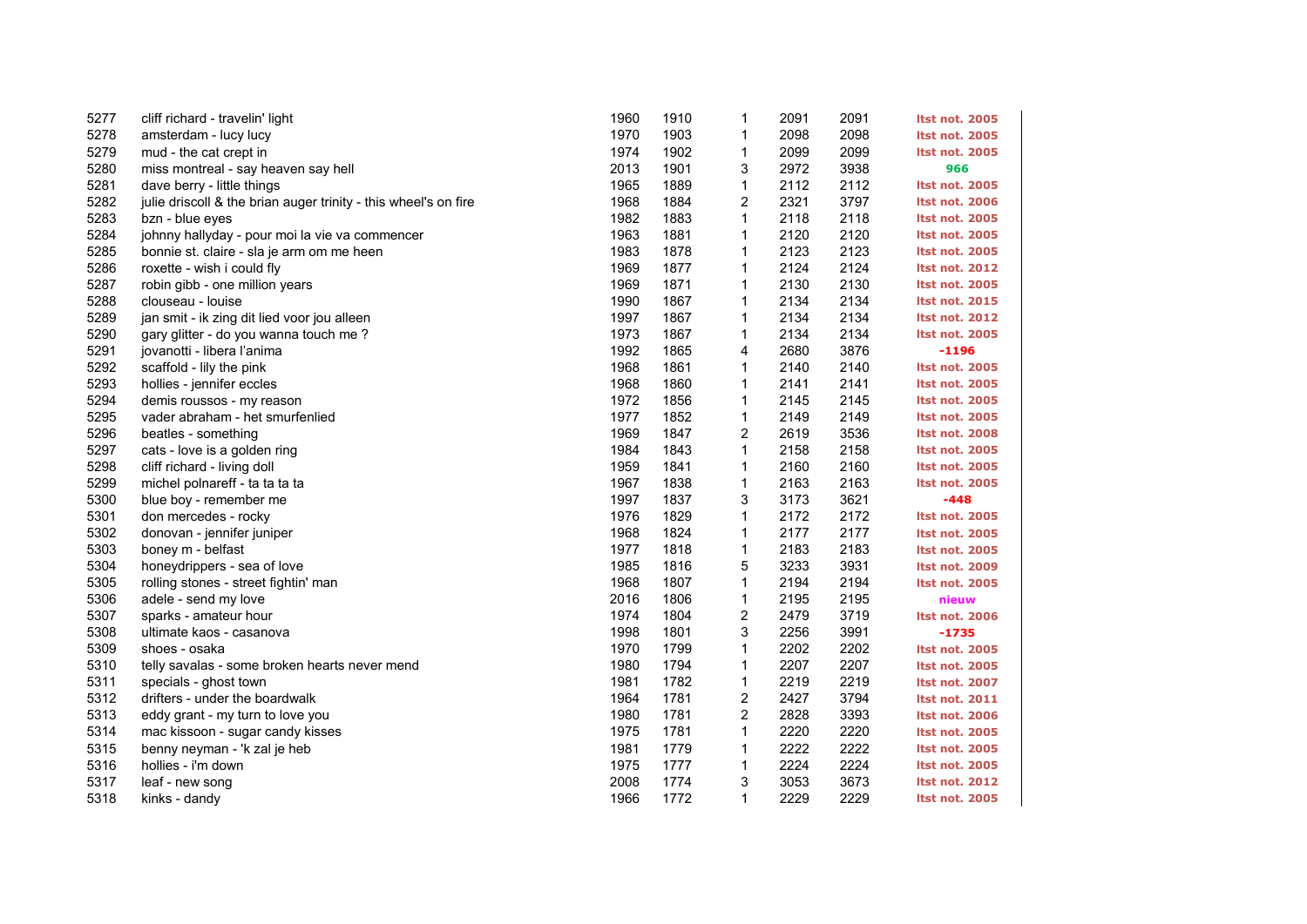| 5319 | calvin harris - summer                            | 2014 | 1757 | 2            | 2529 | 3716 | 1187                  |
|------|---------------------------------------------------|------|------|--------------|------|------|-----------------------|
| 5320 | barry blue - dancin' on a saturday night          | 1973 | 1756 | $\mathbf{1}$ | 2245 | 2245 | <b>Itst not. 2005</b> |
| 5321 | guys 'n dolls - you don't have to say you love me | 1977 | 1753 | 1            | 2248 | 2248 | <b>Itst not. 2005</b> |
| 5322 | animals - it's my life                            | 1965 | 1749 | 1            | 2252 | 2252 | <b>Itst not. 2005</b> |
| 5323 | cliff richard - blue turns to grey                | 1966 | 1746 | 1            | 2255 | 2255 | <b>Itst not. 2005</b> |
| 5324 | het - ik heb geen zin om op te staan              | 1965 | 1742 | 1            | 2259 | 2259 | <b>Itst not. 2005</b> |
| 5325 | stevie wonder - a place in the sun                | 1966 | 1741 | 1            | 2260 | 2260 | <b>Itst not. 2005</b> |
| 5326 | dolly dots - we believe in love                   | 1980 | 1739 | 1            | 2262 | 2262 | <b>Itst not. 2005</b> |
| 5327 | peter koelewijn - klap maar in je handen          | 1981 | 1738 | 1            | 2263 | 2263 | <b>Itst not. 2005</b> |
| 5328 | golden earring - she flies on strange wings       | 1971 | 1727 | $\mathbf 1$  | 2274 | 2274 | <b>Itst not. 2005</b> |
| 5329 | golden earrings - in my house                     | 1967 | 1721 | $\mathbf{1}$ | 2280 | 2280 | <b>Itst not. 2005</b> |
| 5330 | joe smooth - promised land                        | 1989 | 1717 | 1            | 2284 | 2284 | <b>Itst not. 2006</b> |
| 5331 | culture beat - mr. vain                           | 1993 | 1716 | 1            | 2285 | 2285 | nieuw                 |
| 5332 | percy sledge - take time to know her              | 1968 | 1716 | 1            | 2285 | 2285 | <b>Itst not. 2005</b> |
| 5333 | roy orbison - in dreams                           | 1963 | 1713 | 1            | 2288 | 2288 | <b>Itst not. 2005</b> |
| 5334 | tremeloes - my little lady                        | 1968 | 1712 | 1            | 2289 | 2289 | <b>Itst not. 2005</b> |
| 5335 | alice cooper - hello hurray                       | 1973 | 1707 | 1            | 2294 | 2294 | <b>Itst not. 2005</b> |
| 5336 | elvis presley - a big hunk o' love                | 1959 | 1703 | 1            | 2298 | 2298 | <b>Itst not. 2005</b> |
| 5337 | joe jackson - you can't get what you want         | 1980 | 1700 | 4            | 3319 | 3854 | $-441$                |
| 5338 | mike berry - tribute to buddy holly               | 1975 | 1692 | 4            | 3215 | 3926 | Itst not. 2008        |
| 5339 | jason derulo - want to want me                    | 2015 | 1691 | 2            | 2417 | 3894 | 1477                  |
| 5340 | osmonds - one way ticket to anywhere              | 1973 | 1690 | $\mathbf{1}$ | 2311 | 2311 | <b>Itst not. 2005</b> |
| 5341 | frizzle sizzle - alles heeft ritme                | 1986 | 1683 | 1            | 2318 | 2318 | <b>Itst not. 2005</b> |
| 5342 | crispian st. peters - you were on my mind         | 1966 | 1679 | $\mathbf{1}$ | 2322 | 2322 | <b>Itst not. 2005</b> |
| 5343 | twice as much - true story                        | 1966 | 1675 | 1            | 2326 | 2326 | <b>Itst not. 2005</b> |
| 5344 | jethro tull - bourée                              | 1969 | 1674 | 1            | 2327 | 2327 | <b>Itst not. 2005</b> |
| 5345 | santana - evil ways                               | 1970 | 1673 | 1            | 2328 | 2328 | <b>Itst not. 2005</b> |
| 5346 | fleetwood mac - man of the world                  | 1969 | 1670 | 1            | 2331 | 2331 | <b>Itst not. 2005</b> |
| 5347 | bellini - samba de janeiro                        | 1997 | 1662 | 3            | 2893 | 3878 | $-985$                |
| 5348 | gilbert o'sullivan - we will                      | 1971 | 1656 | 1            | 2345 | 2345 | <b>Itst not. 2005</b> |
| 5349 | nancy sinatra - storybook children                | 1968 | 1654 | 1            | 2347 | 2347 | <b>Itst not. 2005</b> |
| 5350 | four seasons - beggin'                            | 1967 | 1651 | 1            | 2350 | 2350 | nieuw                 |
| 5351 | elvis presley - that's all right                  | 1954 | 1651 | $\mathbf{1}$ | 2350 | 2350 | <b>Itst not. 2005</b> |
| 5352 | aphrodite's child - break                         | 1972 | 1642 | 3            | 2915 | 3775 | <b>Itst not. 2007</b> |
| 5353 | wolter kroes - viva hollandia                     | 1965 | 1638 | 1            | 2363 | 2363 | <b>Itst not. 2008</b> |
| 5354 | earth & fire - what difference does it make       | 1976 | 1638 | 1            | 2363 | 2363 | <b>Itst not. 2005</b> |
| 5355 | chris andrews - pretty belinda                    | 1969 | 1636 | 1            | 2365 | 2365 | <b>Itst not. 2005</b> |
| 5356 | johnny cash - hurt                                | 2002 | 1634 | $\mathbf{1}$ | 2367 | 2367 | nieuw                 |
| 5357 | michel polnareff - l'amour avec toi               | 1966 | 1632 | 1            | 2369 | 2369 | <b>Itst not. 2005</b> |
| 5358 | corry - ik krijg een heel apart gevoel van binnen | 1976 | 1625 | 1            | 2376 | 2376 | <b>Itst not. 2005</b> |
| 5359 | everly brothers - bye bye love                    | 1957 | 1618 | 1            | 2383 | 2383 | <b>Itst not. 2005</b> |
| 5360 | gilbert becaud - l'important c'est la rose        | 1967 | 1615 | $\mathbf{1}$ | 2386 | 2386 | Itst not. 2005        |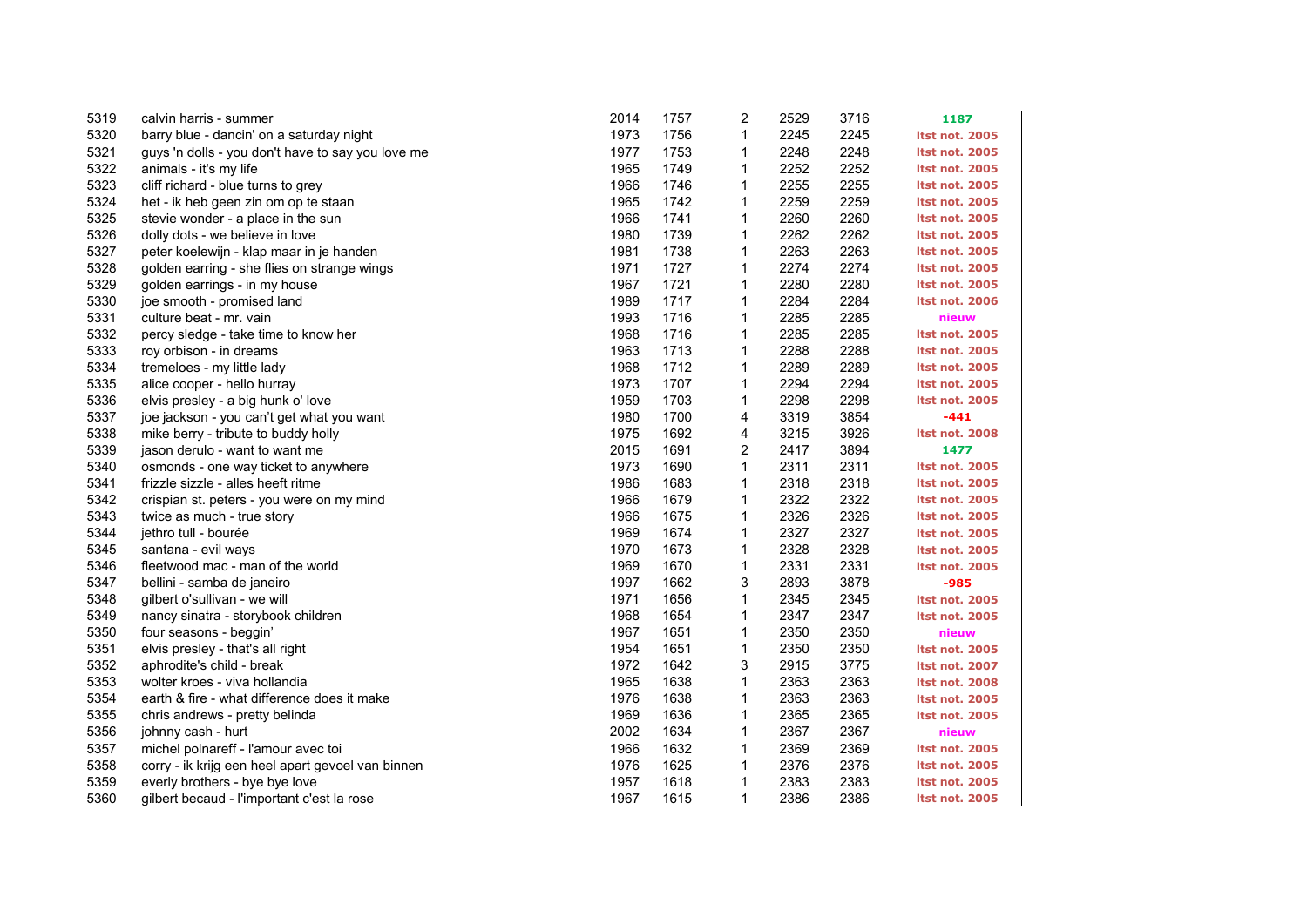| 5361 | krezip - i apologize                                            | 1988 | 1609 | 4            | 2989 | 3982 | $-218$                |
|------|-----------------------------------------------------------------|------|------|--------------|------|------|-----------------------|
| 5362 | mama's & papa's - words of love                                 | 1967 | 1608 | 1            | 2393 | 2393 | <b>Itst not. 2005</b> |
| 5363 | albert west - tell laura i love her                             | 1973 | 1602 | 1            | 2399 | 2399 | <b>Itst not. 2005</b> |
| 5364 | stevie wonder - don't you worry 'bout a thing                   | 1974 | 1599 | 1            | 2402 | 2402 | <b>Itst not. 2005</b> |
| 5365 | manfred mann - mighty quinn (quinn the eskimo)                  | 1968 | 1597 | 1            | 2404 | 2404 | <b>Itst not. 2005</b> |
| 5366 | beach boys - in my room                                         | 1963 | 1596 | 1            | 2405 | 2405 | <b>Itst not. 2005</b> |
| 5367 | ugly kid joe - everything about you                             | 1992 | 1593 | 1            | 2408 | 2408 | <b>Itst not. 2006</b> |
| 5368 | fugees - no woman no cry                                        | 1982 | 1590 | 2            | 3147 | 3265 | <b>Itst not. 2014</b> |
| 5369 | peter koelewijn - angeline                                      | 1973 | 1590 | $\mathbf{1}$ | 2411 | 2411 | <b>Itst not. 2005</b> |
| 5370 | middle of the road - samson and delilah                         | 1972 | 1584 | 1            | 2417 | 2417 | <b>Itst not. 2005</b> |
| 5371 | julio iglesias - por un poco de tu amor                         | 1979 | 1581 | $\mathbf{1}$ | 2420 | 2420 | <b>Itst not. 2005</b> |
| 5372 | elvis presley - ain't that loving you baby                      | 1964 | 1580 | 1            | 2421 | 2421 | <b>Itst not. 2005</b> |
| 5373 | tim hardin - if i were a carpenter                              | 1968 | 1579 | 1            | 2422 | 2422 | <b>Itst not. 2005</b> |
| 5374 | poppys - isabelle je t'aime                                     | 1972 | 1577 | 1            | 2424 | 2424 | <b>Itst not. 2005</b> |
| 5375 | mike anthony - why can't we live together                       | 1982 | 1575 | 4            | 3187 | 3931 | <b>Itst not. 2008</b> |
| 5376 | paul anka - eso beso                                            | 1963 | 1573 | 1            | 2428 | 2428 | <b>Itst not. 2005</b> |
| 5377 | lost frequencies - reality                                      | 2015 | 1572 | 2            | 2616 | 3814 | 1198                  |
| 5378 | kate bush - army dreamers                                       | 1999 | 1571 | $\mathbf{1}$ | 2430 | 2430 | <b>Itst not. 2006</b> |
| 5379 | chris montez - let's dance                                      | 1963 | 1570 | 1            | 2431 | 2431 | <b>Itst not. 2005</b> |
| 5380 | roy orbison - only the lonely                                   | 1960 | 1569 | $\mathbf{1}$ | 2432 | 2432 | <b>Itst not. 2005</b> |
| 5381 | elaine paige & barbara dickson - i know him so well             | 1985 | 1566 | 1            | 2435 | 2435 | <b>Itst not. 2005</b> |
| 5382 | luv' - yes i do                                                 | 1979 | 1565 | 1            | 2436 | 2436 | <b>Itst not. 2005</b> |
| 5383 | mouth & macneal - ik zie een ster                               | 1974 | 1561 | 1            | 2440 | 2440 | <b>Itst not. 2005</b> |
| 5384 | dario g - carnival de paris                                     | 1998 | 1560 | 2            | 3122 | 3320 | <b>Itst not. 2007</b> |
| 5385 | swinging soul machine - spooky's day off                        | 1969 | 1559 | $\mathbf{1}$ | 2442 | 2442 | <b>Itst not. 2005</b> |
| 5386 | johnny mathis - gone gone gone                                  | 2003 | 1555 | 1            | 2446 | 2446 | <b>Itst not. 2009</b> |
| 5387 | marva hodge & the moody sec - let the sunshine in               | 1969 | 1552 | 1            | 2449 | 2449 | <b>Itst not. 2005</b> |
| 5388 | shadows - apache                                                | 1960 | 1548 | 1            | 2453 | 2453 | <b>Itst not. 2005</b> |
| 5389 | hollies - long cool woman                                       | 1972 | 1544 | $\mathbf{1}$ | 2457 | 2457 | <b>Itst not. 2005</b> |
| 5390 | lumidee - never leave you                                       | 2003 | 1540 | 2            | 2557 | 3905 | Itst not. 2007        |
| 5391 | john mayer - clarity                                            | 2006 | 1534 | $\mathbf{1}$ | 2467 | 2467 | nieuw                 |
| 5392 | rolling stones - tell me                                        | 1965 | 1534 | $\mathbf{1}$ | 2467 | 2467 | <b>Itst not. 2005</b> |
| 5393 | cliff richard - daddy's home                                    | 1981 | 1529 | $\mathbf{1}$ | 2472 | 2472 | <b>Itst not. 2005</b> |
| 5394 | jonas blue feat. dakota - fast car                              | 2016 | 1524 | $\mathbf{1}$ | 2477 | 2477 | nieuw                 |
| 5395 | jewel akens - the birds and the bees                            | 1965 | 1524 | $\mathbf{1}$ | 2477 | 2477 | <b>Itst not. 2005</b> |
| 5396 | 10cc - silly love                                               | 1974 | 1511 | 4            | 3141 | 3993 | <b>Itst not. 2008</b> |
| 5397 | elvis presley - no more (la paloma)                             | 1962 | 1510 | 1            | 2491 | 2491 | <b>Itst not. 2005</b> |
| 5398 | animals & eric burdon - when i was young                        | 1967 | 1509 | $\mathbf{1}$ | 2492 | 2492 | Itst not. 2005        |
| 5399 | felix jaehn & jasmine thompson - ain't nobody (loves me better) | 2015 | 1505 | 2            | 3231 | 3266 | $-35$                 |
| 5400 | herd - from the underworld                                      | 1967 | 1503 | 1            | 2498 | 2498 | <b>Itst not. 2005</b> |
| 5401 | brian hyland - sealed with a kiss                               | 1962 | 1500 | 1            | 2501 | 2501 | <b>Itst not. 2008</b> |
| 5402 | elvis presley - that's when your heartaches begin               | 1954 | 1500 | $\mathbf{1}$ | 2501 | 2501 | <b>Itst not. 2005</b> |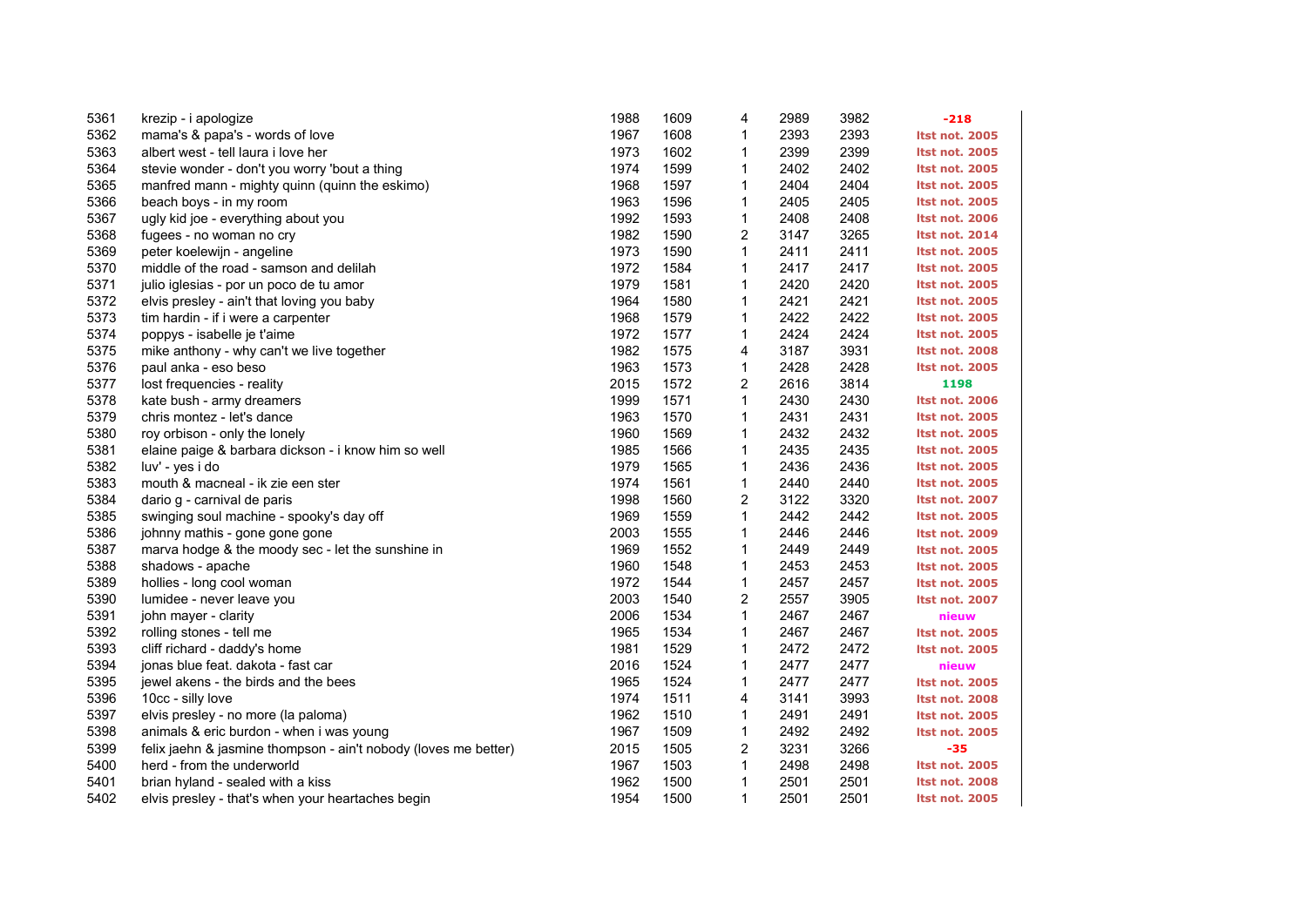| 5403 | byrds - eight miles high                                     | 1966 | 1488 | 1            | 2513 | 2513 | <b>Itst not. 2005</b> |
|------|--------------------------------------------------------------|------|------|--------------|------|------|-----------------------|
| 5404 | sandy coast - i see your face again                          | 1968 | 1481 | 1            | 2520 | 2520 | <b>Itst not. 2005</b> |
| 5405 | dave & dee & dozy & beaky & mick & tich - last night in soho | 1968 | 1476 | 1            | 2525 | 2525 | <b>Itst not. 2005</b> |
| 5406 | aphrodite's child - spring, summer, winter and fall          | 1970 | 1473 | 1            | 2528 | 2528 | <b>Itst not. 2005</b> |
| 5407 | dolly dots - give the girl a break                           | 1984 | 1467 | 1            | 2534 | 2534 | <b>Itst not. 2005</b> |
| 5408 | blondie - i'm gonna love you too                             | 1978 | 1466 | 3            | 3100 | 3797 | <b>Itst not. 2012</b> |
| 5409 | georgie fame - sunny                                         | 1966 | 1465 | 1            | 2536 | 2536 | <b>Itst not. 2005</b> |
| 5410 | aloe blacc - wake me up                                      | 2013 | 1460 | 2            | 2807 | 3735 | 928                   |
| 5411 | dana - all kinds of everything                               | 1970 | 1456 | 1            | 2545 | 2545 | <b>Itst not. 2005</b> |
| 5412 | bon jovi - bad medicine                                      | 1988 | 1451 | 2            | 2644 | 3907 | 1263                  |
| 5413 | dave berry - mama                                            | 1966 | 1449 | 1            | 2552 | 2552 | Itst not. 2005        |
| 5414 | hollies - i can't let go                                     | 1966 | 1446 | 1            | 2555 | 2555 | <b>Itst not. 2005</b> |
| 5415 | aretha franklin - see saw                                    | 1968 | 1435 | 1            | 2566 | 2566 | <b>Itst not. 2006</b> |
| 5416 | rod stewart - the first cut is the deepest                   | 1977 | 1425 | 2            | 3199 | 3378 | <b>Itst not. 2008</b> |
| 5417 | michel polnareff - la poupee qui fait non                    | 1966 | 1410 | 1            | 2591 | 2591 | <b>Itst not. 2005</b> |
| 5418 | beach boys - fun fun fun                                     | 1966 | 1406 | $\mathbf{1}$ | 2595 | 2595 | <b>Itst not. 2005</b> |
| 5419 | cheap trick - surrender                                      | 1979 | 1404 | 1            | 2597 | 2597 | <b>Itst not. 2006</b> |
| 5420 | boyzone - words                                              | 1996 | 1403 | 3            | 3295 | 3820 | 525                   |
| 5421 | elvis presley - king of the whole wide world                 | 1962 | 1397 | 1            | 2604 | 2604 | <b>Itst not. 2005</b> |
| 5422 | adamo - tombe la neige                                       | 1964 | 1395 | $\mathbf{1}$ | 2606 | 2606 | <b>Itst not. 2005</b> |
| 5423 | juan bastos - loop di love                                   | 1971 | 1388 | 1            | 2613 | 2613 | <b>Itst not. 2005</b> |
| 5424 | elvis presley - when my blue moon turns to gold again        | 1956 | 1385 | 1            | 2616 | 2616 | <b>Itst not. 2005</b> |
| 5425 | hollies - man without a heart                                | 1970 | 1381 | 1            | 2620 | 2620 | Itst not. 2005        |
| 5426 | ultra nate - free                                            | 1997 | 1375 | 3            | 3378 | 3701 | 323                   |
| 5427 | slik - for ever and ever                                     | 1976 | 1372 | $\mathbf{1}$ | 2629 | 2629 | <b>Itst not. 2005</b> |
| 5428 | pussycat - doin' la bamba                                    | 1980 | 1369 | 1            | 2632 | 2632 | <b>Itst not. 2005</b> |
| 5429 | tina turner - whatever you want me to                        | 1996 | 1364 | 2            | 3209 | 3429 | <b>Itst not. 2007</b> |
| 5430 | bolland & bolland - the last apache                          | 1976 | 1361 | 1            | 2640 | 2640 | <b>Itst not. 2005</b> |
| 5431 | gene pitney - 24 hours from tulsa                            | 1964 | 1356 | $\mathbf{1}$ | 2645 | 2645 | <b>Itst not. 2005</b> |
| 5432 | willeke alberti - ome jan                                    | 1993 | 1353 | 1            | 2648 | 2648 | <b>Itst not. 2005</b> |
| 5433 | manhattan transfer - chanson d'amour                         | 1976 | 1352 | 1            | 2649 | 2649 | <b>Itst not. 2005</b> |
| 5434 | joe dolan - you're such a good looking woman                 | 1970 | 1348 | 1            | 2653 | 2653 | <b>Itst not. 2005</b> |
| 5435 | engelbert humperdinck - am i that easy to forget             | 1968 | 1345 | $\mathbf{1}$ | 2656 | 2656 | <b>Itst not. 2005</b> |
| 5436 | eddie hodges - i'm gonna knock on your door                  | 1961 | 1342 | 4            | 3289 | 3874 | <b>Itst not. 2010</b> |
| 5437 | kygo feat. maty noyes - stay                                 | 2016 | 1342 | $\mathbf{1}$ | 2659 | 2659 | nieuw                 |
| 5438 | shakira - pure intuition                                     | 2007 | 1339 | 2            | 3319 | 3344 | <b>Itst not. 2008</b> |
| 5439 | don rosenbaum - swimming into deep water                     | 1972 | 1337 | $\mathbf{1}$ | 2664 | 2664 | <b>Itst not. 2005</b> |
| 5440 | new seekers - i'd like to teach the world to sing            | 1972 | 1331 | $\mathbf{1}$ | 2670 | 2670 | <b>Itst not. 2005</b> |
| 5441 | kinks - days                                                 | 1968 | 1330 | $\mathbf{1}$ | 2671 | 2671 | <b>Itst not. 2005</b> |
| 5442 | en vogue - free your mind                                    | 1992 | 1327 | 1            | 2674 | 2674 | nieuw                 |
| 5443 | bzn - my number one                                          | 1993 | 1325 | 1            | 2676 | 2676 | <b>Itst not. 2005</b> |
| 5444 | cat stevens - i love my dog                                  | 1966 | 1324 | $\mathbf{1}$ | 2677 | 2677 | <b>Itst not. 2005</b> |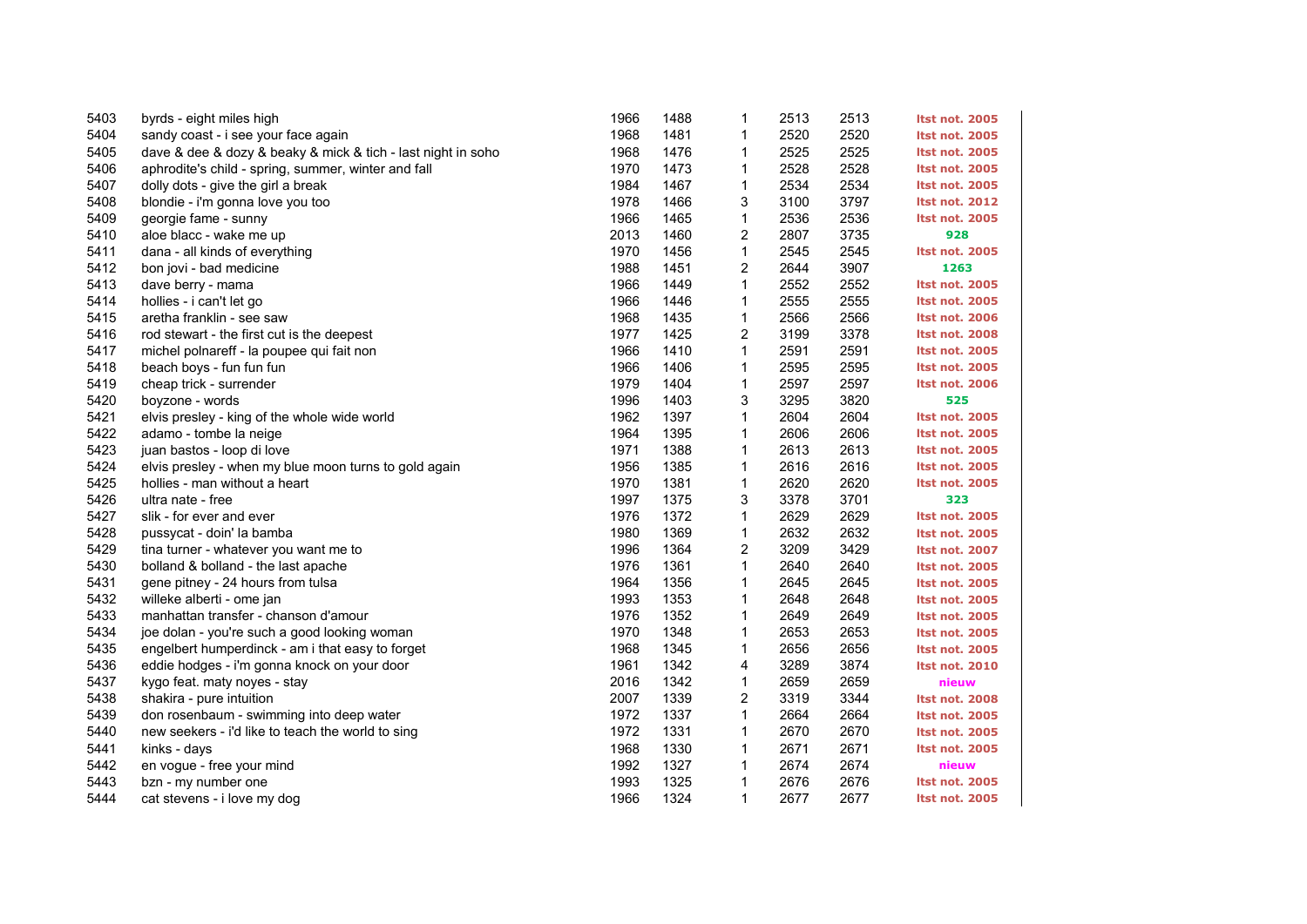| 5445 | lukas graham - 7 years                         | 2016 | 1319 | 1                       | 2682 | 2682 | nieuw                 |
|------|------------------------------------------------|------|------|-------------------------|------|------|-----------------------|
| 5446 | adamo - quand les roses                        | 1964 | 1314 | $\mathbf{1}$            | 2687 | 2687 | <b>Itst not. 2005</b> |
| 5447 | donovan - mellow yellow                        | 1966 | 1311 | 1                       | 2690 | 2690 | <b>Itst not. 2005</b> |
| 5448 | climie fisher - this is me                     | 1985 | 1310 | 1                       | 2691 | 2691 | <b>Itst not. 2013</b> |
| 5449 | olivia newton john - i honestly love you       | 1974 | 1309 | 3                       | 2753 | 3988 | <b>Itst not. 2012</b> |
| 5450 | demis roussos - we shall dance                 | 1971 | 1308 | $\mathbf{1}$            | 2693 | 2693 | <b>Itst not. 2005</b> |
| 5451 | zombies - summertime                           | 1972 | 1307 | 1                       | 2694 | 2694 | <b>Itst not. 2005</b> |
| 5452 | christie - iron horse                          | 1972 | 1303 | 1                       | 2698 | 2698 | <b>Itst not. 2005</b> |
| 5453 | cats - magical mystery morning                 | 1970 | 1298 | 1                       | 2703 | 2703 | <b>Itst not. 2005</b> |
| 5454 | manfred mann - fox on the run                  | 1969 | 1296 | 1                       | 2705 | 2705 | <b>Itst not. 2005</b> |
| 5455 | cliff richard - goodbye sam, hello samantha    | 1970 | 1294 | $\mathbf{1}$            | 2707 | 2707 | <b>Itst not. 2005</b> |
| 5456 | glen campbell - galveston                      | 1969 | 1293 | 4                       | 3402 | 3882 | <b>Itst not. 2009</b> |
| 5457 | stevie wonder - shoo-be-doo-be-doo-da-day      | 1968 | 1284 | 1                       | 2717 | 2717 | <b>Itst not. 2005</b> |
| 5458 | maywood - mother how are you today             | 1980 | 1283 | 1                       | 2718 | 2718 | <b>Itst not. 2005</b> |
| 5459 | los reyes - chibili ben ben                    | 1974 | 1261 | $\mathbf{1}$            | 2740 | 2740 | <b>Itst not. 2012</b> |
| 5460 | nancy sinatra - summerwine                     | 1968 | 1260 | 1                       | 2741 | 2741 | <b>Itst not. 2005</b> |
| 5461 | troggs - love is all around                    | 1967 | 1252 | 1                       | 2749 | 2749 | <b>Itst not. 2005</b> |
| 5462 | joe dolce - shaddap you face                   | 1981 | 1251 | 1                       | 2750 | 2750 | <b>Itst not. 2005</b> |
| 5463 | ferre grignard - ring ring i've got to sing    | 1966 | 1243 | 1                       | 2758 | 2758 | <b>Itst not. 2005</b> |
| 5464 | heavy d & the boyz - now that we found love    | 1991 | 1235 | 3                       | 3220 | 3779 | $-549$                |
| 5465 | r. kelly - i wish                              | 2000 | 1232 | 1                       | 2769 | 2769 | Itst not. 2005        |
| 5466 | di jean - the launch                           | 1999 | 1229 | 2                       | 2902 | 3871 | 969                   |
| 5467 | elvis presley - i gotta know                   | 1960 | 1223 | 1                       | 2778 | 2778 | <b>Itst not. 2005</b> |
| 5468 | roxy music - same old scene                    | 1981 | 1221 | 3                       | 3491 | 3670 | <b>Itst not. 2012</b> |
| 5469 | luis enrique - yo no se manana                 | 2009 | 1221 | 1                       | 2780 | 2780 | <b>Itst not. 2011</b> |
| 5470 | cliff richard - the day i met marie            | 1967 | 1220 | 1                       | 2781 | 2781 | <b>Itst not. 2005</b> |
| 5471 | cliff richard - wired for sound                | 1981 | 1219 | 2                       | 3341 | 3442 | <b>Itst not. 2006</b> |
| 5472 | glenn frey - you belong to the city            | 1985 | 1215 | $\mathbf{1}$            | 2786 | 2786 | nieuw                 |
| 5473 | moody blues - ride my see-saw                  | 1968 | 1212 | $\mathbf{1}$            | 2789 | 2789 | <b>Itst not. 2005</b> |
| 5474 | eric burdon - ring of fire                     | 1969 | 1210 | 1                       | 2791 | 2791 | <b>Itst not. 2005</b> |
| 5475 | dave berry - now                               | 1965 | 1208 | $\mathbf{1}$            | 2793 | 2793 | <b>Itst not. 2005</b> |
| 5476 | david bowie - young americans                  | 1975 | 1201 | 2                       | 3162 | 3639 | 477                   |
| 5477 | stone roses - fools gold                       | 1990 | 1200 | $\overline{\mathbf{c}}$ | 3197 | 3605 | Itst not. 2007        |
| 5478 | freddy fender - before the next teardrop falls | 1975 | 1187 | 3                       | 3226 | 3921 | <b>Itst not. 2008</b> |
| 5479 | elvis presley - don't cry daddy                | 1970 | 1182 | 1                       | 2819 | 2819 | <b>Itst not. 2005</b> |
| 5480 | sharon kips - heartbreak away                  | 2007 | 1179 | 2                       | 3112 | 3711 | <b>Itst not. 2008</b> |
| 5481 | duran duran - new moon on monday               | 1997 | 1173 | 4                       | 3559 | 3844 | $-216$                |
| 5482 | donovan - sunshine superman                    | 1966 | 1171 | $\mathbf{1}$            | 2830 | 2830 | <b>Itst not. 2005</b> |
| 5483 | beatles - lucy in the sky with diamonds        | 1967 | 1169 | 1                       | 2832 | 2832 | <b>Itst not. 2005</b> |
| 5484 | shawn mendez - stitches                        | 2015 | 1166 | 1                       | 2835 | 2835 | nieuw                 |
| 5485 | alexia - uh la la la                           | 1997 | 1163 | 1                       | 2838 | 2838 | <b>Itst not. 2010</b> |
| 5486 | daryl hall - dreamtime                         | 1986 | 1162 | $\mathbf{1}$            | 2839 | 2839 | <b>Itst not. 2015</b> |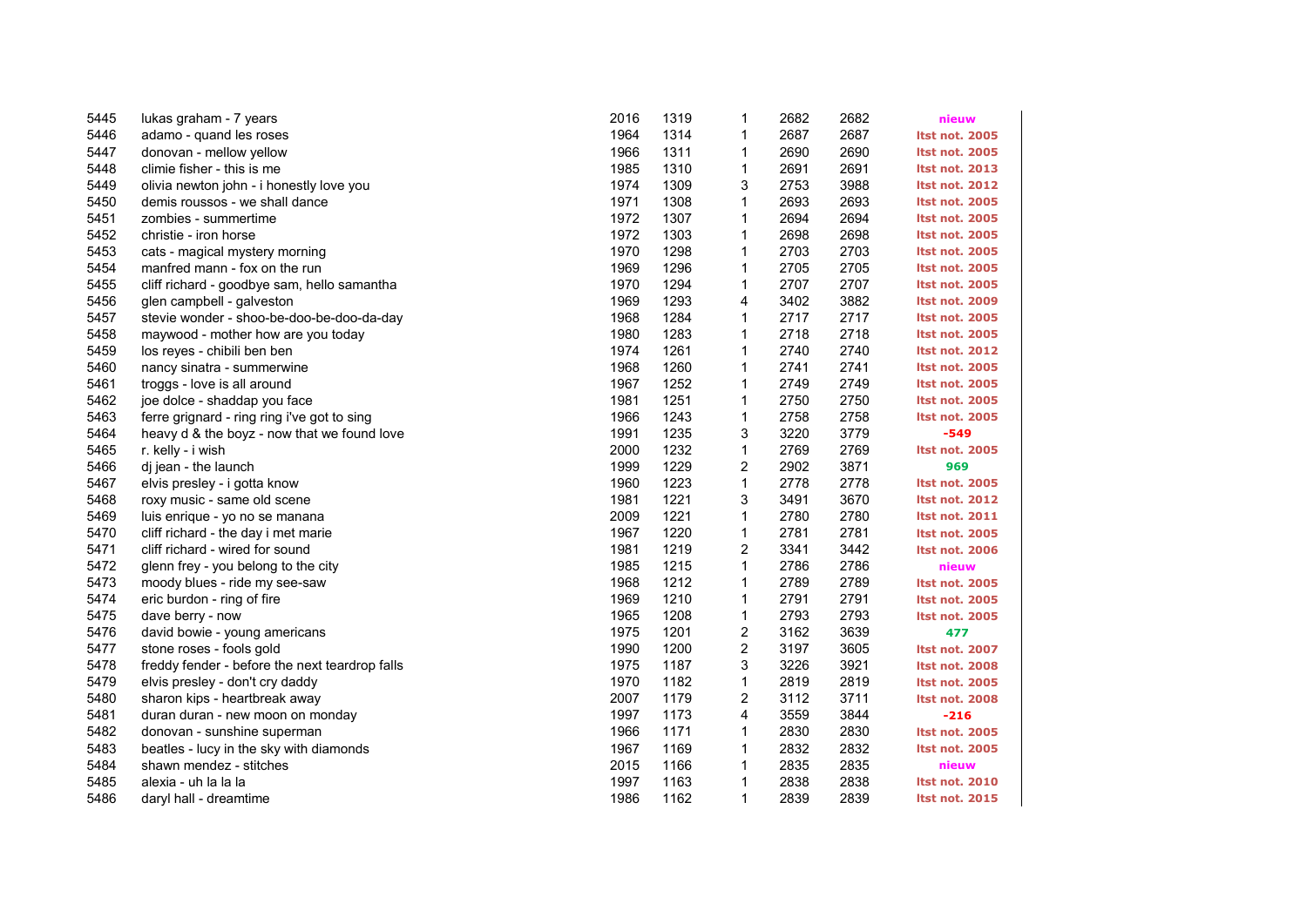| 5487 | david bisbal - silencio                                   | 2006 | 1162 | 1                       | 2839 | 2839 | <b>Itst not. 2011</b> |
|------|-----------------------------------------------------------|------|------|-------------------------|------|------|-----------------------|
| 5488 | stars on 45 - (vol 4) stars on stevie                     | 1982 | 1161 | 1                       | 2840 | 2840 | <b>Itst not. 2005</b> |
| 5489 | godley & creme - a little piece of heaven                 | 1988 | 1160 | 1                       | 2841 | 2841 | <b>Itst not. 2014</b> |
| 5490 | herman's hermits - mrs. brown you've got a lovely daughte | 1965 | 1158 | 1                       | 2843 | 2843 | <b>Itst not. 2005</b> |
| 5491 | supremes & temptations - i'm gonna make you love me       | 1975 | 1156 | 2                       | 3325 | 3521 | <b>Itst not. 2014</b> |
| 5492 | demis roussos - my only fascination                       | 1974 | 1156 | $\mathbf{1}$            | 2845 | 2845 | <b>Itst not. 2005</b> |
| 5493 | andré van duin - de tamme boerenzoon                      | 1974 | 1149 | 1                       | 2852 | 2852 | <b>Itst not. 2005</b> |
| 5494 | peter koelewijn - je wordt ouder pappa                    | 1977 | 1144 | 1                       | 2857 | 2857 | <b>Itst not. 2005</b> |
| 5495 | x.y.p. - body to body                                     | 2007 | 1143 | 1                       | 2858 | 2858 | <b>Itst not. 2007</b> |
| 5496 | kinks - autumn almanac                                    | 1967 | 1142 | 1                       | 2859 | 2859 | <b>Itst not. 2005</b> |
| 5497 | spencer davis group - i'm a man                           | 1967 | 1140 | $\mathbf{1}$            | 2861 | 2861 | <b>Itst not. 2005</b> |
| 5498 | dolly dots - only the rain                                | 1985 | 1137 | 1                       | 2864 | 2864 | <b>Itst not. 2005</b> |
| 5499 | forrest - rock the boat                                   | 1983 | 1135 | 1                       | 2866 | 2866 | <b>Itst not. 2005</b> |
| 5500 | paul simon - loves me like a rock                         | 1973 | 1133 | 1                       | 2868 | 2868 | <b>Itst not. 2005</b> |
| 5501 | madcon & ray dalton - don't worry                         | 2014 | 1128 | 2                       | 3327 | 3547 | $-220$                |
| 5502 | michel polnareff - love me please love me                 | 1993 | 1126 | $\mathbf{1}$            | 2875 | 2875 | <b>Itst not. 2005</b> |
| 5503 | world party - way down now                                | 1990 | 1125 | 1                       | 2876 | 2876 | <b>Itst not. 2006</b> |
| 5504 | mick jagger - memo from turner                            | 1970 | 1123 | $\mathbf 1$             | 2878 | 2878 | <b>Itst not. 2005</b> |
| 5505 | elvis presley - i got stung                               | 1958 | 1117 | 1                       | 2884 | 2884 | <b>Itst not. 2005</b> |
| 5506 | dusty springfield - i think it's going to rain today      | 1968 | 1114 | 1                       | 2887 | 2887 | <b>Itst not. 2005</b> |
| 5507 | johnny lion - sophietje                                   | 1965 | 1113 | 1                       | 2888 | 2888 | <b>Itst not. 2005</b> |
| 5508 | jose feliciano - light my fire                            | 1968 | 1106 | 1                       | 2895 | 2895 | <b>Itst not. 2005</b> |
| 5509 | chuck berry - you never can tell                          | 1964 | 1105 | 1                       | 2896 | 2896 | <b>Itst not. 2005</b> |
| 5510 | meck - thunder in my heart                                | 1979 | 1104 | $\mathbf{1}$            | 2897 | 2897 | <b>Itst not. 2013</b> |
| 5511 | everly brothers - the price of love                       | 1965 | 1104 | $\mathbf{1}$            | 2897 | 2897 | <b>Itst not. 2005</b> |
| 5512 | tee-set - do it baby                                      | 1975 | 1097 | 1                       | 2904 | 2904 | <b>Itst not. 2005</b> |
| 5513 | bee gees - the singer sang his song                       | 1968 | 1089 | $\mathbf{1}$            | 2912 | 2912 | <b>Itst not. 2005</b> |
| 5514 | slade - look wot you dun                                  | 1972 | 1080 | 1                       | 2921 | 2921 | <b>Itst not. 2005</b> |
| 5515 | army of lovers - crusified                                | 1991 | 1079 | 1                       | 2922 | 2922 | <b>Itst not. 2006</b> |
| 5516 | bobby vinton - hurt                                       | 1973 | 1077 | $\mathbf{1}$            | 2924 | 2924 | <b>Itst not. 2005</b> |
| 5517 | cliff richard - time drags by                             | 1966 | 1074 | $\mathbf{1}$            | 2927 | 2927 | <b>Itst not. 2005</b> |
| 5518 | beatles - please mr. postman                              | 1963 | 1069 | $\mathbf{1}$            | 2932 | 2932 | <b>Itst not. 2005</b> |
| 5519 | pigbag - papa's got a brand new pigbag                    | 1983 | 1068 | $\overline{\mathbf{c}}$ | 3003 | 3931 | <b>Itst not. 2006</b> |
| 5520 | pop tops - mamy blue                                      | 1971 | 1067 | $\mathbf{1}$            | 2934 | 2934 | <b>Itst not. 2005</b> |
| 5521 | mary hopkin - knock knock who's there                     | 1970 | 1066 | 1                       | 2935 | 2935 | <b>Itst not. 2005</b> |
| 5522 | westlife - you raise me up                                | 1983 | 1060 | $\mathbf{1}$            | 2941 | 2941 | <b>Itst not. 2013</b> |
| 5523 | john lennon - mindgame                                    | 1973 | 1060 | 1                       | 2941 | 2941 | <b>Itst not. 2005</b> |
| 5524 | dave clark five - glad all over                           | 1964 | 1053 | $\mathbf{1}$            | 2948 | 2948 | <b>Itst not. 2005</b> |
| 5525 | cliff richard - when the girl in your arms                | 1962 | 1048 | $\mathbf{1}$            | 2953 | 2953 | <b>Itst not. 2005</b> |
| 5526 | crazy world of arthur brown - fire                        | 1968 | 1044 | 4                       | 3635 | 3845 | <b>Itst not. 2008</b> |
| 5527 | middle of the road - tweedle dee, tweedle dum             | 1971 | 1043 | $\mathbf{1}$            | 2958 | 2958 | <b>Itst not. 2005</b> |
| 5528 | engelbert humperdinck - les bicyclettes de belsize        | 1968 | 1034 | $\mathbf{1}$            | 2967 | 2967 | <b>Itst not. 2005</b> |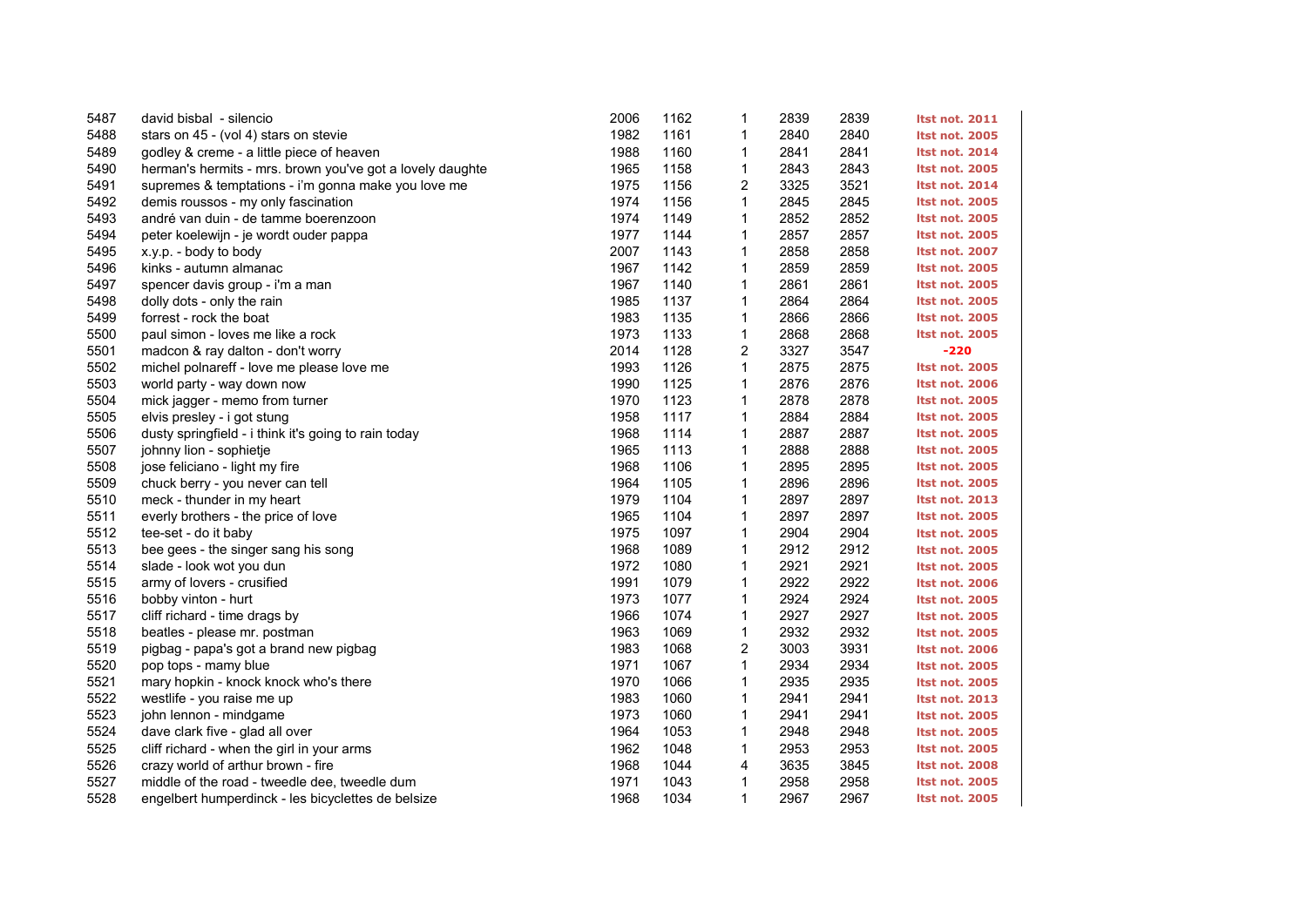| 5529 | robbie williams - make me pure                          | 2006 | 1029 | 1            | 2972 | 2972 | <b>Itst not. 2006</b> |
|------|---------------------------------------------------------|------|------|--------------|------|------|-----------------------|
| 5530 | mac kissoon - sing along                                | 1972 | 1028 | 1            | 2973 | 2973 | <b>Itst not. 2005</b> |
| 5531 | terry jacks - seasons in the sun                        | 1974 | 1024 | 1            | 2977 | 2977 | <b>Itst not. 2005</b> |
| 5532 | cats - maribaja                                         | 1973 | 1022 | 1            | 2979 | 2979 | <b>Itst not. 2005</b> |
| 5533 | daniel powter - jimmy gets high                         | 2005 | 1021 | 1            | 2980 | 2980 | <b>Itst not. 2006</b> |
| 5534 | luv' - my number one                                    | 1980 | 1020 | 1            | 2981 | 2981 | <b>Itst not. 2005</b> |
| 5535 | brainpower - dansplaat                                  | 2002 | 1019 | 1            | 2982 | 2982 | <b>Itst not. 2006</b> |
| 5536 | shadows - fbi                                           | 1961 | 1019 | 1            | 2982 | 2982 | <b>Itst not. 2005</b> |
| 5537 | rolling stones - not fade away                          | 1964 | 1014 | 1            | 2987 | 2987 | <b>Itst not. 2005</b> |
| 5538 | allman brothers band - jessica                          | 1976 | 1012 | 4            | 3320 | 3947 | <b>Itst not. 2012</b> |
| 5539 | melanie - brand new key                                 | 1972 | 1012 | 1            | 2989 | 2989 | <b>Itst not. 2005</b> |
| 5540 | buffoons - my girl donna                                | 1973 | 1011 | 1            | 2990 | 2990 | <b>Itst not. 2005</b> |
| 5541 | henk wijngaard - met de vlam in de pijp                 | 1978 | 1010 | 1            | 2991 | 2991 | <b>Itst not. 2005</b> |
| 5542 | cuby & the blizzards - appleknockers flophouse          | 1969 | 1008 | 1            | 2993 | 2993 | <b>Itst not. 2005</b> |
| 5543 | gerard cox - t is weer voorbij die mooie zomer          | 1973 | 1003 | 1            | 2998 | 2998 | <b>Itst not. 2005</b> |
| 5544 | outsiders - touch                                       | 1966 | 1002 | 1            | 2999 | 2999 | <b>Itst not. 2005</b> |
| 5545 | question mark & the mysterians - 96 tears               | 1966 | 999  | 3            | 3468 | 3994 | <b>Itst not. 2007</b> |
| 5546 | new music - world of water                              | 1980 | 996  | $\mathbf{1}$ | 3005 | 3005 | <b>Itst not. 2005</b> |
| 5547 | shakin' stevens - it's raining                          | 1981 | 992  | 1            | 3009 | 3009 | <b>Itst not. 2005</b> |
| 5548 | creedence clearwater revival - travelin' band           | 1970 | 990  | 1            | 3011 | 3011 | <b>Itst not. 2005</b> |
| 5549 | willeke alberti - vanavond om kwart over 6              | 1965 | 988  | 1            | 3013 | 3013 | <b>Itst not. 2005</b> |
| 5550 | chi-lites - too good to be forgotten                    | 1974 | 986  | 3            | 3420 | 3968 | Itst not. 2009        |
| 5551 | queen - one vision                                      | 1985 | 981  | 1            | 3020 | 3020 | nieuw                 |
| 5552 | vangelis - chariots of fire                             | 1982 | 980  | 1            | 3021 | 3021 | <b>Itst not. 2005</b> |
| 5553 | shocking blue - hello darkness                          | 1970 | 975  | 1            | 3026 | 3026 | <b>Itst not. 2005</b> |
| 5554 | tee-set - tea is famous                                 | 1968 | 973  | 1            | 3028 | 3028 | <b>Itst not. 2005</b> |
| 5555 | elvis presley - frankie & johnny                        | 1966 | 971  | $\mathbf{1}$ | 3030 | 3030 | <b>Itst not. 2005</b> |
| 5556 | gerard joling - windsurfin'                             | 1962 | 970  | $\mathbf{1}$ | 3031 | 3031 | <b>Itst not. 2013</b> |
| 5557 | paul de leeuw - annie                                   | 1996 | 968  | 1            | 3033 | 3033 | <b>Itst not. 2005</b> |
| 5558 | triplets - you don't have to go home tonight            | 1991 | 962  | 1            | 3039 | 3039 | <b>Itst not. 2015</b> |
| 5559 | teach in - in the summernight                           | 1974 | 961  | 1            | 3040 | 3040 | <b>Itst not. 2005</b> |
| 5560 | mort shuman - le lac majeur                             | 1973 | 958  | 1            | 3043 | 3043 | <b>Itst not. 2005</b> |
| 5561 | shabby tiger - slow down                                | 1975 | 956  | 2            | 3307 | 3739 | <b>Itst not. 2006</b> |
| 5562 | hank mizell - jungle rock                               | 1976 | 956  | $\mathbf{1}$ | 3045 | 3045 | <b>Itst not. 2005</b> |
| 5563 | aerosmith - jaded                                       | 2001 | 955  | 1            | 3046 | 3046 | <b>Itst not. 2006</b> |
| 5564 | peter & gordon - to know you is to love you             | 1965 | 953  | 1            | 3048 | 3048 | <b>Itst not. 2005</b> |
| 5565 | tony joe white - polk salad annie                       | 1969 | 951  | 1            | 3050 | 3050 | <b>Itst not. 2005</b> |
| 5566 | kelly clarkson - miss independent                       | 2003 | 950  | 1            | 3051 | 3051 | <b>Itst not. 2013</b> |
| 5567 | sweet - hell raiser                                     | 1973 | 948  | 1            | 3053 | 3053 | <b>Itst not. 2005</b> |
| 5568 | alexander o'neal & cherelle - never knew love like this | 1988 | 947  | 1            | 3054 | 3054 | <b>Itst not. 2015</b> |
| 5569 | small faces - tin soldier                               | 1968 | 935  | 1            | 3066 | 3066 | <b>Itst not. 2005</b> |
| 5570 | cats - one way wind                                     | 1971 | 933  | $\mathbf{1}$ | 3068 | 3068 | <b>Itst not. 2005</b> |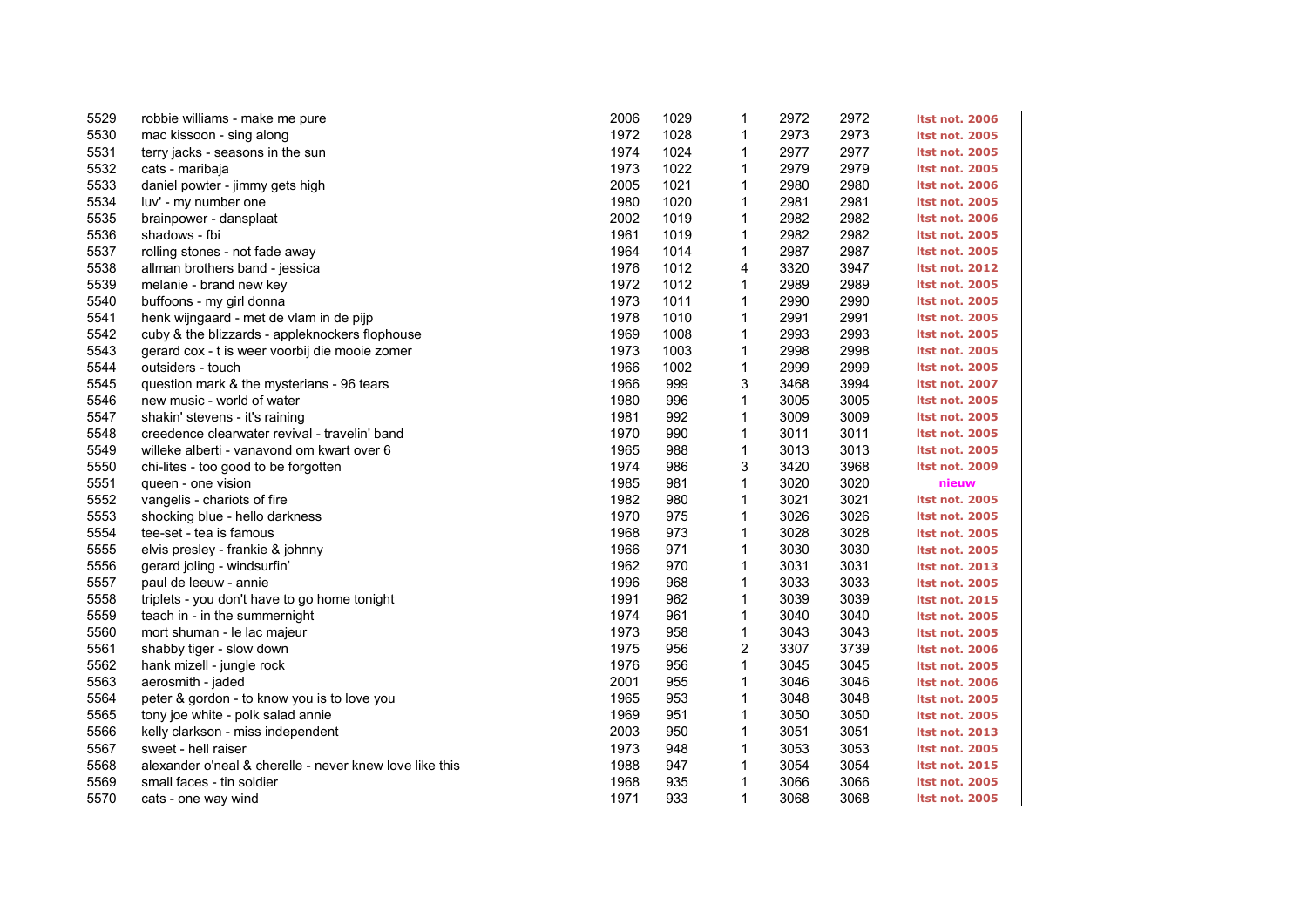| 5571 | steeleye span - all around my hat                      | 1976 | 929 | 1 | 3072 | 3072 | <b>Itst not. 2005</b> |
|------|--------------------------------------------------------|------|-----|---|------|------|-----------------------|
| 5572 | 2pac & dr.dre - california love                        | 1996 | 927 | 2 | 3098 | 3977 | 879                   |
| 5573 | kinks - dead end street                                | 1966 | 926 | 1 | 3075 | 3075 | <b>Itst not. 2005</b> |
| 5574 | cliff richard - theme for a dream                      | 1961 | 925 | 1 | 3076 | 3076 | <b>Itst not. 2005</b> |
| 5575 | dc lewis - mijn gebed                                  | 1970 | 918 | 1 | 3083 | 3083 | <b>Itst not. 2005</b> |
| 5576 | britney spears - don't let me be the last to know      | 2001 | 913 | 1 | 3088 | 3088 | <b>Itst not. 2006</b> |
| 5577 | hunters - russian spy and i                            | 1966 | 912 | 1 | 3089 | 3089 | <b>Itst not. 2005</b> |
| 5578 | elton john - lucy in the sky with diamonds             | 1974 | 906 | 1 | 3095 | 3095 | <b>Itst not. 2005</b> |
| 5579 | frans halsema - voor haar                              | 1977 | 905 | 1 | 3096 | 3096 | <b>Itst not. 2009</b> |
| 5580 | elvis presley - heartbreak hotel                       | 1956 | 905 | 1 | 3096 | 3096 | <b>Itst not. 2005</b> |
| 5581 | milky chance - stolen dance                            | 2013 | 902 | 3 | 3603 | 3757 | 154                   |
| 5582 | udo jurgens - merci cherie                             | 1966 | 897 | 1 | 3104 | 3104 | <b>Itst not. 2005</b> |
| 5583 | ferrari - sweet love                                   | 1976 | 894 | 1 | 3107 | 3107 | <b>Itst not. 2005</b> |
| 5584 | herman van veen - toveren                              | 1987 | 892 | 1 | 3109 | 3109 | <b>Itst not. 2005</b> |
| 5585 | star sisters - the star sisters                        | 1983 | 889 | 1 | 3112 | 3112 | <b>Itst not. 2005</b> |
| 5586 | karin kent - dans je de hele nacht met mij             | 1966 | 883 | 1 | 3118 | 3118 | <b>Itst not. 2005</b> |
| 5587 | dance reaction - disco train                           | 1982 | 880 | 2 | 3515 | 3607 | <b>Itst not. 2007</b> |
| 5588 | abba - bang-a-boomerang                                | 1973 | 880 | 1 | 3121 | 3121 | <b>Itst not. 2005</b> |
| 5589 | coldplay & buena vista social club - clocks            | 2004 | 879 | 2 | 3145 | 3978 | <b>Itst not. 2008</b> |
| 5590 | twice as much - sittin' on a fence                     | 1966 | 870 | 1 | 3131 | 3131 | <b>Itst not. 2005</b> |
| 5591 | michel sardou - les lacs du connemara                  | 1982 | 868 | 1 | 3133 | 3133 | <b>Itst not. 2005</b> |
| 5592 | rolling stones - 19th nervous breakdown                | 1966 | 866 | 1 | 3135 | 3135 | <b>Itst not. 2005</b> |
| 5593 | greenfield & cook - melody                             | 1972 | 865 | 1 | 3136 | 3136 | <b>Itst not. 2005</b> |
| 5594 | alexandra stan - mr. saxobeat                          | 2011 | 863 | 1 | 3138 | 3138 | nieuw                 |
| 5595 | troggs - i can't control myself                        | 1966 | 863 | 1 | 3138 | 3138 | <b>Itst not. 2005</b> |
| 5596 | sparks - this town ain't big enough for the both of us | 1974 | 862 | 1 | 3139 | 3139 | <b>Itst not. 2005</b> |
| 5597 | motions - wasted words                                 | 1965 | 858 | 1 | 3143 | 3143 | <b>Itst not. 2005</b> |
| 5598 | spargo - do you like me                                | 1983 | 857 | 1 | 3144 | 3144 | <b>Itst not. 2015</b> |
| 5599 | dimitri van toren - een lied voor kinderen             | 1973 | 855 | 1 | 3146 | 3146 | <b>Itst not. 2005</b> |
| 5600 | henk & henk - sinterklaas (wie kent hem niet?)         | 1982 | 854 | 3 | 3432 | 3888 | $-456$                |
| 5601 | rod mckuen - soldiers who want to be heroes            | 1971 | 854 | 1 | 3147 | 3147 | <b>Itst not. 2005</b> |
| 5602 | gerry & the pacemakers - ferry 'cross the mersey       | 1964 | 852 | 1 | 3149 | 3149 | <b>Itst not. 2005</b> |
| 5603 | electronica's - de vogeltjesdans                       | 1980 | 851 | 1 | 3150 | 3150 | <b>Itst not. 2005</b> |
| 5604 | p!nk - so what                                         | 2008 | 848 | 2 | 3379 | 3775 | -396                  |
| 5605 | andré van duin - pizzalied                             | 1993 | 848 | 1 | 3153 | 3153 | <b>Itst not. 2005</b> |
| 5606 | madonna - santa baby                                   | 1985 | 843 | 2 | 3328 | 3831 | <b>Itst not. 2006</b> |
| 5607 | gerard joling - zing met me mee                        | 1976 | 843 | 1 | 3158 | 3158 | <b>Itst not. 2010</b> |
| 5608 | gary byrd - the crown                                  | 1983 | 839 | 1 | 3162 | 3162 | <b>Itst not. 2006</b> |
| 5609 | neil christian - that's nice                           | 1966 | 837 | 1 | 3164 | 3164 | <b>Itst not. 2005</b> |
| 5610 | sam & dave - hold on, i'm coming                       | 1966 | 835 | 1 | 3166 | 3166 | <b>Itst not. 2005</b> |
| 5611 | no mercy - please don't go                             | 1997 | 832 | 1 | 3169 | 3169 | <b>Itst not. 2005</b> |
| 5612 | staple singers - i'll take you there                   | 1972 | 827 | 2 | 3485 | 3690 | $-205$                |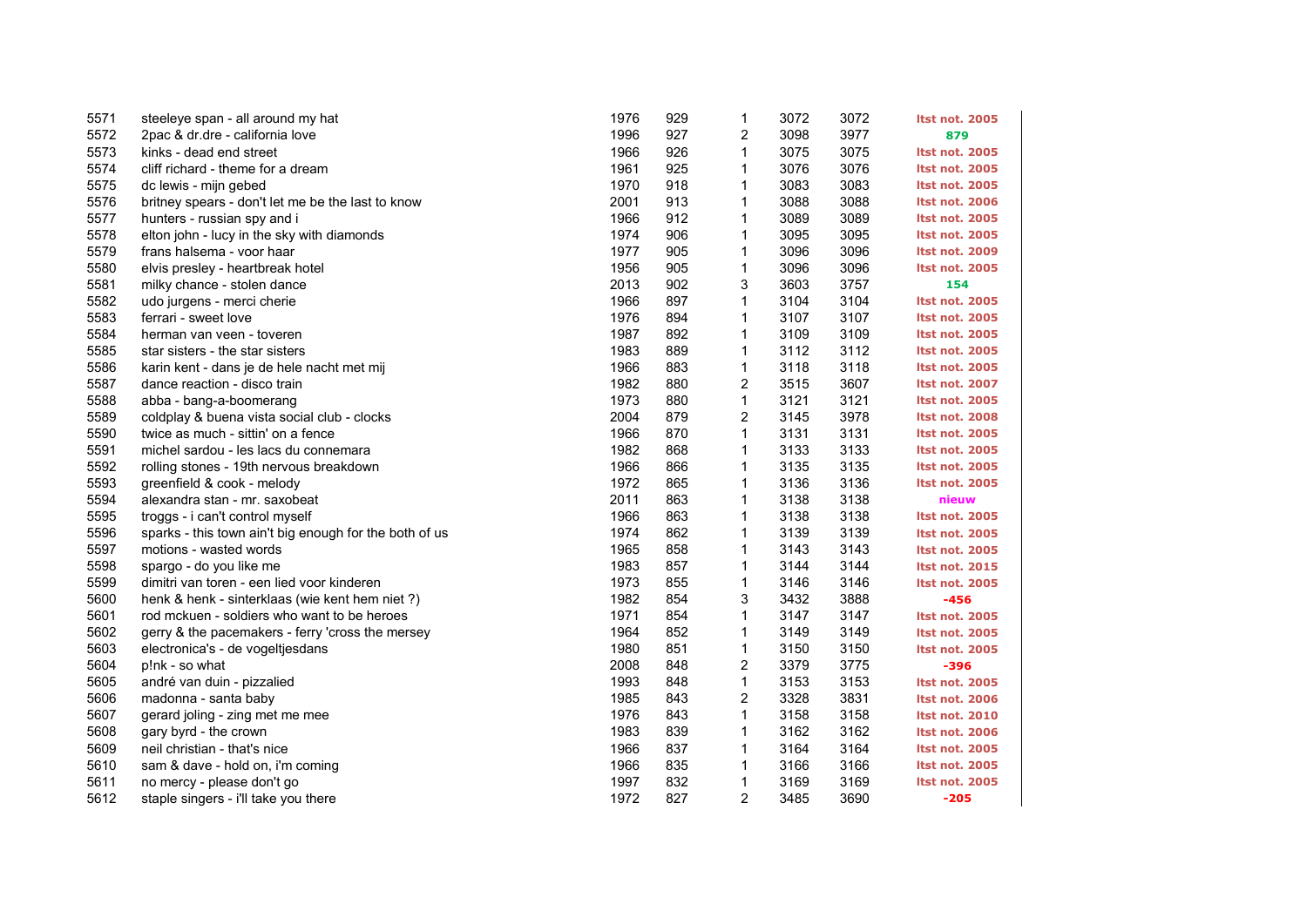| 5613 | drafi deutscher - marmor, stein und eisen bricht  | 1965 | 826 | 1                       | 3175 | 3175 | <b>Itst not. 2005</b> |
|------|---------------------------------------------------|------|-----|-------------------------|------|------|-----------------------|
| 5614 | westlife - queen of my heart                      | 2001 | 824 | 1                       | 3177 | 3177 | <b>Itst not. 2005</b> |
| 5615 | ray stevens - bridget the midget                  | 1971 | 822 | 1                       | 3179 | 3179 | <b>Itst not. 2005</b> |
| 5616 | astrid nijgh - ik doe wat ik doe                  | 1973 | 820 | 1                       | 3181 | 3181 | <b>Itst not. 2005</b> |
| 5617 | john lennon - power to the people                 | 1971 | 818 | 1                       | 3183 | 3183 | <b>Itst not. 2005</b> |
| 5618 | bob marley & the wailers - i shot the sherrif     | 1973 | 817 | 1                       | 3184 | 3184 | <b>Itst not. 2005</b> |
| 5619 | danny mirror - i remember elvis presley           | 1977 | 816 | 1                       | 3185 | 3185 | <b>Itst not. 2005</b> |
| 5620 | chris montez - ay no digas                        | 1973 | 814 | 1                       | 3187 | 3187 | <b>Itst not. 2005</b> |
| 5621 | spencer davis group - time seller                 | 1967 | 813 | 1                       | 3188 | 3188 | <b>Itst not. 2005</b> |
| 5622 | elvis presley - there goes my everything          | 1971 | 812 | $\mathbf{1}$            | 3189 | 3189 | <b>Itst not. 2005</b> |
| 5623 | walkers - there's no more corn on the brasos      | 1971 | 811 | $\overline{\mathbf{c}}$ | 3244 | 3947 | <b>Itst not. 2006</b> |
| 5624 | jack jersey - papa was a poor man                 | 1974 | 807 | 1                       | 3194 | 3194 | <b>Itst not. 2005</b> |
| 5625 | ricky gordon - such a night                       | 1974 | 804 | 1                       | 3197 | 3197 | <b>Itst not. 2005</b> |
| 5626 | crying at the discoteque - alcazar                | 2001 | 802 | 1                       | 3199 | 3199 | <b>Itst not. 2005</b> |
| 5627 | soulsearcher - can't get enough                   | 1999 | 798 | 1                       | 3203 | 3203 | nieuw                 |
| 5628 | elvis presley - hard headed woman                 | 1958 | 797 | 1                       | 3204 | 3204 | <b>Itst not. 2005</b> |
| 5629 | stevie wonder - the christmas song                | 1967 | 794 | 1                       | 3207 | 3207 | <b>Itst not. 2005</b> |
| 5630 | full house - standing on the inside               | 1976 | 792 | 1                       | 3209 | 3209 | <b>Itst not. 2005</b> |
| 5631 | christophe - aline                                | 1966 | 791 | 1                       | 3210 | 3210 | <b>Itst not. 2005</b> |
| 5632 | long john baldry - let the heartaches begin       | 1967 | 789 | $\mathbf{1}$            | 3212 | 3212 | <b>Itst not. 2005</b> |
| 5633 | simon & garfunkel - america                       | 1984 | 785 | 1                       | 3216 | 3216 | <b>Itst not. 2009</b> |
| 5634 | elvis presley - you don't have to say you love me | 1970 | 785 | 1                       | 3216 | 3216 | <b>Itst not. 2005</b> |
| 5635 | tremeloes - here comes my baby                    | 1967 | 784 | 1                       | 3217 | 3217 | <b>Itst not. 2005</b> |
| 5636 | ferrari - sailor boy                              | 1975 | 783 | 1                       | 3218 | 3218 | <b>Itst not. 2005</b> |
| 5637 | rolling stones - off the hook                     | 1965 | 781 | 1                       | 3220 | 3220 | <b>Itst not. 2005</b> |
| 5638 | cats - save the last dance for me                 | 1977 | 777 | 1                       | 3224 | 3224 | <b>Itst not. 2005</b> |
| 5639 | hank the knife & the jets - stan the gunman       | 1975 | 776 | 1                       | 3225 | 3225 | <b>Itst not. 2005</b> |
| 5640 | byrds - my back pages                             | 1967 | 769 | 1                       | 3232 | 3232 | <b>Itst not. 2005</b> |
| 5641 | sailor - a glass of champagne                     | 1976 | 768 | 1                       | 3233 | 3233 | <b>Itst not. 2005</b> |
| 5642 | dave clark five - everybody knows                 | 1967 | 767 | 1                       | 3234 | 3234 | <b>Itst not. 2005</b> |
| 5643 | zz & de maskers - la comparsa                     | 1964 | 763 | 1                       | 3238 | 3238 | <b>Itst not. 2005</b> |
| 5644 | tommy james - hanky panky                         | 1966 | 760 | 1                       | 3241 | 3241 | <b>Itst not. 2005</b> |
| 5645 | paul simon - i am a rock                          | 1966 | 758 | 1                       | 3243 | 3243 | <b>Itst not. 2005</b> |
| 5646 | boudewijn de groot - tante julia                  | 1974 | 755 | 1                       | 3246 | 3246 | <b>Itst not. 2005</b> |
| 5647 | drs. p - veerpont                                 | 1973 | 754 | 1                       | 3247 | 3247 | <b>Itst not. 2005</b> |
| 5648 | sagittarius - my world fell down                  | 1967 | 749 | 3                       | 3666 | 3909 | <b>Itst not. 2008</b> |
| 5649 | majority one - because i love                     | 1971 | 747 | 1                       | 3254 | 3254 | <b>Itst not. 2005</b> |
| 5650 | oscar harris - soldier's prayer                   | 1971 | 744 | 1                       | 3257 | 3257 | <b>Itst not. 2005</b> |
| 5651 | van morrison - spanish rose                       | 1971 | 743 | 1                       | 3258 | 3258 | <b>Itst not. 2005</b> |
| 5652 | hollies - here i go again                         | 1964 | 742 | 1                       | 3259 | 3259 | <b>Itst not. 2005</b> |
| 5653 | q65 - world of birds                              | 1967 | 739 | 1                       | 3262 | 3262 | <b>Itst not. 2005</b> |
| 5654 | willem duyn - willem                              | 1979 | 738 | 1                       | 3263 | 3263 | <b>Itst not. 2005</b> |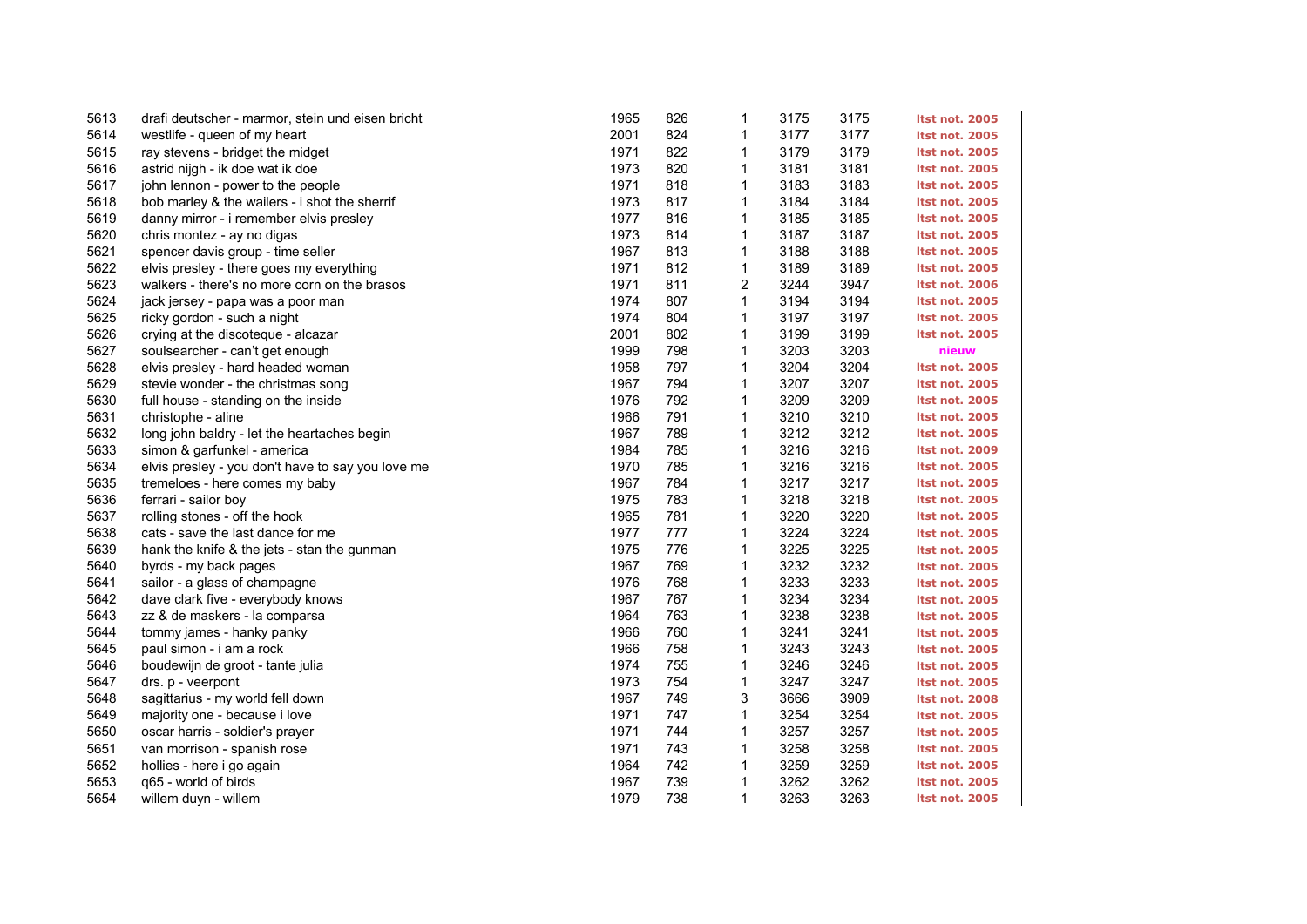| 5655 | frank duval & orkest - angel of mine                             | 1981 | 737 | 1              | 3264 | 3264 | <b>Itst not. 2005</b> |
|------|------------------------------------------------------------------|------|-----|----------------|------|------|-----------------------|
| 5656 | apollo 100 - joy                                                 | 1972 | 736 | 1              | 3265 | 3265 | <b>Itst not. 2005</b> |
| 5657 | billy swan - everything's the same                               | 1975 | 735 | 1              | 3266 | 3266 | <b>Itst not. 2005</b> |
| 5658 | peter & gordon - woman                                           | 1966 | 732 | 1              | 3269 | 3269 | <b>Itst not. 2005</b> |
| 5659 | albert west - memory of life                                     | 1976 | 731 | 1              | 3270 | 3270 | <b>Itst not. 2005</b> |
| 5660 | mama's & papa's - creeque alley                                  | 1967 | 730 | $\mathbf{1}$   | 3271 | 3271 | <b>Itst not. 2005</b> |
| 5661 | donny osmond - puppy love                                        | 1972 | 726 | $\mathbf{1}$   | 3275 | 3275 | <b>Itst not. 2005</b> |
| 5662 | web - baby won't you leave me alone                              | 1969 | 725 | $\mathbf 1$    | 3276 | 3276 | <b>Itst not. 2005</b> |
| 5663 | bobby fuller four - i fought the law                             | 1966 | 724 | $\mathbf{1}$   | 3277 | 3277 | <b>Itst not. 2005</b> |
| 5664 | neil young - only love can break your heart                      | 1970 | 720 | $\mathbf{1}$   | 3281 | 3281 | <b>Itst not. 2005</b> |
| 5665 | cliff richard - i just don't have the heart                      | 1989 | 715 | $\mathbf 1$    | 3286 | 3286 | <b>Itst not. 2005</b> |
| 5666 | roxy music - virginia plain                                      | 1972 | 711 | 1              | 3290 | 3290 | <b>Itst not. 2005</b> |
| 5667 | keizer & de munnik - kijk me na                                  | 1971 | 706 | 1              | 3295 | 3295 | <b>Itst not. 2013</b> |
| 5668 | daniel - julie                                                   | 1983 | 699 | 1              | 3302 | 3302 | <b>Itst not. 2005</b> |
| 5669 | simon & garfunkel - scarborough fair                             | 1966 | 695 | $\mathbf{1}$   | 3306 | 3306 | <b>Itst not. 2005</b> |
| 5670 | dnce - cake by the ocean                                         | 2016 | 692 | $\mathbf{1}$   | 3309 | 3309 | nieuw                 |
| 5671 | peter straker - ragtime piano joe                                | 1978 | 691 | 2              | 3649 | 3662 | Itst not. 2006        |
| 5672 | showaddywaddy - under the moon of love                           | 1976 | 690 | $\mathbf{1}$   | 3311 | 3311 | <b>Itst not. 2005</b> |
| 5673 | elvis presley - ask me                                           | 1964 | 689 | $\mathbf{1}$   | 3312 | 3312 | <b>Itst not. 2005</b> |
| 5674 | iron butterfly - in a gadda da vida                              | 1970 | 688 | $\mathbf{1}$   | 3313 | 3313 | <b>Itst not. 2005</b> |
| 5675 | cliff richard - the minute you're gone                           | 1965 | 687 | $\mathbf{1}$   | 3314 | 3314 | <b>Itst not. 2005</b> |
| 5676 | beatles - p.s. i love you                                        | 1964 | 685 | 1              | 3316 | 3316 | <b>Itst not. 2005</b> |
| 5677 | cats - scarlet ribbons                                           | 1969 | 684 | 1              | 3317 | 3317 | <b>Itst not. 2005</b> |
| 5678 | marianne faithfull - as tears go by                              | 1964 | 680 | $\mathbf{1}$   | 3321 | 3321 | <b>Itst not. 2005</b> |
| 5679 | bonnie st. claire - bonnie kom je buiten spelen                  | 1980 | 671 | 1              | 3330 | 3330 | <b>Itst not. 2005</b> |
| 5680 | bobby goldsboro - hello summertime                               | 1974 | 670 | 1              | 3331 | 3331 | <b>Itst not. 2005</b> |
| 5681 | boogie box high - jive talkin'                                   | 1987 | 669 | 1              | 3332 | 3332 | <b>Itst not. 2015</b> |
| 5682 | ferrari - monza                                                  | 1976 | 669 | $\mathbf{1}$   | 3332 | 3332 | <b>Itst not. 2005</b> |
| 5683 | nat gonella - oh monah                                           | 1975 | 668 | $\mathbf{1}$   | 3333 | 3333 | <b>Itst not. 2005</b> |
| 5684 | heintje - ich bau' dir ein schloss                               | 1968 | 666 | 1              | 3335 | 3335 | <b>Itst not. 2005</b> |
| 5685 | titanic - sultana                                                | 1971 | 665 | $\overline{c}$ | 3633 | 3704 | <b>Itst not. 2006</b> |
| 5686 | springwater - i will return                                      | 1971 | 665 | 1              | 3336 | 3336 | <b>Itst not. 2005</b> |
| 5687 | tee-set - don't you leave                                        | 1967 | 664 | $\mathbf{1}$   | 3337 | 3337 | <b>Itst not. 2005</b> |
| 5688 | coldplay - up & up                                               | 2016 | 663 | 1              | 3338 | 3338 | nieuw                 |
| 5689 | walkers - my darling helena                                      | 1971 | 661 | 1              | 3340 | 3340 | <b>Itst not. 2005</b> |
| 5690 | kyu sakamoto - sukiyaki                                          | 1963 | 659 | $\mathbf 1$    | 3342 | 3342 | <b>Itst not. 2005</b> |
| 5691 | cocktail trio - wie heeft de sleutel van de jukebox gezien+b3112 | 1965 | 655 | 1              | 3346 | 3346 | <b>Itst not. 2005</b> |
| 5692 | youp van 't hek (cabaret nar) - flappie                          | 1981 | 654 | $\mathbf{1}$   | 3347 | 3347 | <b>Itst not. 2005</b> |
| 5693 | gala - freed from desire                                         | 1996 | 650 | 1              | 3351 | 3351 | nieuw                 |
| 5694 | andré hazes - het laatste rondje                                 | 1983 | 649 | $\mathbf{1}$   | 3352 | 3352 | <b>Itst not. 2005</b> |
| 5695 | uriah heep - easy living                                         | 1973 | 645 | 1              | 3356 | 3356 | <b>Itst not. 2005</b> |
| 5696 | teach in - fly away                                              | 1974 | 643 | $\mathbf{1}$   | 3358 | 3358 | <b>Itst not. 2005</b> |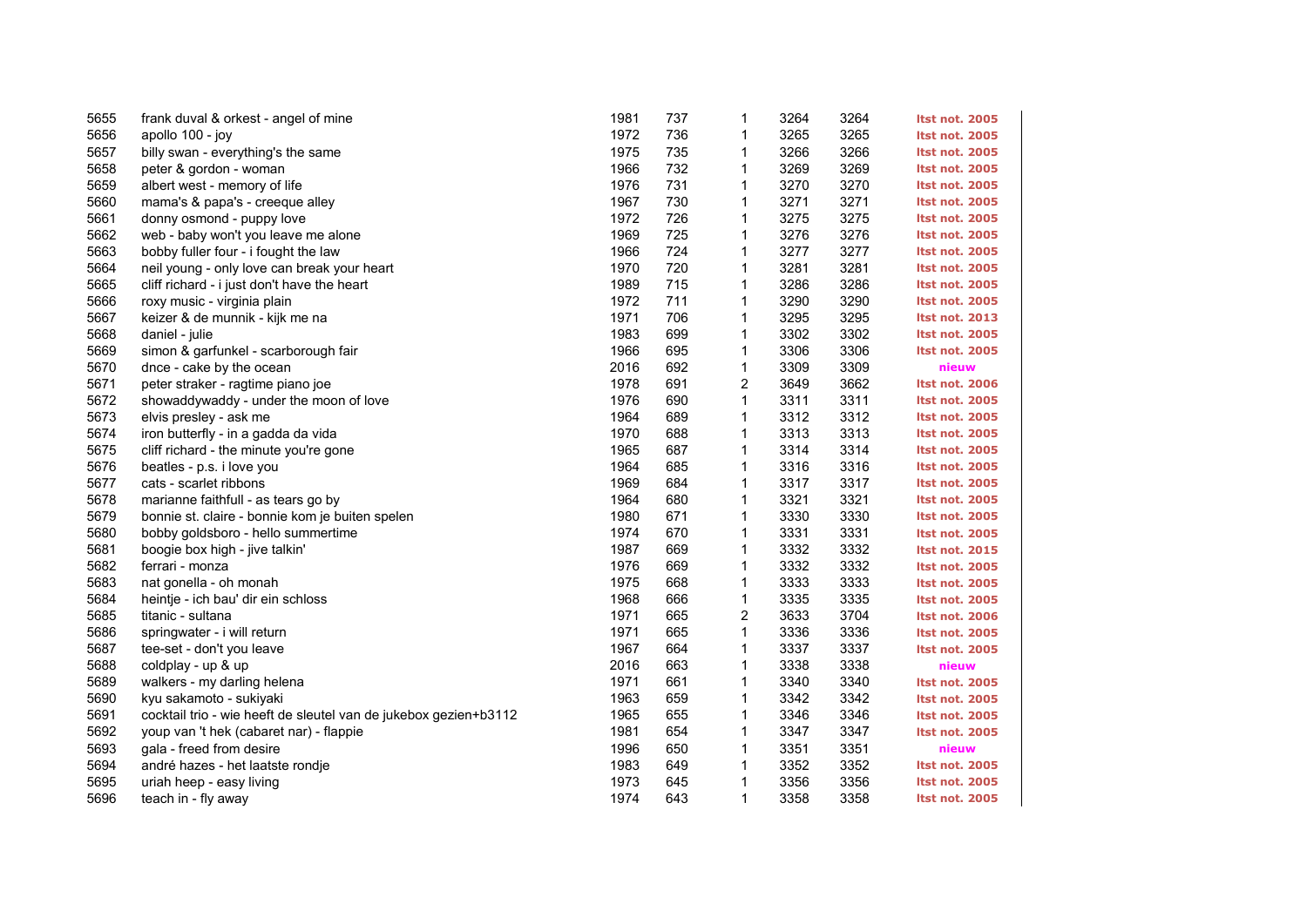| 5697 | peret - borriquito                                 | 1971 | 641 | 1              | 3360 | 3360 | <b>Itst not. 2005</b> |
|------|----------------------------------------------------|------|-----|----------------|------|------|-----------------------|
| 5698 | ray conniff singers - harmony                      | 1976 | 639 | 1              | 3362 | 3362 | <b>Itst not. 2005</b> |
| 5699 | buffoons - sunday will never be the same           | 1968 | 637 | 1              | 3364 | 3364 | <b>Itst not. 2005</b> |
| 5700 | robin sarstedt - my resistance is low              | 1976 | 632 | 1              | 3369 | 3369 | <b>Itst not. 2005</b> |
| 5701 | bzn - oh me oh my                                  | 1979 | 630 | 1              | 3371 | 3371 | <b>Itst not. 2005</b> |
| 5702 | rita coolidge - i'd rather leave while i'm in love | 1980 | 629 | $\mathbf{1}$   | 3372 | 3372 | <b>Itst not. 2005</b> |
| 5703 | hollywood argyles - alley oop                      | 1960 | 628 | $\mathbf{1}$   | 3373 | 3373 | <b>Itst not. 2005</b> |
| 5704 | stars on 45 - (vol 3) instrumentale intro's        | 1981 | 626 | 1              | 3375 | 3375 | <b>Itst not. 2013</b> |
| 5705 | westlife - flying without wings                    | 1999 | 625 | $\mathbf{1}$   | 3376 | 3376 | <b>Itst not. 2006</b> |
| 5706 | bj thomas - raindrops keep falling on my head      | 1970 | 625 | $\mathbf{1}$   | 3376 | 3376 | <b>Itst not. 2005</b> |
| 5707 | marty wilde - abergavenny                          | 1968 | 624 | $\mathbf{1}$   | 3377 | 3377 | <b>Itst not. 2005</b> |
| 5708 | oscar harris - try a little love                   | 1970 | 621 | $\mathbf{1}$   | 3380 | 3380 | <b>Itst not. 2005</b> |
| 5709 | nino tempo - love story                            | 1973 | 619 | $\mathbf{1}$   | 3382 | 3382 | <b>Itst not. 2005</b> |
| 5710 | abdul hassan orchestra - arabian affair            | 1978 | 618 | $\mathbf{1}$   | 3383 | 3383 | <b>Itst not. 2005</b> |
| 5711 | makkers - zomerzon                                 | 1972 | 614 | $\mathbf{1}$   | 3387 | 3387 | <b>Itst not. 2005</b> |
| 5712 | elvis presley - i beg of you                       | 1958 | 613 | $\mathbf{1}$   | 3388 | 3388 | <b>Itst not. 2005</b> |
| 5713 | shawn elliot - shame and scandal in the family     | 1965 | 609 | 1              | 3392 | 3392 | <b>Itst not. 2005</b> |
| 5714 | heart - magic man                                  | 1976 | 606 | $\mathbf{1}$   | 3395 | 3395 | <b>Itst not. 2005</b> |
| 5715 | beatles - in my life                               | 1965 | 604 | $\mathbf{1}$   | 3397 | 3397 | <b>Itst not. 2005</b> |
| 5716 | classics - my lady of spain                        | 1972 | 603 | $\mathbf{1}$   | 3398 | 3398 | <b>Itst not. 2005</b> |
| 5717 | soca boys & van b. king - follow the leader        | 1998 | 600 | $\overline{c}$ | 3675 | 3727 | 52                    |
| 5718 | electric light orchestra - eldorado                | 1974 | 596 | $\mathbf{1}$   | 3405 | 3405 | <b>Itst not. 2005</b> |
| 5719 | matthew's southern comfort - woodstock             | 1970 | 595 | 1              | 3406 | 3406 | <b>Itst not. 2005</b> |
| 5720 | nico haak - honkie tonkie pianissie                | 1974 | 588 | 1              | 3413 | 3413 | <b>Itst not. 2005</b> |
| 5721 | free - because i love you                          | 1968 | 585 | 1              | 3416 | 3416 | <b>Itst not. 2005</b> |
| 5722 | tony christie - i did what i did for maria         | 1971 | 584 | 1              | 3417 | 3417 | <b>Itst not. 2005</b> |
| 5723 | tony bass - ik ben met jou niet getrouwd           | 1968 | 582 | $\mathbf{1}$   | 3419 | 3419 | <b>Itst not. 2005</b> |
| 5724 | dalida - j'attendrai                               | 1976 | 579 | 1              | 3422 | 3422 | <b>Itst not. 2005</b> |
| 5725 | blue haze - smoke gets in your eyes                | 1972 | 577 | $\mathbf{1}$   | 3424 | 3424 | <b>Itst not. 2005</b> |
| 5726 | lynsey de paul - won't somebody dance with me      | 1973 | 576 | 1              | 3425 | 3425 | <b>Itst not. 2005</b> |
| 5727 | belle perez - el mundo bailando                    | 2006 | 572 | $\mathbf 1$    | 3429 | 3429 | <b>Itst not. 2013</b> |
| 5728 | timi yuro - hurt                                   | 1961 | 571 | 1              | 3430 | 3430 | <b>Itst not. 2005</b> |
| 5729 | seemon & marijke - i saw you                       | 1972 | 570 | $\mathbf{1}$   | 3431 | 3431 | <b>Itst not. 2005</b> |
| 5730 | rod mckuen - without a worry in the world          | 1971 | 567 | $\mathbf{1}$   | 3434 | 3434 | <b>Itst not. 2005</b> |
| 5731 | rolling stones - carol                             | 1964 | 565 | 1              | 3436 | 3436 | <b>Itst not. 2005</b> |
| 5732 | gary glitter - rock and roll part 2                | 1972 | 560 | 1              | 3441 | 3441 | <b>Itst not. 2005</b> |
| 5733 | dusty springfield - breakfast in bed               | 1969 | 559 | 1              | 3442 | 3442 | <b>Itst not. 2005</b> |
| 5734 | piglets - johnny reggae                            | 1971 | 558 | $\mathbf{1}$   | 3443 | 3443 | <b>Itst not. 2005</b> |
| 5735 | focus - house of the king                          | 1971 | 556 | 1              | 3445 | 3445 | <b>Itst not. 2005</b> |
| 5736 | jimmy soul - if you wanna be happy                 | 1963 | 554 | 1              | 3447 | 3447 | <b>Itst not. 2005</b> |
| 5737 | supremes - nathan jones                            | 1971 | 553 | 1              | 3448 | 3448 | <b>Itst not. 2005</b> |
| 5738 | stevie wonder - fingertips-part. 2                 | 1963 | 551 | $\mathbf{1}$   | 3450 | 3450 | <b>Itst not. 2005</b> |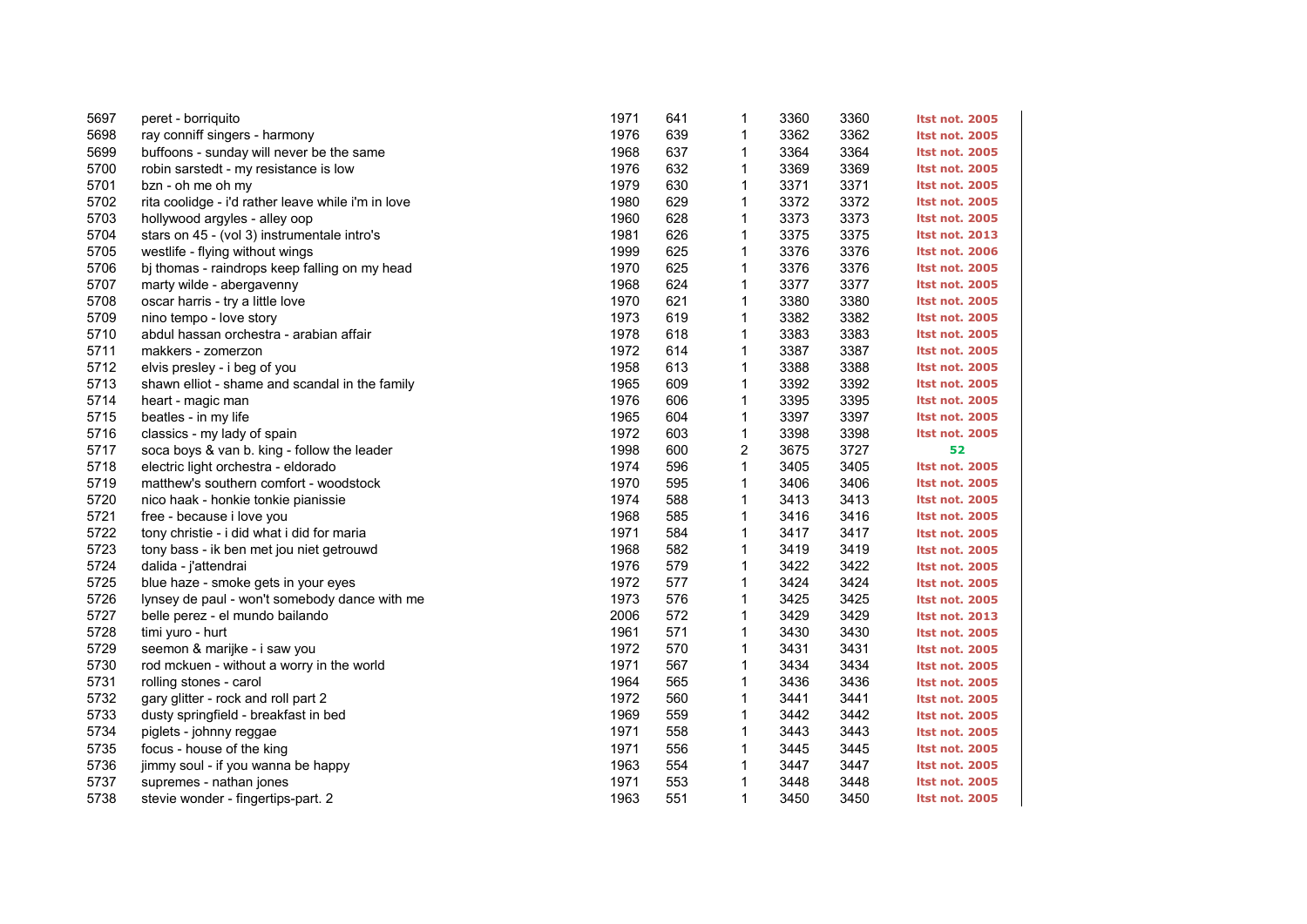| 5739 | move - fire brigade                                  | 1968 | 548 | 2            | 3511 | 3943 | Itst not. 2006        |
|------|------------------------------------------------------|------|-----|--------------|------|------|-----------------------|
| 5740 | cornelis vreeswijk - de nozem en de non              | 1972 | 546 | $\mathbf{1}$ | 3455 | 3455 | <b>Itst not. 2005</b> |
| 5741 | rob de nijs - zeg maar niets                         | 1985 | 544 | 1            | 3457 | 3457 | <b>Itst not. 2005</b> |
| 5742 | herman's hermits - east west                         | 1966 | 543 | 1            | 3458 | 3458 | <b>Itst not. 2005</b> |
| 5743 | tee-set - early in the morning                       | 1966 | 540 | 1            | 3461 | 3461 | <b>Itst not. 2005</b> |
| 5744 | hurricane smith - oh babe, what would you say        | 1972 | 537 | 1            | 3464 | 3464 | <b>Itst not. 2005</b> |
| 5745 | murray head - superstar                              | 1970 | 534 | 1            | 3467 | 3467 | <b>Itst not. 2005</b> |
| 5746 | saskia & serge - zomer in zeeland                    | 1971 | 531 | 1            | 3470 | 3470 | <b>Itst not. 2005</b> |
| 5747 | julio iglesias - when you tell me that you love me   | 1994 | 528 | 1            | 3473 | 3473 | <b>Itst not. 2005</b> |
| 5748 | catapult - teeny bopper band                         | 1974 | 526 | $\mathbf 1$  | 3475 | 3475 | <b>Itst not. 2005</b> |
| 5749 | zombies - tell her no                                | 1965 | 525 | $\mathbf{1}$ | 3476 | 3476 | <b>Itst not. 2005</b> |
| 5750 | swinging soul machine - stop the machine             | 1969 | 521 | 1            | 3480 | 3480 | <b>Itst not. 2005</b> |
| 5751 | steely dan - hey nineteen                            | 1980 | 520 | 1            | 3481 | 3481 | <b>Itst not. 2006</b> |
| 5752 | sandra & andres - love is all around                 | 1970 | 520 | 1            | 3481 | 3481 | <b>Itst not. 2005</b> |
| 5753 | bino - mama leone                                    | 1979 | 518 | $\mathbf{1}$ | 3483 | 3483 | <b>Itst not. 2005</b> |
| 5754 | cliff richard - don't forget to catch me             | 1968 | 516 | $\mathbf{1}$ | 3485 | 3485 | <b>Itst not. 2005</b> |
| 5755 | manfred mann - semi-detached suburban mr.james       | 1966 | 511 | 1            | 3490 | 3490 | <b>Itst not. 2005</b> |
| 5756 | tim immers - liever dan lief                         | 1996 | 510 | 1            | 3491 | 3491 | <b>Itst not. 2005</b> |
| 5757 | egbert douwe - kom uit de bedstee m'n liefste        | 1968 | 506 | $\mathbf 1$  | 3495 | 3495 | <b>Itst not. 2005</b> |
| 5758 | walkers - oh lonesome me                             | 1974 | 505 | $\mathbf{1}$ | 3496 | 3496 | <b>Itst not. 2005</b> |
| 5759 | andré hazes - voor mij geen slingers aan de wand     | 1983 | 504 | 1            | 3497 | 3497 | <b>Itst not. 2005</b> |
| 5760 | bob bouber - voor niets                              | 1976 | 503 | 1            | 3498 | 3498 | <b>Itst not. 2005</b> |
| 5761 | telly savalas - if                                   | 1975 | 500 | 1            | 3501 | 3501 | <b>Itst not. 2005</b> |
| 5762 | imca marina - viva espana                            | 1972 | 497 | $\mathbf{1}$ | 3504 | 3504 | <b>Itst not. 2005</b> |
| 5763 | dave & dee & dozy & beaky & mick & tich - hold tight | 1966 | 494 | $\mathbf{1}$ | 3507 | 3507 | <b>Itst not. 2005</b> |
| 5764 | poppy family - which way you goin' billy             | 1970 | 492 | 1            | 3509 | 3509 | <b>Itst not. 2005</b> |
| 5765 | herman van veen - anne                               | 1986 | 491 | 1            | 3510 | 3510 | <b>Itst not. 2005</b> |
| 5766 | q65 - the life i live                                | 1966 | 486 | 1            | 3515 | 3515 | <b>Itst not. 2005</b> |
| 5767 | faces - stay with me                                 | 1972 | 477 | $\mathbf{1}$ | 3524 | 3524 | <b>Itst not. 2005</b> |
| 5768 | françoise hardy - tous les garçons et les filles     | 1963 | 469 | $\mathbf{1}$ | 3532 | 3532 | <b>Itst not. 2005</b> |
| 5769 | paul simon - american tune                           | 1974 | 468 | 1            | 3533 | 3533 | <b>Itst not. 2005</b> |
| 5770 | seekers - i'll never find another you                | 1965 | 467 | $\mathbf{1}$ | 3534 | 3534 | <b>Itst not. 2005</b> |
| 5771 | miguel rios - a song of joy                          | 1970 | 466 | $\mathbf{1}$ | 3535 | 3535 | <b>Itst not. 2005</b> |
| 5772 | turtles - elenore                                    | 1968 | 464 | $\mathbf{1}$ | 3537 | 3537 | <b>Itst not. 2005</b> |
| 5773 | classics - yellow sun of equador                     | 1974 | 462 | 1            | 3539 | 3539 | <b>Itst not. 2005</b> |
| 5774 | outsiders - lying all the time                       | 1966 | 458 | 1            | 3543 | 3543 | <b>Itst not. 2005</b> |
| 5775 | mr. walkie talkie - be my boogie woogie baby         | 1977 | 457 | 1            | 3544 | 3544 | <b>Itst not. 2005</b> |
| 5776 | willeke alberti - telkens weer                       | 1975 | 451 | $\mathbf{1}$ | 3550 | 3550 | <b>Itst not. 2005</b> |
| 5777 | elvis presley - a mess of blues                      | 1960 | 450 | $\mathbf{1}$ | 3551 | 3551 | <b>Itst not. 2005</b> |
| 5778 | frank & mirella - de verzonken stad                  | 1981 | 449 | 1            | 3552 | 3552 | <b>Itst not. 2005</b> |
| 5779 | richard barnes - take to the mountains               | 1970 | 447 | 2            | 3722 | 3833 | <b>Itst not. 2006</b> |
| 5780 | rita hovink - laat me alleen                         | 1977 | 447 | $\mathbf{1}$ | 3554 | 3554 | <b>Itst not. 2005</b> |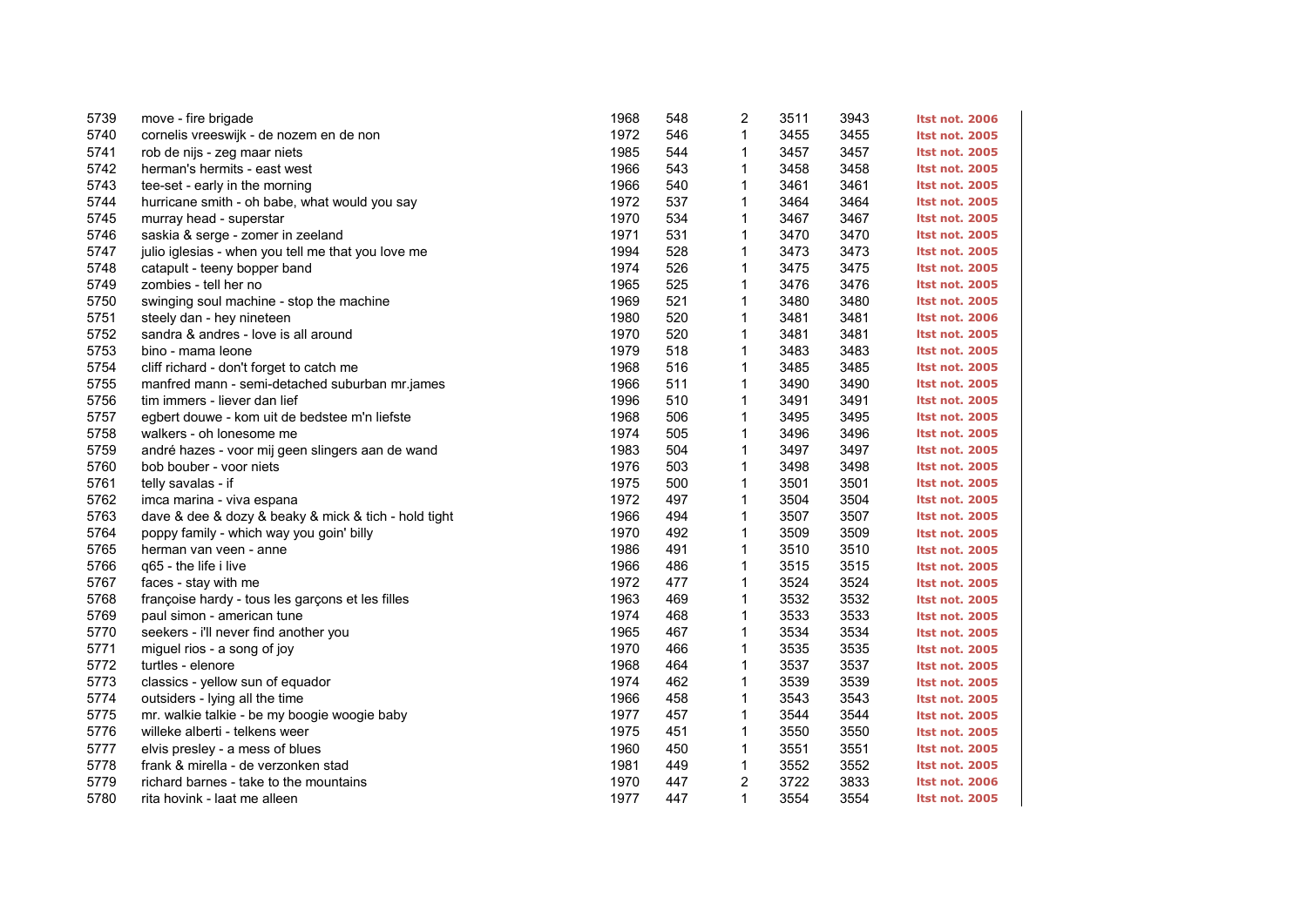| 5781 | skeeter davis - the end of the world                                 | 1963 | 446 | 1            | 3555 | 3555 | <b>Itst not. 2005</b> |
|------|----------------------------------------------------------------------|------|-----|--------------|------|------|-----------------------|
| 5782 | them - here comes the night                                          | 1965 | 445 | 1            | 3556 | 3556 | <b>Itst not. 2005</b> |
| 5783 | slik - requiem                                                       | 1976 | 440 | 1            | 3561 | 3561 | <b>Itst not. 2005</b> |
| 5784 | cliff richard - the best of me                                       | 1989 | 439 | 1            | 3562 | 3562 | <b>Itst not. 2005</b> |
| 5785 | abba - our last summer                                               | 1980 | 431 | 1            | 3570 | 3570 | <b>Itst not. 2013</b> |
| 5786 | les baroques - such a cad                                            | 1966 | 429 | $\mathbf{1}$ | 3572 | 3572 | <b>Itst not. 2005</b> |
| 5787 | shoes - farewell in the rain                                         | 1967 | 426 | 1            | 3575 | 3575 | <b>Itst not. 2005</b> |
| 5788 | france gall - evidemment                                             | 1987 | 419 | 1            | 3582 | 3582 | <b>Itst not. 2006</b> |
| 5789 | john rowles - if i only had time                                     | 1968 | 418 | 1            | 3583 | 3583 | <b>Itst not. 2005</b> |
| 5790 | hepstars - sunny girl                                                | 1968 | 415 | 1            | 3586 | 3586 | <b>Itst not. 2005</b> |
| 5791 | smyle - it's gonna be alright                                        | 1972 | 414 | $\mathbf{1}$ | 3587 | 3587 | <b>Itst not. 2005</b> |
| 5792 | herman van keeken - pappie loop toch niet zo snel                    | 1971 | 412 | 1            | 3589 | 3589 | <b>Itst not. 2005</b> |
| 5793 | lovin' spoonful - nashville cats                                     | 1967 | 410 | 1            | 3591 | 3591 | <b>Itst not. 2005</b> |
| 5794 | lindisfarne - lady eleanor                                           | 1972 | 409 | 1            | 3592 | 3592 | <b>Itst not. 2005</b> |
| 5795 | long tall ernie & the shakers - do you remember                      | 1977 | 406 | 1            | 3595 | 3595 | <b>Itst not. 2005</b> |
| 5796 | kevin ayers - caribbean moon                                         | 1975 | 405 | 1            | 3596 | 3596 | <b>Itst not. 2006</b> |
| 5797 | tony joe white - rainy night in georgia                              | 1970 | 405 | 1            | 3596 | 3596 | <b>Itst not. 2005</b> |
| 5798 | albert west - you and me                                             | 1975 | 404 | 1            | 3597 | 3597 | <b>Itst not. 2005</b> |
| 5799 | mama's & papa's - twelve thirty (young girls are coming to the canyo | 1967 | 401 | 1            | 3600 | 3600 | <b>Itst not. 2005</b> |
| 5800 | beach boys - dance dance dance                                       | 1965 | 400 | $\mathbf{1}$ | 3601 | 3601 | <b>Itst not. 2005</b> |
| 5801 | johnny cash - san quentin                                            | 1969 | 398 | 1            | 3603 | 3603 | <b>Itst not. 2005</b> |
| 5802 | billy ocean - caribbean queen                                        | 1984 | 397 | 1            | 3604 | 3604 | <b>Itst not. 2005</b> |
| 5803 | edwin evers band - ik meen het                                       | 2014 | 396 | 1            | 3605 | 3605 | <b>Itst not. 2014</b> |
| 5804 | luniz - i got 5 on it                                                | 1996 | 393 | 2            | 3629 | 3980 | 351                   |
| 5805 | bzn - where the nightingales sing                                    | 2001 | 390 | 1            | 3611 | 3611 | <b>Itst not. 2005</b> |
| 5806 | jamiroquai - seven days in sunny june                                | 2005 | 389 | 1            | 3612 | 3612 | <b>Itst not. 2006</b> |
| 5807 | searchers - he's got no love                                         | 1965 | 389 | 1            | 3612 | 3612 | <b>Itst not. 2005</b> |
| 5808 | duke of burlington - flash                                           | 1970 | 388 | 1            | 3613 | 3613 | <b>Itst not. 2005</b> |
| 5809 | elton john - someone saved my life tonight                           | 1975 | 387 | $\mathbf{1}$ | 3614 | 3614 | <b>Itst not. 2005</b> |
| 5810 | catapult - let your hair hang down                                   | 1974 | 386 | 1            | 3615 | 3615 | <b>Itst not. 2005</b> |
| 5811 | white soxx - versailles                                              | 1981 | 385 | 1            | 3616 | 3616 | <b>Itst not. 2005</b> |
| 5812 | tee-set - in your eyes                                               | 1971 | 384 | 1            | 3617 | 3617 | <b>Itst not. 2005</b> |
| 5813 | los angeles - la malaguena                                           | 1973 | 383 | 1            | 3618 | 3618 | <b>Itst not. 2005</b> |
| 5814 | moody blues - boulevard de la madeleine                              | 1966 | 382 | 1            | 3619 | 3619 | <b>Itst not. 2005</b> |
| 5815 | captain sensible - happy talk                                        | 1982 | 381 | 1            | 3620 | 3620 | <b>Itst not. 2005</b> |
| 5816 | peter blanker - 't is moeilijk bescheiden te blijven                 | 1981 | 380 | 1            | 3621 | 3621 | <b>Itst not. 2005</b> |
| 5817 | george harrison - bangladesh                                         | 1971 | 379 | 1            | 3622 | 3622 | <b>Itst not. 2005</b> |
| 5818 | nick & thomas - sterker nu dan ooit                                  | 2011 | 378 | $\mathbf{1}$ | 3623 | 3623 | <b>Itst not. 2013</b> |
| 5819 | drs. p - dodenrit                                                    | 1974 | 377 | 1            | 3624 | 3624 | <b>Itst not. 2005</b> |
| 5820 | stone & eric charden - l'aventura                                    | 1972 | 376 | 1            | 3625 | 3625 | <b>Itst not. 2005</b> |
| 5821 | jacques herb - 'n man mag niet huilen                                | 1972 | 375 | 1            | 3626 | 3626 | <b>Itst not. 2005</b> |
| 5822 | cats - there has been a time                                         | 1972 | 373 | 1            | 3628 | 3628 | <b>Itst not. 2005</b> |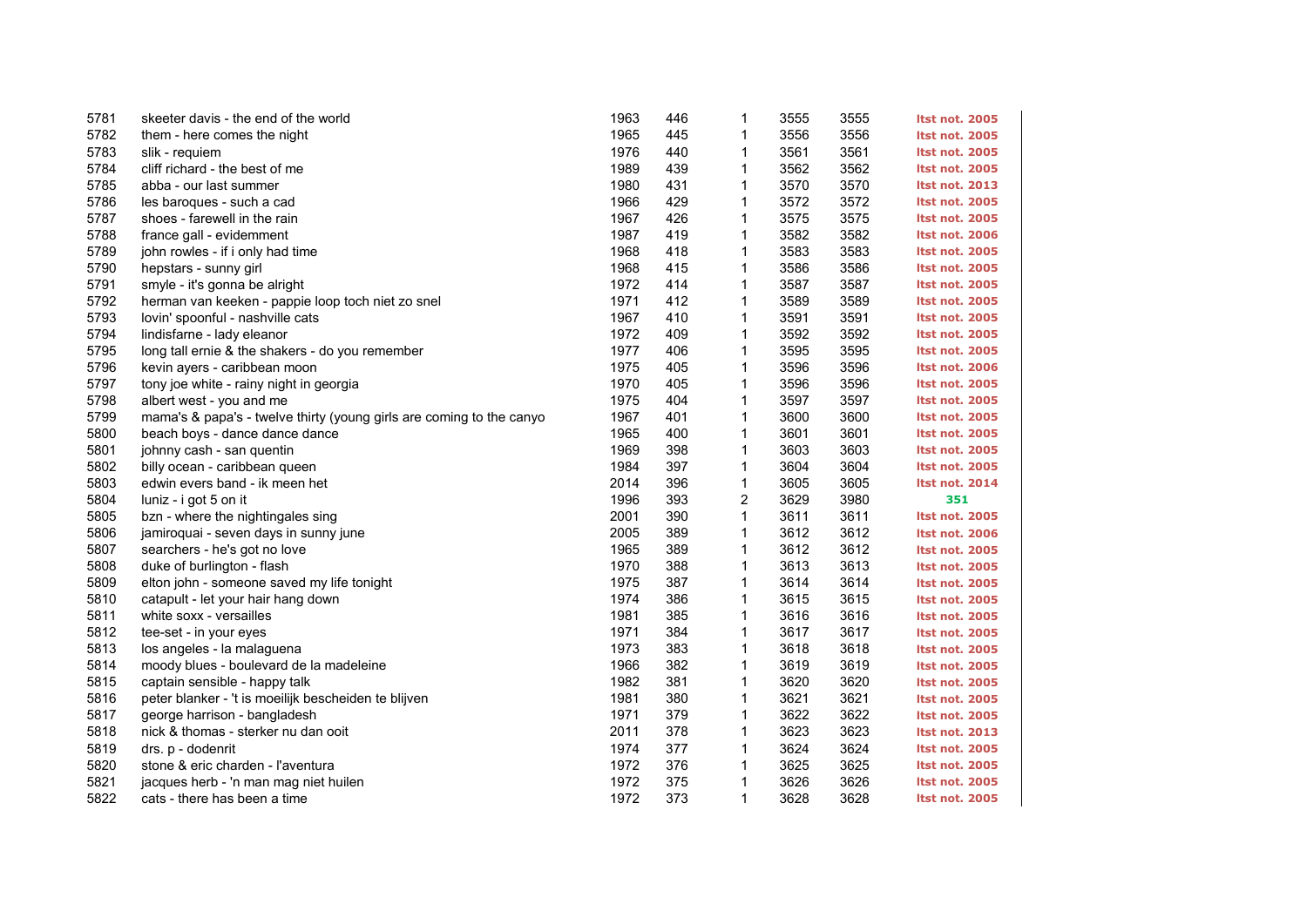| 5823 | tony bass - bij ons staat op de keukendeur             | 1970 | 368 | $\mathbf 1$  | 3633 | 3633 | <b>Itst not. 2005</b> |
|------|--------------------------------------------------------|------|-----|--------------|------|------|-----------------------|
| 5824 | cliff nobles & co - the horse                          | 1975 | 367 | 1            | 3634 | 3634 | <b>Itst not. 2005</b> |
| 5825 | cliff richard - marianne                               | 1968 | 363 | 1            | 3638 | 3638 | <b>Itst not. 2005</b> |
| 5826 | them - baby please don't go                            | 1965 | 362 | 1            | 3639 | 3639 | <b>Itst not. 2005</b> |
| 5827 | massada - sajang e                                     | 1980 | 361 | 1            | 3640 | 3640 | <b>Itst not. 2005</b> |
| 5828 | chris montez - loco por ti                             | 1972 | 358 | 1            | 3643 | 3643 | <b>Itst not. 2005</b> |
| 5829 | deep purple - black night                              | 1970 | 357 | 1            | 3644 | 3644 | <b>Itst not. 2006</b> |
| 5830 | cliff richard - the next time                          | 1963 | 357 | 1            | 3644 | 3644 | <b>Itst not. 2005</b> |
| 5831 | jason donovan - any dream will do                      | 1991 | 356 | 1            | 3645 | 3645 | <b>Itst not. 2006</b> |
| 5832 | apollo 100 - besame mucho                              | 1973 | 356 | 1            | 3645 | 3645 | <b>Itst not. 2005</b> |
| 5833 | little richard - the girl can't help it                | 1957 | 354 | 2            | 3666 | 3982 | <b>Itst not. 2007</b> |
| 5834 | buffoons - tomorrow is another day                     | 1967 | 354 | 1            | 3647 | 3647 | <b>Itst not. 2005</b> |
| 5835 | tommy james & shondells - crimson & clover             | 1969 | 353 | 1            | 3648 | 3648 | <b>Itst not. 2007</b> |
| 5836 | cat stevens - i'm gonna get me a gun                   | 1967 | 353 | 1            | 3648 | 3648 | <b>Itst not. 2005</b> |
| 5837 | classics - sunshine baby                               | 1976 | 350 | 1            | 3651 | 3651 | <b>Itst not. 2005</b> |
| 5838 | ry cooder - he'll have to go                           | 1976 | 347 | 2            | 3695 | 3960 | <b>Itst not. 2006</b> |
| 5839 | sandra & andres - storybook children                   | 1968 | 347 | 1            | 3654 | 3654 | <b>Itst not. 2005</b> |
| 5840 | asaf avidan & the mojos - one day / reckoning song     | 2008 | 346 | 1            | 3655 | 3655 | <b>Itst not. 2013</b> |
| 5841 | beach boys - surfer girl                               | 1966 | 343 | 1            | 3658 | 3658 | <b>Itst not. 2005</b> |
| 5842 | pogues - fiesta                                        | 1988 | 342 | 1            | 3659 | 3659 | <b>Itst not. 2006</b> |
| 5843 | peter & gordon - lady godiva                           | 1966 | 342 | 1            | 3659 | 3659 | <b>Itst not. 2005</b> |
| 5844 | joe dassin - l'été indien                              | 1975 | 340 | 1            | 3661 | 3661 | <b>Itst not. 2005</b> |
| 5845 | emmylou harris - mister sandman                        | 1981 | 339 | 1            | 3662 | 3662 | <b>Itst not. 2005</b> |
| 5846 | direct - hungry for love                               | 2005 | 338 | 1            | 3663 | 3663 | <b>Itst not. 2006</b> |
| 5847 | massara - margharita                                   | 1980 | 332 | 1            | 3669 | 3669 | <b>Itst not. 2007</b> |
| 5848 | roland kaiser - santa maria                            | 1980 | 332 | 1            | 3669 | 3669 | <b>Itst not. 2005</b> |
| 5849 | vicky leandros - apres toi                             | 1972 | 329 | 1            | 3672 | 3672 | <b>Itst not. 2005</b> |
| 5850 | elvis presley - you've lost that loving feeling        | 1966 | 326 | $\mathbf 1$  | 3675 | 3675 | <b>Itst not. 2005</b> |
| 5851 | sting - this cowboy song                               | 1995 | 325 | $\mathbf{1}$ | 3676 | 3676 | <b>Itst not. 2005</b> |
| 5852 | little jimmy osmond - long haired lover from liverpool | 1973 | 317 | 1            | 3684 | 3684 | <b>Itst not. 2005</b> |
| 5853 | gerard cox - 1948                                      | 1972 | 315 | 1            | 3686 | 3686 | <b>Itst not. 2005</b> |
| 5854 | john lamers - ik bewonder jou                          | 1966 | 314 | 1            | 3687 | 3687 | <b>Itst not. 2005</b> |
| 5855 | elvis presley - follow that dream                      | 1962 | 310 | 1            | 3691 | 3691 | <b>Itst not. 2005</b> |
| 5856 | paul anka - lonely boy                                 | 1959 | 309 | 1            | 3692 | 3692 | <b>Itst not. 2005</b> |
| 5857 | heintje - heidshi bumbeidshi                           | 1968 | 308 | 1            | 3693 | 3693 | <b>Itst not. 2005</b> |
| 5858 | shirley zwerus - heel even                             | 1981 | 303 | 1            | 3698 | 3698 | <b>Itst not. 2005</b> |
| 5859 | elvis presley - trouble                                | 1975 | 301 | $\mathbf 1$  | 3700 | 3700 | <b>Itst not. 2005</b> |
| 5860 | rolling stones - the worst                             | 1994 | 298 | 1            | 3703 | 3703 | <b>Itst not. 2005</b> |
| 5861 | cliff richard - mistletoe & wine                       | 1988 | 295 | 1            | 3706 | 3706 | <b>Itst not. 2005</b> |
| 5862 | beatles - you really got a hold on me                  | 1963 | 293 | 1            | 3708 | 3708 | <b>Itst not. 2005</b> |
| 5863 | linda ronstadt - love me tender                        | 1978 | 291 | $\mathbf 1$  | 3710 | 3710 | <b>Itst not. 2005</b> |
| 5864 | terry jacks - if you go away                           | 1974 | 288 | 1            | 3713 | 3713 | <b>Itst not. 2005</b> |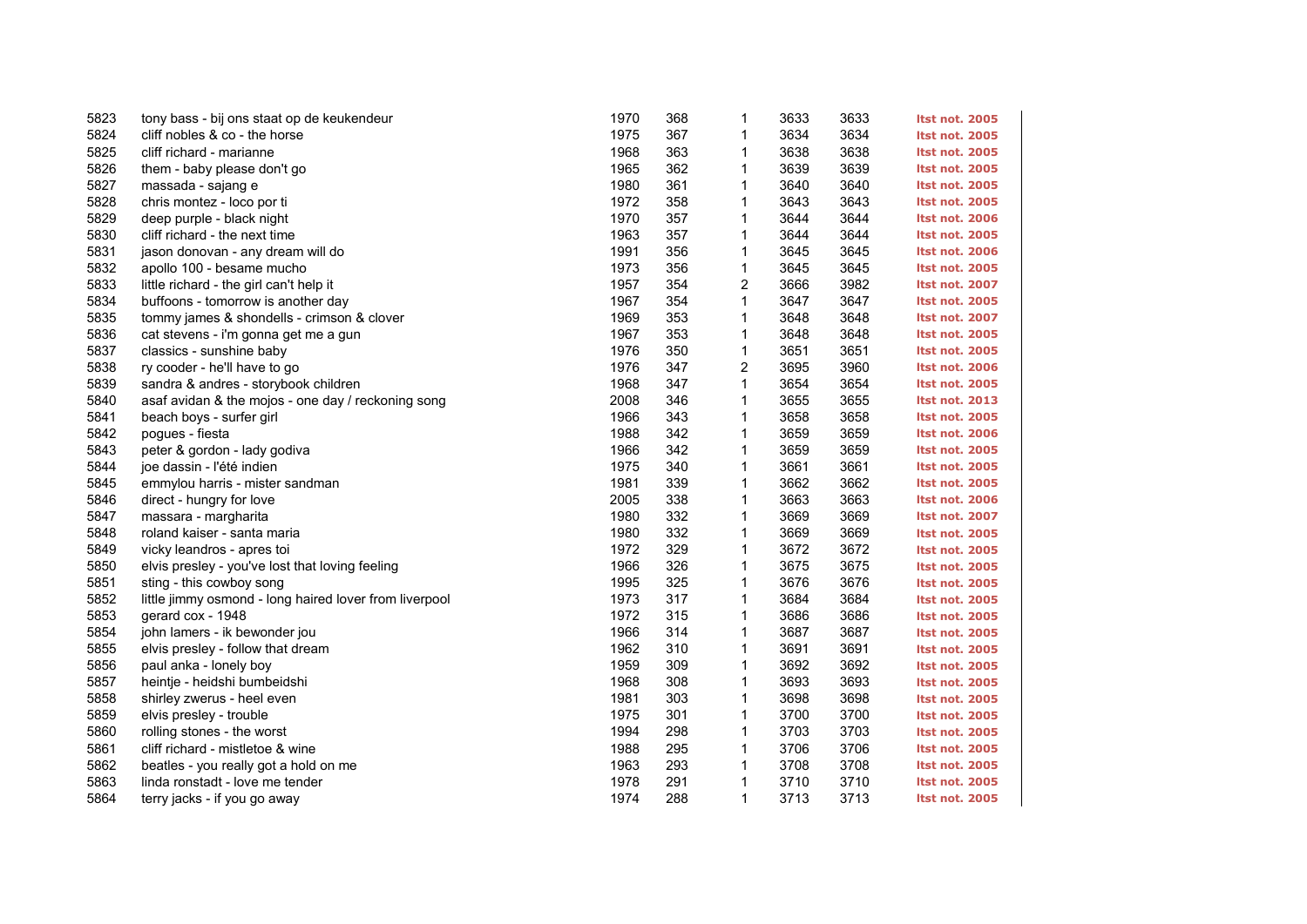| 5865 | les humphries singers - mama loo                            | 1973 | 283 | 1            | 3718 | 3718 | <b>Itst not. 2005</b> |
|------|-------------------------------------------------------------|------|-----|--------------|------|------|-----------------------|
| 5866 | bløf & sabrina stark - meer kan het niet zijn               | 2011 | 281 | $\mathbf{1}$ | 3720 | 3720 | <b>Itst not. 2013</b> |
| 5867 | wally tax - let's forget what i said                        | 1967 | 280 | 1            | 3721 | 3721 | <b>Itst not. 2005</b> |
| 5868 | tommy james - mony mony                                     | 1968 | 278 | 1            | 3723 | 3723 | <b>Itst not. 2005</b> |
| 5869 | elvis presley - a fool such as i                            | 1959 | 277 | 1            | 3724 | 3724 | <b>Itst not. 2005</b> |
| 5870 | fun fun - happy station                                     | 1983 | 275 | $\mathbf{1}$ | 3726 | 3726 | <b>Itst not. 2005</b> |
| 5871 | westlife - bop bop baby                                     | 2002 | 272 | 1            | 3729 | 3729 | <b>Itst not. 2005</b> |
| 5872 | johnny hoes - och was ik maar                               | 1961 | 271 | 1            | 3730 | 3730 | <b>Itst not. 2005</b> |
| 5873 | creedence clearwater revival - suzie q                      | 1968 | 268 | 1            | 3733 | 3733 | <b>Itst not. 2005</b> |
| 5874 | sandy coast - capital punishment                            | 1969 | 267 | $\mathbf{1}$ | 3734 | 3734 | <b>Itst not. 2005</b> |
| 5875 | cats - turn around and start again                          | 1968 | 265 | $\mathbf{1}$ | 3736 | 3736 | <b>Itst not. 2005</b> |
| 5876 | ritchie valens - donna                                      | 1958 | 264 | 1            | 3737 | 3737 | <b>Itst not. 2005</b> |
| 5877 | small faces - sha-la-la-la-lee                              | 1966 | 262 | $\mathbf{1}$ | 3739 | 3739 | <b>Itst not. 2005</b> |
| 5878 | boney m - kalimba de luna                                   | 1971 | 261 | 1            | 3740 | 3740 | <b>Itst not. 2013</b> |
| 5879 | tymes - ms grace                                            | 1973 | 256 | $\mathbf{1}$ | 3745 | 3745 | <b>Itst not. 2009</b> |
| 5880 | shadows - 36-24-36                                          | 1961 | 256 | 1            | 3745 | 3745 | <b>Itst not. 2005</b> |
| 5881 | paul jones - i've been a bad bad boy                        | 1967 | 255 | 1            | 3746 | 3746 | <b>Itst not. 2005</b> |
| 5882 | leon de graaff - pittsburg in the rain                      | 1971 | 254 | 1            | 3747 | 3747 | <b>Itst not. 2005</b> |
| 5883 | smokey robinson - going to a go go                          | 1966 | 253 | 1            | 3748 | 3748 | <b>Itst not. 2005</b> |
| 5884 | cliff richard - move it                                     | 1958 | 251 | $\mathbf{1}$ | 3750 | 3750 | <b>Itst not. 2005</b> |
| 5885 | walkers - taboo                                             | 1972 | 247 | 1            | 3754 | 3754 | <b>Itst not. 2005</b> |
| 5886 | paul anka - flashback                                       | 1973 | 246 | 1            | 3755 | 3755 | <b>Itst not. 2005</b> |
| 5887 | rika zarai - jerushala'im                                   | 1968 | 245 | 1            | 3756 | 3756 | <b>Itst not. 2005</b> |
| 5888 | robert long - liefste mijn liefste                          | 1974 | 244 | $\mathbf{1}$ | 3757 | 3757 | <b>Itst not. 2005</b> |
| 5889 | scaffold - thank you very much                              | 1968 | 241 | 1            | 3760 | 3760 | <b>Itst not. 2005</b> |
| 5890 | husky - give it up                                          | 1975 | 238 | 1            | 3763 | 3763 | <b>Itst not. 2005</b> |
| 5891 | jack jersey - in the still of the night                     | 1974 | 236 | 1            | 3765 | 3765 | <b>Itst not. 2005</b> |
| 5892 | al bano & romina power - liberta                            | 1988 | 235 | 1            | 3766 | 3766 | <b>Itst not. 2005</b> |
| 5893 | anna & kate mcgarrigle - complainte pour ste. catherine     | 1976 | 234 | $\mathbf{1}$ | 3767 | 3767 | <b>Itst not. 2005</b> |
| 5894 | abc - that was then but this is now                         | 1983 | 231 | 1            | 3770 | 3770 | <b>Itst not. 2013</b> |
| 5895 | paul harrington - rock 'n roll kids                         | 1994 | 231 | 1            | 3770 | 3770 | <b>Itst not. 2005</b> |
| 5896 | sandra & andres - als het om de liefde gaat                 | 1972 | 230 | 1            | 3771 | 3771 | <b>Itst not. 2005</b> |
| 5897 | long tall ernie & the shakers - golden years of rock & roll | 1978 | 228 | 1            | 3773 | 3773 | <b>Itst not. 2005</b> |
| 5898 | searchers - western union                                   | 1967 | 227 | $\mathbf{1}$ | 3774 | 3774 | <b>Itst not. 2005</b> |
| 5899 | mike berry - don't be cruel                                 | 1975 | 224 | 1            | 3777 | 3777 | <b>Itst not. 2005</b> |
| 5900 | cliff richard - all i ask of you                            | 1986 | 220 | 1            | 3781 | 3781 | <b>Itst not. 2005</b> |
| 5901 | robert long - kalverliefde                                  | 1974 | 218 | 1            | 3783 | 3783 | <b>Itst not. 2005</b> |
| 5902 | goombay dance band - sun of jamaica                         | 1980 | 215 | $\mathbf{1}$ | 3786 | 3786 | <b>Itst not. 2005</b> |
| 5903 | dooley silverspoon - bump me baby                           | 1974 | 213 | 1            | 3788 | 3788 | <b>Itst not. 2005</b> |
| 5904 | nova - aurora                                               | 1982 | 212 | 1            | 3789 | 3789 | <b>Itst not. 2005</b> |
| 5905 | amalia rodriguez - uma casa portugesa                       | 1956 | 210 | 1            | 3791 | 3791 | <b>Itst not. 2005</b> |
| 5906 | freddy fender - wasted days and wasted nights               | 1975 | 209 | 1            | 3792 | 3792 | <b>Itst not. 2005</b> |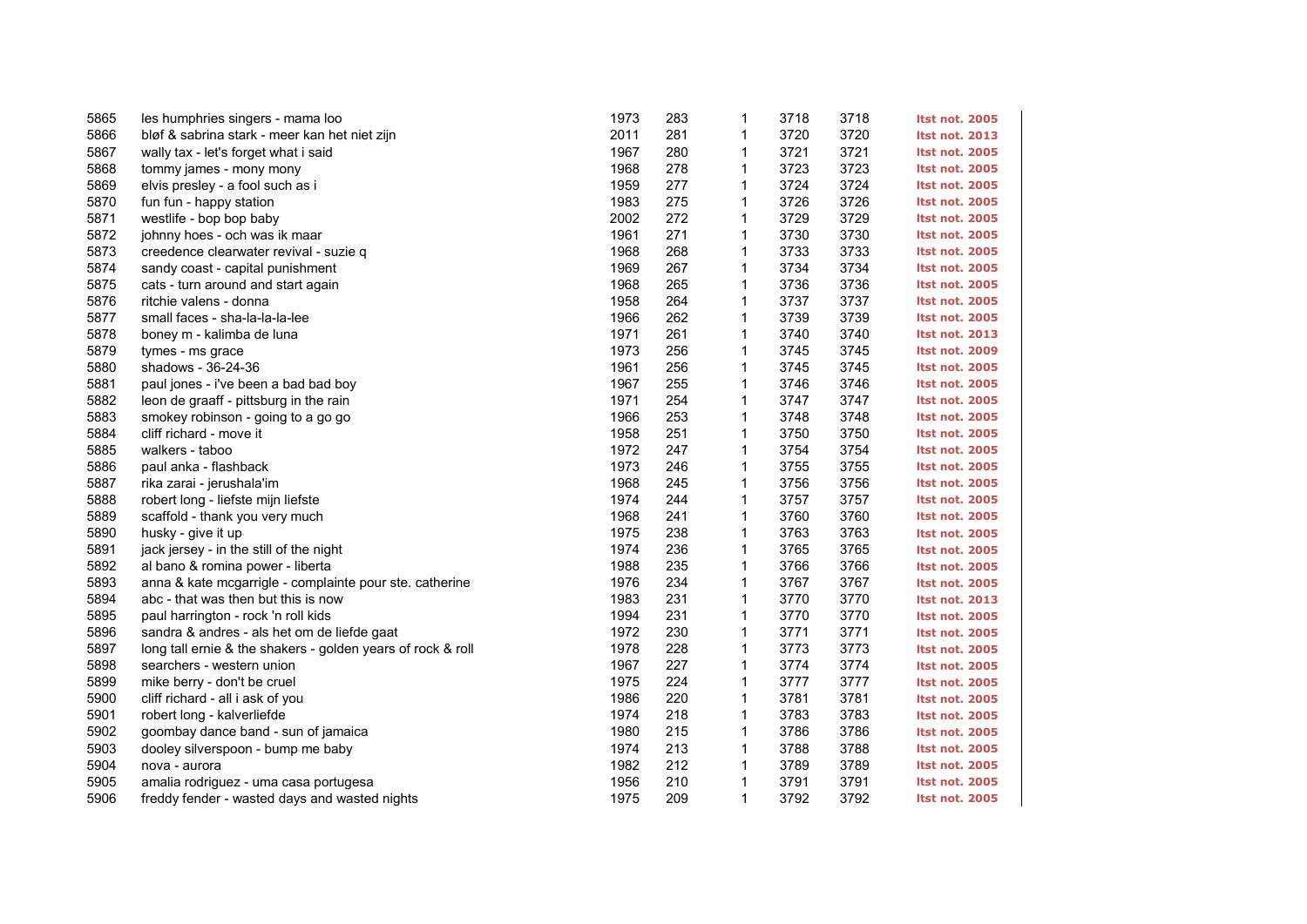| 5907 | yardbirds - heart full of soul                        | 1965 | 208 | 1            | 3793 | 3793 | <b>Itst not. 2005</b> |
|------|-------------------------------------------------------|------|-----|--------------|------|------|-----------------------|
| 5908 | who - baba o'riley                                    | 1971 | 207 | 1            | 3794 | 3794 | <b>Itst not. 2006</b> |
| 5909 | marvin hamlisch - the entertainer                     | 1974 | 206 | 1            | 3795 | 3795 | <b>Itst not. 2005</b> |
| 5910 | romeo - secret love                                   | 1998 | 205 | 1            | 3796 | 3796 | <b>Itst not. 2005</b> |
| 5911 | break machine - street dance                          | 1984 | 203 | 2            | 3877 | 3922 | <b>Itst not. 2011</b> |
| 5912 | righteous brothers - (you're my) soul and inspiration | 1966 | 203 | $\mathbf{1}$ | 3798 | 3798 | <b>Itst not. 2005</b> |
| 5913 | john leyton - johnny remember me                      | 1961 | 201 | $\mathbf{1}$ | 3800 | 3800 | <b>Itst not. 2005</b> |
| 5914 | leo unger - run to the sunshine                       | 1974 | 199 | 1            | 3802 | 3802 | <b>Itst not. 2005</b> |
| 5915 | heintje - mama                                        | 1967 | 198 | 1            | 3803 | 3803 | <b>Itst not. 2005</b> |
| 5916 | shuffles - cha la la i need you                       | 1969 | 197 | 1            | 3804 | 3804 | <b>Itst not. 2005</b> |
| 5917 | joe cocker - many rivers to cross                     | 1982 | 190 | $\mathbf{1}$ | 3811 | 3811 | <b>Itst not. 2005</b> |
| 5918 | mariska van kolck - let your sunshine                 | 1987 | 188 | 1            | 3813 | 3813 | <b>Itst not. 2005</b> |
| 5919 | elvis presley - (such an) easy question               | 1965 | 186 | 1            | 3815 | 3815 | <b>Itst not. 2005</b> |
| 5920 | casuals - toy                                         | 1969 | 184 | $\mathbf{1}$ | 3817 | 3817 | <b>Itst not. 2005</b> |
| 5921 | glenn medeiros - love always finds a reason           | 1989 | 183 | $\mathbf{1}$ | 3818 | 3818 | <b>Itst not. 2005</b> |
| 5922 | thomas newton - somewehere over the rainbow           | 1966 | 181 | $\mathbf{1}$ | 3820 | 3820 | <b>Itst not. 2008</b> |
| 5923 | johnny mathis - just the way you are                  | 1978 | 181 | 1            | 3820 | 3820 | <b>Itst not. 2005</b> |
| 5924 | gloria gaynor - walk on by                            | 1980 | 180 | 1            | 3821 | 3821 | <b>Itst not. 2013</b> |
| 5925 | rod mckuen - amor amor                                | 1978 | 180 | 1            | 3821 | 3821 | <b>Itst not. 2005</b> |
| 5926 | bob dylan - lay lady lay                              | 1969 | 176 | $\mathbf{1}$ | 3825 | 3825 | <b>Itst not. 2005</b> |
| 5927 | johnny cash - i walk the line                         | 1956 | 175 | $\mathbf{1}$ | 3826 | 3826 | <b>Itst not. 2005</b> |
| 5928 | candyman - knockin' boots                             | 1991 | 174 | 1            | 3827 | 3827 | <b>Itst not. 2015</b> |
| 5929 | dave berry - i'm gonna take you there                 | 1965 | 174 | 1            | 3827 | 3827 | <b>Itst not. 2005</b> |
| 5930 | zz & de maskers - ik heb genoeg van jou               | 1965 | 170 | 1            | 3831 | 3831 | <b>Itst not. 2005</b> |
| 5931 | dawn - say has anybody seen my sweet gypsy rose       | 1973 | 166 | 1            | 3835 | 3835 | <b>Itst not. 2005</b> |
| 5932 | ray charles - crying time                             | 1966 | 165 | 1            | 3836 | 3836 | <b>Itst not. 2005</b> |
| 5933 | nico haak - is je moeder niet thuis                   | 1978 | 163 | 1            | 3838 | 3838 | <b>Itst not. 2005</b> |
| 5934 | gilbert o'sullivan - ooh-wakka-doo-wakka-day          | 1972 | 160 | 1            | 3841 | 3841 | <b>Itst not. 2006</b> |
| 5935 | peter & gordon - true love ways                       | 1965 | 158 | $\mathbf{1}$ | 3843 | 3843 | <b>Itst not. 2005</b> |
| 5936 | patti smith - because the night                       | 1978 | 157 | 1            | 3844 | 3844 | <b>Itst not. 2005</b> |
| 5937 | marie osmond - i'm leaving it all up to you           | 1974 | 156 | 1            | 3845 | 3845 | <b>Itst not. 2005</b> |
| 5938 | rob hoeke - down south                                | 1968 | 154 | 1            | 3847 | 3847 | <b>Itst not. 2005</b> |
| 5939 | rosy & andres - my love                               | 1976 | 153 | 1            | 3848 | 3848 | <b>Itst not. 2005</b> |
| 5940 | elvis presley - blue moon of kentucky                 | 1953 | 152 | $\mathbf{1}$ | 3849 | 3849 | <b>Itst not. 2005</b> |
| 5941 | santabarbara - charley                                | 1973 | 149 | 1            | 3852 | 3852 | <b>Itst not. 2005</b> |
| 5942 | animals & eric burdon - san franciscan nights         | 1967 | 146 | 1            | 3855 | 3855 | <b>Itst not. 2005</b> |
| 5943 | jackson five - santa claus is coming to town          | 1971 | 145 | 1            | 3856 | 3856 | <b>Itst not. 2006</b> |
| 5944 | kamahl - elephant song                                | 1975 | 145 | $\mathbf{1}$ | 3856 | 3856 | <b>Itst not. 2005</b> |
| 5945 | petula clark - the show is over                       | 1967 | 144 | 1            | 3857 | 3857 | <b>Itst not. 2005</b> |
| 5946 | guy fletcher - mary in the morning                    | 1971 | 143 | 1            | 3858 | 3858 | <b>Itst not. 2005</b> |
| 5947 | roland w - monja                                      | 1967 | 141 | 1            | 3860 | 3860 | <b>Itst not. 2005</b> |
| 5948 | someday at christmas - stevie wonder                  | 1964 | 140 | $\mathbf{1}$ | 3861 | 3861 | <b>Itst not. 2006</b> |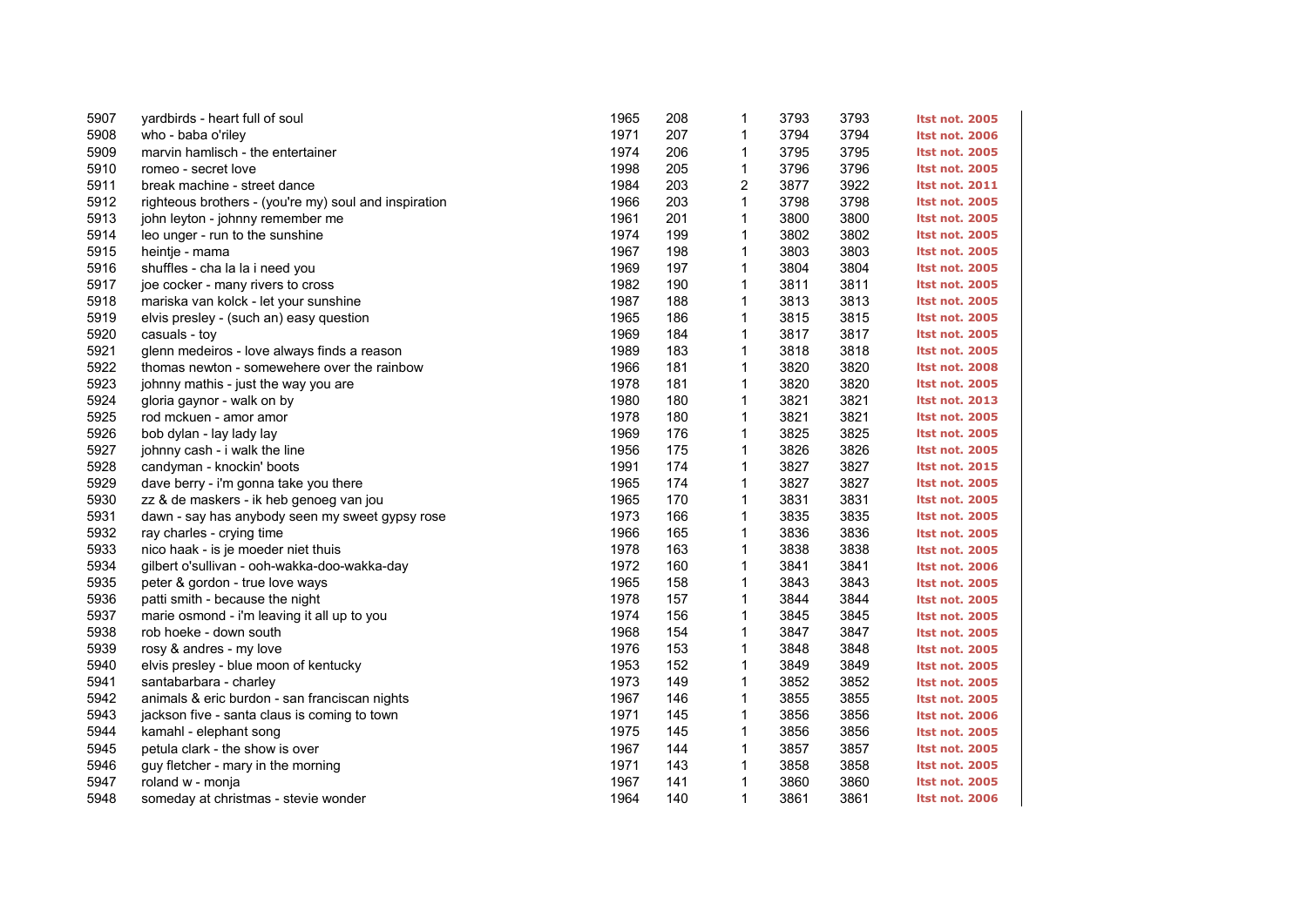| 5949 | move - i can hear the grass grow                     | 1967 | 140 | $\mathbf{1}$ | 3861 | 3861 | <b>Itst not. 2005</b> |
|------|------------------------------------------------------|------|-----|--------------|------|------|-----------------------|
| 5950 | peter schaap - adem mijn adem                        | 1975 | 136 | $\mathbf{1}$ | 3865 | 3865 | <b>Itst not. 2005</b> |
| 5951 | wilma - zou 't erg zijn lieve opa                    | 1971 | 135 | 1            | 3866 | 3866 | <b>Itst not. 2005</b> |
| 5952 | cuby & the blizzards - back home                     | 1966 | 133 | $\mathbf{1}$ | 3868 | 3868 | <b>Itst not. 2005</b> |
| 5953 | arno & gratje - pappie, ik zie tranen in uw ogen     | 1978 | 126 | $\mathbf{1}$ | 3875 | 3875 | <b>Itst not. 2005</b> |
| 5954 | shaggy & mohombi & faydee & costi - i need your love | 2015 | 123 | $\mathbf{1}$ | 3878 | 3878 | <b>Itst not. 2015</b> |
| 5955 | herve vilard - capri, c'est fini                     | 1965 | 121 | $\mathbf 1$  | 3880 | 3880 | <b>Itst not. 2005</b> |
| 5956 | jose feliciano - no dogs allowed                     | 1970 | 117 | $\mathbf 1$  | 3884 | 3884 | <b>Itst not. 2005</b> |
| 5957 | zara larsson - lush life                             | 2015 | 116 | $\mathbf{1}$ | 3885 | 3885 | nieuw                 |
| 5958 | diana ross - it's my turn                            | 1981 | 115 | $\mathbf{1}$ | 3886 | 3886 | <b>Itst not. 2005</b> |
| 5959 | corry - adios amor                                   | 1982 | 114 | $\mathbf{1}$ | 3887 | 3887 | <b>Itst not. 2005</b> |
| 5960 | andy williams - (where do i begin) love story        | 1971 | 113 | 1            | 3888 | 3888 | <b>Itst not. 2005</b> |
| 5961 | press - cantara pepe                                 | 1982 | 112 | $\mathbf{1}$ | 3889 | 3889 | <b>Itst not. 2008</b> |
| 5962 | blue diamonds - 'till i kissed you                   | 1959 | 112 | 1            | 3889 | 3889 | <b>Itst not. 2005</b> |
| 5963 | carlos - big bisou                                   | 1977 | 111 | 1            | 3890 | 3890 | <b>Itst not. 2005</b> |
| 5964 | cliff richard - wind me up (let me go)               | 1966 | 110 | $\mathbf{1}$ | 3891 | 3891 | <b>Itst not. 2005</b> |
| 5965 | jimmy castor bunch - king kong                       | 1976 | 107 | $\mathbf 1$  | 3894 | 3894 | <b>Itst not. 2005</b> |
| 5966 | daniel sahuleka - you make my world so colourful     | 1976 | 106 | $\mathbf{1}$ | 3895 | 3895 | <b>Itst not. 2005</b> |
| 5967 | korgis - if it's allright with you baby              | 1980 | 103 | $\mathbf{1}$ | 3898 | 3898 | <b>Itst not. 2006</b> |
| 5968 | beach boys - surfin' safari                          | 1966 | 103 | 1            | 3898 | 3898 | <b>Itst not. 2005</b> |
| 5969 | elvis presley - blue moon                            | 1953 | 101 | 1            | 3900 | 3900 | <b>Itst not. 2005</b> |
| 5970 | neil young - alabama                                 | 1972 | 100 | $\mathbf 1$  | 3901 | 3901 | <b>Itst not. 2005</b> |
| 5971 | new seekers - you won't find another fool like me    | 1973 | 99  | 1            | 3902 | 3902 | <b>Itst not. 2005</b> |
| 5972 | helga - niemand heeft je ooit gezien                 | 1972 | 98  | 1            | 3903 | 3903 | <b>Itst not. 2005</b> |
| 5973 | roek's family - get yourself a ticket                | 1969 | 95  | $\mathbf{1}$ | 3906 | 3906 | <b>Itst not. 2005</b> |
| 5974 | michael penn - no myth                               | 1990 | 94  | $\mathbf 1$  | 3907 | 3907 | <b>Itst not. 2006</b> |
| 5975 | ekseption - peace planet                             | 1971 | 94  | $\mathbf{1}$ | 3907 | 3907 | <b>Itst not. 2005</b> |
| 5976 | rockaway boulevard - boogie man                      | 1977 | 93  | 1            | 3908 | 3908 | <b>Itst not. 2006</b> |
| 5977 | frankie valli - can't take my eyes off you           | 1967 | 93  | 1            | 3908 | 3908 | <b>Itst not. 2005</b> |
| 5978 | ricky king - verde                                   | 1977 | 91  | $\mathbf{1}$ | 3910 | 3910 | <b>Itst not. 2005</b> |
| 5979 | robbie williams - freedom                            | 1982 | 90  | 1            | 3911 | 3911 | <b>Itst not. 2013</b> |
| 5980 | everly brothers - all i have to do is dream          | 1958 | 88  | 1            | 3913 | 3913 | <b>Itst not. 2005</b> |
| 5981 | john mayall - room to move                           | 1970 | 87  | 1            | 3914 | 3914 | <b>Itst not. 2005</b> |
| 5982 | peter tetteroo - red red wine                        | 1968 | 85  | $\mathbf{1}$ | 3916 | 3916 | <b>Itst not. 2005</b> |
| 5983 | mathilde santing - wonderful life                    | 1999 | 84  | 1            | 3917 | 3917 | <b>Itst not. 2005</b> |
| 5984 | john dummer's - nine by nine                         | 1971 | 83  | $\mathbf 1$  | 3918 | 3918 | <b>Itst not. 2005</b> |
| 5985 | massada - arumbai                                    | 1979 | 82  | 1            | 3919 | 3919 | <b>Itst not. 2005</b> |
| 5986 | motions - why don't you take it                      | 1966 | 80  | 1            | 3921 | 3921 | <b>Itst not. 2005</b> |
| 5987 | herb alpert - a banda                                | 1967 | 79  | 1            | 3922 | 3922 | <b>Itst not. 2005</b> |
| 5988 | zz & de maskers - dracula                            | 1964 | 78  | 1            | 3923 | 3923 | <b>Itst not. 2005</b> |
| 5989 | jonathan king - everyone's gone to the moon          | 1965 | 74  | 1            | 3927 | 3927 | <b>Itst not. 2005</b> |
| 5990 | elvis presley - blue christmas                       | 1966 | 71  | $\mathbf{1}$ | 3930 | 3930 | <b>Itst not. 2005</b> |